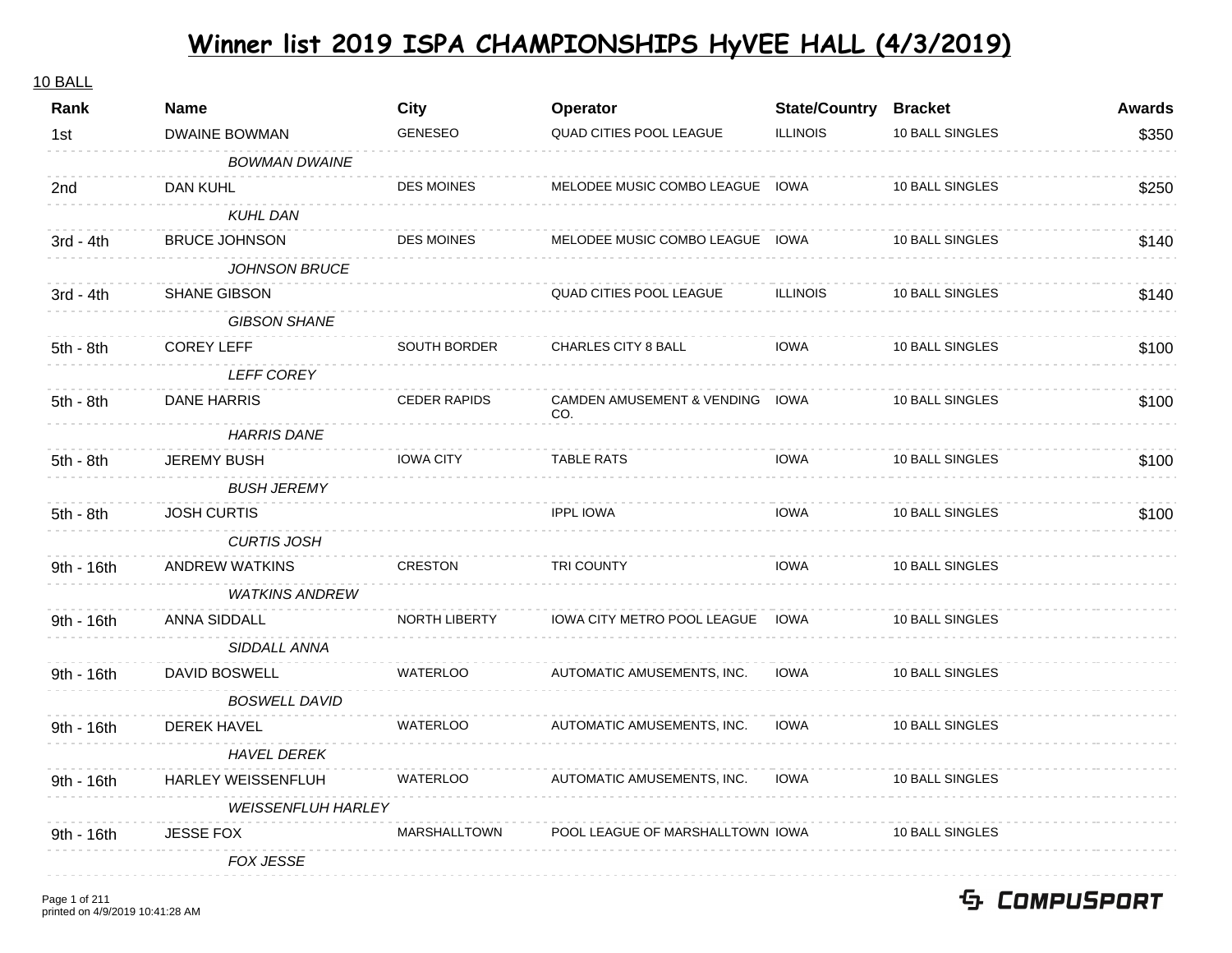| TIM EVERETT              | <b>WATERLOO</b>     | AUTOMATIC AMUSEMENTS, INC.                  | <b>IOWA</b>     | 10 BALL SINGLES                                                    |                                                                  |
|--------------------------|---------------------|---------------------------------------------|-----------------|--------------------------------------------------------------------|------------------------------------------------------------------|
| <b>EVERETT TIM</b>       |                     |                                             |                 |                                                                    |                                                                  |
| XAVIER VALLEJO           | <b>DES MOINES</b>   |                                             |                 | 10 BALL SINGLES                                                    |                                                                  |
| <b>VALLEJO XAVIER</b>    |                     |                                             |                 |                                                                    |                                                                  |
| ADAM LICHMAN             | <b>CHARLES CITY</b> | RED LINE VENDING, INC. MASON<br><b>CITY</b> | <b>IOWA</b>     | 10 BALL SINGLES                                                    |                                                                  |
| <b>LICHMAN ADAM</b>      |                     |                                             |                 |                                                                    |                                                                  |
| <b>BRANDON HOWARD</b>    | <b>RAYMOND</b>      | AUTOMATIC AMUSEMENTS, INC.                  |                 | 10 BALL SINGLES                                                    |                                                                  |
| <b>HOWARD BRANDON</b>    |                     |                                             |                 |                                                                    |                                                                  |
| <b>BRUCE ABRAHAM</b>     | <b>DESMOINES</b>    | GAMES PEOPLE PLAY (DES<br>MOINES)           | <b>IOWA</b>     | 10 BALL SINGLES                                                    |                                                                  |
| <b>ABRAHAM BRUCE</b>     |                     |                                             |                 |                                                                    |                                                                  |
| <b>CHAYSE FRYE</b>       | <b>CEDAR RAPIDS</b> | <b>GAME STATION INC.</b>                    | <b>IOWA</b>     | 10 BALL SINGLES                                                    |                                                                  |
| <b>FRYE CHAYSE</b>       |                     |                                             |                 |                                                                    |                                                                  |
| DAVE CONNOLLY            | <b>WAPELLO</b>      | MUSCATINE POOL LEAGUE                       | <b>IOWA</b>     | 10 BALL SINGLES                                                    |                                                                  |
| CONNOLLY DAVE            |                     |                                             |                 |                                                                    |                                                                  |
| <b>DON RASCHKE</b>       | <b>EAST MOLINE</b>  | <b>QUAD CITIES POOL LEAGUE</b>              | <b>ILLINOIS</b> | 10 BALL SINGLES                                                    |                                                                  |
| RASCHKE DON              |                     |                                             |                 |                                                                    |                                                                  |
| <b>DUSTIN TRIMBLE</b>    | OSCEOLA             | <b>OSCEOLA</b>                              | <b>IOWA</b>     | 10 BALL SINGLES                                                    |                                                                  |
| <b>TRIMBLE DUSTIN</b>    |                     |                                             |                 |                                                                    |                                                                  |
| EDDIE ROBINSON JR        | <b>DES MOINES</b>   |                                             |                 | 10 BALL SINGLES                                                    |                                                                  |
| <b>ROBINSON JR EDDIE</b> |                     |                                             |                 |                                                                    |                                                                  |
| <b>JEFF BURRIGHT</b>     | <b>DESMOINES</b>    | GAMES PEOPLE PLAY (DES<br>MOINES)           | <b>IOWA</b>     | 10 BALL SINGLES                                                    |                                                                  |
| <b>BURRIGHT JEFF</b>     |                     |                                             |                 |                                                                    |                                                                  |
| <b>JJ PATES</b>          | <b>WATERLOO</b>     | AUTOMATIC AMUSEMENTS, INC.                  | <b>IOWA</b>     | 10 BALL SINGLES                                                    |                                                                  |
| <b>PATES JJ</b>          |                     |                                             |                 |                                                                    |                                                                  |
| RYAN GULA                | <b>MASON CITY</b>   | <b>MASON CITY</b>                           | <b>IOWA</b>     | 10 BALL SINGLES                                                    |                                                                  |
| <b>GULA RYAN</b>         |                     |                                             |                 |                                                                    |                                                                  |
| <b>TRISTAN TRIMBLE</b>   | OSCEOLA             | OSCEOLA                                     | <b>IOWA</b>     | 10 BALL SINGLES                                                    |                                                                  |
| <b>TRIMBLE TRISTAN</b>   |                     |                                             |                 |                                                                    |                                                                  |
| TROY HOWARD              | WATERLOO            | AUTOMATIC AMUSEMENTS, INC.                  | <b>IOWA</b>     | 10 BALL SINGLES                                                    |                                                                  |
| <b>HOWARD TROY</b>       |                     |                                             |                 |                                                                    |                                                                  |
|                          |                     |                                             |                 | MELODEE MUSIC COMBO LEAGUE IOWA<br>MELODEE MUSIC COMBO LEAGUE IOWA | <u>Winner list 2019 ISPA CHAMPIONSHIPS HyVEE HALL (4/3/2019)</u> |

Page 2 of 211 printed on 4/9/2019 10:41:28 AM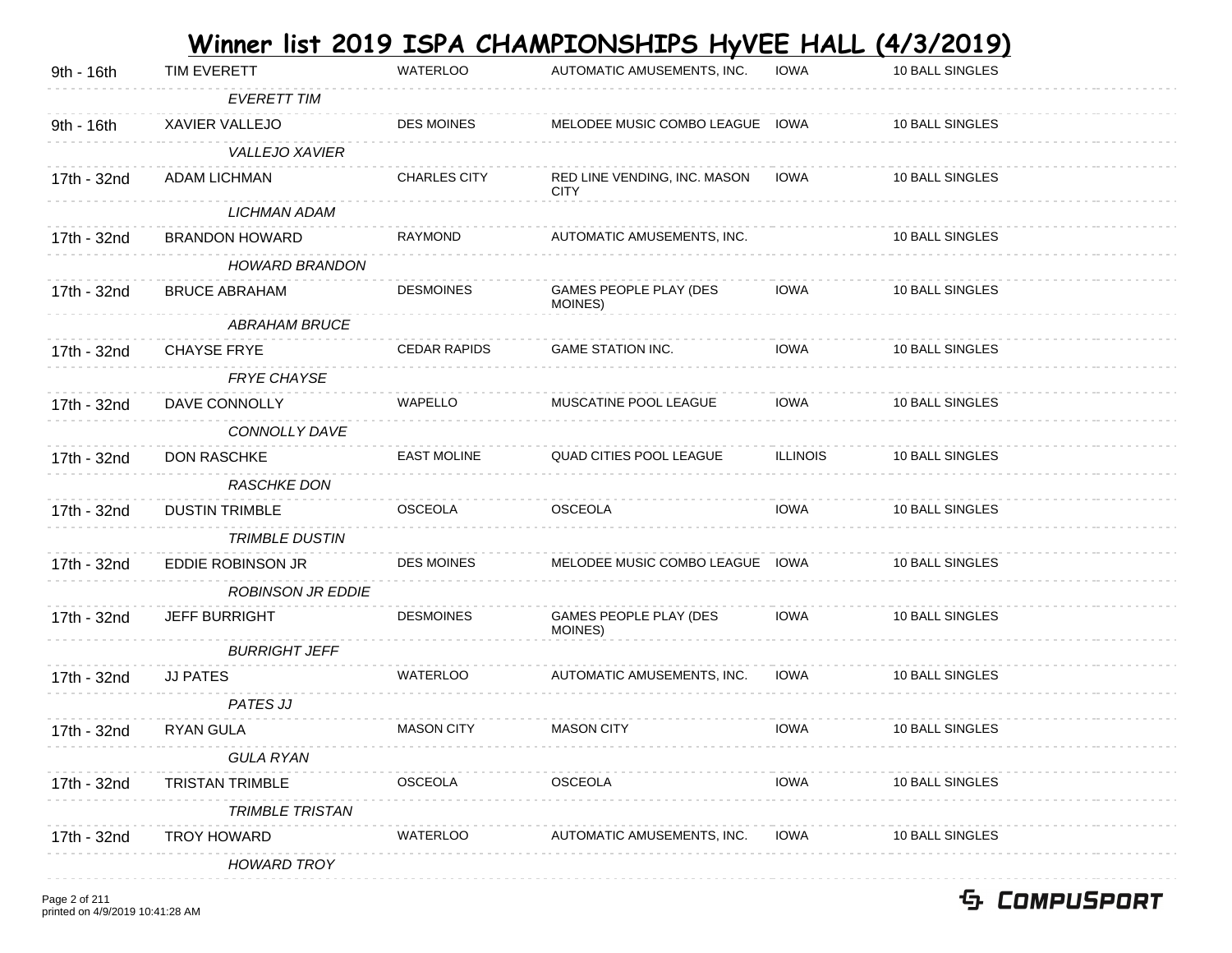|             |                          |                     | Winner list 2019 ISPA CHAMPIONSHIPS HyVEE HALL |                 | <u>(4/3/2019)</u> |
|-------------|--------------------------|---------------------|------------------------------------------------|-----------------|-------------------|
| 17th - 32nd | <b>TROY LINVILLE</b>     | CAMANCHE            | QUAD CITIES POOL LEAGUE                        | <b>ILLINOIS</b> | 10 BALL SINGLES   |
|             | <b>LINVILLE TROY</b>     |                     |                                                |                 |                   |
| 17th - 32nd | <b>ULAND DANUSER</b>     | <b>IOWA CITY</b>    | IOWA CITY METRO POOL LEAGUE IOWA               |                 | 10 BALL SINGLES   |
|             | <b>DANUSER ULAND</b>     |                     |                                                |                 |                   |
| 17th - 32nd | YAAD RAHMAN              |                     | MELODEE MUSIC COMBO LEAGUE IOWA                |                 | 10 BALL SINGLES   |
|             | RAHMAN YAAD              |                     |                                                |                 |                   |
| 33rd - 64th | <b>ADAM TRUMBLEE</b>     | WATERLOO            | AUTOMATIC AMUSEMENTS, INC.                     | <b>IOWA</b>     | 10 BALL SINGLES   |
|             | <b>TRUMBLEE ADAM</b>     |                     |                                                |                 |                   |
| 33rd - 64th | <b>BETH OWEN</b>         |                     | JOE DEE'S                                      | <b>IOWA</b>     | 10 BALL SINGLES   |
|             | <b>OWEN BETH</b>         |                     |                                                |                 |                   |
| 33rd - 64th | <b>BILLY HYDE</b>        | NORTH ENGLISH       | <b>TABLE RATS</b>                              | <b>IOWA</b>     | 10 BALL SINGLES   |
|             | <b>HYDE BILLY</b>        |                     |                                                |                 |                   |
| 33rd - 64th | <b>BRYAN HALEY</b>       | <b>CRESTON</b>      | <b>TRI COUNTY</b>                              | <b>IOWA</b>     | 10 BALL SINGLES   |
|             | <b>HALEY BRYAN</b>       |                     |                                                |                 |                   |
| 33rd - 64th | BRYAN RENSLOW            | <b>WATERLOO</b>     | AUTOMATIC AMUSEMENTS, INC.                     | <b>IOWA</b>     | 10 BALL SINGLES   |
|             | <b>RENSLOW BRYAN</b>     |                     |                                                |                 |                   |
| 33rd - 64th | <b>CHRIS ORR</b>         | WATERLOO            | AUTOMATIC AMUSEMENTS, INC.                     | <b>IOWA</b>     | 10 BALL SINGLES   |
|             | <b>ORR CHRIS</b>         |                     |                                                |                 |                   |
| 33rd - 64th | CHRISTA HERNANDEZ        | <b>DES MOINES</b>   | MELODEE MUSIC COMBO LEAGUE IOWA                |                 | 10 BALL SINGLES   |
|             | <b>HERNANDEZ CHRISTA</b> |                     |                                                |                 |                   |
| 33rd - 64th | <b>CRAIG SWANSON</b>     | LACONA              | MELODEE MUSIC COMBO LEAGUE IOWA                |                 | 10 BALL SINGLES   |
|             | <b>SWANSON CRAIG</b>     |                     |                                                |                 |                   |
| 33rd - 64th | <b>GARY GRAESER</b>      | <b>WATERLOO</b>     | AUTOMATIC AMUSEMENTS, INC.                     |                 | 10 BALL SINGLES   |
|             | <b>GRAESER GARY</b>      |                     |                                                |                 |                   |
| 33rd - 64th | <b>JAKE KIRSCHMAN</b>    | <b>DENVER</b>       | AUTOMATIC AMUSEMENTS, INC.                     | <b>IOWA</b>     | 10 BALL SINGLES   |
|             | <b>KIRSCHMAN JAKE</b>    |                     |                                                |                 |                   |
| 33rd - 64th | JAMIE LOECKLE            | <b>CHARLES CITY</b> | RED LINE VENDING, INC. MASON<br><b>CITY</b>    | <b>IOWA</b>     | 10 BALL SINGLES   |
|             | LOECKLE JAMIE            |                     |                                                |                 |                   |
| 33rd - 64th | <b>JASON DERRICK</b>     | <b>WATERLOO</b>     | AUTOMATIC AMUSEMENTS, INC.                     | <b>IOWA</b>     | 10 BALL SINGLES   |
|             | <b>DERRICK JASON</b>     |                     |                                                |                 |                   |
|             |                          |                     |                                                |                 |                   |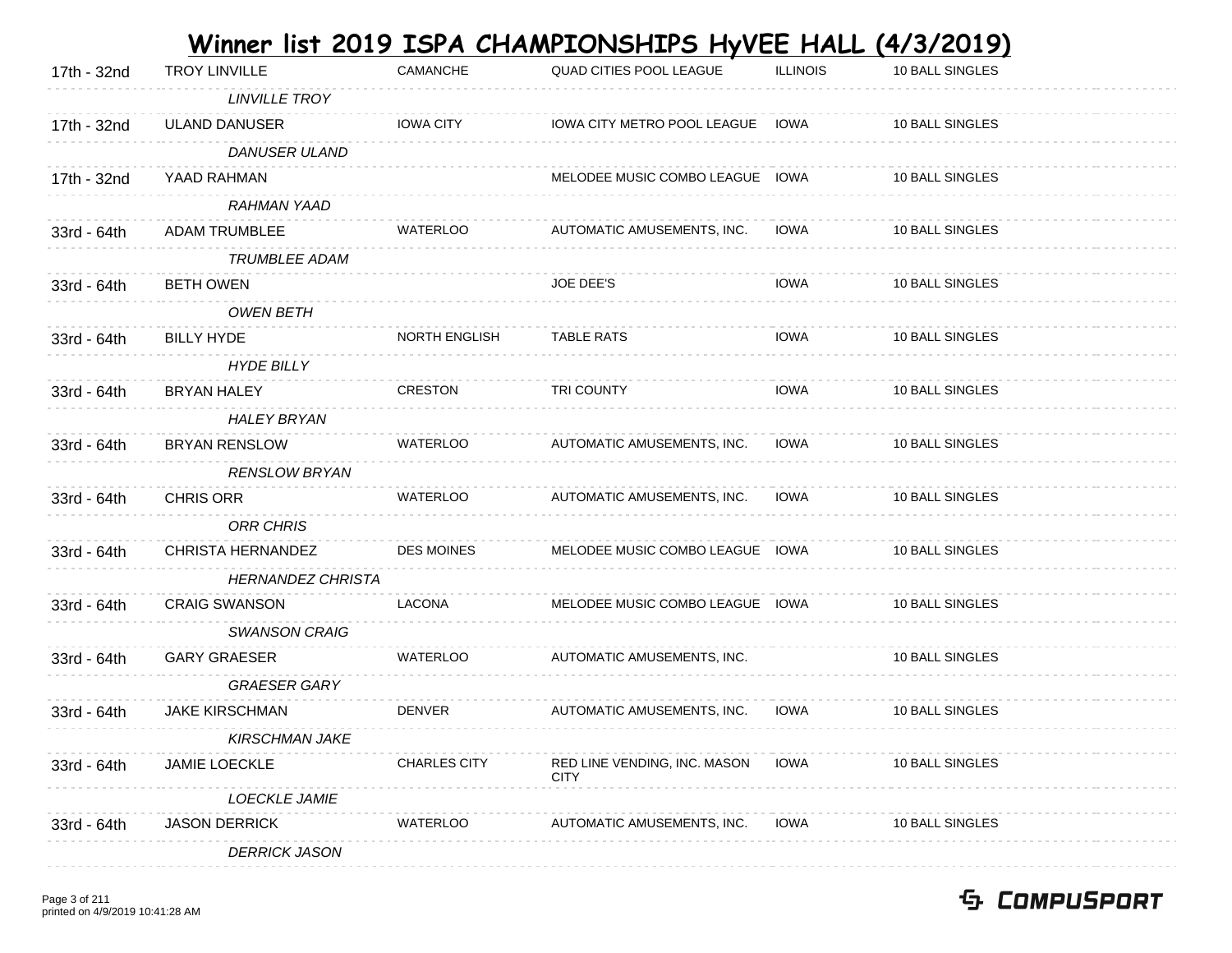|             |                        |                     | Winner list 2019 ISPA CHAMPIONSHIPS HyVEE HALL |                 | <u>(4/3/2019)</u> |
|-------------|------------------------|---------------------|------------------------------------------------|-----------------|-------------------|
| 33rd - 64th | <b>JASON REEVES</b>    | <b>DES MOINES</b>   | MELODEE MUSIC COMBO LEAGUE IOWA                |                 | 10 BALL SINGLES   |
|             | <b>REEVES JASON</b>    |                     |                                                |                 |                   |
| 33rd - 64th | <b>JIM NUSS</b>        | <b>WATERLOO</b>     | <b>FISCHELS MUSIC</b>                          | <b>IOWA</b>     | 10 BALL SINGLES   |
|             | <b>NUSS JIM</b>        |                     |                                                |                 |                   |
| 33rd - 64th | <b>JOE STRUCK</b>      | <b>CEDAR RAPIDS</b> | CAMDEN AMUSEMENT & VENDING IOWA<br>CO.         |                 | 10 BALL SINGLES   |
|             | <b>STRUCK JOE</b>      |                     |                                                |                 |                   |
| 33rd - 64th | <b>MARK SCRIBNER</b>   | <b>WATERLOO</b>     | AUTOMATIC AMUSEMENTS, INC.                     | <b>IOWA</b>     | 10 BALL SINGLES   |
|             | <b>SCRIBNER MARK</b>   |                     |                                                |                 |                   |
| 33rd - 64th | <b>MARTY PLUMB</b>     | <b>SILVIS</b>       | QUAD CITIES POOL LEAGUE                        | <b>ILLINOIS</b> | 10 BALL SINGLES   |
|             | <b>PLUMB MARTY</b>     |                     |                                                |                 |                   |
| 33rd - 64th | <b>MIKE SLATER</b>     |                     | <b>IPPL IOWA</b>                               | <b>IOWA</b>     | 10 BALL SINGLES   |
|             | <b>SLATER MIKE</b>     |                     |                                                |                 |                   |
| 33rd - 64th | <b>MILES HOGAN</b>     | <b>WATERLOO</b>     | AUTOMATIC AMUSEMENTS, INC.                     | <b>IOWA</b>     | 10 BALL SINGLES   |
|             | <b>HOGAN MILES</b>     |                     |                                                |                 |                   |
| 33rd - 64th | PAUL JOHNSON           | <b>WATERLOO</b>     | AUTOMATIC AMUSEMENTS, INC.                     | <b>IOWA</b>     | 10 BALL SINGLES   |
|             | <b>JOHNSON PAUL</b>    |                     |                                                |                 |                   |
| 33rd - 64th | <b>RICK BROCKMEYER</b> | <b>WATERLOO</b>     | AUTOMATIC AMUSEMENTS, INC.                     | <b>IOWA</b>     | 10 BALL SINGLES   |
|             | <b>BROCKMEYER RICK</b> |                     |                                                |                 |                   |
| 33rd - 64th | <b>ROB MULERT</b>      | <b>MASON CITY</b>   | <b>MASON CITY</b>                              | <b>IOWA</b>     | 10 BALL SINGLES   |
|             | MULERT ROB             |                     |                                                |                 |                   |
| 33rd - 64th | <b>ROSS STEEVE</b>     | <b>CRESTON</b>      | <b>TRI COUNTY</b>                              | <b>IOWA</b>     | 10 BALL SINGLES   |
|             | <b>STEEVE ROSS</b>     |                     |                                                |                 |                   |
| 33rd - 64th | <b>SHAWN MCNELLY</b>   | <b>DES MOINES</b>   | MELODEE MUSIC COMBO LEAGUE IOWA                |                 | 10 BALL SINGLES   |
|             | <b>MCNELLY SHAWN</b>   |                     |                                                |                 |                   |
| 33rd - 64th | <b>STEVE AUSTIN</b>    |                     | CORNER POCKET LEAGUE                           | <b>IOWA</b>     | 10 BALL SINGLES   |
|             | <b>AUSTIN STEVE</b>    |                     |                                                |                 |                   |
| 33rd - 64th | STEVE CHESTER          | <b>OMAHA</b>        | <b>NTS</b>                                     | <b>NEBRASKA</b> | 10 BALL SINGLES   |
|             | <b>CHESTER STEVE</b>   |                     |                                                |                 |                   |
| 33rd - 64th | <b>STEVE PALMATEER</b> | AMES                | KD AMUSEMENT, INC.                             | <b>IOWA</b>     | 10 BALL SINGLES   |
|             | <b>PALMATEER STEVE</b> |                     |                                                |                 |                   |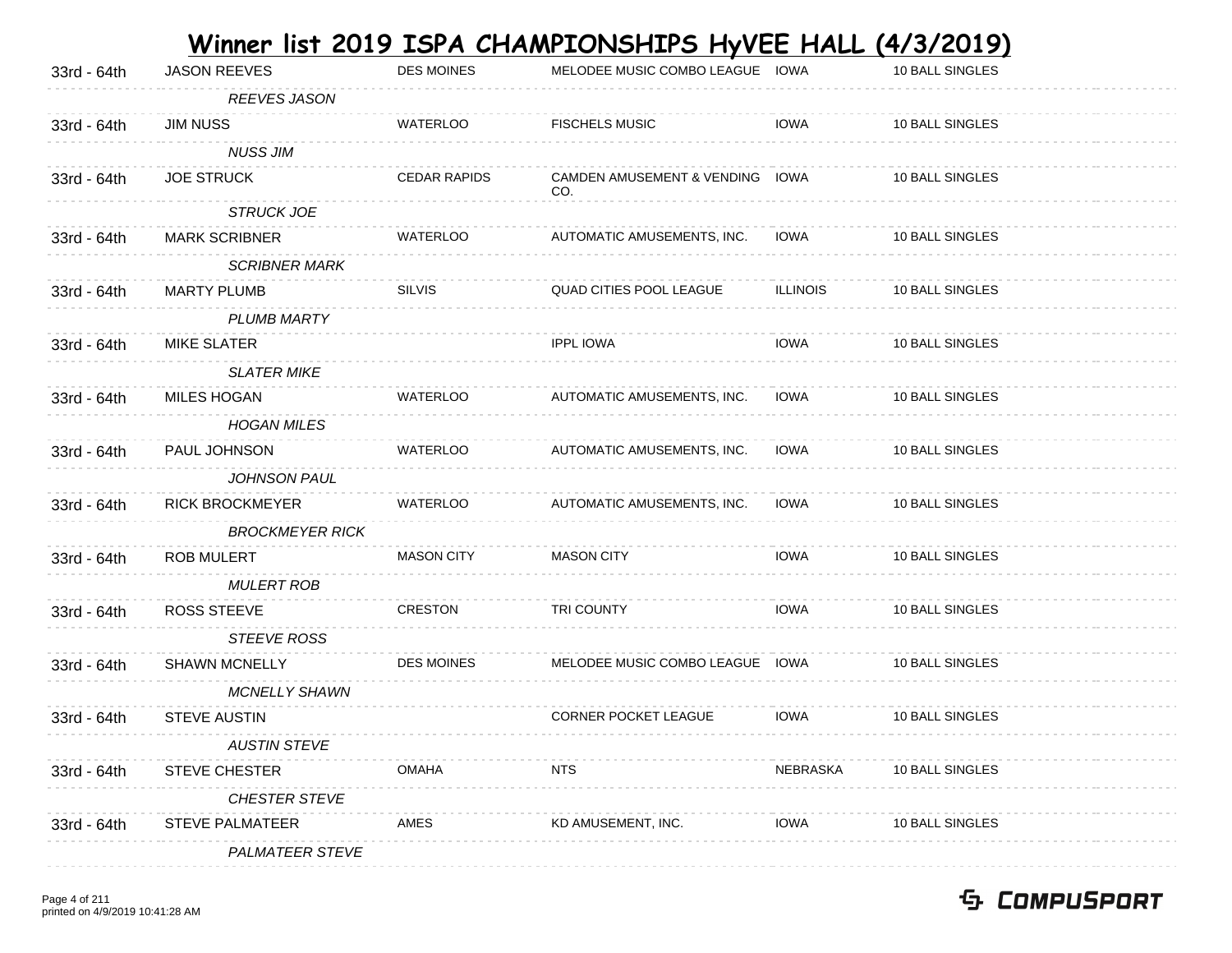|             |                          |                     | <u>Winner list 2019 ISPA CHAMPIONSHIPS HyVEE HALL (4/3/2019)</u> |                              |                 |               |
|-------------|--------------------------|---------------------|------------------------------------------------------------------|------------------------------|-----------------|---------------|
| 33rd - 64th | TIMOTHY L HALL JR        | <b>DES MOINES</b>   | MELODEE MUSIC COMBO LEAGUE IOWA                                  |                              | 10 BALL SINGLES |               |
|             | <b>HALL JR TIMOTHY L</b> |                     |                                                                  |                              |                 |               |
| 33rd - 64th | <b>TOM KEOGH</b>         |                     | QUAD CITIES POOL LEAGUE ISPA                                     | IOWA                         | 10 BALL SINGLES |               |
|             | <b>KEOGH TOM</b>         |                     |                                                                  |                              |                 |               |
| 33rd - 64th | <b>TROY TRAMMEL</b>      |                     | DES MOINES APA                                                   | <b>IOWA</b>                  | 10 BALL SINGLES |               |
|             | <b>TRAMMEL TROY</b>      |                     |                                                                  |                              |                 |               |
| 33rd - 64th | <b>ZACH ALLEN</b>        | <b>CEDER RAPIDS</b> | CAMDEN AMUSEMENT & VENDING IOWA<br>CO.                           |                              | 10 BALL SINGLES |               |
|             | ALLEN ZACH               |                     |                                                                  |                              |                 |               |
| 33rd - 64th | ZACH DICKSON             | <b>DES MOINES</b>   | GAMES PEOPLE PLAY (DES<br>MOINES)                                | IOWA                         | 10 BALL SINGLES |               |
|             | <b>DICKSON ZACH</b>      |                     |                                                                  |                              |                 |               |
| 10 BALL #2  |                          |                     |                                                                  |                              |                 |               |
| Rank        | <b>Name</b>              | <b>City</b>         | Operator                                                         | <b>State/Country Bracket</b> |                 | <b>Awards</b> |
| 1st         | JAMEY BOWMAN             | E. MOLINE           | QUAD CITIES POOL LEAGUE                                          | <b>ILLINOIS</b>              | 10 BALL #2      | \$260         |
|             | <b>BOWMAN JAMEY</b>      |                     |                                                                  |                              |                 |               |
| 2nd         | RYAN COBB                | <b>OMAHA</b>        | NTS                                                              | <b>NEBRASKA</b>              | 10 BALL #2      | \$180         |
|             | COBB RYAN                |                     |                                                                  |                              |                 |               |
| $3rd - 4th$ | <b>KEVIN SULLIVAN</b>    | <b>BELLEVUE</b>     | NTS                                                              | NEBRASKA                     | 10 BALL #2      | \$100         |
|             | SULLIVAN KEVIN           |                     |                                                                  |                              |                 |               |
| $3rd - 4th$ | <b>TERRY ANDERSON</b>    | <b>DAVENPORT</b>    | QUAD CITIES POOL LEAGUE                                          | <b>ILLINOIS</b>              | 10 BALL #2      | \$100         |
|             | <b>ANDERSON TERRY</b>    |                     |                                                                  |                              |                 |               |
| 5th - 8th   | MIKE DOE                 | <b>CEDER RAPIDS</b> | CAMDEN AMUSEMENT & VENDING IOWA<br>CO.                           |                              | 10 BALL #2      |               |
|             | <b>DOE MIKE</b>          |                     |                                                                  |                              |                 |               |
| $5th - 8th$ | NIEL DOAK                | <b>WATERLOO</b>     | <b>FISCHELS MUSIC</b>                                            | <b>IOWA</b>                  | 10 BALL #2      |               |
|             | <b>DOAK NIEL</b>         |                     |                                                                  |                              |                 |               |
| 5th - 8th   | <b>TJ WEYLS</b>          |                     | GRE AMUSEMENTS, LLC                                              | <b>IOWA</b>                  | 10 BALL #2      |               |
|             | <b>WEYLS TJ</b>          |                     |                                                                  |                              |                 |               |
| 5th - 8th   | <b>ZACK WILLIS</b>       | <b>OMAHA</b>        | NTS.                                                             | NEBRASKA                     | 10 BALL #2      |               |
|             | <b>WILLIS ZACK</b>       |                     |                                                                  |                              |                 |               |
| 9th - 16th  | <b>BOB SMITH</b>         | <b>DES MOINES</b>   | MELODEE MUSIC COMBO LEAGUE IOWA                                  |                              | 10 BALL #2      |               |
|             | <b>SMITH BOB</b>         |                     |                                                                  |                              |                 |               |
|             |                          |                     |                                                                  |                              |                 |               |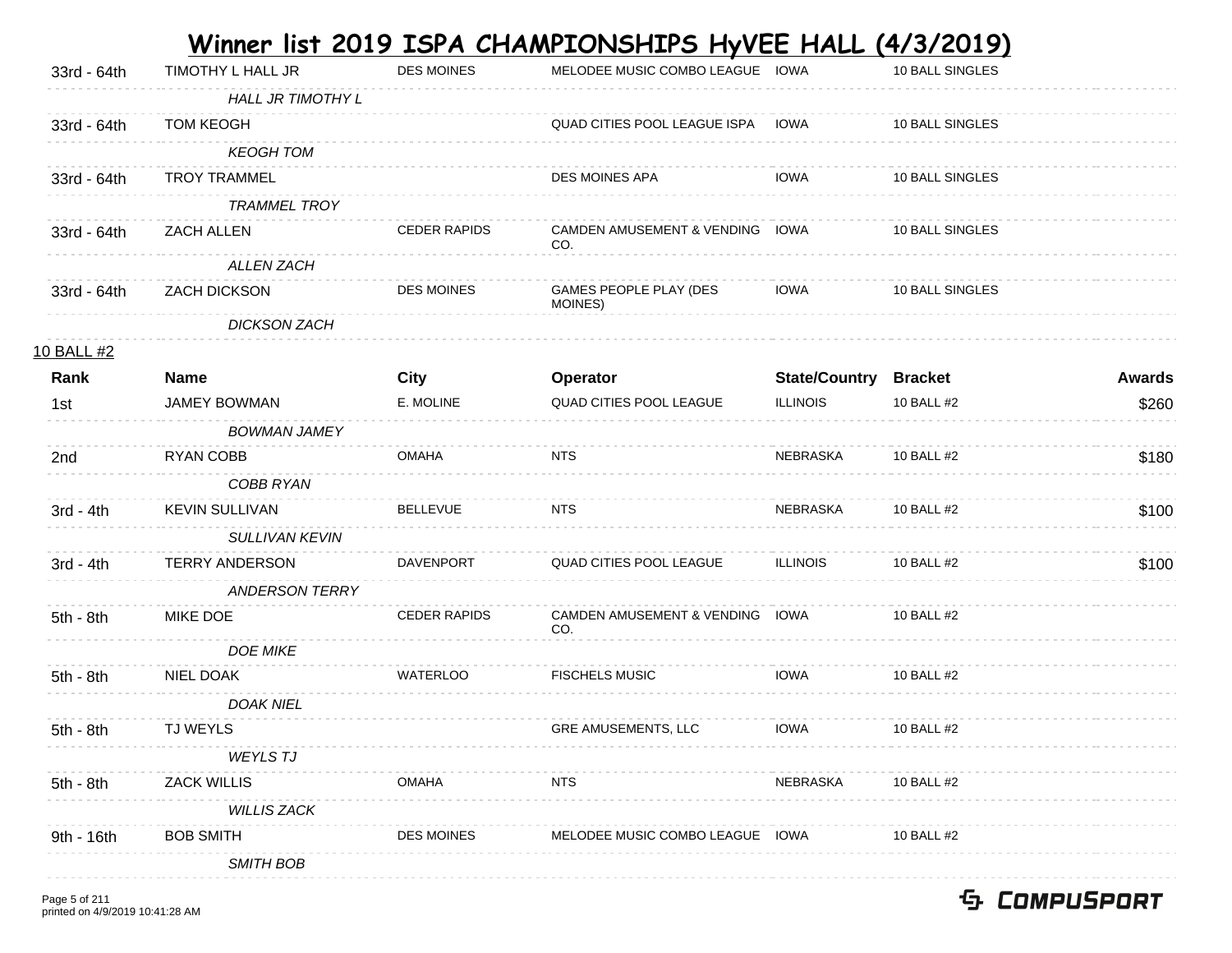|             |                             |                     | Winner list 2019 ISPA CHAMPIONSHIPS HyVEE HALL (4/3/2019) |                 |            |
|-------------|-----------------------------|---------------------|-----------------------------------------------------------|-----------------|------------|
| 9th - 16th  | <b>CHAD SMITH</b>           | <b>DES MOINES</b>   | MELODEE MUSIC COMBO LEAGUE IOWA                           |                 | 10 BALL #2 |
|             | SMITH CHAD                  |                     |                                                           |                 |            |
| 9th - 16th  | <b>CHANCE ADKINS</b>        | <b>DESMOINES</b>    | MELODEE MUSIC COMBO LEAGUE                                | IOWA            | 10 BALL #2 |
|             | <b>ADKINS CHANCE</b>        |                     |                                                           |                 |            |
| 9th - 16th  | <b>CURTIS FRITCHER</b>      | <b>ROCKFORD</b>     | <b>CHARLES CITY 8 BALL</b>                                | <b>IOWA</b>     | 10 BALL #2 |
|             | <b>FRITCHER CURTIS</b>      |                     |                                                           |                 |            |
| 9th - 16th  | KALEB NAUMAN                | <b>ROCKFORD</b>     | <b>CHARLES CITY 8 BALL</b>                                | <b>IOWA</b>     | 10 BALL #2 |
|             | NAUMAN KALEB                |                     |                                                           |                 |            |
| 9th - 16th  | MOZELL STERLING             | OMAHA               | NTS                                                       | <b>NEBRASKA</b> | 10 BALL #2 |
|             | <b>STERLING MOZELL</b>      |                     |                                                           |                 |            |
| 9th - 16th  | RYAN MURPHY                 | <b>BURLINGTON</b>   | GRE AMUSEMENTS, LLC                                       | <b>IOWA</b>     | 10 BALL #2 |
|             | <b>MURPHY RYAN</b>          |                     |                                                           |                 |            |
| 9th - 16th  | THEO LEE                    | <b>DES MOINES</b>   | MELODEE MUSIC COMBO LEAGUE                                | IOWA            | 10 BALL #2 |
|             | LEE THEO                    |                     |                                                           |                 |            |
| 17th - 32nd | <b>BETH "BUFFY" TRIMBLE</b> | <b>OSCEOLA</b>      | <b>OSCEOLA</b>                                            | <b>IOWA</b>     | 10 BALL #2 |
|             | <b>TRIMBLE BETH "BUFFY"</b> |                     |                                                           |                 |            |
| 17th - 32nd | <b>BRYON DUTTON</b>         | AMES                | <b>CORNER POCKET LEAGUE</b>                               | <b>IOWA</b>     | 10 BALL #2 |
|             | <b>DUTTON BRYON</b>         |                     |                                                           |                 |            |
| 17th - 32nd | <b>COREY WURST</b>          |                     | <b>IPPL IOWA</b>                                          | <b>IOWA</b>     | 10 BALL #2 |
|             | <b>WURST COREY</b>          |                     |                                                           |                 |            |
| 17th - 32nd | <b>JAKE AUSTIN</b>          | INDEPENDENCE        | AUTOMATIC AMUSEMENTS, INC.                                | <b>IOWA</b>     | 10 BALL #2 |
|             | <b>AUSTIN JAKE</b>          |                     |                                                           |                 |            |
| 17th - 32nd | <b>JAMES FRITCHER</b>       | <b>ROCKFORD</b>     | <b>CHARLES CITY 8 BALL</b>                                | <b>IOWA</b>     | 10 BALL #2 |
|             | <b>FRITCHER JAMES</b>       |                     |                                                           |                 |            |
| 17th - 32nd | <b>JAMIE MARTIN</b>         | <b>CEDER RAPIDS</b> | <b>CAMDEN AMUSEMENT &amp; VENDING</b><br>CO.              | IOWA            | 10 BALL #2 |
|             | <b>MARTIN JAMIE</b>         |                     |                                                           |                 |            |
| 17th - 32nd | <b>JAMIE RICHARDSON</b>     | OMAHA               | <b>NTS</b>                                                | NEBRASKA        | 10 BALL #2 |
|             | <b>RICHARDSON JAMIE</b>     |                     |                                                           |                 |            |
| 17th - 32nd | <b>JEFF MILLER</b>          | <b>CEDAR RAPIDS</b> | MELODEE MUSIC COMBO LEAGUE                                | IOWA            | 10 BALL #2 |
|             | <b>MILLER JEFF</b>          |                     |                                                           |                 |            |
|             |                             |                     |                                                           |                 |            |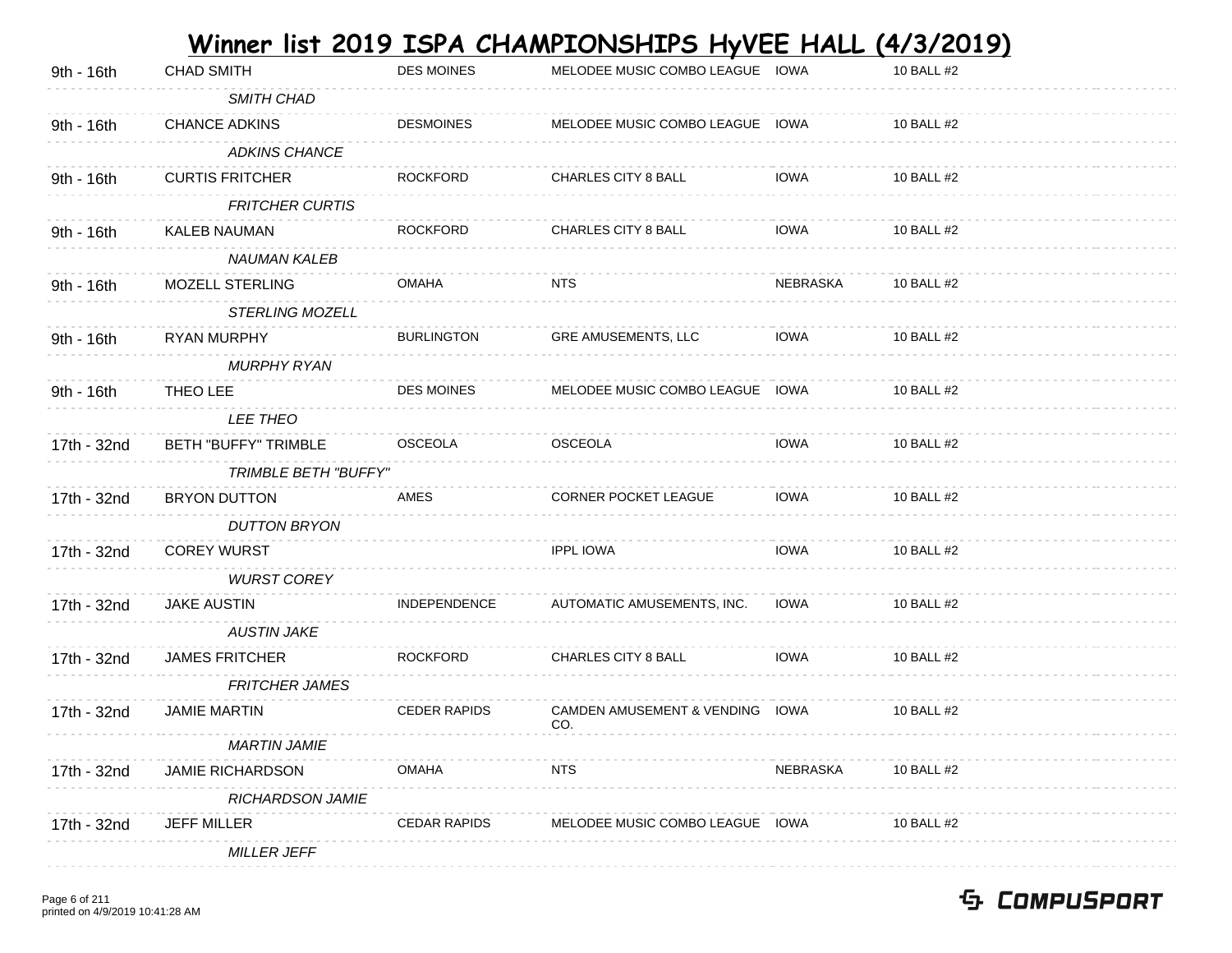|             |                                |                   | Winner list <u>2019 ISPA CHAMPIONSHIPS HyVEE HALL (4/3/2019)</u> |                              |                                       |               |
|-------------|--------------------------------|-------------------|------------------------------------------------------------------|------------------------------|---------------------------------------|---------------|
| 17th - 32nd | <b>JENNIFER STICKEL</b>        | <b>DES MOINES</b> | MELODEE MUSIC COMBO LEAGUE IOWA                                  |                              | 10 BALL #2                            |               |
|             | <b>STICKEL JENNIFER</b>        |                   |                                                                  |                              |                                       |               |
| 17th - 32nd | <b>KIRK GLASS</b>              | <b>DES MOINES</b> | MELODEE MUSIC COMBO LEAGUE IOWA                                  |                              | 10 BALL #2                            |               |
|             | <b>GLASS KIRK</b>              |                   |                                                                  |                              |                                       |               |
| 17th - 32nd | <b>LOUIE BARTELS</b>           | MAQUOKETA         | <b>TIMBER CITY</b>                                               | <b>IOWA</b>                  | 10 BALL #2                            |               |
|             | <b>BARTELS LOUIE</b>           |                   |                                                                  |                              |                                       |               |
| 17th - 32nd | <b>NICK RIDGEWAY</b>           | <b>TIFFIN</b>     | IOWA CITY METRO POOL LEAGUE IOWA                                 |                              | 10 BALL #2                            |               |
|             | <b>RIDGEWAY NICK</b>           |                   |                                                                  |                              |                                       |               |
| 17th - 32nd | <b>SCOTT PECINOVSKY</b>        | <b>DES MOINES</b> | MELODEE MUSIC COMBO LEAGUE IOWA                                  |                              | 10 BALL #2                            |               |
|             | PECINOVSKY SCOTT               |                   |                                                                  |                              |                                       |               |
| 17th - 32nd | <b>STEVE KOBLISKA</b>          |                   | RED LINE VENDING, INC. MASON<br><b>CITY</b>                      | IOWA                         | 10 BALL #2                            |               |
|             | <b>KOBLISKA STEVE</b>          |                   |                                                                  |                              |                                       |               |
| 17th - 32nd | TOM NEHL                       | <b>ROCKFORD</b>   | <b>CHARLES CITY 8 BALL</b>                                       | <b>IOWA</b>                  | 10 BALL #2                            |               |
|             | <b>NEHL TOM</b>                |                   |                                                                  |                              |                                       |               |
| 17th - 32nd | WES HOOK                       | <b>CLINTON</b>    | <b>CLINTON</b>                                                   | <b>IOWA</b>                  | 10 BALL #2                            |               |
|             | <b>HOOK WES</b>                |                   |                                                                  |                              |                                       |               |
|             | 10 BALL OPEN SCOTCH DOUBLES    |                   |                                                                  |                              |                                       |               |
| Rank        | Name                           | <b>City</b>       | Operator                                                         | <b>State/Country Bracket</b> |                                       | <b>Awards</b> |
| 1st         | C.VONGPHASOUK &<br>S.THONGSOUK |                   |                                                                  |                              | 10 BALL OPEN SCOTCH<br><b>DOUBLES</b> | \$580         |
|             | <b>THONGSOUK SOMPHET</b>       |                   |                                                                  |                              |                                       |               |
|             | <b>VONGPHASOUK CHANS</b>       |                   |                                                                  |                              |                                       |               |
| 2nd         | A.PALMER & D.BREWSTER          |                   |                                                                  |                              | 10 BALL OPEN SCOTCH<br><b>DOUBLES</b> | \$380         |
|             | <b>BREWSTER DUSTIN</b>         |                   |                                                                  |                              |                                       |               |
|             | <b>PALMER ABRAM</b>            |                   |                                                                  |                              |                                       |               |
| 3rd - 4th   | A.WENDLAND & G.RATZLAFF        |                   |                                                                  |                              | 10 BALL OPEN SCOTCH<br><b>DOUBLES</b> | \$200         |
|             | RATZLAFF GABE                  |                   |                                                                  |                              |                                       |               |
|             | <b>WENDLAND ALEX</b>           |                   |                                                                  |                              |                                       |               |
| $3rd - 4th$ | D.BOWMAN & R.BISH              |                   |                                                                  |                              | 10 BALL OPEN SCOTCH<br><b>DOUBLES</b> | \$200         |
|             | <b>BISH ROB</b>                |                   |                                                                  |                              |                                       |               |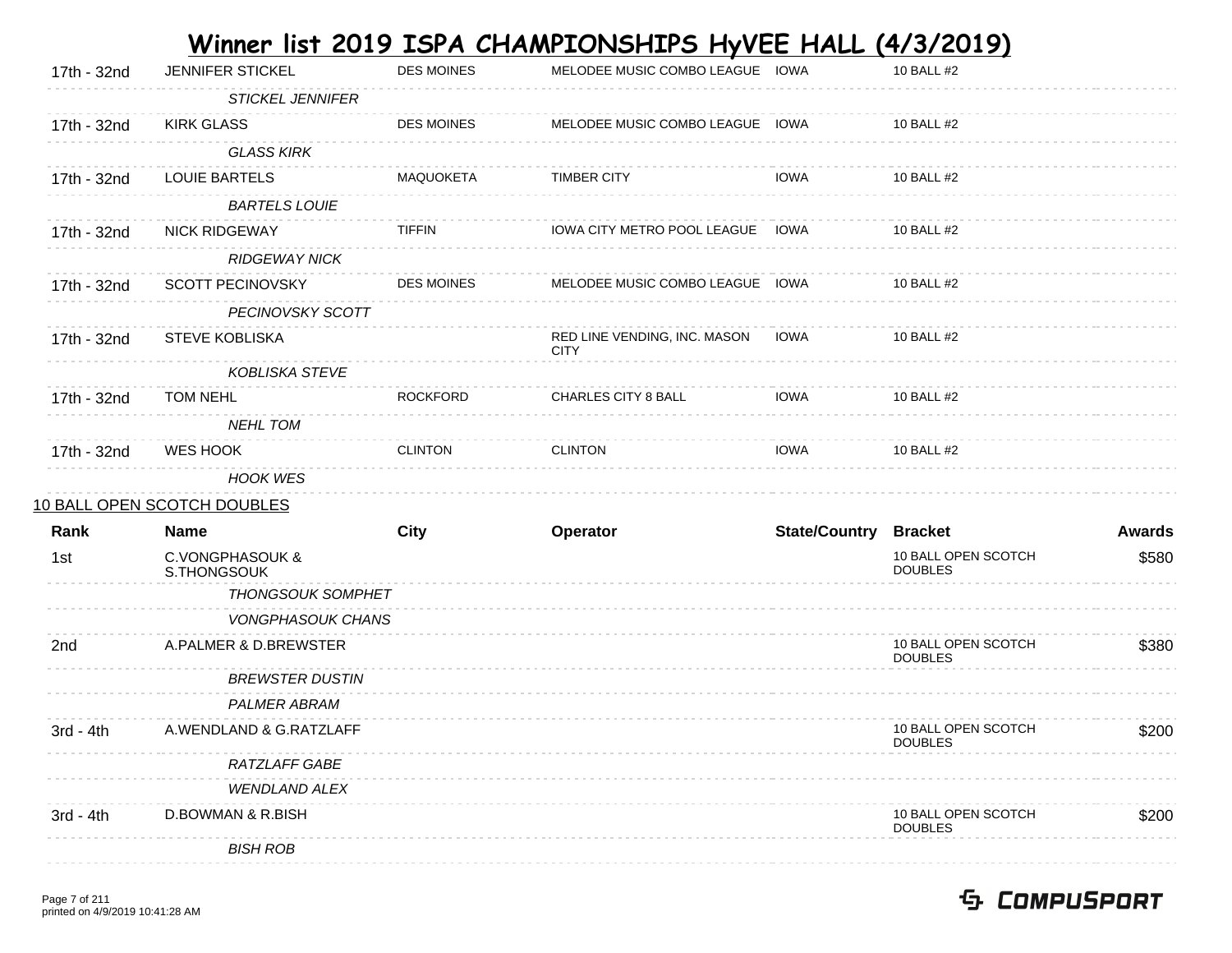|            | <b>BOWMAN DWAINE</b>           |                                       |       |
|------------|--------------------------------|---------------------------------------|-------|
| 5th - 8th  | K.GRAHAM & R.GRAHAM            | 10 BALL OPEN SCOTCH<br><b>DOUBLES</b> | \$140 |
|            | <b>GRAHAM KALEB</b>            |                                       |       |
|            | <b>GRAHAM ROBERT</b>           |                                       |       |
| 5th - 8th  | <b>M.ENDER &amp; R.WROE</b>    | 10 BALL OPEN SCOTCH<br><b>DOUBLES</b> | \$140 |
|            | <b>ENDER MIKE</b>              |                                       |       |
|            | <b>WROE ROBBIE</b>             |                                       |       |
| 5th - 8th  | R.TILKES & K.KALVIG            | 10 BALL OPEN SCOTCH<br><b>DOUBLES</b> | \$140 |
|            | <b>KALVIG KOLBE</b>            |                                       |       |
|            | <b>TILKES ROBERT</b>           |                                       |       |
| 5th - 8th  | S.YAROLEM & M.VANKAMPEN        | 10 BALL OPEN SCOTCH<br><b>DOUBLES</b> | \$140 |
|            | <b>VANKAMPEN MATT</b>          |                                       |       |
|            | YAROLEM SCOTT                  |                                       |       |
| 9th - 16th | A.GREEN & K.CONKLIN            | 10 BALL OPEN SCOTCH<br><b>DOUBLES</b> |       |
|            | <b>CONKLIN KURT</b>            |                                       |       |
|            | <b>GREEN ADAM</b>              |                                       |       |
| 9th - 16th | <b>B.MIZE &amp; S.DANGER</b>   | 10 BALL OPEN SCOTCH<br><b>DOUBLES</b> |       |
|            | <b>DANGER SCOTT</b>            |                                       |       |
|            | <b>MIZE BRANDON</b>            |                                       |       |
| 9th - 16th | <b>B.SCHOOLEN &amp; S.BLUM</b> | 10 BALL OPEN SCOTCH<br><b>DOUBLES</b> |       |
|            | <b>BLUM STEVE</b>              |                                       |       |
|            | <b>SCHOOLEN BOB</b>            |                                       |       |
| 9th - 16th | C.ORR & M.HOGAN                | 10 BALL OPEN SCOTCH<br><b>DOUBLES</b> |       |
|            | <b>HOGAN MILES</b>             |                                       |       |
|            | <b>ORR CHRIS</b>               |                                       |       |
| 9th - 16th | J.JOHNSON & J.WOODWARD         | 10 BALL OPEN SCOTCH<br><b>DOUBLES</b> |       |
|            | JOHNSON JOSH                   |                                       |       |
|            | <b>WOODWARD JOSH</b>           |                                       |       |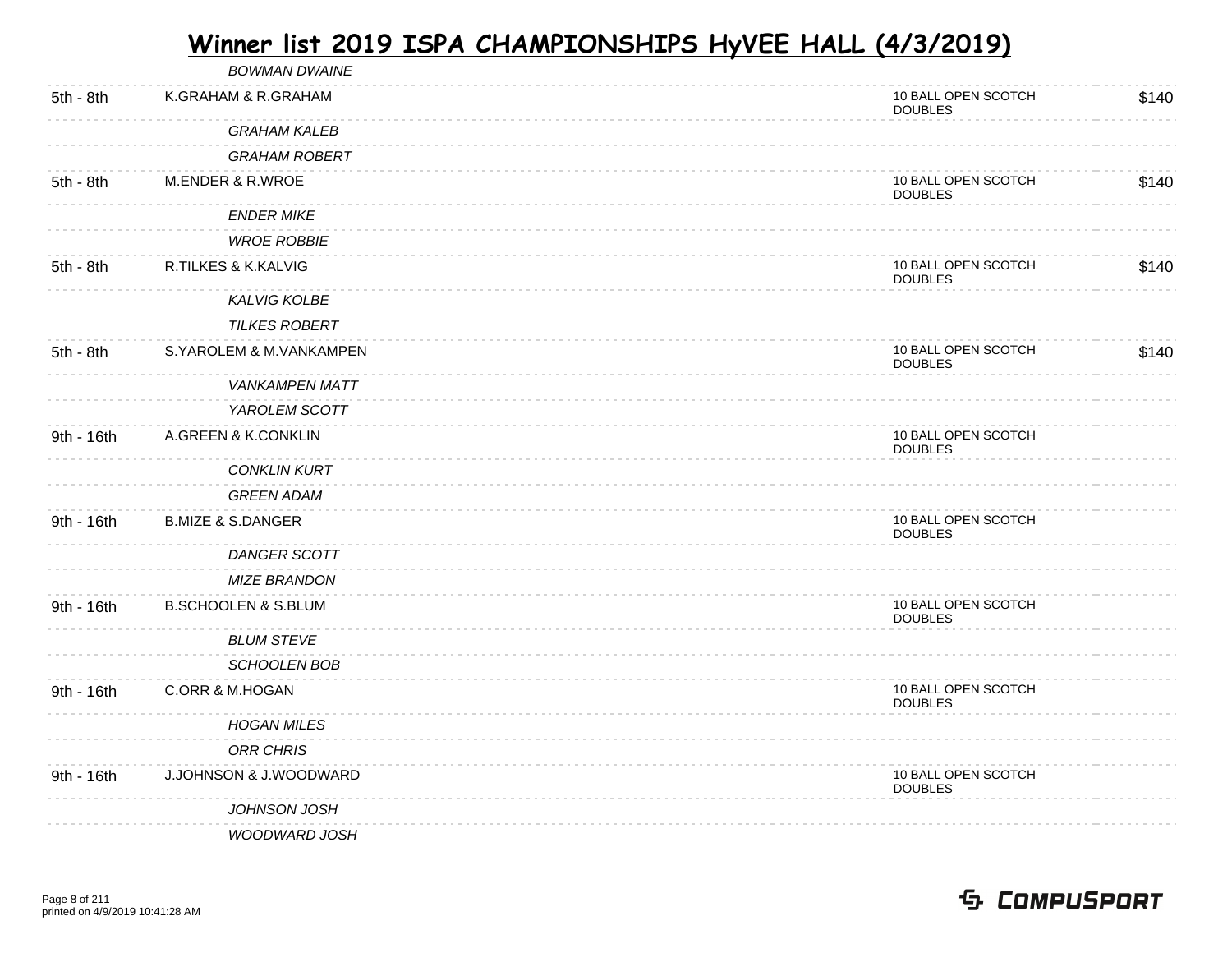| 9th - 16th  | <b>M.COMER &amp; T.TRIMBLE</b>   | 10 BALL OPEN SCOTCH<br><b>DOUBLES</b> |
|-------------|----------------------------------|---------------------------------------|
|             | <b>COMER MERL</b>                |                                       |
|             | <b>TRIMBLE TRISTAN</b>           |                                       |
| 9th - 16th  | <b>T.CRAIG &amp; K.FRY</b>       | 10 BALL OPEN SCOTCH<br><b>DOUBLES</b> |
|             | <b>CRAIG TIM</b>                 |                                       |
|             | FRY KENT                         |                                       |
| 9th - 16th  | T.WEBB & D.MORROW                | 10 BALL OPEN SCOTCH<br><b>DOUBLES</b> |
|             | <b>MORROW DOUG</b>               |                                       |
|             | <b>WEBB TED</b>                  |                                       |
| 17th - 32nd | A.TRUMBLEE & B.HOWARD            | 10 BALL OPEN SCOTCH<br><b>DOUBLES</b> |
|             | <b>HOWARD BRANDON</b>            |                                       |
|             | <b>TRUMBLEE ADAM</b>             |                                       |
| 17th - 32nd | <b>D.BENTLER &amp; Y.RAHMAN</b>  | 10 BALL OPEN SCOTCH<br><b>DOUBLES</b> |
|             | <b>BENTLER DAVID</b>             |                                       |
|             | <b>RAHMAN YAAD</b>               |                                       |
| 17th - 32nd | <b>D.CONKLIN &amp; C.MERCEMA</b> | 10 BALL OPEN SCOTCH<br><b>DOUBLES</b> |
|             | <b>CONKLIN DICK</b>              |                                       |
|             | <b>MERCEMA COREY</b>             |                                       |
| 17th - 32nd | <b>D.WEAVER &amp; C.BUTTREY</b>  | 10 BALL OPEN SCOTCH<br><b>DOUBLES</b> |
|             | <b>BUTTREY COREY</b>             |                                       |
|             | <b>WEAVER DAVE</b>               |                                       |
| 17th - 32nd | F.DECASTECKER & T.ANDERSON       | 10 BALL OPEN SCOTCH<br><b>DOUBLES</b> |
|             | <b>ANDERSON TERRY</b>            |                                       |
|             | <b>DECASTECKER FRANK</b>         |                                       |
| 17th - 32nd | <b>J.CABLE &amp; B.SCOTT</b>     | 10 BALL OPEN SCOTCH<br><b>DOUBLES</b> |
|             | CABLE JUSTIN                     |                                       |
|             | <b>SCOTT BRIAN</b>               |                                       |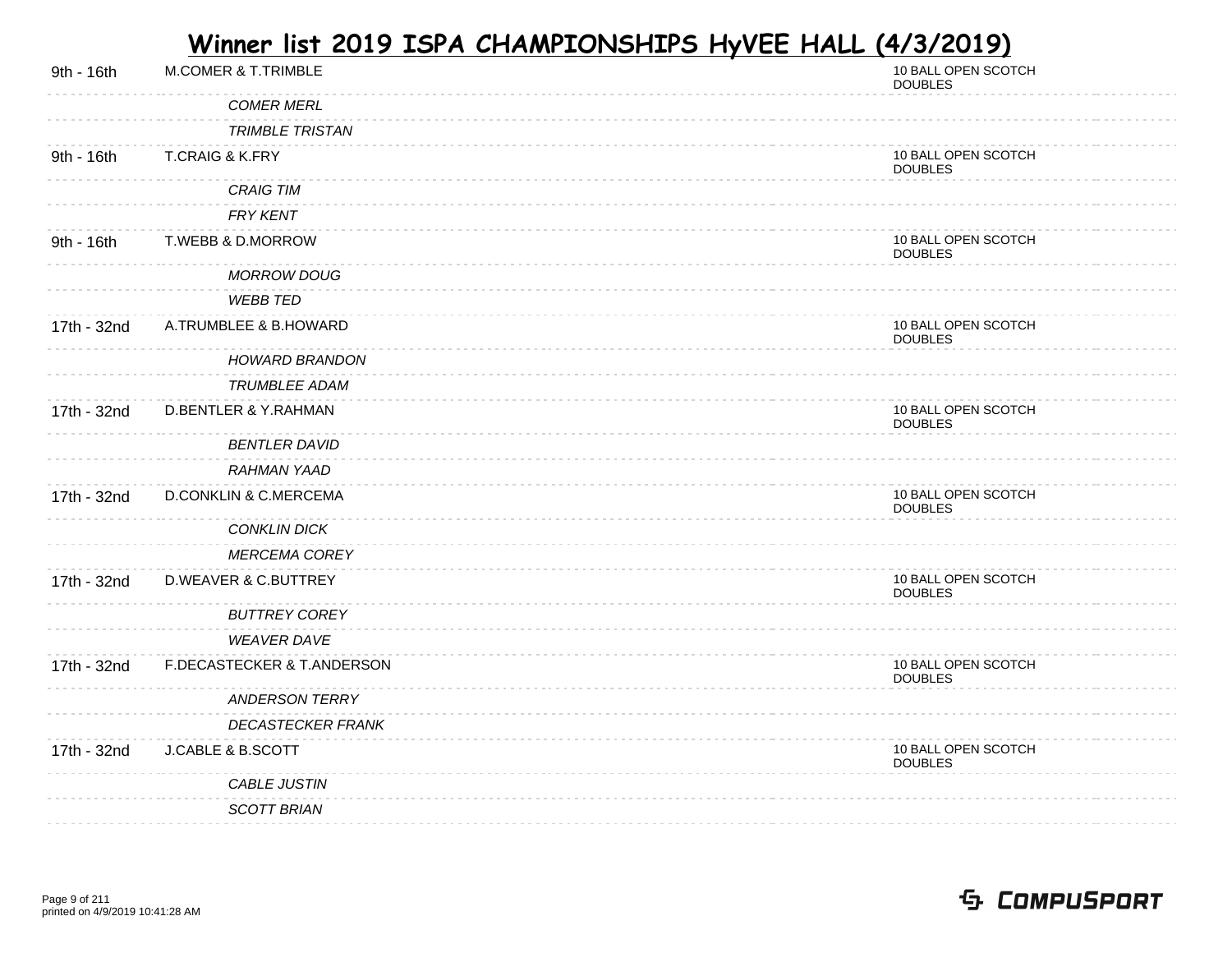| 17th - 32nd | J.TOTTEN & J.LAMPE             | 10 BALL OPEN SCOTCH<br><b>DOUBLES</b> |
|-------------|--------------------------------|---------------------------------------|
|             | <b>LAMPE JOSEPH</b>            |                                       |
|             | <b>TOTTEN JASON</b>            |                                       |
| 17th - 32nd | <b>J.VERMULE &amp; P.KALAR</b> | 10 BALL OPEN SCOTCH<br><b>DOUBLES</b> |
|             | <b>KALAR PAT</b>               |                                       |
|             | <b>VERMULE JOSH</b>            |                                       |
| 17th - 32nd | K.ALEXANDER & T.HUNT           | 10 BALL OPEN SCOTCH<br><b>DOUBLES</b> |
|             | <b>ALEXANDER KIRK</b>          |                                       |
|             | <b>HUNT TIM</b>                |                                       |
| 17th - 32nd | K.STEVENSON & M.PAYNE          | 10 BALL OPEN SCOTCH<br><b>DOUBLES</b> |
|             | <b>PAYNE MATT</b>              |                                       |
|             | <b>STEVENSON KRIS</b>          |                                       |
| 17th - 32nd | M.HILL & F.PIFFER              | 10 BALL OPEN SCOTCH<br><b>DOUBLES</b> |
|             | <b>HILL MATT</b>               |                                       |
|             | PIFFER FRED                    |                                       |
| 17th - 32nd | M.JOHNSON (MM) & G.SHANNON     | 10 BALL OPEN SCOTCH<br><b>DOUBLES</b> |
|             | <b>JOHNSON (MM) MIKE</b>       |                                       |
|             | <b>SHANNON GARY</b>            |                                       |
| 17th - 32nd | Q.VOSS & N.BECK                | 10 BALL OPEN SCOTCH<br><b>DOUBLES</b> |
|             | <b>BECK NATE</b>               |                                       |
|             | <b>VOSS QUINTON</b>            |                                       |
| 17th - 32nd | R.HILTON & D.EDWARDS           | 10 BALL OPEN SCOTCH<br><b>DOUBLES</b> |
|             | EDWARDS DARRELL                |                                       |
|             | <b>HILTON RICK (PATRICK)</b>   |                                       |
| 17th - 32nd | <b>S.UKER &amp; J.MALLO</b>    | 10 BALL OPEN SCOTCH<br><b>DOUBLES</b> |
|             | MALLO JACOB                    |                                       |
|             | <b>UKER SHANE</b>              |                                       |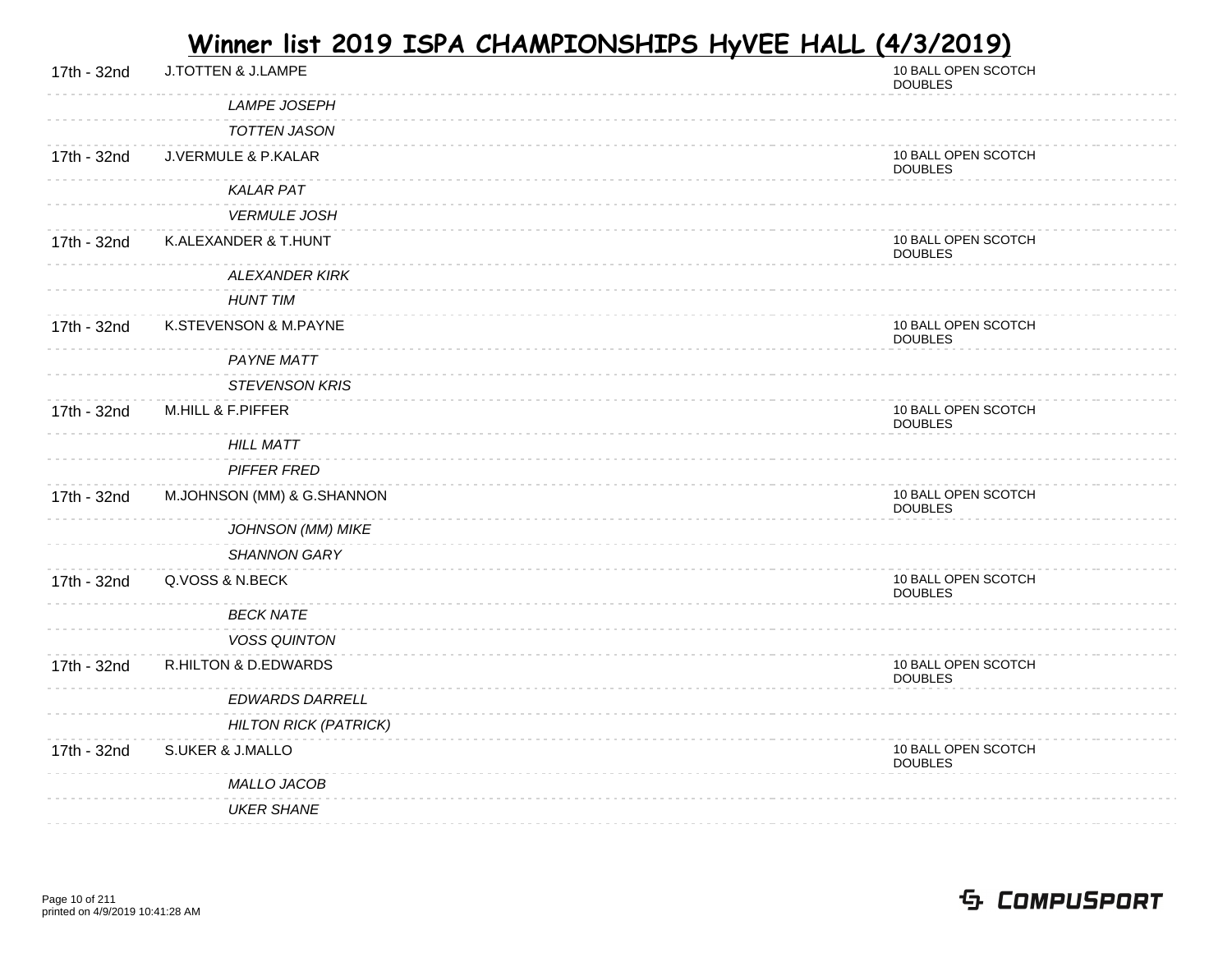| 17th - 32nd | T.ZUEHLKE & M.SCHATZKE                            | 10 BALL OPEN SCOTCH<br><b>DOUBLES</b> |
|-------------|---------------------------------------------------|---------------------------------------|
|             | <b>SCHATZKE MIKE</b>                              |                                       |
|             | <b>ZUEHLKE TIM</b>                                |                                       |
| 33rd - 64th | <b>B.HULSHIZER &amp; T.ROSTER</b>                 | 10 BALL OPEN SCOTCH<br><b>DOUBLES</b> |
|             | <b>HULSHIZER BRITNEY</b>                          |                                       |
|             | <b>ROSTER TRAVIS</b>                              |                                       |
| 33rd - 64th | C.BLUM & J.BOONE                                  | 10 BALL OPEN SCOTCH<br><b>DOUBLES</b> |
|             | <b>BLUM CRAIG</b>                                 |                                       |
|             | <b>BOONE JOSH</b>                                 |                                       |
| 33rd - 64th | C.BOLSINGER & S.JONES -<br><b>DELAWARE COUNTY</b> | 10 BALL OPEN SCOTCH<br><b>DOUBLES</b> |
|             | <b>BOLSINGER CHAD</b>                             |                                       |
|             | JONES - DELAWARE COUNTY SCOTT                     |                                       |
| 33rd - 64th | C.MCGOUGH-KAUFMANN &<br>G.BECHMAN                 | 10 BALL OPEN SCOTCH<br><b>DOUBLES</b> |
|             | <b>BECHMAN GERALD</b>                             |                                       |
|             | MCGOUGH-KAUFMANN CONNIE                           |                                       |
| 33rd - 64th | <b>C.MEIER &amp; R.THOMAS</b>                     | 10 BALL OPEN SCOTCH<br><b>DOUBLES</b> |
|             | <b>MEIER CURTIS R</b>                             |                                       |
|             | <b>THOMAS RICHARD</b>                             |                                       |
| 33rd - 64th | <b>C.NELSON &amp; J.CURTIS</b>                    | 10 BALL OPEN SCOTCH<br><b>DOUBLES</b> |
|             | <b>CURTIS JOSH</b>                                |                                       |
|             | <b>NELSON CARL</b>                                |                                       |
| 33rd - 64th | <b>D.BARTLETT &amp; D.LANG</b>                    | 10 BALL OPEN SCOTCH<br><b>DOUBLES</b> |
|             | <b>BARTLETT DAVE</b>                              |                                       |
|             | <b>LANG DICK</b>                                  |                                       |
| 33rd - 64th | D.BLUM & J.BOONE                                  | 10 BALL OPEN SCOTCH<br><b>DOUBLES</b> |
|             | <b>BLUM DAVID</b>                                 |                                       |
|             | <b>BOONE JESSIE</b>                               |                                       |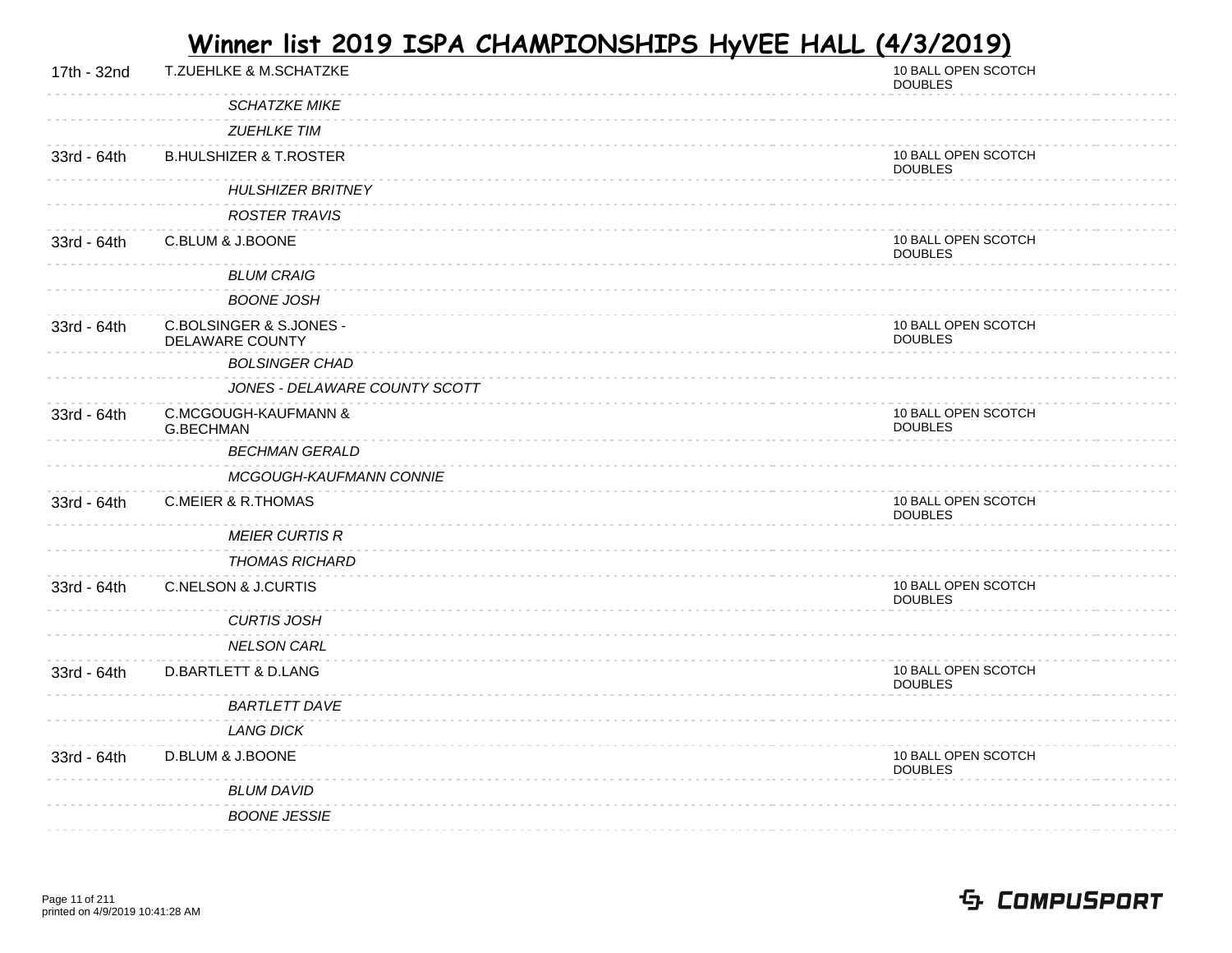| 33rd - 64th | <b>D.OSTWINKLE &amp; B.ROSS</b>  | 10 BALL OPEN SCOTCH<br><b>DOUBLES</b> |
|-------------|----------------------------------|---------------------------------------|
|             | <b>OSTWINKLE DARRYL</b>          |                                       |
|             | <b>ROSS BILL</b>                 |                                       |
| 33rd - 64th | <b>D.TRIMBLE &amp; B.TRIMBLE</b> | 10 BALL OPEN SCOTCH<br><b>DOUBLES</b> |
|             | <b>TRIMBLE DUSTIN</b>            |                                       |
|             | TRIMBLE BETH "BUFFY"             |                                       |
| 33rd - 64th | H.JOHNSON & P.JOHNSON            | 10 BALL OPEN SCOTCH<br><b>DOUBLES</b> |
|             | <b>JOHNSON HOLLY</b>             |                                       |
|             | <b>JOHNSON PAUL</b>              |                                       |
| 33rd - 64th | <b>J.BRINK &amp; T.HUMBERG</b>   | 10 BALL OPEN SCOTCH<br><b>DOUBLES</b> |
|             | <b>BRINK JOHN</b>                |                                       |
|             | <b>HUMBERG TODD</b>              |                                       |
| 33rd - 64th | J.GALL & J.GALL                  | 10 BALL OPEN SCOTCH<br><b>DOUBLES</b> |
|             | <b>GALL JORDAN</b>               |                                       |
|             | <b>GALL JAMISON</b>              |                                       |
| 33rd - 64th | J.JONES & B.KOLK                 | 10 BALL OPEN SCOTCH<br><b>DOUBLES</b> |
|             | JONES JOE                        |                                       |
|             | <b>KOLK BRENT</b>                |                                       |
| 33rd - 64th | J.NICKOLS & Z.NICHOLS            | 10 BALL OPEN SCOTCH<br><b>DOUBLES</b> |
|             | NICHOLS ZEKE                     |                                       |
|             | <b>NICKOLS JASON</b>             |                                       |
| 33rd - 64th | J.ROBINSON & E.BEHNKE            | 10 BALL OPEN SCOTCH<br><b>DOUBLES</b> |
|             | <b>BEHNKE ERIC</b>               |                                       |
|             | <b>ROBINSON JEREMY</b>           |                                       |
| 33rd - 64th | <b>J.RUNGE &amp; D.DICKEN</b>    | 10 BALL OPEN SCOTCH<br><b>DOUBLES</b> |
|             | <b>DICKEN DAVE</b>               |                                       |
|             | <b>RUNGE JOSH</b>                |                                       |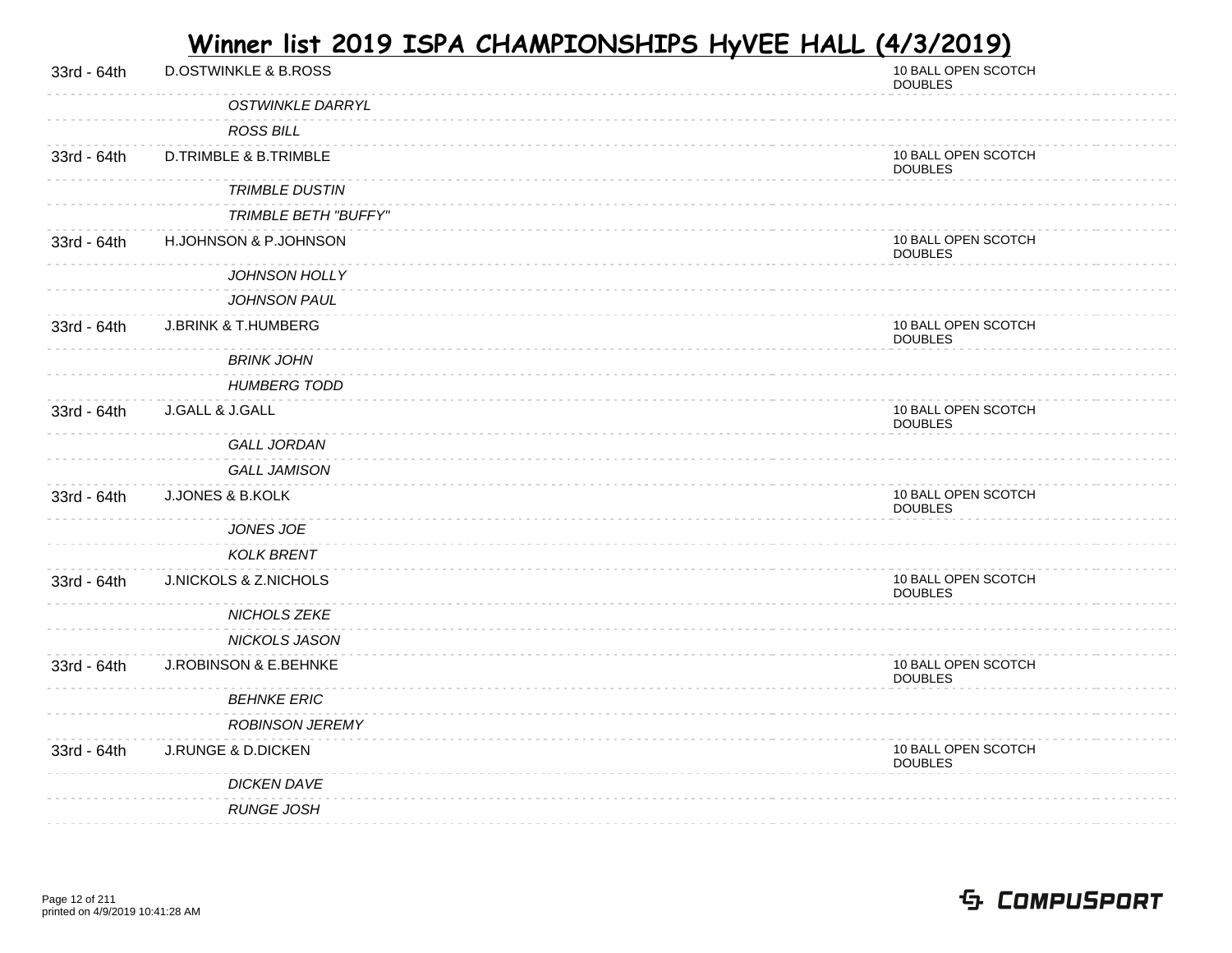| 33rd - 64th | <b>L.FRANK &amp; J.EHLERS</b>  | 10 BALL OPEN SCOTCH<br><b>DOUBLES</b> |
|-------------|--------------------------------|---------------------------------------|
|             | <b>EHLERS JIM</b>              |                                       |
|             | <b>FRANK LYMAN</b>             |                                       |
| 33rd - 64th | M.FOSTER JR. & A.NICHOLS       | 10 BALL OPEN SCOTCH<br><b>DOUBLES</b> |
|             | <b>FOSTER JR. MIKE</b>         |                                       |
|             | <b>NICHOLS AUSTIN</b>          |                                       |
| 33rd - 64th | M.HEPKER & M.WAKEMAN           | 10 BALL OPEN SCOTCH<br><b>DOUBLES</b> |
|             | <b>HEPKER MATT</b>             |                                       |
|             | <b>WAKEMAN MATT</b>            |                                       |
| 33rd - 64th | M.HOFFMAN & U.DANUSER          | 10 BALL OPEN SCOTCH<br><b>DOUBLES</b> |
|             | <b>DANUSER ULAND</b>           |                                       |
|             | <b>HOFFMAN MATT</b>            |                                       |
| 33rd - 64th | M.ROBERTS & J.BERHENKE         | 10 BALL OPEN SCOTCH<br><b>DOUBLES</b> |
|             | <b>BERHENKE JONATHAN</b>       |                                       |
|             | <b>ROBERTS MIKEALL</b>         |                                       |
| 33rd - 64th | <b>M.YILEK &amp; S.KRIEGEL</b> | 10 BALL OPEN SCOTCH<br><b>DOUBLES</b> |
|             | <b>KRIEGEL STEVE Z</b>         |                                       |
|             | <b>YILEK MICHAEL</b>           |                                       |
| 33rd - 64th | P.MYERS & T.DANIELSON          | 10 BALL OPEN SCOTCH<br><b>DOUBLES</b> |
|             | <b>DANIELSON TRAVIS</b>        |                                       |
|             | <b>MYERS PRESTON</b>           |                                       |
| 33rd - 64th | R.DOOLEY & J.NICHOLS           | 10 BALL OPEN SCOTCH<br><b>DOUBLES</b> |
|             | <b>DOOLEY RICK</b>             |                                       |
|             | NICHOLS JUSTIN                 |                                       |
| 33rd - 64th | R.MORRISON & A.RICHARDS        | 10 BALL OPEN SCOTCH<br><b>DOUBLES</b> |
|             | <b>MORRISON ROBBY</b>          |                                       |
|             | <b>RICHARDS ANDREW</b>         |                                       |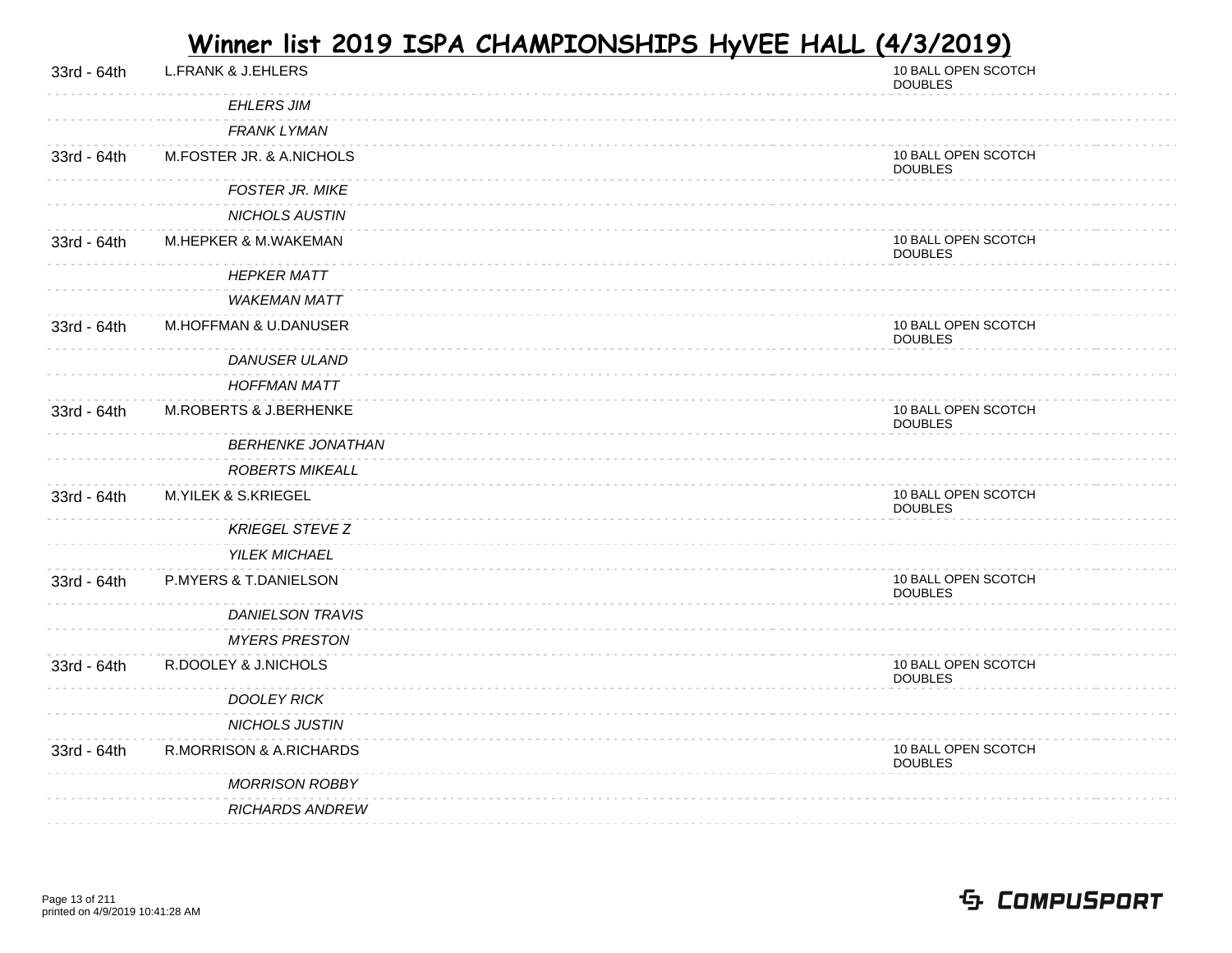| 33rd - 64th                 | R.STANDARD & B.BOWMAN  |             |          |                              | 10 BALL OPEN SCOTCH<br><b>DOUBLES</b> |               |
|-----------------------------|------------------------|-------------|----------|------------------------------|---------------------------------------|---------------|
|                             | <b>BOWMAN BOB</b>      |             |          |                              |                                       |               |
|                             | STANDARD RYAN          |             |          |                              |                                       |               |
| 33rd - 64th                 | S.CARNES & J.LONG      |             |          |                              | 10 BALL OPEN SCOTCH<br><b>DOUBLES</b> |               |
|                             | <b>CARNES SAM</b>      |             |          |                              |                                       |               |
|                             | <b>LONG JASON</b>      |             |          |                              |                                       |               |
| 33rd - 64th                 | S.POHLMAN & C.HARBACH  |             |          |                              | 10 BALL OPEN SCOTCH<br><b>DOUBLES</b> |               |
|                             | <b>HARBACH CORY</b>    |             |          |                              |                                       |               |
|                             | POHLMAN SHAWN          |             |          |                              |                                       |               |
| 33rd - 64th                 | T.KLEMZ & B.KLEMZ      |             |          |                              | 10 BALL OPEN SCOTCH<br><b>DOUBLES</b> |               |
|                             | <b>KLEMZ TOM</b>       |             |          |                              |                                       |               |
|                             | <b>KLEMZ BRUCE</b>     |             |          |                              |                                       |               |
| 33rd - 64th                 | W.SCHUBERT & J.COOPER  |             |          |                              | 10 BALL OPEN SCOTCH<br><b>DOUBLES</b> |               |
|                             | COOPER JUSTIN          |             |          |                              |                                       |               |
|                             | <b>SCHUBERT WAYNE</b>  |             |          |                              |                                       |               |
| 33rd - 64th                 | W.WEST & J.HANSON      |             |          |                              | 10 BALL OPEN SCOTCH<br><b>DOUBLES</b> |               |
|                             | <b>HANSON JIM</b>      |             |          |                              |                                       |               |
|                             | <b>WEST WADE</b>       |             |          |                              |                                       |               |
| <u>3 PERSON SENIOR TEAM</u> |                        |             |          |                              |                                       |               |
| Rank                        | <b>Name</b>            | <b>City</b> | Operator | <b>State/Country Bracket</b> |                                       | <b>Awards</b> |
| 1st                         | LINDA'S WANT A B'S     |             |          |                              | 3 PERSON SENIOR TEAM                  |               |
|                             | <b>MAHONEY MIKE</b>    |             |          |                              |                                       |               |
|                             | <b>REUTHER JOE</b>     |             |          |                              |                                       |               |
|                             | <b>RICHARDSON JOE</b>  |             |          |                              |                                       |               |
| 2nd                         | PATTY'S PUB            |             |          |                              | 3 PERSON SENIOR TEAM                  |               |
|                             | <b>MALLISON RODNEY</b> |             |          |                              |                                       |               |
|                             | SOLVERSON BOB          |             |          |                              |                                       |               |
|                             | <b>WENDLAND WALLY</b>  |             |          |                              |                                       |               |
|                             |                        |             |          |                              |                                       |               |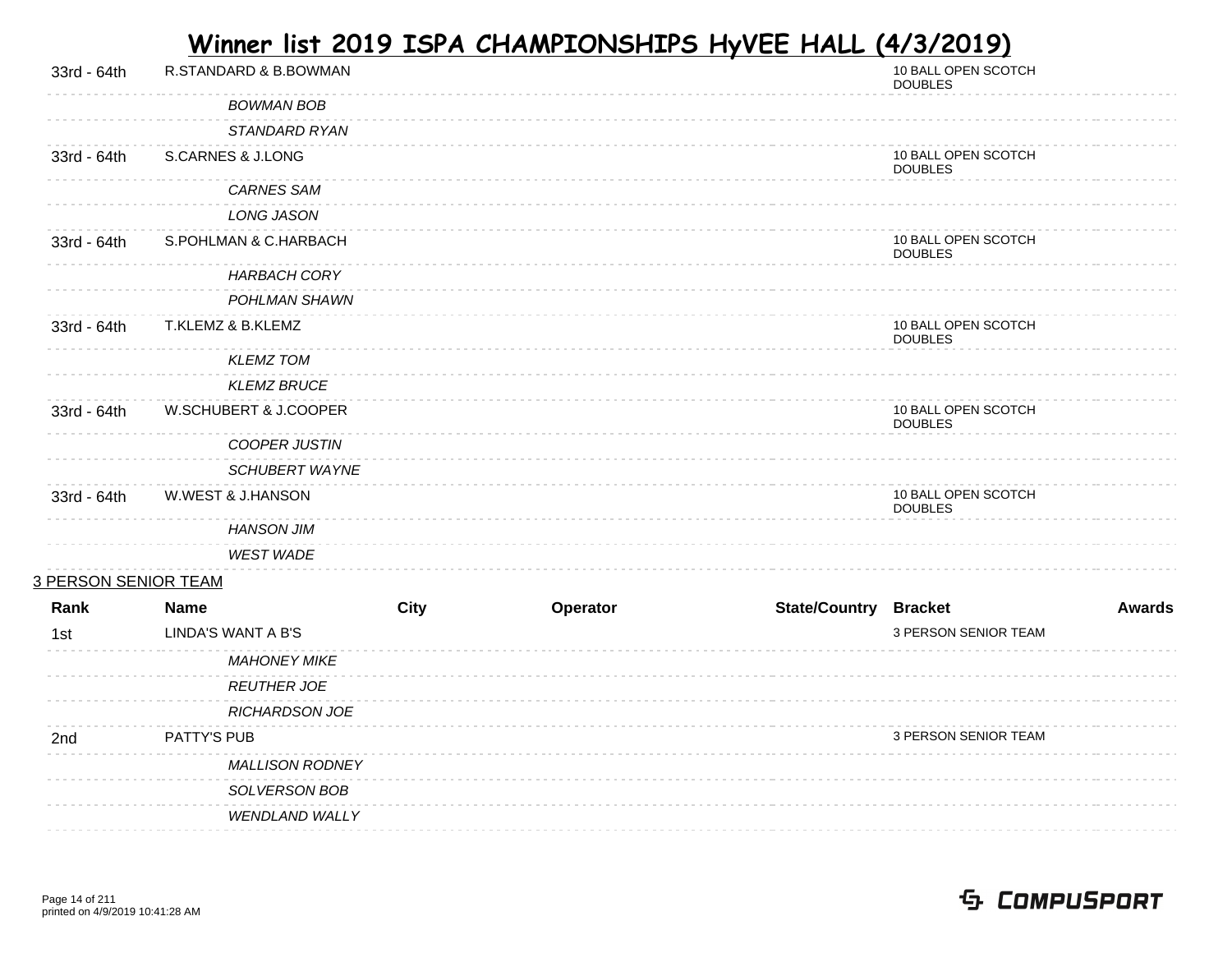| 3rd         | <b>CLASSIC LEGENDS</b>          |             |          |                              | 3 PERSON SENIOR TEAM   |               |
|-------------|---------------------------------|-------------|----------|------------------------------|------------------------|---------------|
|             | <b>DICKAU BOB</b>               |             |          |                              |                        |               |
|             | <b>HILL BOB</b>                 |             |          |                              |                        |               |
|             | <b>LAMPE JERRY</b>              |             |          |                              |                        |               |
| 4th         | <b>NORWOOD</b>                  |             |          |                              | 3 PERSON SENIOR TEAM   |               |
|             | <b>DOWNING REID</b>             |             |          |                              |                        |               |
|             | <b>GAVIN MIKE</b>               |             |          |                              |                        |               |
|             | <b>RICHARDSON GENE</b>          |             |          |                              |                        |               |
| $5th - 6th$ | DEPENDS ON US                   |             |          |                              | 3 PERSON SENIOR TEAM   |               |
|             | <b>BARTELS LOUIE</b>            |             |          |                              |                        |               |
|             | <b>DUFFY TOM</b>                |             |          |                              |                        |               |
|             | <b>EICHMAN MILT</b>             |             |          |                              |                        |               |
|             | LINDSAY JOE                     |             |          |                              |                        |               |
| $5th - 6th$ | <b>TEAM VIAGRA</b>              |             |          |                              | 3 PERSON SENIOR TEAM   |               |
|             | <b>HOUSTON REX</b>              |             |          |                              |                        |               |
|             | <b>WHARTON JEFF</b>             |             |          |                              |                        |               |
|             | <b>WILLIAMS DENNIS 'TOBY'</b>   |             |          |                              |                        |               |
|             | <b>3PM FRI SCOTCH DOUBLES</b>   |             |          |                              |                        |               |
| Rank        | Name                            | <b>City</b> | Operator | <b>State/Country Bracket</b> |                        | <b>Awards</b> |
| 1st         | <b>C.DIEMER &amp; C.COMPTON</b> |             |          |                              | 3PM FRI SCOTCH DOUBLES | \$450         |
|             | <b>COMPTON CHUCK</b>            |             |          |                              |                        |               |
|             | <b>DIEMER CARRIE</b>            |             |          |                              |                        |               |
| 2nd         | <b>J.GUY &amp; J.GRIFFITH</b>   |             |          |                              | 3PM FRI SCOTCH DOUBLES | \$340         |
|             | <b>GRIFFITH JIM</b>             |             |          |                              |                        |               |
|             | <b>GUY JAMIE</b>                |             |          |                              |                        |               |
| $3rd - 4th$ | E.JOHNSON & T.BRYAN             |             |          |                              | 3PM FRI SCOTCH DOUBLES | \$220         |
|             | <b>BRYAN TROY</b>               |             |          |                              |                        |               |
|             | JOHNSON ERICA                   |             |          |                              |                        |               |
| $3rd - 4th$ | T.MCKENNA & H.SHEELER           |             |          |                              | 3PM FRI SCOTCH DOUBLES | \$220         |
|             | MCKENNA TRACY                   |             |          |                              |                        |               |
|             | SHEELER HAYDEN                  |             |          |                              |                        |               |
|             |                                 |             |          |                              |                        |               |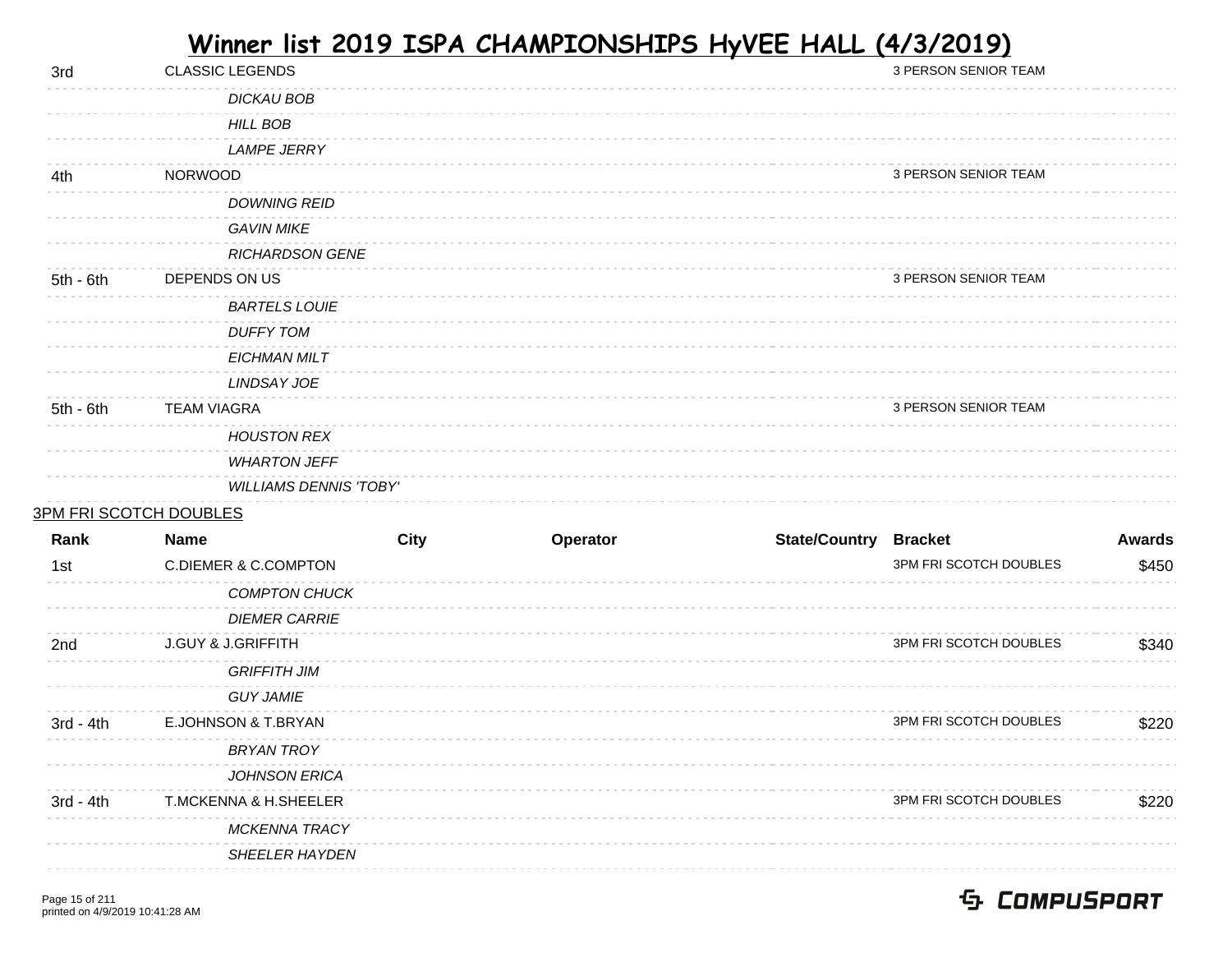| 5th - 8th   | <b>C.SETTJE &amp; H.GOMIS</b>  | 3PM FRI SCOTCH DOUBLES | \$160 |
|-------------|--------------------------------|------------------------|-------|
|             | <b>GOMIS HEATHER</b>           |                        |       |
|             | <b>SETTJE CHRIS</b>            |                        |       |
| 5th - 8th   | <b>G.BERG &amp; D.JUDSON</b>   | 3PM FRI SCOTCH DOUBLES | \$160 |
|             | <b>BERG GWEN</b>               |                        |       |
|             | JUDSON DERALD                  |                        |       |
| 5th - 8th   | <b>M.KNIGHT &amp; C.CARR</b>   | 3PM FRI SCOTCH DOUBLES | \$160 |
|             | CARR CIERA                     |                        |       |
|             | <b>KNIGHT MICHAEL</b>          |                        |       |
| $5th - 8th$ | O.CONNOLLY & P.CONNELLY        | 3PM FRI SCOTCH DOUBLES | \$160 |
|             | <b>CONNELLY PHYLLIS</b>        |                        |       |
|             | CONNOLLY OMAR                  |                        |       |
| 9th - 16th  | A.VERMULE & J.VERMULE          | 3PM FRI SCOTCH DOUBLES | \$120 |
|             | <b>VERMULE AMY</b>             |                        |       |
|             | <b>VERMULE JOSH</b>            |                        |       |
| 9th - 16th  | <b>D.DIEMER &amp; C.BECKER</b> | 3PM FRI SCOTCH DOUBLES | \$120 |
|             | <b>BECKER CHRISTINA</b>        |                        |       |
|             | <b>DIEMER DENNIS</b>           |                        |       |
| 9th - 16th  | D.HOGUE & J.FOX                | 3PM FRI SCOTCH DOUBLES | \$120 |
|             | <b>FOX JESSE</b>               |                        |       |
|             | <b>HOGUE DIANE</b>             |                        |       |
| 9th - 16th  | E.SCOTT & J.VEATCH             | 3PM FRI SCOTCH DOUBLES | \$120 |
|             | <b>SCOTT ERNIE</b>             |                        |       |
|             | <b>VEATCH JOHNNIE</b>          |                        |       |
| 9th - 16th  | J.MCSPAREN & C.SHEPARD         | 3PM FRI SCOTCH DOUBLES | \$120 |
|             | <b>MCSPAREN JASON</b>          |                        |       |
|             | SHEPARD CHRIS                  |                        |       |
| 9th - 16th  | <b>J.ROSS &amp; J.CURTIS</b>   | 3PM FRI SCOTCH DOUBLES | \$120 |
|             | <b>CURTIS JOSH</b>             |                        |       |
|             | ROSS JORDYN                    |                        |       |
|             |                                |                        |       |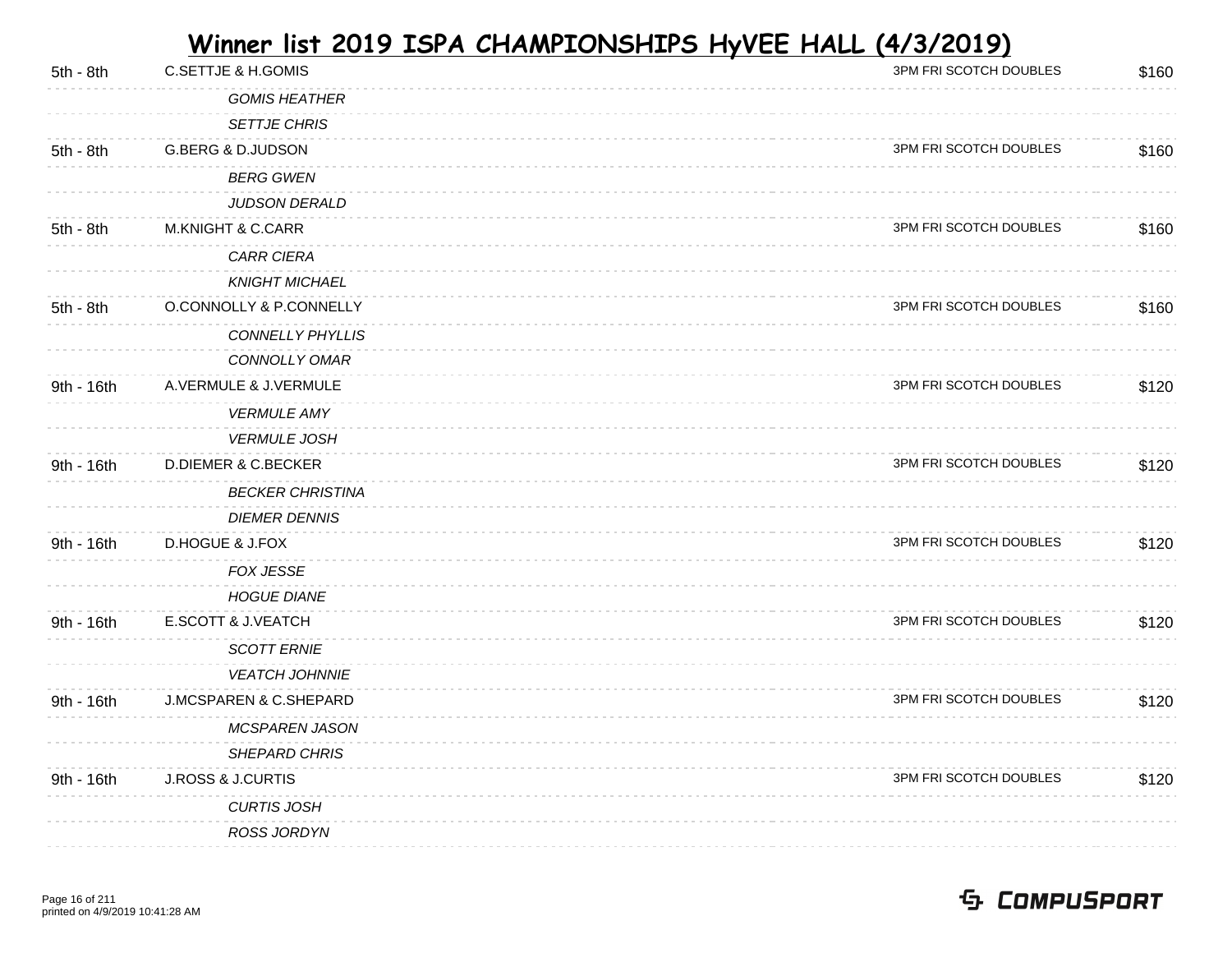| 9th - 16th  | <b>M.GOYNES &amp; T.KEOGH</b>     | 3PM FRI SCOTCH DOUBLES | \$120 |
|-------------|-----------------------------------|------------------------|-------|
|             | <b>GOYNES MARYA</b>               |                        |       |
|             | <b>KEOGH TOM</b>                  |                        |       |
| 9th - 16th  | R.SCHICKLING & T.ZAAGMAN          | 3PM FRI SCOTCH DOUBLES | \$120 |
|             | <b>SCHICKLING RUSS</b>            |                        |       |
|             | <b>ZAAGMAN TERRI</b>              |                        |       |
| 17th - 32nd | A.NICHOLS & M.FOSTER JR.          | 3PM FRI SCOTCH DOUBLES |       |
|             | FOSTER JR. MIKE                   |                        |       |
|             | NICHOLS ANGEL                     |                        |       |
| 17th - 32nd | <b>B.HULSHIZER &amp; T.ROSTER</b> | 3PM FRI SCOTCH DOUBLES |       |
|             | <b>HULSHIZER BRITNEY</b>          |                        |       |
|             | <b>ROSTER TRAVIS</b>              |                        |       |
| 17th - 32nd | <b>C.SCHNEDE &amp; K.KOESTER</b>  | 3PM FRI SCOTCH DOUBLES |       |
|             | <b>KOESTER KEELY</b>              |                        |       |
|             | <b>SCHNEDE CENTURY</b>            |                        |       |
| 17th - 32nd | <b>C.THORNTON &amp; K.ROSS</b>    | 3PM FRI SCOTCH DOUBLES |       |
|             | ROSS KAYLA                        |                        |       |
|             | THORNTON CHAD                     |                        |       |
| 17th - 32nd | <b>D.MILLS &amp; D.MILLS</b>      | 3PM FRI SCOTCH DOUBLES |       |
|             | <b>MILLS DAVID</b>                |                        |       |
|             | <b>MILLS DEA</b>                  |                        |       |
| 17th - 32nd | <b>D.ODELL &amp; M.HIGGINS</b>    | 3PM FRI SCOTCH DOUBLES |       |
|             | <b>HIGGINS MELISSA</b>            |                        |       |
|             | <b>ODELL DARREN</b>               |                        |       |
| 17th - 32nd | D.TRIMBLE & B.TRIMBLE             | 3PM FRI SCOTCH DOUBLES |       |
|             | <b>TRIMBLE DUSTIN</b>             |                        |       |
|             | <b>TRIMBLE BETH "BUFFY"</b>       |                        |       |
| 17th - 32nd | <b>J.AMOS &amp; M.REYNOLDS</b>    | 3PM FRI SCOTCH DOUBLES |       |
|             | AMOS JEWELL                       |                        |       |
|             | <b>REYNOLDS MIKE</b>              |                        |       |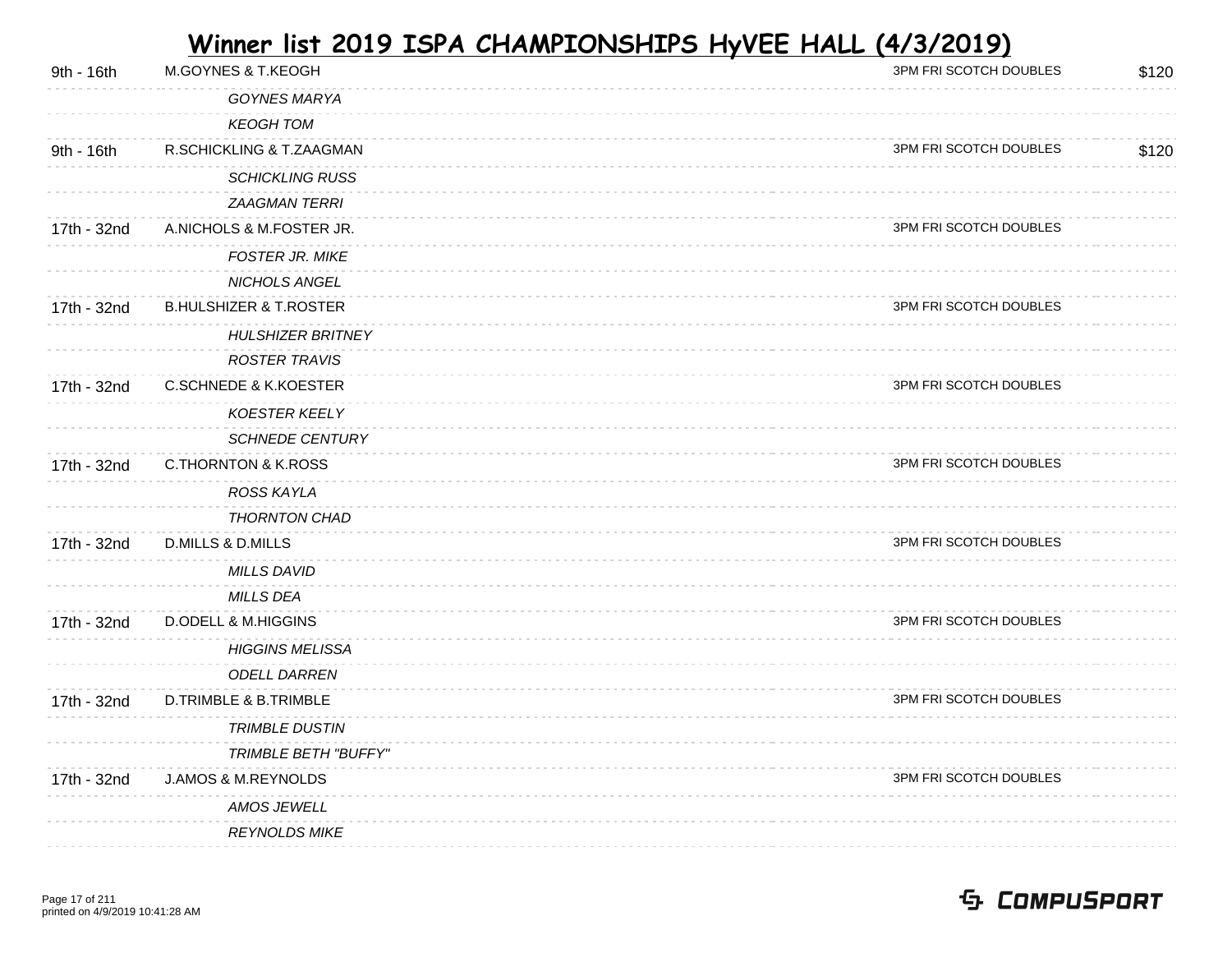| 17th - 32nd | <b>J.MARTINEZ &amp; R.MARTINEZ</b> | 3PM FRI SCOTCH DOUBLES |
|-------------|------------------------------------|------------------------|
|             | <b>MARTINEZ JAMIE</b>              |                        |
|             | <b>MARTINEZ RUBEN</b>              |                        |
| 17th - 32nd | J.OCHOA & A.PAPOUCHIS              | 3PM FRI SCOTCH DOUBLES |
|             | OCHOA JOEY                         |                        |
|             | PAPOUCHIS ACACIA                   |                        |
| 17th - 32nd | J.SPECHT & S.YARLOEM               | 3PM FRI SCOTCH DOUBLES |
|             | SPECHT JEFF                        |                        |
|             | YARLOEM STEPHANIE                  |                        |
| 17th - 32nd | M.FREY & C.HERNANDEZ               | 3PM FRI SCOTCH DOUBLES |
|             | <b>FREY MIKE</b>                   |                        |
|             | <b>HERNANDEZ CHRISTA</b>           |                        |
| 17th - 32nd | M.REEVES & A.TRUSHCHEFF            | 3PM FRI SCOTCH DOUBLES |
|             | <b>REEVES MONTE</b>                |                        |
|             | <b>TRUSHCHEFF ANDREA</b>           |                        |
| 17th - 32nd | <b>M.STEFFEN &amp; B.MARTIN</b>    | 3PM FRI SCOTCH DOUBLES |
|             | <b>MARTIN BONNIE</b>               |                        |
|             | <b>STEFFEN MICHAEL</b>             |                        |
| 17th - 32nd | N.ALLENDORF & T.BURKE              | 3PM FRI SCOTCH DOUBLES |
|             | <b>ALLENDORF NICK</b>              |                        |
|             | <b>BURKE TONYA</b>                 |                        |
| 17th - 32nd | <b>T.KOCK &amp; C.BUCKNELL</b>     | 3PM FRI SCOTCH DOUBLES |
|             | <b>BUCKNELL CODY</b>               |                        |
|             | <b>KOCK TERRI</b>                  |                        |
| 33rd - 64th | A.BORTON & M.FERNEAU               | 3PM FRI SCOTCH DOUBLES |
|             | <b>BORTON AUSTIN</b>               |                        |
|             | <b>FERNEAU MARILYN K</b>           |                        |
| 33rd - 64th | A.HEINEN & A.MURPHY                | 3PM FRI SCOTCH DOUBLES |
|             | <b>HEINEN AMY SUE</b>              |                        |
|             | MURPHY AJ                          |                        |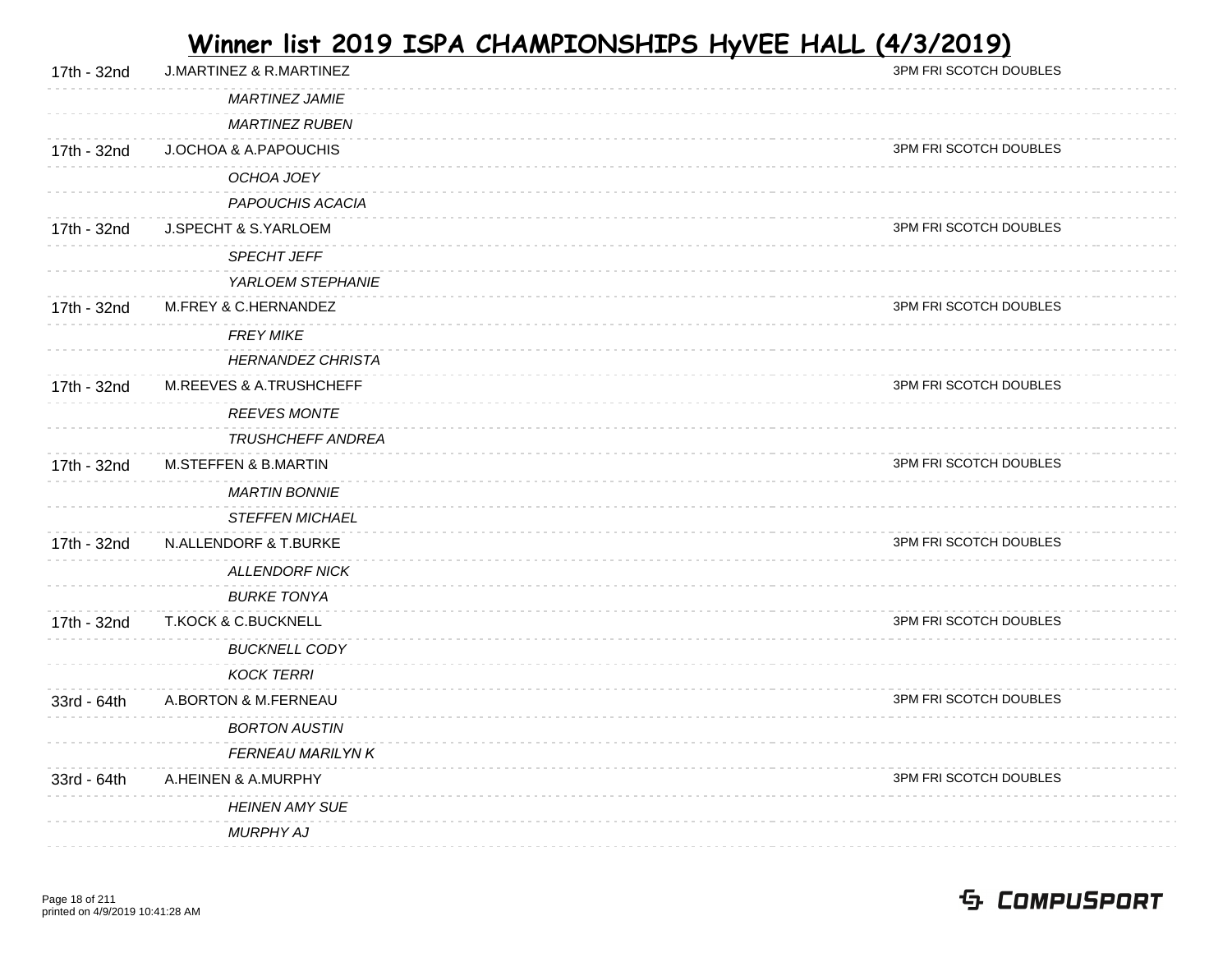| 33rd - 64th | <b>B.DEWELL &amp; K.KAY</b>        | 3PM FRI SCOTCH DOUBLES |
|-------------|------------------------------------|------------------------|
|             | <b>DEWELL BRAD</b>                 |                        |
|             | <b>KAY KIM</b>                     |                        |
| 33rd - 64th | <b>C.DINNING &amp; P.DINNING</b>   | 3PM FRI SCOTCH DOUBLES |
|             | <b>DINNING CHRIS</b>               |                        |
|             | <b>DINNING PAULINA</b>             |                        |
| 33rd - 64th | <b>C.KRIEG &amp; J.BURN</b>        | 3PM FRI SCOTCH DOUBLES |
|             | <b>BURN JESSICA</b>                |                        |
|             | <b>KRIEG CHRIS</b>                 |                        |
| 33rd - 64th | <b>C.THORTON &amp; S.KYLE</b>      | 3PM FRI SCOTCH DOUBLES |
|             | <b>KYLE SUSAN</b>                  |                        |
|             | <b>THORTON CJ</b>                  |                        |
| 33rd - 64th | <b>D.BOWENS &amp; P.LEBERMAN</b>   | 3PM FRI SCOTCH DOUBLES |
|             | <b>BOWENS DERRICK</b>              |                        |
|             | <b>LEBERMAN PAULINE</b>            |                        |
| 33rd - 64th | D.KNOX & M.KNOX                    | 3PM FRI SCOTCH DOUBLES |
|             | <b>KNOX DOUG</b>                   |                        |
|             | <b>KNOX MARY</b>                   |                        |
| 33rd - 64th | <b>D.RASCHKE &amp; J.NICKOLS</b>   | 3PM FRI SCOTCH DOUBLES |
|             | NICKOLS JASON                      |                        |
|             | <b>RASCHKE DEE</b>                 |                        |
| 33rd - 64th | D.SEIFERT & J.RICHARDSON           | 3PM FRI SCOTCH DOUBLES |
|             | <b>RICHARDSON JAKE</b>             |                        |
|             | SEIFERT DEB                        |                        |
| 33rd - 64th | <b>J.BRENTNER &amp; S.BRENTNER</b> | 3PM FRI SCOTCH DOUBLES |
|             | <b>BRENTNER JON</b>                |                        |
|             | <b>BRENTNER STEPHANIE</b>          |                        |
| 33rd - 64th | J.EDDY & L.EDDY                    | 3PM FRI SCOTCH DOUBLES |
|             | <b>EDDY JANEEN</b>                 |                        |
|             | EDDY LANE                          |                        |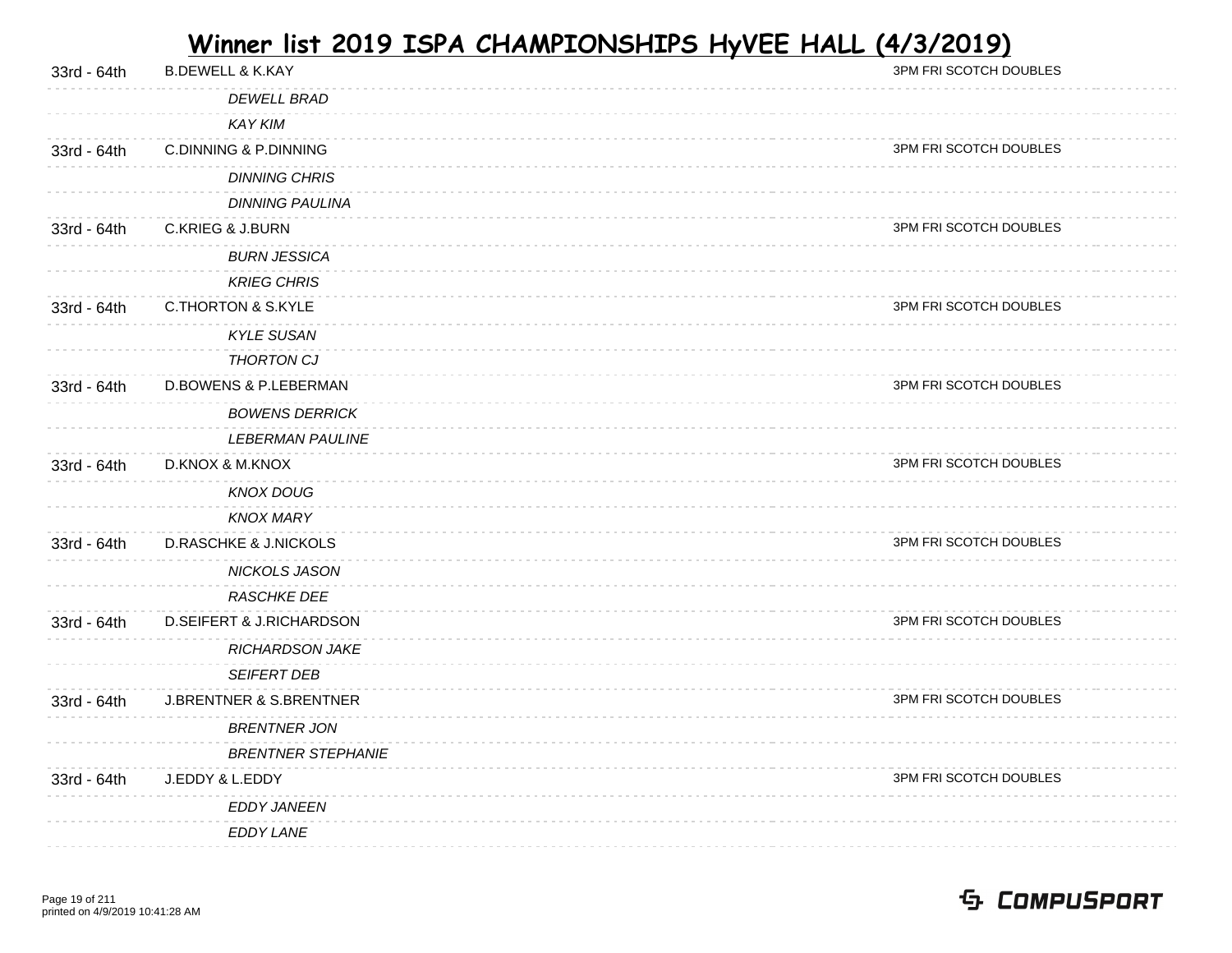| 33rd - 64th | J.FELLER & K.FELLER            | 3PM FRI SCOTCH DOUBLES |
|-------------|--------------------------------|------------------------|
|             | <b>FELLER JENNIFER</b>         |                        |
|             | <b>FELLER KEN</b>              |                        |
| 33rd - 64th | <b>J.HANSON &amp; K.PARKER</b> | 3PM FRI SCOTCH DOUBLES |
|             | <b>HANSON JIM</b>              |                        |
|             | PARKER KALI                    |                        |
| 33rd - 64th | J.MARTIN & P.HEROLD (KELLY)    | 3PM FRI SCOTCH DOUBLES |
|             | HEROLD (KELLY) PAULA           |                        |
|             | <b>MARTIN JAMIE</b>            |                        |
| 33rd - 64th | J.VOSS & S.DARROW              | 3PM FRI SCOTCH DOUBLES |
|             | <b>DARROW SARAH</b>            |                        |
|             | VOSS JOSH                      |                        |
| 33rd - 64th | K.ADKINS & T.CRAM              | 3PM FRI SCOTCH DOUBLES |
|             | <b>ADKINS KIMBERLY</b>         |                        |
|             | <b>CRAM TIMOTHY</b>            |                        |
| 33rd - 64th | K.KELDERMAN & J.FINI           | 3PM FRI SCOTCH DOUBLES |
|             | FINI JOEL                      |                        |
|             | <b>KELDERMAN KELLI</b>         |                        |
| 33rd - 64th | K.MALMSTROM & J.BURLINGAME     | 3PM FRI SCOTCH DOUBLES |
|             | <b>BURLINGAME JON</b>          |                        |
|             | <b>MALMSTROM KATIE</b>         |                        |
| 33rd - 64th | K.SPINA & B.MCNEELEY           | 3PM FRI SCOTCH DOUBLES |
|             | <b>MCNEELEY BRIAN</b>          |                        |
|             | <b>SPINA KRISTEN</b>           |                        |
| 33rd - 64th | K.YAROLEM & A.HARTWIG          | 3PM FRI SCOTCH DOUBLES |
|             | <b>HARTWIG ALYSSA</b>          |                        |
|             | YAROLEM KEITH                  |                        |
| 33rd - 64th | <b>L.CARR &amp; M.LUDEKE</b>   | 3PM FRI SCOTCH DOUBLES |
|             | <b>CARR LEXUS</b>              |                        |
|             | <b>LUDEKE MIKE</b>             |                        |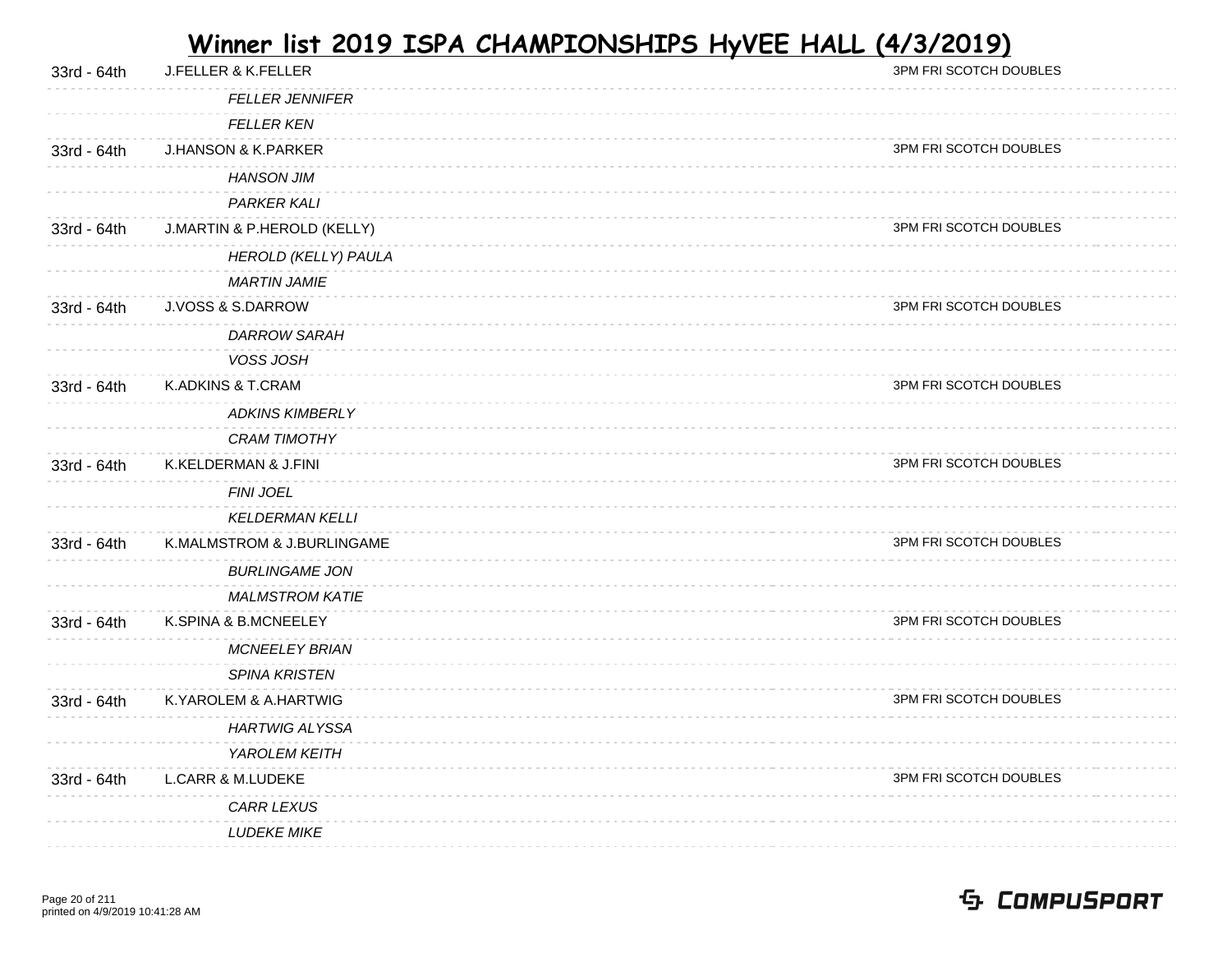| 33rd - 64th | <b>L.GILMORE &amp; S.FINI</b>    | 3PM FRI SCOTCH DOUBLES |
|-------------|----------------------------------|------------------------|
|             | <b>FINI STEVE</b>                |                        |
|             | <b>GILMORE LYNN</b>              |                        |
| 33rd - 64th | M.DECKER & H.MCCONATHY           | 3PM FRI SCOTCH DOUBLES |
|             | <b>DECKER MATT</b>               |                        |
|             | <b>MCCONATHY HEATHER</b>         |                        |
| 33rd - 64th | M.HOFFMAN & R.BOLLINGER          | 3PM FRI SCOTCH DOUBLES |
|             | <b>BOLLINGER RUBY</b>            |                        |
|             | <b>HOFFMAN MATT</b>              |                        |
| 33rd - 64th | M.JAMES & D.JAMES                | 3PM FRI SCOTCH DOUBLES |
|             | <b>JAMES MELINDA</b>             |                        |
|             | <b>JAMES DAVID</b>               |                        |
| 33rd - 64th | M.LEAB & W.HOOK                  | 3PM FRI SCOTCH DOUBLES |
|             | <b>HOOK WES</b>                  |                        |
|             | <b>LEAB MICHELLE</b>             |                        |
| 33rd - 64th | N.SCHURBON & J.SMITH             | 3PM FRI SCOTCH DOUBLES |
|             | <b>SCHURBON NATALIE</b>          |                        |
|             | <b>SMITH JASON</b>               |                        |
| 33rd - 64th | <b>R.STEINES &amp; L.STEINES</b> | 3PM FRI SCOTCH DOUBLES |
|             | <b>STEINES RYAN</b>              |                        |
|             | <b>STEINES LINDA</b>             |                        |
| 33rd - 64th | <b>S.FETT &amp; T.BURROWS</b>    | 3PM FRI SCOTCH DOUBLES |
|             | <b>BURROWS TERESA</b>            |                        |
|             | FETT SAM                         |                        |
| 33rd - 64th | T.BARNES & N.MCFADDEN            | 3PM FRI SCOTCH DOUBLES |
|             | <b>BARNES TIM</b>                |                        |
|             | <b>MCFADDEN NICOLE</b>           |                        |
| 33rd - 64th | W.BIDDLE & L.DAVIS               | 3PM FRI SCOTCH DOUBLES |
|             | <b>BIDDLE WYNN</b>               |                        |
|             | DAVIS LINDA                      |                        |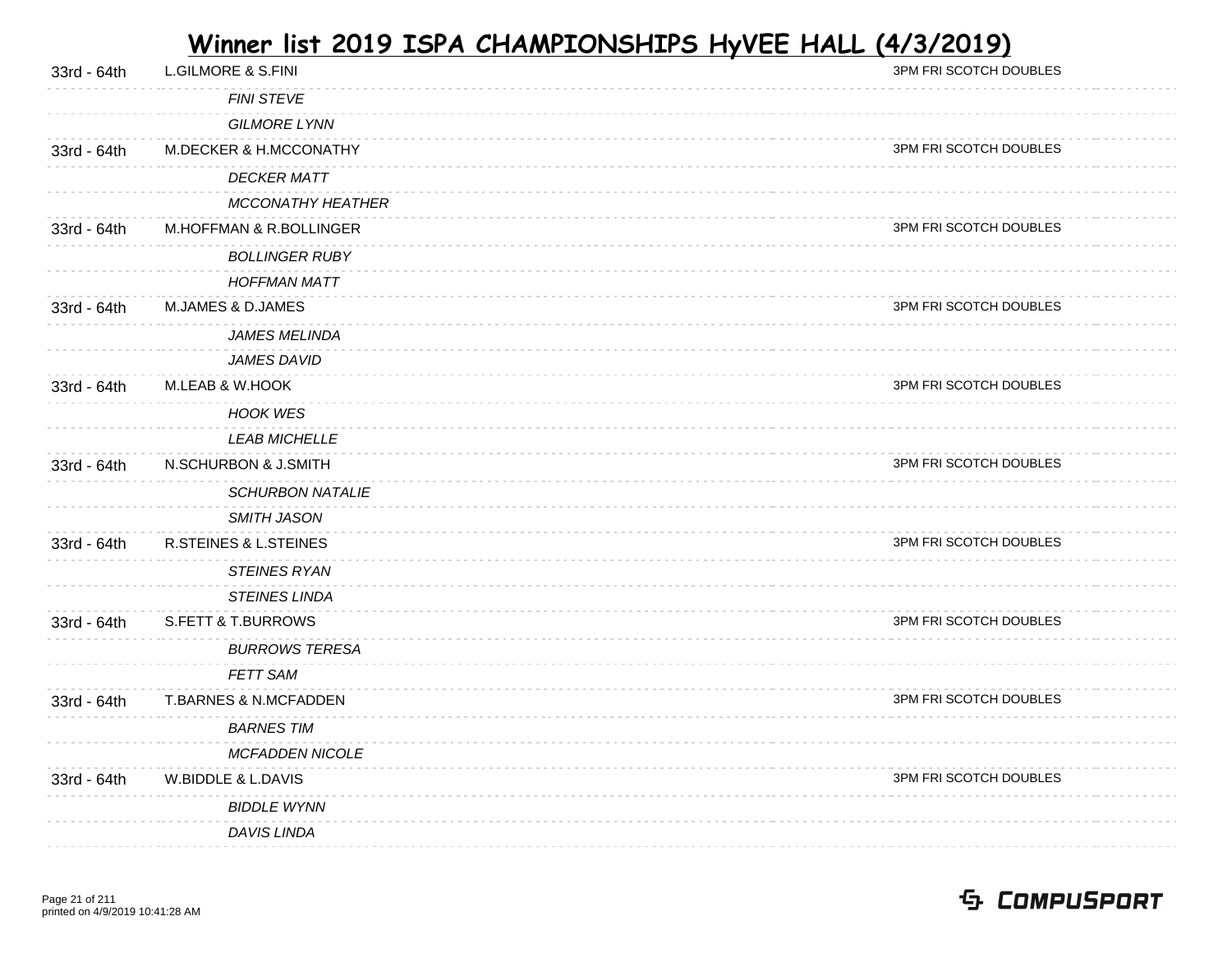| A.GREEN & H.GREEN                                  | 3PM FRI SCOTCH DOUBLES |
|----------------------------------------------------|------------------------|
| <b>GREEN ADAM</b>                                  |                        |
| <b>GREEN HEIDI</b>                                 |                        |
| A.ROE & V.ORTEGA                                   | 3PM FRI SCOTCH DOUBLES |
| ORTEGA VICENTE                                     |                        |
| <b>ROE ARRIEL</b>                                  |                        |
| <b>B.BROOKS &amp; L.SHOCKER</b>                    | 3PM FRI SCOTCH DOUBLES |
| <b>BROOKS BRAD</b>                                 |                        |
| SHOCKER LYNN                                       |                        |
| <b>B.CONKLIN &amp; T.LINVILLE</b>                  | 3PM FRI SCOTCH DOUBLES |
| <b>CONKLIN BONNIE</b>                              |                        |
| <b>LINVILLE TROY</b>                               |                        |
| <b>B.HOTTENSTEIN &amp;</b><br><b>R.HOTTENSTEIN</b> | 3PM FRI SCOTCH DOUBLES |
| <b>HOTTENSTEIN BETH</b>                            |                        |
| <b>HOTTENSTEIN RICHARD</b>                         |                        |
| <b>C.BORTON &amp; B.SUNKLE</b>                     | 3PM FRI SCOTCH DOUBLES |
| <b>BORTON CRESSANT</b>                             |                        |
| <b>SUNKLE BYRON</b>                                |                        |
| <b>C.GALL &amp; M.MAHONEY</b>                      | 3PM FRI SCOTCH DOUBLES |
| <b>GALL CHRIS</b>                                  |                        |
| <b>MAHONEY MICHELLE</b>                            |                        |
| <b>C.HICOK &amp; N.CARLSON</b>                     | 3PM FRI SCOTCH DOUBLES |
| <b>CARLSON NATE</b>                                |                        |
| <b>HICOK CHERYL</b>                                |                        |
| F.SHEELER & J.STICKEL                              | 3PM FRI SCOTCH DOUBLES |
| <b>SHEELER FERNANDO</b>                            |                        |
| <b>STICKEL JENNIFER</b>                            |                        |
| J.CEURVORST & G.BLASDELL                           | 3PM FRI SCOTCH DOUBLES |
| <b>BLASDELL GINGER</b>                             |                        |
| CEURVORST JASON                                    |                        |
|                                                    |                        |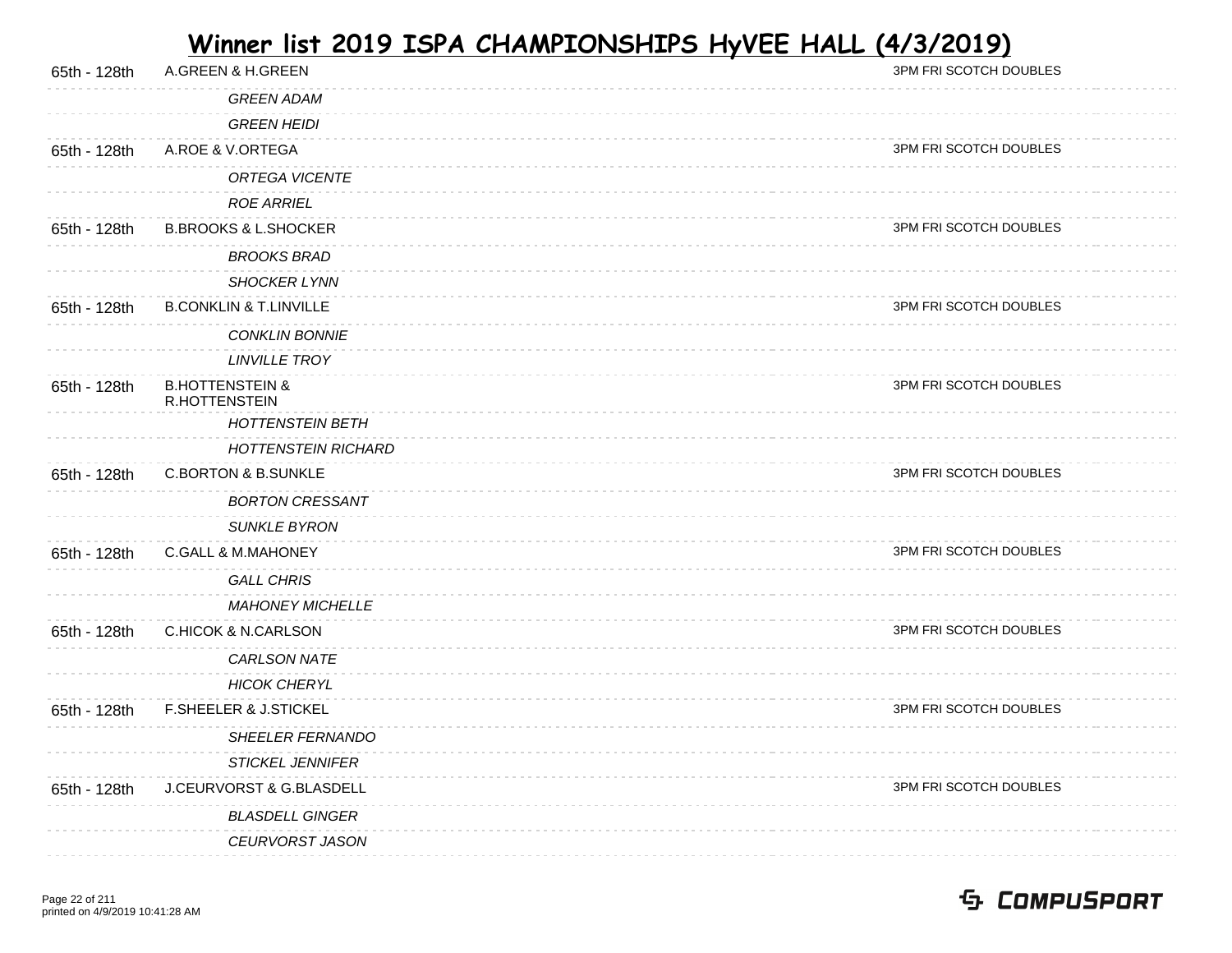| 65th - 128th | <b>J.COLLINS &amp; L.WILEY</b>     | 3PM FRI SCOTCH DOUBLES |
|--------------|------------------------------------|------------------------|
|              | COLLINS JEANNE                     |                        |
|              | <b>WILEY LEVI</b>                  |                        |
| 65th - 128th | L.EGGERS-ROBERTSON &<br>K.CALLAHAN | 3PM FRI SCOTCH DOUBLES |
|              | <b>CALLAHAN KIRK</b>               |                        |
|              | EGGERS-ROBERTSON LISA              |                        |
| 65th - 128th | <b>M.CARR &amp; A.SMILEY</b>       | 3PM FRI SCOTCH DOUBLES |
|              | <b>CARR MARTY</b>                  |                        |
|              | <b>SMILEY APRIL</b>                |                        |
| 65th - 128th | M.GINTHER & N.STOLTENBERG          | 3PM FRI SCOTCH DOUBLES |
|              | <b>GINTHER MICHAEL</b>             |                        |
|              | <b>STOLTENBERG NIKKI</b>           |                        |
| 65th - 128th | MARTY CORFMAN, RICH                | 3PM FRI SCOTCH DOUBLES |
|              |                                    |                        |
| 65th - 128th | N.JACOBSON & H.JACOBSON            | 3PM FRI SCOTCH DOUBLES |
|              | JACOBSON NEIL                      |                        |
|              | JACOBSON HOLLY                     |                        |
| 65th - 128th | R.KING & C.JIMENEZ                 | 3PM FRI SCOTCH DOUBLES |
|              | <b>JIMENEZ CHRIS</b>               |                        |
|              | <b>KING RHIANNON</b>               |                        |
| 65th - 128th | S.AUSTIN & M.JOELLE                | 3PM FRI SCOTCH DOUBLES |
|              | <b>AUSTIN STEVE</b>                |                        |
|              | <b>JOELLE MELISSA</b>              |                        |
| 65th - 128th | <b>S.GUIDEBECK &amp; B.AINLEY</b>  | 3PM FRI SCOTCH DOUBLES |
|              | <b>AINLEY BRIDGET</b>              |                        |
|              | <b>GUIDEBECK SHAWN</b>             |                        |
| 65th - 128th | S.KIMMER & A.KIMMER                | 3PM FRI SCOTCH DOUBLES |
|              | <b>KIMMER SARAH</b>                |                        |
|              | <b>KIMMER ALAN</b>                 |                        |
|              |                                    |                        |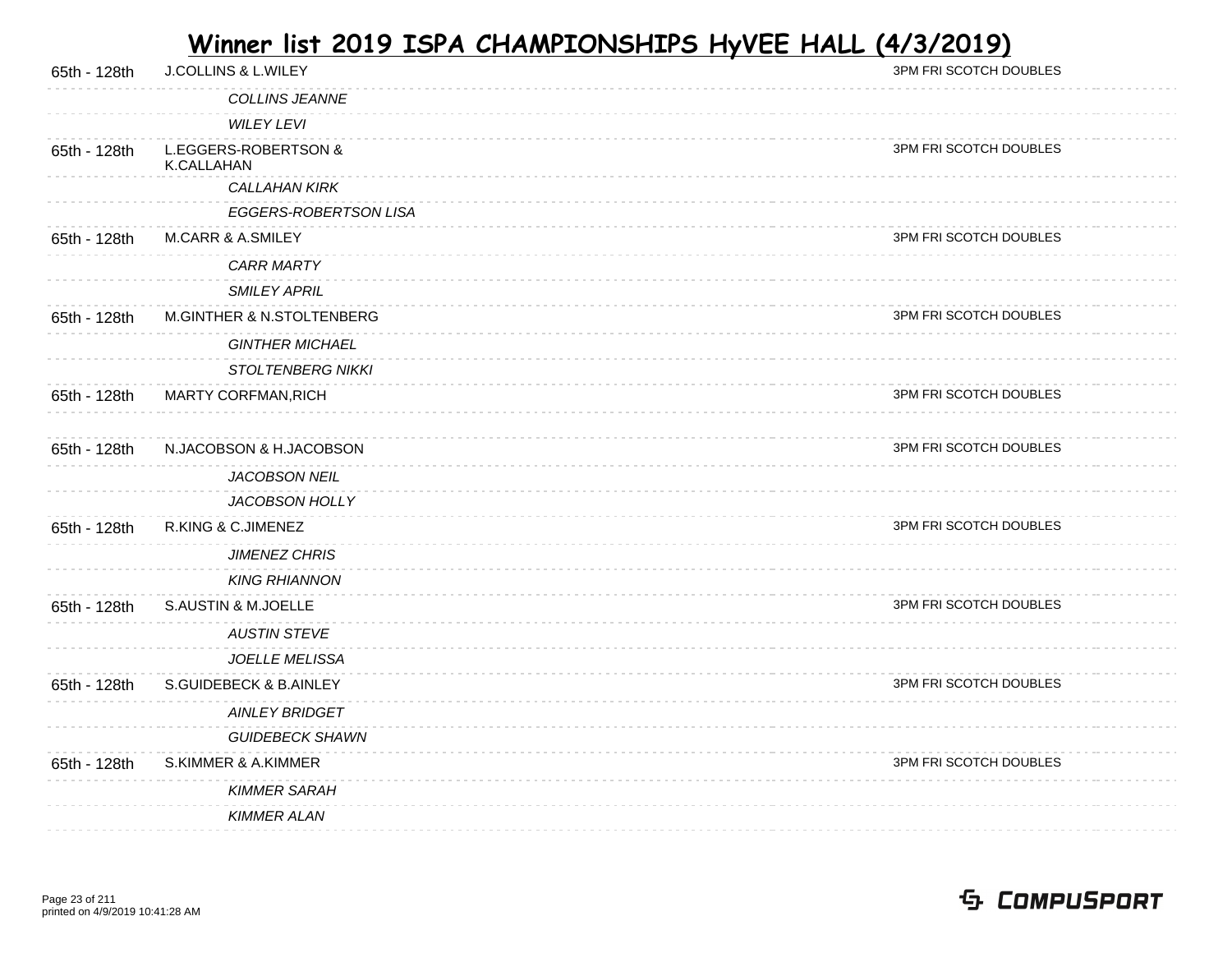| 65th - 128th                  | T.STROUP & A.ELDRIDGE           |      |          |                              | 3PM FRI SCOTCH DOUBLES |               |
|-------------------------------|---------------------------------|------|----------|------------------------------|------------------------|---------------|
|                               | <b>ELDRIDGE AMANDA</b>          |      |          |                              |                        |               |
|                               | <b>STROUP TOM</b>               |      |          |                              |                        |               |
| 65th - 128th                  | Y.MORRIS & M.CRAM               |      |          |                              | 3PM FRI SCOTCH DOUBLES |               |
|                               | <b>CRAM MIKE</b>                |      |          |                              |                        |               |
|                               | <b>MORRIS YVETTE</b>            |      |          |                              |                        |               |
| <u>4PM FRI SCOTCH DOUBLES</u> |                                 |      |          |                              |                        |               |
| Rank                          | <b>Name</b>                     | City | Operator | <b>State/Country Bracket</b> |                        | <b>Awards</b> |
| 1st                           | K.ABBOTT & J.PATES              |      |          |                              | 4PM FRI SCOTCH DOUBLES | \$400         |
|                               | <b>ABBOTT KIM</b>               |      |          |                              |                        |               |
|                               | <b>PATES JJ</b>                 |      |          |                              |                        |               |
| 2nd                           | <b>D.BREWSTER &amp; A.WIDEL</b> |      |          |                              | 4PM FRI SCOTCH DOUBLES | \$300         |
|                               | <b>BREWSTER DUSTIN</b>          |      |          |                              |                        |               |
|                               | <b>WIDEL ADDY</b>               |      |          |                              |                        |               |
| $3rd - 4th$                   | L.MOORE & M.MOORE               |      |          |                              | 4PM FRI SCOTCH DOUBLES | \$190         |
|                               | <b>MOORE LES</b>                |      |          |                              |                        |               |
|                               | <b>MOORE MICHELLE</b>           |      |          |                              |                        |               |
| 3rd - 4th                     | P.CASS & J.REUTHER              |      |          |                              | 4PM FRI SCOTCH DOUBLES | \$190         |
|                               | <b>CASS PATTY</b>               |      |          |                              |                        |               |
|                               | <b>REUTHER JOE</b>              |      |          |                              |                        |               |
| 5th - 8th                     | <b>B.ELDER &amp; D.GIBSON</b>   |      |          |                              | 4PM FRI SCOTCH DOUBLES | \$140         |
|                               | <b>ELDER BRETT</b>              |      |          |                              |                        |               |
|                               | <b>GIBSON DAWN</b>              |      |          |                              |                        |               |
| 5th - 8th                     | J.KNIPFER & R.O' BRIEN          |      |          |                              | 4PM FRI SCOTCH DOUBLES | \$140         |
|                               | <b>KNIPFER JASON</b>            |      |          |                              |                        |               |
|                               | O' BRIEN REYNEA                 |      |          |                              |                        |               |
| 5th - 8th                     | K.CLARDY & J.KLAHN              |      |          |                              | 4PM FRI SCOTCH DOUBLES | \$140         |
|                               | CLARDY KAE                      |      |          |                              |                        |               |
|                               | <b>KLAHN JUSTIN</b>             |      |          |                              |                        |               |
| 5th - 8th                     | L.POTHOF & J.SOENKSEN           |      |          |                              | 4PM FRI SCOTCH DOUBLES | \$140         |
|                               | POTHOF LORNA                    |      |          |                              |                        |               |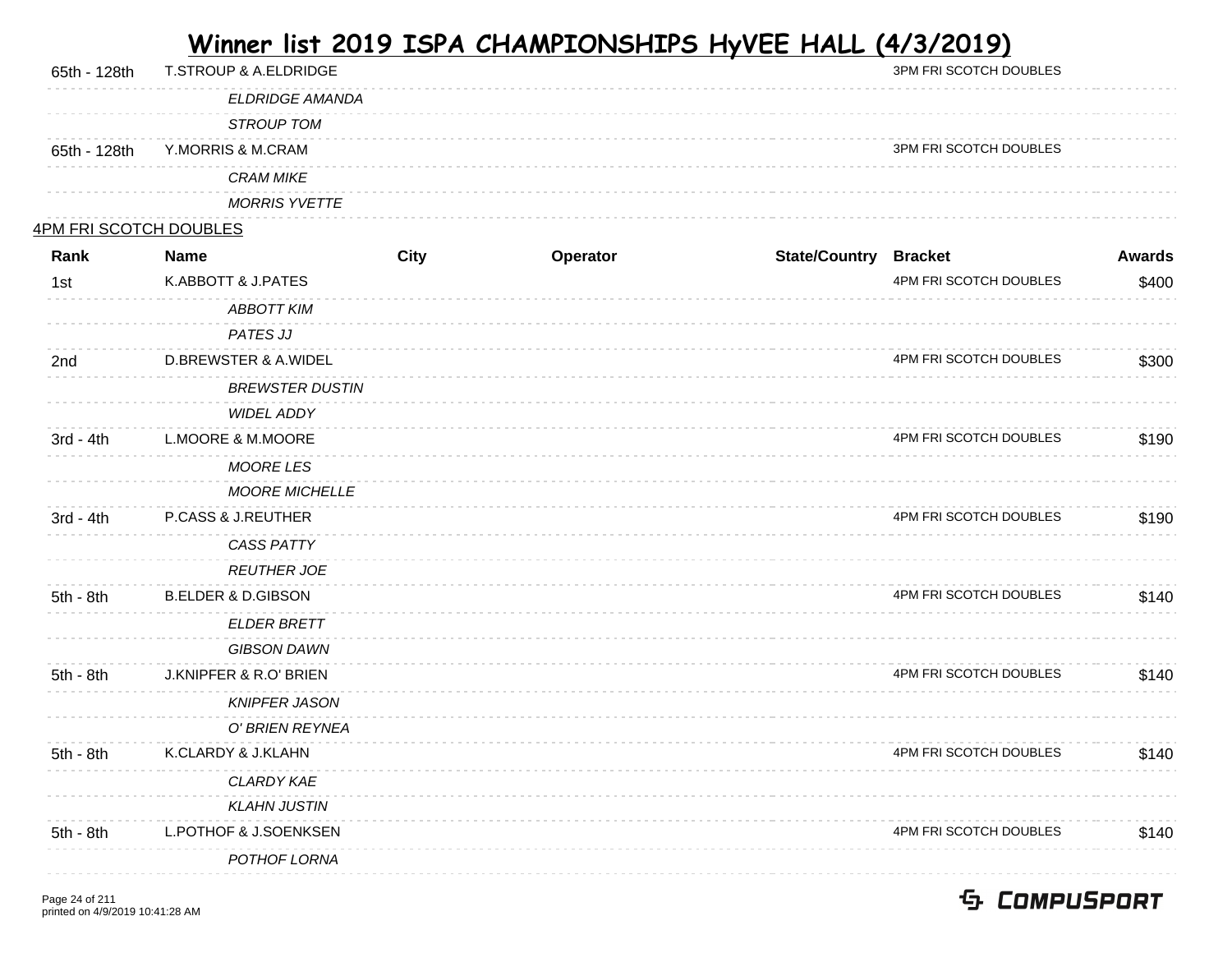|             | SOENKSEN JOSH                        |                        |      |
|-------------|--------------------------------------|------------------------|------|
| 9th - 16th  | A.MOSLEY & T.FOWLER                  | 4PM FRI SCOTCH DOUBLES | \$70 |
|             | <b>FOWLER TYLER</b>                  |                        |      |
|             | <b>MOSLEY AMANDA</b>                 |                        |      |
| 9th - 16th  | <b>B.HENDRICKS &amp; R.RADABAUGH</b> | 4PM FRI SCOTCH DOUBLES | \$70 |
|             | <b>HENDRICKS BOB</b>                 |                        |      |
|             | RADABAUGH RONDA                      |                        |      |
| 9th - 16th  | <b>B.LEMON &amp; B.SCHURBON</b>      | 4PM FRI SCOTCH DOUBLES | \$70 |
|             | <b>LEMON BRITTNEY</b>                |                        |      |
|             | <b>SCHURBON BRANDON</b>              |                        |      |
| 9th - 16th  | <b>C.WAGENKNECHT &amp; M.NOBLE</b>   | 4PM FRI SCOTCH DOUBLES | \$70 |
|             | <b>NOBLE MIKE</b>                    |                        |      |
|             | <b>WAGENKNECHT CAMMY</b>             |                        |      |
| 9th - 16th  | M.JOHNSON (MM) & N.HUGHES            | 4PM FRI SCOTCH DOUBLES | \$70 |
|             | <b>HUGHES NICKI</b>                  |                        |      |
|             | <b>JOHNSON (MM) MIKE</b>             |                        |      |
| 9th - 16th  | M.MOORE & A.MILLER                   | 4PM FRI SCOTCH DOUBLES | \$70 |
|             | <b>MILLER ANGIE</b>                  |                        |      |
|             | <b>MOORE MATT</b>                    |                        |      |
| 9th - 16th  | P.BEYER & S.NICKS                    | 4PM FRI SCOTCH DOUBLES | \$70 |
|             | <b>BEYER PATTI</b>                   |                        |      |
|             | <b>NICKS SAM</b>                     |                        |      |
| 9th - 16th  | S.POHLMAN & A.REEVES                 | 4PM FRI SCOTCH DOUBLES | \$70 |
|             | POHLMAN SHAWN                        |                        |      |
|             | <b>REEVES AMY</b>                    |                        |      |
| 17th - 32nd | A.HAVENRIDGE & D.LANG                | 4PM FRI SCOTCH DOUBLES |      |
|             | <b>HAVENRIDGE AMY</b>                |                        |      |
|             | <b>LANG DICK</b>                     |                        |      |
| 17th - 32nd | A.SILVA & K.WILLSON                  | 4PM FRI SCOTCH DOUBLES |      |
|             | <b>SILVA ANDRE</b>                   |                        |      |
|             | <b>WILLSON KAYLINN</b>               |                        |      |
|             |                                      |                        |      |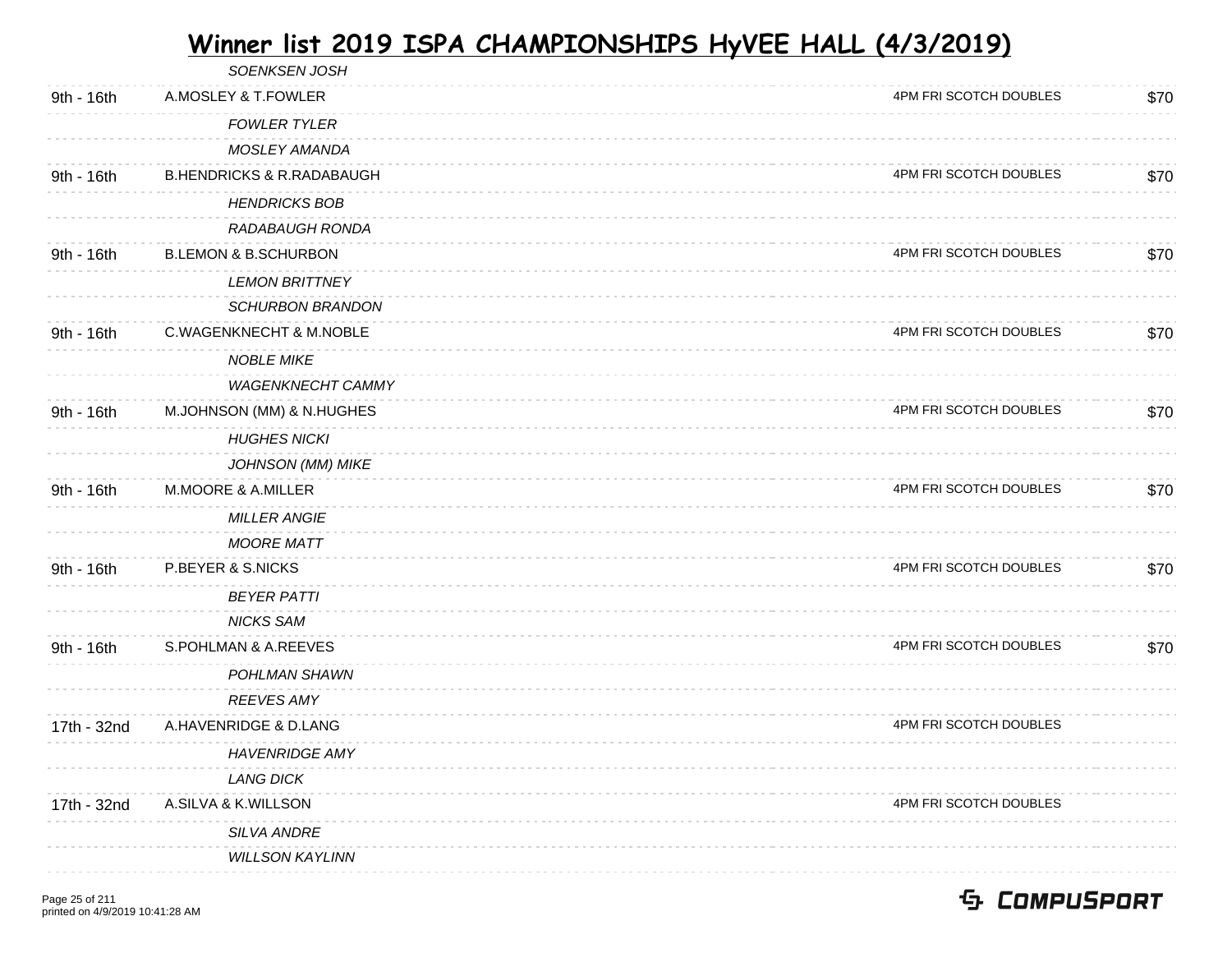| 17th - 32nd | <b>B.CHURCHILL &amp; D.OSBORN</b>  | 4PM FRI SCOTCH DOUBLES |
|-------------|------------------------------------|------------------------|
|             | <b>CHURCHILL BRIAN</b>             |                        |
|             | <b>OSBORN DEE</b>                  |                        |
| 17th - 32nd | <b>D.PAULUS &amp; A.PAULUS</b>     | 4PM FRI SCOTCH DOUBLES |
|             | PAULUS DANIEL                      |                        |
|             | PAULUS AMANDA                      |                        |
| 17th - 32nd | E.BOOK & L.BOOK                    | 4PM FRI SCOTCH DOUBLES |
|             | <b>BOOK ERIC</b>                   |                        |
|             | <b>BOOK LU</b>                     |                        |
| 17th - 32nd | F.TAYLOR & R.BROCKMEYER            | 4PM FRI SCOTCH DOUBLES |
|             | <b>BROCKMEYER RICK</b>             |                        |
|             | <b>TAYLOR FONDA</b>                |                        |
| 17th - 32nd | <b>I.RISLEY &amp; J.STOVALL</b>    | 4PM FRI SCOTCH DOUBLES |
|             | <b>RISLEY IRVIN</b>                |                        |
|             | STOVALL JEN                        |                        |
| 17th - 32nd | <b>J.CABLE &amp; N.STOLTENBERG</b> | 4PM FRI SCOTCH DOUBLES |
|             | CABLE JUSTIN                       |                        |
|             | <b>STOLTENBERG NIKKI</b>           |                        |
| 17th - 32nd | <b>J.VANCE &amp; S.VANCE</b>       | 4PM FRI SCOTCH DOUBLES |
|             | <b>VANCE JENNIFER</b>              |                        |
|             | <b>VANCE SHANE</b>                 |                        |
| 17th - 32nd | K.MATHIENSEN & B.DUTTON            | 4PM FRI SCOTCH DOUBLES |
|             | <b>DUTTON BRYON</b>                |                        |
|             | <b>MATHIENSEN KATHY</b>            |                        |
| 17th - 32nd | K.SPICER & V.SERO                  | 4PM FRI SCOTCH DOUBLES |
|             | <b>SERO VICKI</b>                  |                        |
|             | SPICER KORY                        |                        |
| 17th - 32nd | L.WEBER & J.WEBER                  | 4PM FRI SCOTCH DOUBLES |
|             | <b>WEBER LISA</b>                  |                        |
|             | <b>WEBER JEFF</b>                  |                        |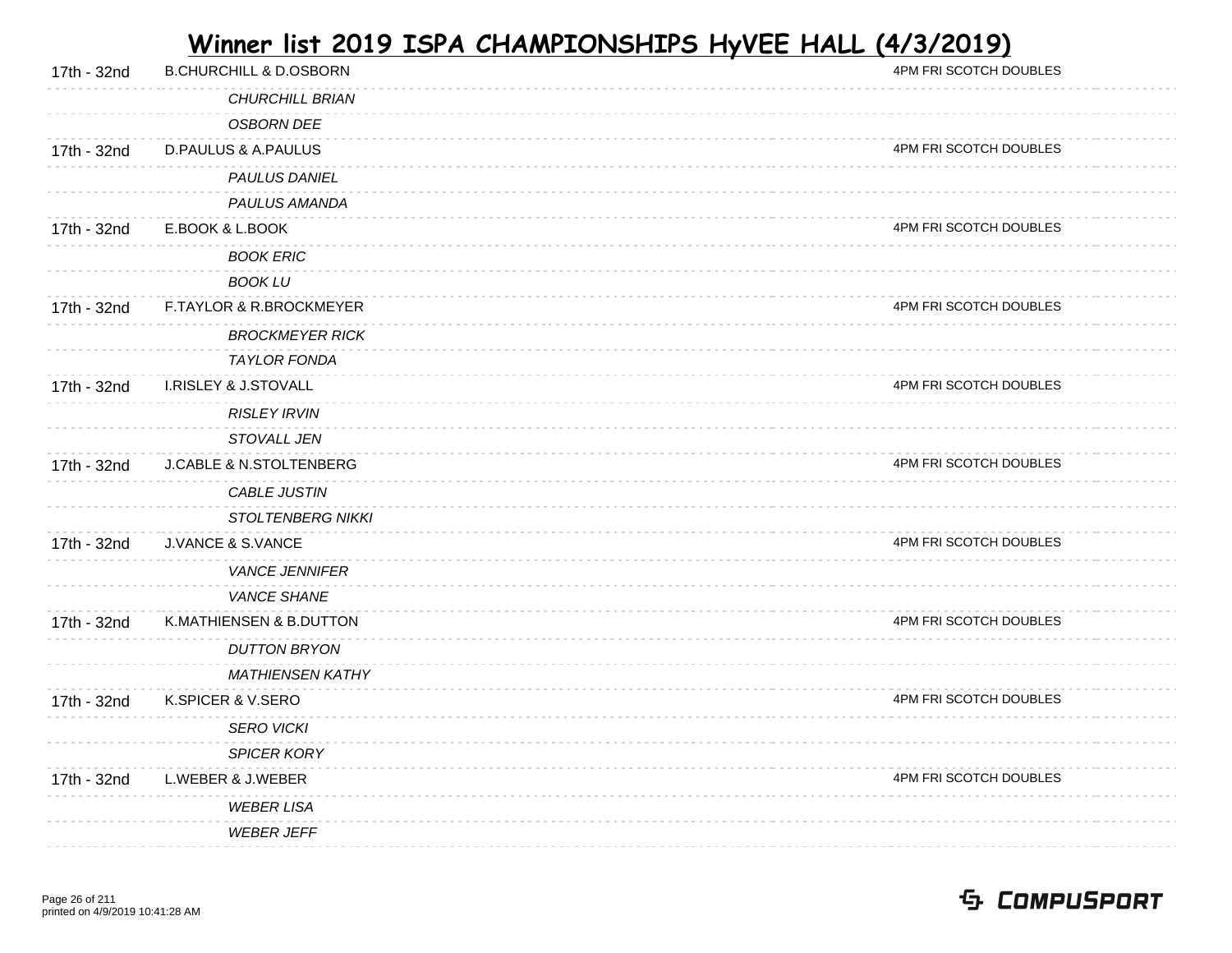| 17th - 32nd | M.HOBART-PANEK & T.DUFFY                    | 4PM FRI SCOTCH DOUBLES |
|-------------|---------------------------------------------|------------------------|
|             | <b>DUFFY TOM</b>                            |                        |
|             | <b>HOBART-PANEK MIKKI</b>                   |                        |
| 17th - 32nd | M.LANGE & W.LAMACK                          | 4PM FRI SCOTCH DOUBLES |
|             | <b>LAMACK WHITNEY</b>                       |                        |
|             | <b>LANGE MARLON</b>                         |                        |
| 17th - 32nd | M.MEDD & D.RASCHKE                          | 4PM FRI SCOTCH DOUBLES |
|             | <b>MEDD MICHELLE</b>                        |                        |
|             | <b>RASCHKE DON</b>                          |                        |
| 17th - 32nd | T.BOND & J.BERGER                           | 4PM FRI SCOTCH DOUBLES |
|             | <b>BERGER JILL</b>                          |                        |
|             | <b>BOND TERRY</b>                           |                        |
| 33rd - 64th | <b>B.CLOVER &amp; S.KRIEGEL</b>             | 4PM FRI SCOTCH DOUBLES |
|             | <b>CLOVER BEVERLY</b>                       |                        |
| 33rd - 64th | <b>B.DONALDSON &amp; T.NEIGHBORS</b><br>SR. | 4PM FRI SCOTCH DOUBLES |
|             | DONALDSON BRENDA                            |                        |
|             | <b>NEIGHBORS SR. TOM</b>                    |                        |
| 33rd - 64th | <b>C.BOLSINGER &amp; K.HARMON</b>           | 4PM FRI SCOTCH DOUBLES |
|             | <b>BOLSINGER CHAD</b>                       |                        |
|             | <b>HARMON KATI</b>                          |                        |
| 33rd - 64th | <b>C.DIEMER &amp; C.COMPTON</b>             | 4PM FRI SCOTCH DOUBLES |
|             | <b>COMPTON CHUCK</b>                        |                        |
|             | <b>DIEMER CARRIE</b>                        |                        |
| 33rd - 64th | <b>C.STEWART &amp; C.STEWART</b>            | 4PM FRI SCOTCH DOUBLES |
|             | STEWART CHAD                                |                        |
|             | <b>STEWART CONNIE</b>                       |                        |
| 33rd - 64th | <b>D.BERHENKE &amp; J.BERHENKE</b>          | 4PM FRI SCOTCH DOUBLES |
|             | <b>BERHENKE DANIELLE</b>                    |                        |
|             | <b>BERHENKE JONATHAN</b>                    |                        |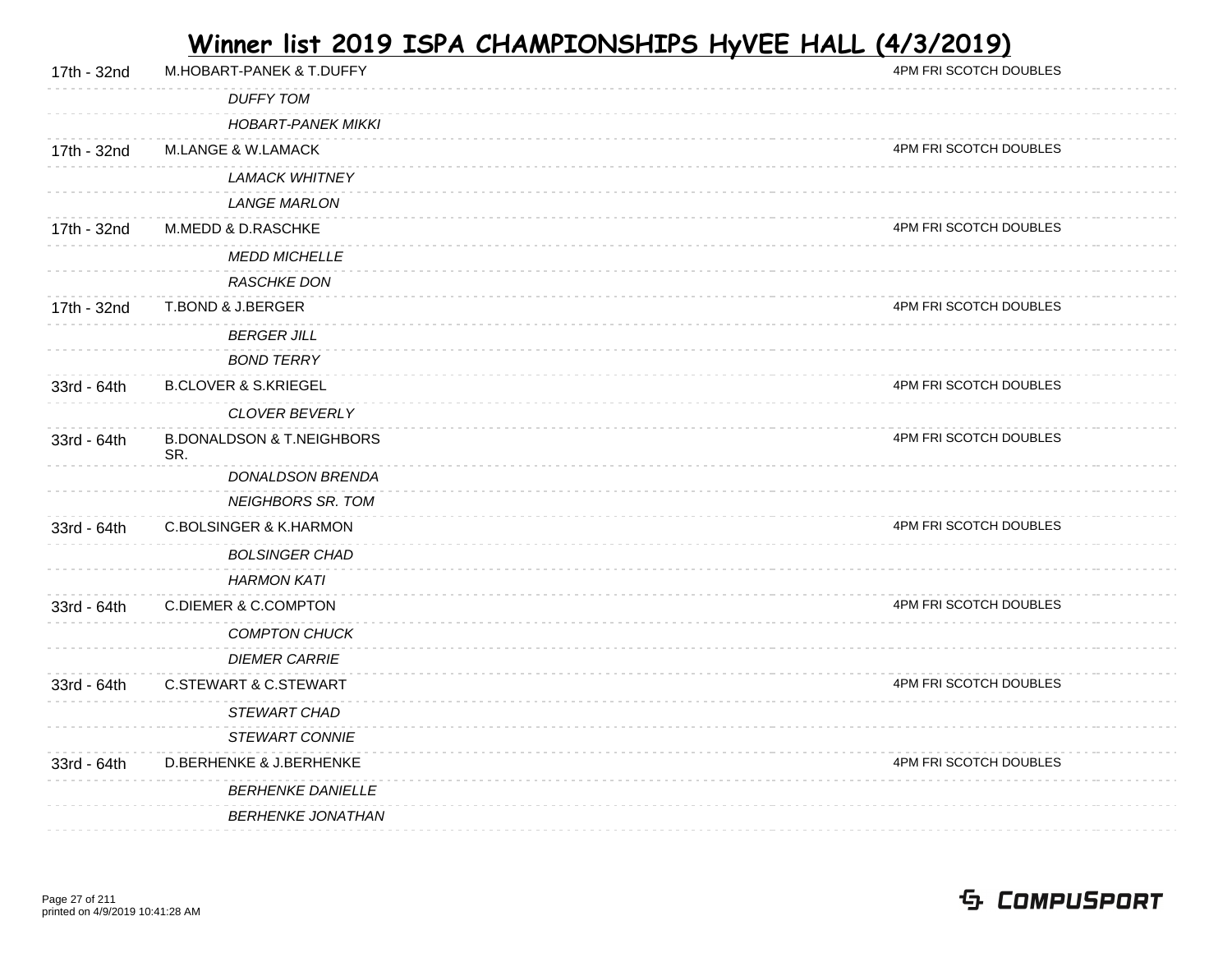| 33rd - 64th | <b>D.DIEMER &amp; C.BECKER</b>            | 4PM FRI SCOTCH DOUBLES |
|-------------|-------------------------------------------|------------------------|
|             | <b>BECKER CHRISTINA</b>                   |                        |
|             | <b>DIEMER DENNIS</b>                      |                        |
| 33rd - 64th | D.FERBER & D.FLETCHALL                    | 4PM FRI SCOTCH DOUBLES |
|             | <b>FERBER DANNY</b>                       |                        |
|             | <b>FLETCHALL DIANA</b>                    |                        |
| 33rd - 64th | E.RICHARDSON (TONYE) &<br>S.RUBENDALL     | 4PM FRI SCOTCH DOUBLES |
|             | RICHARDSON (TONYE) ERIKA                  |                        |
|             | RUBENDALL SHAWN                           |                        |
| 33rd - 64th | G.WALSH & W.WEST                          | 4PM FRI SCOTCH DOUBLES |
|             | <b>WALSH GINGER</b>                       |                        |
|             | <b>WEST WADE</b>                          |                        |
| 33rd - 64th | H.JOHNSON & P.JOHNSON                     | 4PM FRI SCOTCH DOUBLES |
|             | <b>JOHNSON HOLLY</b>                      |                        |
|             | JOHNSON PAUL                              |                        |
| 33rd - 64th | <b>H.NIEDERMANN &amp;</b><br>J.NIEDERMANN | 4PM FRI SCOTCH DOUBLES |
|             | NIEDERMANN HEATHER                        |                        |
|             | NIEDERMANN JAMIE                          |                        |
| 33rd - 64th | <b>J.AUSTIN &amp; A.AUSTIN</b>            | 4PM FRI SCOTCH DOUBLES |
|             | <b>AUSTIN JAKE</b>                        |                        |
|             | <b>AUSTIN ALEXIS</b>                      |                        |
| 33rd - 64th | <b>J.BUNGER &amp; N.SERO</b>              | 4PM FRI SCOTCH DOUBLES |
|             | <b>BUNGER JEFF</b>                        |                        |
|             | <b>SERO NICHOLE</b>                       |                        |
| 33rd - 64th | J.JOCHUMSEN & S.JOHNSON                   | 4PM FRI SCOTCH DOUBLES |
|             | JOCHUMSEN JASON                           |                        |
|             | <b>JOHNSON SARAH</b>                      |                        |
| 33rd - 64th | J.JOHNSON & T.HOLTMEYER                   | 4PM FRI SCOTCH DOUBLES |
|             | <b>HOLTMEYER TAMMY</b>                    |                        |
|             | JOHNSON JUSTIN                            |                        |
|             |                                           |                        |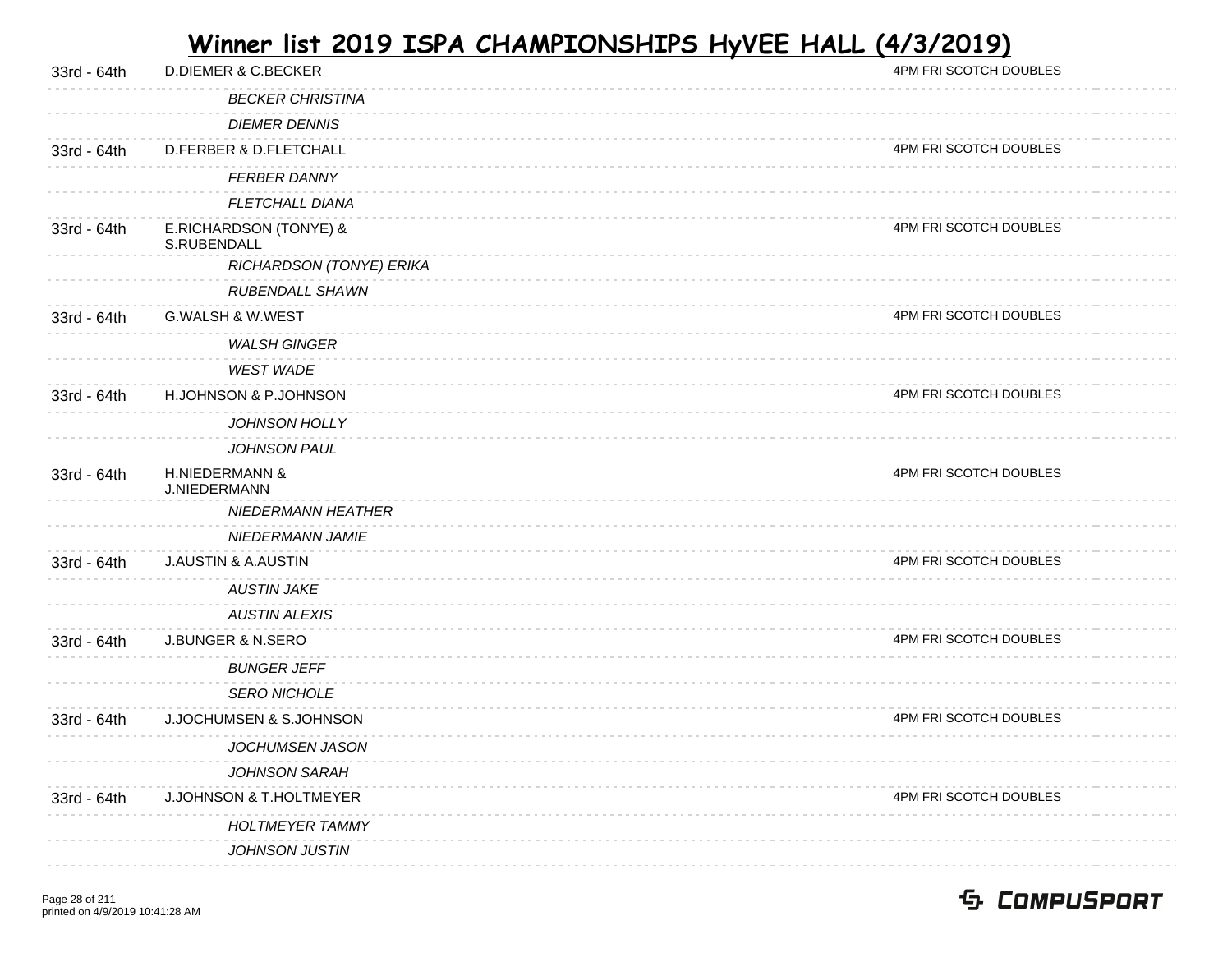| 33rd - 64th | J.WHITE & V.SAENZ                | 4PM FRI SCOTCH DOUBLES |
|-------------|----------------------------------|------------------------|
|             | SAENZ VICKY                      |                        |
|             | <b>WHITE JEREMY</b>              |                        |
| 33rd - 64th | K.BAKER & B.MIZE                 | 4PM FRI SCOTCH DOUBLES |
|             | <b>BAKER KAREN</b>               |                        |
|             | <b>MIZE BRANDON</b>              |                        |
| 33rd - 64th | K.REGENNITTER & S.BACHUS         | 4PM FRI SCOTCH DOUBLES |
|             | <b>BACHUS STEVE</b>              |                        |
|             | <b>REGENNITTER KRISTI</b>        |                        |
| 33rd - 64th | M.BEAVER & K.VOPARIL             | 4PM FRI SCOTCH DOUBLES |
|             | <b>BEAVER MICHELE</b>            |                        |
|             | <b>VOPARIL KENNY</b>             |                        |
| 33rd - 64th | M.FISCHELS & T.JOHNSON           | 4PM FRI SCOTCH DOUBLES |
|             | <b>FISCHELS MONTE</b>            |                        |
|             | <b>JOHNSON TASHA</b>             |                        |
| 33rd - 64th | M.LEWIS & A.LEWIS                | 4PM FRI SCOTCH DOUBLES |
|             | <b>LEWIS MATT</b>                |                        |
|             | <b>LEWIS AMBER</b>               |                        |
| 33rd - 64th | <b>M.ROBERTS &amp; C.ROBERTS</b> | 4PM FRI SCOTCH DOUBLES |
|             | <b>ROBERTS MIKEALL</b>           |                        |
|             | ROBERTS CRYSTAL                  |                        |
| 33rd - 64th | P.NUSS & J.NUSS                  | 4PM FRI SCOTCH DOUBLES |
|             | <b>NUSS PENNY</b>                |                        |
|             | <b>NUSS JIM</b>                  |                        |
| 33rd - 64th | <b>S.CARNES &amp; C.FENZEL</b>   | 4PM FRI SCOTCH DOUBLES |
|             | <b>CARNES SAM</b>                |                        |
|             | <b>FENZEL CARI</b>               |                        |
| 33rd - 64th | S.CLAUSEN & S.CLAUSEN            | 4PM FRI SCOTCH DOUBLES |
|             | <b>CLAUSEN SHON</b>              |                        |
|             | <b>CLAUSEN STEFANIE</b>          |                        |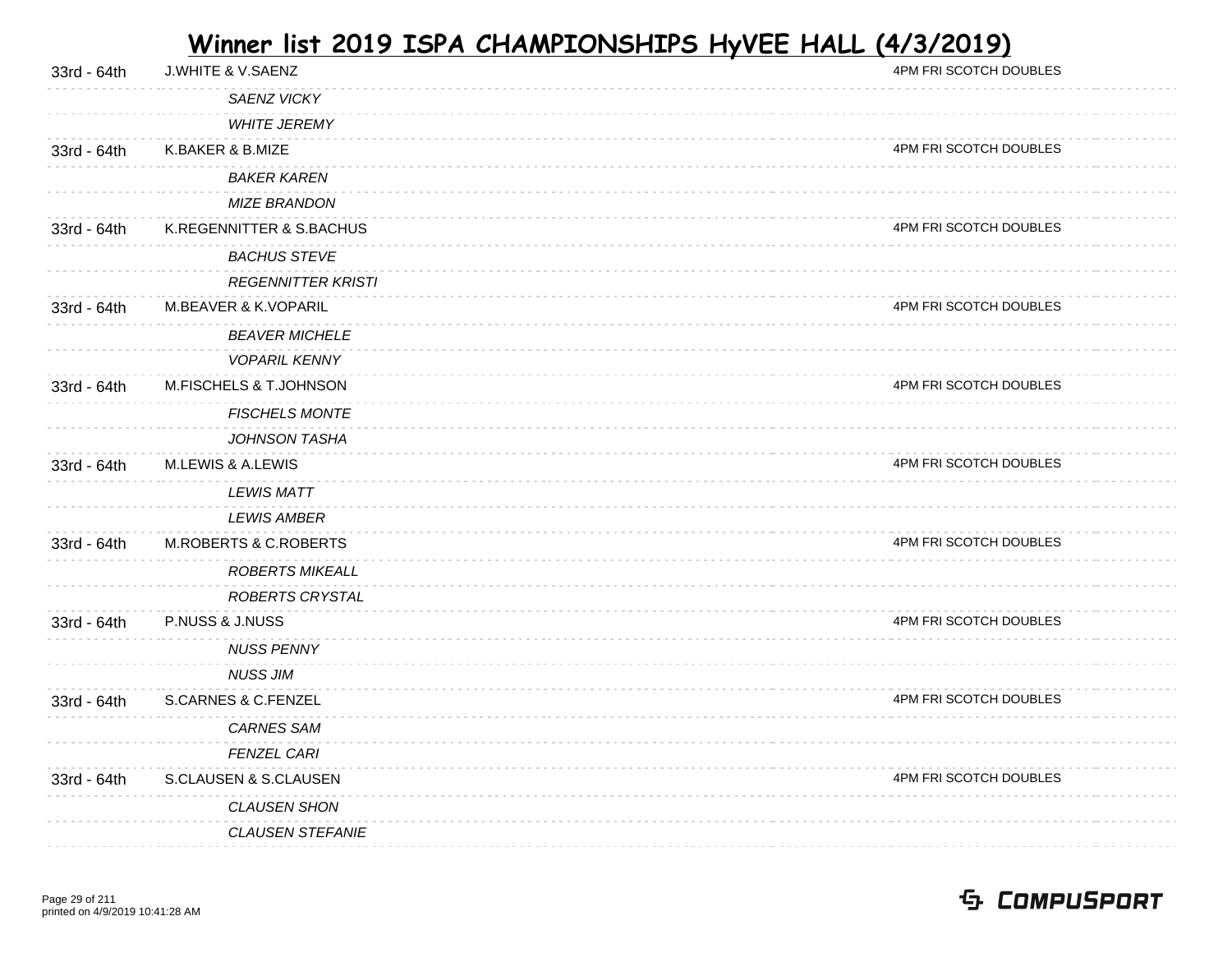| 33rd - 64th | S.SCHAWL & D.SCHAWL             |             |          |                              | 4PM FRI SCOTCH DOUBLES                  |               |
|-------------|---------------------------------|-------------|----------|------------------------------|-----------------------------------------|---------------|
|             | <b>SCHAWL SARA</b>              |             |          |                              |                                         |               |
|             | SCHAWL DAVE L                   |             |          |                              |                                         |               |
| 33rd - 64th | T.DEWITT & C.WIESE              |             |          |                              | 4PM FRI SCOTCH DOUBLES                  |               |
|             | <b>DEWITT TAMMY</b>             |             |          |                              |                                         |               |
|             | <b>WIESE CHAD</b>               |             |          |                              |                                         |               |
| 33rd - 64th | T.HUMLICK & C.MIENSMA           |             |          |                              | 4PM FRI SCOTCH DOUBLES                  |               |
|             | <b>HUMLICK TRISH</b>            |             |          |                              |                                         |               |
|             | <b>MIENSMA CORY</b>             |             |          |                              |                                         |               |
| 33rd - 64th | T.LESTER (MARLAR) & B.LESTER    |             |          |                              | 4PM FRI SCOTCH DOUBLES                  |               |
|             | <b>LESTER BEN</b>               |             |          |                              |                                         |               |
|             | <b>LESTER (MARLAR) TESSE</b>    |             |          |                              |                                         |               |
| 33rd - 64th | T.MARTZ & W.ROBERTSON           |             |          |                              | 4PM FRI SCOTCH DOUBLES                  |               |
|             | <b>MARTZ TANNA</b>              |             |          |                              |                                         |               |
|             | ROBERTSON WESLEY                |             |          |                              |                                         |               |
| 33rd - 64th | T.NEIGHBORS, JR. & D.HIRES      |             |          |                              | 4PM FRI SCOTCH DOUBLES                  |               |
|             | <b>HIRES DONNELLE</b>           |             |          |                              |                                         |               |
|             | NEIGHBORS, JR. TOM              |             |          |                              |                                         |               |
|             | 6PM FRI MASTER SCOTCH DOUBLES   |             |          |                              |                                         |               |
| Rank        | <b>Name</b>                     | <b>City</b> | Operator | <b>State/Country Bracket</b> |                                         | <b>Awards</b> |
| 1st         | <b>J.BOEDING &amp; R.MURPHY</b> |             |          |                              | 6PM FRI MASTER SCOTCH<br><b>DOUBLES</b> | \$370         |
|             | <b>BOEDING JANELLE</b>          |             |          |                              |                                         |               |
|             | <b>MURPHY RYAN</b>              |             |          |                              |                                         |               |
| 2nd         | N.CONTRERAS & A.JACKSON         |             |          |                              | 6PM FRI MASTER SCOTCH<br><b>DOUBLES</b> | \$260         |
|             | CONTRERAS NOAH                  |             |          |                              |                                         |               |
|             | <b>JACKSON APRIL</b>            |             |          |                              |                                         |               |
| $3rd - 4th$ | A.FULLICK & B.MCGILL            |             |          |                              | 6PM FRI MASTER SCOTCH<br><b>DOUBLES</b> | \$180         |
|             | <b>FULLICK ANDREA</b>           |             |          |                              |                                         |               |
|             | <b>MCGILL BILL</b>              |             |          |                              |                                         |               |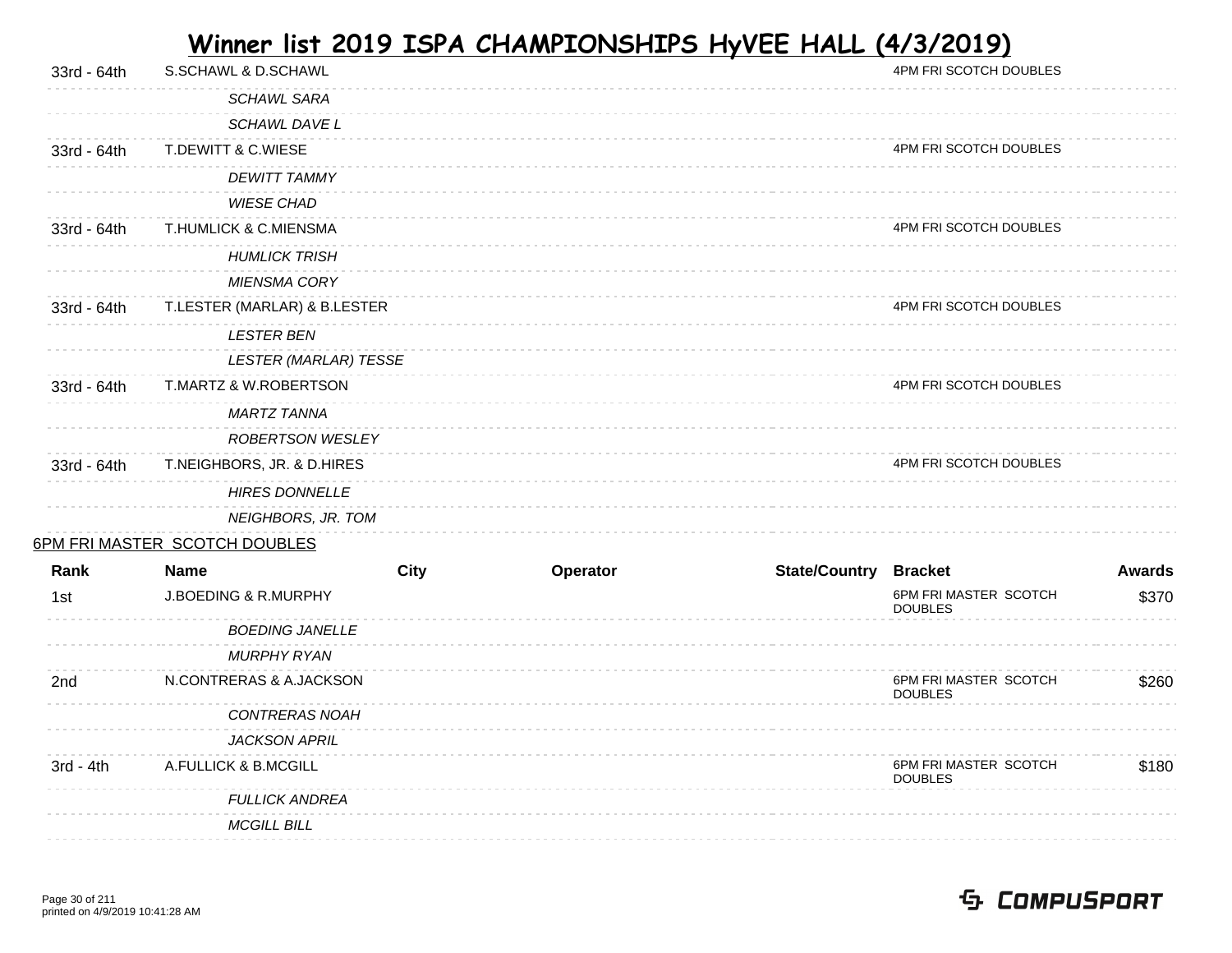| $3rd - 4th$ | <b>J.ROBINSON &amp; C.HAIGHT</b>   | 6PM FRI MASTER SCOTCH<br><b>DOUBLES</b> | \$180 |
|-------------|------------------------------------|-----------------------------------------|-------|
|             | <b>HAIGHT CELINE</b>               |                                         |       |
|             | <b>ROBINSON JEREMY</b>             |                                         |       |
| $5th - 8th$ | A.HEINEN & K.NELSON                | 6PM FRI MASTER SCOTCH<br><b>DOUBLES</b> | \$145 |
|             | <b>HEINEN AMY</b>                  |                                         |       |
|             | <b>NELSON KRIS</b>                 |                                         |       |
| 5th - 8th   | <b>C.VERTREES &amp; S.HOOVER</b>   | 6PM FRI MASTER SCOTCH<br><b>DOUBLES</b> | \$145 |
|             | <b>HOOVER STEVE</b>                |                                         |       |
|             | <b>VERTREES CRYSTAL</b>            |                                         |       |
| 5th - 8th   | <b>J.MELOHN &amp; B.FREDRICK</b>   | 6PM FRI MASTER SCOTCH<br><b>DOUBLES</b> | \$145 |
|             | <b>FREDRICK BILL</b>               |                                         |       |
|             | <b>MELOHN JANELLE</b>              |                                         |       |
| 5th - 8th   | M.HOGAN & S.HOGAN                  | 6PM FRI MASTER SCOTCH<br><b>DOUBLES</b> | \$145 |
|             | <b>HOGAN MILES</b>                 |                                         |       |
|             | <b>HOGAN STEPHANIE</b>             |                                         |       |
| 9th - 16th  | A.KUHL & C.BRANDT                  | 6PM FRI MASTER SCOTCH<br><b>DOUBLES</b> | \$80  |
|             | <b>BRANDT COLIN</b>                |                                         |       |
|             | <b>KUHL AMANDA</b>                 |                                         |       |
| 9th - 16th  | <b>B.KEPHART &amp; C.WEGNER</b>    | 6PM FRI MASTER SCOTCH<br><b>DOUBLES</b> | \$80  |
|             | <b>KEPHART BILLIE</b>              |                                         |       |
|             | <b>WEGNER CHRIS</b>                |                                         |       |
| 9th - 16th  | <b>C.EDWARDS &amp; S.MCCORMICK</b> | 6PM FRI MASTER SCOTCH<br><b>DOUBLES</b> | \$80  |
|             | <b>EDWARDS CAMERON</b>             |                                         |       |
|             | <b>MCCORMICK SABRINA</b>           |                                         |       |
| 9th - 16th  | G.WEILAND & C.TRUITT (SHELLY)      | 6PM FRI MASTER SCOTCH<br><b>DOUBLES</b> | \$80  |
|             | TRUITT (SHELLY) CARA               |                                         |       |
|             | <b>WEILAND GEORGE</b>              |                                         |       |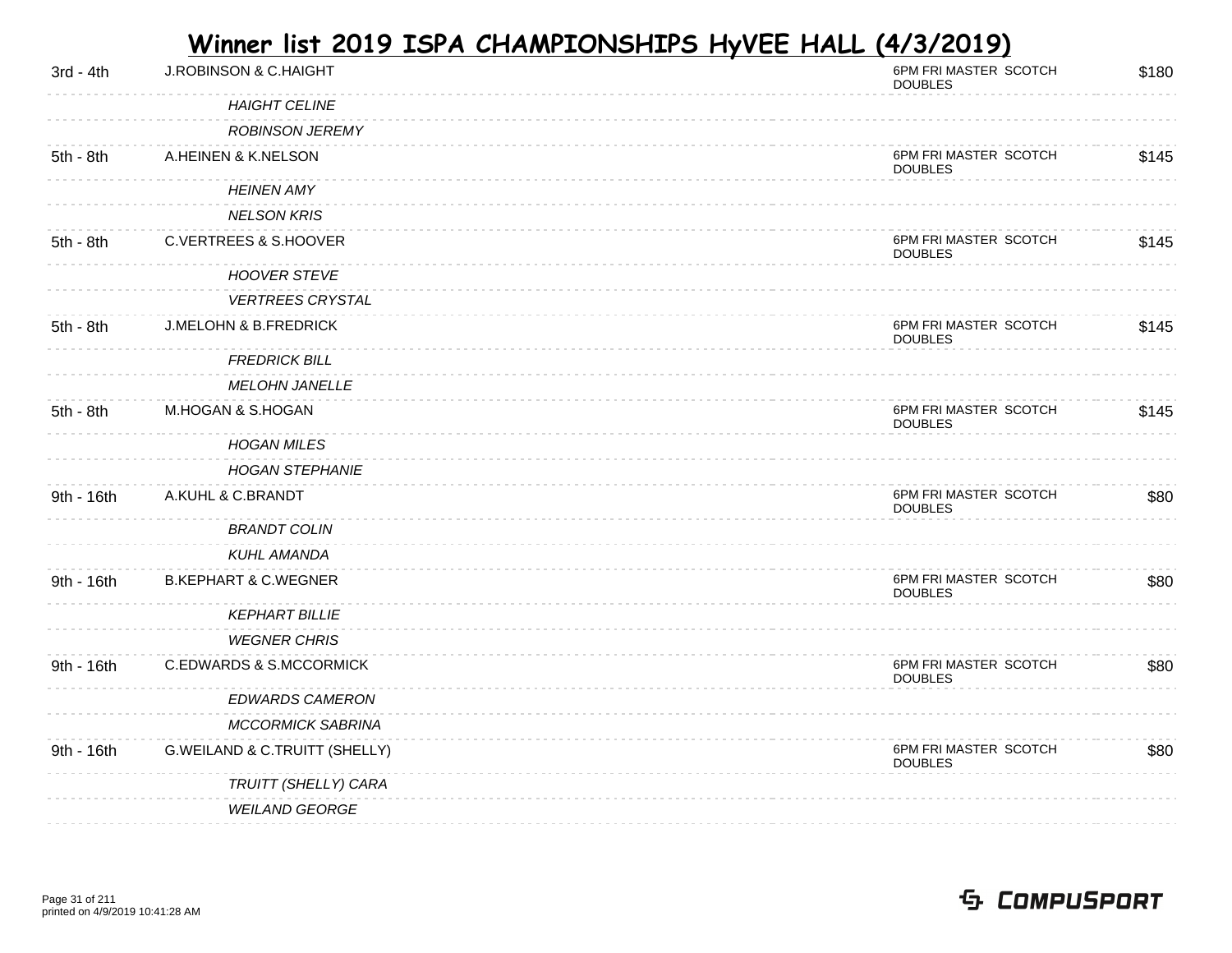| 9th - 16th  | K.SELBY & R.LEE                  | 6PM FRI MASTER SCOTCH<br><b>DOUBLES</b> | \$80 |
|-------------|----------------------------------|-----------------------------------------|------|
|             | <b>LEE RICK</b>                  |                                         |      |
|             | <b>SELBY KELLIE</b>              |                                         |      |
| 9th - 16th  | M.HAGGE & M.SLOPPY               | 6PM FRI MASTER SCOTCH<br><b>DOUBLES</b> | \$80 |
|             | <b>HAGGE MICHELLE</b>            |                                         |      |
|             | <b>SLOPPY MARK</b>               |                                         |      |
| 9th - 16th  | <b>M.HILLS &amp; S.MCNELLY</b>   | 6PM FRI MASTER SCOTCH<br><b>DOUBLES</b> | \$80 |
|             | <b>HILLS MELISSA</b>             |                                         |      |
|             | <b>MCNELLY SHAWN</b>             |                                         |      |
| 9th - 16th  | R.MONROE & S.MONROE              | 6PM FRI MASTER SCOTCH<br><b>DOUBLES</b> | \$80 |
|             | <b>MONROE RONALD L</b>           |                                         |      |
|             | <b>MONROE SHEILA</b>             |                                         |      |
| 17th - 32nd | <b>B.AVERY &amp; B.BOWMAN</b>    | 6PM FRI MASTER SCOTCH<br><b>DOUBLES</b> |      |
|             | <b>AVERY BARB</b>                |                                         |      |
|             | <b>BOWMAN BOB</b>                |                                         |      |
| 17th - 32nd | <b>B.ROSS &amp; S.FRASHER</b>    | 6PM FRI MASTER SCOTCH<br><b>DOUBLES</b> |      |
|             | <b>FRASHER SUEANN</b>            |                                         |      |
|             | <b>ROSS BILL</b>                 |                                         |      |
| 17th - 32nd | C.DATA & J.NOEL                  | 6PM FRI MASTER SCOTCH<br><b>DOUBLES</b> |      |
|             | DATA CORY                        |                                         |      |
|             | <b>NOEL JILL</b>                 |                                         |      |
| 17th - 32nd | <b>C.ENABNIT &amp; P.TIBBOTT</b> | 6PM FRI MASTER SCOTCH<br><b>DOUBLES</b> |      |
|             | <b>ENABNIT CALE</b>              |                                         |      |
|             | <b>TIBBOTT PAM</b>               |                                         |      |
| 17th - 32nd | C.JONES & S.JONES - NTS          | 6PM FRI MASTER SCOTCH<br><b>DOUBLES</b> |      |
|             | <b>JONES CHARLIE</b>             |                                         |      |
|             | JONES - NTS SCOTT                |                                         |      |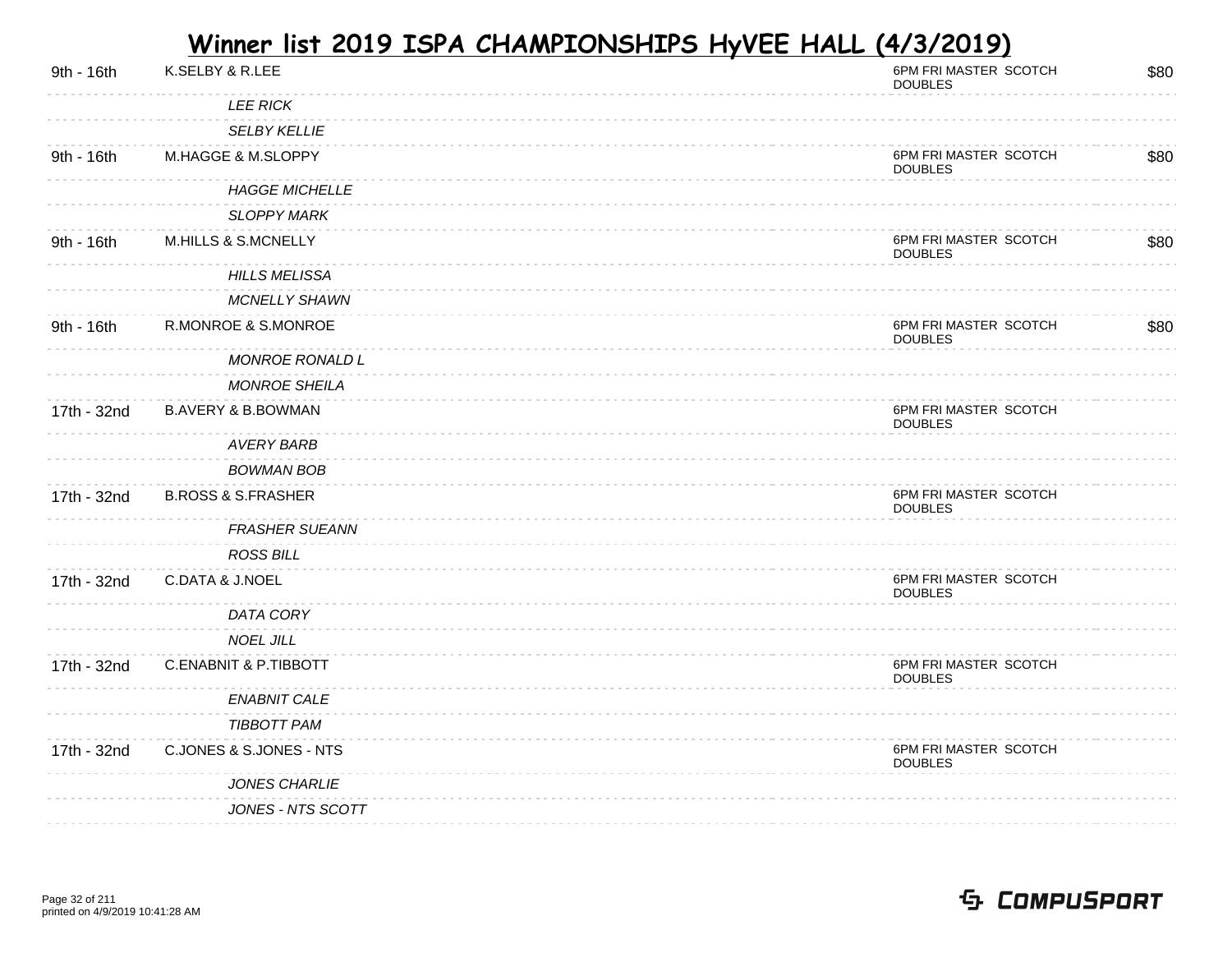| 17th - 32nd | <b>D.OSTWINKLE &amp; D.PRICE</b>  | 6PM FRI MASTER SCOTCH<br><b>DOUBLES</b> |
|-------------|-----------------------------------|-----------------------------------------|
|             | <b>OSTWINKLE DARRYL</b>           |                                         |
|             | <b>PRICE DARLA</b>                |                                         |
| 17th - 32nd | J.HOYLAND & J.GUZMAN              | 6PM FRI MASTER SCOTCH<br><b>DOUBLES</b> |
|             | <b>GUZMAN JULIE</b>               |                                         |
|             | <b>HOYLAND JIM</b>                |                                         |
| 17th - 32nd | J.SHERMAN (DUBUQUE) &<br>P.CLANCY | 6PM FRI MASTER SCOTCH<br><b>DOUBLES</b> |
|             | <b>CLANCY PATTI</b>               |                                         |
|             | SHERMAN (DUBUQUE) JEFF            |                                         |
| 17th - 32nd | J.STEWART & S.VERMULE             | 6PM FRI MASTER SCOTCH<br><b>DOUBLES</b> |
|             | STEWART JOHN                      |                                         |
|             | <b>VERMULE SHAREN</b>             |                                         |
| 17th - 32nd | <b>M.MARTIN &amp; D.ROACH</b>     | 6PM FRI MASTER SCOTCH<br><b>DOUBLES</b> |
|             | <b>MARTIN MICHELLE</b>            |                                         |
|             | ROACH DANNY                       |                                         |
| 17th - 32nd | N.GALL & W.BOOTH                  | 6PM FRI MASTER SCOTCH<br><b>DOUBLES</b> |
|             | <b>BOOTH WES</b>                  |                                         |
|             | <b>GALL NICOLE</b>                |                                         |
| 17th - 32nd | P.KALAR & J.ROWE                  | 6PM FRI MASTER SCOTCH<br><b>DOUBLES</b> |
|             | <b>KALAR PAT</b>                  |                                         |
|             | ROWE JANELLE                      |                                         |
| 17th - 32nd | S.BAKER & J.VERMULE               | 6PM FRI MASTER SCOTCH<br><b>DOUBLES</b> |
|             | <b>BAKER STEPHANIE</b>            |                                         |
|             | <b>VERMULE JAYSON</b>             |                                         |
| 17th - 32nd | T.MARTZ & J.TIPPS                 | 6PM FRI MASTER SCOTCH<br><b>DOUBLES</b> |
|             | MARTZ TANNA                       |                                         |
|             | <b>TIPPS JAMIE</b>                |                                         |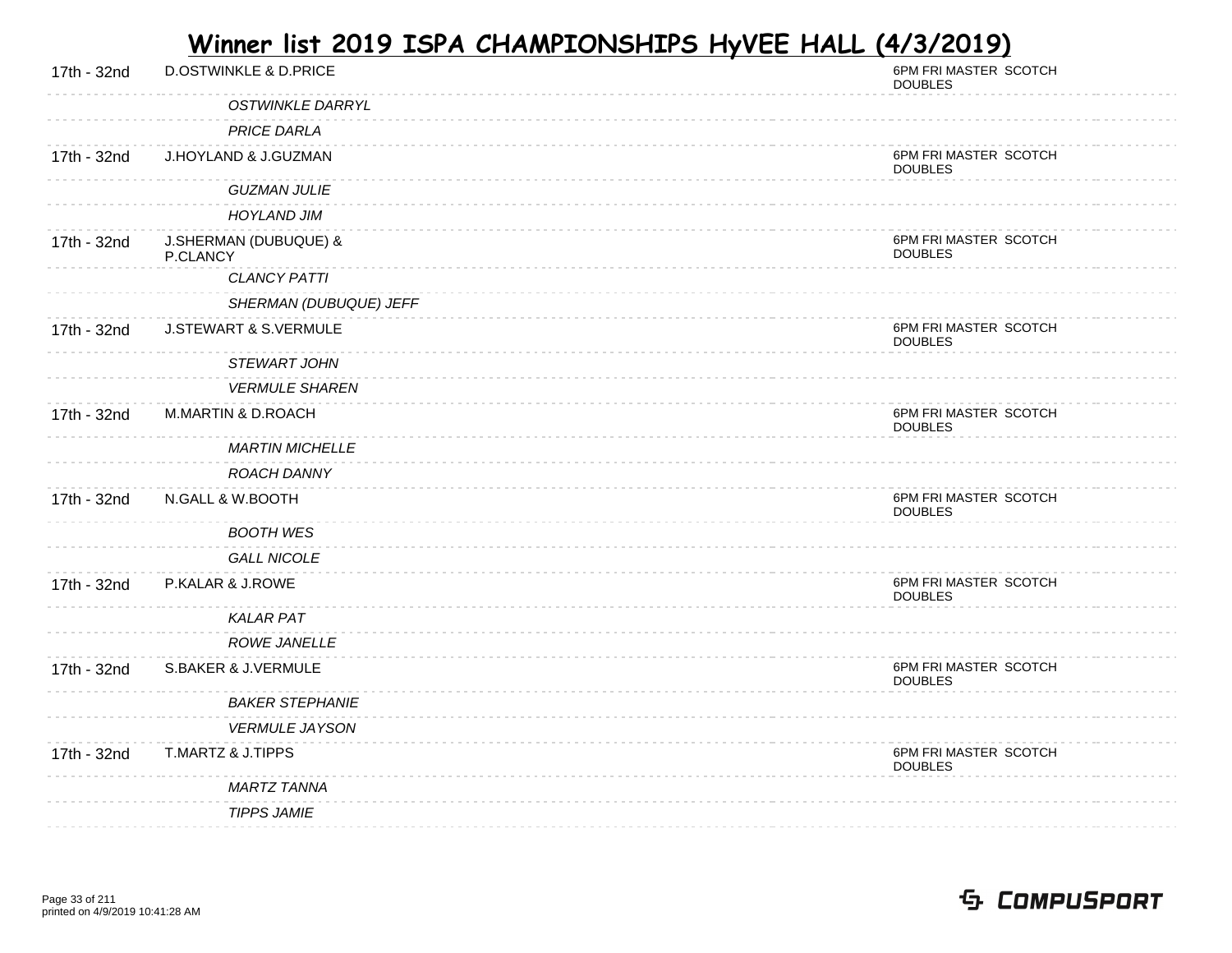| 17th - 32nd | <b>T.SLADE &amp; T.SCHELLHORN</b> | 6PM FRI MASTER SCOTCH<br><b>DOUBLES</b> |
|-------------|-----------------------------------|-----------------------------------------|
|             | <b>SCHELLHORN TIM</b>             |                                         |
|             | <b>SLADE TRICIA</b>               |                                         |
| 17th - 32nd | V.SAIENGA & G.SHANNON             | 6PM FRI MASTER SCOTCH<br><b>DOUBLES</b> |
|             | <b>SAIENGA VICKI</b>              |                                         |
|             | <b>SHANNON GARY</b>               |                                         |
| 33rd - 64th | A.HUGHES & A.DONALDSON            | 6PM FRI MASTER SCOTCH<br><b>DOUBLES</b> |
|             | <b>DONALDSON AUSTIN</b>           |                                         |
|             | <b>HUGHES AMY</b>                 |                                         |
| 33rd - 64th | A.SIDDALL & A.TRUMBLEE            | 6PM FRI MASTER SCOTCH<br><b>DOUBLES</b> |
|             | SIDDALL ANNA                      |                                         |
|             | TRUMBLEE ADAM                     |                                         |
| 33rd - 64th | <b>B.ANDREWS &amp; M.RATZLAFF</b> | 6PM FRI MASTER SCOTCH<br><b>DOUBLES</b> |
|             | <b>ANDREWS BOB</b>                |                                         |
|             | RATZLAFF MARDI                    |                                         |
| 33rd - 64th | <b>B.LUDWIG &amp; E.BEHNKE</b>    | 6PM FRI MASTER SCOTCH<br><b>DOUBLES</b> |
|             | <b>BEHNKE ERIC</b>                |                                         |
|             | <b>LUDWIG BETH</b>                |                                         |
| 33rd - 64th | <b>C.TUTTLE &amp; S.RINKERT</b>   | 6PM FRI MASTER SCOTCH<br><b>DOUBLES</b> |
|             | <b>RINKERT SHARON</b>             |                                         |
|             | <b>TUTTLE CHRIS</b>               |                                         |
| 33rd - 64th | <b>D.FREERKS &amp; F.PIFFER</b>   | 6PM FRI MASTER SCOTCH<br><b>DOUBLES</b> |
|             | <b>FREERKS DAWN</b>               |                                         |
|             | <b>PIFFER FRED</b>                |                                         |
| 33rd - 64th | D.HALEY & K.SULLIVAN              | 6PM FRI MASTER SCOTCH<br><b>DOUBLES</b> |
|             | <b>HALEY DEBRA</b>                |                                         |
|             | <b>SULLIVAN KEVIN</b>             |                                         |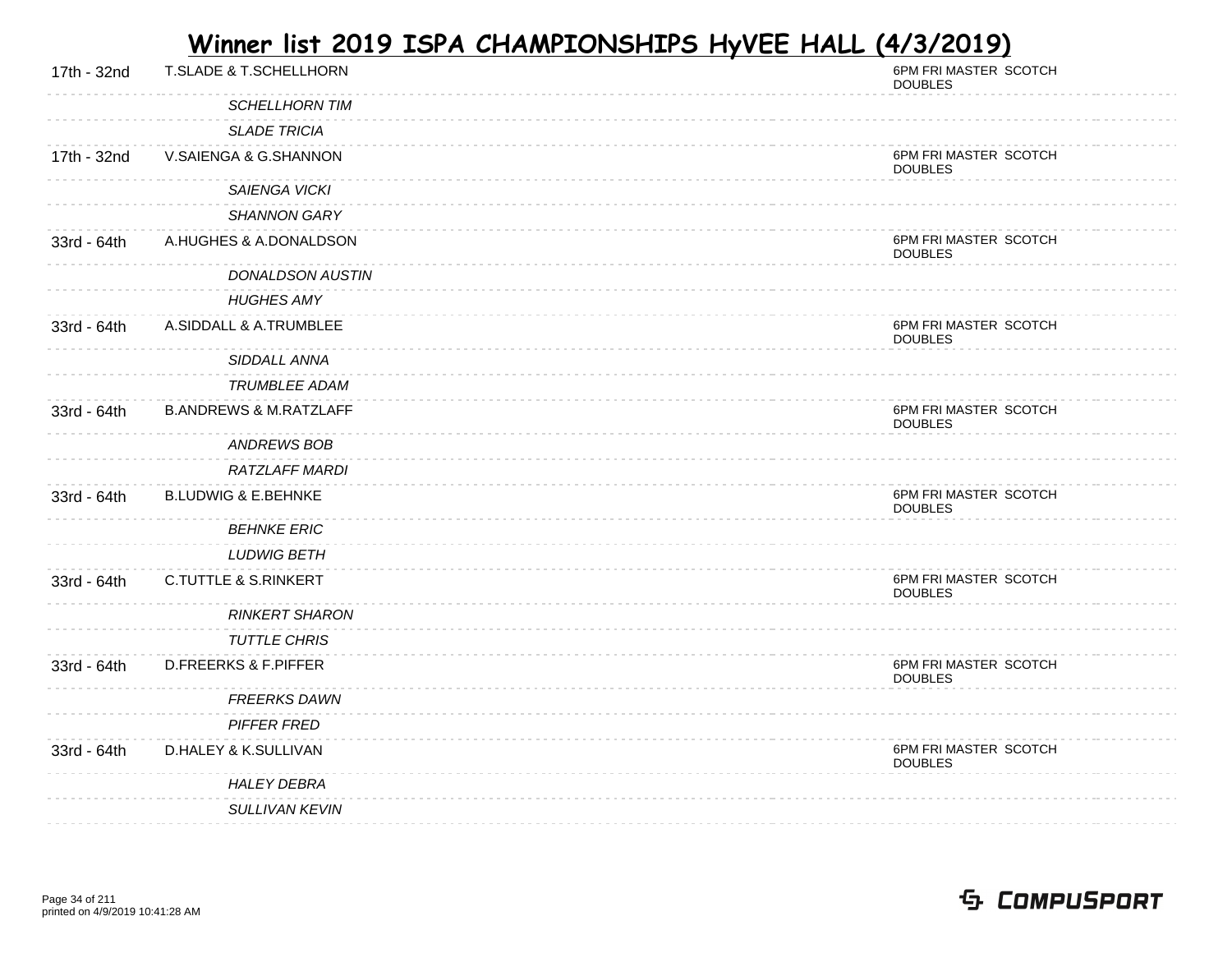| 33rd - 64th | <b>H.SIEK &amp; M.ANCELL</b>               | 6PM FRI MASTER SCOTCH<br><b>DOUBLES</b> |
|-------------|--------------------------------------------|-----------------------------------------|
|             | <b>ANCELL MIKE</b>                         |                                         |
|             | <b>SIEK HEATHER</b>                        |                                         |
| 33rd - 64th | J.BOLSINGER & S.JONES -<br>DELAWARE COUNTY | 6PM FRI MASTER SCOTCH<br><b>DOUBLES</b> |
|             | <b>BOLSINGER JULIE</b>                     |                                         |
|             | JONES - DELAWARE COUNTY SCOTT              |                                         |
| 33rd - 64th | J.BUSH & S.ELDER                           | 6PM FRI MASTER SCOTCH<br><b>DOUBLES</b> |
|             | <b>BUSH JEREMY</b>                         |                                         |
|             | <b>ELDER SHAWNA</b>                        |                                         |
| 33rd - 64th | <b>J.STEWART &amp; K.PARKER</b>            | 6PM FRI MASTER SCOTCH<br><b>DOUBLES</b> |
|             | <b>PARKER KALI</b>                         |                                         |
|             | STEWART JUSTIN A                           |                                         |
| 33rd - 64th | K.GOTHARD & R.PERRY                        | 6PM FRI MASTER SCOTCH<br><b>DOUBLES</b> |
|             | <b>GOTHARD KENDRA</b>                      |                                         |
|             | <b>PERRY RICH</b>                          |                                         |
| 33rd - 64th | <b>L.STAKER &amp; B.AINLEY</b>             | 6PM FRI MASTER SCOTCH<br><b>DOUBLES</b> |
|             | <b>AINLEY BRIDGET</b>                      |                                         |
|             | <b>STAKER LEROY</b>                        |                                         |
| 33rd - 64th | M.BUSHBAUM & C.ROSS                        | 6PM FRI MASTER SCOTCH<br><b>DOUBLES</b> |
|             | <b>BUSHBAUM MODUSTI</b>                    |                                         |
|             | ROSS CODY                                  |                                         |
| 33rd - 64th | S.BODE & M.HILL                            | 6PM FRI MASTER SCOTCH<br><b>DOUBLES</b> |
|             | <b>BODE SUE</b>                            |                                         |
|             | <b>HILL MATT</b>                           |                                         |
| 33rd - 64th | S.CLAUSEN & J.VANDERWALL                   | 6PM FRI MASTER SCOTCH<br><b>DOUBLES</b> |
|             | <b>CLAUSEN STEFANIE</b>                    |                                         |
|             | VANDERWALL JAKE                            |                                         |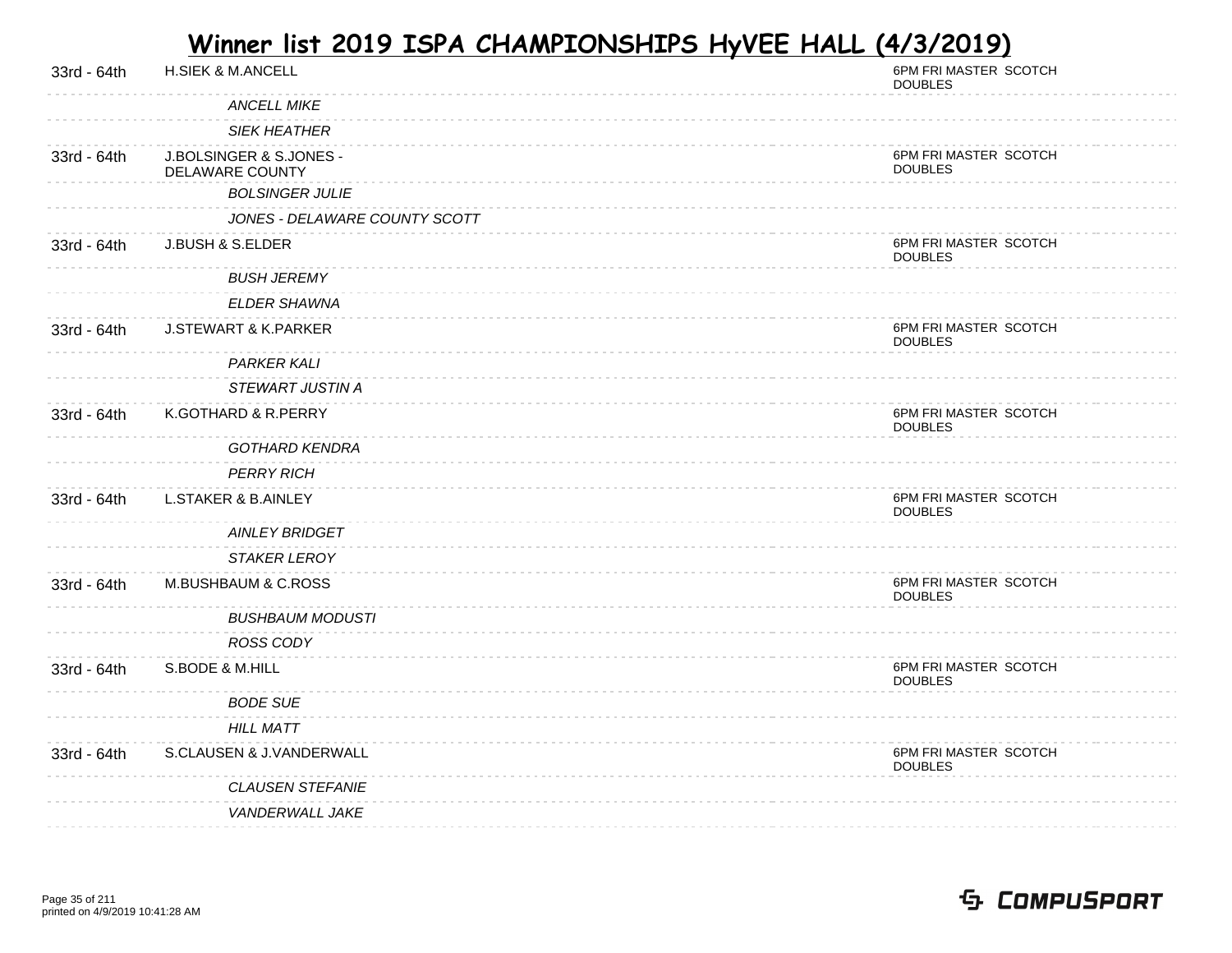| 33rd - 64th              | T.BOOTH & G.BALLANTYNE    |                |                            |                              | 6PM FRI MASTER SCOTCH<br><b>DOUBLES</b> |               |
|--------------------------|---------------------------|----------------|----------------------------|------------------------------|-----------------------------------------|---------------|
|                          | <b>BALLANTYNE GARY</b>    |                |                            |                              |                                         |               |
|                          | <b>BOOTH TAMMY</b>        |                |                            |                              |                                         |               |
| 33rd - 64th              | T.HONEYCUTT & E.RAGUINDIN |                |                            |                              | 6PM FRI MASTER SCOTCH<br><b>DOUBLES</b> |               |
|                          | <b>HONEYCUTT TROY</b>     |                |                            |                              |                                         |               |
|                          | <b>RAGUINDIN EMILEE</b>   |                |                            |                              |                                         |               |
| 33rd - 64th              | T.ZUEHLKE & C.NORMAN      |                |                            |                              | 6PM FRI MASTER SCOTCH<br><b>DOUBLES</b> |               |
|                          | <b>NORMAN CINDY</b>       |                |                            |                              |                                         |               |
|                          | <b>ZUEHLKE TIM</b>        |                |                            |                              |                                         |               |
| <b>BOYS 11 AND UNDER</b> |                           |                |                            |                              |                                         |               |
| Rank                     | <b>Name</b>               | <b>City</b>    | Operator                   | <b>State/Country Bracket</b> |                                         | Awards        |
| 1st                      | <b>BRENDAN GREENE 15</b>  |                |                            |                              | BOYS 11 AND UNDER                       |               |
|                          | <b>GREENE BRENDAN</b>     |                |                            |                              |                                         |               |
| 2nd                      | <b>JAMISON GALL</b>       | <b>OMAHA</b>   | <b>NTS</b>                 | NEBRASKA                     | BOYS 11 AND UNDER                       |               |
|                          | <b>GALL JAMISON</b>       |                |                            |                              |                                         |               |
| 3rd                      | <b>RAIDEN CRUISE 14</b>   |                |                            |                              | BOYS 11 AND UNDER                       |               |
|                          | <b>CRUISE RAIDEN</b>      |                |                            |                              |                                         |               |
| 4th                      | <b>MASON SCRIBNER</b>     |                | AUTOMATIC AMUSEMENTS, INC. |                              | BOYS 11 AND UNDER                       |               |
|                          | <b>SCRIBNER MASON</b>     |                |                            |                              |                                         |               |
| <b>BOYS 14 AND UNDER</b> |                           |                |                            |                              |                                         |               |
| Rank                     | <b>Name</b>               | <b>City</b>    | Operator                   | <b>State/Country Bracket</b> |                                         | <b>Awards</b> |
| 1st                      | <b>BRANDON HOWARD</b>     | <b>RAYMOND</b> | AUTOMATIC AMUSEMENTS, INC. |                              | BOYS 14 AND UNDER                       |               |
|                          | <b>HOWARD BRANDON</b>     |                |                            |                              |                                         |               |
| 2nd                      | <b>HAYDEN SHEELER</b>     | ANKENY         | <b>IPPL IOWA</b>           | <b>IOWA</b>                  | BOYS 14 AND UNDER                       |               |
|                          | <b>SHEELER HAYDEN</b>     |                |                            |                              |                                         |               |
| 3rd                      | <b>HARRY LEINEN</b>       |                | D&R STAR                   | <b>MINNESOTA</b>             | BOYS 14 AND UNDER                       |               |
|                          | <b>LEINEN HARRY</b>       |                |                            |                              |                                         |               |
| 4th                      | MALCOLM CLARK 13          |                |                            |                              | BOYS 14 AND UNDER                       |               |
|                          | CLARK MALCOLM             |                |                            |                              |                                         |               |
|                          |                           |                |                            |                              |                                         |               |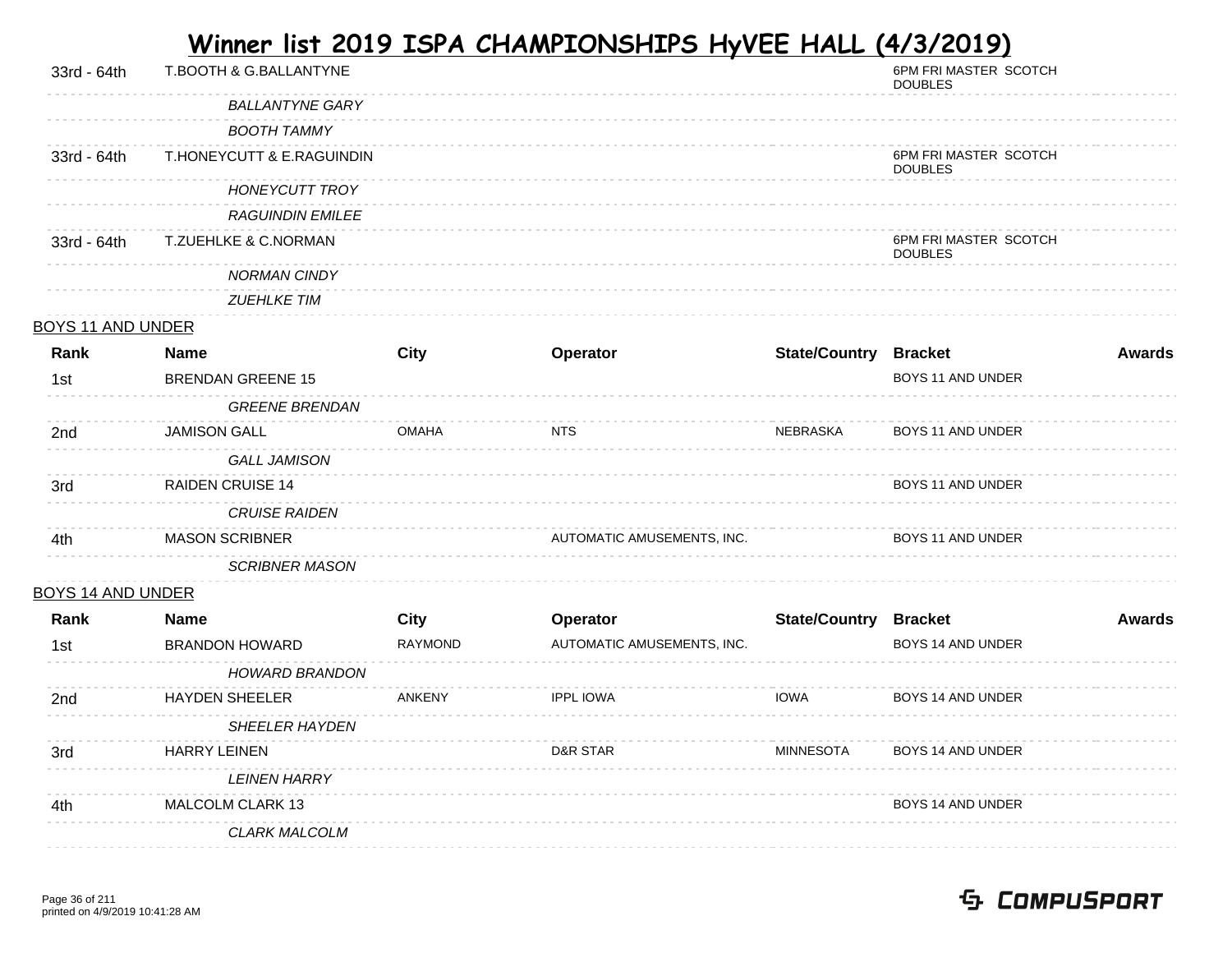|                          |                          |                       | <u>Winner list 2019 ISPA CHAMPIONSHIPS HyVEE HALL </u> |                              | <u>(4/3/2019)</u>        |               |
|--------------------------|--------------------------|-----------------------|--------------------------------------------------------|------------------------------|--------------------------|---------------|
| $5th - 6th$              | <b>CAMERON VERMULE</b>   | <b>COUNCIL BLUFFS</b> | <b>NTS</b>                                             | NEBRASKA                     | BOYS 14 AND UNDER        |               |
|                          | <b>VERMULE CAMERON</b>   |                       |                                                        |                              |                          |               |
| $5th - 6th$              | <b>DAMIEN CRUISE 9</b>   |                       |                                                        |                              | BOYS 14 AND UNDER        |               |
|                          | <b>CRUISE DAMIEN</b>     |                       |                                                        |                              |                          |               |
| 7th - 8th                | <b>BEN ARMSTRONG</b>     |                       | <b>NTS</b>                                             | NEBRASKA                     | BOYS 14 AND UNDER        |               |
|                          | <b>ARMSTRONG BEN</b>     |                       |                                                        |                              |                          |               |
| 7th - 8th                | DYLAN MCCALL 10          |                       |                                                        |                              | BOYS 14 AND UNDER        |               |
|                          | MCCALL DYLAN             |                       |                                                        |                              |                          |               |
| 9th - 12th               | EVAN WALKER 12           |                       |                                                        |                              | BOYS 14 AND UNDER        |               |
|                          | <b>WALKER EVAN</b>       |                       |                                                        |                              |                          |               |
| 9th - 12th               | <b>JASON RYE</b>         | <b>MASON CITY</b>     | RED LINE VENDING, INC.                                 | <b>IOWA</b>                  | BOYS 14 AND UNDER        |               |
|                          | <b>RYE JASON</b>         |                       |                                                        |                              |                          |               |
| 9th - 12th               | LUCAS A. SMITH 22        |                       |                                                        |                              | BOYS 14 AND UNDER        |               |
|                          | A. SMITH LUCAS           |                       |                                                        |                              |                          |               |
| 9th - 12th               | <b>RILEY YOUNGS 11</b>   |                       |                                                        |                              | BOYS 14 AND UNDER        |               |
|                          | YOUNGS RILEY             |                       |                                                        |                              |                          |               |
| <b>BOYS 16 AND UNDER</b> |                          |                       |                                                        |                              |                          |               |
| Rank                     | <b>Name</b>              | <b>City</b>           | Operator                                               | <b>State/Country Bracket</b> |                          | <b>Awards</b> |
| 1st                      | <b>DREYTON HERRING 8</b> |                       |                                                        |                              | BOYS 16 AND UNDER        |               |
|                          | <b>HERRING DREYTON</b>   |                       |                                                        |                              |                          |               |
| 2nd                      | JACK BOLDT 6             |                       |                                                        |                              | BOYS 16 AND UNDER        |               |
|                          | <b>BOLDT JACK</b>        |                       |                                                        |                              |                          |               |
| 3rd                      | <b>TRISTAN TRIMBLE</b>   | <b>OSCEOLA</b>        | <b>OSCEOLA</b>                                         | <b>IOWA</b>                  | <b>BOYS 16 AND UNDER</b> |               |
|                          | <b>TRIMBLE TRISTAN</b>   |                       |                                                        |                              |                          |               |
| 4th                      | IAN BOWMAN, JR           |                       | NTS                                                    | NEBRASKA                     | BOYS 16 AND UNDER        |               |
|                          | <b>BOWMAN, JR IAN</b>    |                       |                                                        |                              |                          |               |
| $5th - 6th$              | <b>HUNTER LEINEN</b>     |                       | D&R STAR                                               | <b>MINNESOTA</b>             | BOYS 16 AND UNDER        |               |
|                          | <b>LEINEN HUNTER</b>     |                       |                                                        |                              |                          |               |
| 5th - 6th                | TOM NEIGHBORS, JR.       |                       | <b>NTS</b>                                             | NEBRASKA                     | BOYS 16 AND UNDER        |               |
|                          | NEIGHBORS, JR. TOM       |                       |                                                        |                              |                          |               |
|                          |                          |                       |                                                        |                              |                          |               |

 **Contract Contract**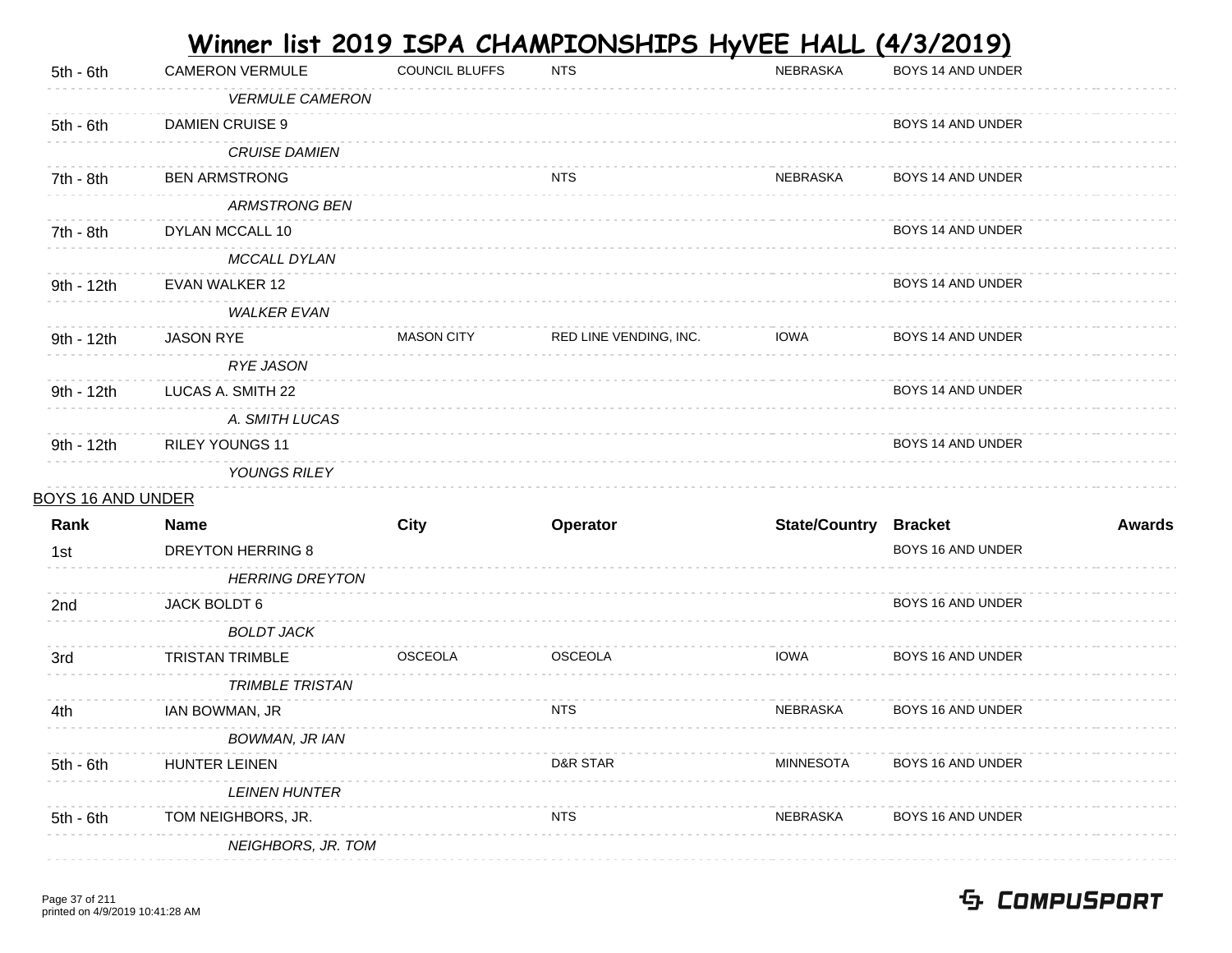|                           |                               |             |            | Winner list 2019 ISPA CHAMPIONSHIPS HyVEE HALL (4/3/2019) |                           |               |
|---------------------------|-------------------------------|-------------|------------|-----------------------------------------------------------|---------------------------|---------------|
| 7th - 8th                 | <b>AARON VOLLMERS</b>         | ANDOVER     |            | AMERICAN AMUSEMENT ARCADES MINNESOTA                      | BOYS 16 AND UNDER         |               |
|                           | <b>VOLLMERS AARON</b>         |             |            |                                                           |                           |               |
| 7th - 8th                 | <b>DYLON KRUEGER 7</b>        |             |            |                                                           | BOYS 16 AND UNDER         |               |
|                           | <b>KRUEGER DYLON</b>          |             |            |                                                           |                           |               |
| 9th - 12th                | <b>CHRISTIAN JASEK</b>        |             | <b>NTS</b> | NEBRASKA                                                  | BOYS 16 AND UNDER         |               |
|                           | <b>JASEK CHRISTIAN</b>        |             |            |                                                           |                           |               |
| 9th - 12th                | DEREK BLOODGOOD               |             |            |                                                           | BOYS 16 AND UNDER         |               |
|                           | <b>BLOODGOOD DEREK</b>        |             |            |                                                           |                           |               |
| 9th - 12th                | <b>SEBASTION THORNTON 5</b>   |             |            |                                                           | BOYS 16 AND UNDER         |               |
|                           | <b>THORNTON SEBASTION</b>     |             |            |                                                           |                           |               |
| <b>BOYS 18 AND UNDER</b>  |                               |             |            |                                                           |                           |               |
| Rank                      | <b>Name</b>                   | <b>City</b> | Operator   | <b>State/Country Bracket</b>                              |                           | <b>Awards</b> |
| 1st                       | <b>TANNER HANSON 4</b>        |             |            |                                                           | BOYS 18 AND UNDER         |               |
|                           | <b>HANSON TANNER</b>          |             |            |                                                           |                           |               |
| 2nd                       | <b>SPENCER LEWIS WIEBKE 3</b> |             |            |                                                           | BOYS 18 AND UNDER         |               |
|                           | <b>LEWIS WIEBKE SPENCER</b>   |             |            |                                                           |                           |               |
| 3rd                       | <b>NOAH GOMIS</b>             |             |            |                                                           | BOYS 18 AND UNDER         |               |
|                           | <b>GOMIS NOAH</b>             |             |            |                                                           |                           |               |
| 4th                       | <b>DJ DIEMER</b>              |             | VVS, INC.  | NEBRASKA                                                  | BOYS 18 AND UNDER         |               |
|                           | <b>DIEMER DJ</b>              |             |            |                                                           |                           |               |
| <b>GIRLS 11 AND UNDER</b> |                               |             |            |                                                           |                           |               |
| Rank                      | <b>Name</b>                   | <b>City</b> | Operator   | <b>State/Country Bracket</b>                              |                           | <b>Awards</b> |
| 1st                       | <b>SCYLUR ROSS 17</b>         |             |            |                                                           | GIRLS 11 AND UNDER        |               |
|                           | <b>ROSS SCYLUR</b>            |             |            |                                                           |                           |               |
| 2 <sub>nd</sub>           | MACKENZIE SCRIBNER 20         |             |            |                                                           | GIRLS 11 AND UNDER        |               |
|                           | <b>SCRIBNER MACKENZIE</b>     |             |            |                                                           |                           |               |
| 3rd                       | <b>VICTORIA FLETCHALL 18</b>  |             |            |                                                           | GIRLS 11 AND UNDER        |               |
|                           | <b>FLETCHALL VICTORIA</b>     |             |            |                                                           |                           |               |
| 4th                       | VANESSA FLETCHALL 19          |             |            |                                                           | <b>GIRLS 11 AND UNDER</b> |               |
|                           | FLETCHALL VANESSA             |             |            |                                                           |                           |               |

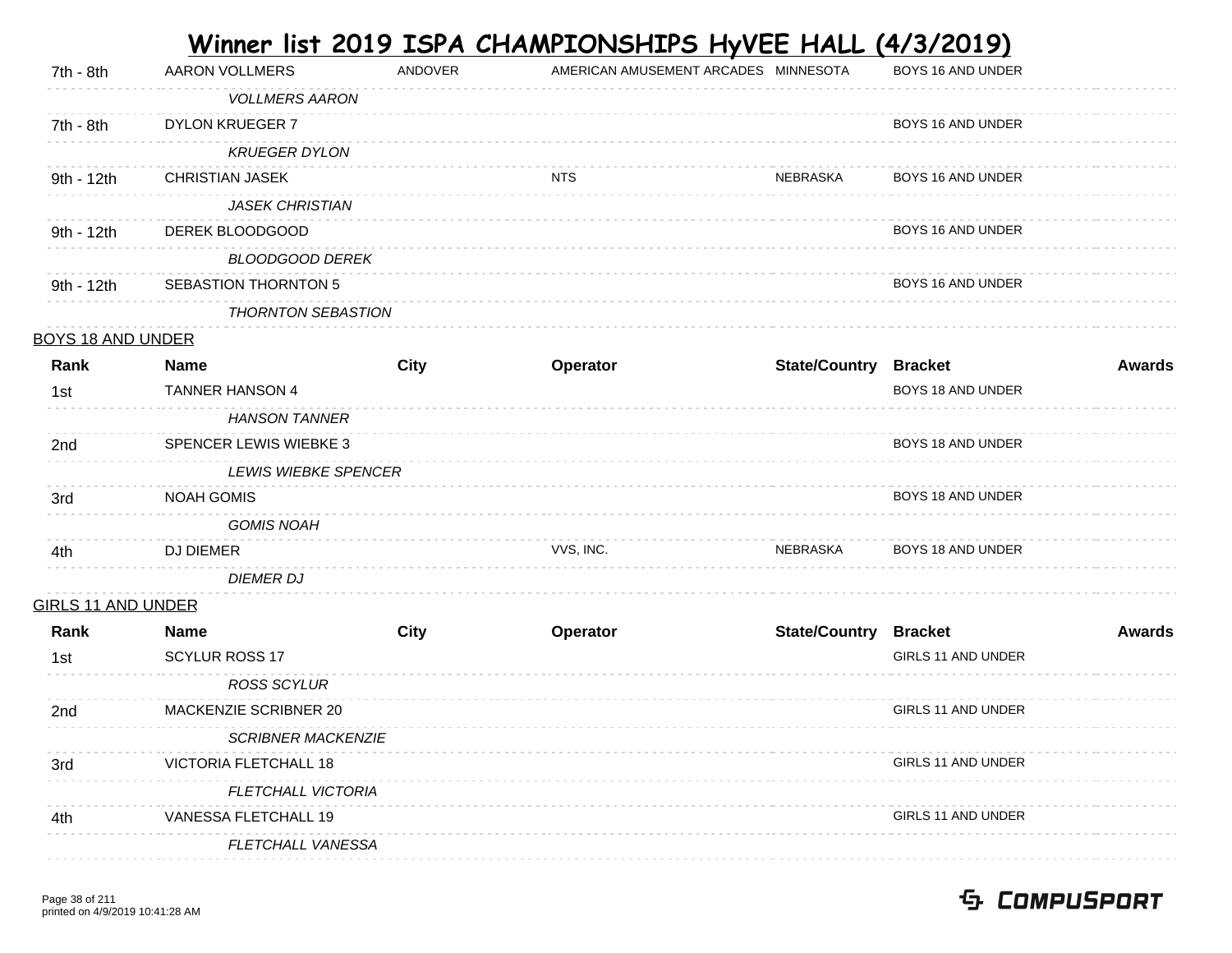#### GIRLS 14 AND UNDER

| Rank                      | <b>Name</b>               | <b>City</b>       | Operator                                    | <b>State/Country Bracket</b> |                                  | <b>Awards</b> |
|---------------------------|---------------------------|-------------------|---------------------------------------------|------------------------------|----------------------------------|---------------|
| 1st                       | <b>KENNEDY MEYMAN</b>     | <b>TOMAHAWK</b>   | AMERICAN AMUSEMENT ARCADES MINNESOTA        |                              | GIRLS 14 AND UNDER               |               |
|                           | <b>MEYMAN KENNEDY</b>     |                   |                                             |                              |                                  |               |
| 2nd                       | <b>ADDY WIDEL</b>         | <b>TORONTO</b>    | WAPSI VALLEY POOL LEAGUE                    | <b>IOWA</b>                  | GIRLS 14 AND UNDER               |               |
|                           | <b>WIDEL ADDY</b>         |                   |                                             |                              |                                  |               |
| 3rd                       | <b>GENEVA BENSON 16</b>   |                   |                                             |                              | GIRLS 14 AND UNDER               |               |
|                           | <b>BENSON GENEVA</b>      |                   |                                             |                              |                                  |               |
| 4th                       | <b>HAILEE BURCHARD 21</b> |                   |                                             |                              | GIRLS 14 AND UNDER               |               |
|                           | <b>BURCHARD HAILEE</b>    |                   |                                             |                              |                                  |               |
| <b>GIRLS 16 AND UNDER</b> |                           |                   |                                             |                              |                                  |               |
| Rank                      | <b>Name</b>               | <b>City</b>       | Operator                                    | <b>State/Country Bracket</b> |                                  | <b>Awards</b> |
| 1st                       | <b>JORDYN ROSS</b>        |                   | <b>IPPL IOWA</b>                            | <b>IOWA</b>                  | GIRLS 16 AND UNDER               |               |
|                           | <b>ROSS JORDYN</b>        |                   |                                             |                              |                                  |               |
| 2nd                       | <b>MADELYN BENSON</b>     |                   |                                             |                              | GIRLS 16 AND UNDER               |               |
|                           | <b>BENSON MADELYN</b>     |                   |                                             |                              |                                  |               |
| 3rd                       | <b>CAMEY HAVENRIDGE</b>   | <b>OMAHA</b>      | N.T.S./DART TECH                            | NEBRASKA                     | GIRLS 16 AND UNDER               |               |
|                           | <b>HAVENRIDGE CAMEY</b>   |                   |                                             |                              |                                  |               |
|                           | LADIES OPEN 8BALL SINGLES |                   |                                             |                              |                                  |               |
| Rank                      | <b>Name</b>               | <b>City</b>       | Operator                                    | <b>State/Country Bracket</b> |                                  | <b>Awards</b> |
| 17th - 24th               | DEB SEIFERT               |                   | WAPSI VALLEY POOL LEAGUE                    | <b>IOWA</b>                  | 8 BALL LADIES OPEN SINGLES<br>#1 | \$90          |
|                           | <b>SEIFERT DEB</b>        |                   |                                             |                              |                                  |               |
| 17th - 24th               | JUDEANE NICHOLSON         | <b>MASON CITY</b> | RED LINE VENDING, INC. MASON<br><b>CITY</b> | <b>IOWA</b>                  | 8 BALL LADIES OPEN SINGLES       | \$90          |
|                           | NICHOLSON JUDEANE         |                   |                                             |                              |                                  |               |
| 17th - 24th               | <b>SARAH KIMMER</b>       | <b>CLINTON</b>    | <b>CLINTON</b>                              | <b>IOWA</b>                  | 8 BALL LADIES OPEN SINGLES<br>#2 | \$90          |
|                           | <b>KIMMER SARAH</b>       |                   |                                             |                              |                                  |               |
| 17th - 24th               | SUE WEBSTER               | <b>WATERLOO</b>   | AUTOMATIC AMUSEMENTS, INC.                  | <b>IOWA</b>                  | 8 BALL LADIES OPEN SINGLES<br>#2 | \$90          |
|                           | <b>WEBSTER SUE</b>        |                   |                                             |                              |                                  |               |
|                           |                           |                   |                                             |                              |                                  |               |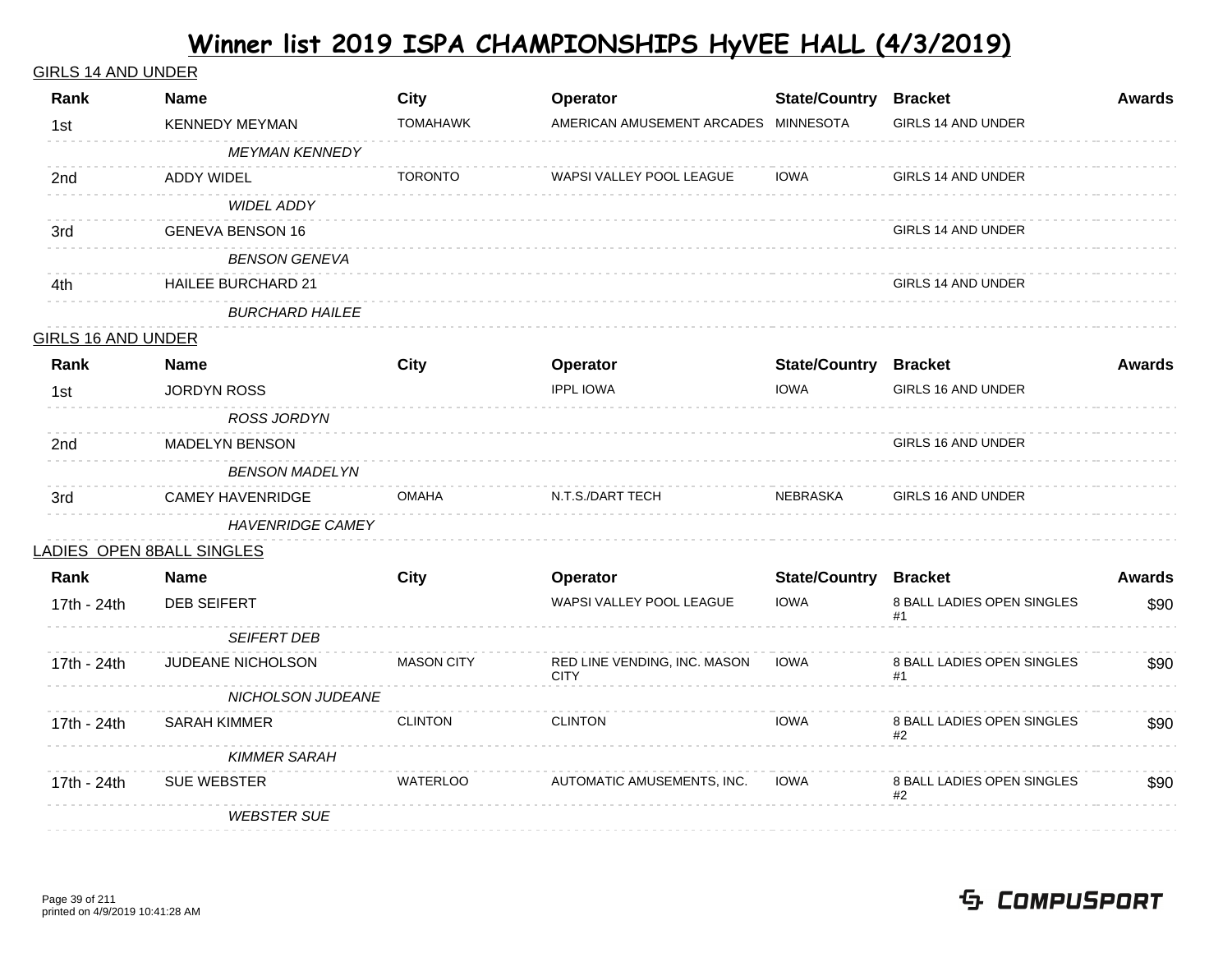|             |                   |            | Winner list 2019 ISPA CHAMPIONSHIPS HyVEE HALL (4/3/2019) |                                 |
|-------------|-------------------|------------|-----------------------------------------------------------|---------------------------------|
| $471$ $041$ | CUDICTA UFDNANDEZ | DES MOINES | MELODEE MURIC COMBO LEACUE LOWA                           | <b>Q DAILLANES ODEN SINGLES</b> |

| 17th - 24th | CHRISTA HERNANDEZ        | <b>DES MOINES</b>  | MELODEE MUSIC COMBO LEAGUE IOWA        |                 | 8 BALL LADIES OPEN SINGLES       | \$90 |
|-------------|--------------------------|--------------------|----------------------------------------|-----------------|----------------------------------|------|
|             | <b>HERNANDEZ CHRISTA</b> |                    |                                        |                 |                                  |      |
| 17th - 24th | <b>TERRI KOCK</b>        | <b>ROCKFORD</b>    | CHARLES CITY ACS                       | <b>IOWA</b>     | 8 BALL LADIES OPEN SINGLES       | \$90 |
|             | <b>KOCK TERRI</b>        |                    |                                        |                 |                                  |      |
| 17th - 24th | BRENDA DONALDSON         |                    | <b>NTS</b>                             | <b>NEBRASKA</b> | 8 BALL LADIES OPEN SINGLES       | \$90 |
|             | DONALDSON BRENDA         |                    |                                        |                 |                                  |      |
| 17th - 24th | <b>JENNIFER VANCE</b>    | <b>CEDAR FALLS</b> | CAMDEN AMUSEMENT & VENDING IOWA<br>CO. |                 | 8 BALL LADIES OPEN SINGLES<br>#4 | \$90 |
|             | <b>VANCE JENNIFER</b>    |                    |                                        |                 |                                  |      |
| 25th - 32nd | <b>CARI FENZEL</b>       | <b>CLINTON</b>     | <b>CLINTON</b>                         | <b>IOWA</b>     | 8 BALL LADIES OPEN SINGLES       | \$65 |
|             | <b>FENZEL CARI</b>       |                    |                                        |                 |                                  |      |
| 25th - 32nd | JANELLE ROWE             |                    | <b>NTS</b>                             | NEBRASKA        | 8 BALL LADIES OPEN SINGLES       | \$65 |
|             | ROWE JANELLE             |                    |                                        |                 |                                  |      |
| 25th - 32nd | MICHELLE MOORE           | <b>WATERLOO</b>    | AUTOMATIC AMUSEMENTS, INC.             | <b>IOWA</b>     | 8 BALL LADIES OPEN SINGLES<br>#2 | \$65 |
|             | <b>MOORE MICHELLE</b>    |                    |                                        |                 |                                  |      |
| 25th - 32nd | PATTI BEYER              | <b>DUBUQUE</b>     | DUBUQUE POOL LEAGUES                   | <b>IOWA</b>     | 8 BALL LADIES OPEN SINGLES<br>#2 | \$65 |
|             | <b>BEYER PATTI</b>       |                    |                                        |                 |                                  |      |
| 25th - 32nd | <b>DARLA PRICE</b>       | <b>WATERLOO</b>    | DELAWARE CO. WOMEN                     | <b>IOWA</b>     | 8 BALL LADIES OPEN SINGLES<br>#3 | \$65 |
|             | <b>PRICE DARLA</b>       |                    |                                        |                 |                                  |      |
| 25th - 32nd | MICHELLE ELY             | FORT DODGE         | <b>GREEN AMUSEMENT</b>                 | <b>IOWA</b>     | 8 BALL LADIES OPEN SINGLES<br>#3 | \$65 |
|             | <b>ELY MICHELLE</b>      |                    |                                        |                 |                                  |      |
| 25th - 32nd | <b>MARTY CORFMAN</b>     | <b>DUBUQUE</b>     | DUBUQUE POOL LEAGUES                   | <b>IOWA</b>     | 8 BALL LADIES OPEN SINGLES<br>#4 | \$65 |
|             | <b>CORFMAN MARTY</b>     |                    |                                        |                 |                                  |      |
| 25th - 32nd | PENNY DEE                | <b>OMAHA</b>       | <b>NTS</b>                             | NEBRASKA        | 8 BALL LADIES OPEN SINGLES<br>#4 | \$65 |
|             | <b>DEE PENNY</b>         |                    |                                        |                 |                                  |      |
| 33rd - 48th | <b>DIANE ATKINSON</b>    | <b>WELLMAN</b>     | <b>TABLE RATS</b>                      | <b>IOWA</b>     | 8 BALL LADIES OPEN SINGLES<br>#1 |      |
|             | <b>ATKINSON DIANE</b>    |                    |                                        |                 |                                  |      |
|             |                          |                    |                                        |                 |                                  |      |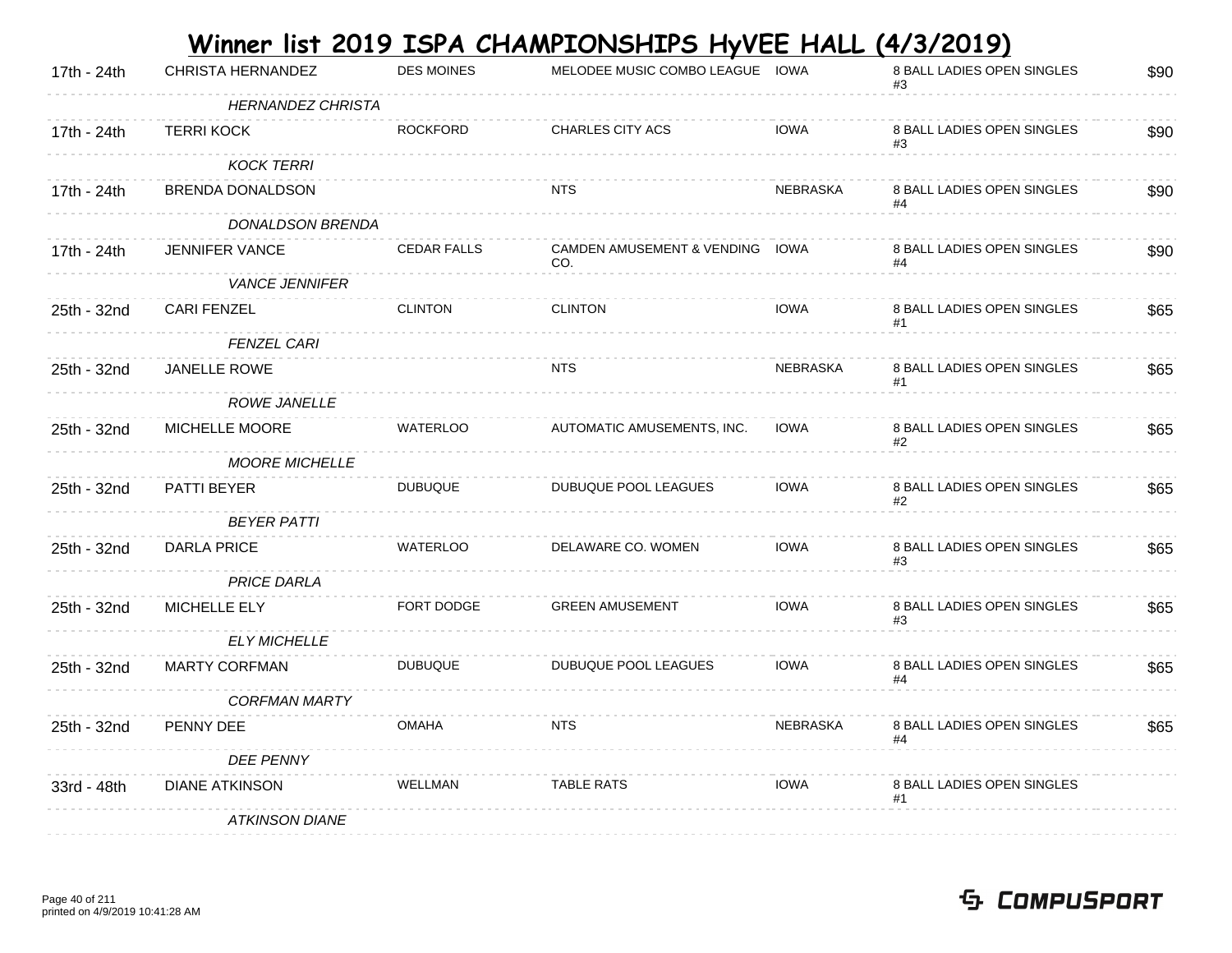| 33rd - 48th | HEATHER MCCONATHY        | <b>DES MOINES</b>  | GAMES PEOPLE PLAY (DES<br>MOINES)           | <b>IOWA</b> | 8 BALL LADIES OPEN SINGLES<br>#1 |
|-------------|--------------------------|--------------------|---------------------------------------------|-------------|----------------------------------|
|             | <b>MCCONATHY HEATHER</b> |                    |                                             |             |                                  |
| 33rd - 48th | <b>MELISSA HIGGINS</b>   | <b>WATERLOO</b>    | DELAWARE CO. WOMEN                          | <b>IOWA</b> | 8 BALL LADIES OPEN SINGLES<br>#1 |
|             | <b>HIGGINS MELISSA</b>   |                    |                                             |             |                                  |
| 33rd - 48th | SARAH JOHNSON            |                    | <b>CLINTON</b>                              | <b>IOWA</b> | 8 BALL LADIES OPEN SINGLES<br>#1 |
|             | JOHNSON SARAH            |                    |                                             |             |                                  |
| 33rd - 48th | <b>ALEXIS AUSTIN</b>     |                    | AUTOMATIC AMUSEMENTS, INC.                  |             | 8 BALL LADIES OPEN SINGLES<br>#2 |
|             | <b>AUSTIN ALEXIS</b>     |                    |                                             |             |                                  |
| 33rd - 48th | LYNDSAY FRAZER           |                    | <b>CHARLES CITY ACS</b>                     | <b>IOWA</b> | 8 BALL LADIES OPEN SINGLES<br>#2 |
|             | <b>FRAZER LYNDSAY</b>    |                    |                                             |             |                                  |
| 33rd - 48th | MICHELE BEAVER           | <b>WEST BRANCH</b> | IOWA CITY WOMENS 8-BALL<br>LEAGUE           | <b>IOWA</b> | 8 BALL LADIES OPEN SINGLES       |
|             | <b>BEAVER MICHELE</b>    |                    |                                             |             |                                  |
| 33rd - 48th | PATCHES KELL             |                    | <b>NTS</b>                                  | NEBRASKA    | 8 BALL LADIES OPEN SINGLES<br>#2 |
|             | <b>KELL PATCHES</b>      |                    |                                             |             |                                  |
| 33rd - 48th | <b>ACACIA PAPOUCHIS</b>  |                    | RED LINE VENDING, INC. MASON<br><b>CITY</b> | <b>IOWA</b> | 8 BALL LADIES OPEN SINGLES<br>#3 |
|             | PAPOUCHIS ACACIA         |                    |                                             |             |                                  |
| 33rd - 48th | NATALIE SCHURBON         | <b>LOST NATION</b> | WAPSI VALLEY POOL LEAGUE                    | <b>IOWA</b> | 8 BALL LADIES OPEN SINGLES<br>#3 |
|             | <b>SCHURBON NATALIE</b>  |                    |                                             |             |                                  |
| 33rd - 48th | <b>RUBY BOLLINGER</b>    | <b>IOWA CITY</b>   | IOWA CITY WOMENS 8-BALL<br>LEAGUE           | <b>IOWA</b> | 8 BALL LADIES OPEN SINGLES<br>#3 |
|             | <b>BOLLINGER RUBY</b>    |                    |                                             |             |                                  |
| 33rd - 48th | TANYA LUNSFORD           | <b>CLINTON</b>     | <b>CLINTON</b>                              | <b>IOWA</b> | 8 BALL LADIES OPEN SINGLES<br>#3 |
|             | <b>LUNSFORD TANYA</b>    |                    |                                             |             |                                  |
| 33rd - 48th | <b>BRANDY MEREDITH</b>   | <b>OTTUMWA</b>     | OTTUMWA LEAGUE                              | <b>IOWA</b> | 8 BALL LADIES OPEN SINGLES       |
|             | <b>MEREDITH BRANDY</b>   |                    |                                             |             |                                  |
| 33rd - 48th | <b>IVY FUGLSANG</b>      | <b>CLINTON</b>     | <b>CLINTON</b>                              | IOWA        | 8 BALL LADIES OPEN SINGLES<br>#4 |
|             | <b>FUGLSANG IVY</b>      |                    |                                             |             |                                  |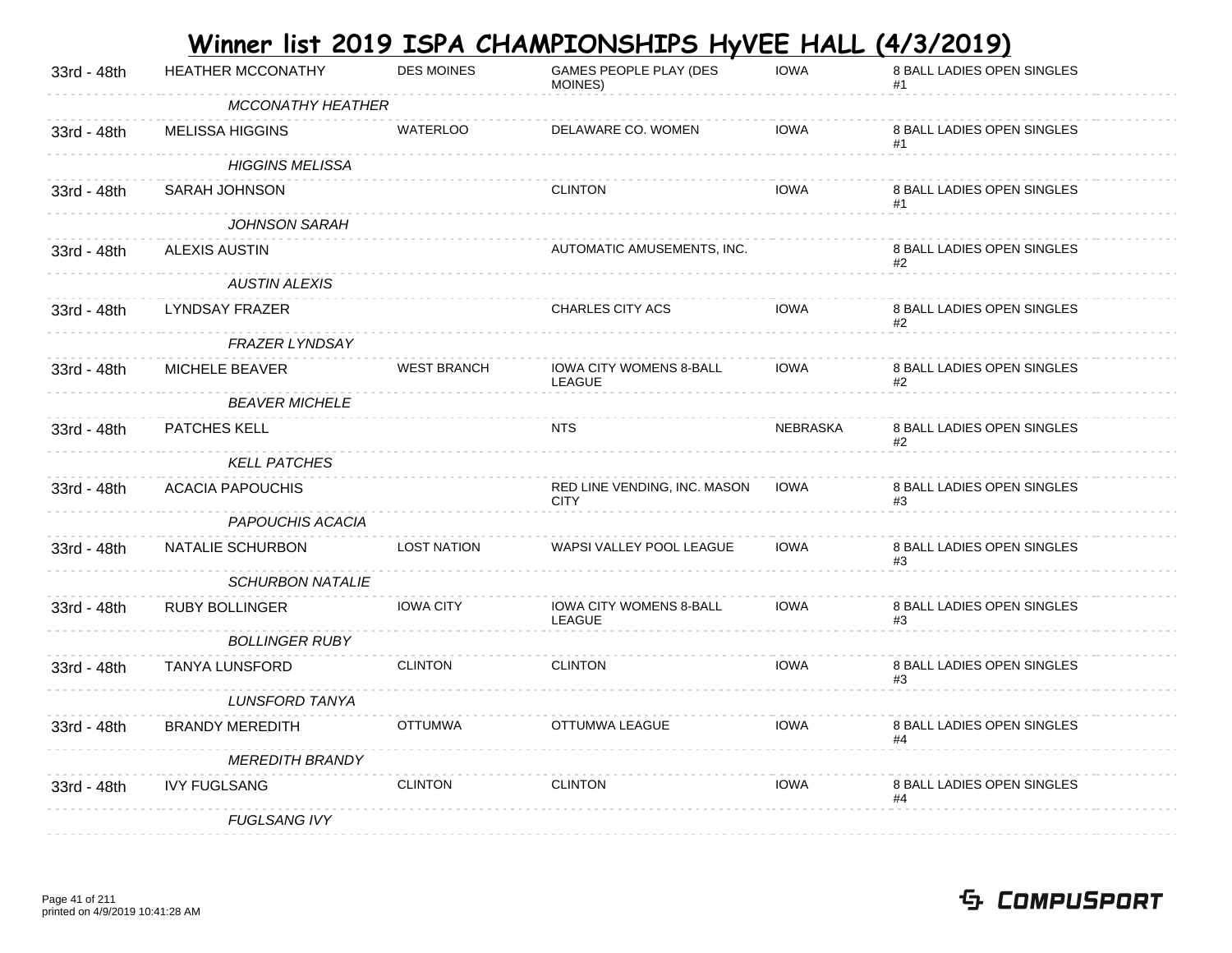|             |                              |                     | <u>Winner list 2019 ISPA CHAMPIONSHIPS HyVEE HALL</u> |             | <u>(4/3/2019)</u>                |
|-------------|------------------------------|---------------------|-------------------------------------------------------|-------------|----------------------------------|
| 33rd - 48th | <b>TANNA MARTZ</b>           | <b>MUSCATINE</b>    | MUSCATINE POOL LEAGUE                                 | <b>IOWA</b> | 8 BALL LADIES OPEN SINGLES<br>#4 |
|             | <b>MARTZ TANNA</b>           |                     |                                                       |             |                                  |
| 33rd - 48th | TESSE LESTER (MARLAR)        | <b>DES MOINES</b>   | MELODEE MUSIC COMBO LEAGUE                            | <b>IOWA</b> | 8 BALL LADIES OPEN SINGLES       |
|             | <b>LESTER (MARLAR) TESSE</b> |                     |                                                       |             |                                  |
| 49th - 64th | ERIKA RICHARDSON (TONYE)     | <b>MUSCATINE</b>    | MUSCATINE POOL LEAGUE                                 | <b>IOWA</b> | 8 BALL LADIES OPEN SINGLES<br>#1 |
|             | RICHARDSON (TONYE) ERIKA     |                     |                                                       |             |                                  |
| 49th - 64th | <b>MARCIE OCKENFELS</b>      | <b>WATERLOO</b>     | AUTOMATIC AMUSEMENTS, INC.                            | <b>IOWA</b> | 8 BALL LADIES OPEN SINGLES       |
|             | <b>OCKENFELS MARCIE</b>      |                     |                                                       |             |                                  |
| 49th - 64th | <b>TERRI ZAAGMAN</b>         | <b>MORRISON</b>     | <b>CLINTON</b>                                        | <b>IOWA</b> | 8 BALL LADIES OPEN SINGLES<br>#1 |
|             | <b>ZAAGMAN TERRI</b>         |                     |                                                       |             |                                  |
| 49th - 64th | TONYA BURKE                  | <b>NEW HAMPTON</b>  | AUTOMATIC AMUSEMENTS, INC.                            | <b>IOWA</b> | 8 BALL LADIES OPEN SINGLES<br>#1 |
|             | <b>BURKE TONYA</b>           |                     |                                                       |             |                                  |
| 49th - 64th | <b>ANGIE MILLER</b>          | <b>WATERLOO</b>     | AUTOMATIC AMUSEMENTS, INC.                            | <b>IOWA</b> | 8 BALL LADIES OPEN SINGLES<br>#2 |
|             | <i>MILLER ANGIE</i>          |                     |                                                       |             |                                  |
| 49th - 64th | DANIELLE BERHENKE            | <b>MARSHALLTOWN</b> | POOL LEAGUE OF MARSHALLTOWN IOWA                      |             | 8 BALL LADIES OPEN SINGLES<br>#2 |
|             | <b>BERHENKE DANIELLE</b>     |                     |                                                       |             |                                  |
| 49th - 64th | KIM KAY                      | <b>TORONTO</b>      | WAPSI VALLEY POOL LEAGUE                              | <b>IOWA</b> | 8 BALL LADIES OPEN SINGLES<br>#2 |
|             | <b>KAY KIM</b>               |                     |                                                       |             |                                  |
| 49th - 64th | KIMBERLY ADKINS              |                     | <b>CLINTON</b>                                        | <b>IOWA</b> | 8 BALL LADIES OPEN SINGLES<br>#2 |
|             | <b>ADKINS KIMBERLY</b>       |                     |                                                       |             |                                  |
| 49th - 64th | <b>BETH LUDWIG</b>           |                     | DELAWARE CO. WOMEN                                    | <b>IOWA</b> | 8 BALL LADIES OPEN SINGLES<br>#3 |
|             | <b>LUDWIG BETH</b>           |                     |                                                       |             |                                  |
| 49th - 64th | <b>BONNIE CONKLIN</b>        |                     | <b>CLINTON</b>                                        | <b>IOWA</b> | 8 BALL LADIES OPEN SINGLES<br>#3 |
|             | <b>CONKLIN BONNIE</b>        |                     |                                                       |             |                                  |
| 49th - 64th | <b>BRENDA CAVES</b>          | <b>ELDON</b>        | OTTUMWA LEAGUE                                        | <b>IOWA</b> | 8 BALL LADIES OPEN SINGLES<br>#3 |
|             | <b>CAVES BRENDA</b>          |                     |                                                       |             |                                  |

#### Page 42 of 211 printed on 4/9/2019 10:41:28 AM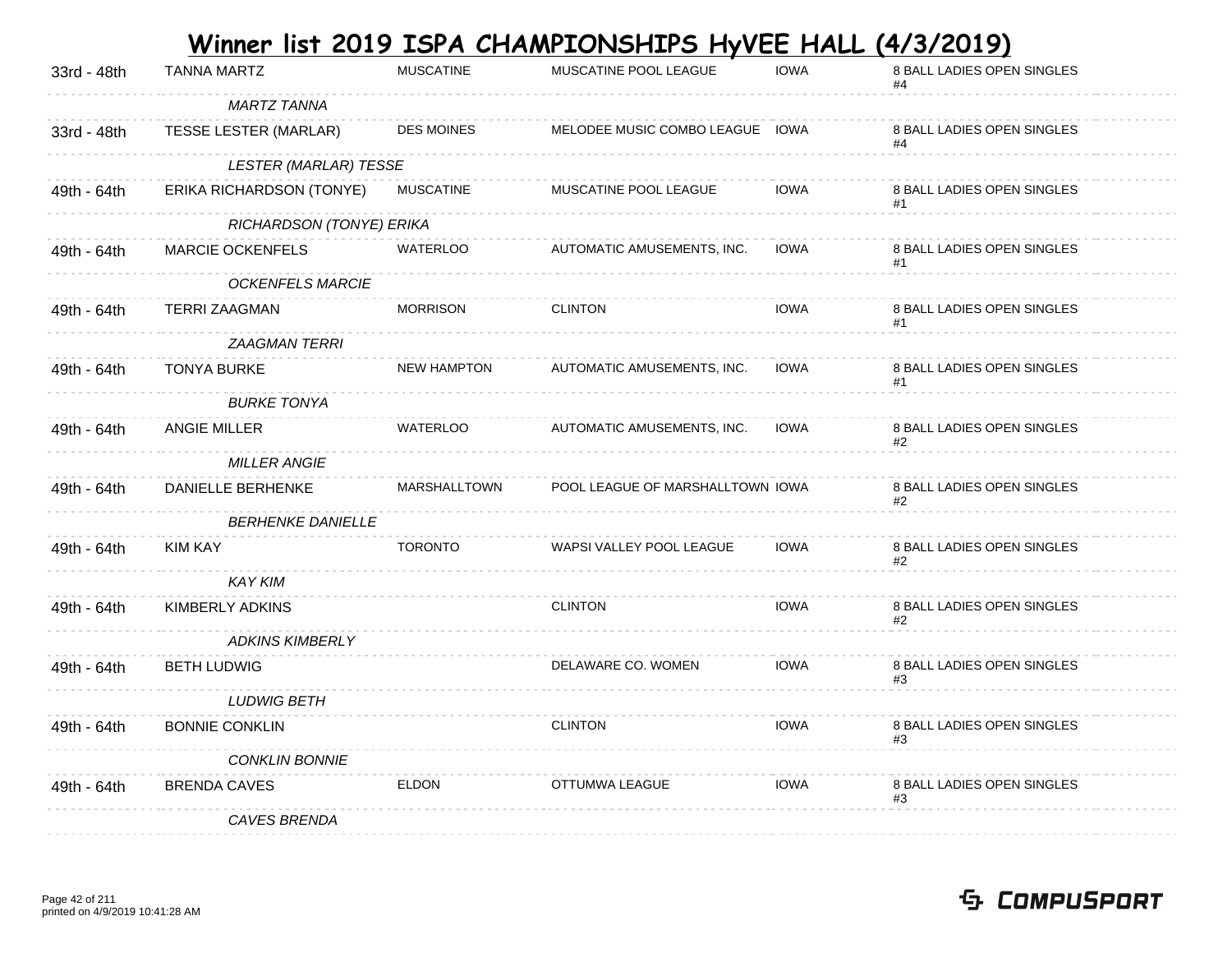|             | <u>Winner list 2019 ISPA CHAMPIONSHIPS HyVEE HALL (4/3/2019)</u> |                     |                                          |             |                                  |  |
|-------------|------------------------------------------------------------------|---------------------|------------------------------------------|-------------|----------------------------------|--|
| 49th - 64th | <b>TAMMY DEWITT</b>                                              | <b>CLINTON</b>      | <b>CLINTON</b>                           | <b>IOWA</b> | 8 BALL LADIES OPEN SINGLES<br>#3 |  |
|             | <b>DEWITT TAMMY</b>                                              |                     |                                          |             |                                  |  |
| 49th - 64th | <b>DAWN GIBSON</b>                                               | <b>IOWA CITY</b>    | <b>IOWA CITY WOMENS 8-BALL</b><br>LEAGUE | <b>IOWA</b> | 8 BALL LADIES OPEN SINGLES       |  |
|             | <b>GIBSON DAWN</b>                                               |                     |                                          |             |                                  |  |
| 49th - 64th | <b>KAE CLARDY</b>                                                | <b>CLINTON</b>      | <b>CLINTON</b>                           | <b>IOWA</b> | 8 BALL LADIES OPEN SINGLES       |  |
|             | <b>CLARDY KAE</b>                                                |                     |                                          |             |                                  |  |
| 49th - 64th | PAULINA DINNING                                                  | <b>CLINTON</b>      | <b>CLINTON</b>                           | <b>IOWA</b> | 8 BALL LADIES OPEN SINGLES       |  |
|             | <b>DINNING PAULINA</b>                                           |                     |                                          |             |                                  |  |
| 49th - 64th | <b>TAMI SWANSON</b>                                              | FORT DODGE          | <b>GREEN AMUSEMENT</b>                   | <b>IOWA</b> | 8 BALL LADIES OPEN SINGLES       |  |
|             | <b>SWANSON TAMI</b>                                              |                     |                                          |             |                                  |  |
| 65th - 96th | <b>ANGIE PRATT</b>                                               |                     | <b>GREEN AMUSEMENT</b>                   | <b>IOWA</b> | 8 BALL LADIES OPEN SINGLES<br>#1 |  |
|             | <b>PRATT ANGIE</b>                                               |                     |                                          |             |                                  |  |
| 65th - 96th | <b>BEVERLY CLOVER</b>                                            | <b>MARSHALLTOWN</b> | MELODEE MUSIC COMBO LEAGUE IOWA          |             | 8 BALL LADIES OPEN SINGLES<br>#1 |  |
|             | CLOVER BEVERLY                                                   |                     |                                          |             |                                  |  |
| 65th - 96th | <b>HEATHER NIEDERMANN</b>                                        | <b>MARSHALLTOWN</b> | POOL LEAGUE OF MARSHALLTOWN IOWA         |             | 8 BALL LADIES OPEN SINGLES<br>#1 |  |
|             | NIEDERMANN HEATHER                                               |                     |                                          |             |                                  |  |
| 65th - 96th | <b>JENNY DAUGHENBAUGH</b>                                        | <b>DES MOINES</b>   | GAMES PEOPLE PLAY (DES<br>MOINES)        | IOWA        | 8 BALL LADIES OPEN SINGLES       |  |
|             | DAUGHENBAUGH JENNY                                               |                     |                                          |             |                                  |  |
| 65th - 96th | KATHY MATHIENSEN                                                 | AMES                | CORNER POCKET LEAGUE                     | <b>IOWA</b> | 8 BALL LADIES OPEN SINGLES<br>#1 |  |
|             | <b>MATHIENSEN KATHY</b>                                          |                     |                                          |             |                                  |  |
| 65th - 96th | <b>KRISTY HAMMARGREN</b>                                         | <b>WATERLOO</b>     | AUTOMATIC AMUSEMENTS, INC.               | <b>IOWA</b> | 8 BALL LADIES OPEN SINGLES<br>#1 |  |
|             | <b>HAMMARGREN KRISTY</b>                                         |                     |                                          |             |                                  |  |
| 65th - 96th | <b>MISTI DAWN RICHARDS</b>                                       | <b>OTTUMWA</b>      | OTTUMWA LEAGUE                           | <b>IOWA</b> | 8 BALL LADIES OPEN SINGLES<br>#1 |  |
|             | <b>RICHARDS MISTI DAWN</b>                                       |                     |                                          |             |                                  |  |
| 65th - 96th | PHYLLIS CONNELLY                                                 |                     | CAMDEN AMUSEMENT & VENDING IOWA<br>CO.   |             | 8 BALL LADIES OPEN SINGLES<br>#1 |  |
|             | <b>CONNELLY PHYLLIS</b>                                          |                     |                                          |             |                                  |  |

#### Page 43 of 211 printed on 4/9/2019 10:41:28 AM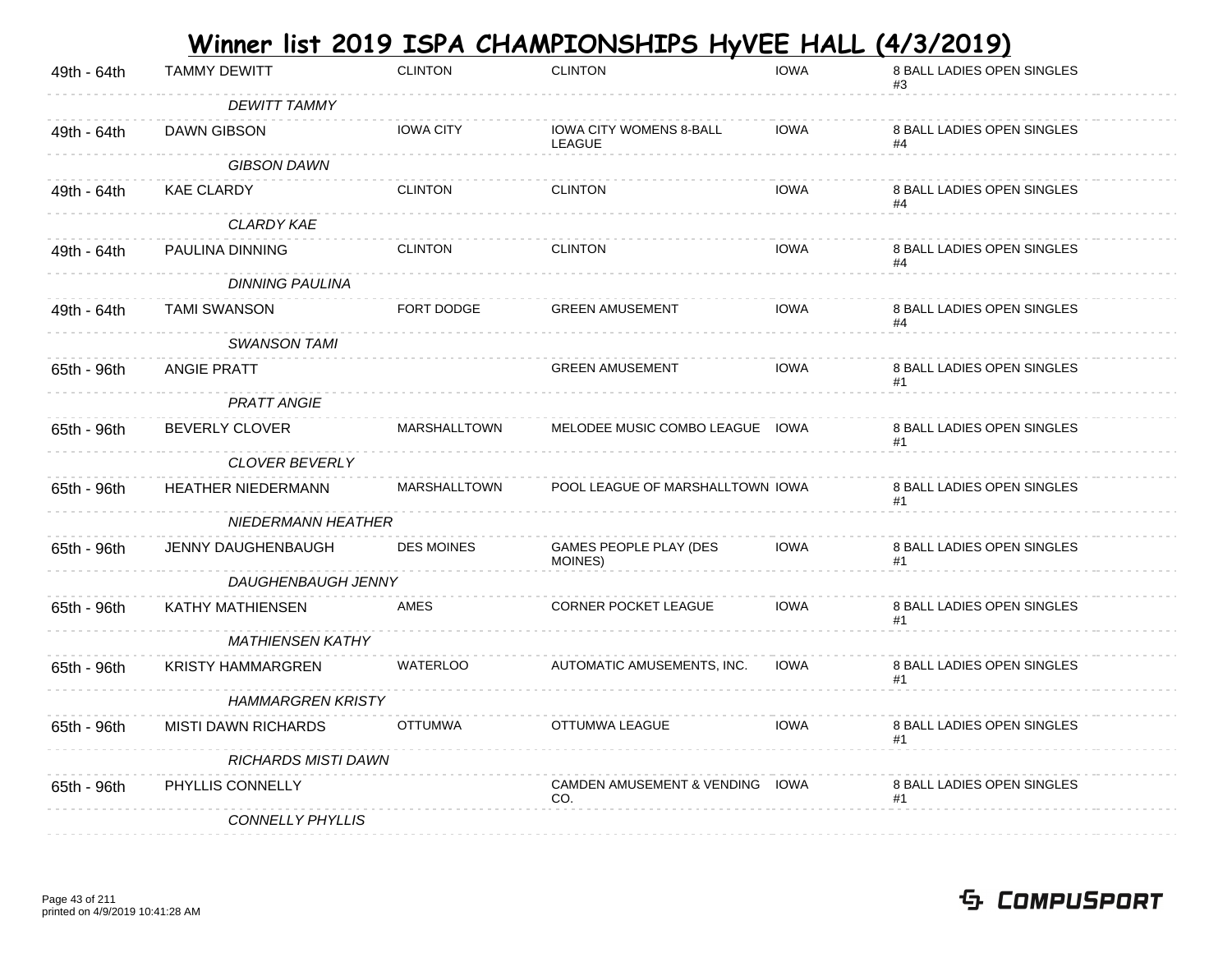|             |                        |                     | <u>Winner list 2019 ISPA CHAMPIONSHIPS HyVEE HALL</u> |             | (4/3/2019)                       |
|-------------|------------------------|---------------------|-------------------------------------------------------|-------------|----------------------------------|
| 65th - 96th | AMANDA MOSLEY          | <b>MUSCATINE</b>    | MUSCATINE POOL LEAGUE                                 | <b>IOWA</b> | 8 BALL LADIES OPEN SINGLES<br>#2 |
|             | MOSLEY AMANDA          |                     |                                                       |             |                                  |
| 65th - 96th | AMANDA PAULUS          | <b>ROCKFORD</b>     | CHARLES CITY 8 BALL                                   | <b>IOWA</b> | 8 BALL LADIES OPEN SINGLES       |
|             | PAULUS AMANDA          |                     |                                                       |             |                                  |
| 65th - 96th | <b>CHRIS SHEPARD</b>   | <b>OTTUMWA</b>      | OTTUMWA LEAGUE                                        | <b>IOWA</b> | 8 BALL LADIES OPEN SINGLES<br>#2 |
|             | SHEPARD CHRIS          |                     |                                                       |             |                                  |
| 65th - 96th | CIERA CARR             |                     | <b>TIMBER CITY</b>                                    | <b>IOWA</b> | 8 BALL LADIES OPEN SINGLES       |
|             | <b>CARR CIERA</b>      |                     |                                                       |             |                                  |
| 65th - 96th | <b>JAMIE GUY</b>       | <b>IOWA CITY</b>    | <b>IOWA CITY WOMENS 8-BALL</b><br><b>LEAGUE</b>       | <b>IOWA</b> | 8 BALL LADIES OPEN SINGLES       |
|             | <b>GUY JAMIE</b>       |                     |                                                       |             |                                  |
| 65th - 96th | KARRY AUTEN            |                     | <b>GREEN AMUSEMENT</b>                                | <b>IOWA</b> | 8 BALL LADIES OPEN SINGLES<br>#2 |
|             | <b>AUTEN KARRY</b>     |                     |                                                       |             |                                  |
| 65th - 96th | LINDA BELZ             | <b>MASON CITY</b>   | RED LINE VENDING, INC. MASON<br><b>CITY</b>           | <b>IOWA</b> | 8 BALL LADIES OPEN SINGLES<br>#2 |
|             | <b>BELZ LINDA</b>      |                     |                                                       |             |                                  |
| 65th - 96th | <b>VICKIE SAUSER</b>   | <b>MANCHESTER</b>   | DELAWARE CO. WOMEN                                    | <b>IOWA</b> | 8 BALL LADIES OPEN SINGLES<br>#2 |
|             | <b>SAUSER VICKIE</b>   |                     |                                                       |             |                                  |
| 65th - 96th | <b>ASHLEY PEREZ</b>    | <b>WATERLOO</b>     | AUTOMATIC AMUSEMENTS, INC.                            | <b>IOWA</b> | 8 BALL LADIES OPEN SINGLES       |
|             | <b>PEREZ ASHLEY</b>    |                     |                                                       |             |                                  |
| 65th - 96th | <b>BONNIE MARTIN</b>   | <b>MARSHALLTOWN</b> | POOL LEAGUE OF MARSHALLTOWN IOWA                      |             | 8 BALL LADIES OPEN SINGLES<br>#3 |
|             | <b>MARTIN BONNIE</b>   |                     |                                                       |             |                                  |
| 65th - 96th | DEE OSBORN             | <b>MUSCATINE</b>    | MUSCATINE POOL LEAGUE                                 | <b>IOWA</b> | 8 BALL LADIES OPEN SINGLES<br>#3 |
|             | <b>OSBORN DEE</b>      |                     |                                                       |             |                                  |
| 65th - 96th | <b>DIANA FLETCHALL</b> | <b>CRESTON</b>      | <b>TRI COUNTY</b>                                     | <b>IOWA</b> | 8 BALL LADIES OPEN SINGLES<br>#3 |
|             | <b>FLETCHALL DIANA</b> |                     |                                                       |             |                                  |
| 65th - 96th | LINDA STEINES          | <b>TORONTO</b>      | WAPSI VALLEY POOL LEAGUE                              | <b>IOWA</b> | 8 BALL LADIES OPEN SINGLES<br>#3 |
|             | <b>STEINES LINDA</b>   |                     |                                                       |             |                                  |

#### Page 44 of 211 printed on 4/9/2019 10:41:28 AM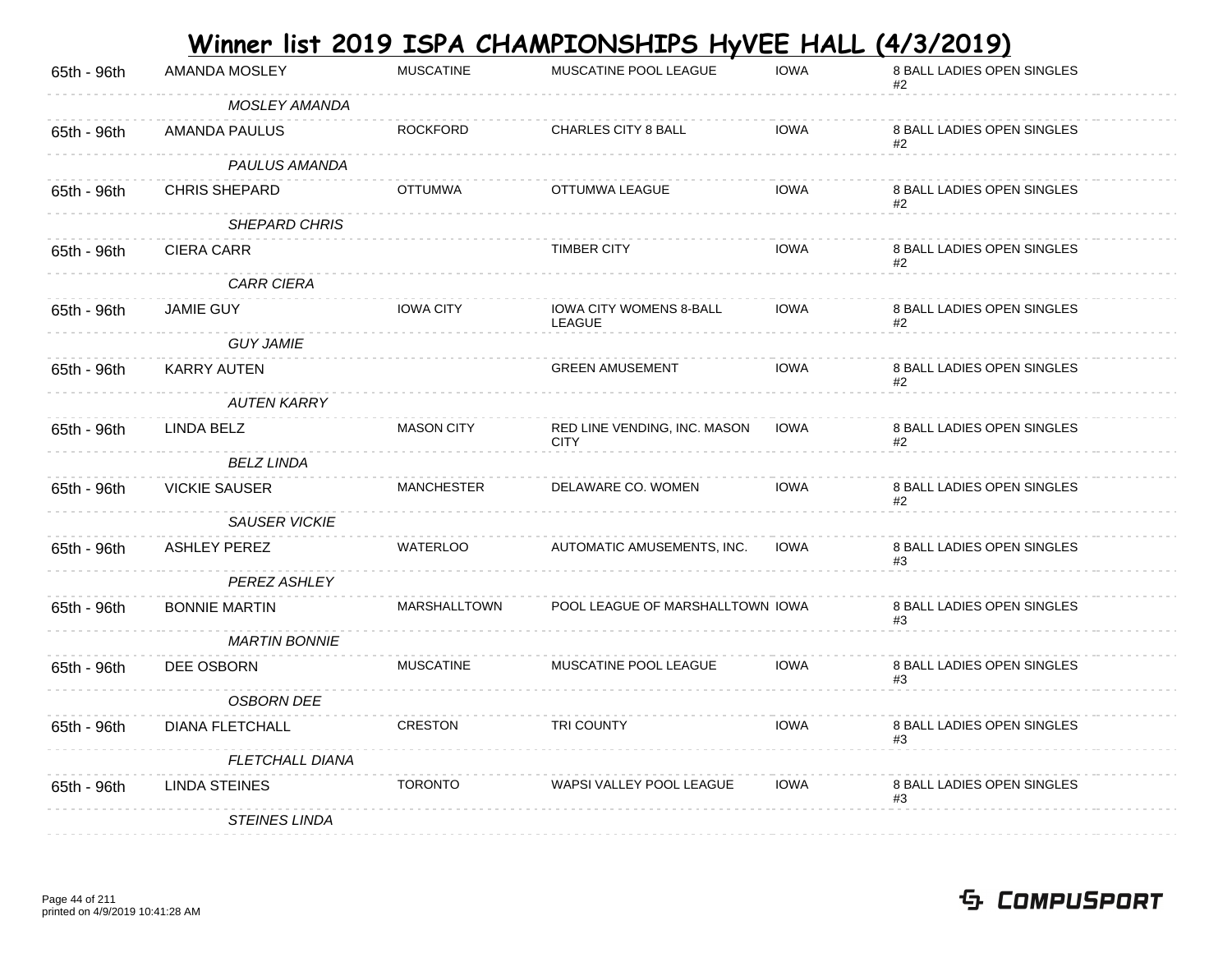|              |                         |                                    | <u>Winner list 2019 ISPA CHAMPIONSHIPS HyVEE HALL</u> |             | <u>(4/3/2019)</u>                |
|--------------|-------------------------|------------------------------------|-------------------------------------------------------|-------------|----------------------------------|
| 65th - 96th  | MICHELLE MAHONEY        | <b>OMAHA</b>                       | <b>NTS</b>                                            | NEBRASKA    | 8 BALL LADIES OPEN SINGLES<br>#3 |
|              | <b>MAHONEY MICHELLE</b> |                                    |                                                       |             |                                  |
| 65th - 96th  | NIKKOLE BUWALDA         |                                    | <b>IPPL IOWA</b>                                      | <b>IOWA</b> | 8 BALL LADIES OPEN SINGLES       |
|              | <b>BUWALDA NIKKOLE</b>  |                                    |                                                       |             |                                  |
| 65th - 96th  | REYNEA O' BRIEN         | <b>MUSCATINE</b>                   | MUSCATINE POOL LEAGUE                                 | <b>IOWA</b> | 8 BALL LADIES OPEN SINGLES<br>#3 |
|              | O' BRIEN REYNEA         |                                    |                                                       |             |                                  |
| 65th - 96th  | ALYSSA HARTWIG          | <b>TORONTO</b>                     | WAPSI VALLEY POOL LEAGUE                              | <b>IOWA</b> | 8 BALL LADIES OPEN SINGLES       |
|              | <b>HARTWIG ALYSSA</b>   |                                    |                                                       |             |                                  |
| 65th - 96th  | <b>APRIL SMILEY</b>     | <b>BALDWIN IA</b>                  | <b>TIMBER CITY</b>                                    | <b>IOWA</b> | 8 BALL LADIES OPEN SINGLES       |
|              | <b>SMILEY APRIL</b>     |                                    |                                                       |             |                                  |
| 65th - 96th  | <b>CRESSANT BORTON</b>  | <b>MARSHALLTOWN</b><br>(HAVERHILL) | POOL LEAGUE OF MARSHALLTOWN IOWA                      |             | 8 BALL LADIES OPEN SINGLES<br>#4 |
|              | <b>BORTON CRESSANT</b>  |                                    |                                                       |             |                                  |
| 65th - 96th  | <b>KIRSTEIN SLATER</b>  |                                    | AUTOMATIC AMUSEMENTS, INC.                            |             | 8 BALL LADIES OPEN SINGLES<br>#4 |
|              | <b>SLATER KIRSTEIN</b>  |                                    |                                                       |             |                                  |
| 65th - 96th  | KYLIE ZECH              | <b>CHARLES CITY</b>                | RED LINE VENDING, INC. MASON<br><b>CITY</b>           | IOWA        | 8 BALL LADIES OPEN SINGLES<br>#4 |
|              | <b>ZECH KYLIE</b>       |                                    |                                                       |             |                                  |
| 65th - 96th  | <b>MINDY SPIKER</b>     | <b>BURLINGTON</b>                  | <b>GRE AMUSEMENTS, LLC</b>                            | <b>IOWA</b> | 8 BALL LADIES OPEN SINGLES       |
|              | <b>SPIKER MINDY</b>     |                                    |                                                       |             |                                  |
| 65th - 96th  | <b>SARAH HOWARD</b>     | <b>WATERLOO</b>                    | AUTOMATIC AMUSEMENTS, INC.                            | <b>IOWA</b> | 8 BALL LADIES OPEN SINGLES<br>#4 |
|              | <b>HOWARD SARAH</b>     |                                    |                                                       |             |                                  |
| 65th - 96th  | STEPHANIE HOGAN         | <b>WATERLOO</b>                    | AUTOMATIC AMUSEMENTS, INC.                            | <b>IOWA</b> | 8 BALL LADIES OPEN SINGLES<br>#4 |
|              | <b>HOGAN STEPHANIE</b>  |                                    |                                                       |             |                                  |
| 97th - 128th | <b>HOLLY JACOBSON</b>   | <b>MARSHALLTOWN</b>                | POOL LEAGUE OF MARSHALLTOWN IOWA                      |             | 8 BALL LADIES OPEN SINGLES<br>#1 |
|              | JACOBSON HOLLY          |                                    |                                                       |             |                                  |
| 97th - 128th | <b>JADE THOMAS</b>      | <b>SPRINGDALE</b>                  | <b>IOWA CITY WOMENS 8-BALL</b><br>LEAGUE              | <b>IOWA</b> | 8 BALL LADIES OPEN SINGLES<br>#1 |
|              | <b>THOMAS JADE</b>      |                                    |                                                       |             |                                  |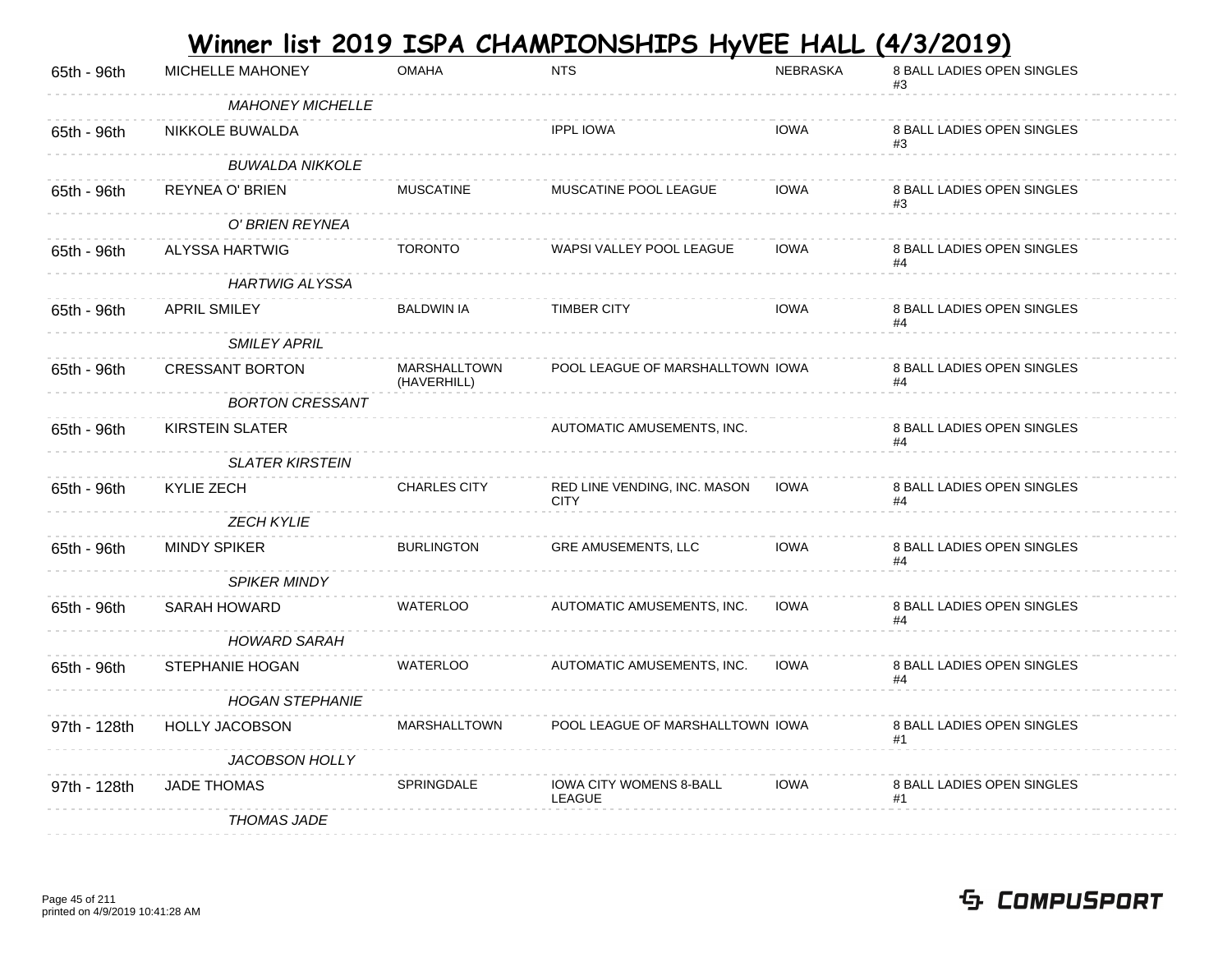|              |                          |                     | Winner list 2019 ISPA CHAMPIONSHIPS HyVEE HALL (4/3/2019) |             |                                  |
|--------------|--------------------------|---------------------|-----------------------------------------------------------|-------------|----------------------------------|
| 97th - 128th | <b>JERRI LAMB</b>        | <b>PROPHETSTOWN</b> | <b>CLINTON</b>                                            | <b>IOWA</b> | 8 BALL LADIES OPEN SINGLES       |
|              | <b>LAMB JERRI</b>        |                     |                                                           |             |                                  |
| 97th - 128th | <b>JULIE VEST</b>        | <b>IOWA CITY</b>    | <b>IOWA CITY WOMENS 8-BALL</b><br>LEAGUE                  | IOWA        | 8 BALL LADIES OPEN SINGLES<br>#1 |
|              | <b>VEST JULIE</b>        |                     |                                                           |             |                                  |
| 97th - 128th | NICHOLE SERO             | <b>WATERLOO</b>     | AUTOMATIC AMUSEMENTS, INC.                                | IOWA        | 8 BALL LADIES OPEN SINGLES<br>#1 |
|              | <b>SERO NICHOLE</b>      |                     |                                                           |             |                                  |
| 97th - 128th | <b>TERI SMOCK</b>        | <b>MANCHESTER</b>   | DELAWARE CO. WOMEN                                        | <b>IOWA</b> | 8 BALL LADIES OPEN SINGLES<br>#1 |
|              | <b>SMOCK TERI</b>        |                     |                                                           |             |                                  |
| 97th - 128th | AMY SUE HEINEN           | <b>CEDAR RAPIDS</b> | CAMDEN AMUSEMENT & VENDING IOWA<br>CO.                    |             | 8 BALL LADIES OPEN SINGLES<br>#2 |
|              | <b>HEINEN AMY SUE</b>    |                     |                                                           |             |                                  |
| 97th - 128th | <b>BRIDGET AINLEY</b>    |                     | <b>CLINTON</b>                                            | <b>IOWA</b> | 8 BALL LADIES OPEN SINGLES<br>#2 |
|              | <b>AINLEY BRIDGET</b>    |                     |                                                           |             |                                  |
| 97th - 128th | <b>KRISTEN SPINA</b>     | <b>DES MOINES</b>   | MELODEE MUSIC COMBO LEAGUE IOWA                           |             | 8 BALL LADIES OPEN SINGLES<br>#2 |
|              | <b>SPINA KRISTEN</b>     |                     |                                                           |             |                                  |
| 97th - 128th | <b>SARAH DARROW</b>      | <b>IOWA CITY</b>    | <b>IOWA CITY WOMENS 8-BALL</b><br>LEAGUE                  | <b>IOWA</b> | 8 BALL LADIES OPEN SINGLES<br>#2 |
|              | <b>DARROW SARAH</b>      |                     |                                                           |             |                                  |
| 97th - 128th | <b>VICKY SAENZ</b>       | <b>DES MOINES</b>   | MELODEE MUSIC COMBO LEAGUE IOWA                           |             | 8 BALL LADIES OPEN SINGLES<br>#2 |
|              | SAENZ VICKY              |                     |                                                           |             |                                  |
| 97th - 128th | <b>HOLLY JOHNSON</b>     | <b>WATERLOO</b>     | AUTOMATIC AMUSEMENTS, INC.                                | IOWA        | 8 BALL LADIES OPEN SINGLES       |
|              | <b>JOHNSON HOLLY</b>     |                     |                                                           |             |                                  |
| 97th - 128th | <b>JANEEN EDDY</b>       | <b>OSCEOLA</b>      | <b>OSCEOLA</b>                                            | <b>IOWA</b> | 8 BALL LADIES OPEN SINGLES<br>#3 |
|              | <b>EDDY JANEEN</b>       |                     |                                                           |             |                                  |
| 97th - 128th | <b>MARILYN K FERNEAU</b> | <b>MARSHALLTOWN</b> | POOL LEAGUE OF MARSHALLTOWN IOWA                          |             | 8 BALL LADIES OPEN SINGLES<br>#3 |
|              | <b>FERNEAU MARILYN K</b> |                     |                                                           |             |                                  |
| 97th - 128th | PAM STRABALA             | <b>WEST BRANCH</b>  | <b>IOWA CITY WOMENS 8-BALL</b><br>LEAGUE                  | <b>IOWA</b> | 8 BALL LADIES OPEN SINGLES<br>#3 |
|              | <i>STRABALA PAM</i>      |                     |                                                           |             |                                  |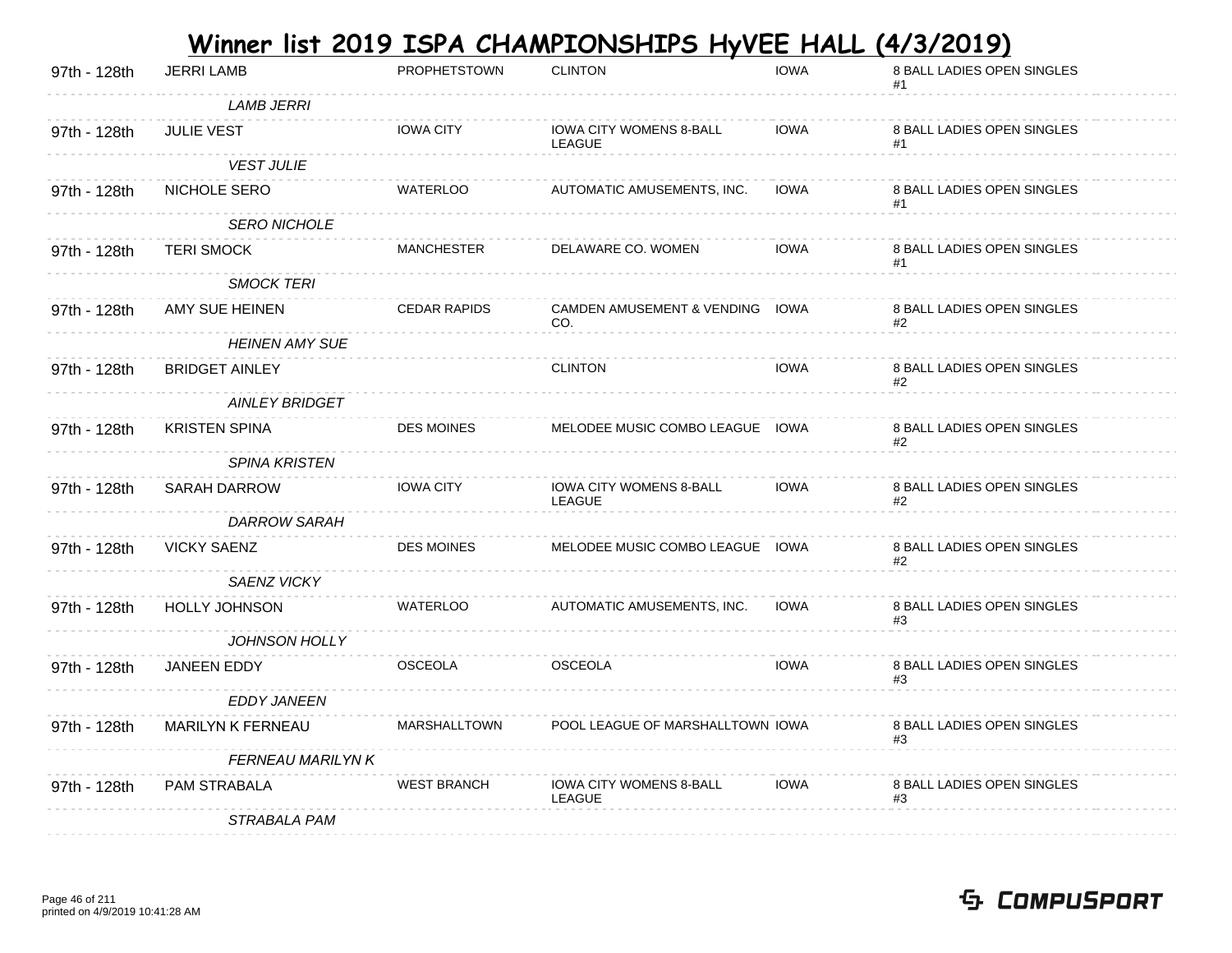|              |                         |                     | Winner list 2019 ISPA CHAMPIONSHIPS HyVEE HALL (4/3/2019) |             |                                             |       |
|--------------|-------------------------|---------------------|-----------------------------------------------------------|-------------|---------------------------------------------|-------|
| 97th - 128th | <b>TAMMY MESKIMEN</b>   | <b>WATERLOO</b>     | AUTOMATIC AMUSEMENTS, INC.                                | <b>IOWA</b> | 8 BALL LADIES OPEN SINGLES                  |       |
|              | <b>MESKIMEN TAMMY</b>   |                     |                                                           |             |                                             |       |
| 97th - 128th | <b>GINGER WALSH</b>     | <b>IOWA CITY</b>    | <b>IOWA CITY WOMENS 8-BALL</b><br><b>LEAGUE</b>           | <b>IOWA</b> | 8 BALL LADIES OPEN SINGLES<br>#4            |       |
|              | <b>WALSH GINGER</b>     |                     |                                                           |             |                                             |       |
| 97th - 128th | <b>MARYA GOYNES</b>     |                     | <b>CLINTON</b>                                            | <b>IOWA</b> | 8 BALL LADIES OPEN SINGLES<br>#4            |       |
|              | <b>GOYNES MARYA</b>     |                     |                                                           |             |                                             |       |
| 97th - 128th | PAT MITCHELL            | <b>CHARLES CITY</b> | <b>CHARLES CITY ACS</b>                                   | <b>IOWA</b> | 8 BALL LADIES OPEN SINGLES<br>#4            |       |
|              | <b>MITCHELL PAT</b>     |                     |                                                           |             |                                             |       |
| 97th - 128th | <b>SARA SCHAWL</b>      | <b>CLINTON</b>      | <b>CLINTON</b>                                            | <b>IOWA</b> | 8 BALL LADIES OPEN SINGLES                  |       |
|              | <b>SCHAWL SARA</b>      |                     |                                                           |             |                                             |       |
| 97th - 128th | XIN YU                  | <b>IOWA CITY</b>    | <b>IOWA CITY METRO POOL LEAGUE IOWA</b>                   |             | 8 BALL LADIES OPEN SINGLES<br>#4            |       |
|              | YU XIN                  |                     |                                                           |             |                                             |       |
| 1st          | <b>JESSICA KLAHN</b>    |                     | <b>CLINTON</b>                                            | <b>IOWA</b> | 8 BALL LADIES OPEN SINGLES<br><b>FINALS</b> | \$630 |
|              | <b>KLAHN JESSICA</b>    |                     |                                                           |             |                                             |       |
| 2nd          | <b>JANETTE TALLEY</b>   | <b>OMAHA</b>        | <b>NTS</b>                                                | NEBRASKA    | 8 BALL LADIES OPEN SINGLES<br><b>FINALS</b> | \$520 |
|              | <b>TALLEY JANETTE</b>   |                     |                                                           |             |                                             |       |
| 3rd          | <b>JODIE SNOWBARGER</b> | <b>TORONTO</b>      | WAPSI VALLEY POOL LEAGUE                                  | <b>IOWA</b> | 8 BALL LADIES OPEN SINGLES<br><b>FINALS</b> | \$420 |
|              | SNOWBARGER JODIE        |                     |                                                           |             |                                             |       |
| 4th.         | <b>JOANN HAMMAN</b>     | <b>WATERLOO</b>     | <b>FISCHELS MUSIC</b>                                     | <b>IOWA</b> | 8 BALL LADIES OPEN SINGLES<br><b>FINALS</b> | \$340 |
|              | <b>HAMMAN JOANN</b>     |                     |                                                           |             |                                             |       |
| 5th - 6th    | LISA SCHUMACHER         | <b>DES MOINES</b>   | MELODEE MUSIC COMBO LEAGUE IOWA                           |             | 8 BALL LADIES OPEN SINGLES<br><b>FINALS</b> | \$260 |
|              | <b>SCHUMACHER LISA</b>  |                     |                                                           |             |                                             |       |
| $5th - 6th$  | <b>VICKI O'CONNOR</b>   | <b>DES MOINES</b>   | MELODEE MUSIC COMBO LEAGUE IOWA                           |             | 8 BALL LADIES OPEN SINGLES<br><b>FINALS</b> | \$260 |
|              | <b>O'CONNOR VICKI</b>   |                     |                                                           |             |                                             |       |
| 7th - 8th    | <b>CONNIE LESSARD</b>   | <b>CLINTON</b>      | <b>CLINTON</b>                                            | <b>IOWA</b> | 8 BALL LADIES OPEN SINGLES<br><b>FINALS</b> | \$200 |
|              | <b>LESSARD CONNIE</b>   |                     |                                                           |             |                                             |       |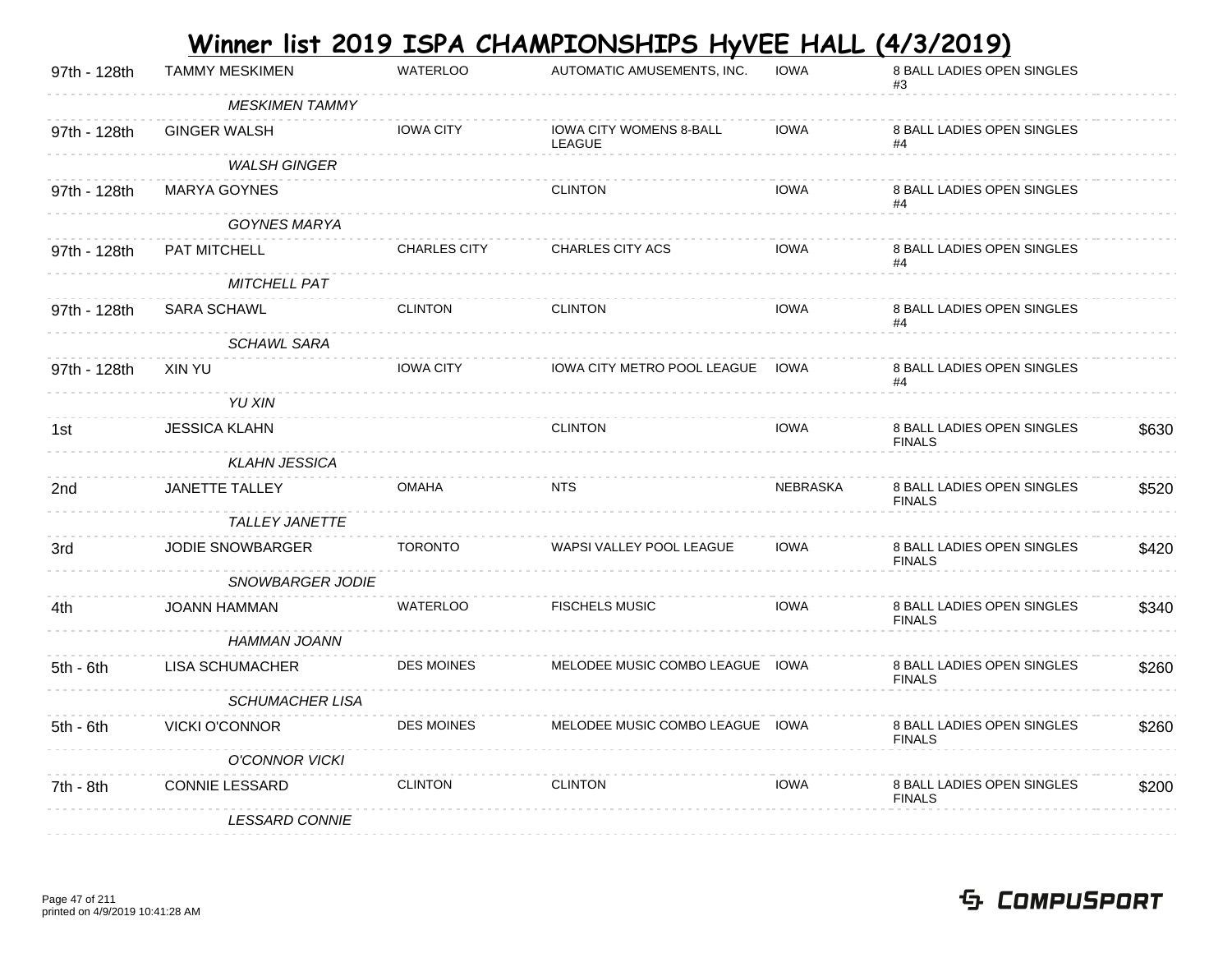|             |                               |                    | Winner list 2019 ISPA CHAMPIONSHIPS HyVEE HALL |                      | <u>(4/3/2019)</u>                           |               |
|-------------|-------------------------------|--------------------|------------------------------------------------|----------------------|---------------------------------------------|---------------|
| 7th - 8th   | RONI SCHULING                 | <b>BONDURANT</b>   | MELODEE MUSIC COMBO LEAGUE IOWA                |                      | 8 BALL LADIES OPEN SINGLES<br><b>FINALS</b> | \$200         |
|             | <b>SCHULING RONI</b>          |                    |                                                |                      |                                             |               |
| 9th - 12th  | <b>ASHLEY HOWARD</b>          | <b>WATERLOO</b>    | AUTOMATIC AMUSEMENTS, INC.                     | <b>IOWA</b>          | 8 BALL LADIES OPEN SINGLES<br><b>FINALS</b> | \$150         |
|             | <b>HOWARD ASHLEY</b>          |                    |                                                |                      |                                             |               |
| 9th - 12th  | PAMELA BROWN                  | <b>STRONGHURST</b> | <b>GRE AMUSEMENTS, LLC</b>                     | <b>IOWA</b>          | 8 BALL LADIES OPEN SINGLES<br><b>FINALS</b> | \$150         |
|             | <b>BROWN PAMELA</b>           |                    |                                                |                      |                                             |               |
| 9th - 12th  | <b>SHANNON GROUETTE</b>       | <b>MASON CITY</b>  | CHARLES CITY 8 BALL                            | <b>IOWA</b>          | 8 BALL LADIES OPEN SINGLES<br><b>FINALS</b> | \$150         |
|             | <b>GROUETTE SHANNON</b>       |                    |                                                |                      |                                             |               |
| 9th - 12th  | STEFANIE CLAUSEN              | <b>DES MOINES</b>  | MELODEE MUSIC COMBO LEAGUE IOWA                |                      | 8 BALL LADIES OPEN SINGLES<br><b>FINALS</b> | \$150         |
|             | <b>CLAUSEN STEFANIE</b>       |                    |                                                |                      |                                             |               |
| 13th - 16th | <b>DESIREE SMITH</b>          | <b>DES MOINES</b>  | MELODEE MUSIC COMBO LEAGUE IOWA                |                      | 8 BALL LADIES OPEN SINGLES<br><b>FINALS</b> | \$115         |
|             | <b>SMITH DESIREE</b>          |                    |                                                |                      |                                             |               |
| 13th - 16th | <b>JUSTINE OCKENFELS</b>      | <b>WATERLOO</b>    | AUTOMATIC AMUSEMENTS, INC.                     | <b>IOWA</b>          | 8 BALL LADIES OPEN SINGLES<br><b>FINALS</b> | \$115         |
|             | <b>OCKENFELS JUSTINE</b>      |                    |                                                |                      |                                             |               |
| 13th - 16th | <b>PATTY CASS</b>             | <b>FARMINGTON</b>  | <b>JOE DEE'S</b>                               | <b>IOWA</b>          | 8 BALL LADIES OPEN SINGLES<br><b>FINALS</b> | \$115         |
|             | <b>CASS PATTY</b>             |                    |                                                |                      |                                             |               |
| 13th - 16th | <b>SHEILA MONROE</b>          | FORT MADISON       | JOE DEE'S                                      | <b>IOWA</b>          | 8 BALL LADIES OPEN SINGLES<br><b>FINALS</b> | \$115         |
|             | MONROE SHEILA                 |                    |                                                |                      |                                             |               |
|             | LADIES ADVANCE 8-BALL SINGLES |                    |                                                |                      |                                             |               |
| <b>Rank</b> | <b>Name</b>                   | <b>City</b>        | Operator                                       | <b>State/Country</b> | <b>Bracket</b>                              | <b>Awards</b> |
| 1st         | ALEX BOOTH                    | <b>OSCEOLA</b>     | <b>OSCEOLA</b>                                 | <b>IOWA</b>          | 8-BALL LADIES ADVANCE<br><b>SINGLES</b>     | \$550         |
|             | <b>BOOTH ALEX</b>             |                    |                                                |                      |                                             |               |
| 2nd         | <b>ASHLEA REITER</b>          | <b>WATERLOO</b>    | AUTOMATIC AMUSEMENTS, INC.                     | <b>IOWA</b>          | 8-BALL LADIES ADVANCE<br><b>SINGLES</b>     | \$420         |
|             | <b>REITER ASHLEA</b>          |                    |                                                |                      |                                             |               |
| 3rd         | <b>KELLY HARPER</b>           | <b>DES MOINES</b>  | MELODEE MUSIC COMBO LEAGUE IOWA                |                      | 8-BALL LADIES ADVANCE<br><b>SINGLES</b>     | \$310         |
|             | <b>HARPER KELLY</b>           |                    |                                                |                      |                                             |               |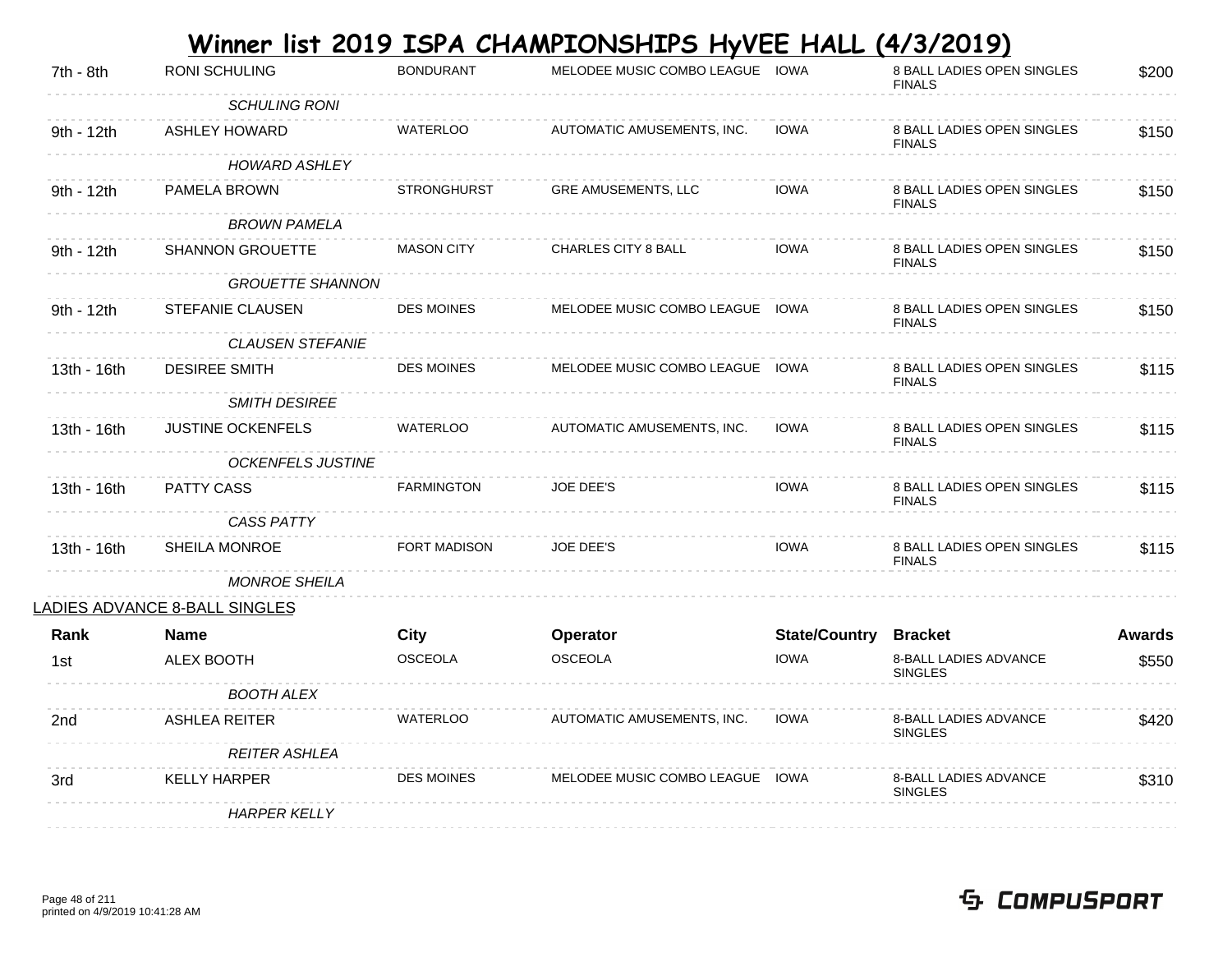|             |                                |                    | <u>Winner list 2019 ISPA CHAMPIONSHIPS HyVEE HALL</u> |                 | (4/3/2019)                              |       |
|-------------|--------------------------------|--------------------|-------------------------------------------------------|-----------------|-----------------------------------------|-------|
| 4th         | <b>ASHLEE ESTRADA</b>          | <b>BURLINGTON</b>  | JOE DEE'S                                             | <b>IOWA</b>     | 8-BALL LADIES ADVANCE<br><b>SINGLES</b> | \$220 |
|             | <b>ESTRADA ASHLEE</b>          |                    |                                                       |                 |                                         |       |
| $5th - 6th$ | RACHEL BENNETT (BICEGO)        | AMES               | MELODEE MUSIC COMBO LEAGUE IOWA                       |                 | 8-BALL LADIES ADVANCE<br><b>SINGLES</b> | \$140 |
|             | <b>BENNETT (BICEGO) RACHEL</b> |                    |                                                       |                 |                                         |       |
| $5th - 6th$ | <b>WENDY RADCLIFF</b>          |                    | <b>CLINTON</b>                                        | <b>IOWA</b>     | 8-BALL LADIES ADVANCE<br><b>SINGLES</b> | \$140 |
|             | <b>RADCLIFF WENDY</b>          |                    |                                                       |                 |                                         |       |
| 7th - 8th   | ANGELIQUE DAMSTROM             | <b>ANKENY</b>      | MELODEE MUSIC COMBO LEAGUE IOWA                       |                 | 8-BALL LADIES ADVANCE<br><b>SINGLES</b> | \$70  |
|             | DAMSTROM ANGELIQUE             |                    |                                                       |                 |                                         |       |
| 7th - 8th   | JENNIFER STRATTON              | <b>CLINTON</b>     | <b>CLINTON</b>                                        | <b>IOWA</b>     | 8-BALL LADIES ADVANCE<br><b>SINGLES</b> | \$70  |
|             | <b>STRATTON JENNIFER</b>       |                    |                                                       |                 |                                         |       |
| 9th - 12th  | <b>BARB AVERY</b>              | <b>ANKENY</b>      | MELODEE MUSIC COMBO LEAGUE IOWA                       |                 | 8-BALL LADIES ADVANCE<br><b>SINGLES</b> |       |
|             | AVERY BARB                     |                    |                                                       |                 |                                         |       |
| 9th - 12th  | DEANNA PETERSEN                | <b>WEST BRANCH</b> | IOWA CITY METRO POOL LEAGUE                           | IOWA            | 8-BALL LADIES ADVANCE<br><b>SINGLES</b> |       |
|             | PETERSEN DEANNA                |                    |                                                       |                 |                                         |       |
| 9th - 12th  | DEBBIE MELROY                  | <b>EAST MOLINE</b> | QUAD CITIES POOL LEAGUE                               | <b>ILLINOIS</b> | 8-BALL LADIES ADVANCE<br><b>SINGLES</b> |       |
|             | <b>MELROY DEBBIE</b>           |                    |                                                       |                 |                                         |       |
| 9th - 12th  | NICOLE GALL                    | <b>OMAHA</b>       | <b>NTS</b>                                            | <b>NEBRASKA</b> | 8-BALL LADIES ADVANCE<br><b>SINGLES</b> |       |
|             | <b>GALL NICOLE</b>             |                    |                                                       |                 |                                         |       |
| 13th - 16th | CECE POOLE                     | <b>BURLINGTON</b>  | <b>JOE DEE'S</b>                                      | <b>IOWA</b>     | 8-BALL LADIES ADVANCE<br><b>SINGLES</b> |       |
|             | POOLE CECE                     |                    |                                                       |                 |                                         |       |
| 13th - 16th | <b>JULIE BACKES</b>            | <b>DUBUQUE</b>     | DUBUQUE POOL LEAGUES                                  | <b>IOWA</b>     | 8-BALL LADIES ADVANCE<br><b>SINGLES</b> |       |
|             | <b>BACKES JULIE</b>            |                    |                                                       |                 |                                         |       |
| 13th - 16th | <b>KENDRA GOTHARD</b>          |                    | <b>CLINTON</b>                                        | <b>IOWA</b>     | 8-BALL LADIES ADVANCE<br><b>SINGLES</b> |       |
|             | <b>GOTHARD KENDRA</b>          |                    |                                                       |                 |                                         |       |
| 13th - 16th | SILVER HONG                    | <b>IOWA CITY</b>   | IOWA CITY METRO POOL LEAGUE                           | IOWA            | 8-BALL LADIES ADVANCE<br><b>SINGLES</b> |       |
|             | <b>HONG SILVER</b>             |                    |                                                       |                 |                                         |       |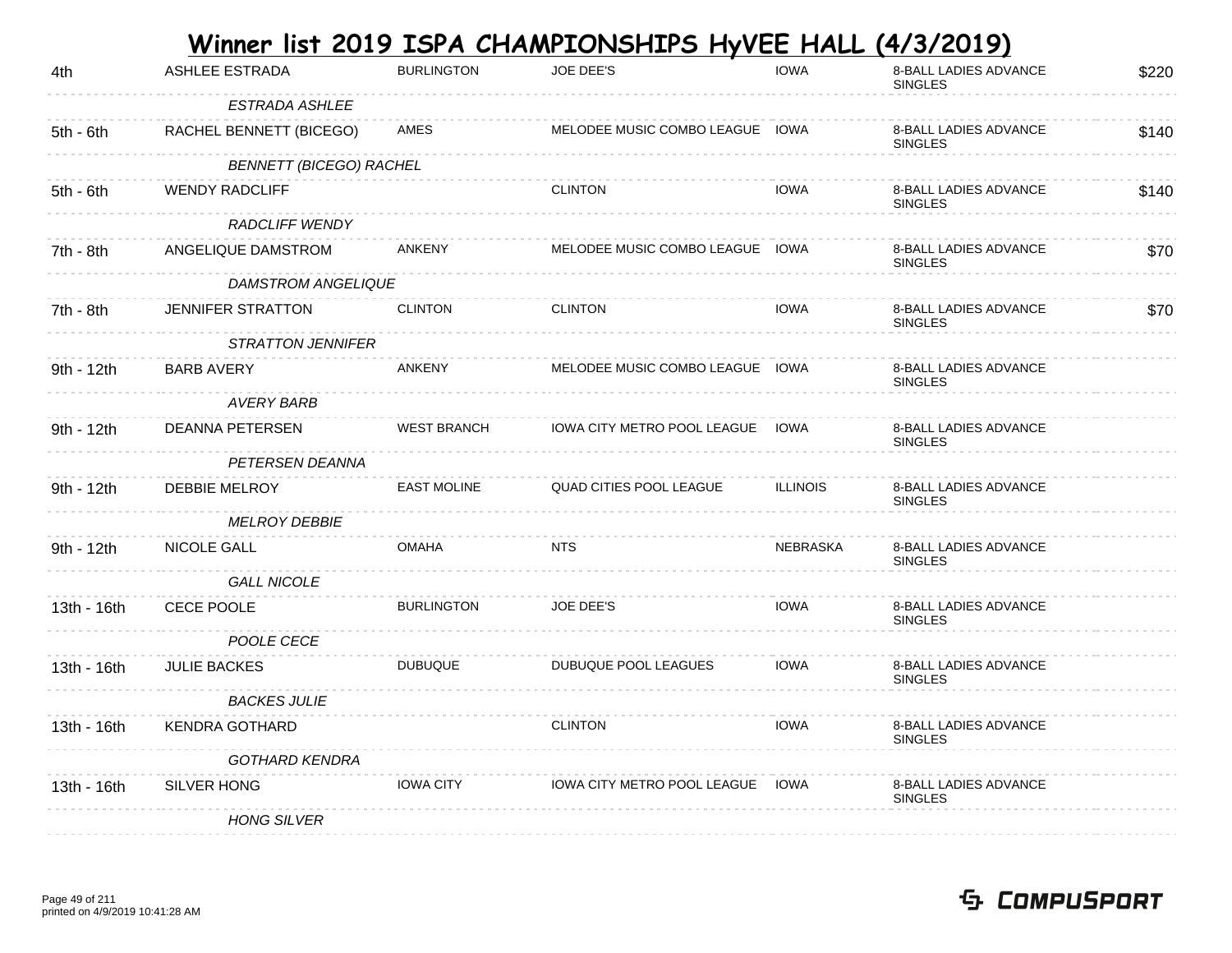|                            |                                 |                     | <u>Winner list 2019 ISPA CHAMPIONSHIPS HyVEE HALL </u> |                              | (4/3/2019)                                     |               |
|----------------------------|---------------------------------|---------------------|--------------------------------------------------------|------------------------------|------------------------------------------------|---------------|
| 17th - 24th                | <b>BRENDA SWYTER</b>            | <b>FORT MADISON</b> | JOE DEE'S                                              | <b>IOWA</b>                  | 8-BALL LADIES ADVANCE<br><b>SINGLES</b>        |               |
|                            | <b>SWYTER BRENDA</b>            |                     |                                                        |                              |                                                |               |
| 17th - 24th                | <b>FAITH EICHMAN</b>            | <b>DUBUQUE</b>      | DUBUQUE POOL LEAGUES                                   | <b>IOWA</b>                  | 8-BALL LADIES ADVANCE<br><b>SINGLES</b>        |               |
|                            | <b>EICHMAN FAITH</b>            |                     |                                                        |                              |                                                |               |
| 17th - 24th                | <b>HEATHER SIEK</b>             | <b>DES MOINES</b>   | MELODEE MUSIC COMBO LEAGUE IOWA                        |                              | <b>8-BALL LADIES ADVANCE</b><br><b>SINGLES</b> |               |
|                            | <b>SIEK HEATHER</b>             |                     |                                                        |                              |                                                |               |
| 17th - 24th                | <b>JILL NOEL</b>                | <b>DUBUQUE</b>      | DUBUQUE POOL LEAGUES                                   | <b>IOWA</b>                  | 8-BALL LADIES ADVANCE<br><b>SINGLES</b>        |               |
|                            | <b>NOEL JILL</b>                |                     |                                                        |                              |                                                |               |
| 17th - 24th                | <b>MAUREEN EPPERSON</b>         | <b>WATERLOO</b>     | AUTOMATIC AMUSEMENTS, INC.                             | IOWA                         | 8-BALL LADIES ADVANCE<br><b>SINGLES</b>        |               |
|                            | <b>EPPERSON MAUREEN</b>         |                     |                                                        |                              |                                                |               |
| 17th - 24th                | PATTI CLANCY                    | <b>EAST DUBUQUE</b> | DUBUQUE POOL LEAGUES                                   | <b>IOWA</b>                  | 8-BALL LADIES ADVANCE<br><b>SINGLES</b>        |               |
|                            | <b>CLANCY PATTI</b>             |                     |                                                        |                              |                                                |               |
| 17th - 24th                | PATTY ANDERSON                  | <b>DAVENPORT</b>    | QUAD CITIES POOL LEAGUE                                | <b>ILLINOIS</b>              | 8-BALL LADIES ADVANCE<br><b>SINGLES</b>        |               |
|                            | <b>ANDERSON PATTY</b>           |                     |                                                        |                              |                                                |               |
| 17th - 24th                | <b>SHAWNA ELDER</b>             | <b>IOWA CITY</b>    | IOWA CITY WOMENS 8-BALL<br>LEAGUE                      | <b>IOWA</b>                  | 8-BALL LADIES ADVANCE<br><b>SINGLES</b>        |               |
|                            | ELDER SHAWNA                    |                     |                                                        |                              |                                                |               |
| 25th - 32nd                | <b>CRYSTAL (CHRISSIE) SMITH</b> | PROLE               | GAMES PEOPLE PLAY (DES<br>MOINES)                      | <b>IOWA</b>                  | 8-BALL LADIES ADVANCE<br><b>SINGLES</b>        |               |
|                            | SMITH CRYSTAL (CHRISSIE)        |                     |                                                        |                              |                                                |               |
| <u>LADIES ADVANCE TEAM</u> |                                 |                     |                                                        |                              |                                                |               |
| Rank                       | <b>Name</b>                     | City                | Operator                                               | <b>State/Country Bracket</b> |                                                | <b>Awards</b> |
| 1st                        | 5 BAR BOXES                     |                     | AUTOMATIC AMUSEMENTS, INC.                             |                              | <b>LADIES ADVANCE TEAM</b>                     | \$1400        |
|                            | <b>BARRETT AMEE</b>             |                     |                                                        |                              |                                                |               |
|                            | <b>BETTS STACY</b>              |                     |                                                        |                              |                                                |               |
|                            | <b>REITER ASHLEA</b>            |                     |                                                        |                              |                                                |               |
|                            | <b>SHRADER ROBIN</b>            |                     |                                                        |                              |                                                |               |
| 2nd                        | HAMMERHEAD'S-KAY                |                     | DUBUQUE POOL LEAGUES                                   | <b>IOWA</b>                  | LADIES ADVANCE TEAM                            | \$1000        |
|                            | <b>ACKMANN KAY</b>              |                     |                                                        |                              |                                                |               |
|                            | <b>BACKES JULIE</b>             |                     |                                                        |                              |                                                |               |
|                            | <b>CLANCY PATTI</b>             |                     |                                                        |                              |                                                |               |
|                            |                                 |                     |                                                        |                              |                                                |               |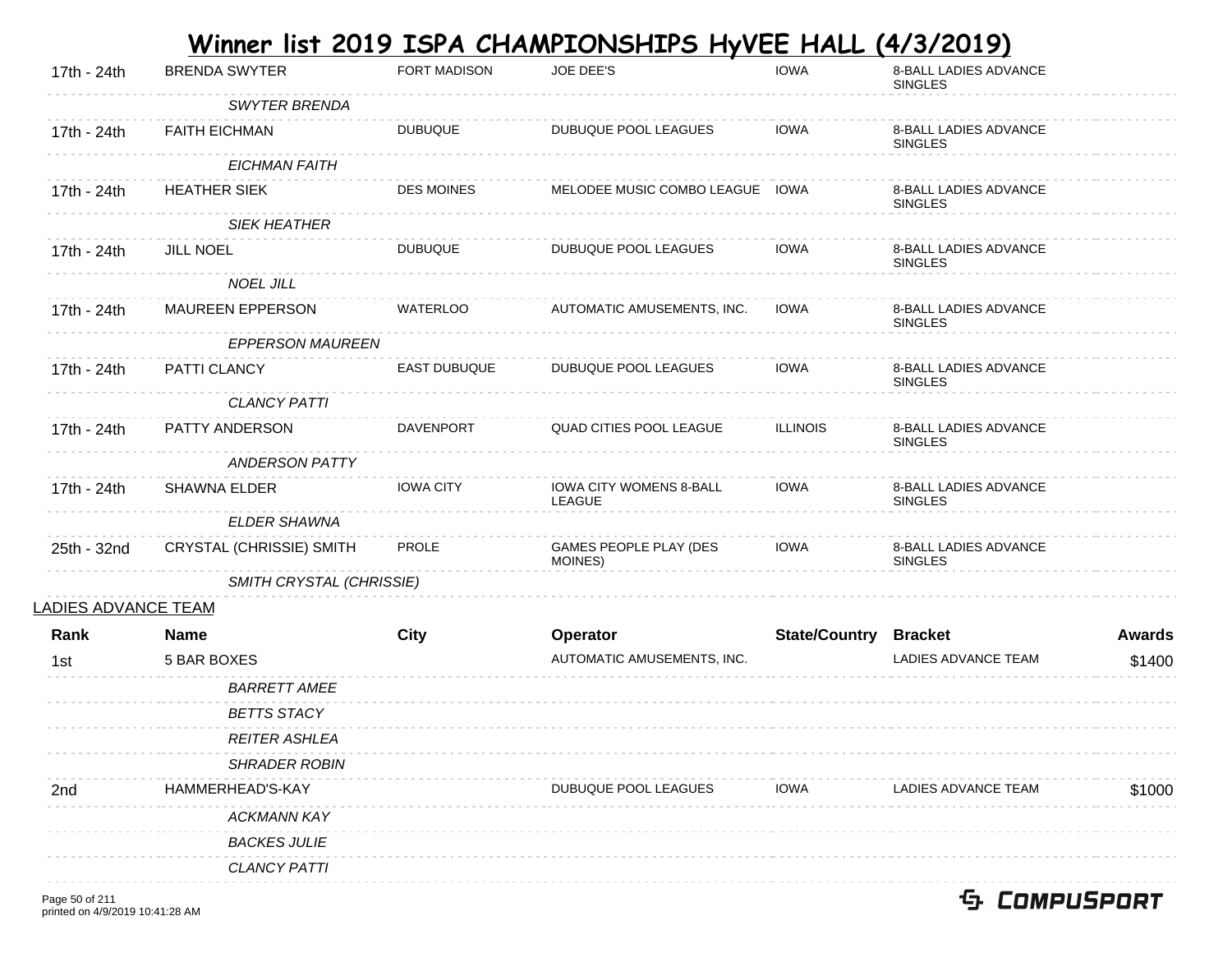|             |                      | <b>DECKERT LAURA</b>         |                                  |             |                            |       |
|-------------|----------------------|------------------------------|----------------------------------|-------------|----------------------------|-------|
|             |                      | <b>ROLING JEN</b>            |                                  |             |                            |       |
| 3rd         | SMURFETTE'S          |                              | <b>NTS</b>                       | NEBRASKA    | LADIES ADVANCE TEAM        | \$700 |
|             |                      | <b>JACKSON APRIL</b>         |                                  |             |                            |       |
|             |                      | <b>MCKINZIE PEGGY</b>        |                                  |             |                            |       |
|             |                      | PATTERSON CHRISTINE          |                                  |             |                            |       |
|             |                      | <b>WEMHOFF TREL</b>          |                                  |             |                            |       |
| 4th         | <b>GOLD MINE</b>     |                              | <b>OSCEOLA</b>                   | <b>IOWA</b> | LADIES ADVANCE TEAM        | \$400 |
|             |                      | <b>BOOTH ALEX</b>            |                                  |             |                            |       |
|             |                      | <b>BOOTH TAMMY</b>           |                                  |             |                            |       |
|             |                      | <b>BURKHEAD TINA</b>         |                                  |             |                            |       |
|             |                      | <b>KLEJCH KRISTY</b>         |                                  |             |                            |       |
|             |                      | <b>VEATCH JOHNNIE</b>        |                                  |             |                            |       |
| $5th - 6th$ | OVER THE TOP         |                              | IOWA CITY METRO POOL LEAGUE IOWA |             | LADIES ADVANCE TEAM        |       |
|             |                      | <b>DUNCAN KRIS</b>           |                                  |             |                            |       |
|             |                      | <b>HONG SILVER</b>           |                                  |             |                            |       |
|             |                      | PETERSEN DEANNA              |                                  |             |                            |       |
|             |                      | <b>SLADE TRICIA</b>          |                                  |             |                            |       |
|             |                      | YU XIN                       |                                  |             |                            |       |
| $5th - 6th$ | <b>SHAPESHIFTERS</b> |                              | MELODEE MUSIC COMBO LEAGUE IOWA  |             | <b>LADIES ADVANCE TEAM</b> |       |
|             |                      | <b>AVERY BARB</b>            |                                  |             |                            |       |
|             |                      | <b>BERG GWEN</b>             |                                  |             |                            |       |
|             |                      | <b>HILLS MELISSA</b>         |                                  |             |                            |       |
|             |                      | <b>MCFADDEN NICOLE</b>       |                                  |             |                            |       |
| 7th - 8th   | ALL CHALKED UP       |                              | MELODEE MUSIC COMBO LEAGUE IOWA  |             | <b>LADIES ADVANCE TEAM</b> |       |
|             |                      | <b>BUSHBAUM MODUSTI</b>      |                                  |             |                            |       |
|             |                      | <b>CUTLER SHALA</b>          |                                  |             |                            |       |
|             |                      | <b>LESTER (MARLAR) TESSE</b> |                                  |             |                            |       |
|             |                      | <b>O'CONNOR VICKI</b>        |                                  |             |                            |       |
| 7th - 8th   |                      | CRAZY 8 BALL CHICKS          | <b>JOE DEE'S</b>                 | <b>IOWA</b> | LADIES ADVANCE TEAM        |       |
|             |                      | <b>CASS PATTY</b>            |                                  |             |                            |       |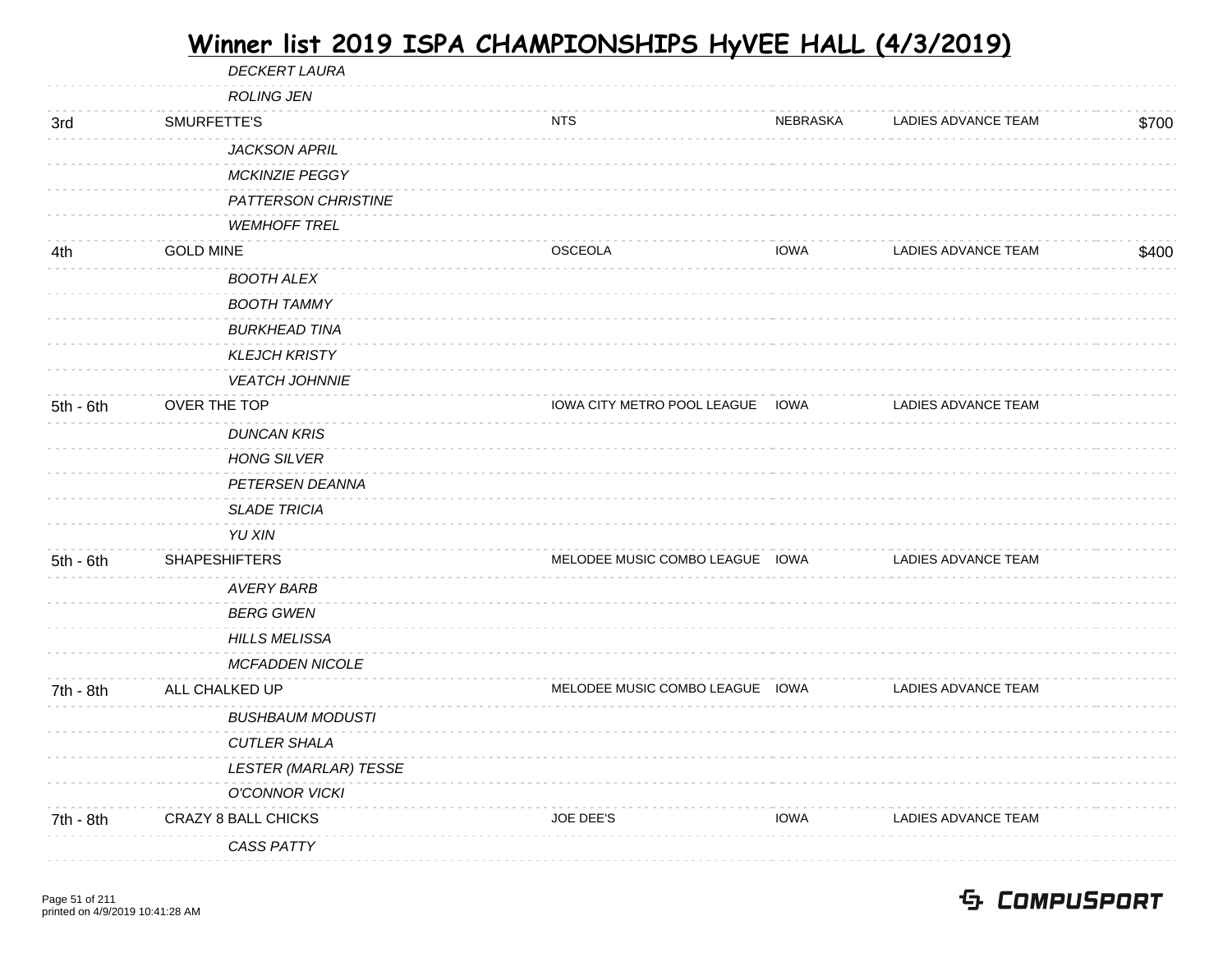| <b>ESTRADA ASHLEE</b>       |                            |          |                                                                                                       |  |
|-----------------------------|----------------------------|----------|-------------------------------------------------------------------------------------------------------|--|
| MITCHELL KATIE              |                            |          |                                                                                                       |  |
| <b>MONROE SHEILA</b>        |                            |          |                                                                                                       |  |
| POOLE CECE                  |                            |          |                                                                                                       |  |
| CASEY'S KILL SHOT           | AUTOMATIC AMUSEMENTS, INC. |          | LADIES ADVANCE TEAM                                                                                   |  |
| <b>BURROWS TERESA</b>       |                            |          |                                                                                                       |  |
| FREDERICKSEN JEANETTE       |                            |          |                                                                                                       |  |
| <b>PIRCER MARGUERITE</b>    |                            |          |                                                                                                       |  |
| <b>SLATER KIRSTEIN</b>      |                            |          |                                                                                                       |  |
| <b>STRAIGHT HOOKIN'</b>     | <b>NTS</b>                 | NEBRASKA | LADIES ADVANCE TEAM                                                                                   |  |
| <b>GALL NICOLE</b>          |                            |          |                                                                                                       |  |
| <b>HALEY DEBRA</b>          |                            |          |                                                                                                       |  |
| STOVALL JEN                 |                            |          |                                                                                                       |  |
| <b>TALLEY JANETTE</b>       |                            |          |                                                                                                       |  |
| <b>VERMULE AMY</b>          |                            |          |                                                                                                       |  |
| THE GIRLZ - DSM             |                            |          | <b>LADIES ADVANCE TEAM</b>                                                                            |  |
| <b>CLAUSEN STEFANIE</b>     |                            |          |                                                                                                       |  |
| <b>GOMIS HEATHER</b>        |                            |          |                                                                                                       |  |
| <b>RINKERT SHARON</b>       |                            |          |                                                                                                       |  |
| <b>SIEK HEATHER</b>         |                            |          |                                                                                                       |  |
| <b>STICKEL JENNIFER</b>     |                            |          |                                                                                                       |  |
| <b>WWCD</b>                 | CO.                        |          | LADIES ADVANCE TEAM                                                                                   |  |
| <b>BEADLE RACHEL</b>        |                            |          |                                                                                                       |  |
| <b>LYNCH JACKIE</b>         |                            |          |                                                                                                       |  |
| <b>PROUTY KRISTIN</b>       |                            |          |                                                                                                       |  |
| SCHADLE DANDEENA            |                            |          |                                                                                                       |  |
| <b>CUE TZ</b>               |                            |          | LADIES ADVANCE TEAM                                                                                   |  |
| <b>ADAMS KIRSTEN</b>        |                            |          |                                                                                                       |  |
| <b>BOOK LU</b>              |                            |          |                                                                                                       |  |
| <b>GLASS SHANNON (SHAE)</b> |                            |          |                                                                                                       |  |
|                             |                            |          |                                                                                                       |  |
|                             |                            |          | MELODEE MUSIC COMBO LEAGUE IOWA<br>CAMDEN AMUSEMENT & VENDING IOWA<br>MELODEE MUSIC COMBO LEAGUE IOWA |  |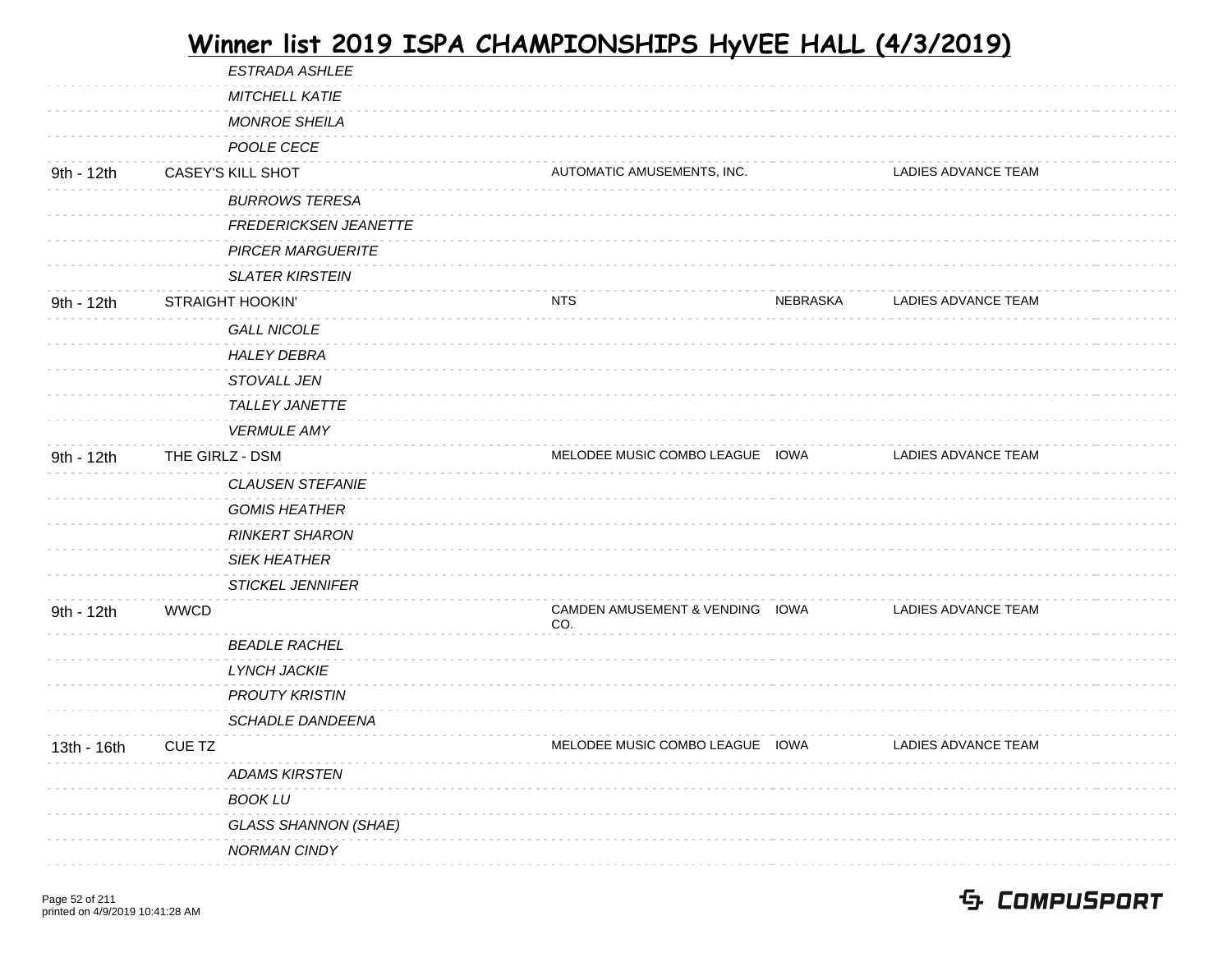PINTER CINDY

| Rank                  | <b>Name</b>                              | <b>City</b>       | Operator                        | <b>State/Country Bracket</b> |                        | <b>Awards</b> |
|-----------------------|------------------------------------------|-------------------|---------------------------------|------------------------------|------------------------|---------------|
|                       | <u>LADIES INTERMEDIATE 8BALL SINGLES</u> |                   |                                 |                              |                        |               |
|                       | <b>HARPER KELLY</b>                      |                   |                                 |                              |                        |               |
| 6th                   | <b>KELLY HARPER</b>                      | <b>DES MOINES</b> | MELODEE MUSIC COMBO LEAGUE IOWA |                              | 9-BALL LADIES ADVANCED |               |
|                       | <b>AVERY BARB</b>                        |                   |                                 |                              |                        |               |
| 5th                   | <b>BARB AVERY</b>                        | <b>ANKENY</b>     | MELODEE MUSIC COMBO LEAGUE IOWA |                              | 9-BALL LADIES ADVANCED |               |
|                       | <b>EPPERSON MAUREEN</b>                  |                   |                                 |                              |                        |               |
| 4th                   | MAUREEN EPPERSON                         | WATERLOO          | AUTOMATIC AMUSEMENTS, INC.      | <b>IOWA</b>                  | 9-BALL LADIES ADVANCED |               |
|                       | <b>EICHMAN FAITH</b>                     |                   |                                 |                              |                        |               |
| 3rd                   | <b>FAITH EICHMAN</b>                     | <b>DUBUQUE</b>    | DUBUQUE POOL LEAGUES            | IOWA                         | 9-BALL LADIES ADVANCED |               |
|                       | <b>BENNETT (BICEGO) RACHEL</b>           |                   |                                 |                              |                        |               |
| 2nd                   | RACHEL BENNETT (BICEGO)                  | AMES              | MELODEE MUSIC COMBO LEAGUE IOWA |                              | 9-BALL LADIES ADVANCED | \$190         |
|                       | <b>BOOTH ALEX</b>                        |                   |                                 |                              |                        |               |
| 1st                   | ALEX BOOTH                               | <b>OSCEOLA</b>    | <b>OSCEOLA</b>                  | <b>IOWA</b>                  | 9-BALL LADIES ADVANCED | \$320         |
| Rank                  | <b>Name</b>                              | City              | Operator                        | <b>State/Country Bracket</b> |                        | <b>Awards</b> |
| LADIES ADVANCED 9BALL |                                          |                   |                                 |                              |                        |               |
|                       | <b>TINDER MICHELLE</b>                   |                   |                                 |                              |                        |               |
|                       | SWYTER BRENDA                            |                   |                                 |                              |                        |               |
|                       | <b>MARTIN MICHELLE</b><br>NICHOLS TONJA  |                   |                                 |                              |                        |               |
|                       | <b>BOEDING JANELLE</b>                   |                   |                                 |                              |                        |               |
| 13th - 16th           | JOEDEE'S ANGELS                          |                   | <b>JOE DEE'S</b>                | <b>IOWA</b>                  | LADIES ADVANCE TEAM    |               |
|                       | <b>NOEL JILL</b>                         |                   |                                 |                              |                        |               |
|                       | LEHMAN CORRINE (CORKY)                   |                   |                                 |                              |                        |               |
|                       | <b>HEINE JOLEEN</b>                      |                   |                                 |                              |                        |               |
|                       | <b>EICHMAN FAITH</b>                     |                   |                                 |                              |                        |               |
|                       | <b>BEYER PATTI</b>                       |                   |                                 |                              |                        |               |
| 13th - 16th           | EICHMAN'S-BOMB SQUAD                     |                   | DUBUQUE POOL LEAGUES            | <b>IOWA</b>                  | LADIES ADVANCE TEAM    |               |
|                       | <b>SCHUMACHER LISA</b>                   |                   |                                 |                              |                        |               |
|                       |                                          |                   |                                 |                              |                        |               |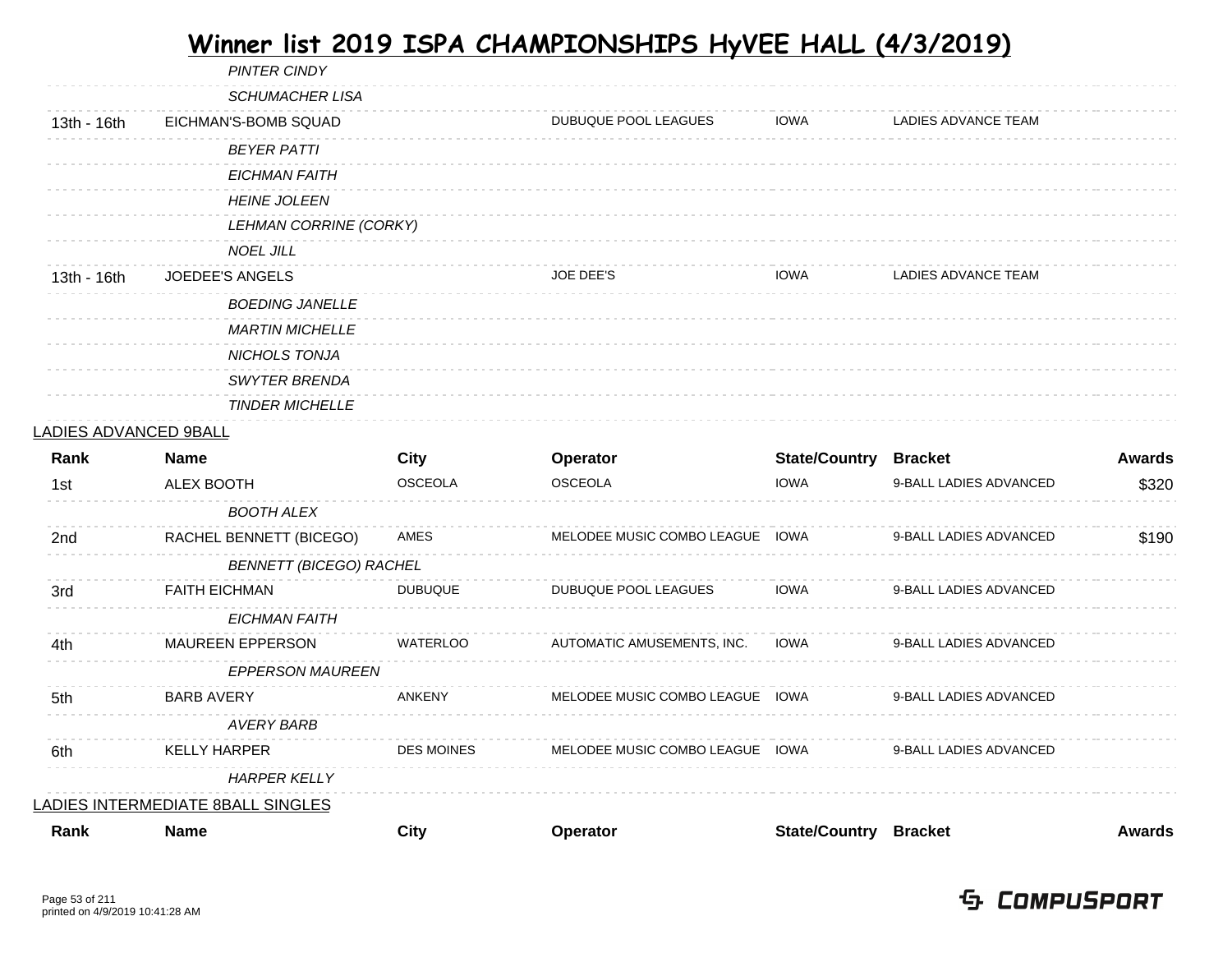|             |                           |                     | Winner list 2019 ISPA CHAMPIONSHIPS HyVEE HALL  |                 | (4/3/2019)                                          |       |
|-------------|---------------------------|---------------------|-------------------------------------------------|-----------------|-----------------------------------------------------|-------|
| 1st         | <b>MARGUERITE PIRCER</b>  | <b>CEDAR FALLS</b>  | AUTOMATIC AMUSEMENTS, INC.                      | <b>IOWA</b>     | <b>8 BALL LADIES INTERMEDIATE</b><br><b>SINGLES</b> | \$665 |
|             | <b>PIRCER MARGUERITE</b>  |                     |                                                 |                 |                                                     |       |
| 2nd         | ROBIN SHRADER             | <b>WATERLOO</b>     | AUTOMATIC AMUSEMENTS, INC.                      | <b>IOWA</b>     | <b>8 BALL LADIES INTERMEDIATE</b><br><b>SINGLES</b> | \$545 |
|             | <b>SHRADER ROBIN</b>      |                     |                                                 |                 |                                                     |       |
| 3rd         | CINDI STUECK              | <b>WATERLOO</b>     | AUTOMATIC AMUSEMENTS, INC.                      | <b>IOWA</b>     | <b>8 BALL LADIES INTERMEDIATE</b><br><b>SINGLES</b> | \$440 |
|             | <b>STUECK CINDI</b>       |                     |                                                 |                 |                                                     |       |
| 4th         | <b>LINDSAY TOTTEN</b>     |                     | <b>CLINTON</b>                                  | <b>IOWA</b>     | <b>8 BALL LADIES INTERMEDIATE</b><br><b>SINGLES</b> | \$340 |
|             | <b>TOTTEN LINDSAY</b>     |                     |                                                 |                 |                                                     |       |
| 5th - 6th   | <b>CARA BREESE</b>        | <b>IOWA CITY</b>    | IOWA CITY WOMENS 8-BALL<br>LEAGUE               | <b>IOWA</b>     | 8 BALL LADIES INTERMEDIATE<br><b>SINGLES</b>        | \$265 |
|             | <b>BREESE CARA</b>        |                     |                                                 |                 |                                                     |       |
| 5th - 6th   | <b>TENAHA PATTERSON</b>   | <b>OMAHA</b>        | <b>NTS</b>                                      | <b>NEBRASKA</b> | <b>8 BALL LADIES INTERMEDIATE</b><br><b>SINGLES</b> | \$265 |
|             | <b>PATTERSON TENAHA</b>   |                     |                                                 |                 |                                                     |       |
| 7th - 8th   | <b>BECKY KUHL</b>         | <b>DUBUQUE</b>      | DUBUQUE POOL LEAGUES                            | <b>IOWA</b>     | 8 BALL LADIES INTERMEDIATE<br><b>SINGLES</b>        | \$190 |
|             | <b>KUHL BECKY</b>         |                     |                                                 |                 |                                                     |       |
| 7th - 8th   | <b>MICHELLE HAPARANTA</b> | <b>CEDER RAPIDS</b> | CAMDEN AMUSEMENT & VENDING<br>CO.               | IOWA            | <b>8 BALL LADIES INTERMEDIATE</b><br><b>SINGLES</b> | \$190 |
|             | <b>HAPARANTA MICHELLE</b> |                     |                                                 |                 |                                                     |       |
| 9th - 12th  | EMILEE RAGUINDIN          | <b>DES MOINES</b>   | MELODEE MUSIC COMBO LEAGUE IOWA                 |                 | 8 BALL LADIES INTERMEDIATE<br><b>SINGLES</b>        | \$135 |
|             | <b>RAGUINDIN EMILEE</b>   |                     |                                                 |                 |                                                     |       |
| 9th - 12th  | <b>MARDI RATZLAFF</b>     | <b>FORT DODGE</b>   | <b>GREEN AMUSEMENT</b>                          | <b>IOWA</b>     | <b>8 BALL LADIES INTERMEDIATE</b><br><b>SINGLES</b> | \$135 |
|             | RATZLAFF MARDI            |                     |                                                 |                 |                                                     |       |
| 9th - 12th  | <b>MOLLY BYERS</b>        | <b>IOWA CITY</b>    | <b>IOWA CITY WOMENS 8-BALL</b><br><b>LEAGUE</b> | <b>IOWA</b>     | <b>8 BALL LADIES INTERMEDIATE</b><br><b>SINGLES</b> | \$135 |
|             | <b>BYERS MOLLY</b>        |                     |                                                 |                 |                                                     |       |
| 9th - 12th  | RACHEL BEADLE             | <b>CEDAR RAPIDS</b> | CAMDEN AMUSEMENT & VENDING<br>CO.               | IOWA            | <b>8 BALL LADIES INTERMEDIATE</b><br><b>SINGLES</b> | \$135 |
|             | <b>BEADLE RACHEL</b>      |                     |                                                 |                 |                                                     |       |
| 13th - 16th | ANDREA TRUSHCHEFF         | FORT DODGE          | <b>GREEN AMUSEMENT</b>                          | IOWA            | 8 BALL LADIES INTERMEDIATE<br><b>SINGLES</b>        | \$85  |
|             | <i>TRUSHCHEFF ANDREA</i>  |                     |                                                 |                 |                                                     |       |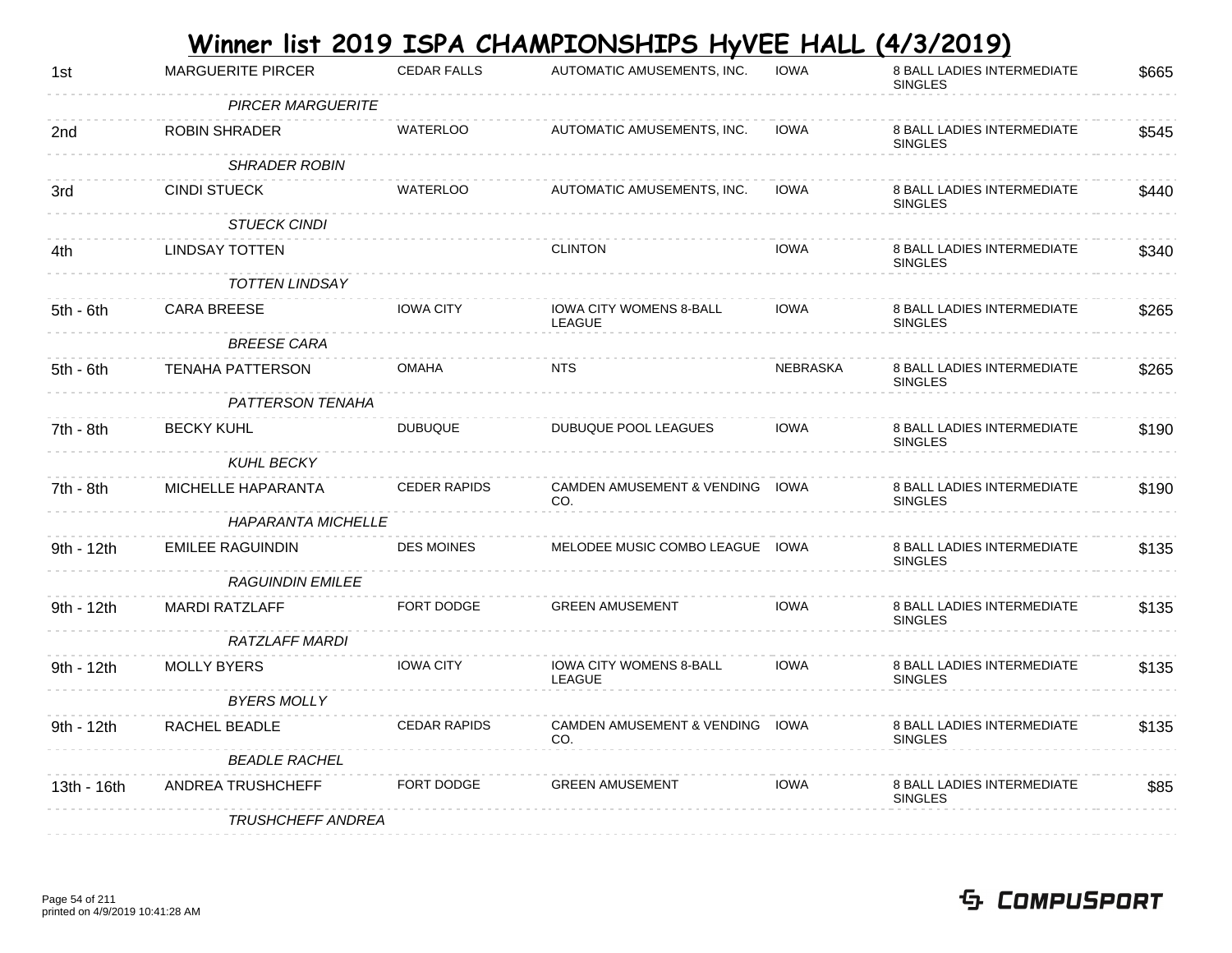|             |                             |                   | Winner list 2019 ISPA CHAMPIONSHIPS HyVEE HALL (4/3/2019) |             |                                                     |      |
|-------------|-----------------------------|-------------------|-----------------------------------------------------------|-------------|-----------------------------------------------------|------|
| 13th - 16th | LAYLA AVERHOFF              | <b>WATERLOO</b>   | AUTOMATIC AMUSEMENTS, INC.                                | <b>IOWA</b> | <b>8 BALL LADIES INTERMEDIATE</b><br><b>SINGLES</b> | \$85 |
|             | AVERHOFF LAYLA              |                   |                                                           |             |                                                     |      |
| 13th - 16th | PAULA SPARKS                | <b>DES MOINES</b> | MELODEE MUSIC COMBO LEAGUE                                | IOWA        | <b>8 BALL LADIES INTERMEDIATE</b><br><b>SINGLES</b> | \$85 |
|             | <b>SPARKS PAULA</b>         |                   |                                                           |             |                                                     |      |
| 13th - 16th | SHANNON (SHAE) GLASS        | <b>DES MOINES</b> | MELODEE MUSIC COMBO LEAGUE                                | IOWA        | <b>8 BALL LADIES INTERMEDIATE</b><br><b>SINGLES</b> | \$85 |
|             | <b>GLASS SHANNON (SHAE)</b> |                   |                                                           |             |                                                     |      |
| 17th - 24th | CHRISTINA BRAINARD          | <b>WATERLOO</b>   | AUTOMATIC AMUSEMENTS, INC.                                | <b>IOWA</b> | <b>8 BALL LADIES INTERMEDIATE</b><br><b>SINGLES</b> |      |
|             | <b>BRAINARD CHRISTINA</b>   |                   |                                                           |             |                                                     |      |
| 17th - 24th | DAWN FREERKS                | <b>IOWA CITY</b>  | <b>IOWA CITY WOMENS 8-BALL</b><br>LEAGUE                  | <b>IOWA</b> | <b>8 BALL LADIES INTERMEDIATE</b><br><b>SINGLES</b> |      |
|             | <b>FREERKS DAWN</b>         |                   |                                                           |             |                                                     |      |
| 17th - 24th | <b>DEA MILLS</b>            | <b>CLINTON</b>    | <b>CLINTON</b>                                            | <b>IOWA</b> | <b>8 BALL LADIES INTERMEDIATE</b><br><b>SINGLES</b> |      |
|             | MILLS DEA                   |                   |                                                           |             |                                                     |      |
|             |                             |                   |                                                           |             |                                                     |      |

|             | IVIILLO DEA                 |                       |                                              |                 |                                                     |
|-------------|-----------------------------|-----------------------|----------------------------------------------|-----------------|-----------------------------------------------------|
| 17th - 24th | <b>JILL BERGER</b>          | <b>MANCHESTER</b>     | DELAWARE CO. WOMEN                           | <b>IOWA</b>     | <b>8 BALL LADIES INTERMEDIATE</b><br><b>SINGLES</b> |
|             | <b>BERGER JILL</b>          |                       |                                              |                 |                                                     |
| 17th - 24th | <b>KATHY GUNTER</b>         | <b>OMAHA</b>          | <b>NTS</b>                                   | NEBRASKA        | <b>8 BALL LADIES INTERMEDIATE</b><br><b>SINGLES</b> |
|             | <b>GUNTER KATHY</b>         |                       |                                              |                 |                                                     |
| 17th - 24th | LEE ANN WEIDENFELLER        | <b>COUNCIL BLUFFS</b> | <b>NTS</b>                                   | <b>NEBRASKA</b> | <b>8 BALL LADIES INTERMEDIATE</b><br><b>SINGLES</b> |
|             | <b>WEIDENFELLER LEE ANN</b> |                       |                                              |                 |                                                     |
| 17th - 24th | <b>MICHELLE MEDD</b>        | <b>CLINTON</b>        | <b>CLINTON</b>                               | <b>IOWA</b>     | <b>8 BALL LADIES INTERMEDIATE</b><br><b>SINGLES</b> |
|             | <b>MEDD MICHELLE</b>        |                       |                                              |                 |                                                     |
| 17th - 24th | <b>TERESA BURROWS</b>       | <b>CEDER RAPIDS</b>   | <b>CAMDEN AMUSEMENT &amp; VENDING</b><br>CO. | IOWA            | <b>8 BALL LADIES INTERMEDIATE</b><br><b>SINGLES</b> |
|             | <b>BURROWS TERESA</b>       |                       |                                              |                 |                                                     |
| 25th - 32nd | AMY HAVENRIDGE              | <b>OMAHA</b>          | <b>NTS</b>                                   | NEBRASKA        | <b>8 BALL LADIES INTERMEDIATE</b><br><b>SINGLES</b> |
|             | <b>HAVENRIDGE AMY</b>       |                       |                                              |                 |                                                     |
| 25th - 32nd | ANGEL NICHOLS               | <b>MOLINE</b>         | QUAD CITIES POOL LEAGUE                      | <b>ILLINOIS</b> | <b>8 BALL LADIES INTERMEDIATE</b><br><b>SINGLES</b> |
|             | <b>NICHOLS ANGEL</b>        |                       |                                              |                 |                                                     |
|             |                             |                       |                                              |                 |                                                     |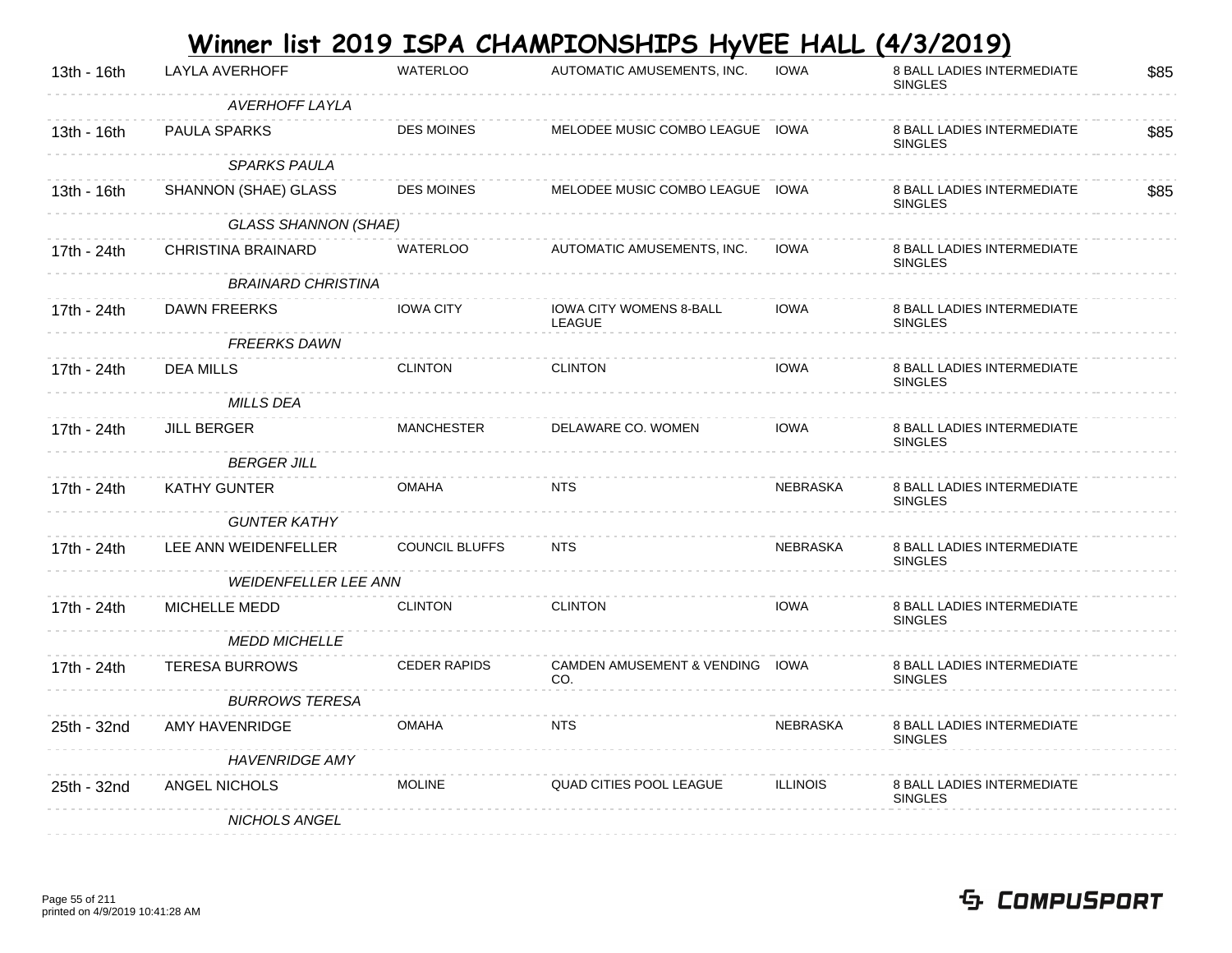|             |                           |                       | <u>Winner list 2019 ISPA CHAMPIONSHIPS HyVEE HALL (4/3/2019)</u> |                 |                                              |
|-------------|---------------------------|-----------------------|------------------------------------------------------------------|-----------------|----------------------------------------------|
| 25th - 32nd | <b>GINGER BLASDELL</b>    | <b>MORRISON</b>       | <b>CLINTON</b>                                                   | <b>IOWA</b>     | 8 BALL LADIES INTERMEDIATE<br><b>SINGLES</b> |
|             | <b>BLASDELL GINGER</b>    |                       |                                                                  |                 |                                              |
| 25th - 32nd | <b>JOSIE MOORE</b>        | <b>IOWA CITY</b>      | <b>IOWA CITY WOMENS 8-BALL</b><br>LEAGUE                         | <b>IOWA</b>     | 8 BALL LADIES INTERMEDIATE<br><b>SINGLES</b> |
|             | <b>MOORE JOSIE</b>        |                       |                                                                  |                 |                                              |
| 25th - 32nd | KIM ABBOTT                | WATERLOO              | CAMDEN AMUSEMENT & VENDING IOWA<br>CO.                           |                 | 8 BALL LADIES INTERMEDIATE<br><b>SINGLES</b> |
|             | <b>ABBOTT KIM</b>         |                       |                                                                  |                 |                                              |
| 25th - 32nd | MICHELLE LEAB             | <b>CLINTON</b>        | <b>CLINTON</b>                                                   | <b>IOWA</b>     | 8 BALL LADIES INTERMEDIATE<br><b>SINGLES</b> |
|             | <b>LEAB MICHELLE</b>      |                       |                                                                  |                 |                                              |
| 25th - 32nd | TRISH HUMLICK             | <b>CLINTON</b>        | <b>CLINTON</b>                                                   | <b>IOWA</b>     | 8 BALL LADIES INTERMEDIATE<br><b>SINGLES</b> |
|             | <b>HUMLICK TRISH</b>      |                       |                                                                  |                 |                                              |
| 25th - 32nd | <b>VICKI SERO</b>         | WATERLOO              | AUTOMATIC AMUSEMENTS, INC.                                       | <b>IOWA</b>     | 8 BALL LADIES INTERMEDIATE<br><b>SINGLES</b> |
|             | <b>SERO VICKI</b>         |                       |                                                                  |                 |                                              |
| 33rd - 48th | AMY VERMULE               | <b>COUNCIL BLUFFS</b> | <b>NTS</b>                                                       | NEBRASKA        | 8 BALL LADIES INTERMEDIATE<br><b>SINGLES</b> |
|             | <i><b>VERMULE AMY</b></i> |                       |                                                                  |                 |                                              |
| 33rd - 48th | <b>BETH HOTTENSTEIN</b>   | <b>MILES</b>          | WAPSI VALLEY POOL LEAGUE                                         | <b>IOWA</b>     | 8 BALL LADIES INTERMEDIATE<br><b>SINGLES</b> |
|             | <b>HOTTENSTEIN BETH</b>   |                       |                                                                  |                 |                                              |
| 33rd - 48th | <b>BRITTNEY LEMON</b>     | <b>CLINTON</b>        | <b>CLINTON</b>                                                   | <b>IOWA</b>     | 8 BALL LADIES INTERMEDIATE<br><b>SINGLES</b> |
|             | <i>LEMON BRITTNEY</i>     |                       |                                                                  |                 |                                              |
| 33rd - 48th | <b>CAMMY WAGENKNECHT</b>  | <b>IOWA CITY</b>      | IOWA CITY WOMENS 8-BALL<br>LEAGUE                                | <b>IOWA</b>     | 8 BALL LADIES INTERMEDIATE<br><b>SINGLES</b> |
|             | <b>WAGENKNECHT CAMMY</b>  |                       |                                                                  |                 |                                              |
| 33rd - 48th | <b>JEANNE COLLINS</b>     | <b>OMAHA</b>          | <b>NTS</b>                                                       | <b>NEBRASKA</b> | 8 BALL LADIES INTERMEDIATE<br><b>SINGLES</b> |
|             | <b>COLLINS JEANNE</b>     |                       |                                                                  |                 |                                              |
| 33rd - 48th | <b>JEN STOVALL</b>        | <b>OMAHA</b>          | <b>NTS</b>                                                       | <b>NEBRASKA</b> | 8 BALL LADIES INTERMEDIATE<br><b>SINGLES</b> |
|             | <b>STOVALL JEN</b>        |                       |                                                                  |                 |                                              |
| 33rd - 48th | <b>JENNIFER STICKEL</b>   | <b>DES MOINES</b>     | MELODEE MUSIC COMBO LEAGUE                                       | IOWA            | 8 BALL LADIES INTERMEDIATE<br><b>SINGLES</b> |
|             | <b>STICKEL JENNIFER</b>   |                       |                                                                  |                 |                                              |

#### Page 56 of 211 printed on 4/9/2019 10:41:28 AM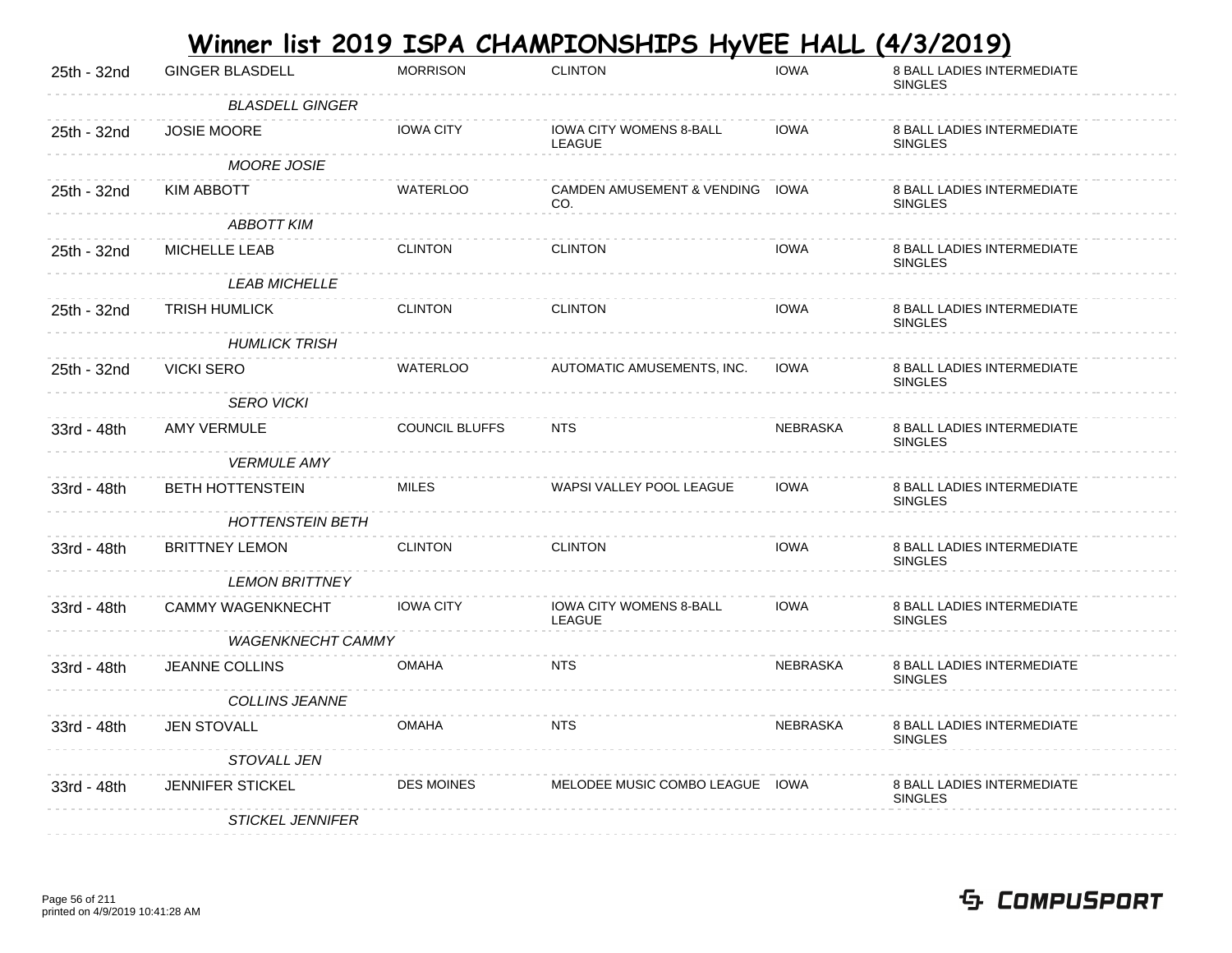|             |                                    |                     | <u>Winner list 2019 ISPA CHAMPIONSHIPS HyVEE HALL</u> |             | <u>(4/3/2019)</u>                                   |
|-------------|------------------------------------|---------------------|-------------------------------------------------------|-------------|-----------------------------------------------------|
| 33rd - 48th | <b>JESSICA BURN</b>                | <b>DUBUQUE</b>      | <b>DUBUQUE POOL LEAGUES</b>                           | <b>IOWA</b> | 8 BALL LADIES INTERMEDIATE<br><b>SINGLES</b>        |
|             | <b>BURN JESSICA</b>                |                     |                                                       |             |                                                     |
| 33rd - 48th | KAREN BAKER                        | <b>SOLON</b>        | <b>IOWA CITY WOMENS 8-BALL</b><br>LEAGUE              | <b>IOWA</b> | <b>8 BALL LADIES INTERMEDIATE</b><br><b>SINGLES</b> |
|             | <b>BAKER KAREN</b>                 |                     |                                                       |             |                                                     |
| 33rd - 48th | LIN SCHOCKER                       | <b>CLINTON</b>      | <b>CLINTON</b>                                        | <b>IOWA</b> | 8 BALL LADIES INTERMEDIATE<br><b>SINGLES</b>        |
|             | <b>SCHOCKER LIN</b>                |                     |                                                       |             |                                                     |
| 33rd - 48th | <b>NICKI HUGHES</b>                | AMES                | MELODEE MUSIC COMBO LEAGUE IOWA                       |             | 8 BALL LADIES INTERMEDIATE<br><b>SINGLES</b>        |
|             | <b>HUGHES NICKI</b>                |                     |                                                       |             |                                                     |
| 33rd - 48th | PAULINE LEBERMAN                   | <b>CHARLES CITY</b> | RED LINE VENDING, INC. MASON<br><b>CITY</b>           | <b>IOWA</b> | <b>8 BALL LADIES INTERMEDIATE</b><br><b>SINGLES</b> |
|             | <i>LEBERMAN PAULINE</i>            |                     |                                                       |             |                                                     |
| 33rd - 48th | SHALA CUTLER                       | <b>CLIVE</b>        | MELODEE MUSIC COMBO LEAGUE IOWA                       |             | 8 BALL LADIES INTERMEDIATE<br><b>SINGLES</b>        |
|             | <b>CUTLER SHALA</b>                |                     |                                                       |             |                                                     |
| 33rd - 48th | <b>SUEANN FRASHER</b>              | <b>WORTHINGTON</b>  | DELAWARE CO. WOMEN                                    | <b>IOWA</b> | <b>8 BALL LADIES INTERMEDIATE</b><br><b>SINGLES</b> |
|             | <b>FRASHER SUEANN</b>              |                     |                                                       |             |                                                     |
| 33rd - 48th | <b>TRACY MCKENNA</b>               | <b>DES MOINES</b>   | MELODEE MUSIC COMBO LEAGUE IOWA                       |             | 8 BALL LADIES INTERMEDIATE<br><b>SINGLES</b>        |
|             | <b>MCKENNA TRACY</b>               |                     |                                                       |             |                                                     |
| 33rd - 48th | VICKI HOOD                         | <b>CLINTON</b>      | <b>CLINTON</b>                                        | <b>IOWA</b> | <b>8 BALL LADIES INTERMEDIATE</b><br><b>SINGLES</b> |
|             | <b>HOOD VICKI</b>                  |                     |                                                       |             |                                                     |
| 49th - 64th | <b>BETH "BUFFY" TRIMBLE</b>        | <b>OSCEOLA</b>      | <b>OSCEOLA</b>                                        | <b>IOWA</b> | 8 BALL LADIES INTERMEDIATE<br><b>SINGLES</b>        |
|             | <b>TRIMBLE BETH "BUFFY"</b>        |                     |                                                       |             |                                                     |
| 49th - 64th | <b>BOBBIE MARCH</b>                | <b>MANCHESTER</b>   | DELAWARE CO. WOMEN                                    | <b>IOWA</b> | 8 BALL LADIES INTERMEDIATE<br><b>SINGLES</b>        |
|             | <b>MARCH BOBBIE</b>                |                     |                                                       |             |                                                     |
| 49th - 64th | <b>BRITNEY HULSHIZER</b>           | <b>CEDER RAPIDS</b> | CAMDEN AMUSEMENT & VENDING IOWA<br>CO.                |             | <b>8 BALL LADIES INTERMEDIATE</b><br><b>SINGLES</b> |
|             | <b>HULSHIZER BRITNEY</b>           |                     |                                                       |             |                                                     |
| 49th - 64th | CONNIE MCGOUGH-KAUFMANN DES MOINES |                     | <b>IPPL IOWA</b>                                      | <b>IOWA</b> | 8 BALL LADIES INTERMEDIATE<br><b>SINGLES</b>        |
|             | MCGOUGH-KAUFMANN CONNIE            |                     |                                                       |             |                                                     |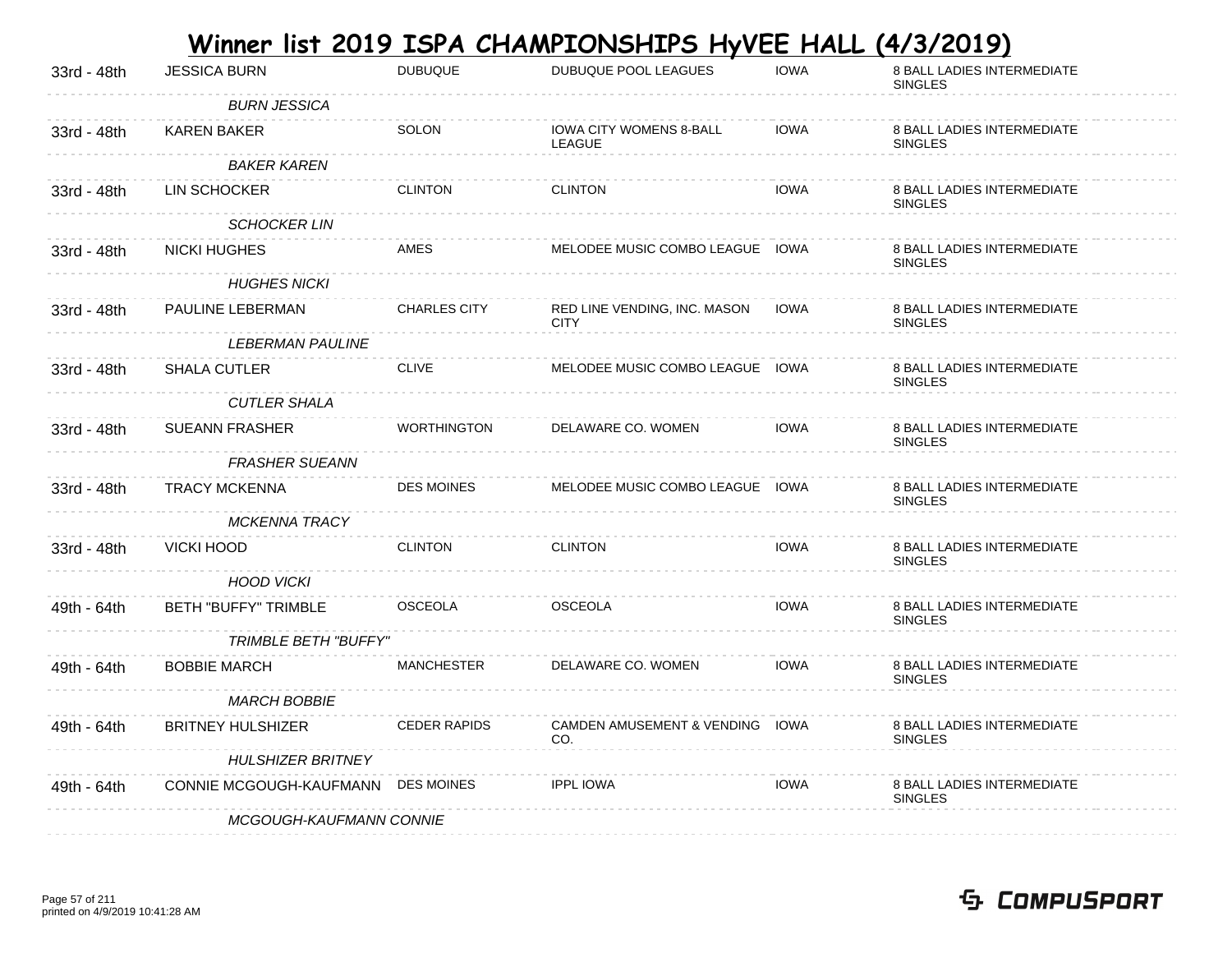|             |                                  |                    | Winner list 2019 ISPA CHAMPIONSHIPS HyVEE HALL |                      | (4/3/2019)                                          |               |
|-------------|----------------------------------|--------------------|------------------------------------------------|----------------------|-----------------------------------------------------|---------------|
| 49th - 64th | <b>FONDA TAYLOR</b>              | <b>WATERLOO</b>    | AUTOMATIC AMUSEMENTS, INC.                     | <b>IOWA</b>          | 8 BALL LADIES INTERMEDIATE<br><b>SINGLES</b>        |               |
|             | <b>TAYLOR FONDA</b>              |                    |                                                |                      |                                                     |               |
| 49th - 64th | <b>GWEN BERG</b>                 | <b>DES MOINES</b>  | MELODEE MUSIC COMBO LEAGUE IOWA                |                      | <b>8 BALL LADIES INTERMEDIATE</b><br><b>SINGLES</b> |               |
|             | <b>BERG GWEN</b>                 |                    |                                                |                      |                                                     |               |
| 49th - 64th | <b>JENNIFER FELLER</b>           | <b>CLINTON</b>     | <b>CLINTON</b>                                 | <b>IOWA</b>          | 8 BALL LADIES INTERMEDIATE<br><b>SINGLES</b>        |               |
|             | <b>FELLER JENNIFER</b>           |                    |                                                |                      |                                                     |               |
| 49th - 64th | <b>JOHNNIE VEATCH</b>            | <b>OSCEOLA</b>     | <b>OSCEOLA</b>                                 | <b>IOWA</b>          | 8 BALL LADIES INTERMEDIATE<br><b>SINGLES</b>        |               |
|             | <b>VEATCH JOHNNIE</b>            |                    |                                                |                      |                                                     |               |
| 49th - 64th | <b>JOLEEN HEINE</b>              | <b>DUBUQUE</b>     | DUBUQUE POOL LEAGUES                           | <b>IOWA</b>          | 8 BALL LADIES INTERMEDIATE<br><b>SINGLES</b>        |               |
|             | <b>HEINE JOLEEN</b>              |                    |                                                |                      |                                                     |               |
| 49th - 64th | <b>KATI HARMON</b>               | <b>MANCHESTER</b>  | DELAWARE CO. WOMEN                             | <b>IOWA</b>          | 8 BALL LADIES INTERMEDIATE<br><b>SINGLES</b>        |               |
|             | <b>HARMON KATI</b>               |                    |                                                |                      |                                                     |               |
| 49th - 64th | <b>KRIS DUNCAN</b>               | <b>IOWA CITY</b>   | IOWA CITY METRO POOL LEAGUE                    | IOWA                 | <b>8 BALL LADIES INTERMEDIATE</b><br><b>SINGLES</b> |               |
|             | <b>DUNCAN KRIS</b>               |                    |                                                |                      |                                                     |               |
| 49th - 64th | <b>KRISTY KLEJCH</b>             | <b>OSCEOLA</b>     | <b>OSCEOLA</b>                                 | <b>IOWA</b>          | 8 BALL LADIES INTERMEDIATE<br><b>SINGLES</b>        |               |
|             | <b>KLEJCH KRISTY</b>             |                    |                                                |                      |                                                     |               |
| 49th - 64th | LU BOOK                          | SHELDAHL           | MELODEE MUSIC COMBO LEAGUE IOWA                |                      | 8 BALL LADIES INTERMEDIATE<br><b>SINGLES</b>        |               |
|             | <b>BOOK LU</b>                   |                    |                                                |                      |                                                     |               |
| 49th - 64th | <b>MELINDA JAMES</b>             | <b>CLINTON</b>     | <b>CLINTON</b>                                 | <b>IOWA</b>          | 8 BALL LADIES INTERMEDIATE<br><b>SINGLES</b>        |               |
|             | <b>JAMES MELINDA</b>             |                    |                                                |                      |                                                     |               |
| 49th - 64th | SUE BODE                         | <b>IOWA CITY</b>   | <b>IOWA CITY WOMENS 8-BALL</b><br>LEAGUE       | <b>IOWA</b>          | <b>8 BALL LADIES INTERMEDIATE</b><br><b>SINGLES</b> |               |
|             | <b>BODE SUE</b>                  |                    |                                                |                      |                                                     |               |
| 49th - 64th | <b>SUZIE NOEL</b>                |                    | MELODEE MUSIC COMBO LEAGUE IOWA                |                      | 8 BALL LADIES INTERMEDIATE<br><b>SINGLES</b>        |               |
|             | <b>NOEL SUZIE</b>                |                    |                                                |                      |                                                     |               |
|             | <u>LADIES INTERMEDIATE 9BALL</u> |                    |                                                |                      |                                                     |               |
| Rank        | <b>Name</b>                      | City               | Operator                                       | <b>State/Country</b> | <b>Bracket</b>                                      | <b>Awards</b> |
| 1st         | <b>MARGUERITE PIRCER</b>         | <b>CEDAR FALLS</b> | AUTOMATIC AMUSEMENTS, INC.                     | <b>IOWA</b>          | 9-BALL LADIES INTERMEDIATE                          | \$310         |
|             |                                  |                    |                                                |                      |                                                     |               |

PIRCER MARGUERITE

. . . . . . . . . . . . . . .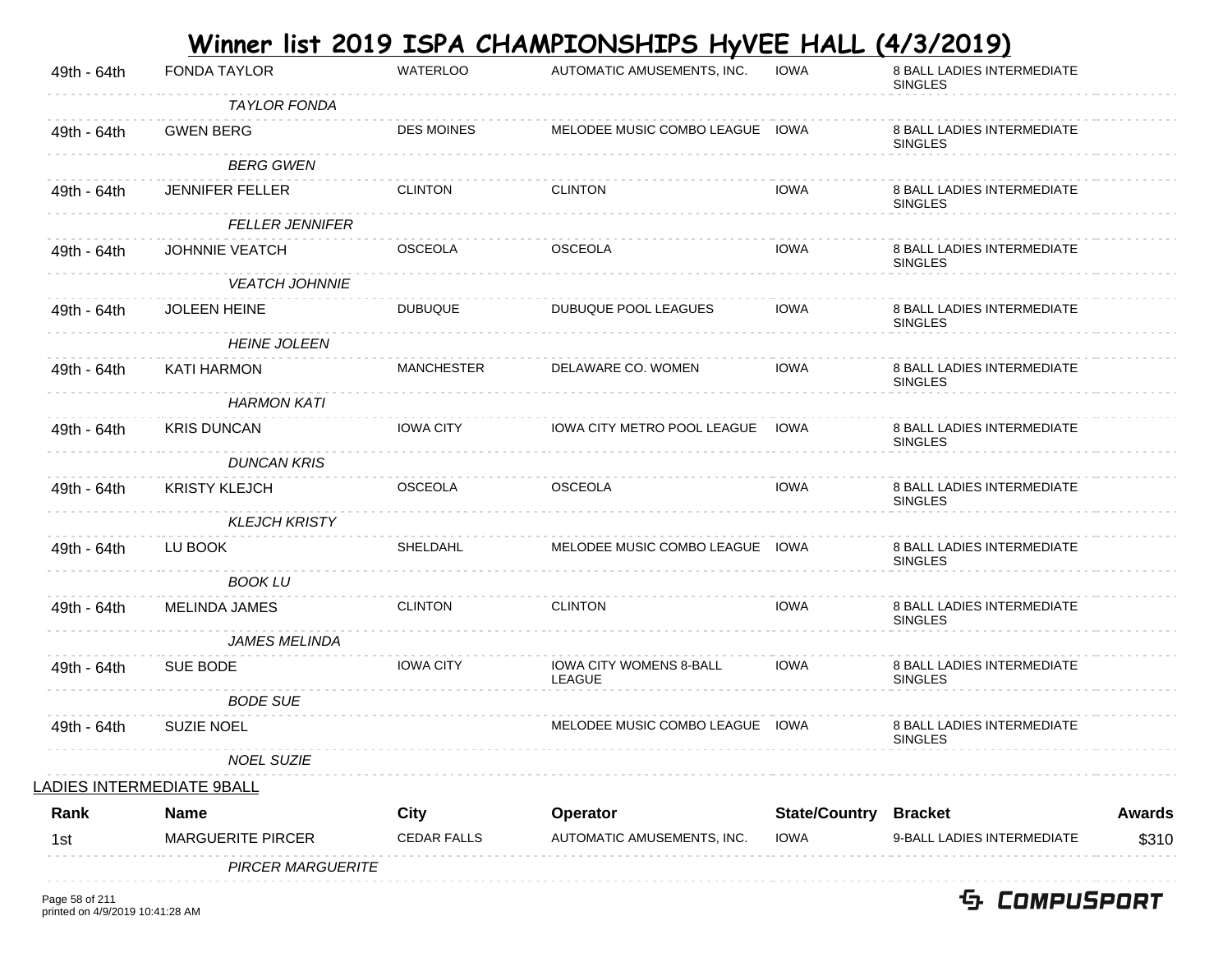| 2nd         | <b>JEN STOVALL</b>                 | OMAHA               | <b>NTS</b>                                   | NEBRASKA        | 9-BALL LADIES INTERMEDIATE | \$200 |
|-------------|------------------------------------|---------------------|----------------------------------------------|-----------------|----------------------------|-------|
|             | STOVALL JEN                        |                     |                                              |                 |                            |       |
| 3rd         | <b>LINDSAY TOTTEN</b>              |                     | <b>CLINTON</b>                               | <b>IOWA</b>     | 9-BALL LADIES INTERMEDIATE | \$130 |
|             | <b>TOTTEN LINDSAY</b>              |                     |                                              |                 |                            |       |
| 4th         | SHANNON (SHAE) GLASS               | <b>DES MOINES</b>   | MELODEE MUSIC COMBO LEAGUE                   | <b>IOWA</b>     | 9-BALL LADIES INTERMEDIATE | \$90  |
|             | <b>GLASS SHANNON (SHAE)</b>        |                     |                                              |                 |                            |       |
| $5th - 6th$ | CONNIE MCGOUGH-KAUFMANN DES MOINES |                     | <b>IPPL IOWA</b>                             | <b>IOWA</b>     | 9-BALL LADIES INTERMEDIATE | \$60  |
|             | MCGOUGH-KAUFMANN CONNIE            |                     |                                              |                 |                            |       |
| $5th - 6th$ | <b>TRACY MCKENNA</b>               | <b>DES MOINES</b>   | MELODEE MUSIC COMBO LEAGUE IOWA              |                 | 9-BALL LADIES INTERMEDIATE | \$60  |
|             | <b>MCKENNA TRACY</b>               |                     |                                              |                 |                            |       |
| 7th - 8th   | AMY HAVENRIDGE                     | <b>OMAHA</b>        | <b>NTS</b>                                   | NEBRASKA        | 9-BALL LADIES INTERMEDIATE |       |
|             | <b>HAVENRIDGE AMY</b>              |                     |                                              |                 |                            |       |
| 7th - 8th   | <b>BRITNEY HULSHIZER</b>           | <b>CEDER RAPIDS</b> | <b>CAMDEN AMUSEMENT &amp; VENDING</b><br>CO. | IOWA            | 9-BALL LADIES INTERMEDIATE |       |
|             | <b>HULSHIZER BRITNEY</b>           |                     |                                              |                 |                            |       |
| 9th - 12th  | <b>BETH "BUFFY" TRIMBLE</b>        | <b>OSCEOLA</b>      | <b>OSCEOLA</b>                               | <b>IOWA</b>     | 9-BALL LADIES INTERMEDIATE |       |
|             | <b>TRIMBLE BETH "BUFFY"</b>        |                     |                                              |                 |                            |       |
| 9th - 12th  | JEANNE COLLINS                     | <b>OMAHA</b>        | <b>NTS</b>                                   | <b>NEBRASKA</b> | 9-BALL LADIES INTERMEDIATE |       |
|             | COLLINS JEANNE                     |                     |                                              |                 |                            |       |
| 9th - 12th  | JOHNNIE VEATCH                     | <b>OSCEOLA</b>      | <b>OSCEOLA</b>                               | <b>IOWA</b>     | 9-BALL LADIES INTERMEDIATE |       |
|             | <b>VEATCH JOHNNIE</b>              |                     |                                              |                 |                            |       |
| 9th - 12th  | <b>KIRSTEN ADAMS</b>               | <b>DES MOINES</b>   | MELODEE MUSIC COMBO LEAGUE IOWA              |                 | 9-BALL LADIES INTERMEDIATE |       |
|             | <b>ADAMS KIRSTEN</b>               |                     |                                              |                 |                            |       |
| 13th - 16th | <b>KATI HARMON</b>                 | <b>MANCHESTER</b>   | DELAWARE CO. WOMEN                           | <b>IOWA</b>     | 9-BALL LADIES INTERMEDIATE |       |
|             | HARMON KATI                        |                     |                                              |                 |                            |       |
| 13th - 16th | PAULA SPARKS                       | <b>DES MOINES</b>   | MELODEE MUSIC COMBO LEAGUE                   | <b>IOWA</b>     | 9-BALL LADIES INTERMEDIATE |       |
|             | <b>SPARKS PAULA</b>                |                     |                                              |                 |                            |       |
| 13th - 16th | PAULINE LEBERMAN                   | <b>CHARLES CITY</b> | RED LINE VENDING, INC. MASON<br><b>CITY</b>  | IOWA            | 9-BALL LADIES INTERMEDIATE |       |
|             | <i>LEBERMAN PAULINE</i>            |                     |                                              |                 |                            |       |
| 13th - 16th | <b>SUZIE NOEL</b>                  |                     | MELODEE MUSIC COMBO LEAGUE IOWA              |                 | 9-BALL LADIES INTERMEDIATE |       |
|             | <b>NOEL SUZIE</b>                  |                     |                                              |                 |                            |       |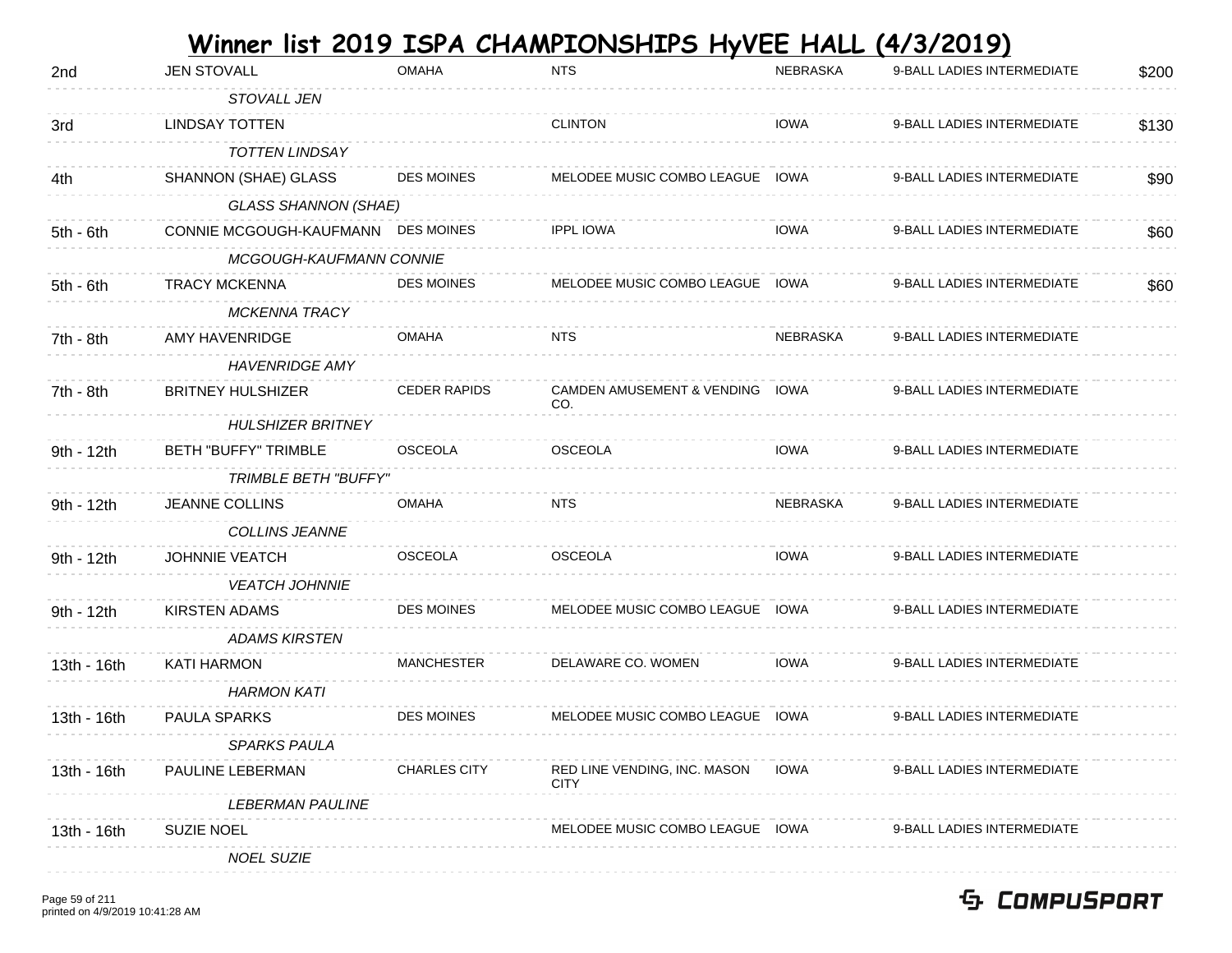|                                 |                 |                                   |                   | <u>Winner list 2019 ISPA CHAMPIONSHIPS HyVEE HALL (4/3/2019)</u> |                              |                            |               |
|---------------------------------|-----------------|-----------------------------------|-------------------|------------------------------------------------------------------|------------------------------|----------------------------|---------------|
| 17th - 24th                     | ANGEL NICHOLS   |                                   | <b>MOLINE</b>     | QUAD CITIES POOL LEAGUE                                          | <b>ILLINOIS</b>              | 9-BALL LADIES INTERMEDIATE |               |
|                                 |                 | NICHOLS ANGEL                     |                   |                                                                  |                              |                            |               |
| 17th - 24th                     |                 | <b>EMILEE RAGUINDIN</b>           | <b>DES MOINES</b> | MELODEE MUSIC COMBO LEAGUE IOWA                                  |                              | 9-BALL LADIES INTERMEDIATE |               |
|                                 |                 | <b>RAGUINDIN EMILEE</b>           |                   |                                                                  |                              |                            |               |
| <u>LADIES INTERMEDIATE TEAM</u> |                 |                                   |                   |                                                                  |                              |                            |               |
| Rank                            | <b>Name</b>     |                                   | <b>City</b>       | Operator                                                         | <b>State/Country Bracket</b> |                            | <b>Awards</b> |
| 1st                             | <b>HOT MESS</b> |                                   |                   | <b>NTS</b>                                                       | NEBRASKA                     | LADIES INTERMEDIATE TEAM   | \$1200        |
|                                 |                 | <b>BECKER CHRISTINA</b>           |                   |                                                                  |                              |                            |               |
|                                 |                 | <b>BOLLOW KIM</b>                 |                   |                                                                  |                              |                            |               |
|                                 |                 | <b>BUDLONG (THURMAN) MARIAH</b>   |                   |                                                                  |                              |                            |               |
|                                 |                 | <b>DIEMER CARRIE</b>              |                   |                                                                  |                              |                            |               |
| 2nd                             |                 | <b>ESTROGEN ROCKS</b>             |                   | <b>NTS</b>                                                       | NEBRASKA                     | LADIES INTERMEDIATE TEAM   | \$800         |
|                                 |                 | DOWN LUCY                         |                   |                                                                  |                              |                            |               |
|                                 |                 | <b>FOSTER CHRIS</b>               |                   |                                                                  |                              |                            |               |
|                                 |                 | <b>NEWLON LAUREL</b>              |                   |                                                                  |                              |                            |               |
|                                 |                 | <b>SCRIBNER CHRISTI</b>           |                   |                                                                  |                              |                            |               |
|                                 |                 | <b>THOMPSON DEE</b>               |                   |                                                                  |                              |                            |               |
| 3rd                             |                 | <b>CHARLIE'S ANGELS</b>           |                   | <b>NTS</b>                                                       | NEBRASKA                     | LADIES INTERMEDIATE TEAM   | \$525         |
|                                 |                 | COLLINS JEANNE                    |                   |                                                                  |                              |                            |               |
|                                 |                 | <b>CUNNINGHAM CRYSTAL</b>         |                   |                                                                  |                              |                            |               |
|                                 |                 | <b>JONES CHARLIE</b>              |                   |                                                                  |                              |                            |               |
|                                 |                 | <b>MOORE MICHELLE</b>             |                   |                                                                  |                              |                            |               |
| 4th                             |                 | <b>KIKKER'S STRAIGHT SHOOTERS</b> |                   | <b>NTS</b>                                                       | <b>NEBRASKA</b>              | LADIES INTERMEDIATE TEAM   | \$350         |
|                                 |                 | <b>BRUNSON SHAUNA</b>             |                   |                                                                  |                              |                            |               |
|                                 |                 | <b>DEE PENNY</b>                  |                   |                                                                  |                              |                            |               |
|                                 |                 | <b>GUNTER KATHY</b>               |                   |                                                                  |                              |                            |               |
|                                 |                 | PATTERSON TENAHA                  |                   |                                                                  |                              |                            |               |
|                                 |                 | YOUNG MANDI                       |                   |                                                                  |                              |                            |               |
| $5th - 6th$                     | GUS'            |                                   |                   | <b>IOWA CITY WOMENS 8-BALL</b><br>LEAGUE                         | <b>IOWA</b>                  | LADIES INTERMEDIATE TEAM   | \$225         |
|                                 |                 | <b>ATKINSON CRIS</b>              |                   |                                                                  |                              |                            |               |
|                                 |                 | <b>BAKER KAREN</b>                |                   |                                                                  |                              |                            |               |
|                                 |                 |                                   |                   |                                                                  |                              |                            |               |

 $\mathcal{L}^{\text{max}}$ 

**College**  $\sim$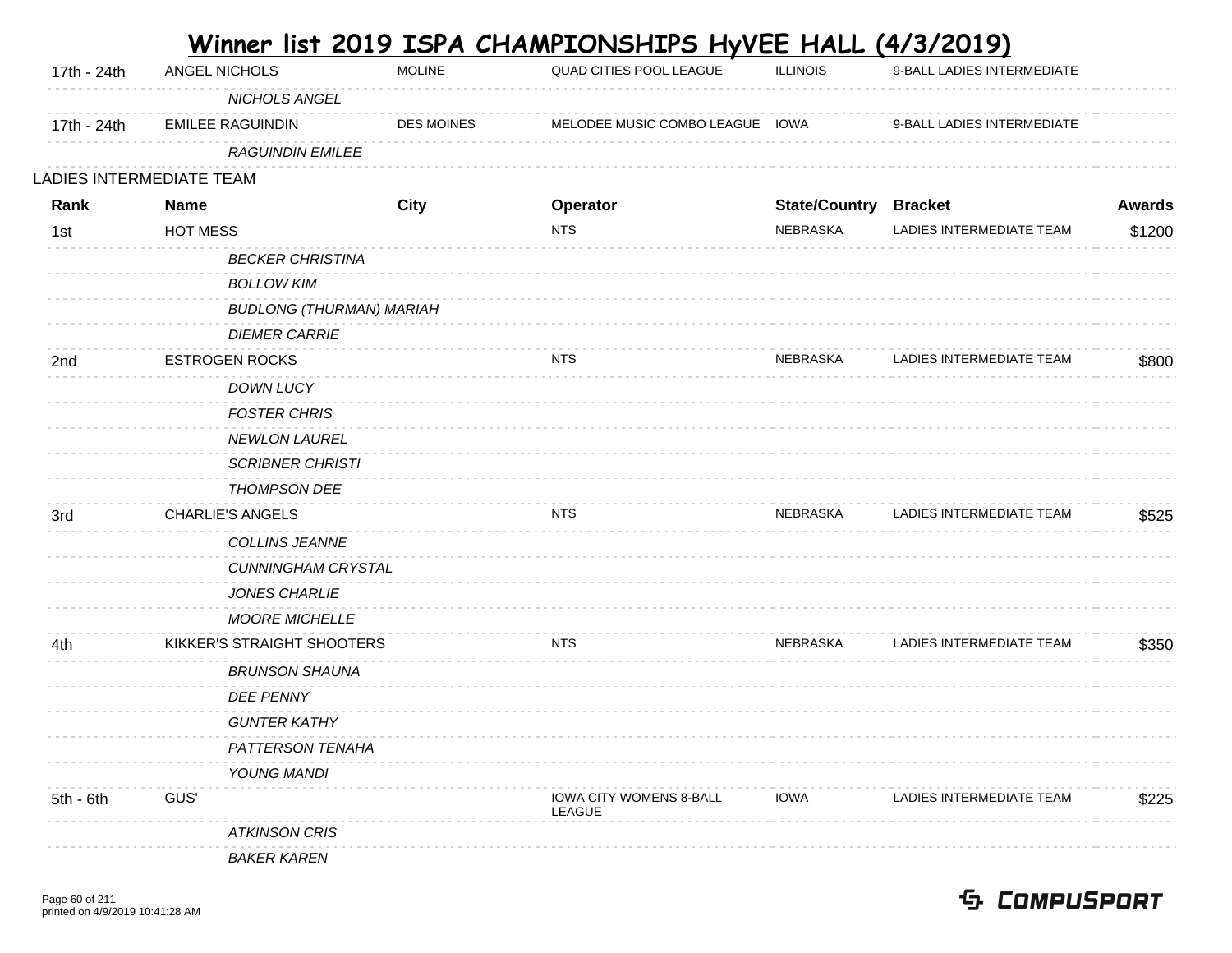LOWE VANESSA RICHARDS MIRANDA 5th - 6th LEGEND'S IT'S IN THE BLOOD CLINTON IOWA LADIES INTERMEDIATE TEAM \$225 FUGLSANG IVY KLAHN JESSICA LEMON BRITTNEY MILLS DEA STRATTON JENNIFER TOTTEN LINDSAY 7th - 8th A HOOKER AND HER SQUARES AND AUTOMATIC AMUSEMENTS, INC. AUTOMATIC AMUSEMENTS, INC. AVERHOFF LAYLA BRAINARD CHRISTINA JOHNSON KYLA REEVES AMY 7th - 8th P4R MELODEE MUSIC COMBO LEAGUE IOWA LADIES INTERMEDIATE TEAM ANGERSTEIN JENA CLOVER BEVERLY MCKENNA TRACY SPARKS PAULA 9th - 12th DIRTY RABBITS **IOWA CITY WOMENS 8-BALL** LEAGUE IOWA LADIES INTERMEDIATE TEAM AMOS JEWELL BEECHER STEPH BODE SUE BREESE CARA BRENTNER STEPHANIE GUY JAMIE 9th - 12th GIRL SCOUT DROPOUTS TEAM MELODEE MUSIC COMBO LEAGUE IOWA LADIES INTERMEDIATE TEAM HARPER KELLY KELLER DANYA RAGUINDIN EMILEE SCHULING RONI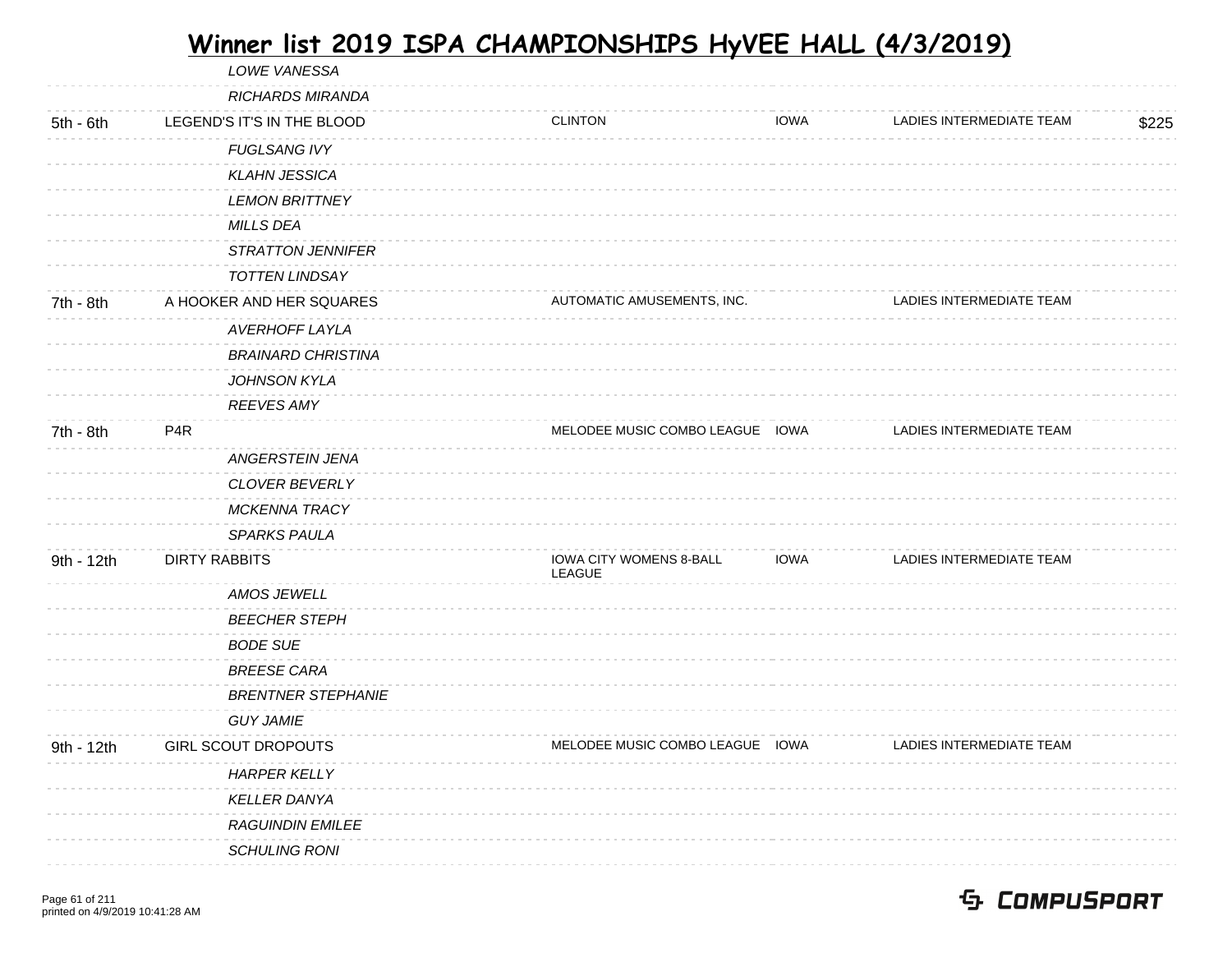|             | <b>SPINA KRISTEN</b>     |                           |                                          |                 |                          |
|-------------|--------------------------|---------------------------|------------------------------------------|-----------------|--------------------------|
| 9th - 12th  | <b>LEGEND'S LITENING</b> |                           | <b>CLINTON</b>                           | <b>IOWA</b>     | LADIES INTERMEDIATE TEAM |
|             | <b>DEWITT TAMMY</b>      |                           |                                          |                 |                          |
|             | <b>HOOD VICKI</b>        |                           |                                          |                 |                          |
|             | <b>HUMLICK TRISH</b>     |                           |                                          |                 |                          |
|             | <b>WURSTER SANDY</b>     |                           |                                          |                 |                          |
|             | <b>WYNKOOP SUE</b>       |                           |                                          |                 |                          |
| 9th - 12th  | ONIE'S 2 'JULES JEWELS'  |                           | DELAWARE CO. WOMEN                       | IOWA            | LADIES INTERMEDIATE TEAM |
|             | <b>BERGER JILL</b>       |                           |                                          |                 |                          |
|             | <b>HARMON KATI</b>       |                           |                                          |                 |                          |
|             | <b>HIGGINS MELISSA</b>   |                           |                                          |                 |                          |
|             | <b>ROBINSON BRIE</b>     |                           |                                          |                 |                          |
| 13th - 16th | DUBLIN G2U               |                           | <b>IOWA CITY WOMENS 8-BALL</b><br>LEAGUE | <b>IOWA</b>     | LADIES INTERMEDIATE TEAM |
|             | <b>BYERS MOLLY</b>       |                           |                                          |                 |                          |
|             | <b>DARROW SARAH</b>      |                           |                                          |                 |                          |
|             |                          | EGGERS-ROBERTSON LISA     |                                          |                 |                          |
|             | <b>FREERKS DAWN</b>      |                           |                                          |                 |                          |
|             | <b>GIBSON DAWN</b>       |                           |                                          |                 |                          |
|             | <b>WALSH GINGER</b>      |                           |                                          |                 |                          |
| 13th - 16th | <b>JUST WINGIN' IT</b>   |                           | QUAD CITIES POOL LEAGUE                  | <b>ILLINOIS</b> | LADIES INTERMEDIATE TEAM |
|             | <b>MCGEE KELLY</b>       |                           |                                          |                 |                          |
|             | PLUMB LISA               |                           |                                          |                 |                          |
|             | RASCHKE DEE              |                           |                                          |                 |                          |
|             |                          | <b>WITHERSPOON SERENA</b> |                                          |                 |                          |
|             | ZINSER LINDA             |                           |                                          |                 |                          |
| 13th - 16th | OTHER SIDE-KELLY         |                           | DUBUQUE POOL LEAGUES                     | <b>IOWA</b>     | LADIES INTERMEDIATE TEAM |
|             | <b>BURN JESSICA</b>      |                           |                                          |                 |                          |
|             | <b>CORFMAN MARTY</b>     |                           |                                          |                 |                          |
|             | <b>KUHL BECKY</b>        |                           |                                          |                 |                          |
|             | <b>LECHNIR KELLY</b>     |                           |                                          |                 |                          |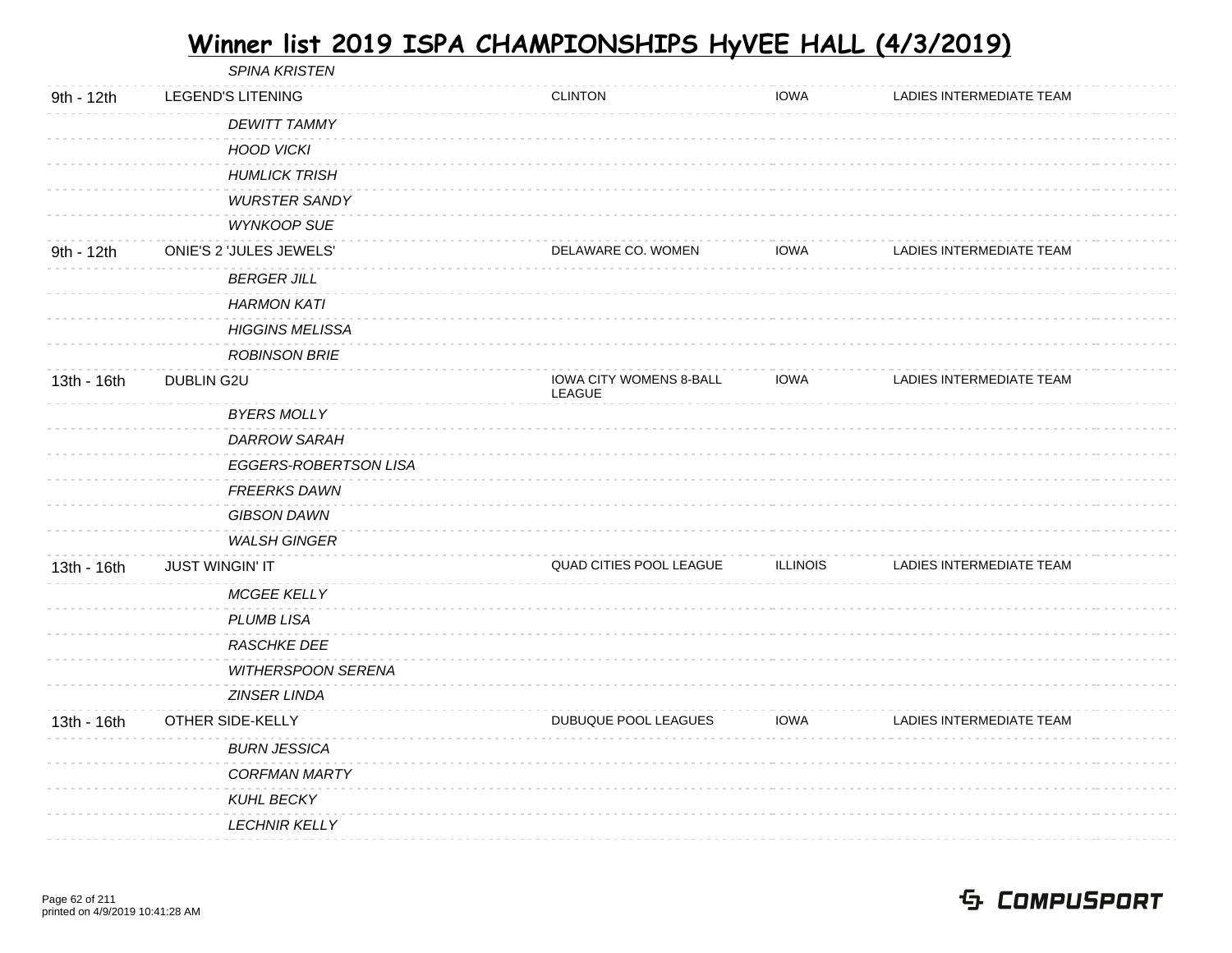| 13th - 16th | POOL FOOLS                  |                | AUTOMATIC AMUSEMENTS, INC. |                      | LADIES INTERMEDIATE TEAM               |               |
|-------------|-----------------------------|----------------|----------------------------|----------------------|----------------------------------------|---------------|
|             | <b>MILLER ANGIE</b>         |                |                            |                      |                                        |               |
|             | <b>MOORE MICHELLE</b>       |                |                            |                      |                                        |               |
|             | <b>SERO NICHOLE</b>         |                |                            |                      |                                        |               |
|             | <b>SERO VICKI</b>           |                |                            |                      |                                        |               |
|             | TAYLOR FONDA                |                |                            |                      |                                        |               |
| 17th - 24th | <b>GIL'S GIRLS</b>          |                | <b>CLINTON</b>             | <b>IOWA</b>          | LADIES INTERMEDIATE TEAM               |               |
|             | <b>ADKINS KIMBERLY</b>      |                |                            |                      |                                        |               |
|             | <b>FELLER JENNIFER</b>      |                |                            |                      |                                        |               |
|             | <b>JAMES MELINDA</b>        |                |                            |                      |                                        |               |
|             | <b>LEAB MICHELLE</b>        |                |                            |                      |                                        |               |
| 17th - 24th | HARD BREAKIN LEGEND'S       |                | <b>CLINTON</b>             | <b>IOWA</b>          | LADIES INTERMEDIATE TEAM               |               |
|             | <b>CLARDY KAE</b>           |                |                            |                      |                                        |               |
|             | <b>GOTHARD KENDRA</b>       |                |                            |                      |                                        |               |
|             | <b>MEDD MICHELLE</b>        |                |                            |                      |                                        |               |
|             | POTHOF LORNA                |                |                            |                      |                                        |               |
|             | <b>SCHAWL SARA</b>          |                |                            |                      |                                        |               |
| 17th - 24th | <b>LAST STRAW1</b>          |                | DELAWARE CO. WOMEN         | <b>IOWA</b>          | LADIES INTERMEDIATE TEAM               |               |
|             | <b>FRASHER SUEANN</b>       |                |                            |                      |                                        |               |
|             | <b>LUDWIG BETH</b>          |                |                            |                      |                                        |               |
|             | <b>MARCH BOBBIE</b>         |                |                            |                      |                                        |               |
|             | <b>SAUSER VICKIE</b>        |                |                            |                      |                                        |               |
|             | <b>SMOCK TERI</b>           |                |                            |                      |                                        |               |
|             | LADIES MASTER 8BALL SINGLES |                |                            |                      |                                        |               |
| Rank        | <b>Name</b>                 | City           | Operator                   | <b>State/Country</b> | <b>Bracket</b>                         | <b>Awards</b> |
| 1st         | <b>JENNA BISHOFF</b>        | DAVENPORT      | QUAD CITIES POOL LEAGUE    | <b>ILLINOIS</b>      | 8 BALL LADIES MASTER<br><b>SINGLES</b> | \$600         |
|             | <b>BISHOFF JENNA</b>        |                |                            |                      |                                        |               |
| 2nd         | <b>JEN ROLING</b>           | <b>DUBUQUE</b> | DUBUQUE POOL LEAGUES       | <b>IOWA</b>          | 8 BALL LADIES MASTER<br><b>SINGLES</b> | \$460         |
|             | <b>ROLING JEN</b>           |                |                            |                      |                                        |               |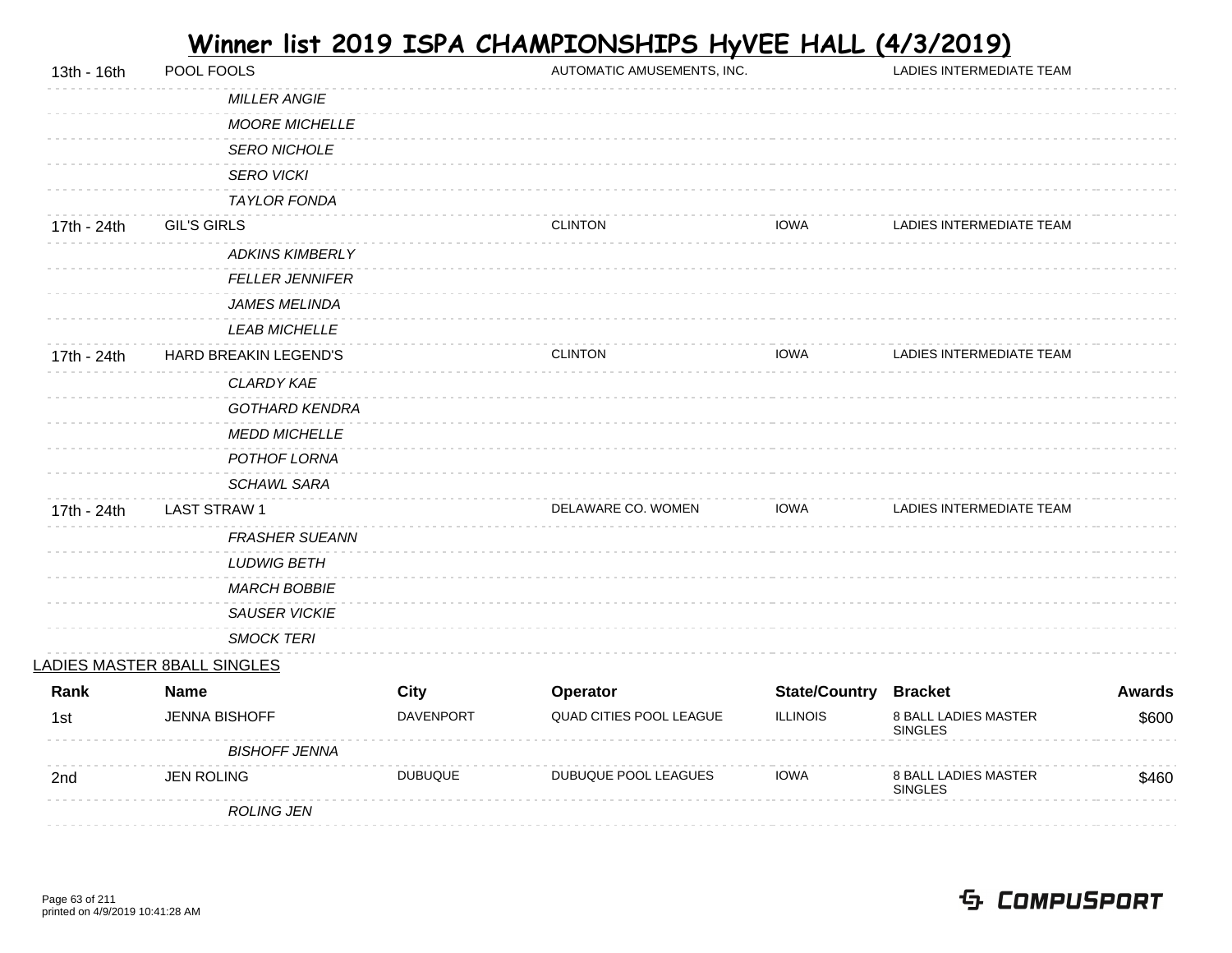|             |                              |                      | Winner list 2019 ISPA CHAMPIONSHIPS HyVEE HALL |             | <u>(4/3/2019)</u>                             |       |
|-------------|------------------------------|----------------------|------------------------------------------------|-------------|-----------------------------------------------|-------|
| 3rd         | <b>KELLY SPANGENBURG</b>     | <b>CARLISLE</b>      | MELODEE MUSIC COMBO LEAGUE IOWA                |             | <b>8 BALL LADIES MASTER</b><br><b>SINGLES</b> | \$360 |
|             | <b>SPANGENBURG KELLY</b>     |                      |                                                |             |                                               |       |
| 4th         | <b>TRISTA INGHAM</b>         | <b>ROCKFORD</b>      | <b>CHARLES CITY ACS</b>                        | <b>IOWA</b> | <b>8 BALL LADIES MASTER</b><br><b>SINGLES</b> | \$270 |
|             | <b>INGHAM TRISTA</b>         |                      |                                                |             |                                               |       |
| $5th - 6th$ | ANNA SIDDALL                 | <b>NORTH LIBERTY</b> | CAMDEN AMUSEMENT & VENDING IOWA<br>CO.         |             | <b>8 BALL LADIES MASTER</b><br><b>SINGLES</b> | \$180 |
|             | SIDDALL ANNA                 |                      |                                                |             |                                               |       |
| $5th - 6th$ | SABRINA MCCORMICK            | ANKENY               | MELODEE MUSIC COMBO LEAGUE IOWA                |             | <b>8 BALL LADIES MASTER</b><br><b>SINGLES</b> | \$180 |
|             | <b>MCCORMICK SABRINA</b>     |                      |                                                |             |                                               |       |
| 7th - 8th   | DEB SCHNEIDER (JONES)        | <b>DES MOINES</b>    | MELODEE MUSIC COMBO LEAGUE IOWA                |             | <b>8 BALL LADIES MASTER</b><br><b>SINGLES</b> | \$100 |
|             | <b>SCHNEIDER (JONES) DEB</b> |                      |                                                |             |                                               |       |
| 7th - 8th   | <b>JANEY FINN</b>            | <b>CLINTON</b>       | <b>CLINTON</b>                                 | <b>IOWA</b> | <b>8 BALL LADIES MASTER</b><br><b>SINGLES</b> | \$100 |
|             | <b>FINN JANEY</b>            |                      |                                                |             |                                               |       |
| 9th - 12th  | <b>BILLIE KEPHART</b>        | <b>OMAHA</b>         | <b>NTS</b>                                     | NEBRASKA    | <b>8 BALL LADIES MASTER</b><br><b>SINGLES</b> |       |
|             | <b>KEPHART BILLIE</b>        |                      |                                                |             |                                               |       |
| 9th - 12th  | <b>CINDY NORMAN</b>          | <b>DES MOINES</b>    | MELODEE MUSIC COMBO LEAGUE IOWA                |             | <b>8 BALL LADIES MASTER</b><br><b>SINGLES</b> |       |
|             | <b>NORMAN CINDY</b>          |                      |                                                |             |                                               |       |
| 9th - 12th  | JANE (JD) NELSON             | <b>DES MOINES</b>    | MELODEE MUSIC COMBO LEAGUE IOWA                |             | <b>8 BALL LADIES MASTER</b><br><b>SINGLES</b> |       |
|             | <b>NELSON JANE (JD)</b>      |                      |                                                |             |                                               |       |
| 9th - 12th  | STACY BETTS                  | <b>WATERLOO</b>      | AUTOMATIC AMUSEMENTS, INC.                     | <b>IOWA</b> | 8 BALL LADIES MASTER<br><b>SINGLES</b>        |       |
|             | <b>BETTS STACY</b>           |                      |                                                |             |                                               |       |
| 13th - 16th | AMANDA KUHL                  | <b>ANKENY</b>        | MELODEE MUSIC COMBO LEAGUE IOWA                |             | 8 BALL LADIES MASTER<br><b>SINGLES</b>        |       |
|             | <b>KUHL AMANDA</b>           |                      |                                                |             |                                               |       |
| 13th - 16th | ANDREA FULLICK               | <b>CLINTON</b>       | <b>CLINTON</b>                                 | <b>IOWA</b> | <b>8 BALL LADIES MASTER</b><br><b>SINGLES</b> |       |
|             | <b>FULLICK ANDREA</b>        |                      |                                                |             |                                               |       |
| 13th - 16th | <b>SHARON RINKERT</b>        | <b>WINTERSET</b>     | MELODEE MUSIC COMBO LEAGUE IOWA                |             | <b>8 BALL LADIES MASTER</b><br><b>SINGLES</b> |       |
|             | <b>RINKERT SHARON</b>        |                      |                                                |             |                                               |       |
|             |                              |                      |                                                |             |                                               |       |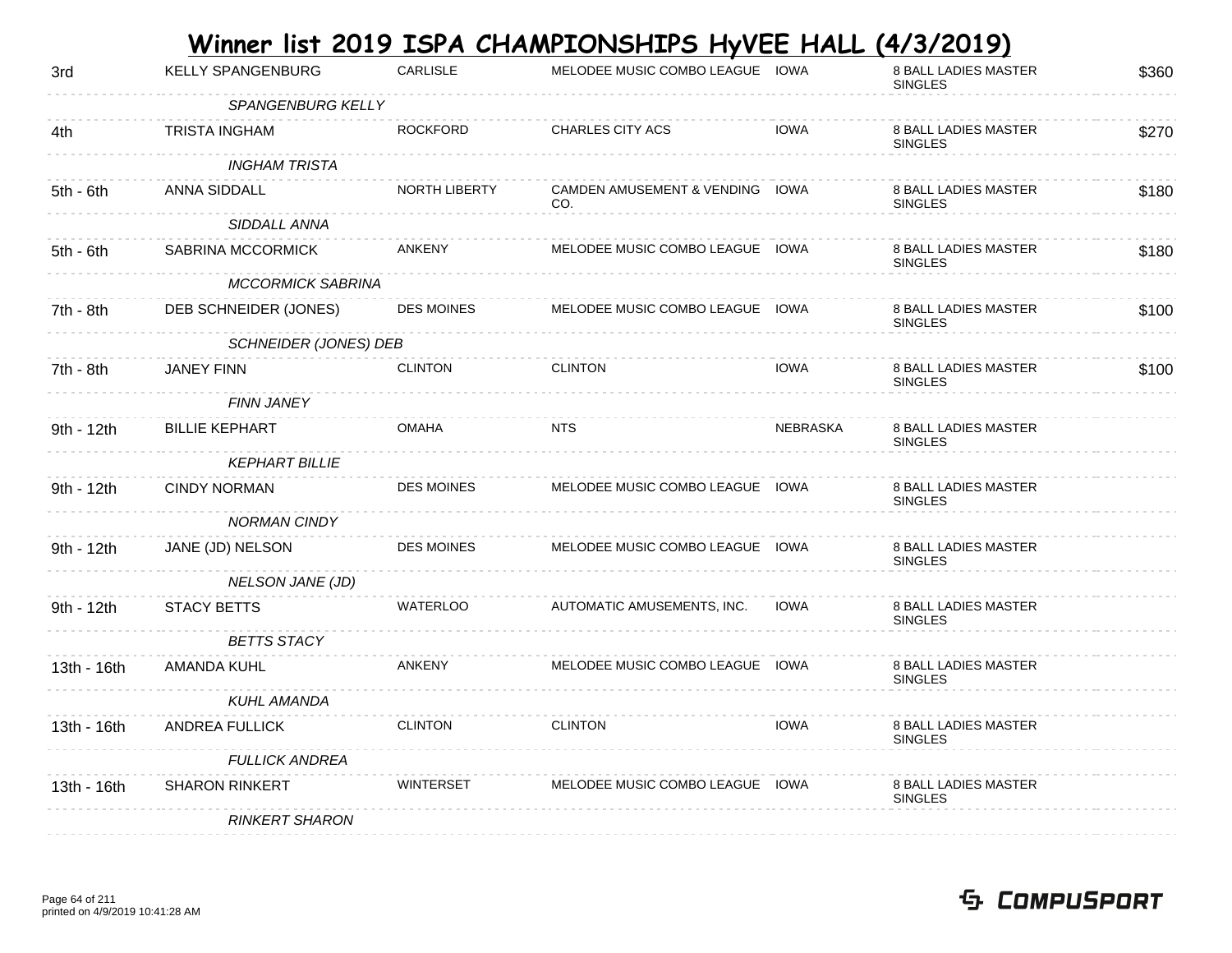|             |                             |                  | <u>Winner list 2019 ISPA CHAMPIONSHIPS HyVEE HALL</u> |                              | <u>(4/3/2019)</u>                             |               |
|-------------|-----------------------------|------------------|-------------------------------------------------------|------------------------------|-----------------------------------------------|---------------|
| 13th - 16th | <b>TRICIA SLADE</b>         | <b>IOWA CITY</b> | IOWA CITY METRO POOL LEAGUE                           | IOWA                         | 8 BALL LADIES MASTER<br><b>SINGLES</b>        |               |
|             | <b>SLADE TRICIA</b>         |                  |                                                       |                              |                                               |               |
| 17th - 24th | <b>AMY HUGHES</b>           | <b>OMAHA</b>     | <b>NTS</b>                                            | <b>NEBRASKA</b>              | <b>8 BALL LADIES MASTER</b><br><b>SINGLES</b> |               |
|             | <b>HUGHES AMY</b>           |                  |                                                       |                              |                                               |               |
| 17th - 24th | CARA TRUITT (SHELLY)        | ANKENY           | MELODEE MUSIC COMBO LEAGUE IOWA                       |                              | <b>8 BALL LADIES MASTER</b><br><b>SINGLES</b> |               |
|             | TRUITT (SHELLY) CARA        |                  |                                                       |                              |                                               |               |
| 17th - 24th | JULIE GUZMAN                | <b>MINGO</b>     | <b>IPPL IOWA</b>                                      | <b>IOWA</b>                  | <b>8 BALL LADIES MASTER</b><br><b>SINGLES</b> |               |
|             | <b>GUZMAN JULIE</b>         |                  |                                                       |                              |                                               |               |
| 17th - 24th | <b>MELISSA HILLS</b>        | AMES             | MELODEE MUSIC COMBO LEAGUE IOWA                       |                              | 8 BALL LADIES MASTER<br><b>SINGLES</b>        |               |
|             | <b>HILLS MELISSA</b>        |                  |                                                       |                              |                                               |               |
| 17th - 24th | MODUSTI BUSHBAUM            |                  | MELODEE MUSIC COMBO LEAGUE IOWA                       |                              | <b>8 BALL LADIES MASTER</b><br><b>SINGLES</b> |               |
|             | <b>BUSHBAUM MODUSTI</b>     |                  |                                                       |                              |                                               |               |
| 17th - 24th | <b>SHAREN VERMULE</b>       | <b>OMAHA</b>     | <b>NTS</b>                                            | NEBRASKA                     | <b>8 BALL LADIES MASTER</b><br><b>SINGLES</b> |               |
|             | <b>VERMULE SHAREN</b>       |                  |                                                       |                              |                                               |               |
| 17th - 24th | STEPHANIE BAKER             | <b>OMAHA</b>     | <b>NTS</b>                                            | <b>NEBRASKA</b>              | <b>8 BALL LADIES MASTER</b><br><b>SINGLES</b> |               |
|             | <b>BAKER STEPHANIE</b>      |                  |                                                       |                              |                                               |               |
| 17th - 24th | <b>VICKI SAIENGA</b>        | <b>AMES</b>      | MELODEE MUSIC COMBO LEAGUE IOWA                       |                              | <b>8 BALL LADIES MASTER</b><br><b>SINGLES</b> |               |
|             | SAIENGA VICKI               |                  |                                                       |                              |                                               |               |
| 25th - 32nd | <b>TAMMY BOOTH</b>          | <b>OSCEOLA</b>   | <b>OSCEOLA</b>                                        | <b>IOWA</b>                  | <b>8 BALL LADIES MASTER</b><br><b>SINGLES</b> |               |
|             | <b>BOOTH TAMMY</b>          |                  |                                                       |                              |                                               |               |
|             | LADIES MASTER 9BALL SINGLES |                  |                                                       |                              |                                               |               |
| Rank        | <b>Name</b>                 | <b>City</b>      | Operator                                              | <b>State/Country Bracket</b> |                                               | <b>Awards</b> |
| 1st         | <b>JENNA BISHOFF</b>        | DAVENPORT        | <b>QUAD CITIES POOL LEAGUE</b>                        | <b>ILLINOIS</b>              | 9 BALL LADIES MASTER<br><b>SINGLES</b>        | \$370         |
|             | <b>BISHOFF JENNA</b>        |                  |                                                       |                              |                                               |               |
| 2nd         | SABRINA MCCORMICK           | <b>ANKENY</b>    | MELODEE MUSIC COMBO LEAGUE IOWA                       |                              | 9 BALL LADIES MASTER<br><b>SINGLES</b>        | \$250         |
|             | <b>MCCORMICK SABRINA</b>    |                  |                                                       |                              |                                               |               |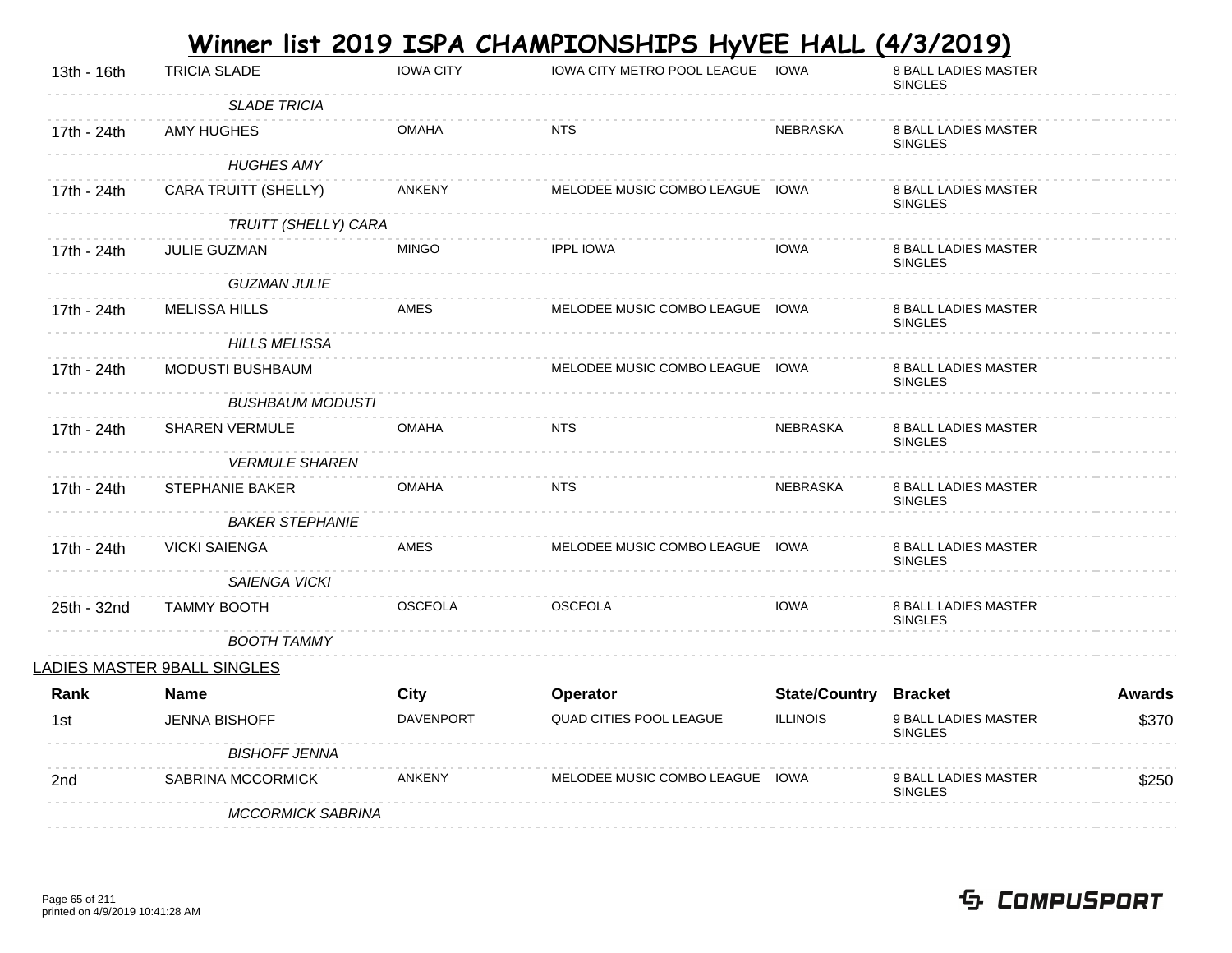|                           |                           |                   | Winner list 2019 ISPA CHAMPIONSHIPS HyVEE HALL (4/3/2019) |                              |                                        |               |
|---------------------------|---------------------------|-------------------|-----------------------------------------------------------|------------------------------|----------------------------------------|---------------|
| 3rd                       | JULIE GUZMAN              | <b>MINGO</b>      | <b>IPPL IOWA</b>                                          | <b>IOWA</b>                  | 9 BALL LADIES MASTER<br><b>SINGLES</b> | \$150         |
|                           | <b>GUZMAN JULIE</b>       |                   |                                                           |                              |                                        |               |
| 4th                       | <b>MELISSA HILLS</b>      | AMES              | MELODEE MUSIC COMBO LEAGUE IOWA                           |                              | 9 BALL LADIES MASTER<br><b>SINGLES</b> | \$80          |
|                           | <b>HILLS MELISSA</b>      |                   |                                                           |                              |                                        |               |
| 5th                       | <b>SHAREN VERMULE</b>     | <b>OMAHA</b>      | <b>NTS</b>                                                | <b>NEBRASKA</b>              | 9 BALL LADIES MASTER<br><b>SINGLES</b> |               |
|                           | <b>VERMULE SHAREN</b>     |                   |                                                           |                              |                                        |               |
| 6th                       | <b>VICKI SAIENGA</b>      | AMES              | MELODEE MUSIC COMBO LEAGUE IOWA                           |                              | 9 BALL LADIES MASTER<br><b>SINGLES</b> |               |
|                           | SAIENGA VICKI             |                   |                                                           |                              |                                        |               |
| 7th                       | <b>SHARON RINKERT</b>     | <b>WINTERSET</b>  | MELODEE MUSIC COMBO LEAGUE IOWA                           |                              | 9 BALL LADIES MASTER<br><b>SINGLES</b> |               |
|                           | <b>RINKERT SHARON</b>     |                   |                                                           |                              |                                        |               |
| 8th                       | JANE (JD) NELSON          | <b>DES MOINES</b> | MELODEE MUSIC COMBO LEAGUE IOWA                           |                              | 9 BALL LADIES MASTER<br><b>SINGLES</b> |               |
|                           | <b>NELSON JANE (JD)</b>   |                   |                                                           |                              |                                        |               |
| 9th                       | <b>TRISTA INGHAM</b>      | <b>ROCKFORD</b>   | <b>CHARLES CITY ACS</b>                                   | <b>IOWA</b>                  | 9 BALL LADIES MASTER<br><b>SINGLES</b> |               |
|                           | <b>INGHAM TRISTA</b>      |                   |                                                           |                              |                                        |               |
| 10th                      | <b>AMANDA KUHL</b>        | <b>ANKENY</b>     | MELODEE MUSIC COMBO LEAGUE IOWA                           |                              | 9 BALL LADIES MASTER<br><b>SINGLES</b> |               |
|                           | <b>KUHL AMANDA</b>        |                   |                                                           |                              |                                        |               |
| <u>LADIES MASTER TEAM</u> |                           |                   |                                                           |                              |                                        |               |
| Rank                      | <b>Name</b>               | <b>City</b>       | Operator                                                  | <b>State/Country Bracket</b> |                                        | <b>Awards</b> |
| 1st                       | SPRINKLES ARE FOR WINNERS |                   | MELODEE MUSIC COMBO LEAGUE                                | <b>IOWA</b>                  | LADIES MASTER TEAM                     | \$1100        |
|                           | <b>KUHL AMANDA</b>        |                   |                                                           |                              |                                        |               |
|                           | <b>MCCORMICK SABRINA</b>  |                   |                                                           |                              |                                        |               |
|                           | NELSON JANE (JD)          |                   |                                                           |                              |                                        |               |
|                           | <b>NOEL SUZIE</b>         |                   |                                                           |                              |                                        |               |
|                           | SCHNEIDER (JONES) DEB     |                   |                                                           |                              |                                        |               |
| 2nd                       | <b>BOMB SQUAD</b>         |                   | <b>CAMDEN AMUSEMENT &amp; VENDING</b><br>CO.              | IOWA                         | LADIES MASTER TEAM                     | \$700         |
|                           | <b>HARGENS LAURA</b>      |                   |                                                           |                              |                                        |               |
|                           | HEROLD (KELLY) PAULA      |                   |                                                           |                              |                                        |               |
|                           | SIDDALL ANNA              |                   |                                                           |                              |                                        |               |
|                           | <b>SPENCER DAWN</b>       |                   |                                                           |                              |                                        |               |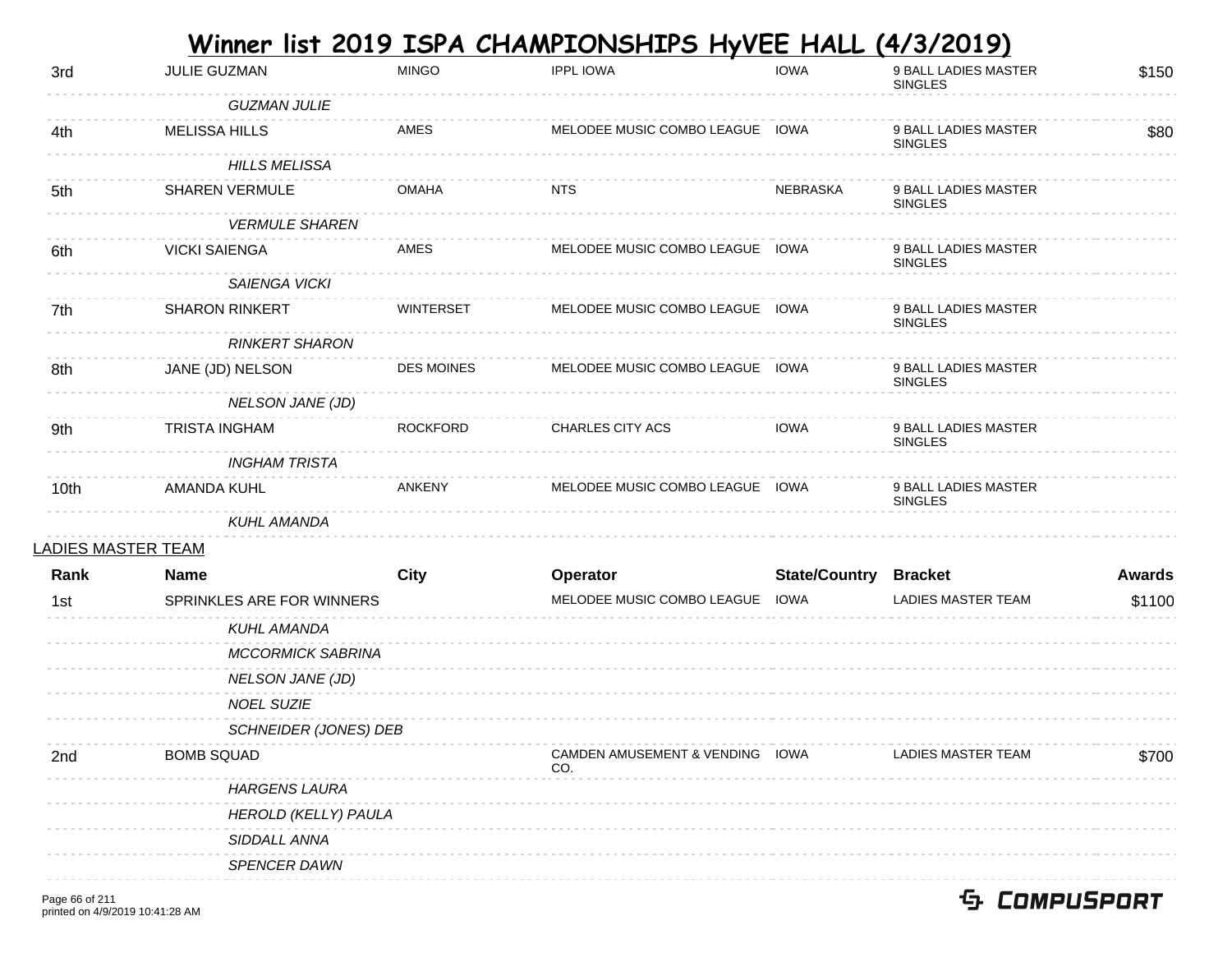| Winner list 2019 ISPA CHAMPIONSHIPS HyVEE HALL (4/3/2019) |
|-----------------------------------------------------------|
|-----------------------------------------------------------|

| 3rd | <b>JUST THE TIP</b>                  | QUAD CITIES POOL LEAGUE         | <b>ILLINOIS</b> | LADIES MASTER TEAM        | \$400 |
|-----|--------------------------------------|---------------------------------|-----------------|---------------------------|-------|
|     | <b>ANDERSON PATTY</b>                |                                 |                 |                           |       |
|     | <b>BISHOFF JENNA</b>                 |                                 |                 |                           |       |
|     | <b>MCNAMARA STACY</b>                |                                 |                 |                           |       |
|     | <b>MELROY DEBBIE</b>                 |                                 |                 |                           |       |
| 4th | ONIE'S 1                             | DELAWARE CO. WOMEN              | <b>IOWA</b>     | LADIES MASTER TEAM        |       |
|     | <b>BOLSINGER JULIE</b>               |                                 |                 |                           |       |
|     | <b>HAIGHT CELINE</b>                 |                                 |                 |                           |       |
|     | MCDONALD CALLIE                      |                                 |                 |                           |       |
|     | <b>TIBBOTT PAM</b>                   |                                 |                 |                           |       |
| 5th | <b>TEAM MOTORBOAT</b>                | MELODEE MUSIC COMBO LEAGUE IOWA |                 | LADIES MASTER TEAM        |       |
|     | <b>BENNETT (BICEGO) RACHEL</b>       |                                 |                 |                           |       |
|     | <b>HEINEN AMY</b>                    |                                 |                 |                           |       |
|     | <b>HUGHES NICKI</b>                  |                                 |                 |                           |       |
|     | <b>MELOHN JANELLE</b>                |                                 |                 |                           |       |
|     | SAIENGA VICKI                        |                                 |                 |                           |       |
| 6th | <b>B'S SWEET &amp; SPICY BITCHES</b> | NTS                             | NEBRASKA        | LADIES MASTER TEAM        |       |
|     | <b>BAKER STEPHANIE</b>               |                                 |                 |                           |       |
|     | <b>HUGHES AMY</b>                    |                                 |                 |                           |       |
|     | <b>KEPHART BILLIE</b>                |                                 |                 |                           |       |
|     | PECKHAM JODI                         |                                 |                 |                           |       |
|     | <b>SELBY KELLIE</b>                  |                                 |                 |                           |       |
|     | WEIDENFELLER LEE ANN                 |                                 |                 |                           |       |
| 7th | <b>BLURRED VISION-DSM</b>            | MELODEE MUSIC COMBO LEAGUE IOWA |                 | LADIES MASTER TEAM        |       |
|     | DAMSTROM ANGELIQUE                   |                                 |                 |                           |       |
|     | RAABE SHAWNDA                        |                                 |                 |                           |       |
|     | SPANGENBURG KELLY                    |                                 |                 |                           |       |
|     | TRUITT (SHELLY) CARA                 |                                 |                 |                           |       |
|     | <b>VERTREES CRYSTAL</b>              |                                 |                 |                           |       |
| 8th | LEGEND'S SHUT UP & SHOOT             | <b>CLINTON</b>                  | <b>IOWA</b>     | <b>LADIES MASTER TEAM</b> |       |
|     | <b>FINN JANEY</b>                    |                                 |                 |                           |       |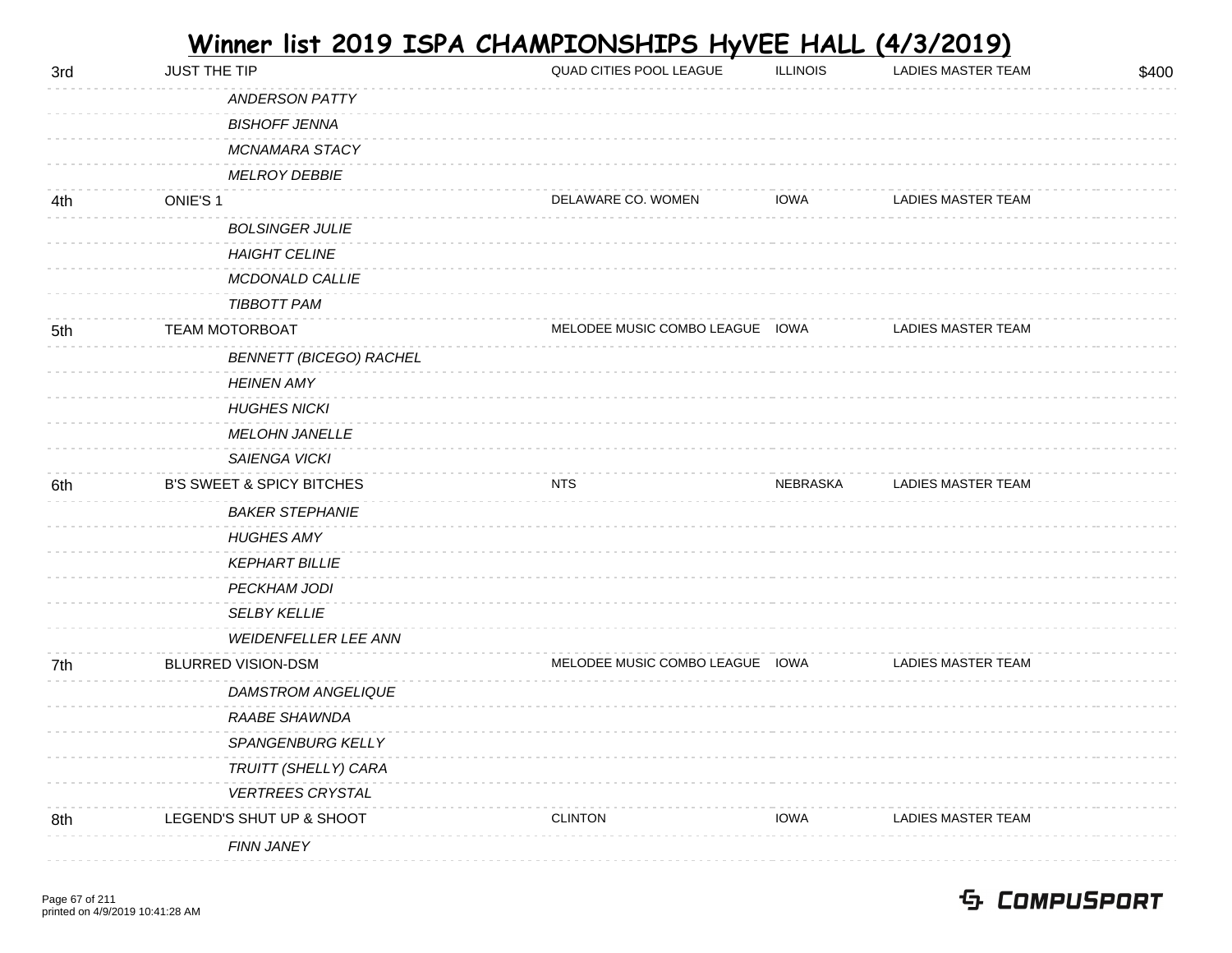FULLICK ANDREA

RADCLIFF WENDY

TOTTEN LINDSAY

#### LADIES OPEN 9BALL SINGLES

| Rank        | <b>Name</b>             | <b>City</b>         | Operator                                        | <b>State/Country</b> | <b>Bracket</b>             | <b>Awards</b> |
|-------------|-------------------------|---------------------|-------------------------------------------------|----------------------|----------------------------|---------------|
| 1st         | <b>KRISTEN SPINA</b>    | <b>DES MOINES</b>   | MELODEE MUSIC COMBO LEAGUE                      | IOWA                 | 9 BALL LADIES OPEN SINGLES | \$355         |
|             | <b>SPINA KRISTEN</b>    |                     |                                                 |                      |                            |               |
| 2nd         | <b>JANEEN EDDY</b>      | <b>OSCEOLA</b>      | <b>OSCEOLA</b>                                  | <b>IOWA</b>          | 9 BALL LADIES OPEN SINGLES | \$255         |
|             | <b>EDDY JANEEN</b>      |                     |                                                 |                      |                            |               |
| 3rd         | <b>DESIREE SMITH</b>    | <b>DES MOINES</b>   | MELODEE MUSIC COMBO LEAGUE IOWA                 |                      | 9 BALL LADIES OPEN SINGLES | \$185         |
|             | <b>SMITH DESIREE</b>    |                     |                                                 |                      |                            |               |
| 4th         | <b>SHANNON GROUETTE</b> | <b>MASON CITY</b>   | CHARLES CITY 8 BALL                             | <b>IOWA</b>          | 9 BALL LADIES OPEN SINGLES | \$125         |
|             | <b>GROUETTE SHANNON</b> |                     |                                                 |                      |                            |               |
| $5th - 6th$ | <b>BEVERLY CLOVER</b>   | MARSHALLTOWN        | MELODEE MUSIC COMBO LEAGUE IOWA                 |                      | 9 BALL LADIES OPEN SINGLES | \$75          |
|             | <b>CLOVER BEVERLY</b>   |                     |                                                 |                      |                            |               |
| 5th - 6th   | <b>TONYA BURKE</b>      | <b>NEW HAMPTON</b>  | AUTOMATIC AMUSEMENTS, INC.                      | <b>IOWA</b>          | 9 BALL LADIES OPEN SINGLES | \$75          |
|             | <b>BURKE TONYA</b>      |                     |                                                 |                      |                            |               |
| 7th - 8th   | PAMELA BROWN            | <b>STRONGHURST</b>  | GRE AMUSEMENTS, LLC                             | <b>IOWA</b>          | 9 BALL LADIES OPEN SINGLES | \$50          |
|             | <b>BROWN PAMELA</b>     |                     |                                                 |                      |                            |               |
| 7th - 8th   | SARAH HOWARD            | <b>WATERLOO</b>     | AUTOMATIC AMUSEMENTS, INC.                      | <b>IOWA</b>          | 9 BALL LADIES OPEN SINGLES | \$50          |
|             | <b>HOWARD SARAH</b>     |                     |                                                 |                      |                            |               |
| 9th - 12th  | <b>CIERA CARR</b>       |                     | <b>TIMBER CITY</b>                              | <b>IOWA</b>          | 9 BALL LADIES OPEN SINGLES |               |
|             | <b>CARR CIERA</b>       |                     |                                                 |                      |                            |               |
| 9th - 12th  | DAWN GIBSON             | <b>IOWA CITY</b>    | <b>IOWA CITY WOMENS 8-BALL</b><br><b>LEAGUE</b> | <b>IOWA</b>          | 9 BALL LADIES OPEN SINGLES |               |
|             | <b>GIBSON DAWN</b>      |                     |                                                 |                      |                            |               |
| 9th - 12th  | HOLLY JACOBSON          | <b>MARSHALLTOWN</b> | POOL LEAGUE OF MARSHALLTOWN IOWA                |                      | 9 BALL LADIES OPEN SINGLES |               |
|             | <b>JACOBSON HOLLY</b>   |                     |                                                 |                      |                            |               |
| 9th - 12th  | <b>VICKI O'CONNOR</b>   | <b>DES MOINES</b>   | MELODEE MUSIC COMBO LEAGUE IOWA                 |                      | 9 BALL LADIES OPEN SINGLES |               |
|             | <b>O'CONNOR VICKI</b>   |                     |                                                 |                      |                            |               |
|             |                         |                     |                                                 |                      |                            |               |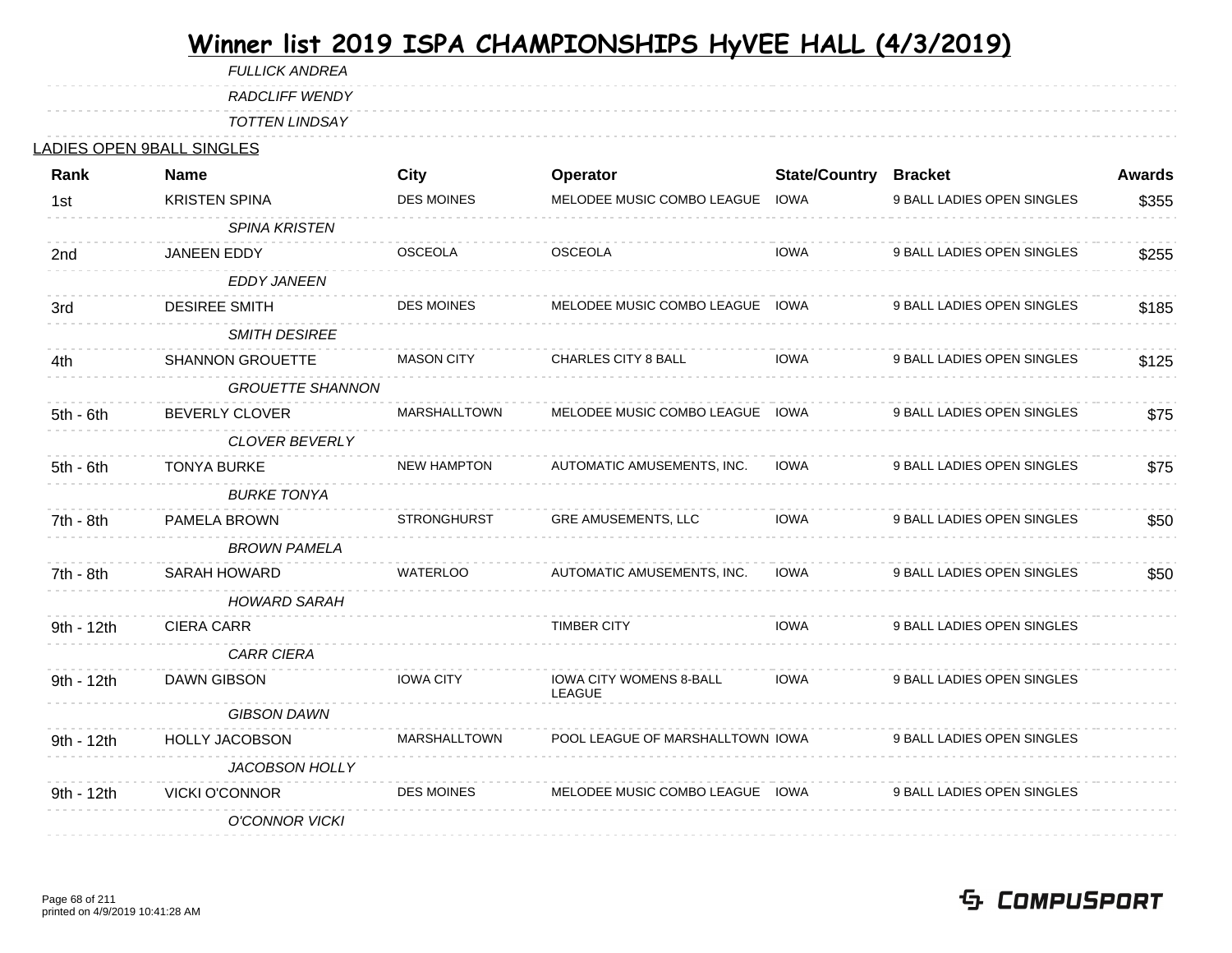| Rank                    | <b>Name</b>                                   | City                | Operator                                    | <b>State/Country Bracket</b> |                            | <b>Awards</b> |
|-------------------------|-----------------------------------------------|---------------------|---------------------------------------------|------------------------------|----------------------------|---------------|
| <u>LADIES OPEN TEAM</u> |                                               |                     |                                             |                              |                            |               |
|                         | <b>FRAZER LYNDSAY</b>                         |                     |                                             |                              |                            |               |
| 25th - 32nd             | LYNDSAY FRAZER                                |                     | <b>CHARLES CITY ACS</b>                     | IOWA                         | 9 BALL LADIES OPEN SINGLES |               |
|                         | HAMMAN JOANN                                  |                     |                                             |                              |                            |               |
| 25th - 32nd             | <b>JOANN HAMMAN</b>                           | <b>WATERLOO</b>     | <b>FISCHELS MUSIC</b>                       | <b>IOWA</b>                  | 9 BALL LADIES OPEN SINGLES |               |
|                         | <b>LUNSFORD TANYA</b>                         |                     |                                             |                              |                            |               |
| 17th - 24th             | <b>SPIKER MINDY</b><br><b>TANYA LUNSFORD</b>  | <b>CLINTON</b>      | <b>CLINTON</b>                              | <b>IOWA</b>                  | 9 BALL LADIES OPEN SINGLES |               |
| 17th - 24th             | <b>MINDY SPIKER</b>                           |                     |                                             |                              |                            |               |
|                         | <b>MAHONEY MICHELLE</b>                       | <b>BURLINGTON</b>   | GRE AMUSEMENTS, LLC                         | <b>IOWA</b>                  | 9 BALL LADIES OPEN SINGLES |               |
| 17th - 24th             | MICHELLE MAHONEY                              | OMAHA               | <b>NTS</b>                                  | NEBRASKA                     | 9 BALL LADIES OPEN SINGLES |               |
|                         | <b>OWEN BETH</b>                              |                     |                                             |                              |                            |               |
| 17th - 24th             | <b>BETH OWEN</b>                              |                     | <b>JOE DEE'S</b>                            | <b>IOWA</b>                  | 9 BALL LADIES OPEN SINGLES |               |
|                         | <b>HOWARD ASHLEY</b>                          |                     |                                             |                              |                            |               |
| 17th - 24th             | <b>ASHLEY HOWARD</b>                          | <b>WATERLOO</b>     | AUTOMATIC AMUSEMENTS, INC.                  | <b>IOWA</b>                  | 9 BALL LADIES OPEN SINGLES |               |
|                         | <b>SMILEY APRIL</b>                           |                     |                                             |                              |                            |               |
| 17th - 24th             | <b>APRIL SMILEY</b>                           | <b>BALDWIN IA</b>   | <b>TIMBER CITY</b>                          | <b>IOWA</b>                  | 9 BALL LADIES OPEN SINGLES |               |
|                         | <b>HEINEN AMY SUE</b>                         |                     | CO.                                         |                              |                            |               |
| 17th - 24th             | AMY SUE HEINEN                                | <b>CEDAR RAPIDS</b> | <b>CAMDEN AMUSEMENT &amp; VENDING</b>       | IOWA                         | 9 BALL LADIES OPEN SINGLES |               |
|                         | PAPOUCHIS ACACIA                              |                     |                                             |                              |                            |               |
| 17th - 24th             | <b>ACACIA PAPOUCHIS</b>                       |                     | RED LINE VENDING, INC. MASON<br><b>CITY</b> | <b>IOWA</b>                  | 9 BALL LADIES OPEN SINGLES |               |
|                         | <b>WHITE MARY</b>                             |                     |                                             |                              |                            |               |
| 13th - 16th             | <b>MARY WHITE</b>                             |                     | <b>IPPL IOWA</b>                            | <b>IOWA</b>                  | 9 BALL LADIES OPEN SINGLES |               |
|                         | <b>HAMMARGREN KRISTY</b>                      |                     |                                             |                              |                            |               |
| 13th - 16th             | <b>KRISTY HAMMARGREN</b>                      | <b>WATERLOO</b>     | AUTOMATIC AMUSEMENTS, INC.                  | <b>IOWA</b>                  | 9 BALL LADIES OPEN SINGLES |               |
| 13th - 16th             | <b>BERHENKE DANIELLE</b>                      |                     |                                             |                              |                            |               |
|                         | <b>HERNANDEZ CHRISTA</b><br>DANIELLE BERHENKE | <b>MARSHALLTOWN</b> | POOL LEAGUE OF MARSHALLTOWN IOWA            |                              | 9 BALL LADIES OPEN SINGLES |               |
| 13th - 16th             | CHRISTA HERNANDEZ                             | <b>DES MOINES</b>   | MELODEE MUSIC COMBO LEAGUE IOWA             |                              | 9 BALL LADIES OPEN SINGLES |               |
|                         |                                               |                     |                                             |                              |                            |               |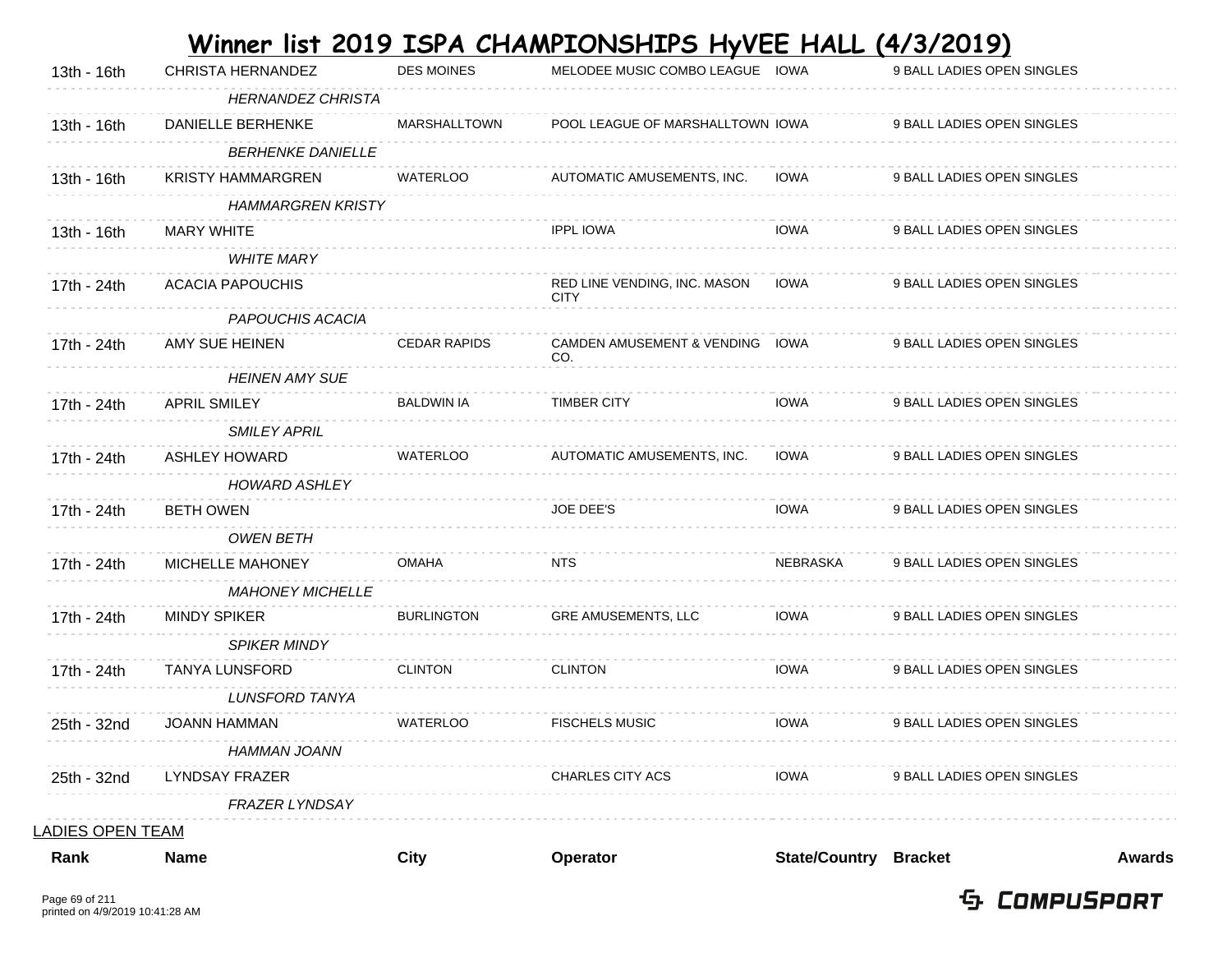| 1st         | WHATEVER IS NECESSARY          | <b>FISCHELS MUSIC</b>                  | <b>IOWA</b> | LADIES OPEN TEAM | \$1050 |
|-------------|--------------------------------|----------------------------------------|-------------|------------------|--------|
|             | CLAY JESSICA ((ROSIE)          |                                        |             |                  |        |
|             | HAMMAN JOANN                   |                                        |             |                  |        |
|             | <b>LASSEN JENNIFER</b>         |                                        |             |                  |        |
|             | NICHOLSON JILL                 |                                        |             |                  |        |
|             | <b>REYERSON KAITLYN</b>        |                                        |             |                  |        |
| 2nd         | MANNINGS WHISTLE STOP<br>GIRLS | <b>CLINTON</b>                         | IOWA        | LADIES OPEN TEAM | \$750  |
|             | <b>AINLEY BRIDGET</b>          |                                        |             |                  |        |
|             | JOHNSON SARAH                  |                                        |             |                  |        |
|             | <b>LUNSFORD TANYA</b>          |                                        |             |                  |        |
|             | <b>MORRIS YVETTE</b>           |                                        |             |                  |        |
| 3rd         | THE GIRLZ                      | <b>GREEN AMUSEMENT</b>                 | <b>IOWA</b> | LADIES OPEN TEAM | \$525  |
|             | <b>AUTEN KARRY</b>             |                                        |             |                  |        |
|             | <b>ELY MICHELLE</b>            |                                        |             |                  |        |
|             | RATZLAFF MARDI                 |                                        |             |                  |        |
|             | <b>SWANSON TAMI</b>            |                                        |             |                  |        |
| 4th         | THE MISFITS                    | CAMDEN AMUSEMENT & VENDING IOWA<br>CO. |             | LADIES OPEN TEAM | \$375  |
|             | <b>ABBOTT KIM</b>              |                                        |             |                  |        |
|             | <b>LEWIS AMBER SUE</b>         |                                        |             |                  |        |
|             | <b>MUNSON MISTY</b>            |                                        |             |                  |        |
|             | <b>VANCE JENNIFER</b>          |                                        |             |                  |        |
| $5th - 6th$ | <b>ONIE'S ORNERY LADIES</b>    | DELAWARE CO. WOMEN                     | <b>IOWA</b> | LADIES OPEN TEAM | \$275  |
|             | <b>LATON KELLY</b>             |                                        |             |                  |        |
|             | <b>PRICE DARLA</b>             |                                        |             |                  |        |
|             | RADABAUGH RONDA                |                                        |             |                  |        |
|             | <b>WILSON LYNN</b>             |                                        |             |                  |        |
| $5th - 6th$ | <b>SLICK STICKS</b>            | AUTOMATIC AMUSEMENTS, INC.             |             | LADIES OPEN TEAM | \$275  |
|             | <b>ALBERT SUE</b>              |                                        |             |                  |        |
|             | <b>ANDERSON WINDY</b>          |                                        |             |                  |        |
|             | <b>MANGRICH HEATHER</b>        |                                        |             |                  |        |
|             | <b>MURPHY LINDA</b>            |                                        |             |                  |        |
|             |                                |                                        |             |                  |        |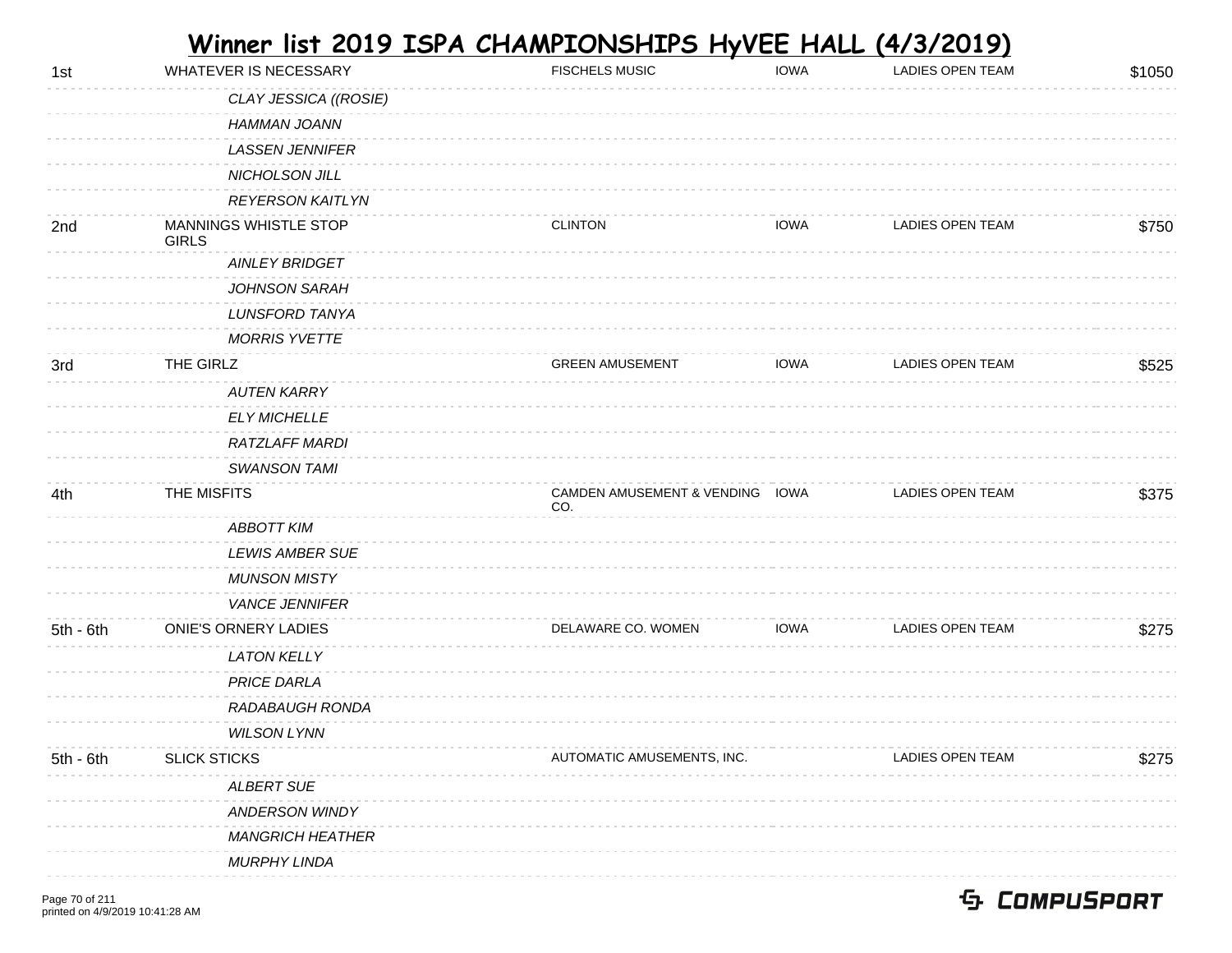| 7th - 8th  | MANNINGS WHISTLE STOP 2  | <b>CLINTON</b>             | <b>IOWA</b> | <b>LADIES OPEN TEAM</b> | \$200 |
|------------|--------------------------|----------------------------|-------------|-------------------------|-------|
|            | <b>BLASDELL GINGER</b>   |                            |             |                         |       |
|            | GOYNES MARYA             |                            |             |                         |       |
|            | <b>LAMB JERRI</b>        |                            |             |                         |       |
|            | ROWSON GRACE             |                            |             |                         |       |
|            | <b>ZAAGMAN TERRI</b>     |                            |             |                         |       |
| 7th - 8th  | WEE WILLY'S DOLLY'S      | AUTOMATIC AMUSEMENTS, INC. |             | LADIES OPEN TEAM        | \$200 |
|            | <b>HOGAN STEPHANIE</b>   |                            |             |                         |       |
|            | JACOBS DEB               |                            |             |                         |       |
|            | JOHNSON HOLLY            |                            |             |                         |       |
|            | OHL TINA                 |                            |             |                         |       |
|            | <b>WEBSTER SUE</b>       |                            |             |                         |       |
| 9th - 12th | FAT BOTTOM GIRLS         | WAPSI VALLEY POOL LEAGUE   | <b>IOWA</b> | <b>LADIES OPEN TEAM</b> | \$150 |
|            | <b>EICHHORN KAREN</b>    |                            |             |                         |       |
|            | <b>SCHURBON NATALIE</b>  |                            |             |                         |       |
|            | SEIFERT DEB              |                            |             |                         |       |
|            | <b>STEINES LINDA</b>     |                            |             |                         |       |
|            | <b>WIDEL KERRI</b>       |                            |             |                         |       |
|            | <b>WIDEL ADDY</b>        |                            |             |                         |       |
| 9th - 12th | <b>HEINEEJO'S</b>        | WAPSI VALLEY POOL LEAGUE   | <b>IOWA</b> | LADIES OPEN TEAM        | \$150 |
|            | DAVIS LINDA              |                            |             |                         |       |
|            | <b>GASPER PATTY</b>      |                            |             |                         |       |
|            | <b>KAY KIM</b>           |                            |             |                         |       |
|            | SNOWBARGER JODIE         |                            |             |                         |       |
| 9th - 12th | <b>OUTTA CONTROL</b>     | MUSCATINE POOL LEAGUE      | <b>IOWA</b> | LADIES OPEN TEAM        | \$150 |
|            | MARTZ TANNA              |                            |             |                         |       |
|            | MOSLEY AMANDA            |                            |             |                         |       |
|            | O' BRIEN REYNEA          |                            |             |                         |       |
|            | <b>OSBORN DEE</b>        |                            |             |                         |       |
|            | RICHARDSON (TONYE) ERIKA |                            |             |                         |       |
|            |                          |                            |             |                         |       |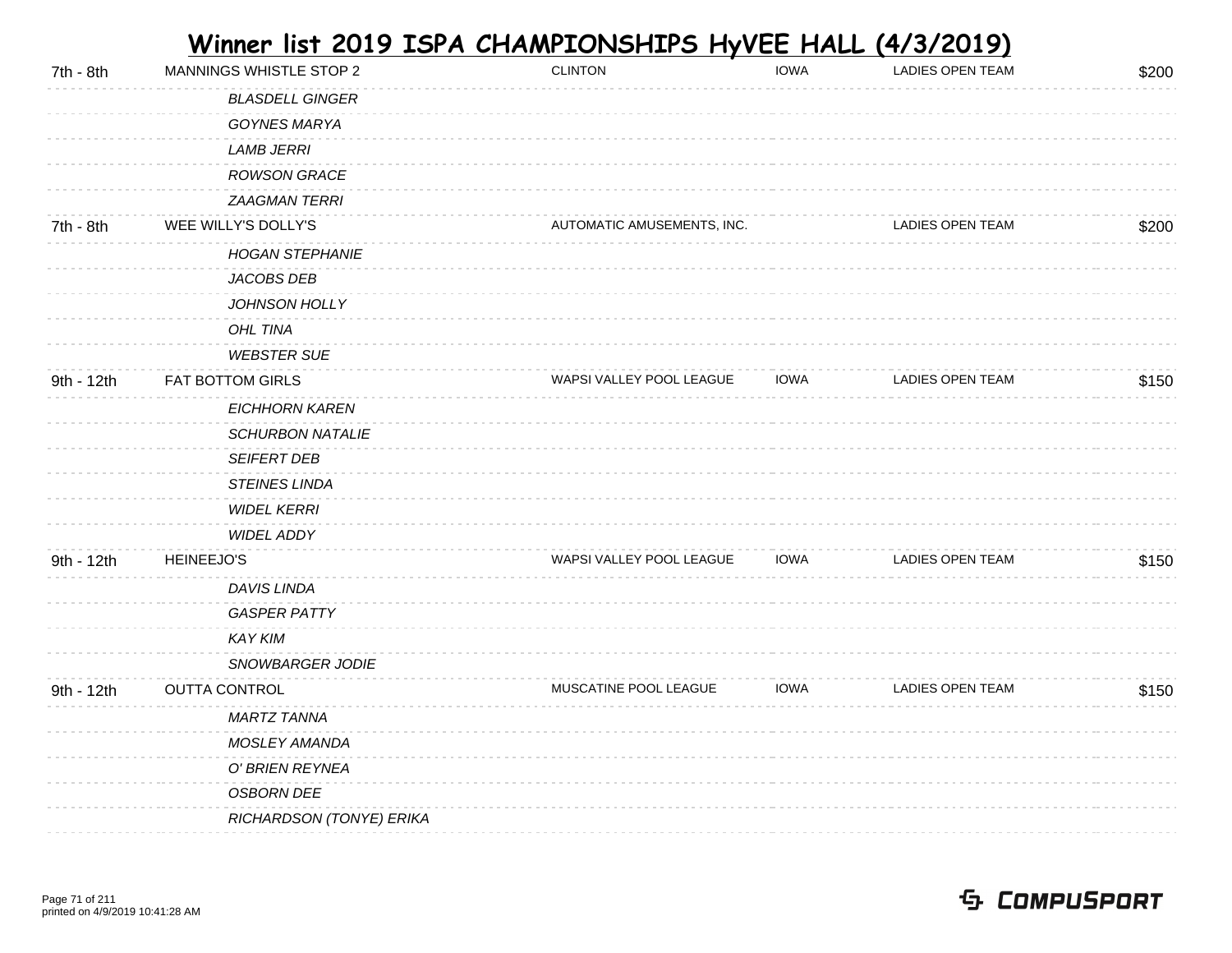| 9th - 12th  | THRIFTY NINJAS            | CORNER POCKET LEAGUE              | <b>IOWA</b> | LADIES OPEN TEAM        | \$150 |
|-------------|---------------------------|-----------------------------------|-------------|-------------------------|-------|
|             | <b>DEVRIES BETH</b>       |                                   |             |                         |       |
|             | <b>HAGGE MICHELLE</b>     |                                   |             |                         |       |
|             | <b>MATHIENSEN KATHY</b>   |                                   |             |                         |       |
|             | SOSALLA-GIVENS KATE       |                                   |             |                         |       |
|             | <b>WOSTER ANGELA</b>      |                                   |             |                         |       |
| 13th - 16th | <b>B TEAM</b>             | IOWA CITY WOMENS 8-BALL<br>LEAGUE | <b>IOWA</b> | LADIES OPEN TEAM        |       |
|             | <b>BOLLINGER RUBY</b>     |                                   |             |                         |       |
|             | <b>CLARK CINDY</b>        |                                   |             |                         |       |
|             | EICHHORST ANGIE           |                                   |             |                         |       |
|             | <b>FISCHER JENNIFER</b>   |                                   |             |                         |       |
|             | <b>GRIDER TIFFANY</b>     |                                   |             |                         |       |
|             | <b>RIGGS ERIKA</b>        |                                   |             |                         |       |
| 13th - 16th | NOT YOUR AVG HOOKERS      | NTS                               | NEBRASKA    | <b>LADIES OPEN TEAM</b> |       |
|             | <b>GRIFFIS CHASITY</b>    |                                   |             |                         |       |
|             | <b>HAVENRIDGE AMY</b>     |                                   |             |                         |       |
|             | <b>HIERS DONELLE</b>      |                                   |             |                         |       |
|             | <b>MAHONEY MICHELLE</b>   |                                   |             |                         |       |
| 13th - 16th | O'ZONE CHICKS & A STICK   | AUTOMATIC AMUSEMENTS, INC.        |             | LADIES OPEN TEAM        |       |
|             | <b>OCKENFELS JUSTINE</b>  |                                   |             |                         |       |
|             | <b>OCKENFELS MARCIE</b>   |                                   |             |                         |       |
|             | PEREZ ASHLEY              |                                   |             |                         |       |
|             | <b>STUECK CINDI</b>       |                                   |             |                         |       |
| 13th - 16th | <b>TORONTO TATAS</b>      | WAPSI VALLEY POOL LEAGUE          | <b>IOWA</b> | LADIES OPEN TEAM        |       |
|             | <b>HOTTENSTEIN BETH</b>   |                                   |             |                         |       |
|             | <b>KOESTER KEELY</b>      |                                   |             |                         |       |
|             | <b>LAMACK WHITNEY</b>     |                                   |             |                         |       |
|             | <b>REGENNITTER KRISTI</b> |                                   |             |                         |       |
| 17th - 24th | <b>BEAUTIFUL RACKS</b>    | IOWA CITY WOMENS 8-BALL<br>LEAGUE | <b>IOWA</b> | LADIES OPEN TEAM        |       |
|             | COOPER WENDY              |                                   |             |                         |       |
|             | <b>GEHRING KIM</b>        |                                   |             |                         |       |
|             |                           |                                   |             |                         |       |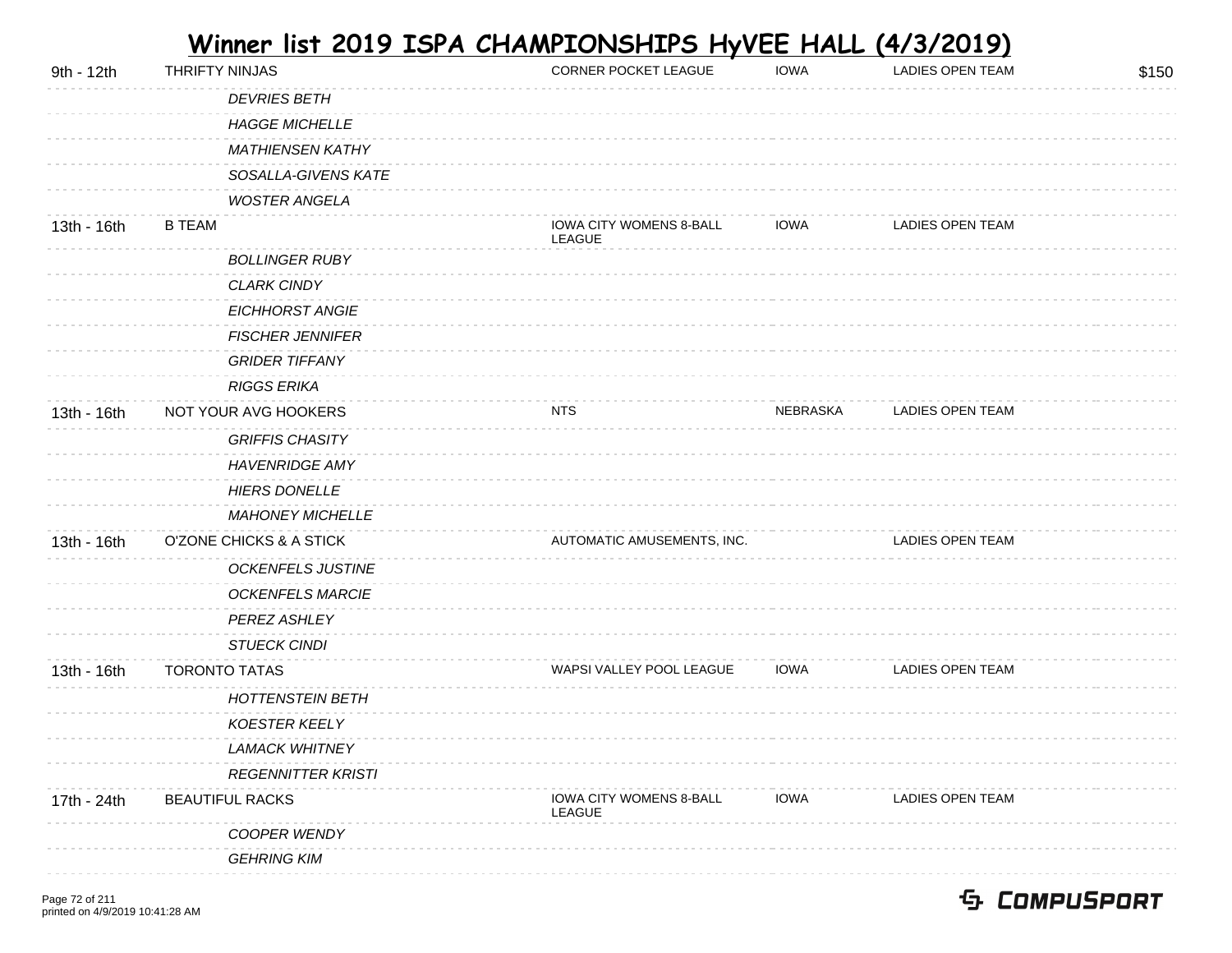|             | <b>TATE LILY</b>                           |                                             |             |                         |  |
|-------------|--------------------------------------------|---------------------------------------------|-------------|-------------------------|--|
|             | <b>WELLS DAWN</b>                          |                                             |             |                         |  |
| 17th - 24th | <b>BURKES FIREBALLS</b>                    | RED LINE VENDING, INC. MASON<br><b>CITY</b> | <b>IOWA</b> | <b>LADIES OPEN TEAM</b> |  |
|             | <b>FRANK JULIE</b>                         |                                             |             |                         |  |
|             | <b>HICOK CHERYL</b>                        |                                             |             |                         |  |
|             | <b>LEBERMAN PAULINE</b>                    |                                             |             |                         |  |
|             | <b>RUBIO JUANITA</b>                       |                                             |             |                         |  |
| 17th - 24th | <b>GOLF RIGHT ROWDY'S</b>                  | AUTOMATIC AMUSEMENTS, INC.                  |             | <b>LADIES OPEN TEAM</b> |  |
|             | <b>DAGUE JESSICA</b>                       |                                             |             |                         |  |
|             | <b>GARLOFF DEANNA</b>                      |                                             |             |                         |  |
|             | <b>GOERSCH NINA</b>                        |                                             |             |                         |  |
|             | PHELPS SHELLY                              |                                             |             |                         |  |
| 17th - 24th | <b>HALF STRAIGHT</b>                       | AUTOMATIC AMUSEMENTS, INC.                  |             | <b>LADIES OPEN TEAM</b> |  |
|             | <b>AUSTIN ALEXIS</b>                       |                                             |             |                         |  |
|             | <b>HAMMARGREN KRISTY</b>                   |                                             |             |                         |  |
|             | <b>HOWARD ASHLEY</b>                       |                                             |             |                         |  |
|             | <b>HOWARD SARAH</b>                        |                                             |             |                         |  |
| 17th - 24th | <b>LADY STROKERS</b>                       | <b>TIMBER CITY</b>                          | <b>IOWA</b> | <b>LADIES OPEN TEAM</b> |  |
|             | <b>CARR LEXUS</b>                          |                                             |             |                         |  |
|             | <b>CARR CIERA</b>                          |                                             |             |                         |  |
|             | <b>SMILEY APRIL</b>                        |                                             |             |                         |  |
|             | YAROLEM STEFFANIE                          |                                             |             |                         |  |
| 17th - 24th | POOR HOUSE IT'S A BEAUTIFUL<br><b>RACK</b> | <b>CLINTON</b>                              | <b>IOWA</b> | <b>LADIES OPEN TEAM</b> |  |
|             | <b>DINNING PAULINA</b>                     |                                             |             |                         |  |
|             | <b>GERBER KELLY</b>                        |                                             |             |                         |  |
|             | <b>KIMMER SARAH</b>                        |                                             |             |                         |  |
|             | <b>SCHOCKER LIN</b>                        |                                             |             |                         |  |
| 17th - 24th | TIME OUT "TEAM ALICE"                      | <b>CLINTON</b>                              | <b>IOWA</b> | LADIES OPEN TEAM        |  |
|             | FENZEL CARI                                |                                             |             |                         |  |
|             | <b>HOFFMAN TRACY</b>                       |                                             |             |                         |  |
|             | <b>NIELSEN VICKI</b>                       |                                             |             |                         |  |
|             |                                            |                                             |             |                         |  |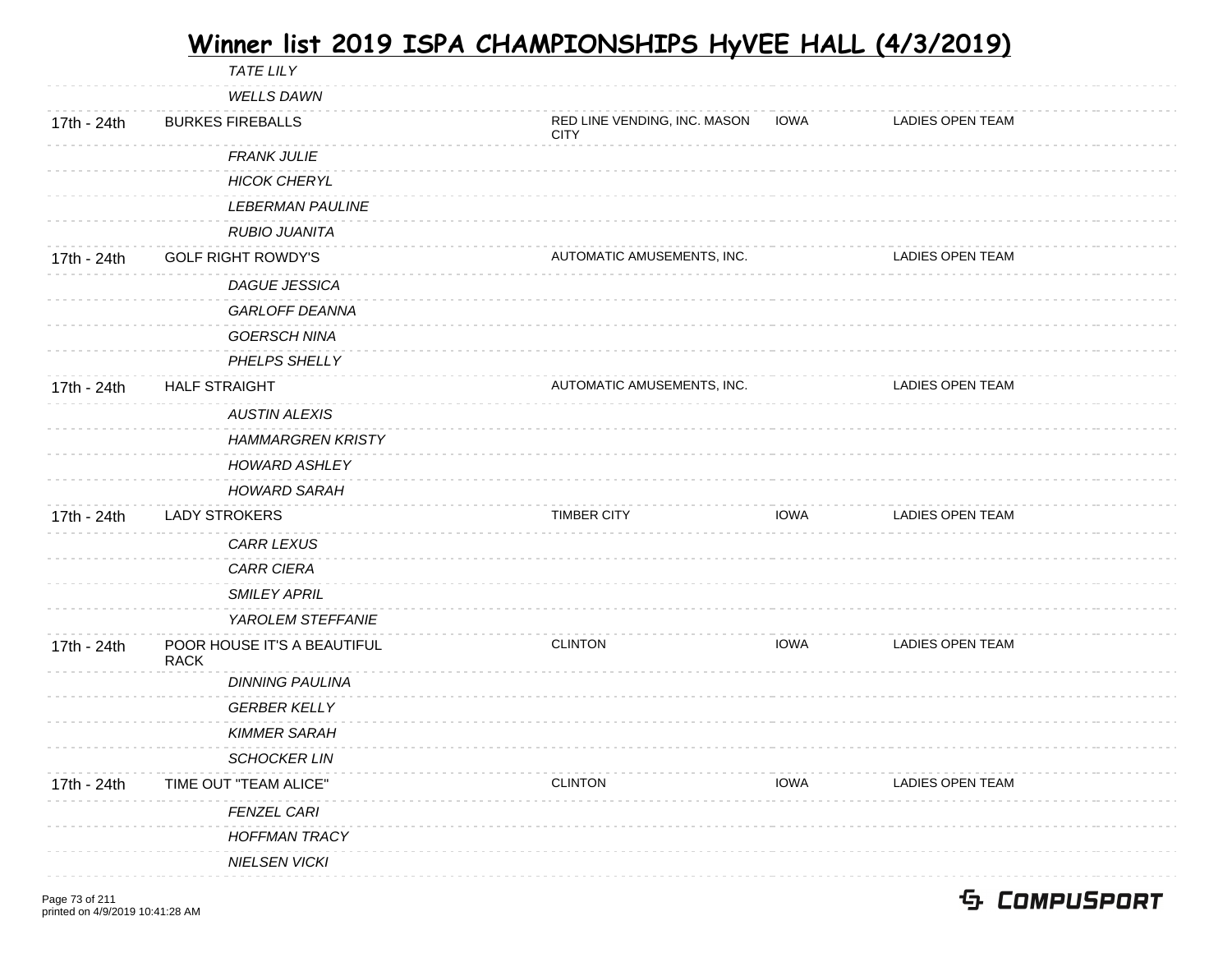|             | <b>RAY STACY</b>         |                                              |             |                  |  |
|-------------|--------------------------|----------------------------------------------|-------------|------------------|--|
| 17th - 24th | VOODOO NINJAS            | CHARLES CITY 8 BALL                          | <b>IOWA</b> | LADIES OPEN TEAM |  |
|             | <b>GRAHAM CINDY</b>      |                                              |             |                  |  |
|             | MICHAEL JACKIE           |                                              |             |                  |  |
|             | PAULUS AMANDA            |                                              |             |                  |  |
|             | <b>STAUDT KELLY</b>      |                                              |             |                  |  |
| 25th - 32nd | 4 CHICKS & A STICK       | POOL LEAGUE OF MARSHALLTOWN IOWA             |             | LADIES OPEN TEAM |  |
|             | <b>BERHENKE DANIELLE</b> |                                              |             |                  |  |
|             | <b>MARTINEZ JAMIE</b>    |                                              |             |                  |  |
|             | <b>ROE ARRIEL</b>        |                                              |             |                  |  |
|             | SORLAESITH DALLAS        |                                              |             |                  |  |
| 25th - 32nd | HILLTOPS OPTIONAL        | <b>IOWA CITY WOMENS 8-BALL</b><br>LEAGUE     | <b>IOWA</b> | LADIES OPEN TEAM |  |
|             | <b>BEAVER MICHELE</b>    |                                              |             |                  |  |
|             | <b>MOORE JOSIE</b>       |                                              |             |                  |  |
|             | SPALJ TABBY              |                                              |             |                  |  |
|             | STRABALA PAM             |                                              |             |                  |  |
|             | <b>THOMAS JADE</b>       |                                              |             |                  |  |
| 25th - 32nd | <b>MISFITS</b>           | JOE DEE'S                                    | <b>IOWA</b> | LADIES OPEN TEAM |  |
|             | <b>BUNKER AMY</b>        |                                              |             |                  |  |
|             | <b>CAREY TONI</b>        |                                              |             |                  |  |
|             | <b>MEYER CANDICE</b>     |                                              |             |                  |  |
|             | <b>OWEN BETH</b>         |                                              |             |                  |  |
| 25th - 32nd | RAY'S TIMEOUT SPORTS BAR | <b>CLINTON</b>                               | <b>IOWA</b> | LADIES OPEN TEAM |  |
|             | <b>CROSSEN BRITNEY</b>   |                                              |             |                  |  |
|             | JOHNSON DEBRA            |                                              |             |                  |  |
|             | <b>JOHNSON JANIE</b>     |                                              |             |                  |  |
|             | <b>MALMSTROM KATIE</b>   |                                              |             |                  |  |
|             | <b>PARKER KALI</b>       |                                              |             |                  |  |
| 25th - 32nd | <b>RUBIES BOOBIES</b>    | <b>CAMDEN AMUSEMENT &amp; VENDING</b><br>CO. | IOWA        | LADIES OPEN TEAM |  |
|             | <b>BECKER DEB</b>        |                                              |             |                  |  |
|             | <b>MACH BECKY</b>        |                                              |             |                  |  |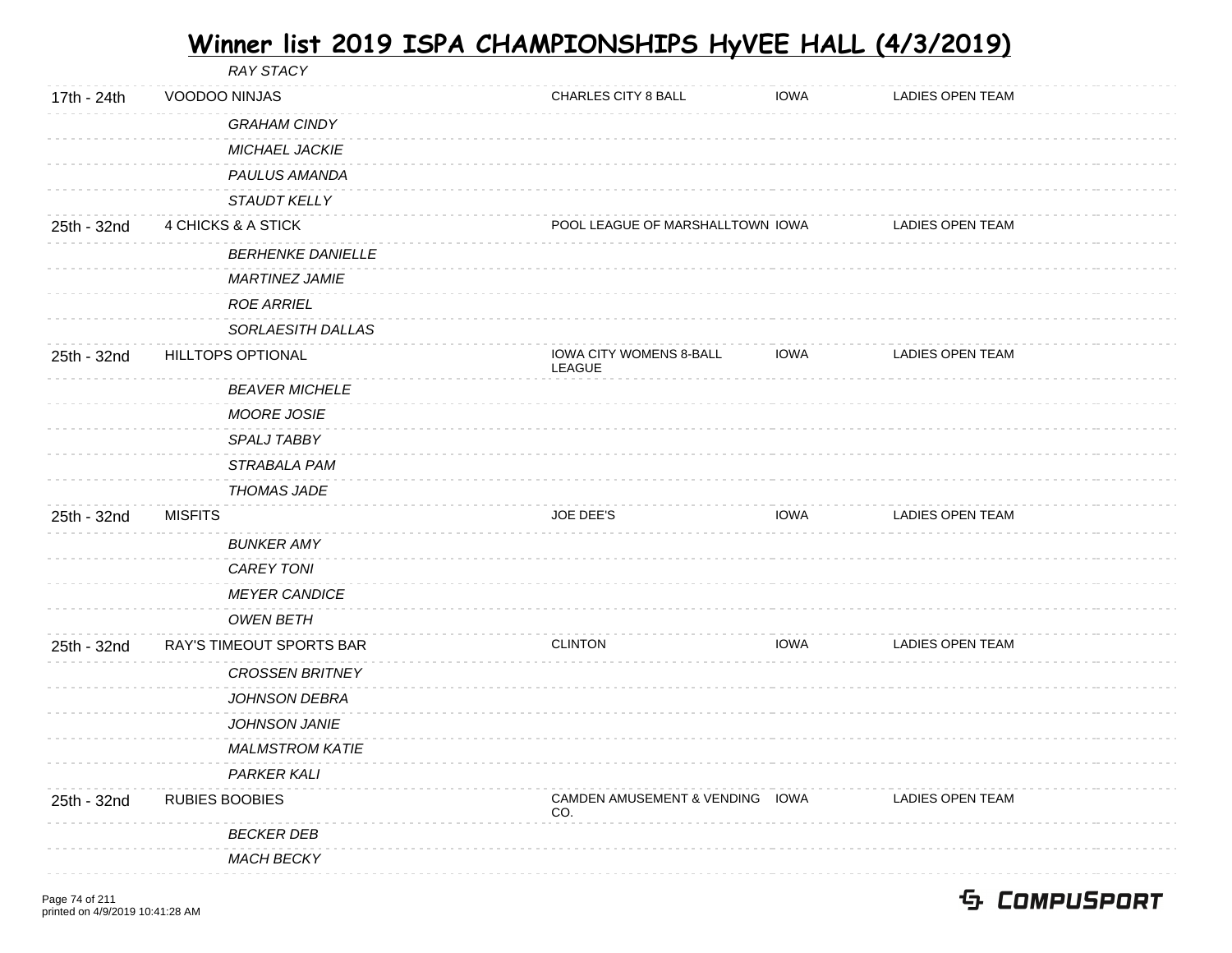| <b>LADIES OPEN TEAM</b><br>LADIES OPEN TEAM |
|---------------------------------------------|
|                                             |
|                                             |
|                                             |
|                                             |
|                                             |
|                                             |
|                                             |
|                                             |
|                                             |
|                                             |
|                                             |
|                                             |
|                                             |
| <b>LADIES OPEN TEAM</b>                     |
|                                             |
|                                             |
|                                             |
|                                             |
|                                             |
| <b>LADIES OPEN TEAM</b>                     |
|                                             |
|                                             |
|                                             |
|                                             |
| <b>LADIES OPEN TEAM</b>                     |
|                                             |
|                                             |
|                                             |
|                                             |
|                                             |

LADIES SENIOR 8BALL (AGE 50+)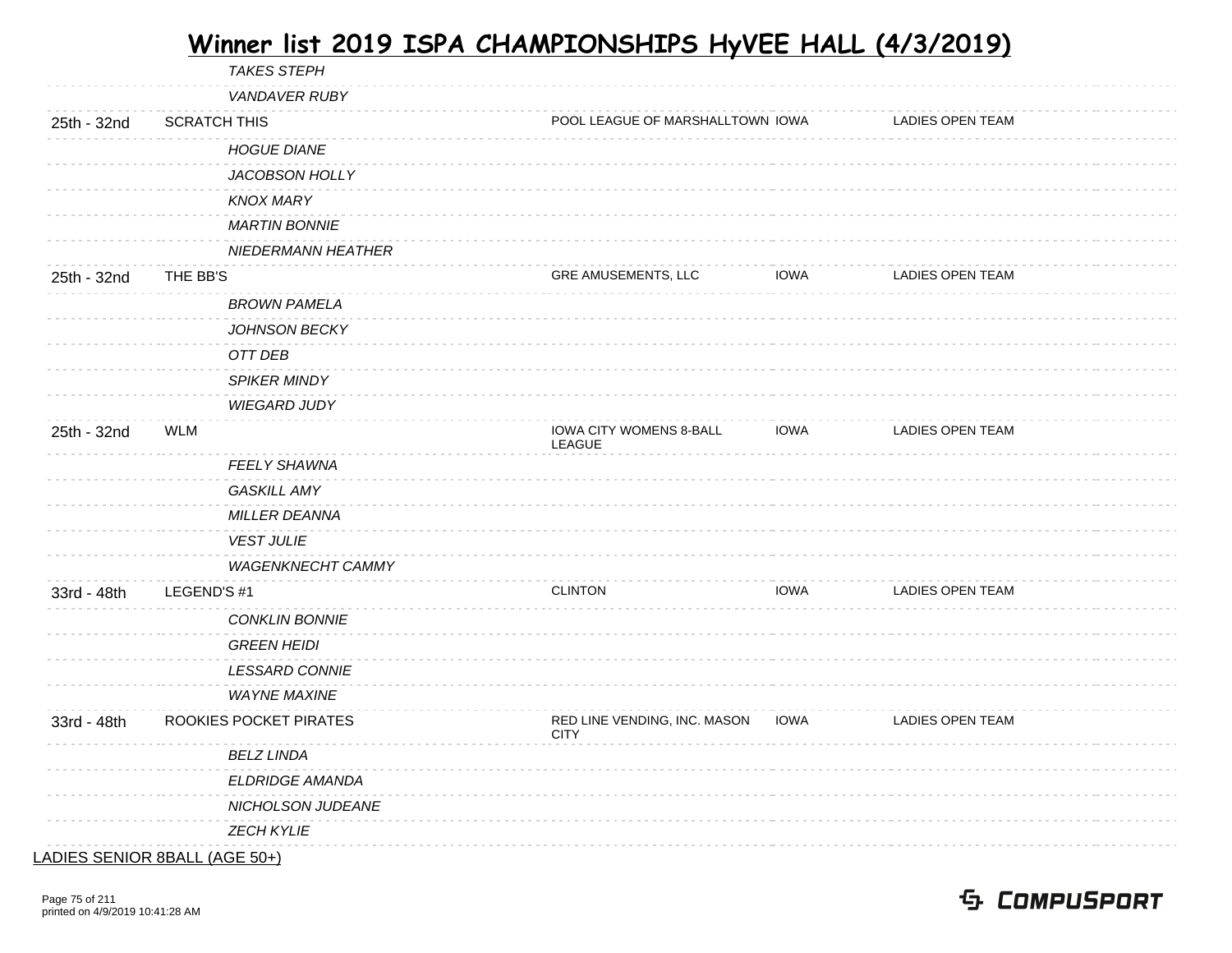| Rank            | <b>Name</b>                        | <b>City</b>         | Operator                                     | <b>State/Country</b> | <b>Bracket</b>                               | <b>Awards</b> |
|-----------------|------------------------------------|---------------------|----------------------------------------------|----------------------|----------------------------------------------|---------------|
| 1st             | DAWN SPENCER                       | <b>CEDER RAPIDS</b> | <b>CAMDEN AMUSEMENT &amp; VENDING</b><br>CO. | <b>IOWA</b>          | LADIES SENIOR 8BALL (AGE 50+)                | \$200         |
|                 | SPENCER DAWN                       |                     |                                              |                      |                                              |               |
| 2nd             | <b>KATIE MITCHELL</b>              | <b>BONAPARTE</b>    | <b>JOE DEE'S</b>                             | <b>IOWA</b>          | LADIES SENIOR 8BALL (AGE 50+)                | \$100         |
|                 | <b>MITCHELL KATIE</b>              |                     |                                              |                      |                                              |               |
| 3rd             | <b>KIRSTEN ADAMS</b>               | <b>DES MOINES</b>   | MELODEE MUSIC COMBO LEAGUE IOWA              |                      | LADIES SENIOR 8BALL (AGE 50+)                |               |
|                 | <b>ADAMS KIRSTEN</b>               |                     |                                              |                      |                                              |               |
| 4th             | KAY ACKMANN                        | <b>DUBUQUE</b>      | DUBUQUE POOL LEAGUES                         | <b>IOWA</b>          | LADIES SENIOR 8BALL (AGE 50+)                |               |
|                 | <b>ACKMANN KAY</b>                 |                     |                                              |                      |                                              |               |
| 5th             | VANESSA LOWE                       | CORALVILLE          | IOWA CITY WOMENS 8-BALL<br>LEAGUE            | <b>IOWA</b>          | LADIES SENIOR 8BALL (AGE 50+)                |               |
|                 | LOWE VANESSA                       |                     |                                              |                      |                                              |               |
| 6th             | <b>DIANE HOGUE</b>                 | <b>TOLEDO</b>       | POOL LEAGUE OF MARSHALLTOWN IOWA             |                      | LADIES SENIOR 8BALL (AGE 50+)                |               |
|                 | <b>HOGUE DIANE</b>                 |                     |                                              |                      |                                              |               |
|                 | <u>MENS ADVANCE 8 BALL SINGLES</u> |                     |                                              |                      |                                              |               |
|                 |                                    |                     |                                              |                      |                                              |               |
| Rank            | <b>Name</b>                        | City                | Operator                                     | <b>State/Country</b> | <b>Bracket</b>                               | <b>Awards</b> |
| 1st             | JOEL HAMMARGREN                    | <b>WATERLOO</b>     | AUTOMATIC AMUSEMENTS, INC.                   | <b>IOWA</b>          | <b>8-BALL MENS ADVANCE</b><br><b>SINGLES</b> | \$820         |
|                 | <b>HAMMARGREN JOEL</b>             |                     |                                              |                      |                                              |               |
| 2 <sub>nd</sub> | <b>BRAD BAKER</b>                  | <b>CLIVE</b>        | MELODEE MUSIC COMBO LEAGUE IOWA              |                      | 8-BALL MENS ADVANCE<br><b>SINGLES</b>        | \$640         |
|                 | <b>BAKER BRAD</b>                  |                     |                                              |                      |                                              |               |
| 3rd             | <b>PAUL EZERSKI</b>                | AMES                | <b>CORNER POCKET LEAGUE</b>                  | <b>IOWA</b>          | 8-BALL MENS ADVANCE<br><b>SINGLES</b>        | \$500         |
|                 | <b>EZERSKI PAUL</b>                |                     |                                              |                      |                                              |               |
| 4th.            | <b>ANTHONY LUDWIG</b>              | <b>DES MOINES</b>   | <b>IPPL IOWA</b>                             | <b>IOWA</b>          | <b>8-BALL MENS ADVANCE</b><br><b>SINGLES</b> | \$400         |
|                 | LUDWIG ANTHONY                     |                     |                                              |                      |                                              |               |
| 5th - 6th       | <b>JIM CASE</b>                    | <b>URBANDALE</b>    | GAMES PEOPLE PLAY (DES<br>MOINES)            | <b>IOWA</b>          | 8-BALL MENS ADVANCE<br><b>SINGLES</b>        | \$300         |
|                 | <b>CASE JIM</b>                    |                     |                                              |                      |                                              |               |
| $5th - 6th$     | <b>STEVE GIBBONS</b>               | <b>WATERLOO</b>     | AUTOMATIC AMUSEMENTS, INC.                   | <b>IOWA</b>          | 8-BALL MENS ADVANCE<br><b>SINGLES</b>        | \$300         |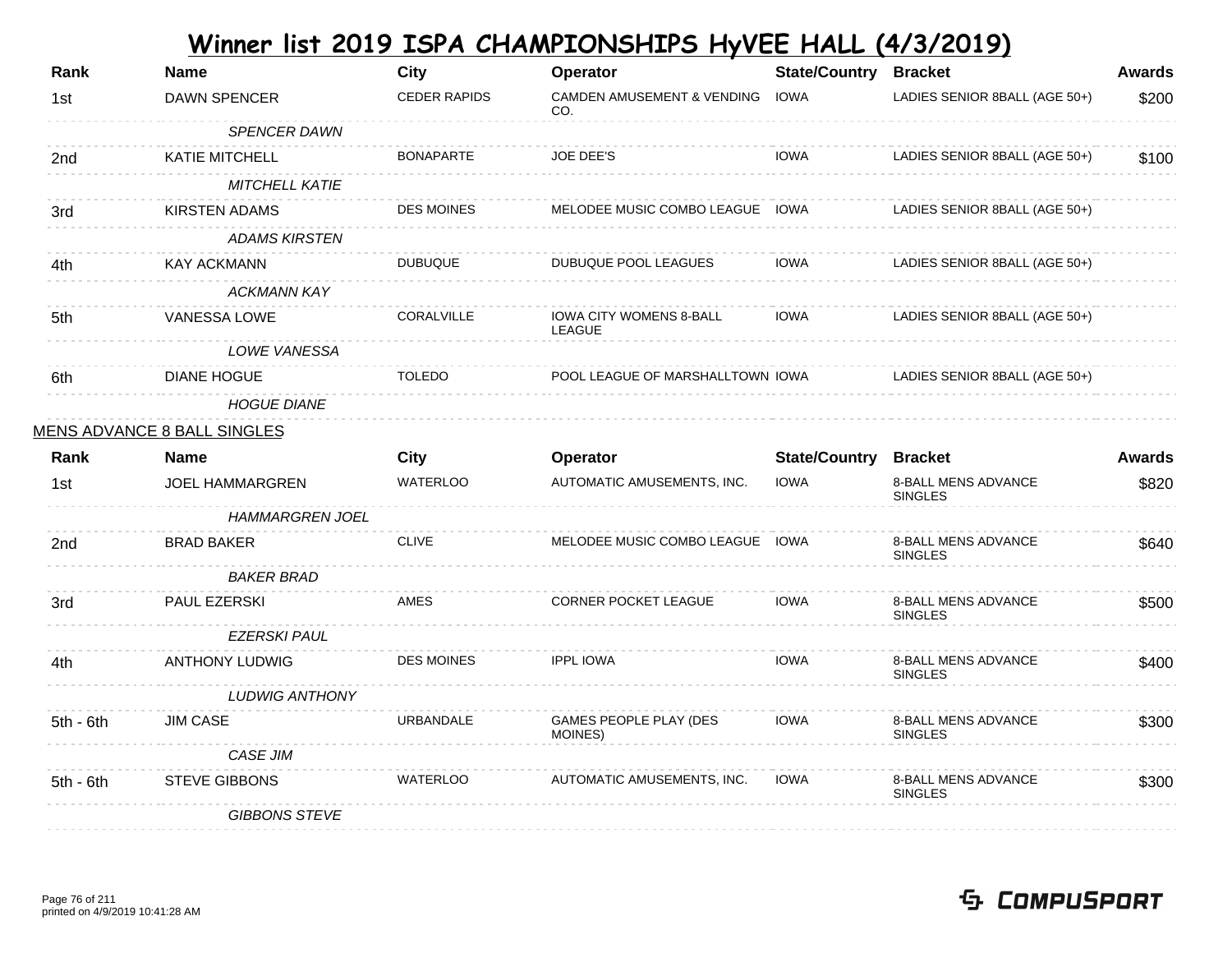|             |                       |                     | Winner list 2019 ISPA CHAMPIONSHIPS HyVEE HALL (4/3/2019) |             |                                              |       |
|-------------|-----------------------|---------------------|-----------------------------------------------------------|-------------|----------------------------------------------|-------|
| 7th - 8th   | <b>BRUCE BERG</b>     | <b>DES MOINES</b>   | MELODEE MUSIC COMBO LEAGUE IOWA                           |             | <b>8-BALL MENS ADVANCE</b><br><b>SINGLES</b> | \$220 |
|             | <b>BERG BRUCE</b>     |                     |                                                           |             |                                              |       |
| 7th - 8th   | <b>JACK CHRISTY</b>   | <b>CEDER RAPIDS</b> | CAMDEN AMUSEMENT & VENDING IOWA<br>CO.                    |             | 8-BALL MENS ADVANCE<br><b>SINGLES</b>        | \$220 |
|             | <b>CHRISTY JACK</b>   |                     |                                                           |             |                                              |       |
| 9th - 12th  | <b>CRAIG SWANSON</b>  | LACONA              | MELODEE MUSIC COMBO LEAGUE IOWA                           |             | <b>8-BALL MENS ADVANCE</b><br><b>SINGLES</b> | \$170 |
|             | <b>SWANSON CRAIG</b>  |                     |                                                           |             |                                              |       |
| 9th - 12th  | <b>DUSTIN KRUEGER</b> | <b>MUSCATINE</b>    | MUSCATINE POOL LEAGUE                                     | <b>IOWA</b> | 8-BALL MENS ADVANCE<br><b>SINGLES</b>        | \$170 |
|             | <b>KRUEGER DUSTIN</b> |                     |                                                           |             |                                              |       |
| 9th - 12th  | <b>JASON REEVES</b>   | <b>DES MOINES</b>   | MELODEE MUSIC COMBO LEAGUE IOWA                           |             | 8-BALL MENS ADVANCE<br><b>SINGLES</b>        | \$170 |
|             | <b>REEVES JASON</b>   |                     |                                                           |             |                                              |       |
| 9th - 12th  | <b>MEGA AJROJA</b>    | <b>DUBUQUE</b>      | <b>TIMBER CITY</b>                                        | <b>IOWA</b> | <b>8-BALL MENS ADVANCE</b><br><b>SINGLES</b> | \$170 |
|             | AJROJA MEGA           |                     |                                                           |             |                                              |       |
| 13th - 16th | <b>BRUCE JOHNSON</b>  | <b>DES MOINES</b>   | MELODEE MUSIC COMBO LEAGUE IOWA                           |             | <b>8-BALL MENS ADVANCE</b><br><b>SINGLES</b> | \$120 |
|             | <b>JOHNSON BRUCE</b>  |                     |                                                           |             |                                              |       |
| 13th - 16th | DAVID DART            | HIAWATHA            | CAMDEN AMUSEMENT & VENDING IOWA<br>CO.                    |             | 8-BALL MENS ADVANCE<br><b>SINGLES</b>        | \$120 |
|             | DART DAVID            |                     |                                                           |             |                                              |       |
| 13th - 16th | <b>KALEB NAUMAN</b>   | <b>ROCKFORD</b>     | <b>CHARLES CITY 8 BALL</b>                                | <b>IOWA</b> | <b>8-BALL MENS ADVANCE</b><br><b>SINGLES</b> | \$120 |
|             | <b>NAUMAN KALEB</b>   |                     |                                                           |             |                                              |       |
| 13th - 16th | <b>MARK RAINEY</b>    | AMES                | <b>CORNER POCKET LEAGUE</b>                               | <b>IOWA</b> | 8-BALL MENS ADVANCE<br><b>SINGLES</b>        | \$120 |
|             | <b>RAINEY MARK</b>    |                     |                                                           |             |                                              |       |
| 17th - 24th | <b>ADAM CHRISTIE</b>  | GARNER              | ROOKIES ROCKIN (CLEARLAKE)                                | <b>IOWA</b> | 8-BALL MENS ADVANCE<br><b>SINGLES</b>        |       |
|             | CHRISTIE ADAM         |                     |                                                           |             |                                              |       |
| 17th - 24th | <b>BRYAN HALEY</b>    | <b>CRESTON</b>      | <b>TRI COUNTY</b>                                         | <b>IOWA</b> | 8-BALL MENS ADVANCE<br><b>SINGLES</b>        |       |
|             | <b>HALEY BRYAN</b>    |                     |                                                           |             |                                              |       |
| 17th - 24th | DAN PATTEN            | <b>WATERLOO</b>     | <b>FISCHELS MUSIC</b>                                     | <b>IOWA</b> | <b>8-BALL MENS ADVANCE</b><br><b>SINGLES</b> |       |
|             | <b>PATTEN DAN</b>     |                     |                                                           |             |                                              |       |

#### Page 77 of 211 printed on 4/9/2019 10:41:28 AM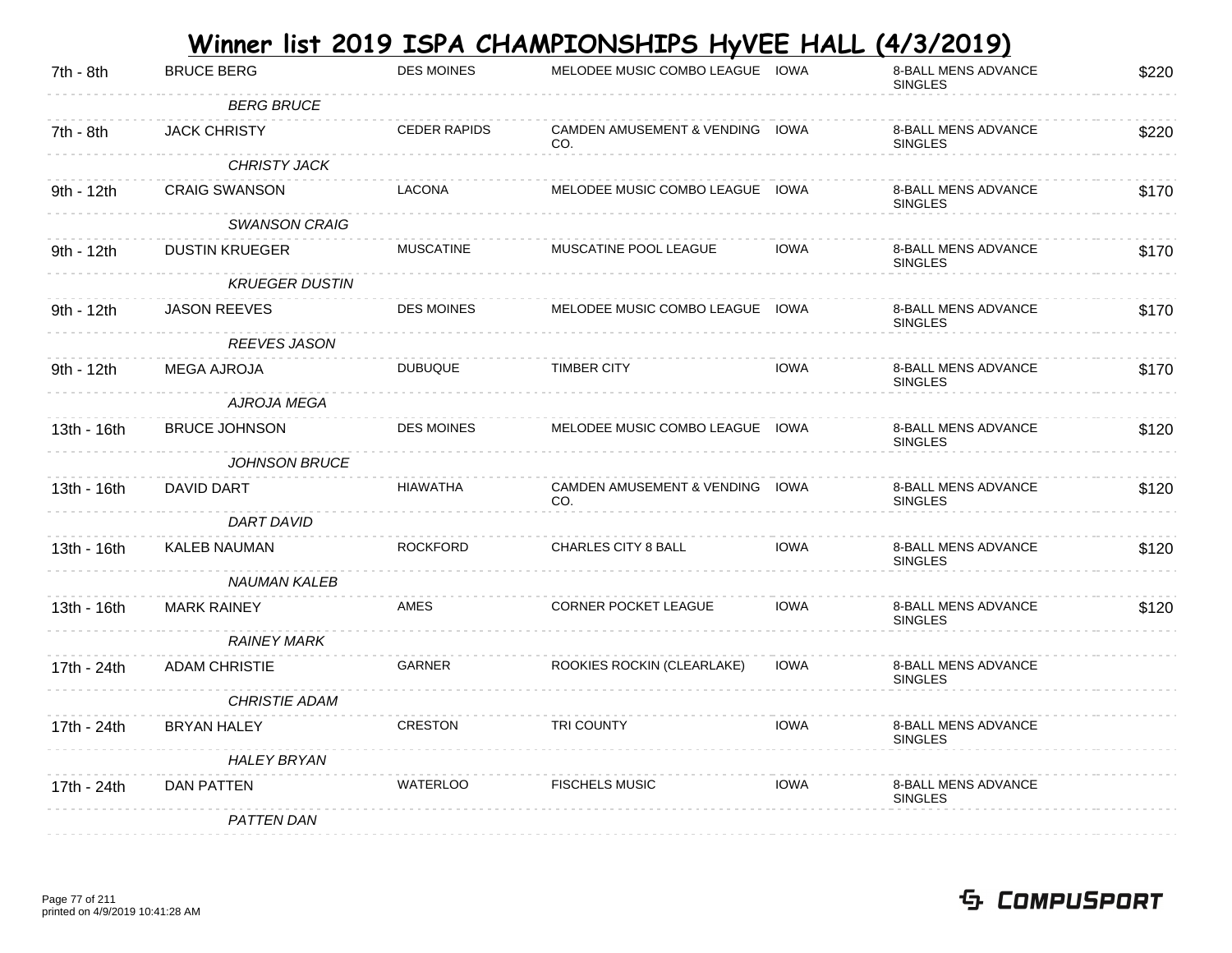|             |                        |                     | Winner list 2019 ISPA CHAMPIONSHIPS HyVEE HALL |                 | <u>(4/3/2019)</u>                            |
|-------------|------------------------|---------------------|------------------------------------------------|-----------------|----------------------------------------------|
| 17th - 24th | <b>JEFF MILLER</b>     | <b>CEDAR RAPIDS</b> | MELODEE MUSIC COMBO LEAGUE IOWA                |                 | 8-BALL MENS ADVANCE<br><b>SINGLES</b>        |
|             | <b>MILLER JEFF</b>     |                     |                                                |                 |                                              |
| 17th - 24th | <b>LOUIE BARTELS</b>   | <b>MAQUOKETA</b>    | <b>TIMBER CITY</b>                             | <b>IOWA</b>     | 8-BALL MENS ADVANCE<br><b>SINGLES</b>        |
|             | <b>BARTELS LOUIE</b>   |                     |                                                |                 |                                              |
| 17th - 24th | <b>MIKE ANGSTEAD</b>   | <b>DES MOINES</b>   | MELODEE MUSIC COMBO LEAGUE IOWA                |                 | 8-BALL MENS ADVANCE<br><b>SINGLES</b>        |
|             | <b>ANGSTEAD MIKE</b>   |                     |                                                |                 |                                              |
| 17th - 24th | <b>TYSON KRAUSE</b>    | <b>GRIMES</b>       | MELODEE MUSIC COMBO LEAGUE IOWA                |                 | 8-BALL MENS ADVANCE<br><b>SINGLES</b>        |
|             | <b>KRAUSE TYSON</b>    |                     |                                                |                 |                                              |
| 17th - 24th | WES BOOTH              | <b>OMAHA</b>        | <b>NTS</b>                                     | NEBRASKA        | 8-BALL MENS ADVANCE<br><b>SINGLES</b>        |
|             | <b>BOOTH WES</b>       |                     |                                                |                 |                                              |
| 25th - 32nd | <b>AARON EWALT</b>     | <b>WATERLOO</b>     | AUTOMATIC AMUSEMENTS, INC.                     | <b>IOWA</b>     | 8-BALL MENS ADVANCE<br><b>SINGLES</b>        |
|             | <b>EWALT AARON</b>     |                     |                                                |                 |                                              |
| 25th - 32nd | AARON HALEEN           | AMES                | CORNER POCKET LEAGUE                           | <b>IOWA</b>     | <b>8-BALL MENS ADVANCE</b><br><b>SINGLES</b> |
|             | <b>HALEEN AARON</b>    |                     |                                                |                 |                                              |
| 25th - 32nd | DANNY BENNETT          | <b>DES MOINES</b>   | MELODEE MUSIC COMBO LEAGUE IOWA                |                 | 8-BALL MENS ADVANCE<br><b>SINGLES</b>        |
|             | <b>BENNETT DANNY</b>   |                     |                                                |                 |                                              |
| 25th - 32nd | <b>JASON NORTHNESS</b> | <b>WATERLOO</b>     | <b>FISCHELS MUSIC</b>                          | <b>IOWA</b>     | 8-BALL MENS ADVANCE<br><b>SINGLES</b>        |
|             | <b>NORTHNESS JASON</b> |                     |                                                |                 |                                              |
| 25th - 32nd | <b>JEROMIE WISKUS</b>  | AMES                | CORNER POCKET LEAGUE                           | <b>IOWA</b>     | 8-BALL MENS ADVANCE<br><b>SINGLES</b>        |
|             | <b>WISKUS JEROMIE</b>  |                     |                                                |                 |                                              |
| 25th - 32nd | <b>MARTY PLUMB</b>     | <b>SILVIS</b>       | QUAD CITIES POOL LEAGUE                        | <b>ILLINOIS</b> | 8-BALL MENS ADVANCE<br><b>SINGLES</b>        |
|             | <b>PLUMB MARTY</b>     |                     |                                                |                 |                                              |
| 25th - 32nd | <b>RUSS STINER</b>     | <b>ANKENY</b>       | MELODEE MUSIC COMBO LEAGUE IOWA                |                 | 8-BALL MENS ADVANCE<br><b>SINGLES</b>        |
|             | <b>STINER RUSS</b>     |                     |                                                |                 |                                              |
| 25th - 32nd | <b>TONY SCHULTES</b>   | AMES                | <b>CORNER POCKET LEAGUE</b>                    | <b>IOWA</b>     | 8-BALL MENS ADVANCE<br><b>SINGLES</b>        |
|             | <b>SCHULTES TONY</b>   |                     |                                                |                 |                                              |

#### Page 78 of 211 printed on 4/9/2019 10:41:28 AM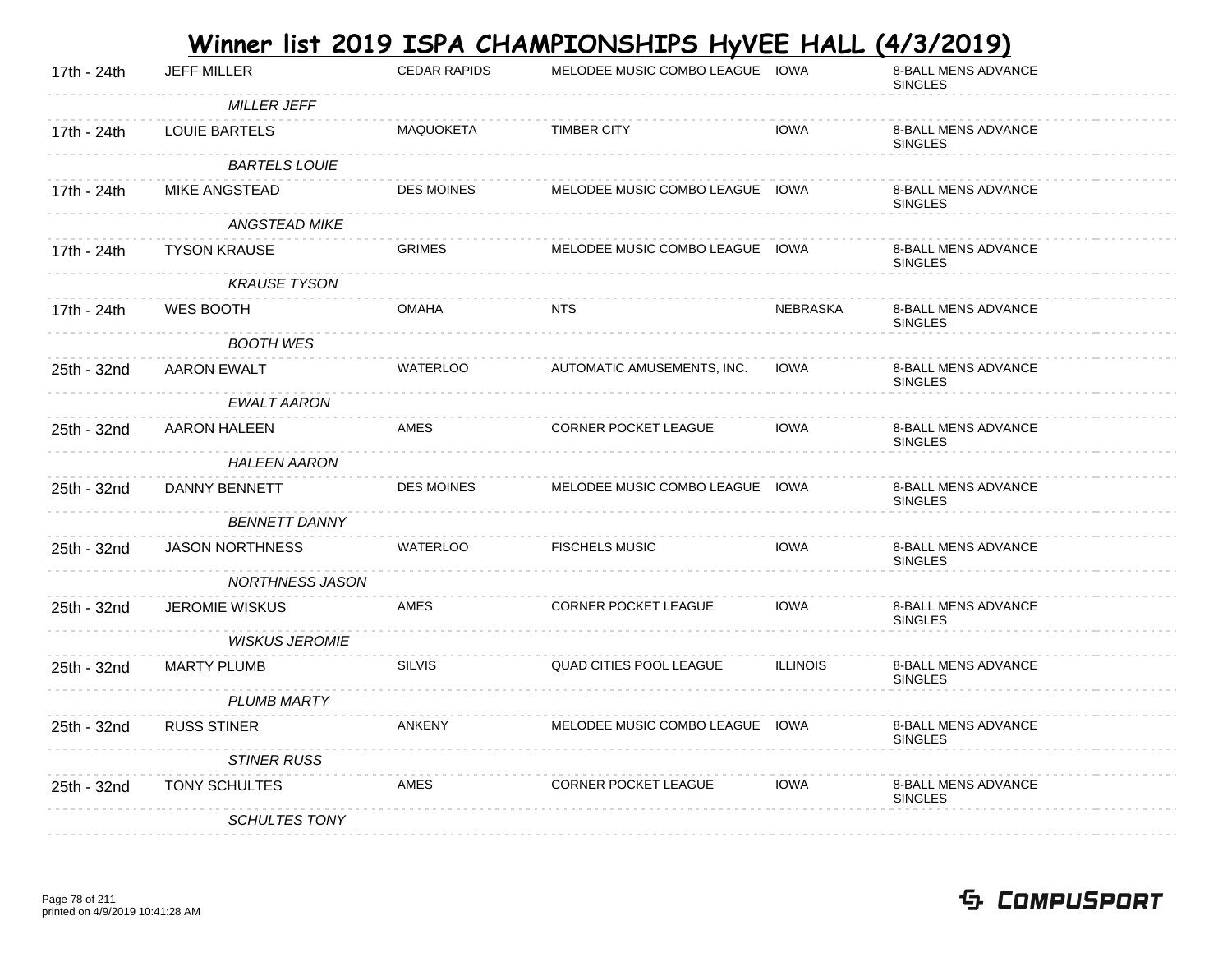|             |                          |                     | <u>Winner list 2019 ISPA CHAMPIONSHIPS HyVEE HALL (4/3/2019)</u> |             |                                              |
|-------------|--------------------------|---------------------|------------------------------------------------------------------|-------------|----------------------------------------------|
| 33rd - 48th | <b>BILL HICOK</b>        | <b>MASON CITY</b>   | <b>MASON CITY</b>                                                | <b>IOWA</b> | 8-BALL MENS ADVANCE<br><b>SINGLES</b>        |
|             | <b>HICOK BILL</b>        |                     |                                                                  |             |                                              |
| 33rd - 48th | <b>BRYAN DRIVER</b>      | <b>JOHNSTON</b>     | MELODEE MUSIC COMBO LEAGUE IOWA                                  |             | 8-BALL MENS ADVANCE<br><b>SINGLES</b>        |
|             | <b>DRIVER BRYAN</b>      |                     |                                                                  |             |                                              |
| 33rd - 48th | <b>CHAYSE FRYE</b>       | <b>CEDAR RAPIDS</b> | CAMDEN AMUSEMENT & VENDING IOWA<br>CO.                           |             | 8-BALL MENS ADVANCE<br><b>SINGLES</b>        |
|             | <b>FRYE CHAYSE</b>       |                     |                                                                  |             |                                              |
| 33rd - 48th | <b>CHRIS NEPPEL</b>      | AMES                | CORNER POCKET LEAGUE                                             | <b>IOWA</b> | 8-BALL MENS ADVANCE<br><b>SINGLES</b>        |
|             | <b>NEPPEL CHRIS</b>      |                     |                                                                  |             |                                              |
| 33rd - 48th | DAVE CONNOLLY            | <b>WAPELLO</b>      | CAMDEN AMUSEMENT & VENDING IOWA<br>CO.                           |             | 8-BALL MENS ADVANCE<br><b>SINGLES</b>        |
|             | CONNOLLY DAVE            |                     |                                                                  |             |                                              |
| 33rd - 48th | EDDIE ROBINSON JR        | DES MOINES          | MELODEE MUSIC COMBO LEAGUE IOWA                                  |             | 8-BALL MENS ADVANCE<br><b>SINGLES</b>        |
|             | <b>ROBINSON JR EDDIE</b> |                     |                                                                  |             |                                              |
| 33rd - 48th | <b>GREG RAGSDALE</b>     | <b>WATERLOO</b>     | AUTOMATIC AMUSEMENTS, INC.                                       | <b>IOWA</b> | 8-BALL MENS ADVANCE<br><b>SINGLES</b>        |
|             | RAGSDALE GREG            |                     |                                                                  |             |                                              |
| 33rd - 48th | <b>JON BAIR</b>          | <b>MUSCATINE</b>    | MUSCATINE POOL LEAGUE                                            | <b>IOWA</b> | 8-BALL MENS ADVANCE<br><b>SINGLES</b>        |
|             | <b>BAIR JON</b>          |                     |                                                                  |             |                                              |
| 33rd - 48th | <b>KIRK GLASS</b>        | <b>DES MOINES</b>   | MELODEE MUSIC COMBO LEAGUE IOWA                                  |             | 8-BALL MENS ADVANCE<br><b>SINGLES</b>        |
|             | <b>GLASS KIRK</b>        |                     |                                                                  |             |                                              |
| 33rd - 48th | <b>MARK SLOPPY</b>       | <b>AMES</b>         | <b>CORNER POCKET LEAGUE</b>                                      | <b>IOWA</b> | 8-BALL MENS ADVANCE<br><b>SINGLES</b>        |
|             | <b>SLOPPY MARK</b>       |                     |                                                                  |             |                                              |
| 33rd - 48th | <b>MILES HOGAN</b>       | <b>WATERLOO</b>     | AUTOMATIC AMUSEMENTS, INC.                                       | <b>IOWA</b> | <b>8-BALL MENS ADVANCE</b><br><b>SINGLES</b> |
|             | <b>HOGAN MILES</b>       |                     |                                                                  |             |                                              |
| 33rd - 48th | <b>ORION HAMILTON</b>    | <b>DES MOINES</b>   | <b>IPPL IOWA</b>                                                 | <b>IOWA</b> | <b>8-BALL MENS ADVANCE</b><br><b>SINGLES</b> |
|             | <b>HAMILTON ORION</b>    |                     |                                                                  |             |                                              |
| 33rd - 48th | <b>RICK MCCARTY</b>      | <b>FAIRFIELD</b>    | <b>TABLE RATS</b>                                                | <b>IOWA</b> | <b>8-BALL MENS ADVANCE</b><br><b>SINGLES</b> |
|             | <b>MCCARTY RICK</b>      |                     |                                                                  |             |                                              |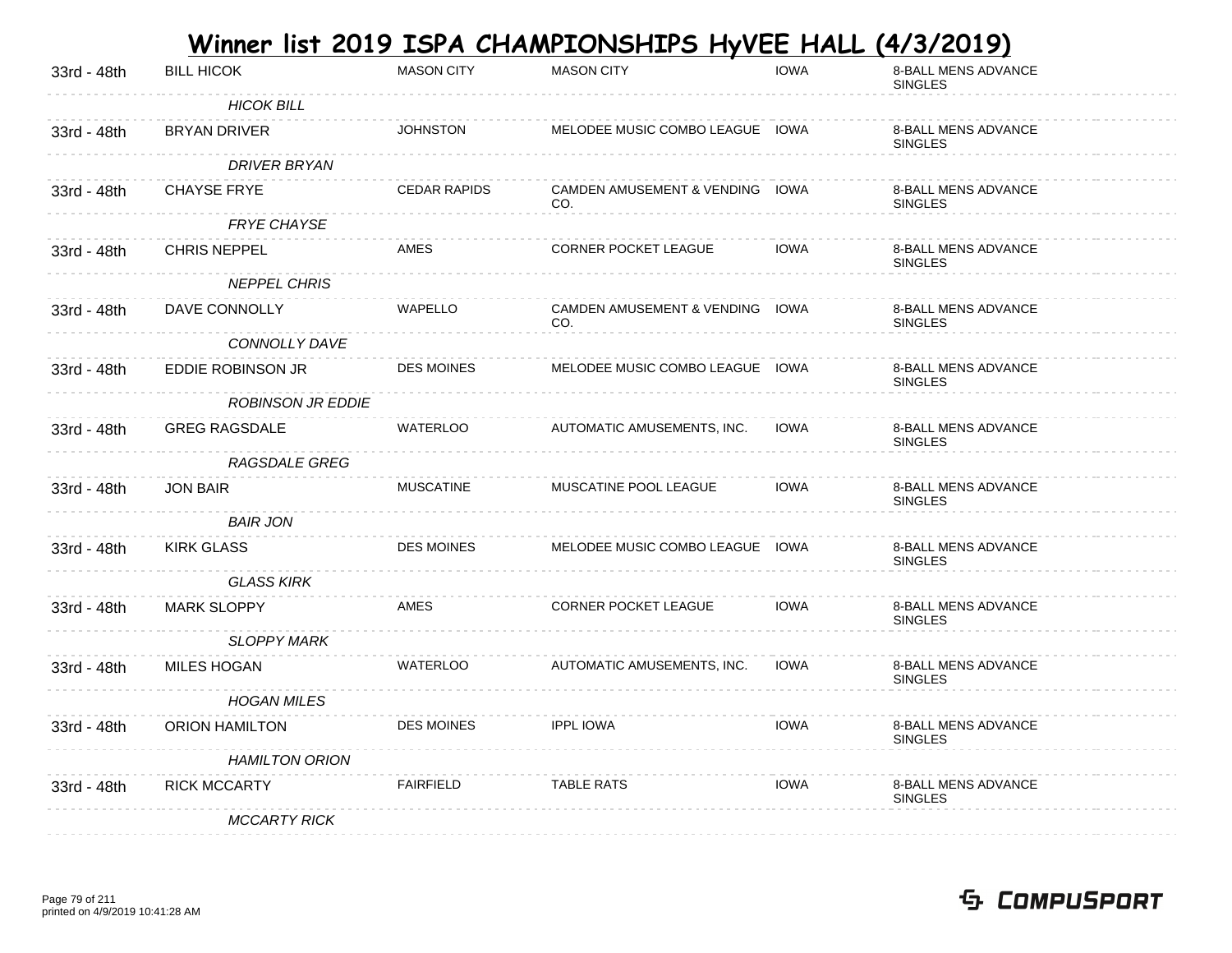|             |                         |                   | <u>Winner list 2019 ISPA CHAMPIONSHIPS HyVEE HALL</u> |                 | (4/3/2019)                                   |
|-------------|-------------------------|-------------------|-------------------------------------------------------|-----------------|----------------------------------------------|
| 33rd - 48th | <b>RYAN ROSE</b>        | <b>AMES</b>       | CORNER POCKET LEAGUE                                  | <b>IOWA</b>     | 8-BALL MENS ADVANCE<br><b>SINGLES</b>        |
|             | ROSE RYAN               |                   |                                                       |                 |                                              |
| 33rd - 48th | STEVE CHESTER           | <b>OMAHA</b>      | <b>NTS</b>                                            | <b>NEBRASKA</b> | 8-BALL MENS ADVANCE<br><b>SINGLES</b>        |
|             | <b>CHESTER STEVE</b>    |                   |                                                       |                 |                                              |
| 33rd - 48th | TIM BRINGMAN            | NORTH ENGLISH     | <b>TABLE RATS</b>                                     | <b>IOWA</b>     | 8-BALL MENS ADVANCE<br><b>SINGLES</b>        |
|             | <b>BRINGMAN TIM</b>     |                   |                                                       |                 |                                              |
| 49th - 64th | ALAN BLOODGOOD          | <b>PROLE</b>      | GAMES PEOPLE PLAY (DES<br>MOINES)                     | <b>IOWA</b>     | 8-BALL MENS ADVANCE<br><b>SINGLES</b>        |
|             | BLOODGOOD ALAN          |                   |                                                       |                 |                                              |
| 49th - 64th | AUSTIN DONALDSON        | <b>OMAHA</b>      | <b>NTS</b>                                            | NEBRASKA        | 8-BALL MENS ADVANCE<br><b>SINGLES</b>        |
|             | <b>DONALDSON AUSTIN</b> |                   |                                                       |                 |                                              |
| 49th - 64th | <b>BILL ROSS</b>        | <b>MANCHESTER</b> | DELAWARE COUNTY                                       | <b>IOWA</b>     | 8-BALL MENS ADVANCE<br><b>SINGLES</b>        |
|             | <b>ROSS BILL</b>        |                   |                                                       |                 |                                              |
| 49th - 64th | <b>CHRIS NICHOLSON</b>  | <b>DES MOINES</b> | MELODEE MUSIC COMBO LEAGUE IOWA                       |                 | 8-BALL MENS ADVANCE<br><b>SINGLES</b>        |
|             | NICHOLSON CHRIS         |                   |                                                       |                 |                                              |
| 49th - 64th | DAVID BOSWELL           | <b>WATERLOO</b>   | AUTOMATIC AMUSEMENTS, INC.                            | <b>IOWA</b>     | 8-BALL MENS ADVANCE<br><b>SINGLES</b>        |
|             | <b>BOSWELL DAVID</b>    |                   |                                                       |                 |                                              |
| 49th - 64th | <b>DUANE GRITTON</b>    | <b>WATERLOO</b>   | AUTOMATIC AMUSEMENTS, INC.                            | <b>IOWA</b>     | 8-BALL MENS ADVANCE<br><b>SINGLES</b>        |
|             | <b>GRITTON DUANE</b>    |                   |                                                       |                 |                                              |
| 49th - 64th | <b>JAMES WHITE</b>      | <b>WATERLOO</b>   | <b>FISCHELS MUSIC</b>                                 | <b>IOWA</b>     | 8-BALL MENS ADVANCE<br><b>SINGLES</b>        |
|             | <b>WHITE JAMES</b>      |                   |                                                       |                 |                                              |
| 49th - 64th | <b>JEFF BURRIGHT</b>    | <b>DESMOINES</b>  | GAMES PEOPLE PLAY (DES<br>MOINES)                     | <b>IOWA</b>     | 8-BALL MENS ADVANCE<br><b>SINGLES</b>        |
|             | <b>BURRIGHT JEFF</b>    |                   |                                                       |                 |                                              |
| 49th - 64th | <b>JEFF KAY</b>         | <b>FARMINGTON</b> | <b>JOE DEE'S</b>                                      | <b>IOWA</b>     | <b>8-BALL MENS ADVANCE</b><br><b>SINGLES</b> |
|             | <b>KAY JEFF</b>         |                   |                                                       |                 |                                              |
| 49th - 64th | <b>JERRY KRUMM</b>      | <b>MASON CITY</b> | <b>MASON CITY</b>                                     | <b>IOWA</b>     | <b>8-BALL MENS ADVANCE</b><br><b>SINGLES</b> |
|             | <b>KRUMM JERRY</b>      |                   |                                                       |                 |                                              |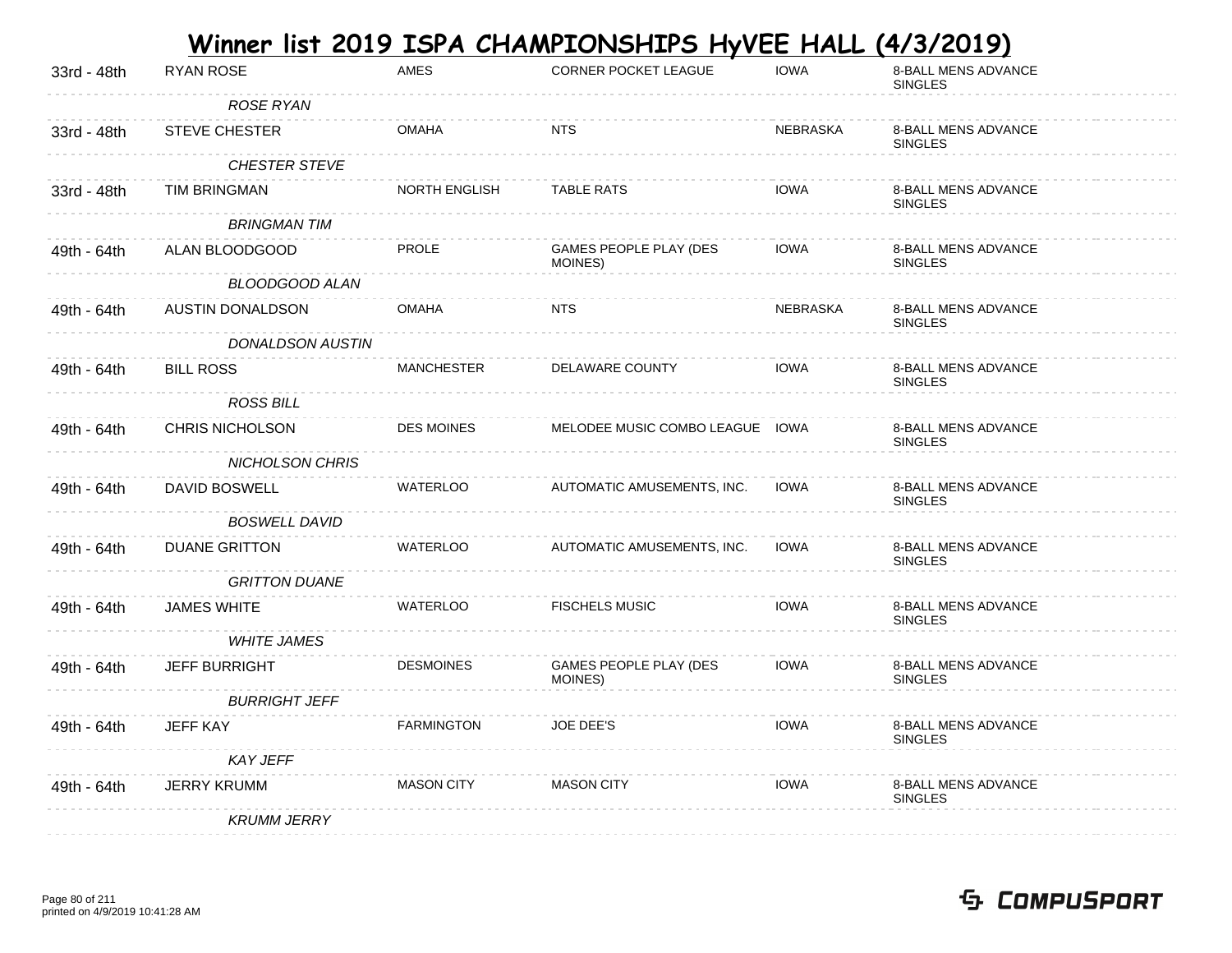| 49th - 64th | ROBERT KUEUPER                     |                   | <b>GAMES PEOPLE PLAY (DES</b><br>MOINES) | <b>IOWA</b>          | 8-BALL MENS ADVANCE<br><b>SINGLES</b>        |               |
|-------------|------------------------------------|-------------------|------------------------------------------|----------------------|----------------------------------------------|---------------|
|             | <b>KUEUPER ROBERT</b>              |                   |                                          |                      |                                              |               |
| 49th - 64th | RYAN CARTER                        | AMES              | CORNER POCKET LEAGUE                     | <b>IOWA</b>          | 8-BALL MENS ADVANCE<br><b>SINGLES</b>        |               |
|             | CARTER RYAN                        |                   |                                          |                      |                                              |               |
| 49th - 64th | <b>STEVE MAIN</b>                  | <b>MANCHESTER</b> | <b>DELAWARE COUNTY</b>                   | <b>IOWA</b>          | <b>8-BALL MENS ADVANCE</b><br><b>SINGLES</b> |               |
|             | <b>MAIN STEVE</b>                  |                   |                                          |                      |                                              |               |
|             | <b>MENS ADVANCE 9 BALL SINGLES</b> |                   |                                          |                      |                                              |               |
| Rank        | <b>Name</b>                        | <b>City</b>       | <b>Operator</b>                          | <b>State/Country</b> | <b>Bracket</b>                               | <b>Awards</b> |
| 1st         | <b>JON BAIR</b>                    | <b>MUSCATINE</b>  | MUSCATINE POOL LEAGUE                    | <b>IOWA</b>          | 9-BALL MENS ADVANCE SINGLES                  | \$620         |
|             | <b>BAIR JON</b>                    |                   |                                          |                      |                                              |               |
| 2nd         | <b>JOEL HAMMARGREN</b>             | <b>WATERLOO</b>   | AUTOMATIC AMUSEMENTS, INC.               | <b>IOWA</b>          | 9-BALL MENS ADVANCE SINGLES                  | \$495         |
|             | <b>HAMMARGREN JOEL</b>             |                   |                                          |                      |                                              |               |
| 3rd         | DANNY BENNETT                      | <b>DES MOINES</b> | MELODEE MUSIC COMBO LEAGUE IOWA          |                      | 9-BALL MENS ADVANCE SINGLES                  | \$390         |
|             | <b>BENNETT DANNY</b>               |                   |                                          |                      |                                              |               |
| 4th         | <b>MEGA AJROJA</b>                 | <b>DUBUQUE</b>    | <b>TIMBER CITY</b>                       | <b>IOWA</b>          | 9-BALL MENS ADVANCE SINGLES                  | \$285         |
|             | AJROJA MEGA                        |                   |                                          |                      |                                              |               |
| $5th - 6th$ | <b>ADAM CHRISTIE</b>               | <b>GARNER</b>     | ROOKIES ROCKIN (CLEARLAKE)               | <b>IOWA</b>          | 9-BALL MENS ADVANCE SINGLES                  | \$190         |
|             | <b>CHRISTIE ADAM</b>               |                   |                                          |                      |                                              |               |
| $5th - 6th$ | <b>DAN PATTEN</b>                  | <b>WATERLOO</b>   | <b>FISCHELS MUSIC</b>                    | <b>IOWA</b>          | 9-BALL MENS ADVANCE SINGLES                  | \$190         |
|             | <b>PATTEN DAN</b>                  |                   |                                          |                      |                                              |               |
| 7th - 8th   | ORION HAMILTON                     | <b>DES MOINES</b> | <b>IPPL IOWA</b>                         | <b>IOWA</b>          | 9-BALL MENS ADVANCE SINGLES                  | \$115         |
|             | <b>HAMILTON ORION</b>              |                   |                                          |                      |                                              |               |
| 7th - 8th   | <b>RYAN ROSE</b>                   | <b>AMES</b>       | CORNER POCKET LEAGUE                     | <b>IOWA</b>          | 9-BALL MENS ADVANCE SINGLES                  | \$115         |
|             | ROSE RYAN                          |                   |                                          |                      |                                              |               |
| 9th - 12th  | <b>BRAD BAKER</b>                  | <b>CLIVE</b>      | MELODEE MUSIC COMBO LEAGUE IOWA          |                      | 9-BALL MENS ADVANCE SINGLES                  |               |
|             | <b>BAKER BRAD</b>                  |                   |                                          |                      |                                              |               |
| 9th - 12th  | <b>GREG RAGSDALE</b>               | <b>WATERLOO</b>   | AUTOMATIC AMUSEMENTS, INC.               | <b>IOWA</b>          | 9-BALL MENS ADVANCE SINGLES                  |               |
|             | RAGSDALE GREG                      |                   |                                          |                      |                                              |               |
|             |                                    |                   |                                          |                      |                                              |               |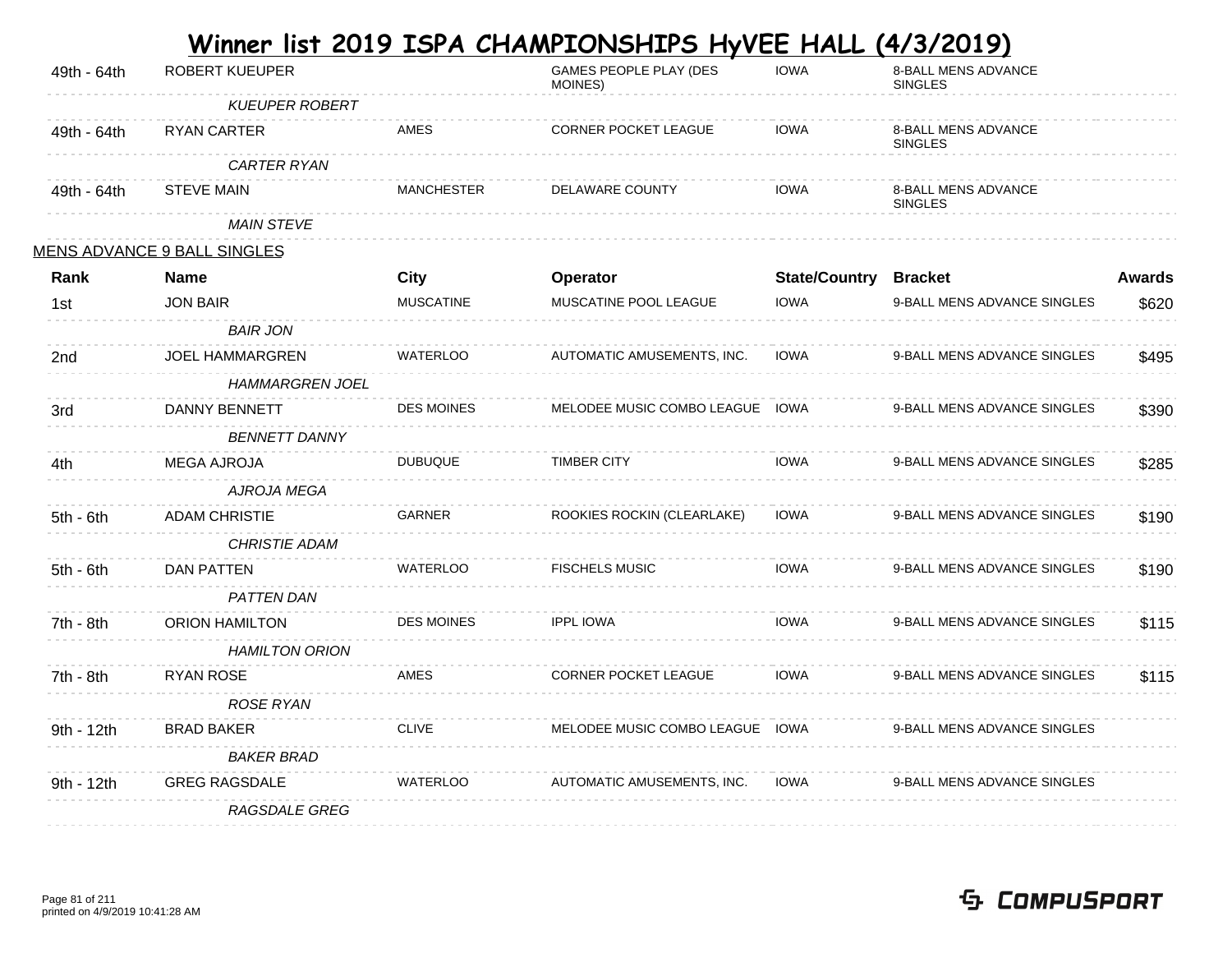|             |                              |                     | <u>Winner list 2019 ISPA CHAMPIONSHIPS HyVEE HALL</u> |             | (4/3/2019)                  |
|-------------|------------------------------|---------------------|-------------------------------------------------------|-------------|-----------------------------|
| 9th - 12th  | <b>JACK CHRISTY</b>          | <b>CEDER RAPIDS</b> | <b>CAMDEN AMUSEMENT &amp; VENDING</b><br>CO.          | IOWA        | 9-BALL MENS ADVANCE SINGLES |
|             | <b>CHRISTY JACK</b>          |                     |                                                       |             |                             |
| 9th - 12th  | <b>KALEB NAUMAN</b>          | <b>ROCKFORD</b>     | <b>CHARLES CITY 8 BALL</b>                            | <b>IOWA</b> | 9-BALL MENS ADVANCE SINGLES |
|             | <b>NAUMAN KALEB</b>          |                     |                                                       |             |                             |
| 13th - 16th | <b>BRUCE BERG</b>            | <b>DES MOINES</b>   | MELODEE MUSIC COMBO LEAGUE IOWA                       |             | 9-BALL MENS ADVANCE SINGLES |
|             | <b>BERG BRUCE</b>            |                     |                                                       |             |                             |
| 13th - 16th | DAVID DART                   | <b>HIAWATHA</b>     | CAMDEN AMUSEMENT & VENDING IOWA<br>CO.                |             | 9-BALL MENS ADVANCE SINGLES |
|             | DART DAVID                   |                     |                                                       |             |                             |
| 13th - 16th | <b>DUSTIN KRUEGER</b>        | <b>MUSCATINE</b>    | MUSCATINE POOL LEAGUE                                 | <b>IOWA</b> | 9-BALL MENS ADVANCE SINGLES |
|             | <b>KRUEGER DUSTIN</b>        |                     |                                                       |             |                             |
| 13th - 16th | <b>JERRY KRUMM</b>           | <b>MASON CITY</b>   | <b>MASON CITY</b>                                     | <b>IOWA</b> | 9-BALL MENS ADVANCE SINGLES |
|             | <b>KRUMM JERRY</b>           |                     |                                                       |             |                             |
| 17th - 24th | <b>CHAYSE FRYE</b>           | <b>CEDAR RAPIDS</b> | CAMDEN AMUSEMENT & VENDING IOWA<br>CO.                |             | 9-BALL MENS ADVANCE SINGLES |
|             | <b>FRYE CHAYSE</b>           |                     |                                                       |             |                             |
| 17th - 24th | <b>CHRIS NICHOLSON</b>       | <b>DES MOINES</b>   | MELODEE MUSIC COMBO LEAGUE IOWA                       |             | 9-BALL MENS ADVANCE SINGLES |
|             | <b>NICHOLSON CHRIS</b>       |                     |                                                       |             |                             |
| 17th - 24th | DAVE CONNOLLY                | WAPELLO             | CAMDEN AMUSEMENT & VENDING IOWA<br>CO.                |             | 9-BALL MENS ADVANCE SINGLES |
|             | CONNOLLY DAVE                |                     |                                                       |             |                             |
| 17th - 24th | EDDIE ROBINSON JR            | <b>DES MOINES</b>   | MELODEE MUSIC COMBO LEAGUE IOWA                       |             | 9-BALL MENS ADVANCE SINGLES |
|             | <b>ROBINSON JR EDDIE</b>     |                     |                                                       |             |                             |
| 17th - 24th | <b>JIM CASE</b>              | URBANDALE           | GAMES PEOPLE PLAY (DES<br>MOINES)                     | <b>IOWA</b> | 9-BALL MENS ADVANCE SINGLES |
|             | CASE JIM                     |                     |                                                       |             |                             |
| 17th - 24th | <b>MARK RAINEY</b>           | AMES                | CORNER POCKET LEAGUE                                  | <b>IOWA</b> | 9-BALL MENS ADVANCE SINGLES |
|             | <b>RAINEY MARK</b>           |                     |                                                       |             |                             |
| 17th - 24th | RICK (PATRICK) HILTON        | <b>CUMMING</b>      | MELODEE MUSIC COMBO LEAGUE IOWA                       |             | 9-BALL MENS ADVANCE SINGLES |
|             | <b>HILTON RICK (PATRICK)</b> |                     |                                                       |             |                             |
| 17th - 24th | <b>RYAN CARTER</b>           | AMES                | <b>CORNER POCKET LEAGUE</b>                           | <b>IOWA</b> | 9-BALL MENS ADVANCE SINGLES |
|             | <b>CARTER RYAN</b>           |                     |                                                       |             |                             |
|             |                              |                     |                                                       |             |                             |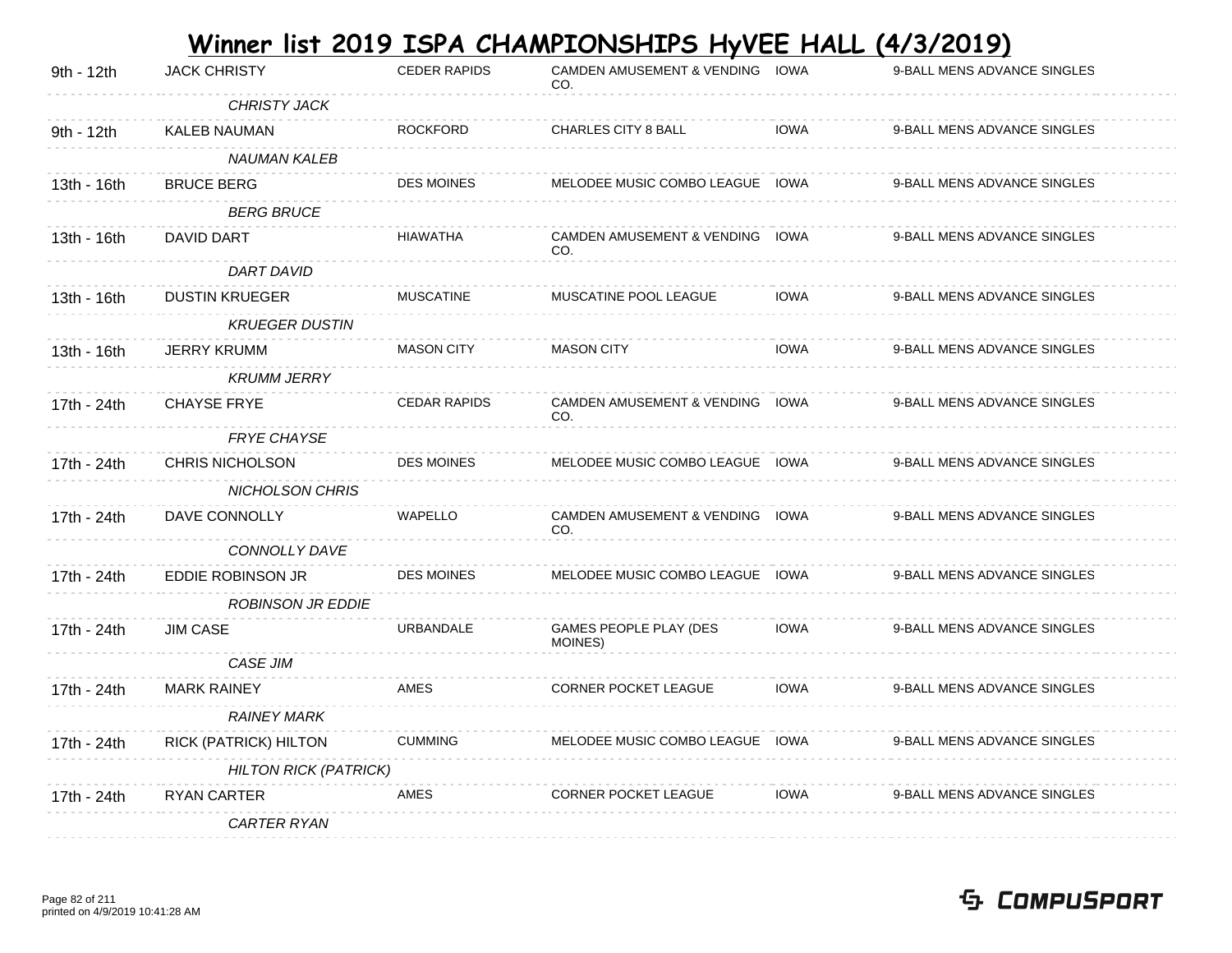|             |                                 |                        | Winner list 2019 ISPA CHAMPIONSHIPS HyVEE HALL |                              | (4/3/2019)                                        |               |
|-------------|---------------------------------|------------------------|------------------------------------------------|------------------------------|---------------------------------------------------|---------------|
| 25th - 32nd | <b>BILL HICOK</b>               | <b>MASON CITY</b>      | <b>MASON CITY</b>                              | <b>IOWA</b>                  | 9-BALL MENS ADVANCE SINGLES                       |               |
|             | <b>HICOK BILL</b>               |                        |                                                |                              |                                                   |               |
| 25th - 32nd | <b>BILL ROSS</b>                | <b>MANCHESTER</b>      | DELAWARE COUNTY                                | <b>IOWA</b>                  | 9-BALL MENS ADVANCE SINGLES                       |               |
|             | <b>ROSS BILL</b>                |                        |                                                |                              |                                                   |               |
| 25th - 32nd | <b>BRUCE JOHNSON</b>            | <b>DES MOINES</b>      | MELODEE MUSIC COMBO LEAGUE IOWA                |                              | 9-BALL MENS ADVANCE SINGLES                       |               |
|             | <b>JOHNSON BRUCE</b>            |                        |                                                |                              |                                                   |               |
| 25th - 32nd | <b>CRAIG SWANSON</b>            | <b>LACONA</b>          | MELODEE MUSIC COMBO LEAGUE IOWA                |                              | 9-BALL MENS ADVANCE SINGLES                       |               |
|             | <b>SWANSON CRAIG</b>            |                        |                                                |                              |                                                   |               |
| 25th - 32nd | <b>JEFF BURRIGHT</b>            | <b>DESMOINES</b>       | GAMES PEOPLE PLAY (DES<br>MOINES)              | <b>IOWA</b>                  | 9-BALL MENS ADVANCE SINGLES                       |               |
|             | <b>BURRIGHT JEFF</b>            |                        |                                                |                              |                                                   |               |
| 25th - 32nd | <b>LOUIE BARTELS</b>            | <b>MAQUOKETA</b>       | <b>TIMBER CITY</b>                             | <b>IOWA</b>                  | 9-BALL MENS ADVANCE SINGLES                       |               |
|             | <b>BARTELS LOUIE</b>            |                        |                                                |                              |                                                   |               |
| 25th - 32nd | <b>RUSS STINER</b>              | <b>ANKENY</b>          | MELODEE MUSIC COMBO LEAGUE IOWA                |                              | 9-BALL MENS ADVANCE SINGLES                       |               |
|             | <b>STINER RUSS</b>              |                        |                                                |                              |                                                   |               |
| 25th - 32nd | <b>STEVE CHESTER</b>            | <b>OMAHA</b>           | <b>NTS</b>                                     | NEBRASKA                     | 9-BALL MENS ADVANCE SINGLES                       |               |
|             | <b>CHESTER STEVE</b>            |                        |                                                |                              |                                                   |               |
|             | MENS INTERMEDIATE 9BALL SINGLES |                        |                                                |                              |                                                   |               |
| Rank        | <b>Name</b>                     | <b>City</b>            | Operator                                       | <b>State/Country Bracket</b> |                                                   | <b>Awards</b> |
| 17th - 24th | <b>DEREK KRIEGEL</b>            | <b>TAMA</b>            | POOL LEAGUE OF MARSHALLTOWN IOWA               |                              | 9 BALL MENS INTERMEDIATE<br>SINGLES <sub>#1</sub> | \$125         |
|             | <b>KRIEGEL DEREK</b>            |                        |                                                |                              |                                                   |               |
| 17th - 24th | <b>LESTER HOWARD</b>            | <b>WATERLOO</b>        | AUTOMATIC AMUSEMENTS, INC.                     | <b>IOWA</b>                  | 9 BALL MENS INTERMEDIATE<br>SINGLES #1            | \$125         |
|             | <b>HOWARD LESTER</b>            |                        |                                                |                              |                                                   |               |
| 17th - 24th | FERNANDO SHEELER                | <b>WEST DES MOINES</b> | <b>IPPL IOWA</b>                               | <b>IOWA</b>                  | 9 BALL MENS INTERMEDIATE                          | \$125         |
|             | SHEELER FERNANDO                |                        |                                                |                              | SINGLES #2                                        |               |
| 17th - 24th | <b>JASPER KRUEGER</b>           | <b>ROCKFORD</b>        | <b>CHARLES CITY 8 BALL</b>                     | <b>IOWA</b>                  | 9 BALL MENS INTERMEDIATE                          | \$125         |
|             |                                 |                        |                                                |                              | SINGLES #2                                        |               |
|             | <b>KRUEGER JASPER</b>           | <b>DES MOINES</b>      | <b>IPPL IOWA</b>                               | <b>IOWA</b>                  | 9 BALL MENS INTERMEDIATE                          |               |
| 17th - 24th | <b>CHRIS MCDANNEL</b>           |                        |                                                |                              | SINGLES #3                                        | \$125         |
|             | <b>MCDANNEL CHRIS</b>           |                        |                                                |                              |                                                   |               |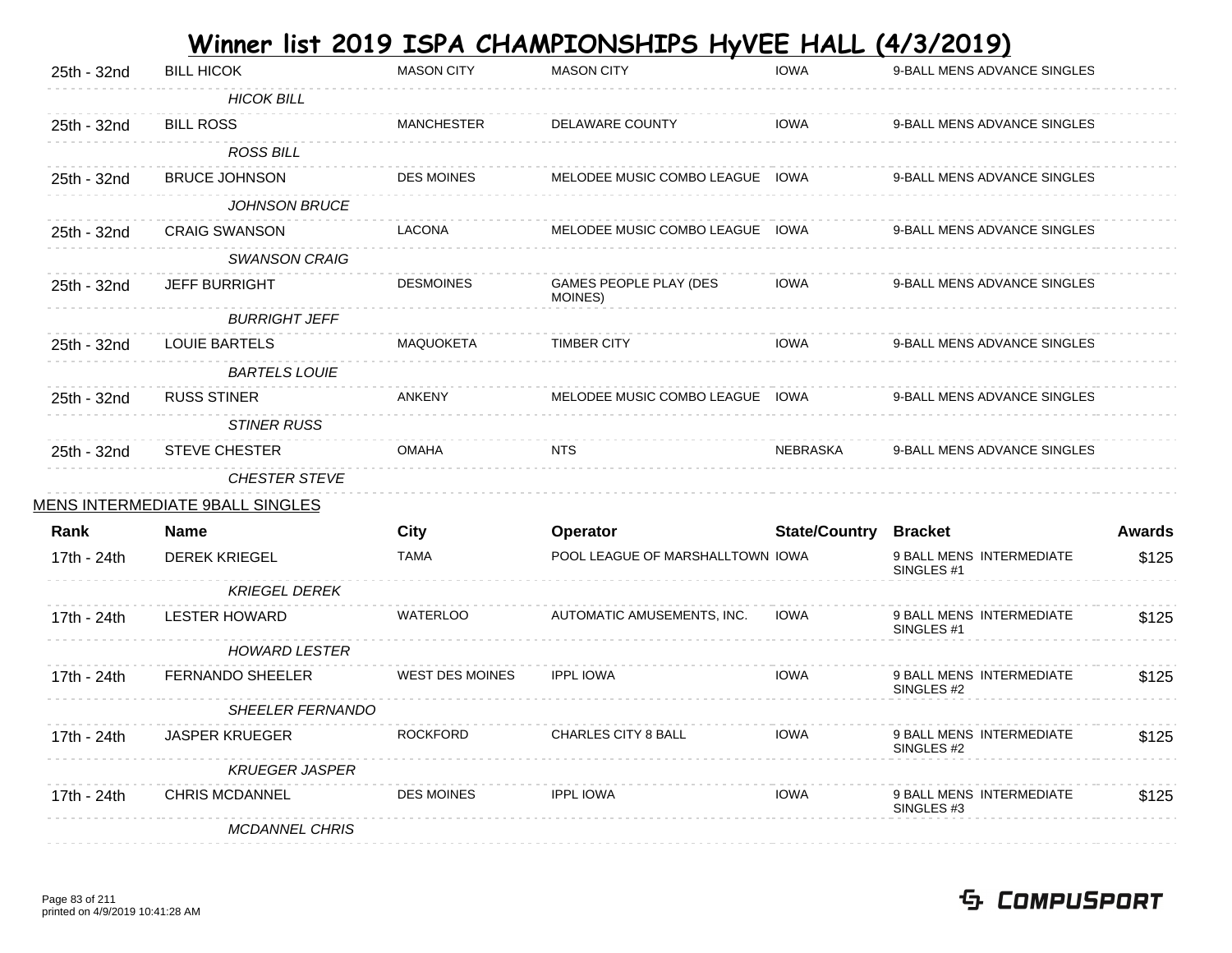|             |                         |                     | Winner list 2019 ISPA CHAMPIONSHIPS HyVEE HALL |                 | <u>(4/3/2019)</u>                                 |       |
|-------------|-------------------------|---------------------|------------------------------------------------|-----------------|---------------------------------------------------|-------|
| 17th - 24th | <b>KEVIN BLACKFORD</b>  | <b>DES MOINES</b>   | MELODEE MUSIC COMBO LEAGUE IOWA                |                 | 9 BALL MENS INTERMEDIATE<br>SINGLES <sub>#3</sub> | \$125 |
|             | <b>BLACKFORD KEVIN</b>  |                     |                                                |                 |                                                   |       |
| 17th - 24th | <b>RYAN KAMARAD</b>     |                     | NTS                                            | <b>NEBRASKA</b> | 9 BALL MENS INTERMEDIATE<br>SINGLES <sub>#4</sub> | \$125 |
|             | KAMARAD RYAN            |                     |                                                |                 |                                                   |       |
| 17th - 24th | <b>ZACH WEIDNER</b>     | AMES                | GAMES PEOPLE PLAY (DES<br>MOINES)              | <b>IOWA</b>     | 9 BALL MENS INTERMEDIATE<br>SINGLES #4            | \$125 |
|             | <b>WEIDNER ZACH</b>     |                     |                                                |                 |                                                   |       |
| 25th - 32nd | <b>DENNY UNGS</b>       | <b>CHARLES CITY</b> | <b>CHARLES CITY 8 BALL</b>                     | <b>IOWA</b>     | 9 BALL MENS INTERMEDIATE<br>SINGLES #1            | \$95  |
|             | <b>UNGS DENNY</b>       |                     |                                                |                 |                                                   |       |
| 25th - 32nd | <b>JOE HENDERSON</b>    |                     | <b>CLINTON</b>                                 | <b>IOWA</b>     | 9 BALL MENS INTERMEDIATE<br>SINGLES <sub>#1</sub> | \$95  |
|             | <b>HENDERSON JOE</b>    |                     |                                                |                 |                                                   |       |
| 25th - 32nd | <b>SCOTT BLANKMAN</b>   | <b>OMAHA</b>        | MELODEE MUSIC COMBO LEAGUE IOWA                |                 | 9 BALL MENS INTERMEDIATE<br>SINGLES #2            | \$95  |
|             | <b>BLANKMAN SCOTT</b>   |                     |                                                |                 |                                                   |       |
| 25th - 32nd | <b>TOM KNAPP</b>        | <b>ANKENY</b>       | MELODEE MUSIC COMBO LEAGUE IOWA                |                 | 9 BALL MENS INTERMEDIATE<br>SINGLES #2            | \$95  |
|             | <b>KNAPP TOM</b>        |                     |                                                |                 |                                                   |       |
| 25th - 32nd | <b>CHARLES BURRAGE</b>  | MARSHALLTOWN        | POOL LEAGUE OF MARSHALLTOWN IOWA               |                 | 9 BALL MENS INTERMEDIATE<br>SINGLES <sub>#3</sub> | \$95  |
|             | <b>BURRAGE CHARLES</b>  |                     |                                                |                 |                                                   |       |
| 25th - 32nd | <b>JOE JONES</b>        |                     | MELODEE MUSIC COMBO LEAGUE IOWA                |                 | 9 BALL MENS INTERMEDIATE<br>SINGLES #3            | \$95  |
|             | <b>JONES JOE</b>        |                     |                                                |                 |                                                   |       |
| 25th - 32nd | <b>BRANDON SCHURBON</b> | <b>CLINTON</b>      | <b>CLINTON</b>                                 | <b>IOWA</b>     | 9 BALL MENS INTERMEDIATE<br>SINGLES <sub>#4</sub> | \$95  |
|             | <b>SCHURBON BRANDON</b> |                     |                                                |                 |                                                   |       |
| 25th - 32nd | <b>CURT ANGELL</b>      |                     | RED LINE VENDING, INC. MASON<br><b>CITY</b>    | <b>IOWA</b>     | 9 BALL MENS INTERMEDIATE<br>SINGLES #4            | \$95  |
|             | ANGELL CURT             |                     |                                                |                 |                                                   |       |
| 33rd - 48th | <b>CHAD MCGUIRE</b>     | <b>CHARLES CITY</b> | RED LINE VENDING, INC. MASON<br><b>CITY</b>    | <b>IOWA</b>     | 9 BALL MENS INTERMEDIATE<br>SINGLES #1            | \$75  |
|             | <b>MCGUIRE CHAD</b>     |                     |                                                |                 |                                                   |       |
| 33rd - 48th | <b>DERRICK SCOULAR</b>  | <b>DES MOINES</b>   | <b>IPPL IOWA</b>                               | <b>IOWA</b>     | 9 BALL MENS INTERMEDIATE<br>SINGLES #1            | \$75  |
|             | <b>SCOULAR DERRICK</b>  |                     |                                                |                 |                                                   |       |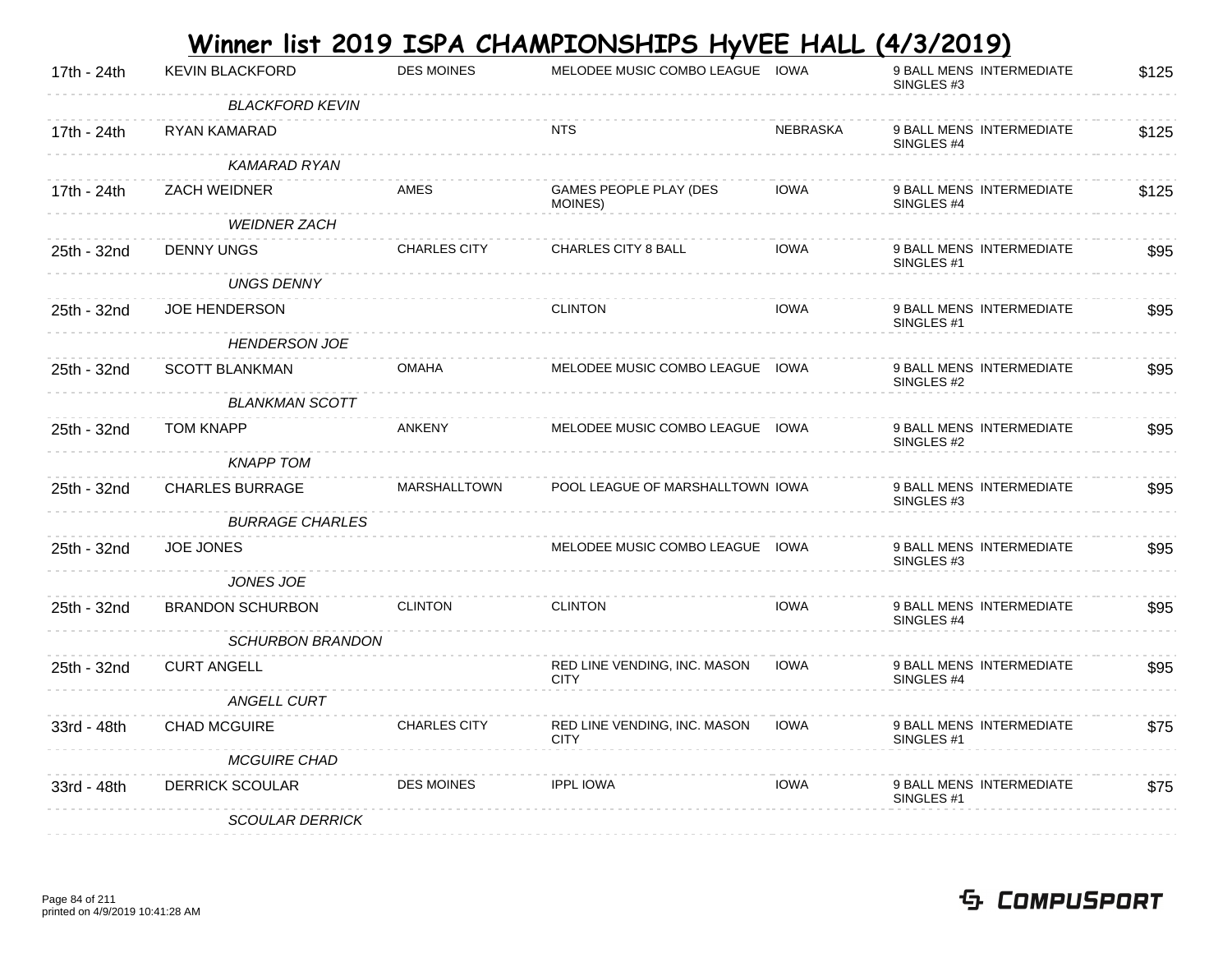| NATE DOOLEY            | <b>SILVIS</b>       | <b>QUAD CITIES POOL LEAGUE</b> | <b>ILLINOIS</b> | 9 BALL MENS INTERMEDIATE<br>SINGLES <sub>#1</sub>                                                                                          | \$75                                                                       |
|------------------------|---------------------|--------------------------------|-----------------|--------------------------------------------------------------------------------------------------------------------------------------------|----------------------------------------------------------------------------|
| DOOLEY NATE            |                     |                                |                 |                                                                                                                                            |                                                                            |
| TIMOTHY HOOD           | <b>CLINTON</b>      | <b>CLINTON</b>                 | <b>IOWA</b>     | 9 BALL MENS INTERMEDIATE<br>SINGLES #1                                                                                                     | \$75                                                                       |
| <b>HOOD TIMOTHY</b>    |                     |                                |                 |                                                                                                                                            |                                                                            |
| <b>COREY WURST</b>     |                     | <b>IPPL IOWA</b>               | <b>IOWA</b>     | 9 BALL MENS INTERMEDIATE<br>SINGLES #2                                                                                                     | \$75                                                                       |
| <b>WURST COREY</b>     |                     |                                |                 |                                                                                                                                            |                                                                            |
| LANE EDDY              | <b>OSCEOLA</b>      | <b>OSCEOLA</b>                 | <b>IOWA</b>     | 9 BALL MENS INTERMEDIATE<br>SINGLES #2                                                                                                     | \$75                                                                       |
| <b>EDDY LANE</b>       |                     |                                |                 |                                                                                                                                            |                                                                            |
| <b>MIKEALL ROBERTS</b> | <b>MARSHALLTOWN</b> |                                |                 | 9 BALL MENS INTERMEDIATE<br>SINGLES #2                                                                                                     | \$75                                                                       |
| <b>ROBERTS MIKEALL</b> |                     |                                |                 |                                                                                                                                            |                                                                            |
| <b>SAM FETT</b>        | <b>CEDAR RAPIDS</b> | CO.                            |                 | 9 BALL MENS INTERMEDIATE<br>SINGLES #2                                                                                                     | \$75                                                                       |
| <b>FETT SAM</b>        |                     |                                |                 |                                                                                                                                            |                                                                            |
| <b>ALAN KIMMER</b>     | <b>CLINTON</b>      | <b>CLINTON</b>                 | <b>IOWA</b>     | 9 BALL MENS INTERMEDIATE<br>SINGLES #3                                                                                                     | \$75                                                                       |
| <b>KIMMER ALAN</b>     |                     |                                |                 |                                                                                                                                            |                                                                            |
| <b>JASON RICHARDS</b>  | <b>BURLINGTON</b>   | <b>CHARLES CITY ACS</b>        | <b>IOWA</b>     | 9 BALL MENS INTERMEDIATE<br>SINGLES #3                                                                                                     | \$75                                                                       |
| <b>RICHARDS JASON</b>  |                     |                                |                 |                                                                                                                                            |                                                                            |
| <b>JOE TRYON</b>       | AMES                | <b>CORNER POCKET LEAGUE</b>    | <b>IOWA</b>     | 9 BALL MENS INTERMEDIATE<br>SINGLES #3                                                                                                     | \$75                                                                       |
| <b>TRYON JOE</b>       |                     |                                |                 |                                                                                                                                            |                                                                            |
| <b>JUSTIN NICHOLS</b>  | <b>MOLINE</b>       | QUAD CITIES POOL LEAGUE        | <b>ILLINOIS</b> | 9 BALL MENS INTERMEDIATE<br>SINGLES #3                                                                                                     | \$75                                                                       |
| NICHOLS JUSTIN         |                     |                                |                 |                                                                                                                                            |                                                                            |
| <b>JIM HOYLAND</b>     | <b>MINGO</b>        |                                |                 | 9 BALL MENS INTERMEDIATE<br>SINGLES #4                                                                                                     | \$75                                                                       |
| <b>HOYLAND JIM</b>     |                     |                                |                 |                                                                                                                                            |                                                                            |
| MARK WAGONER           |                     | <b>IPPL IOWA</b>               | <b>IOWA</b>     | 9 BALL MENS INTERMEDIATE<br>SINGLES #4                                                                                                     | \$75                                                                       |
| <b>WAGONER MARK</b>    |                     |                                |                 |                                                                                                                                            |                                                                            |
| <b>NEIL JACOBSON</b>   | MARSHALLTOWN        |                                |                 | 9 BALL MENS INTERMEDIATE<br>SINGLES #4                                                                                                     | \$75                                                                       |
| <b>JACOBSON NEIL</b>   |                     |                                |                 |                                                                                                                                            |                                                                            |
|                        |                     |                                |                 | POOL LEAGUE OF MARSHALLTOWN IOWA<br>CAMDEN AMUSEMENT & VENDING IOWA<br>MELODEE MUSIC COMBO LEAGUE IOWA<br>POOL LEAGUE OF MARSHALLTOWN IOWA | <u>Winner list 2019 ISPA CHAMPIONSHIPS HyVEE HALL</u><br><u>(4/3/2019)</u> |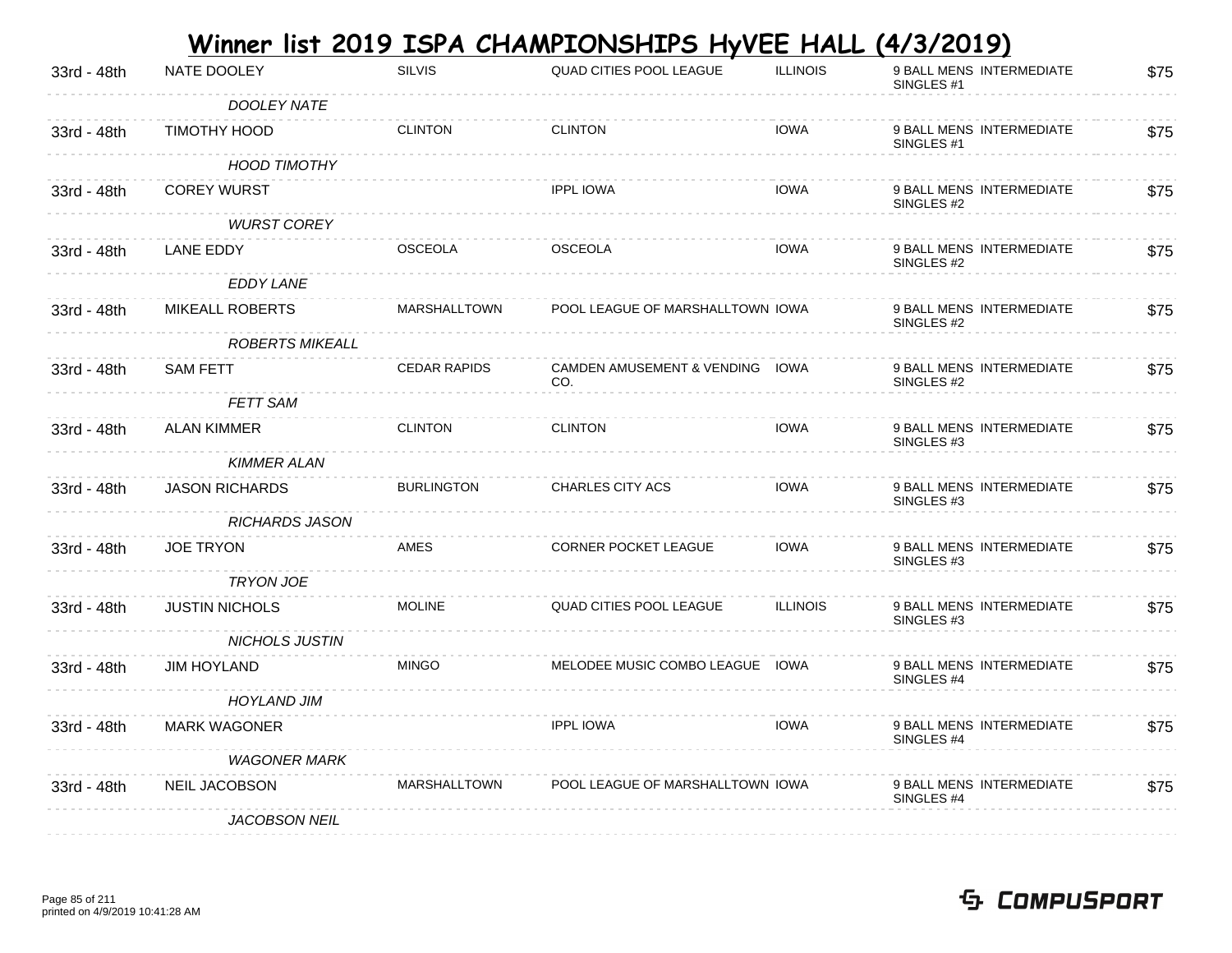|             |                        |                     | Winner list 2019 ISPA CHAMPIONSHIPS HyVEE HALL (4/3/2019) |             |                                                   |      |
|-------------|------------------------|---------------------|-----------------------------------------------------------|-------------|---------------------------------------------------|------|
| 33rd - 48th | <b>NICK RIDGEWAY</b>   | <b>TIFFIN</b>       | <b>IOWA CITY METRO POOL LEAGUE</b>                        | <b>IOWA</b> | 9 BALL MENS INTERMEDIATE<br>SINGLES #4            | \$75 |
|             | <b>RIDGEWAY NICK</b>   |                     |                                                           |             |                                                   |      |
| 49th - 64th | KIRK CALLAHAN          | <b>CEDER RAPIDS</b> | CAMDEN AMUSEMENT & VENDING IOWA<br>CO.                    |             | 9 BALL MENS INTERMEDIATE<br>SINGLES <sub>#1</sub> |      |
|             | <b>CALLAHAN KIRK</b>   |                     |                                                           |             |                                                   |      |
| 49th - 64th | <b>PRESTON MYERS</b>   |                     | <b>TABLE RATS</b>                                         | <b>IOWA</b> | 9 BALL MENS INTERMEDIATE<br>SINGLES #1            |      |
|             | <b>MYERS PRESTON</b>   |                     |                                                           |             |                                                   |      |
| 49th - 64th | <b>SHAWN RUBENDALL</b> | <b>MUSCATINE</b>    | CAMDEN AMUSEMENT & VENDING IOWA<br>CO.                    |             | 9 BALL MENS INTERMEDIATE<br>SINGLES #1            |      |
|             | RUBENDALL SHAWN        |                     |                                                           |             |                                                   |      |
| 49th - 64th | <b>TERRY CAMP</b>      | <b>DES MOINES</b>   | <b>IPPL IOWA</b>                                          | <b>IOWA</b> | 9 BALL MENS INTERMEDIATE<br>SINGLES #1            |      |
|             | <b>CAMP TERRY</b>      |                     |                                                           |             |                                                   |      |
| 49th - 64th | <b>ERIC FLETCHALL</b>  | <b>CRESTON</b>      | <b>TRI COUNTY</b>                                         | <b>IOWA</b> | 9 BALL MENS INTERMEDIATE<br>SINGLES #2            |      |
|             | <b>FLETCHALL ERIC</b>  |                     |                                                           |             |                                                   |      |
| 49th - 64th | <b>NEAL PINKSTON</b>   | <b>CLINTON</b>      | <b>CLINTON</b>                                            | <b>IOWA</b> | 9 BALL MENS INTERMEDIATE<br>SINGLES #2            |      |
|             | <b>PINKSTON NEAL</b>   |                     |                                                           |             |                                                   |      |
| 49th - 64th | RANDY BATES            | <b>OMAHA</b>        | <b>NTS</b>                                                | NEBRASKA    | 9 BALL MENS INTERMEDIATE<br>SINGLES #2            |      |
|             | <b>BATES RANDY</b>     |                     |                                                           |             |                                                   |      |
| 49th - 64th | <b>STEVEN SCHULTZ</b>  | <b>KANSAS CITY</b>  | <b>CORNER POCKET LEAGUE</b>                               | <b>IOWA</b> | 9 BALL MENS INTERMEDIATE<br>SINGLES #2            |      |
|             | <b>SCHULTZ STEVEN</b>  |                     |                                                           |             |                                                   |      |
| 49th - 64th | <b>BLAIR ELPHIC</b>    | <b>CHARLES CITY</b> | <b>MASON CITY</b>                                         | <b>IOWA</b> | 9 BALL MENS INTERMEDIATE<br>SINGLES #3            |      |
|             | <b>ELPHIC BLAIR</b>    |                     |                                                           |             |                                                   |      |
| 49th - 64th | <b>MARK DIETRICH</b>   |                     | RED LINE VENDING, INC. MASON<br><b>CITY</b>               | <b>IOWA</b> | 9 BALL MENS INTERMEDIATE<br>SINGLES #3            |      |
|             | <b>DIETRICH MARK</b>   |                     |                                                           |             |                                                   |      |
| 49th - 64th | <b>MICHAEL YILEK</b>   | <b>MARSHALLTOWN</b> | POOL LEAGUE OF MARSHALLTOWN IOWA                          |             | 9 BALL MENS INTERMEDIATE<br>SINGLES #3            |      |
|             | <b>YILEK MICHAEL</b>   |                     |                                                           |             |                                                   |      |
| 49th - 64th | <b>TYLER FOWLER</b>    | <b>MUSCATINE</b>    | MUSCATINE POOL LEAGUE                                     | <b>IOWA</b> | 9 BALL MENS INTERMEDIATE<br>SINGLES <sub>#3</sub> |      |
|             | <b>FOWLER TYLER</b>    |                     |                                                           |             |                                                   |      |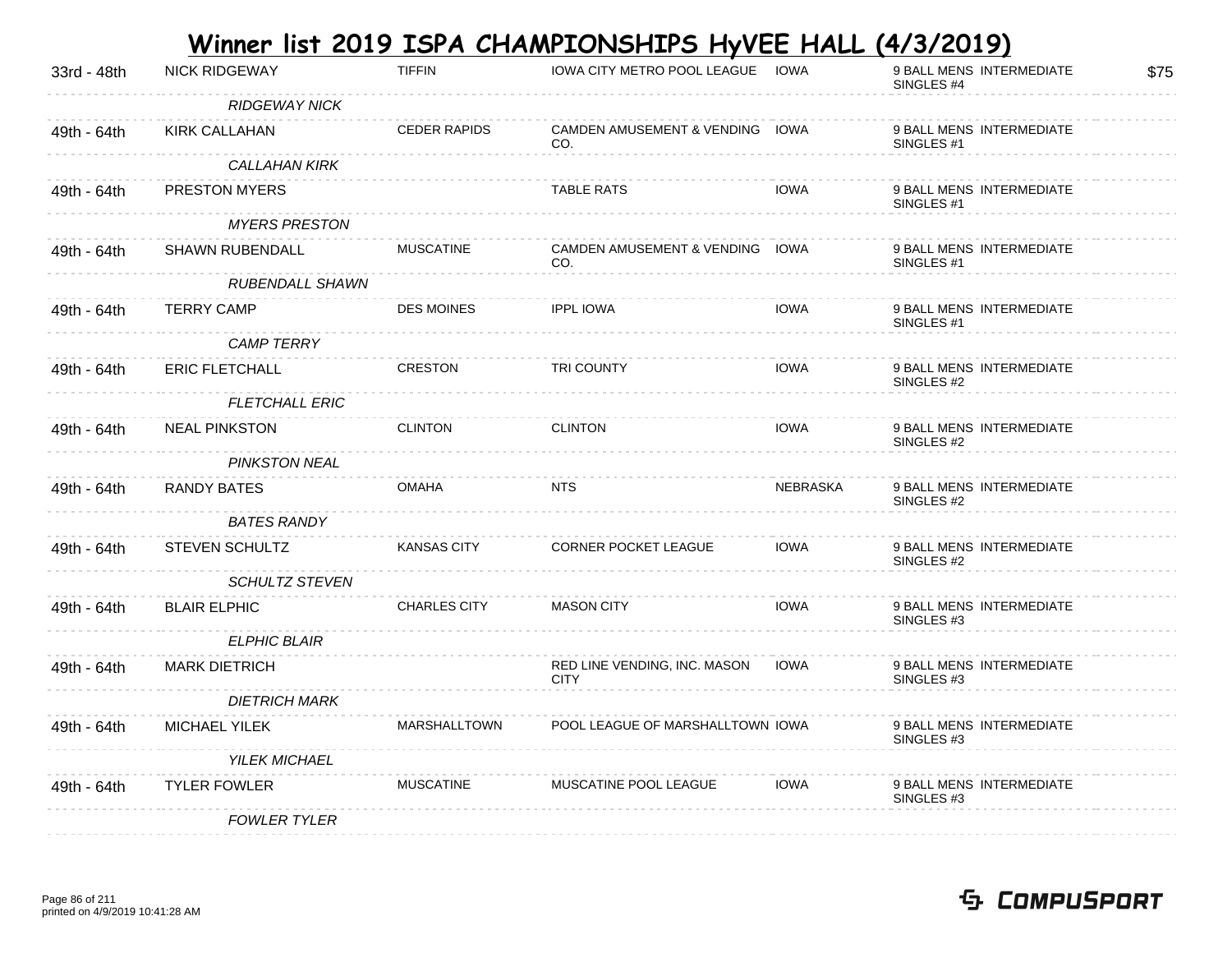|             |                         |                     | <u>Winner list 2019 ISPA CHAMPIONSHIPS HyVEE HALL</u> |                 | <u>(4/3/2019)</u>                                 |
|-------------|-------------------------|---------------------|-------------------------------------------------------|-----------------|---------------------------------------------------|
| 49th - 64th | <b>CHRIS STOBER</b>     | <b>AMES</b>         | <b>CORNER POCKET LEAGUE</b>                           | <b>IOWA</b>     | 9 BALL MENS INTERMEDIATE<br>SINGLES #4            |
|             | <b>STOBER CHRIS</b>     |                     |                                                       |                 |                                                   |
| 49th - 64th | DERALD JUDSON           | <b>DES MOINES</b>   | MELODEE MUSIC COMBO LEAGUE IOWA                       |                 | 9 BALL MENS INTERMEDIATE<br>SINGLES #4            |
|             | JUDSON DERALD           |                     |                                                       |                 |                                                   |
| 49th - 64th | <b>JAKE AUSTIN</b>      | <b>INDEPENDENCE</b> | AUTOMATIC AMUSEMENTS, INC.                            | <b>IOWA</b>     | 9 BALL MENS INTERMEDIATE<br>SINGLES #4            |
|             | <b>AUSTIN JAKE</b>      |                     |                                                       |                 |                                                   |
| 49th - 64th | <b>PAUL ROWE</b>        | <b>MASON CITY</b>   | <b>MASON CITY</b>                                     | <b>IOWA</b>     | 9 BALL MENS INTERMEDIATE<br>SINGLES #4            |
|             | <b>ROWE PAUL</b>        |                     |                                                       |                 |                                                   |
| 65th - 96th | <b>BRIAN THOMPSON</b>   | <b>CARLISLE</b>     | MELODEE MUSIC COMBO LEAGUE IOWA                       |                 | 9 BALL MENS INTERMEDIATE<br>SINGLES <sub>#1</sub> |
|             | <b>THOMPSON BRIAN</b>   |                     |                                                       |                 |                                                   |
| 65th - 96th | JEFF LIVINGSTON         | <b>DES MOINES</b>   | MELODEE MUSIC COMBO LEAGUE IOWA                       |                 | 9 BALL MENS INTERMEDIATE<br>SINGLES <sub>#1</sub> |
|             | <b>LIVINGSTON JEFF</b>  |                     |                                                       |                 |                                                   |
| 65th - 96th | MERL COMER              | <b>OSCEOLA</b>      | <b>TRI COUNTY</b>                                     | <b>IOWA</b>     | 9 BALL MENS INTERMEDIATE<br>SINGLES #1            |
|             | <b>COMER MERL</b>       |                     |                                                       |                 |                                                   |
| 65th - 96th | MERVIN VIERKANDT        | AMES                | CORNER POCKET LEAGUE                                  | <b>IOWA</b>     | 9 BALL MENS INTERMEDIATE<br>SINGLES #1            |
|             | <b>VIERKANDT MERVIN</b> |                     |                                                       |                 |                                                   |
| 65th - 96th | <b>MICHAEL KNIGHT</b>   | OXFORD JUNCTION     | <b>TIMBER CITY</b>                                    | <b>IOWA</b>     | 9 BALL MENS INTERMEDIATE<br>SINGLES <sub>#1</sub> |
|             | <b>KNIGHT MICHAEL</b>   |                     |                                                       |                 |                                                   |
| 65th - 96th | MIKE FOSTER JR.         | <b>DAVENPORT</b>    | QUAD CITIES POOL LEAGUE                               | <b>ILLINOIS</b> | 9 BALL MENS INTERMEDIATE<br>SINGLES <sub>#1</sub> |
|             | <b>FOSTER JR. MIKE</b>  |                     |                                                       |                 |                                                   |
| 65th - 96th | ROB MULERT              | <b>MASON CITY</b>   | <b>MASON CITY</b>                                     | <b>IOWA</b>     | 9 BALL MENS INTERMEDIATE<br>SINGLES <sub>#1</sub> |
|             | <b>MULERT ROB</b>       |                     |                                                       |                 |                                                   |
| 65th - 96th | <b>TROY TRAMMEL</b>     |                     | <b>IPPL IOWA</b>                                      | <b>IOWA</b>     | 9 BALL MENS INTERMEDIATE<br>SINGLES #1            |
|             | <b>TRAMMEL TROY</b>     |                     |                                                       |                 |                                                   |
| 65th - 96th | <b>DICK CONKLIN</b>     | <b>CLINTON</b>      | <b>CLINTON</b>                                        | <b>IOWA</b>     | 9 BALL MENS INTERMEDIATE<br>SINGLES #2            |
|             | <b>CONKLIN DICK</b>     |                     |                                                       |                 |                                                   |

#### Page 87 of 211 printed on 4/9/2019 10:41:28 AM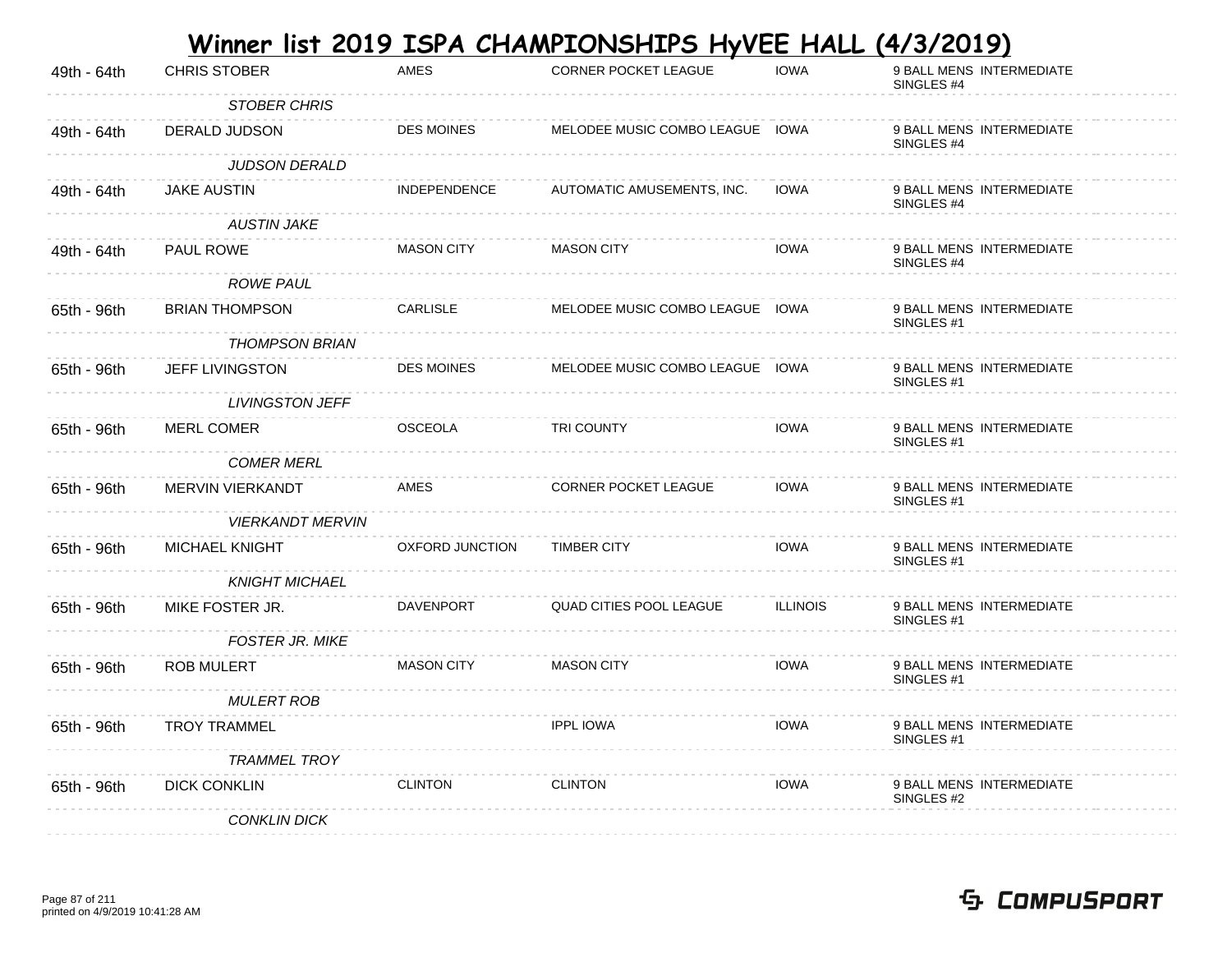|             |                         |                     | <u>Winner list 2019 ISPA CHAMPIONSHIPS HyVEE HALL</u> |             | <u>(4/3/2019)</u>                                 |
|-------------|-------------------------|---------------------|-------------------------------------------------------|-------------|---------------------------------------------------|
| 65th - 96th | <b>DUANE HICOK</b>      | <b>MASON CITY</b>   | <b>MASON CITY</b>                                     | <b>IOWA</b> | 9 BALL MENS INTERMEDIATE<br>SINGLES #2            |
|             | <b>HICOK DUANE</b>      |                     |                                                       |             |                                                   |
| 65th - 96th | <b>LLOYD ROBBINS</b>    | <b>DES MOINES</b>   | MELODEE MUSIC COMBO LEAGUE IOWA                       |             | 9 BALL MENS INTERMEDIATE<br>SINGLES #2            |
|             | ROBBINS LLOYD           |                     |                                                       |             |                                                   |
| 65th - 96th | <b>MARTY CARR</b>       | <b>BALDWIN IA</b>   | <b>TIMBER CITY</b>                                    | <b>IOWA</b> | 9 BALL MENS INTERMEDIATE<br>SINGLES #2            |
|             | <b>CARR MARTY</b>       |                     |                                                       |             |                                                   |
| 65th - 96th | MIKE HOLDEMAN           | <b>CLIVE</b>        | MELODEE MUSIC COMBO LEAGUE IOWA                       |             | 9 BALL MENS INTERMEDIATE<br>SINGLES #2            |
|             | <b>HOLDEMAN MIKE</b>    |                     |                                                       |             |                                                   |
| 65th - 96th | <b>MIKE WORTHINGTON</b> | <b>DES MOINES</b>   | MELODEE MUSIC COMBO LEAGUE IOWA                       |             | 9 BALL MENS INTERMEDIATE<br>SINGLES <sub>#2</sub> |
|             | <b>WORTHINGTON MIKE</b> |                     |                                                       |             |                                                   |
| 65th - 96th | <b>STEVE PALMATEER</b>  | AMES                | <b>CORNER POCKET LEAGUE</b>                           | <b>IOWA</b> | 9 BALL MENS INTERMEDIATE<br>SINGLES #2            |
|             | <b>PALMATEER STEVE</b>  |                     |                                                       |             |                                                   |
| 65th - 96th | <b>TROY WIEBKE</b>      | <b>CHARLES CITY</b> | RED LINE VENDING, INC. MASON<br><b>CITY</b>           | <b>IOWA</b> | 9 BALL MENS INTERMEDIATE<br>SINGLES #2            |
|             | <b>WIEBKE TROY</b>      |                     |                                                       |             |                                                   |
| 65th - 96th | <b>JAMIE RICHARDSON</b> | <b>OMAHA</b>        | <b>NTS</b>                                            | NEBRASKA    | 9 BALL MENS INTERMEDIATE<br>SINGLES #3            |
|             | <b>RICHARDSON JAMIE</b> |                     |                                                       |             |                                                   |
| 65th - 96th | <b>JASON DERRICK</b>    | <b>WATERLOO</b>     | AUTOMATIC AMUSEMENTS, INC.                            | <b>IOWA</b> | 9 BALL MENS INTERMEDIATE<br>SINGLES #3            |
|             | <b>DERRICK JASON</b>    |                     |                                                       |             |                                                   |
| 65th - 96th | <b>JEFF JORGENSEN</b>   |                     | MELODEE MUSIC COMBO LEAGUE IOWA                       |             | 9 BALL MENS INTERMEDIATE<br>SINGLES <sub>#3</sub> |
|             | JORGENSEN JEFF          |                     |                                                       |             |                                                   |
| 65th - 96th | <b>JOSEPH LAMPE</b>     | <b>CLINTON</b>      | <b>CLINTON</b>                                        | <b>IOWA</b> | 9 BALL MENS INTERMEDIATE<br>SINGLES #3            |
|             | <b>LAMPE JOSEPH</b>     |                     |                                                       |             |                                                   |
| 65th - 96th | KYLE GOODALE            | <b>MASON CITY</b>   | ROOKIES ROCKIN (CLEARLAKE)                            | <b>IOWA</b> | 9 BALL MENS INTERMEDIATE<br>SINGLES #3            |
|             | <b>GOODALE KYLE</b>     |                     |                                                       |             |                                                   |
| 65th - 96th | <b>MIKE NOBLE</b>       | <b>IOWA CITY</b>    | <b>IOWA CITY METRO POOL LEAGUE IOWA</b>               |             | 9 BALL MENS INTERMEDIATE<br>SINGLES #3            |
|             | <b>NOBLE MIKE</b>       |                     |                                                       |             |                                                   |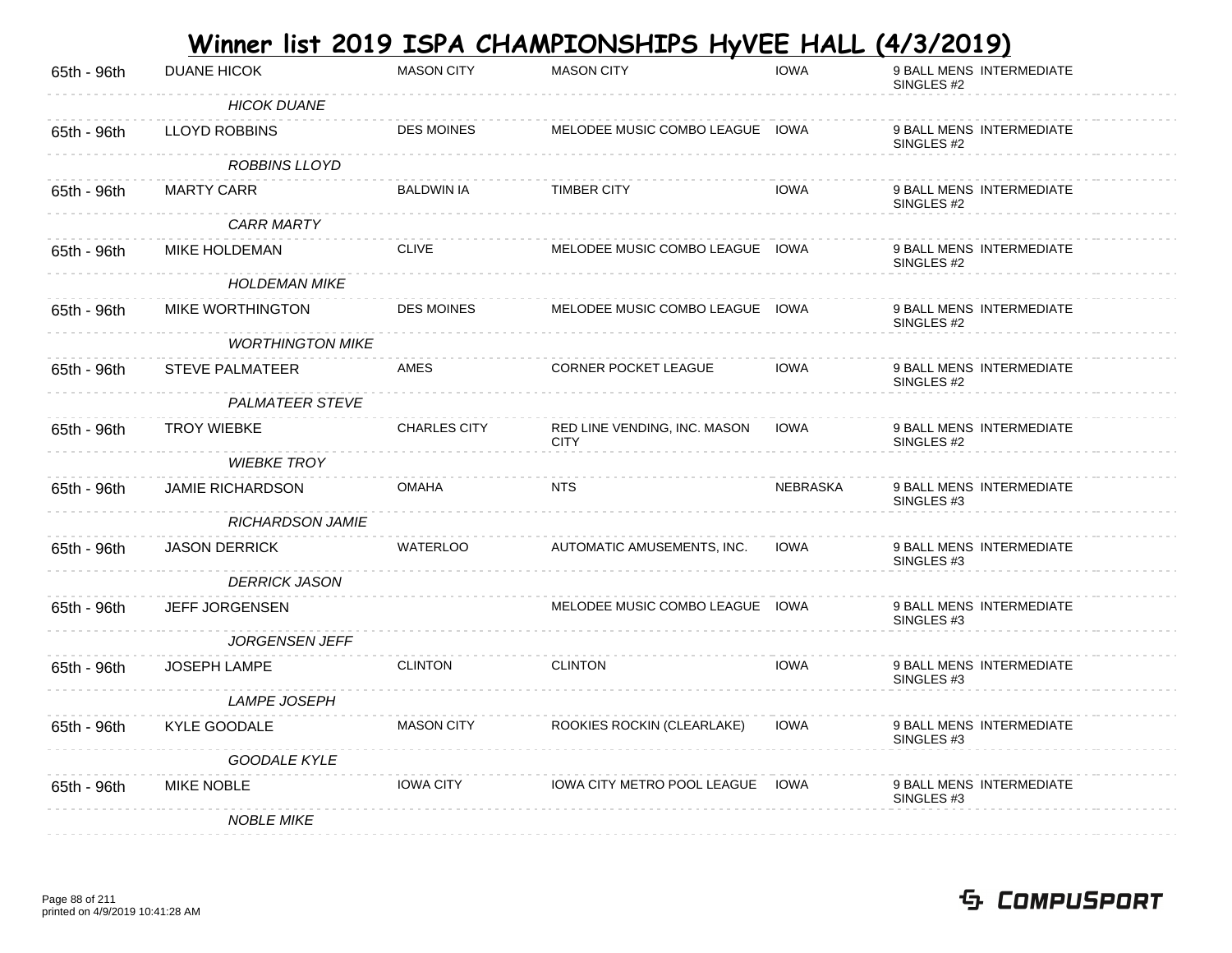|              |                         |                     | <u>Winner list 2019 ISPA CHAMPIONSHIPS HyVEE HALL</u> |             | <u>(4/3/2019)</u>                                 |
|--------------|-------------------------|---------------------|-------------------------------------------------------|-------------|---------------------------------------------------|
| 65th - 96th  | <b>ROB BISH</b>         | <b>AMES</b>         | CORNER POCKET LEAGUE                                  | <b>IOWA</b> | 9 BALL MENS INTERMEDIATE<br>SINGLES #3            |
|              | <b>BISH ROB</b>         |                     |                                                       |             |                                                   |
| 65th - 96th  | <b>TONY MIELL</b>       | <b>CEDER RAPIDS</b> | CAMDEN AMUSEMENT & VENDING IOWA<br>CO.                |             | 9 BALL MENS INTERMEDIATE<br>SINGLES #3            |
|              | <b>MIELL TONY</b>       |                     |                                                       |             |                                                   |
| 65th - 96th  | <b>BRADY MEARS</b>      | <b>WATERLOO</b>     | <b>FISCHELS MUSIC</b>                                 | <b>IOWA</b> | 9 BALL MENS INTERMEDIATE<br>SINGLES #4            |
|              | <b>MEARS BRADY</b>      |                     |                                                       |             |                                                   |
| 65th - 96th  | DUSTIN (D.J.) HOFFMAN   | <b>ALTOONA</b>      | MELODEE MUSIC COMBO LEAGUE IOWA                       |             | 9 BALL MENS INTERMEDIATE<br>SINGLES #4            |
|              | HOFFMAN DUSTIN (D.J.)   |                     |                                                       |             |                                                   |
| 65th - 96th  | ELIJAH ESTEY            | <b>DES MOINES</b>   | <b>IPPL IOWA</b>                                      | <b>IOWA</b> | 9 BALL MENS INTERMEDIATE<br>SINGLES #4            |
|              | <b>ESTEY ELIJAH</b>     |                     |                                                       |             |                                                   |
| 65th - 96th  | JARROD BENSON           | <b>CHARLES CITY</b> | <b>MASON CITY</b>                                     | <b>IOWA</b> | 9 BALL MENS INTERMEDIATE<br>SINGLES #4            |
|              | <b>BENSON JARROD</b>    |                     |                                                       |             |                                                   |
| 65th - 96th  | <b>RICHARD THOMAS</b>   | <b>MARSHALLTOWN</b> | POOL LEAGUE OF MARSHALLTOWN IOWA                      |             | 9 BALL MENS INTERMEDIATE<br>SINGLES #4            |
|              | THOMAS RICHARD          |                     |                                                       |             |                                                   |
| 65th - 96th  | <b>TED WEBB</b>         | <b>NORWALK</b>      | MELODEE MUSIC COMBO LEAGUE IOWA                       |             | 9 BALL MENS INTERMEDIATE<br>SINGLES #4            |
|              | <b>WEBB TED</b>         |                     |                                                       |             |                                                   |
| 65th - 96th  | <b>TRAVIS ROSTER</b>    | <b>CEDAR RAPIDS</b> | CAMDEN AMUSEMENT & VENDING IOWA<br>CO.                |             | 9 BALL MENS INTERMEDIATE<br>SINGLES #4            |
|              | <b>ROSTER TRAVIS</b>    |                     |                                                       |             |                                                   |
| 65th - 96th  | <b>WESLEY ROBERTSON</b> | <b>MUSCATINE</b>    | MUSCATINE POOL LEAGUE                                 | <b>IOWA</b> | 9 BALL MENS INTERMEDIATE<br>SINGLES #4            |
|              | <b>ROBERTSON WESLEY</b> |                     |                                                       |             |                                                   |
| 97th - 128th | <b>BARNEY MIELL</b>     |                     | CAMDEN AMUSEMENT & VENDING IOWA<br>CO.                |             | 9 BALL MENS INTERMEDIATE<br>SINGLES <sub>#1</sub> |
|              | <b>MIELL BARNEY</b>     |                     |                                                       |             |                                                   |
| 97th - 128th | <b>BRAD J KNOUS</b>     | DAVENPORT           | COX MUSIC, INC.                                       | <b>IOWA</b> | 9 BALL MENS INTERMEDIATE<br>SINGLES #1            |
|              | <b>KNOUS BRAD J</b>     |                     |                                                       |             |                                                   |
| 97th - 128th | <b>BRUCE ABRAHAM</b>    | <b>DESMOINES</b>    | GAMES PEOPLE PLAY (DES<br>MOINES)                     | <b>IOWA</b> | 9 BALL MENS INTERMEDIATE<br>SINGLES #1            |
|              | <b>ABRAHAM BRUCE</b>    |                     |                                                       |             |                                                   |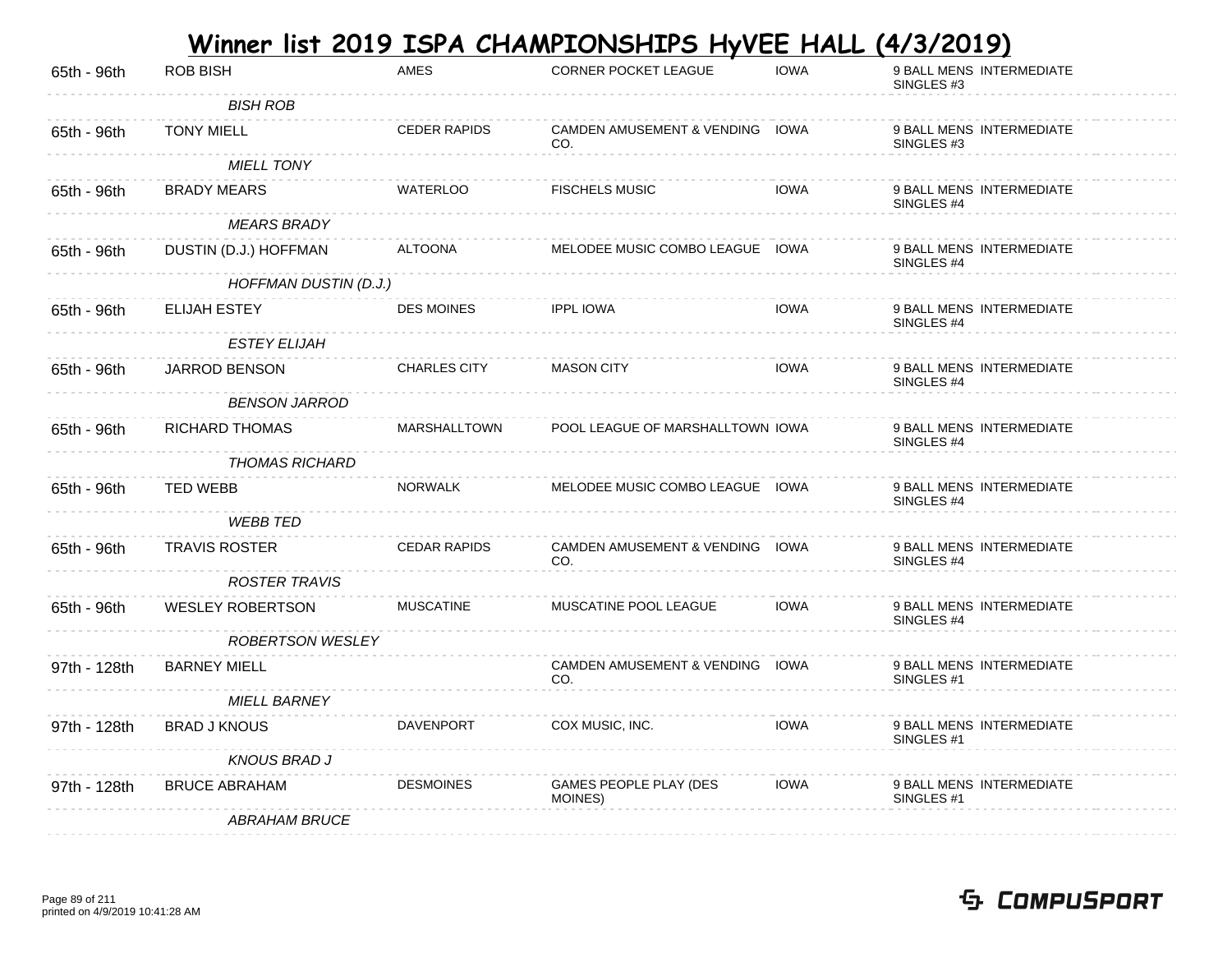|              |                        |                     | <u>Winner list 2019 ISPA CHAMPIONSHIPS HyVEE HALL</u> |                 | (4/3/2019)                                        |
|--------------|------------------------|---------------------|-------------------------------------------------------|-----------------|---------------------------------------------------|
| 97th - 128th | DAVE EHLERS            | <b>MASON CITY</b>   | RED LINE VENDING, INC. MASON<br><b>CITY</b>           | <b>IOWA</b>     | 9 BALL MENS INTERMEDIATE<br>SINGLES <sub>#1</sub> |
|              | <b>EHLERS DAVE</b>     |                     |                                                       |                 |                                                   |
| 97th - 128th | JIM HAMMAN             | <b>WATERLOO</b>     | <b>FISCHELS MUSIC</b>                                 | <b>IOWA</b>     | 9 BALL MENS INTERMEDIATE<br>SINGLES <sub>#1</sub> |
|              | HAMMAN JIM             |                     |                                                       |                 |                                                   |
| 97th - 128th | <b>RICK BROCKMEYER</b> | WATERLOO            | AUTOMATIC AMUSEMENTS, INC.                            | <b>IOWA</b>     | 9 BALL MENS INTERMEDIATE<br>SINGLES <sub>#1</sub> |
|              | <b>BROCKMEYER RICK</b> |                     |                                                       |                 |                                                   |
| 97th - 128th | ROGER GOODWIN          | ANKENY              | MELODEE MUSIC COMBO LEAGUE IOWA                       |                 | 9 BALL MENS INTERMEDIATE<br>SINGLES <sub>#1</sub> |
|              | GOODWIN ROGER          |                     |                                                       |                 |                                                   |
| 97th - 128th | <b>TRISTAN TRIMBLE</b> | <b>OSCEOLA</b>      | <b>OSCEOLA</b>                                        | <b>IOWA</b>     | 9 BALL MENS INTERMEDIATE<br>SINGLES <sub>#1</sub> |
|              | <b>TRIMBLE TRISTAN</b> |                     |                                                       |                 |                                                   |
| 97th - 128th | <b>COREY BUTTREY</b>   |                     | <b>IPPL IOWA</b>                                      | <b>IOWA</b>     | 9 BALL MENS INTERMEDIATE<br>SINGLES #2            |
|              | <b>BUTTREY COREY</b>   |                     |                                                       |                 |                                                   |
| 97th - 128th | <b>DEREK HAVEL</b>     | <b>WATERLOO</b>     | <b>FISCHELS MUSIC</b>                                 | <b>IOWA</b>     | 9 BALL MENS INTERMEDIATE<br>SINGLES #2            |
|              | <b>HAVEL DEREK</b>     |                     |                                                       |                 |                                                   |
| 97th - 128th | <b>JASON CEURVORST</b> | <b>COLONA</b>       | QUAD CITIES POOL LEAGUE                               | <b>ILLINOIS</b> | 9 BALL MENS INTERMEDIATE<br>SINGLES #2            |
|              | <b>CEURVORST JASON</b> |                     |                                                       |                 |                                                   |
| 97th - 128th | <b>JUSTIN COOPER</b>   | <b>ROCKFORD</b>     | RED LINE VENDING, INC. MASON<br><b>CITY</b>           | <b>IOWA</b>     | 9 BALL MENS INTERMEDIATE<br>SINGLES #2            |
|              | <b>COOPER JUSTIN</b>   |                     |                                                       |                 |                                                   |
| 97th - 128th | <b>LEO MADISON</b>     | <b>OSCEOLA</b>      | <b>OSCEOLA</b>                                        | <b>IOWA</b>     | 9 BALL MENS INTERMEDIATE<br>SINGLES #2            |
|              | <b>MADISON LEO</b>     |                     |                                                       |                 |                                                   |
| 97th - 128th | <b>STEVE STAHL</b>     | <b>DESMOINES</b>    | GAMES PEOPLE PLAY (DES<br>MOINES)                     | <b>IOWA</b>     | 9 BALL MENS INTERMEDIATE<br>SINGLES #2            |
|              | <b>STAHL STEVE</b>     |                     |                                                       |                 |                                                   |
| 97th - 128th | TIM HARGIS             | <b>CEDER RAPIDS</b> | CAMDEN AMUSEMENT & VENDING IOWA<br>CO.                |                 | 9 BALL MENS INTERMEDIATE<br>SINGLES #2            |
|              | <b>HARGIS TIM</b>      |                     |                                                       |                 |                                                   |
| 97th - 128th | <b>TOM KEOGH</b>       |                     | <b>QUAD CITIES POOL LEAGUE</b>                        | <b>ILLINOIS</b> | 9 BALL MENS INTERMEDIATE<br>SINGLES #2            |
|              | <b>KEOGH TOM</b>       |                     |                                                       |                 |                                                   |

#### Page 90 of 211 printed on 4/9/2019 10:41:28 AM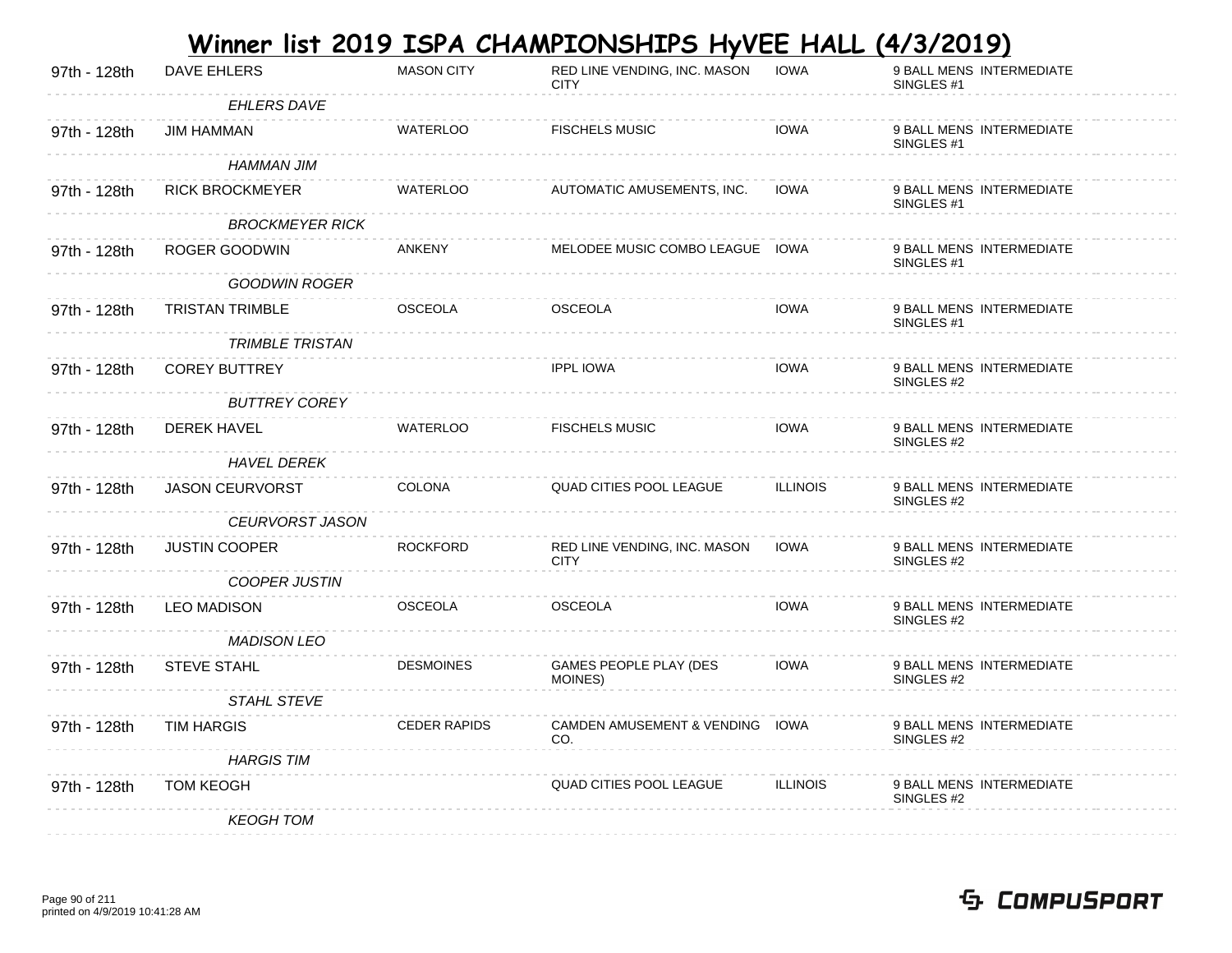|              |                        |                     | <u>Winner list 2019 ISPA CHAMPIONSHIPS HyVEE HALL</u> |             | <u>(4/3/2019)</u>                                 |
|--------------|------------------------|---------------------|-------------------------------------------------------|-------------|---------------------------------------------------|
| 97th - 128th | DAVE (CR) SMITH        | <b>CEDAR RAPIDS</b> | CAMDEN AMUSEMENT & VENDING IOWA<br>CO.                |             | 9 BALL MENS INTERMEDIATE<br>SINGLES #3            |
|              | SMITH DAVE (CR)        |                     |                                                       |             |                                                   |
| 97th - 128th | <b>DUSTIN TRIMBLE</b>  | <b>OSCEOLA</b>      | <b>OSCEOLA</b>                                        | <b>IOWA</b> | 9 BALL MENS INTERMEDIATE<br>SINGLES #3            |
|              | <b>TRIMBLE DUSTIN</b>  |                     |                                                       |             |                                                   |
| 97th - 128th | <b>GERALD BECHMAN</b>  |                     | <b>IPPL IOWA</b>                                      | <b>IOWA</b> | 9 BALL MENS INTERMEDIATE<br>SINGLES #3            |
|              | <b>BECHMAN GERALD</b>  |                     |                                                       |             |                                                   |
| 97th - 128th | <b>JAMIE LOECKLE</b>   | <b>CHARLES CITY</b> | RED LINE VENDING, INC. MASON<br><b>CITY</b>           | <b>IOWA</b> | 9 BALL MENS INTERMEDIATE<br>SINGLES #3            |
|              | <b>LOECKLE JAMIE</b>   |                     |                                                       |             |                                                   |
| 97th - 128th | <b>NATE LEWIS</b>      | <b>OSCEOLA</b>      | <b>OSCEOLA</b>                                        | <b>IOWA</b> | 9 BALL MENS INTERMEDIATE<br>SINGLES #3            |
|              | <b>LEWIS NATE</b>      |                     |                                                       |             |                                                   |
| 97th - 128th | PAT MANGRICH           | <b>WATERLOO</b>     | <b>FISCHELS MUSIC</b>                                 | <b>IOWA</b> | 9 BALL MENS INTERMEDIATE<br>SINGLES #3            |
|              | <b>MANGRICH PAT</b>    |                     |                                                       |             |                                                   |
| 97th - 128th | <b>SHAWN MCNELLY</b>   | <b>DES MOINES</b>   | MELODEE MUSIC COMBO LEAGUE IOWA                       |             | 9 BALL MENS INTERMEDIATE<br>SINGLES #3            |
|              | <b>MCNELLY SHAWN</b>   |                     |                                                       |             |                                                   |
| 97th - 128th | <b>TERRY FOX</b>       | LAKELAND            | <b>IPPL IOWA</b>                                      | <b>IOWA</b> | 9 BALL MENS INTERMEDIATE<br>SINGLES #3            |
|              | <b>FOX TERRY</b>       |                     |                                                       |             |                                                   |
| 97th - 128th | ADAM LICHMAN           | <b>CHARLES CITY</b> | RED LINE VENDING, INC. MASON<br><b>CITY</b>           | <b>IOWA</b> | 9 BALL MENS INTERMEDIATE<br>SINGLES #4            |
|              | LICHMAN ADAM           |                     |                                                       |             |                                                   |
| 97th - 128th | <b>BRYON DUTTON</b>    | AMES                | CORNER POCKET LEAGUE                                  | <b>IOWA</b> | 9 BALL MENS INTERMEDIATE<br>SINGLES <sub>#4</sub> |
|              | <b>DUTTON BRYON</b>    |                     |                                                       |             |                                                   |
| 97th - 128th | DAVID RAYE             | <b>DES MOINES</b>   | <b>IPPL IOWA</b>                                      | <b>IOWA</b> | 9 BALL MENS INTERMEDIATE<br>SINGLES #4            |
|              | <b>RAYE DAVID</b>      |                     |                                                       |             |                                                   |
| 97th - 128th | <b>DUSTIN BREWSTER</b> | MAQUOKETA           | <b>TIMBER CITY</b>                                    | <b>IOWA</b> | 9 BALL MENS INTERMEDIATE<br>SINGLES #4            |
|              | <b>BREWSTER DUSTIN</b> |                     |                                                       |             |                                                   |
| 97th - 128th | <b>JASON KNIPFER</b>   | <b>MUSCATINE</b>    | CAMDEN AMUSEMENT & VENDING IOWA<br>CO.                |             | 9 BALL MENS INTERMEDIATE<br>SINGLES #4            |
|              | <b>KNIPFER JASON</b>   |                     |                                                       |             |                                                   |

#### Page 91 of 211 printed on 4/9/2019 10:41:28 AM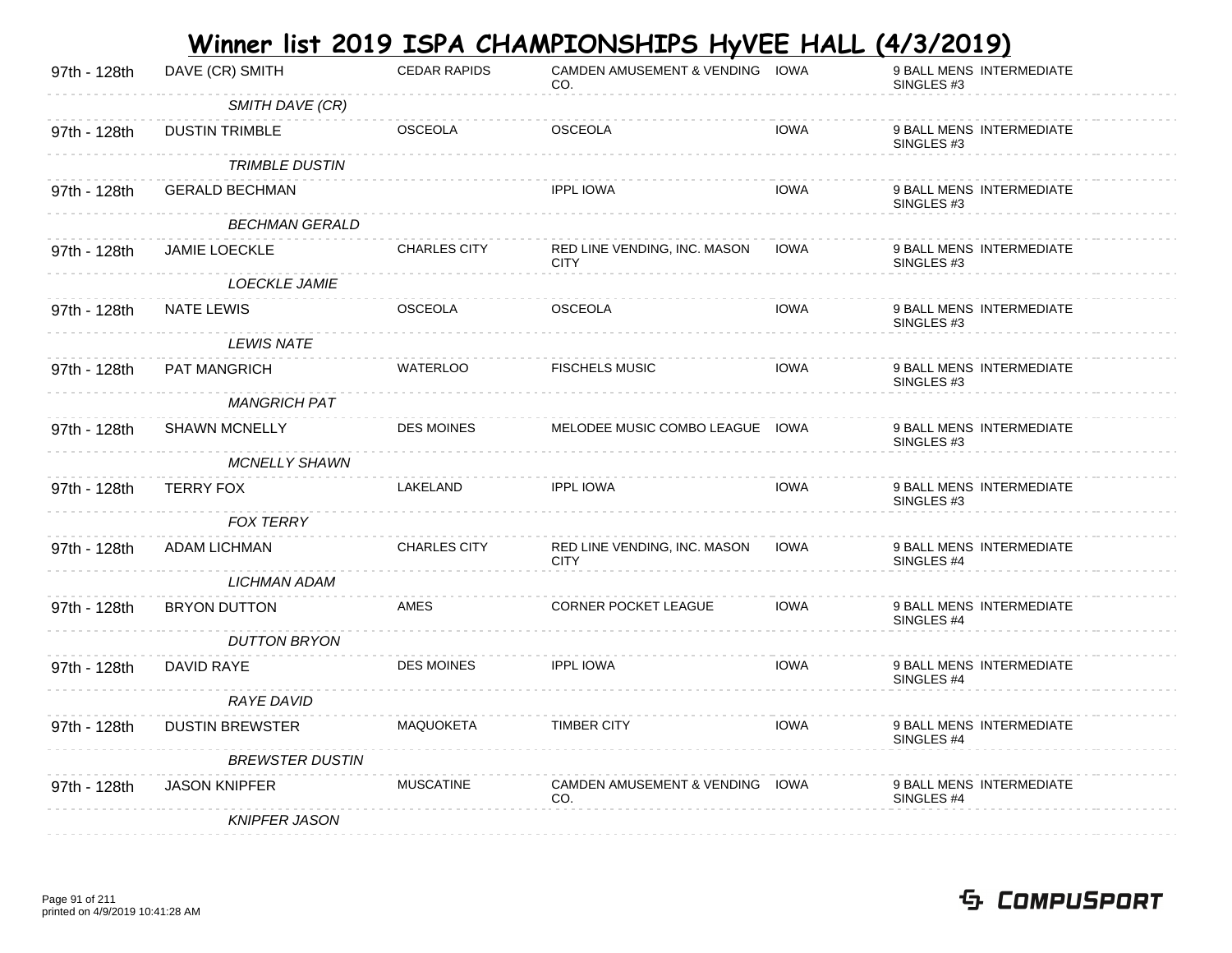|                           |                                |                     | <u>Winner list 2019 ISPA CHAMPIONSHIPS HyVEE HALL</u> |             | <u>(4/3/2019)</u>                                 |       |
|---------------------------|--------------------------------|---------------------|-------------------------------------------------------|-------------|---------------------------------------------------|-------|
| 97th - 128th              | <b>JIM HANSON</b>              | <b>CLINTON</b>      | <b>CLINTON</b>                                        | <b>IOWA</b> | 9 BALL MENS INTERMEDIATE<br>SINGLES #4            |       |
|                           | <b>HANSON JIM</b>              |                     |                                                       |             |                                                   |       |
| 97th - 128th              | <b>LEVI STARK</b>              | <b>OSCEOLA</b>      | <b>OSCEOLA</b>                                        | <b>IOWA</b> | 9 BALL MENS INTERMEDIATE<br>SINGLES #4            |       |
|                           | <b>STARK LEVI</b>              |                     |                                                       |             |                                                   |       |
| 97th - 128th              | STEVEN JOBE-HINDERS            |                     | <b>IPPL IOWA</b>                                      | <b>IOWA</b> | 9 BALL MENS INTERMEDIATE<br>SINGLES #4            |       |
|                           | JOBE-HINDERS STEVEN            |                     |                                                       |             |                                                   |       |
| 129th - 192nd             | MATT STOLL                     | <b>OSCEOLA</b>      | <b>OSCEOLA</b>                                        | <b>IOWA</b> | 9 BALL MENS INTERMEDIATE<br>SINGLES #1            |       |
|                           | <b>STOLL MATT</b>              |                     |                                                       |             |                                                   |       |
| 129th - 192nd DAVID BLUM  |                                | <b>WELLMAN</b>      | <b>TABLE RATS</b>                                     | <b>IOWA</b> | 9 BALL MENS INTERMEDIATE<br>SINGLES #2            |       |
|                           | <b>BLUM DAVID</b>              |                     |                                                       |             |                                                   |       |
| 129th - 192nd JEFF MILLER |                                | <b>CEDAR RAPIDS</b> | MELODEE MUSIC COMBO LEAGUE IOWA                       |             | 9 BALL MENS INTERMEDIATE<br>SINGLES #2            |       |
|                           | <b>MILLER JEFF</b>             |                     |                                                       |             |                                                   |       |
| 129th - 192nd RYAN GULA   |                                | <b>MASON CITY</b>   | <b>MASON CITY</b>                                     | <b>IOWA</b> | 9 BALL MENS INTERMEDIATE<br>SINGLES #3            |       |
|                           | <b>GULA RYAN</b>               |                     |                                                       |             |                                                   |       |
|                           | 129th - 192nd SCOTT PECINOVSKY | <b>DES MOINES</b>   | MELODEE MUSIC COMBO LEAGUE IOWA                       |             | 9 BALL MENS INTERMEDIATE<br>SINGLES <sub>#3</sub> |       |
|                           | <b>PECINOVSKY SCOTT</b>        |                     |                                                       |             |                                                   |       |
|                           | 129th - 192nd CLINT HUTCHISON  | <b>CLIVE</b>        | MELODEE MUSIC COMBO LEAGUE IOWA                       |             | 9 BALL MENS INTERMEDIATE<br>SINGLES <sub>#4</sub> |       |
|                           | <b>HUTCHISON CLINT</b>         |                     |                                                       |             |                                                   |       |
| 129th - 192nd JAY MONEN   |                                | <b>BOONE</b>        | KD AMUSEMENT, INC.                                    | <b>IOWA</b> | 9 BALL MENS INTERMEDIATE<br>SINGLES <sub>#4</sub> |       |
|                           | <b>MONEN JAY</b>               |                     |                                                       |             |                                                   |       |
| 1st                       | <b>WILL CHAPIN</b>             | <b>DES MOINES</b>   | MELODEE MUSIC COMBO LEAGUE IOWA                       |             | 9 BALL MENS INTERMEDIATE<br>SINGLES FINAL         | \$740 |
|                           | <b>CHAPIN WILL</b>             |                     |                                                       |             |                                                   |       |
| 2nd                       | DAVE CORCORAN                  | <b>AMES</b>         | CORNER POCKET LEAGUE                                  | <b>IOWA</b> | 9 BALL MENS INTERMEDIATE<br>SINGLES FINAL         | \$610 |
|                           | CORCORAN DAVE                  |                     |                                                       |             |                                                   |       |
| 3rd                       | JUSTIN A STEWART               | <b>ROCKFORD</b>     | <b>CHARLES CITY ACS</b>                               | <b>IOWA</b> | 9 BALL MENS INTERMEDIATE<br>SINGLES FINAL         | \$495 |
|                           | STEWART JUSTIN A               |                     |                                                       |             |                                                   |       |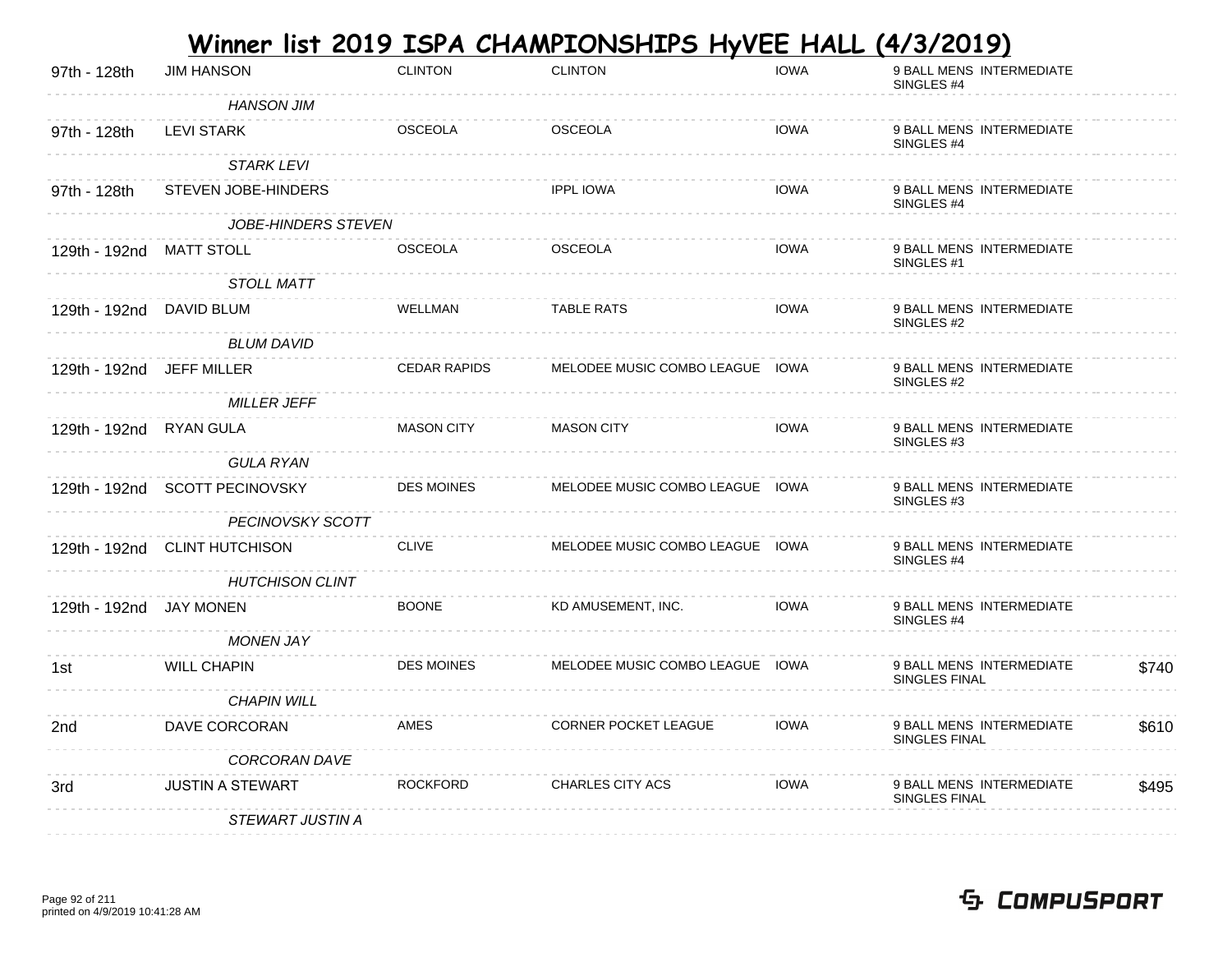|             |                                        |                     | Winner list 2019 ISPA CHAMPIONSHIPS HyVEE HALL (4/3/2019) |                 |                                           |       |
|-------------|----------------------------------------|---------------------|-----------------------------------------------------------|-----------------|-------------------------------------------|-------|
| 4th         | <b>NICK O'HOLLEARN</b>                 | <b>CEDER RAPIDS</b> | CAMDEN AMUSEMENT & VENDING IOWA<br>CO.                    |                 | 9 BALL MENS INTERMEDIATE<br>SINGLES FINAL | \$415 |
|             | O'HOLLEARN NICK                        |                     |                                                           |                 |                                           |       |
| 5th - 6th   | <b>BAO (LEON) TRAN</b>                 | <b>DES MOINES</b>   | <b>IPPL IOWA</b>                                          | <b>IOWA</b>     | 9 BALL MENS INTERMEDIATE<br>SINGLES FINAL | \$345 |
|             | TRAN BAO (LEON)                        |                     |                                                           |                 |                                           |       |
| 5th - 6th   | <b>ZEKE NICHOLS</b>                    | <b>MOLINE</b>       | <b>QUAD CITIES POOL LEAGUE</b>                            | <b>ILLINOIS</b> | 9 BALL MENS INTERMEDIATE<br>SINGLES FINAL | \$345 |
|             | NICHOLS ZEKE                           |                     |                                                           |                 |                                           |       |
| 7th - 8th   | <b>BRIAN MCNEELEY</b>                  | PLEASANT HILL       | MELODEE MUSIC COMBO LEAGUE IOWA                           |                 | 9 BALL MENS INTERMEDIATE<br>SINGLES FINAL | \$275 |
|             | <b>MCNEELEY BRIAN</b>                  |                     |                                                           |                 |                                           |       |
| 7th - 8th   | <b>KRIS STEVENSON</b>                  | <b>BURLINGTON</b>   | <b>GRE AMUSEMENTS, LLC</b>                                | IOWA            | 9 BALL MENS INTERMEDIATE<br>SINGLES FINAL | \$275 |
|             | <b>STEVENSON KRIS</b>                  |                     |                                                           |                 |                                           |       |
| 9th - 12th  | ANDY BURBACH                           | <b>CEDER RAPIDS</b> | CAMDEN AMUSEMENT & VENDING IOWA<br>CO.                    |                 | 9 BALL MENS INTERMEDIATE<br>SINGLES FINAL | \$215 |
|             | <b>BURBACH ANDY</b>                    |                     |                                                           |                 |                                           |       |
| 9th - 12th  | <b>CHANS VONGPHASOUK</b>               | <b>DES MOINES</b>   | MELODEE MUSIC COMBO LEAGUE IOWA                           |                 | 9 BALL MENS INTERMEDIATE<br>SINGLES FINAL | \$215 |
|             | <i>VONGPHASOUK CHANS</i>               |                     |                                                           |                 |                                           |       |
| 9th - 12th  | DARREN ODELL                           | <b>WATERLOO</b>     | AUTOMATIC AMUSEMENTS, INC.                                | <b>IOWA</b>     | 9 BALL MENS INTERMEDIATE<br>SINGLES FINAL | \$215 |
|             | <b>ODELL DARREN</b>                    |                     |                                                           |                 |                                           |       |
| 9th - 12th  | <b>GLENN SPIKER</b>                    | <b>BURLINGTON</b>   | <b>GRE AMUSEMENTS, LLC</b>                                | <b>IOWA</b>     | 9 BALL MENS INTERMEDIATE<br>SINGLES FINAL | \$215 |
|             | <b>SPIKER GLENN</b>                    |                     |                                                           |                 |                                           |       |
| 13th - 16th | <b>BEN YOUNG</b>                       | <b>CLIVE</b>        | MELODEE MUSIC COMBO LEAGUE IOWA                           |                 | 9 BALL MENS INTERMEDIATE<br>SINGLES FINAL | \$165 |
|             | YOUNG BEN                              |                     |                                                           |                 |                                           |       |
| 13th - 16th | <b>JASON AIKEY</b>                     | <b>ROCKFORD</b>     | <b>CHARLES CITY 8 BALL</b>                                | IOWA            | 9 BALL MENS INTERMEDIATE<br>SINGLES FINAL | \$165 |
|             | AIKEY JASON                            |                     |                                                           |                 |                                           |       |
| 13th - 16th | NICK ALLENDORF                         | <b>CEDAR RAPIDS</b> | CAMDEN AMUSEMENT & VENDING IOWA<br>CO.                    |                 | 9 BALL MENS INTERMEDIATE<br>SINGLES FINAL | \$165 |
|             | <b>ALLENDORF NICK</b>                  |                     |                                                           |                 |                                           |       |
| 13th - 16th | PHILIP FUGLSANG                        | <b>CLINTON</b>      | <b>CLINTON</b>                                            | <b>IOWA</b>     | 9 BALL MENS INTERMEDIATE<br>SINGLES FINAL | \$165 |
|             | <b>FUGLSANG PHILIP</b>                 |                     |                                                           |                 |                                           |       |
|             | <b>MENS INTERMEDIATE SINGLES 8BALL</b> |                     |                                                           |                 |                                           |       |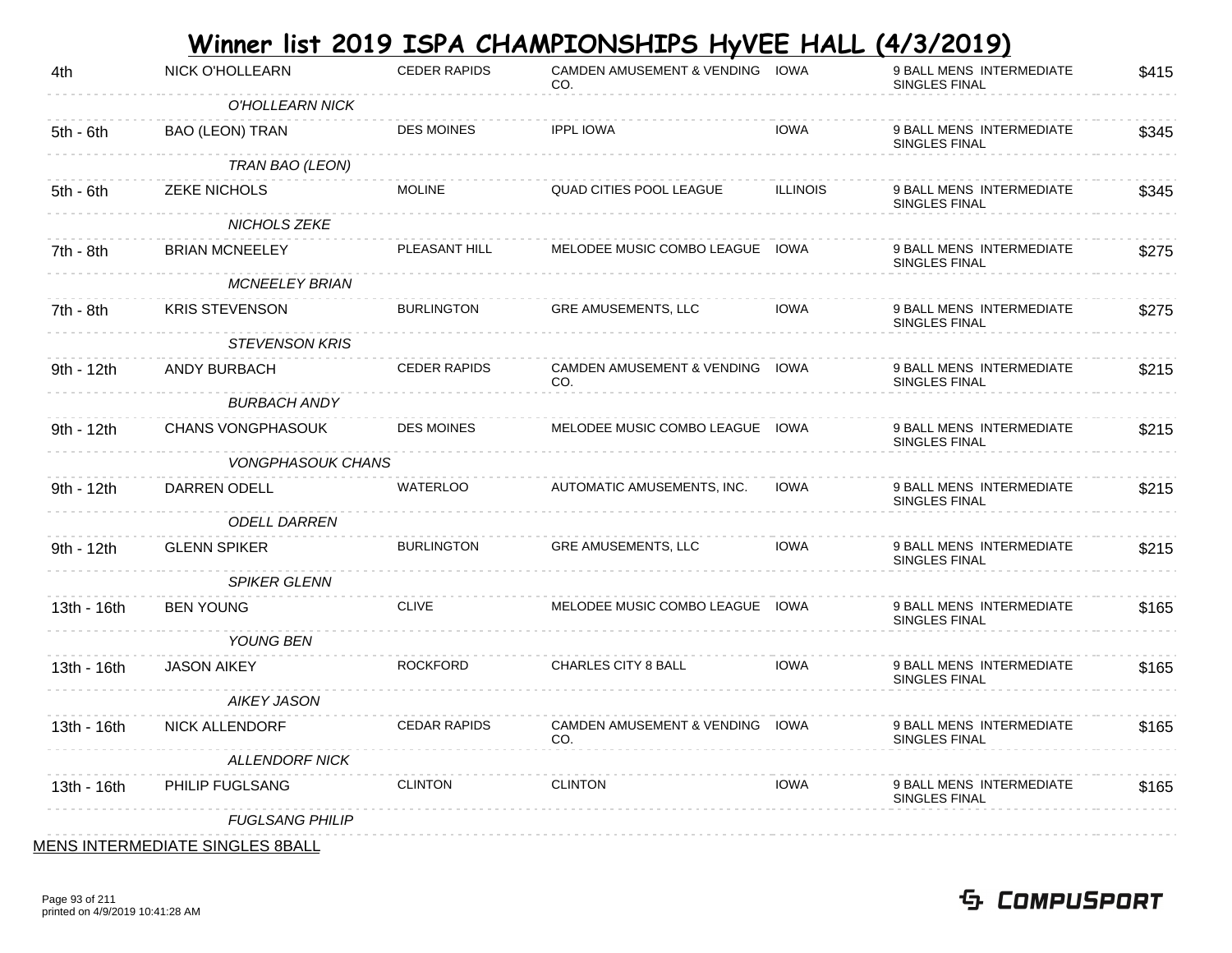| Rank        | <b>Name</b>             | <b>City</b>         | Operator                                    | <b>State/Country</b> | <b>Bracket</b>                                           | <b>Awards</b> |
|-------------|-------------------------|---------------------|---------------------------------------------|----------------------|----------------------------------------------------------|---------------|
| 33rd - 48th | <b>JAMIE RICHARDSON</b> | <b>OMAHA</b>        | <b>NTS</b>                                  | <b>NEBRASKA</b>      | 8 BALL MENS INTERMEDIATE<br>SINGLES #1                   | \$115         |
|             | <b>RICHARDSON JAMIE</b> |                     |                                             |                      |                                                          |               |
| 33rd - 48th | ROBERT TILKES           | <b>DES MOINES</b>   | MELODEE MUSIC COMBO LEAGUE IOWA             |                      | 8 BALL MENS INTERMEDIATE<br>SINGLES #1                   | \$115         |
|             | <b>TILKES ROBERT</b>    |                     |                                             |                      |                                                          |               |
| 33rd - 48th | <b>CHUCK SERO</b>       | <b>WATERLOO</b>     | AUTOMATIC AMUSEMENTS, INC.                  | <b>IOWA</b>          | 8 BALL MENS INTERMEDIATE<br>SINGLES #2                   | \$115         |
|             | <b>SERO CHUCK</b>       |                     |                                             |                      |                                                          |               |
| 33rd - 48th | <b>DUSTIN BREWSTER</b>  | MAQUOKETA           | <b>J&amp;J ENTERPRISES</b>                  | <b>IOWA</b>          | 8 BALL MENS INTERMEDIATE<br>SINGLES #2                   | \$115         |
|             | <b>BREWSTER DUSTIN</b>  |                     |                                             |                      |                                                          |               |
| 33rd - 48th | <b>JASON RICHARDS</b>   | <b>BURLINGTON</b>   | CHARLES CITY ACS                            | <b>IOWA</b>          | 8 BALL MENS INTERMEDIATE<br>SINGLES #3                   | \$115         |
|             | <b>RICHARDS JASON</b>   |                     |                                             |                      |                                                          |               |
| 33rd - 48th | <b>STEVE KOBLISKA</b>   |                     | RED LINE VENDING, INC. MASON<br><b>CITY</b> | <b>IOWA</b>          | 8 BALL MENS INTERMEDIATE<br>SINGLES #3                   | \$115         |
|             | <b>KOBLISKA STEVE</b>   |                     |                                             |                      |                                                          |               |
| 33rd - 48th | <b>REX HOUSTON</b>      | FORT MADISON        | <b>JOE DEE'S</b>                            | <b>IOWA</b>          | 8 BALL MENS INTERMEDIATE<br>SINGLES #4                   | \$115         |
|             | <b>HOUSTON REX</b>      |                     |                                             |                      |                                                          |               |
| 33rd - 48th | RYAN KAMARAD            |                     | NTS.                                        | <b>NEBRASKA</b>      | 8 BALL MENS INTERMEDIATE<br>SINGLES #4                   | \$115         |
|             | <b>KAMARAD RYAN</b>     |                     |                                             |                      |                                                          |               |
| 33rd - 48th | <b>CURTIS R MEIER</b>   | <b>STATE CENTER</b> | POOL LEAGUE OF MARSHALLTOWN IOWA            |                      | 8 BALL MENS INTERMEDIATE<br>SINGLES <sub>#5</sub>        | \$115         |
|             | <b>MEIER CURTIS R</b>   |                     |                                             |                      |                                                          |               |
| 33rd - 48th | <b>JIM CHAPMAN</b>      | <b>DES MOINES</b>   | MELODEE MUSIC COMBO LEAGUE IOWA             |                      | 8 BALL MENS INTERMEDIATE<br>SINGLES <sub>#5</sub>        | \$115         |
|             | <b>CHAPMAN JIM</b>      |                     |                                             |                      |                                                          |               |
| 33rd - 48th | <b>DEREK KRIEGEL</b>    | <b>TAMA</b>         | POOL LEAGUE OF MARSHALLTOWN IOWA            |                      | 8 BALL MENS INTERMEDIATE<br>SINGLES #6                   | \$115         |
|             | <b>KRIEGEL DEREK</b>    |                     |                                             |                      |                                                          |               |
| 33rd - 48th | <b>MIKE NOBLE</b>       | <b>IOWA CITY</b>    | IOWA CITY METRO POOL LEAGUE                 | <b>IOWA</b>          | <b>8 BALL MENS INTERMEDIATE</b><br>SINGLES <sub>#6</sub> | \$115         |
|             | <b>NOBLE MIKE</b>       |                     |                                             |                      |                                                          |               |
| 33rd - 48th | <b>BRANDON SCHURBON</b> | <b>CLINTON</b>      | <b>CLINTON</b>                              | <b>IOWA</b>          | 8 BALL MENS INTERMEDIATE<br>SINGLES #7                   | \$115         |
|             | <b>SCHURBON BRANDON</b> |                     |                                             |                      |                                                          |               |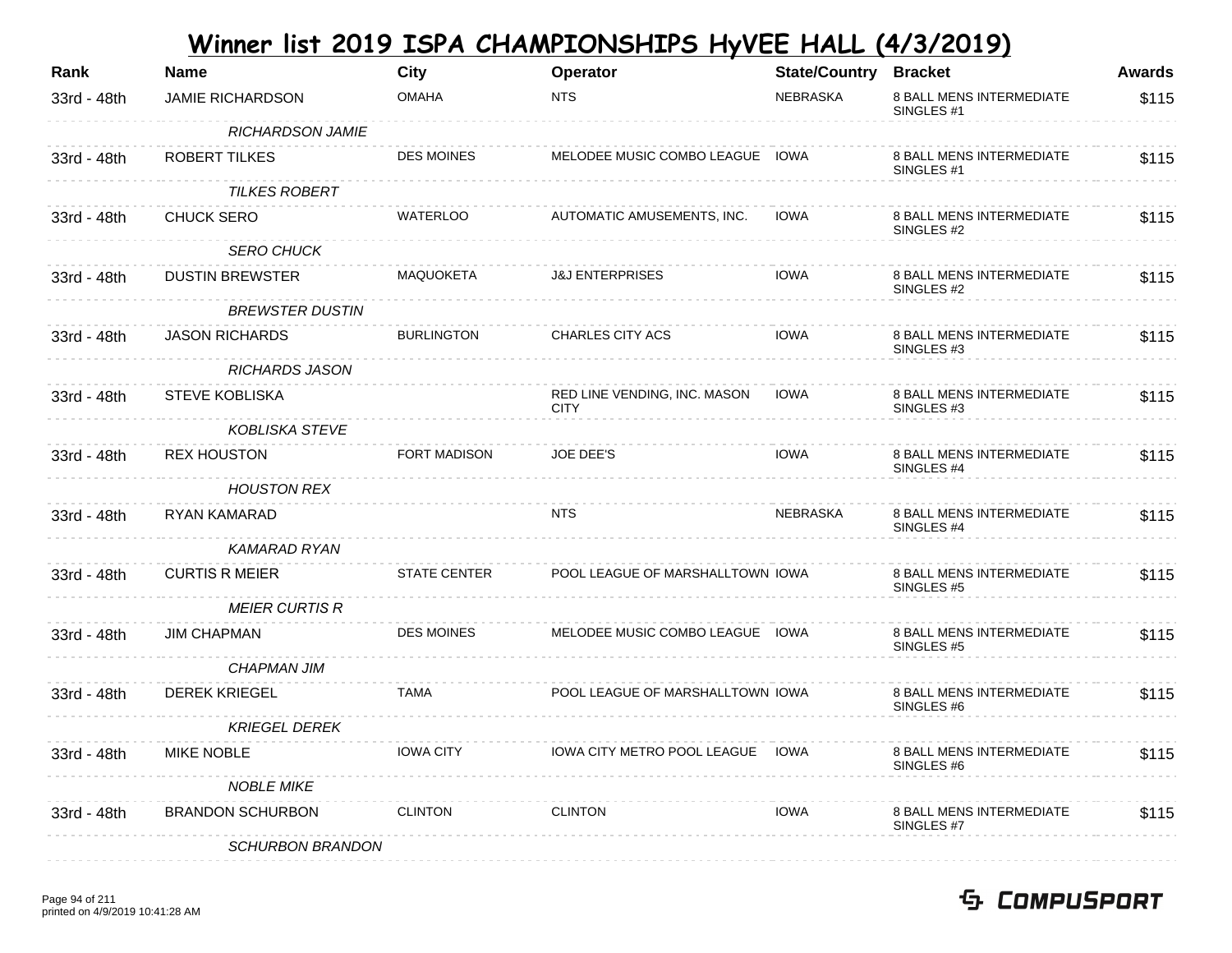|             |             |                   | Winner list 2019 ISPA CHAMPIONSHIPS HyVEE HALL (4/3/2019) |             |                          |
|-------------|-------------|-------------------|-----------------------------------------------------------|-------------|--------------------------|
| 33rd - 48th | DAVE EHLERS | <b>MASON CITY</b> | RED LINE VENDING. INC. MASON                              | <b>IOWA</b> | 8 BALL MENS INTERMEDIATE |

| 33rd - 48th | DAVE EHLERS              | <b>MASON CITY</b>      | RED LINE VENDING, INC. MASON<br><b>CITY</b> | IOWA            | 8 BALL MENS INTERMEDIATE<br>SINGLES #7            | \$115 |
|-------------|--------------------------|------------------------|---------------------------------------------|-----------------|---------------------------------------------------|-------|
|             | <b>EHLERS DAVE</b>       |                        |                                             |                 |                                                   |       |
| 33rd - 48th | <b>CHANS VONGPHASOUK</b> | <b>DES MOINES</b>      | MELODEE MUSIC COMBO LEAGUE IOWA             |                 | 8 BALL MENS INTERMEDIATE<br>SINGLES #8            | \$115 |
|             | <b>VONGPHASOUK CHANS</b> |                        |                                             |                 |                                                   |       |
| 33rd - 48th | <b>JOE RICHARDSON</b>    | <b>BURLINGTON</b>      | JOE DEE'S                                   | <b>IOWA</b>     | 8 BALL MENS INTERMEDIATE<br>SINGLES #8            | \$115 |
|             | <b>RICHARDSON JOE</b>    |                        |                                             |                 |                                                   |       |
| 49th - 64th | <b>JOSEPH LAMPE</b>      | <b>CLINTON</b>         | <b>CLINTON</b>                              | <b>IOWA</b>     | 8 BALL MENS INTERMEDIATE<br>SINGLES <sub>#1</sub> | \$95  |
|             | <b>LAMPE JOSEPH</b>      |                        |                                             |                 |                                                   |       |
| 49th - 64th | <b>RUSS SCHICKLING</b>   | LE CLAIRE              | <b>QUAD CITIES POOL LEAGUE</b>              | <b>ILLINOIS</b> | 8 BALL MENS INTERMEDIATE<br>SINGLES <sub>#1</sub> | \$95  |
|             | <b>SCHICKLING RUSS</b>   |                        |                                             |                 |                                                   |       |
| 49th - 64th | LEVI WILEY               | <b>WEST DES MOINES</b> | GAMES PEOPLE PLAY (DES<br>MOINES)           | <b>IOWA</b>     | 8 BALL MENS INTERMEDIATE<br>SINGLES #2            | \$95  |
|             | <i>WILEY LEVI</i>        |                        |                                             |                 |                                                   |       |
| 49th - 64th | RYAN GULA                | <b>MASON CITY</b>      | <b>MASON CITY</b>                           | <b>IOWA</b>     | 8 BALL MENS INTERMEDIATE<br>SINGLES #2            | \$95  |
|             | GULA RYAN                |                        |                                             |                 |                                                   |       |
| 49th - 64th | <b>BEN YOUNG</b>         | <b>CLIVE</b>           | MELODEE MUSIC COMBO LEAGUE IOWA             |                 | 8 BALL MENS INTERMEDIATE<br>SINGLES #3            | \$95  |
|             | YOUNG BEN                |                        |                                             |                 |                                                   |       |
| 49th - 64th | STEVEN JOBE-HINDERS      |                        | <b>IPPL IOWA</b>                            | <b>IOWA</b>     | <b>8 BALL MENS INTERMEDIATE</b><br>SINGLES #3     | \$95  |
|             | JOBE-HINDERS STEVEN      |                        |                                             |                 |                                                   |       |
| 49th - 64th | <b>DOUG MORROW</b>       | <b>DES MOINES</b>      | MELODEE MUSIC COMBO LEAGUE IOWA             |                 | 8 BALL MENS INTERMEDIATE<br>SINGLES #4            | \$95  |
|             | <b>MORROW DOUG</b>       |                        |                                             |                 |                                                   |       |
| 49th - 64th | <b>SHANE UKER</b>        | <b>CHARLES CITY</b>    | <b>CHARLES CITY 8 BALL</b>                  | <b>IOWA</b>     | 8 BALL MENS INTERMEDIATE<br>SINGLES #4            | \$95  |
|             | <b>UKER SHANE</b>        |                        |                                             |                 |                                                   |       |
| 49th - 64th | <b>GARY BALLANTYNE</b>   | <b>OSCEOLA</b>         | <b>OSCEOLA</b>                              | <b>IOWA</b>     | 8 BALL MENS INTERMEDIATE<br>SINGLES #5            | \$95  |
|             | <b>BALLANTYNE GARY</b>   |                        |                                             |                 |                                                   |       |
| 49th - 64th | <b>JEFF JORGENSEN</b>    |                        | MELODEE MUSIC COMBO LEAGUE IOWA             |                 | 8 BALL MENS INTERMEDIATE<br>SINGLES #5            | \$95  |
|             | <b>JORGENSEN JEFF</b>    |                        |                                             |                 |                                                   |       |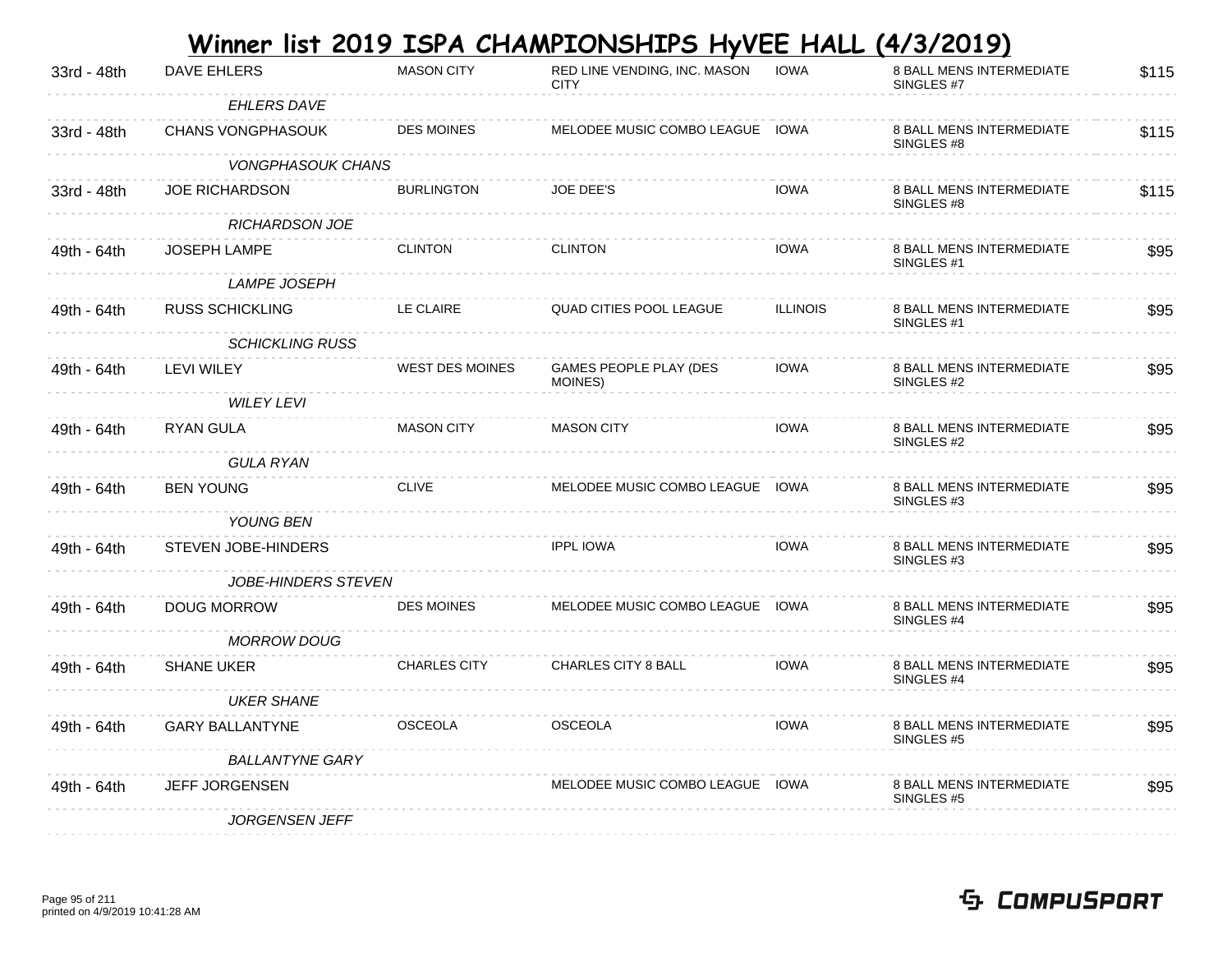|             |                         |                     | Winner list 2019 ISPA CHAMPIONSHIPS HyVEE HALL (4/3/2019) |                 |                                                          |      |
|-------------|-------------------------|---------------------|-----------------------------------------------------------|-----------------|----------------------------------------------------------|------|
| 49th - 64th | <b>JUSTIN A STEWART</b> | <b>ROCKFORD</b>     | <b>CHARLES CITY ACS</b>                                   | <b>IOWA</b>     | <b>8 BALL MENS INTERMEDIATE</b><br>SINGLES #6            | \$95 |
|             | STEWART JUSTIN A        |                     |                                                           |                 |                                                          |      |
| 49th - 64th | <b>LEROY CUNNINGHAM</b> | <b>CLIVE</b>        | MELODEE MUSIC COMBO LEAGUE IOWA                           |                 | 8 BALL MENS INTERMEDIATE<br>SINGLES #6                   | \$95 |
|             | <b>CUNNINGHAM LEROY</b> |                     |                                                           |                 |                                                          |      |
| 49th - 64th | <b>DUANE BURCHETT</b>   | <b>OSCEOLA</b>      | <b>TRI COUNTY</b>                                         | <b>IOWA</b>     | <b>8 BALL MENS INTERMEDIATE</b><br>SINGLES #7            | \$95 |
|             | <b>BURCHETT DUANE</b>   |                     |                                                           |                 |                                                          |      |
| 49th - 64th | <b>MILT EICHMAN</b>     | DUBUQUE IA          | DUBUQUE POOL LEAGUES                                      | <b>IOWA</b>     | 8 BALL MENS INTERMEDIATE<br>SINGLES #7                   | \$95 |
|             | <b>EICHMAN MILT</b>     |                     |                                                           |                 |                                                          |      |
| 49th - 64th | <b>JJ PATES</b>         | <b>WATERLOO</b>     | AUTOMATIC AMUSEMENTS, INC.                                | <b>IOWA</b>     | <b>8 BALL MENS INTERMEDIATE</b><br>SINGLES #8            | \$95 |
|             | PATES JJ                |                     |                                                           |                 |                                                          |      |
| 49th - 64th | <b>TIM HARGIS</b>       | <b>CEDER RAPIDS</b> | CAMDEN AMUSEMENT & VENDING IOWA<br>CO.                    |                 | <b>8 BALL MENS INTERMEDIATE</b><br>SINGLES #8            | \$95 |
|             | <b>HARGIS TIM</b>       |                     |                                                           |                 |                                                          |      |
| 65th - 96th | <b>BUD HARPER</b>       | <b>CRESTON</b>      | <b>TRI COUNTY</b>                                         | <b>IOWA</b>     | <b>8 BALL MENS INTERMEDIATE</b><br>SINGLES <sub>#1</sub> | \$75 |
|             | <b>HARPER BUD</b>       |                     |                                                           |                 |                                                          |      |
| 65th - 96th | <b>CHRIS STOBER</b>     | AMES                | <b>CORNER POCKET LEAGUE</b>                               | <b>IOWA</b>     | <b>8 BALL MENS INTERMEDIATE</b><br>SINGLES #1            | \$75 |
|             | <b>STOBER CHRIS</b>     |                     |                                                           |                 |                                                          |      |
| 65th - 96th | <b>NATE LEWIS</b>       | <b>OSCEOLA</b>      | <b>OSCEOLA</b>                                            | <b>IOWA</b>     | <b>8 BALL MENS INTERMEDIATE</b><br>SINGLES #1            | \$75 |
|             | <b>LEWIS NATE</b>       |                     |                                                           |                 |                                                          |      |
| 65th - 96th | <b>TERRY ANDERSON</b>   | <b>DAVENPORT</b>    | QUAD CITIES POOL LEAGUE                                   | <b>ILLINOIS</b> | 8 BALL MENS INTERMEDIATE<br>SINGLES #1                   | \$75 |
|             | <b>ANDERSON TERRY</b>   |                     |                                                           |                 |                                                          |      |
| 65th - 96th | <b>BAO (LEON) TRAN</b>  | <b>DES MOINES</b>   | <b>IPPL IOWA</b>                                          | <b>IOWA</b>     | <b>8 BALL MENS INTERMEDIATE</b><br>SINGLES #2            | \$75 |
|             | TRAN BAO (LEON)         |                     |                                                           |                 |                                                          |      |
| 65th - 96th | <b>CHRIS MELVIN</b>     | <b>CLINTON</b>      | <b>CLINTON</b>                                            | <b>IOWA</b>     | 8 BALL MENS INTERMEDIATE<br>SINGLES #2                   | \$75 |
|             | <b>MELVIN CHRIS</b>     |                     |                                                           |                 |                                                          |      |
| 65th - 96th | <b>ISRAEL SWANSON</b>   | FORT DODGE          | <b>GREEN AMUSEMENT</b>                                    | <b>IOWA</b>     | 8 BALL MENS INTERMEDIATE<br>SINGLES #2                   | \$75 |
|             | <b>SWANSON ISRAEL</b>   |                     |                                                           |                 |                                                          |      |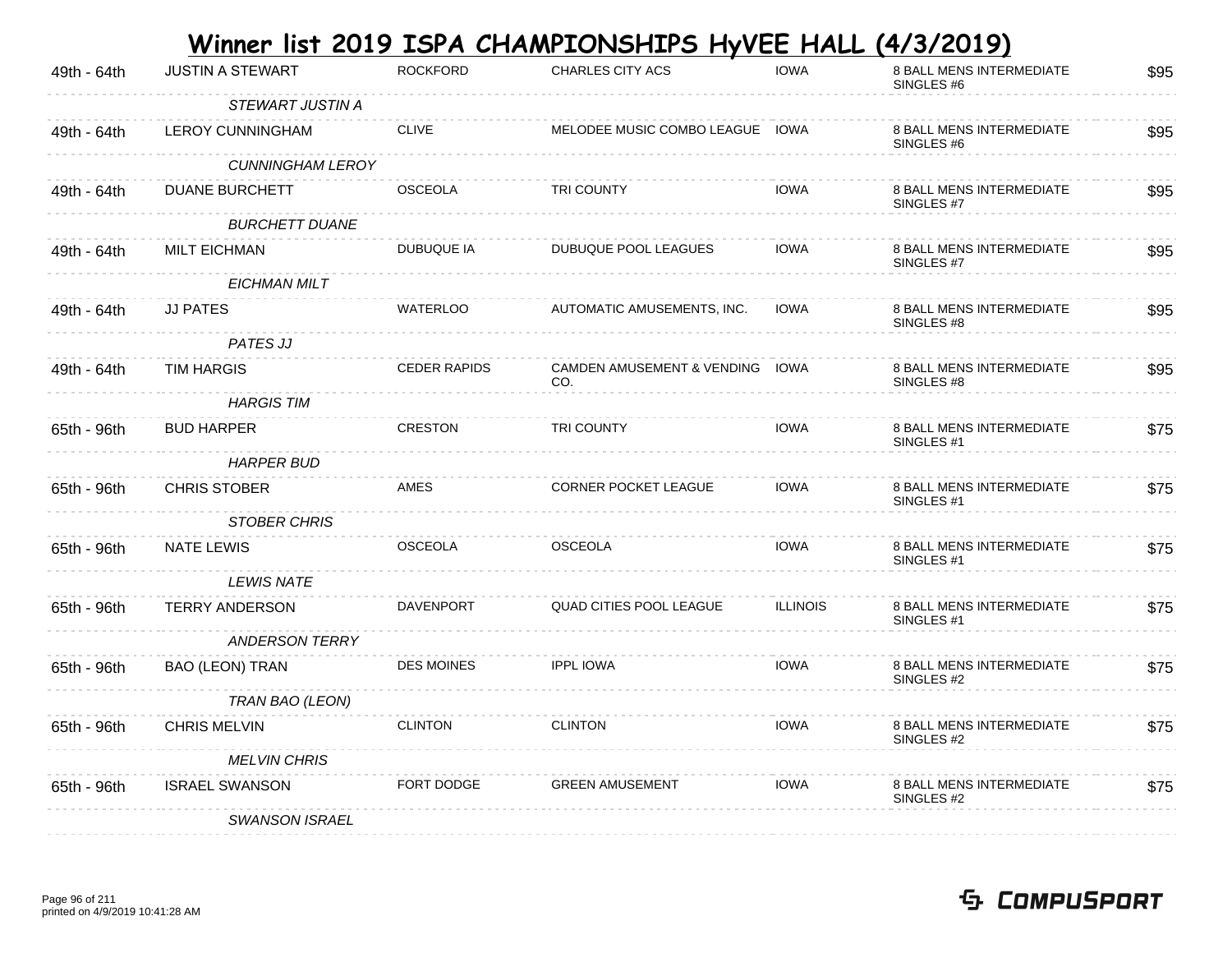| <b>JASON KNIPFER</b>  | <b>MUSCATINE</b>    | CO.                               |                 | 8 BALL MENS INTERMEDIATE<br>SINGLES <sub>#2</sub>        | \$75                                                                |
|-----------------------|---------------------|-----------------------------------|-----------------|----------------------------------------------------------|---------------------------------------------------------------------|
| <b>KNIPFER JASON</b>  |                     |                                   |                 |                                                          |                                                                     |
| <b>ADAM TRUMBLEE</b>  | <b>WATERLOO</b>     | AUTOMATIC AMUSEMENTS, INC.        | <b>IOWA</b>     | <b>8 BALL MENS INTERMEDIATE</b><br>SINGLES #3            | \$75                                                                |
| <i>TRUMBLEE ADAM</i>  |                     |                                   |                 |                                                          |                                                                     |
| <b>ALAN KIMMER</b>    | <b>CLINTON</b>      | <b>CLINTON</b>                    | <b>IOWA</b>     | <b>8 BALL MENS INTERMEDIATE</b><br>SINGLES <sub>#3</sub> | \$75                                                                |
| <b>KIMMER ALAN</b>    |                     |                                   |                 |                                                          |                                                                     |
| <b>JUSTIN NICHOLS</b> | <b>MOLINE</b>       | <b>QUAD CITIES POOL LEAGUE</b>    | <b>ILLINOIS</b> | <b>8 BALL MENS INTERMEDIATE</b><br>SINGLES #3            | \$75                                                                |
| <b>NICHOLS JUSTIN</b> |                     |                                   |                 |                                                          |                                                                     |
| <b>STEVE FINN</b>     | <b>CLINTON</b>      | <b>CLINTON</b>                    | <b>IOWA</b>     | <b>8 BALL MENS INTERMEDIATE</b><br>SINGLES #3            | \$75                                                                |
| <b>FINN STEVE</b>     |                     |                                   |                 |                                                          |                                                                     |
| <b>DON RASCHKE</b>    | <b>EAST MOLINE</b>  | QUAD CITIES POOL LEAGUE           | <b>ILLINOIS</b> | 8 BALL MENS INTERMEDIATE<br>SINGLES #4                   | \$75                                                                |
| <b>RASCHKE DON</b>    |                     |                                   |                 |                                                          |                                                                     |
| MATT MOORE            | <b>WATERLOO</b>     | AUTOMATIC AMUSEMENTS, INC.        | <b>IOWA</b>     | <b>8 BALL MENS INTERMEDIATE</b><br>SINGLES #4            | \$75                                                                |
| <b>MOORE MATT</b>     |                     |                                   |                 |                                                          |                                                                     |
| <b>TYLER FOWLER</b>   | <b>MUSCATINE</b>    | MUSCATINE POOL LEAGUE             | <b>IOWA</b>     | 8 BALL MENS INTERMEDIATE<br>SINGLES #4                   | \$75                                                                |
| <b>FOWLER TYLER</b>   |                     |                                   |                 |                                                          |                                                                     |
| <b>ZACH WEIDNER</b>   | AMES                | GAMES PEOPLE PLAY (DES<br>MOINES) | <b>IOWA</b>     | <b>8 BALL MENS INTERMEDIATE</b><br>SINGLES #4            | \$75                                                                |
| <b>WEIDNER ZACH</b>   |                     |                                   |                 |                                                          |                                                                     |
| <b>COREY BUTTREY</b>  |                     | <b>IPPL IOWA</b>                  | <b>IOWA</b>     | 8 BALL MENS INTERMEDIATE<br>SINGLES #5                   | \$75                                                                |
| <b>BUTTREY COREY</b>  |                     |                                   |                 |                                                          |                                                                     |
| DEREK HAVEL           | <b>WATERLOO</b>     | <b>FISCHELS MUSIC</b>             | <b>IOWA</b>     | 8 BALL MENS INTERMEDIATE<br>SINGLES #5                   | \$75                                                                |
| <b>HAVEL DEREK</b>    |                     |                                   |                 |                                                          |                                                                     |
| <b>JAKE AUSTIN</b>    | <b>INDEPENDENCE</b> | AUTOMATIC AMUSEMENTS, INC.        | <b>IOWA</b>     | 8 BALL MENS INTERMEDIATE<br>SINGLES <sub>#5</sub>        | \$75                                                                |
| <b>AUSTIN JAKE</b>    |                     |                                   |                 |                                                          |                                                                     |
| <b>KRIS STEVENSON</b> | <b>BURLINGTON</b>   | <b>GRE AMUSEMENTS, LLC</b>        | <b>IOWA</b>     | 8 BALL MENS INTERMEDIATE<br>SINGLES #5                   | \$75                                                                |
| <b>STEVENSON KRIS</b> |                     |                                   |                 |                                                          |                                                                     |
|                       |                     |                                   |                 | CAMDEN AMUSEMENT & VENDING IOWA                          | Winner list 2019 ISPA CHAMPIONSHIPS HyVEE HALL<br><u>(4/3/2019)</u> |

**College**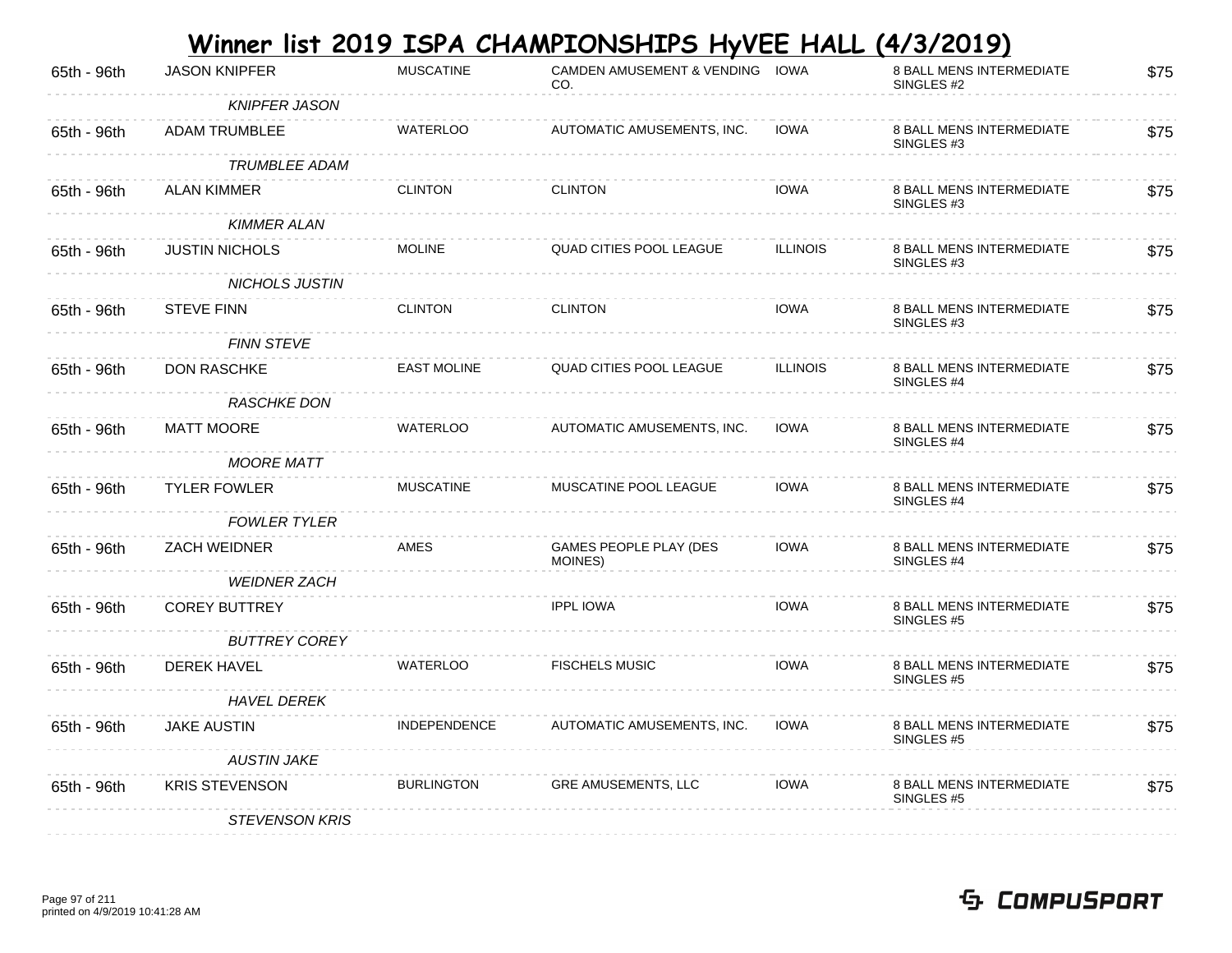| 65th - 96th  | DAN GUZMAN               | <b>WEST DES MOINES</b> | MELODEE MUSIC COMBO LEAGUE IOWA             |                 | 8 BALL MENS INTERMEDIATE<br>SINGLES #6        | \$75 |
|--------------|--------------------------|------------------------|---------------------------------------------|-----------------|-----------------------------------------------|------|
|              | <b>GUZMAN DAN</b>        |                        |                                             |                 |                                               |      |
| 65th - 96th  | <b>DERRICK BOWENS</b>    | <b>OMAHA</b>           | <b>NTS</b>                                  | <b>NEBRASKA</b> | 8 BALL MENS INTERMEDIATE<br>SINGLES #6        | \$75 |
|              | <b>BOWENS DERRICK</b>    |                        |                                             |                 |                                               |      |
| 65th - 96th  | <b>MIKE DURAND</b>       | <b>DES MOINES</b>      | MELODEE MUSIC COMBO LEAGUE IOWA             |                 | 8 BALL MENS INTERMEDIATE<br>SINGLES #6        | \$75 |
|              | <b>DURAND MIKE</b>       |                        |                                             |                 |                                               |      |
| 65th - 96th  | <b>TODD FERRIS</b>       | URBANDALE              | MELODEE MUSIC COMBO LEAGUE IOWA             |                 | 8 BALL MENS INTERMEDIATE<br>SINGLES #6        | \$75 |
|              | <b>FERRIS TODD</b>       |                        |                                             |                 |                                               |      |
| 65th - 96th  | <b>JASON DERRICK</b>     | <b>WATERLOO</b>        | AUTOMATIC AMUSEMENTS, INC.                  | <b>IOWA</b>     | 8 BALL MENS INTERMEDIATE<br>SINGLES #7        | \$75 |
|              | <b>DERRICK JASON</b>     |                        |                                             |                 |                                               |      |
| 65th - 96th  | MIKE JOHNSON (MM)        | AMES                   | MELODEE MUSIC COMBO LEAGUE IOWA             |                 | 8 BALL MENS INTERMEDIATE<br>SINGLES #7        | \$75 |
|              | <b>JOHNSON (MM) MIKE</b> |                        |                                             |                 |                                               |      |
| 65th - 96th  | ROGER GOODWIN            | <b>ANKENY</b>          | MELODEE MUSIC COMBO LEAGUE IOWA             |                 | <b>8 BALL MENS INTERMEDIATE</b><br>SINGLES #7 | \$75 |
|              | GOODWIN ROGER            |                        |                                             |                 |                                               |      |
| 65th - 96th  | SCOTT PECINOVSKY         | <b>DES MOINES</b>      | MELODEE MUSIC COMBO LEAGUE IOWA             |                 | 8 BALL MENS INTERMEDIATE<br>SINGLES #7        | \$75 |
|              | PECINOVSKY SCOTT         |                        |                                             |                 |                                               |      |
| 65th - 96th  | ADAM LICHMAN             | <b>CHARLES CITY</b>    | RED LINE VENDING, INC. MASON<br><b>CITY</b> | <b>IOWA</b>     | 8 BALL MENS INTERMEDIATE<br>SINGLES #8        | \$75 |
|              | <b>LICHMAN ADAM</b>      |                        |                                             |                 |                                               |      |
| 65th - 96th  | <b>ERIK TAYLOR</b>       |                        | MELODEE MUSIC COMBO LEAGUE IOWA             |                 | <b>8 BALL MENS INTERMEDIATE</b><br>SINGLES #8 | \$75 |
|              | <b>TAYLOR ERIK</b>       |                        |                                             |                 |                                               |      |
| 65th - 96th  | <b>JAY MONEN</b>         | <b>BOONE</b>           | KD AMUSEMENT, INC.                          | <b>IOWA</b>     | 8 BALL MENS INTERMEDIATE<br>SINGLES #8        | \$75 |
|              | <b>MONEN JAY</b>         |                        |                                             |                 |                                               |      |
| 65th - 96th  | JEFF LIVINGSTON          | <b>DES MOINES</b>      | MELODEE MUSIC COMBO LEAGUE IOWA             |                 | 8 BALL MENS INTERMEDIATE<br>SINGLES #8        | \$75 |
|              | <b>LIVINGSTON JEFF</b>   |                        |                                             |                 |                                               |      |
| 97th - 128th | <b>CLINT GATES</b>       | <b>WATERLOO</b>        | AUTOMATIC AMUSEMENTS, INC.                  | <b>IOWA</b>     | 8 BALL MENS INTERMEDIATE<br>SINGLES #1        |      |
|              | <b>GATES CLINT</b>       |                        |                                             |                 |                                               |      |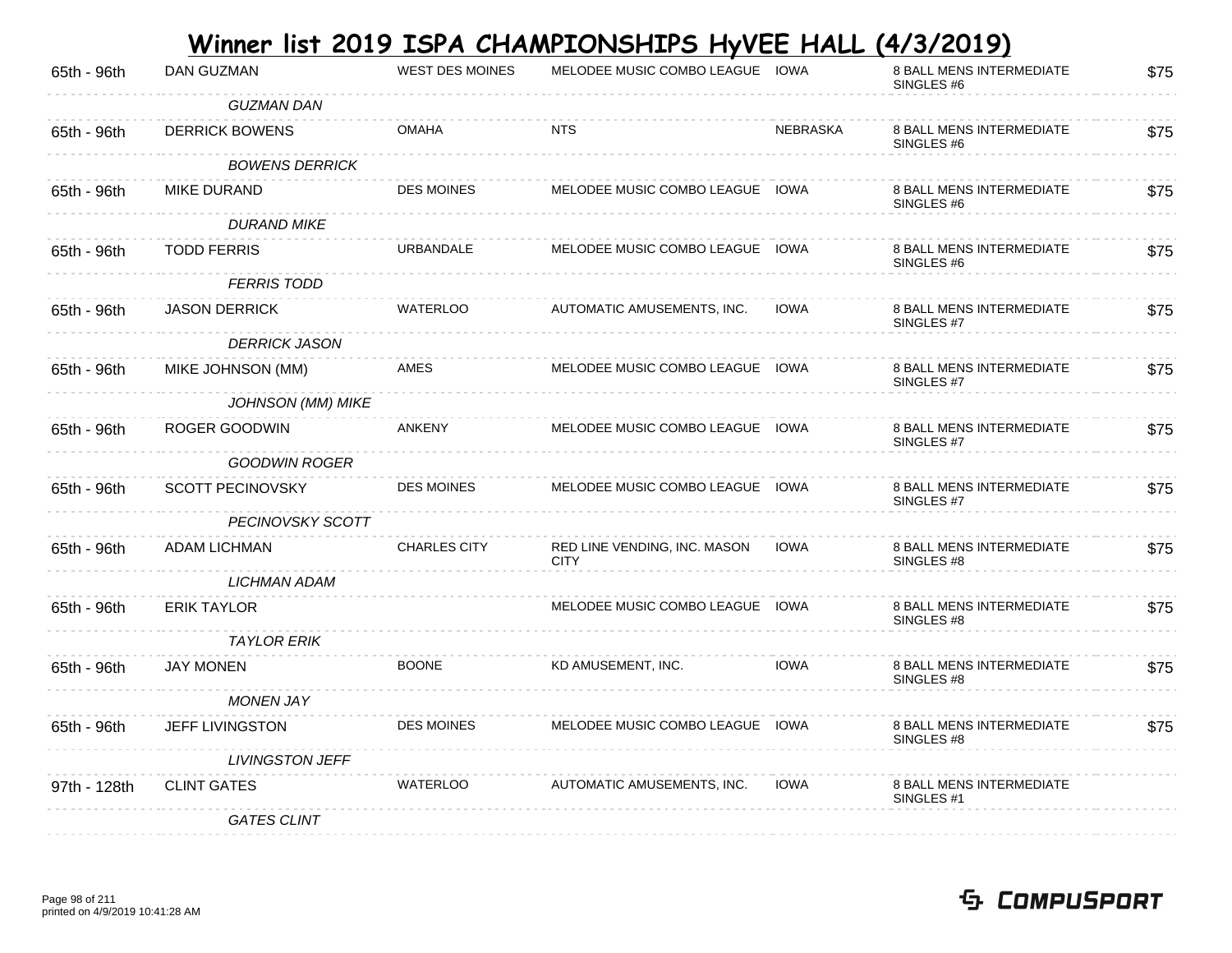|              |                        |                     | <u>Winner list 2019 ISPA CHAMPIONSHIPS HyVEE HALL</u> |                 | <u>(4/3/2019)</u>                                        |
|--------------|------------------------|---------------------|-------------------------------------------------------|-----------------|----------------------------------------------------------|
| 97th - 128th | <b>JEREMY HEDLEY</b>   | <b>DUBUQUE</b>      | DUBUQUE POOL LEAGUES                                  | <b>IOWA</b>     | 8 BALL MENS INTERMEDIATE<br>SINGLES <sub>#1</sub>        |
|              | <b>HEDLEY JEREMY</b>   |                     |                                                       |                 |                                                          |
| 97th - 128th | <b>STEVE BRYANT</b>    | <b>CHARLES CITY</b> | RED LINE VENDING, INC. MASON<br><b>CITY</b>           | <b>IOWA</b>     | <b>8 BALL MENS INTERMEDIATE</b><br>SINGLES <sub>#1</sub> |
|              | <b>BRYANT STEVE</b>    |                     |                                                       |                 |                                                          |
| 97th - 128th | <b>STEVE Z KRIEGEL</b> | <b>GRINNELL</b>     | POOL LEAGUE OF MARSHALLTOWN IOWA                      |                 | 8 BALL MENS INTERMEDIATE<br>SINGLES #1                   |
|              | <b>KRIEGEL STEVE Z</b> |                     |                                                       |                 |                                                          |
| 97th - 128th | <b>BRYON DUTTON</b>    | AMES                | <b>CORNER POCKET LEAGUE</b>                           | <b>IOWA</b>     | 8 BALL MENS INTERMEDIATE<br>SINGLES #2                   |
|              | <b>DUTTON BRYON</b>    |                     |                                                       |                 |                                                          |
| 97th - 128th | DARREN ODELL           | <b>WATERLOO</b>     | AUTOMATIC AMUSEMENTS, INC.                            | <b>IOWA</b>     | 8 BALL MENS INTERMEDIATE<br>SINGLES #2                   |
|              | <b>ODELL DARREN</b>    |                     |                                                       |                 |                                                          |
| 97th - 128th | DUSTIN (D.J.) HOFFMAN  | <b>ALTOONA</b>      | MELODEE MUSIC COMBO LEAGUE IOWA                       |                 | 8 BALL MENS INTERMEDIATE<br>SINGLES #2                   |
|              | HOFFMAN DUSTIN (D.J.)  |                     |                                                       |                 |                                                          |
| 97th - 128th | PHILIP FUGLSANG        | <b>CLINTON</b>      | <b>CLINTON</b>                                        | <b>IOWA</b>     | 8 BALL MENS INTERMEDIATE<br>SINGLES #2                   |
|              | <b>FUGLSANG PHILIP</b> |                     |                                                       |                 |                                                          |
| 97th - 128th | <b>JOHN BROWN</b>      | ANKENY              | MELODEE MUSIC COMBO LEAGUE IOWA                       |                 | 8 BALL MENS INTERMEDIATE<br>SINGLES <sub>#3</sub>        |
|              | <b>BROWN JOHN</b>      |                     |                                                       |                 |                                                          |
| 97th - 128th | <b>MIKE CALHOUN</b>    | PLEASANTVILLE       | MELODEE MUSIC COMBO LEAGUE IOWA                       |                 | 8 BALL MENS INTERMEDIATE<br>SINGLES <sub>#3</sub>        |
|              | <b>CALHOUN MIKE</b>    |                     |                                                       |                 |                                                          |
| 97th - 128th | RANDY BATES            | <b>OMAHA</b>        | <b>NTS</b>                                            | <b>NEBRASKA</b> | 8 BALL MENS INTERMEDIATE<br>SINGLES <sub>#3</sub>        |
|              | <b>BATES RANDY</b>     |                     |                                                       |                 |                                                          |
| 97th - 128th | <b>ROB BISH</b>        | AMES                | <b>CORNER POCKET LEAGUE</b>                           | <b>IOWA</b>     | <b>8 BALL MENS INTERMEDIATE</b><br>SINGLES #3            |
|              | <b>BISH ROB</b>        |                     |                                                       |                 |                                                          |
| 97th - 128th | <b>ANTONIO BOTELLO</b> | <b>MARSHALLTOWN</b> | POOL LEAGUE OF MARSHALLTOWN IOWA                      |                 | 8 BALL MENS INTERMEDIATE<br>SINGLES #4                   |
|              | <b>BOTELLO ANTONIO</b> |                     |                                                       |                 |                                                          |
| 97th - 128th | <b>JOE PARCELL</b>     | <b>BATAVIA</b>      | <b>TABLE RATS</b>                                     | <b>IOWA</b>     | 8 BALL MENS INTERMEDIATE<br>SINGLES #4                   |
|              | PARCELL JOE            |                     |                                                       |                 |                                                          |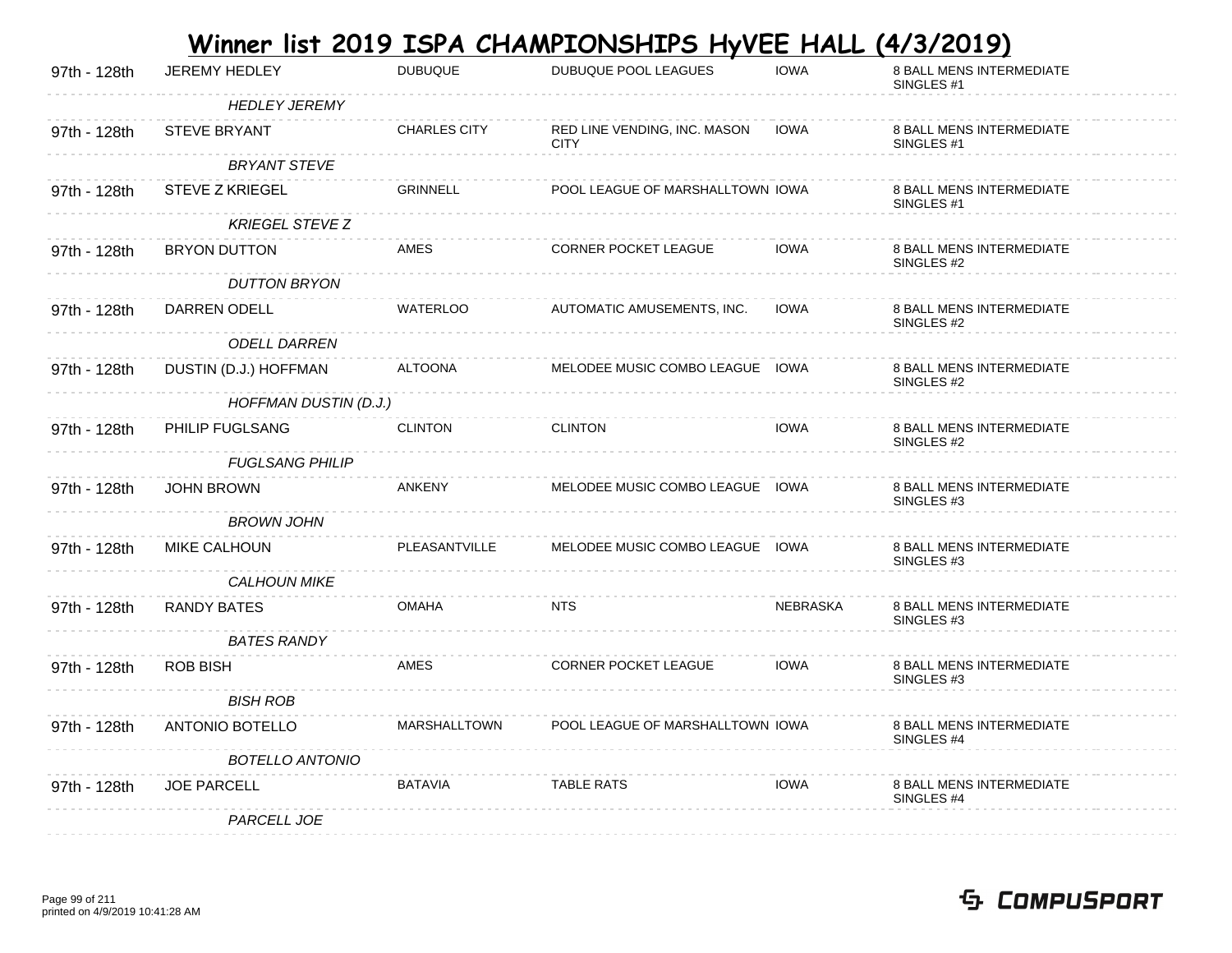|              |                        |                     | Winner list 2019 ISPA CHAMPIONSHIPS HyVEE HALL |             | <u>(4/3/2019)</u>                                        |
|--------------|------------------------|---------------------|------------------------------------------------|-------------|----------------------------------------------------------|
| 97th - 128th | <b>LOREN NIEMAND</b>   | FORT DODGE          | <b>GREEN AMUSEMENT</b>                         | <b>IOWA</b> | 8 BALL MENS INTERMEDIATE<br>SINGLES <sub>#4</sub>        |
|              | <b>NIEMAND LOREN</b>   |                     |                                                |             |                                                          |
| 97th - 128th | <b>TRAVIS ROSTER</b>   | <b>CEDAR RAPIDS</b> | CAMDEN AMUSEMENT & VENDING IOWA<br>CO.         |             | <b>8 BALL MENS INTERMEDIATE</b><br>SINGLES <sub>#4</sub> |
|              | <b>ROSTER TRAVIS</b>   |                     |                                                |             |                                                          |
| 97th - 128th | DAVID MILLS            |                     | <b>CLINTON</b>                                 | <b>IOWA</b> | 8 BALL MENS INTERMEDIATE<br>SINGLES #5                   |
|              | <b>MILLS DAVID</b>     |                     |                                                |             |                                                          |
| 97th - 128th | <b>JOSH VERMULE</b>    | <b>OMAHA</b>        | <b>NTS</b>                                     | NEBRASKA    | 8 BALL MENS INTERMEDIATE<br>SINGLES #5                   |
|              | <b>VERMULE JOSH</b>    |                     |                                                |             |                                                          |
| 97th - 128th | MICHAEL KNIGHT         | OXFORD JUNCTION     | <b>TIMBER CITY</b>                             | <b>IOWA</b> | 8 BALL MENS INTERMEDIATE<br>SINGLES <sub>#5</sub>        |
|              | <b>KNIGHT MICHAEL</b>  |                     |                                                |             |                                                          |
| 97th - 128th | ROBERT GRAHAM          | <b>CHARLES CITY</b> | CHARLES CITY 8 BALL                            | <b>IOWA</b> | 8 BALL MENS INTERMEDIATE<br>SINGLES #5                   |
|              | <b>GRAHAM ROBERT</b>   |                     |                                                |             |                                                          |
| 97th - 128th | <b>JAY BROWN</b>       | <b>BURLINGTON</b>   | <b>GRE AMUSEMENTS, LLC</b>                     | <b>IOWA</b> | <b>8 BALL MENS INTERMEDIATE</b><br>SINGLES #6            |
|              | BROWN JAY              |                     |                                                |             |                                                          |
| 97th - 128th | <b>SHAWN RUBENDALL</b> | <b>MUSCATINE</b>    | CAMDEN AMUSEMENT & VENDING IOWA<br>CO.         |             | 8 BALL MENS INTERMEDIATE<br>SINGLES #6                   |
|              | <b>RUBENDALL SHAWN</b> |                     |                                                |             |                                                          |
| 97th - 128th | <b>STEVE ALJETS</b>    | <b>DES MOINES</b>   | MELODEE MUSIC COMBO LEAGUE IOWA                |             | <b>8 BALL MENS INTERMEDIATE</b><br>SINGLES <sub>#6</sub> |
|              | <b>ALJETS STEVE</b>    |                     |                                                |             |                                                          |
| 97th - 128th | <b>WYNN BIDDLE</b>     | <b>LOWDEN</b>       | WAPSI VALLEY POOL LEAGUE                       | <b>IOWA</b> | <b>8 BALL MENS INTERMEDIATE</b><br>SINGLES <sub>#6</sub> |
|              | <b>BIDDLE WYNN</b>     |                     |                                                |             |                                                          |
| 97th - 128th | <b>DENNY UNGS</b>      | <b>CHARLES CITY</b> | <b>CHARLES CITY 8 BALL</b>                     | <b>IOWA</b> | <b>8 BALL MENS INTERMEDIATE</b><br>SINGLES #7            |
|              | UNGS DENNY             |                     |                                                |             |                                                          |
| 97th - 128th | <b>JOSH RUNGE</b>      | FORT DODGE          | <b>GREEN AMUSEMENT</b>                         | <b>IOWA</b> | <b>8 BALL MENS INTERMEDIATE</b><br>SINGLES #7            |
|              | <b>RUNGE JOSH</b>      |                     |                                                |             |                                                          |
| 97th - 128th | <b>LESTER HOWARD</b>   | <b>WATERLOO</b>     | AUTOMATIC AMUSEMENTS, INC.                     | <b>IOWA</b> | <b>8 BALL MENS INTERMEDIATE</b><br>SINGLES #7            |
|              | <b>HOWARD LESTER</b>   |                     |                                                |             |                                                          |

#### Page 100 of 211 printed on 4/9/2019 10:41:28 AM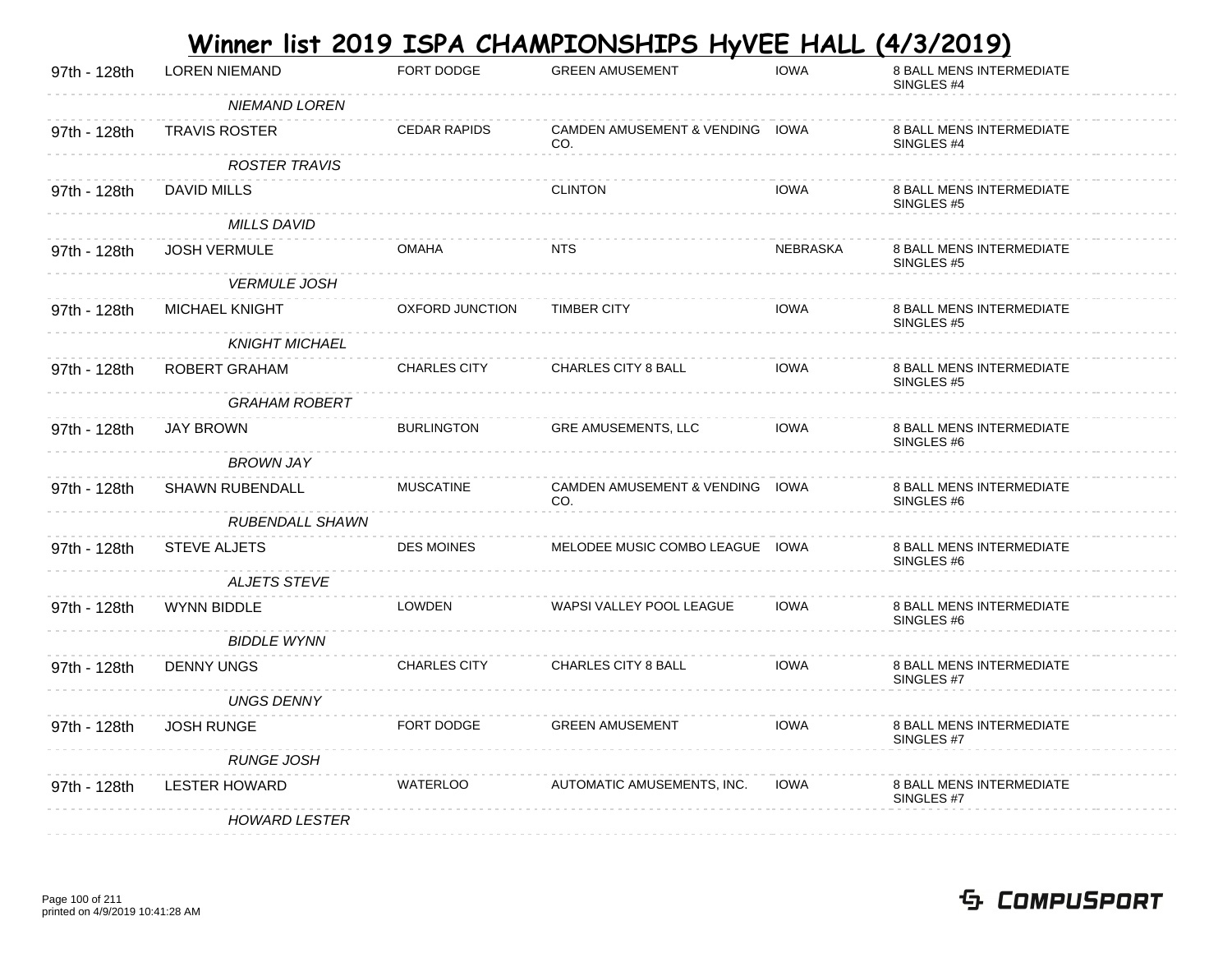|                         |                              |                     | <u>Winner list 2019 ISPA CHAMPIONSHIPS HyVEE HALL</u> |                 | (4/3/2019)                                               |
|-------------------------|------------------------------|---------------------|-------------------------------------------------------|-----------------|----------------------------------------------------------|
| 97th - 128th            | <b>TROY WIEBKE</b>           | <b>CHARLES CITY</b> | RED LINE VENDING, INC. MASON<br><b>CITY</b>           | <b>IOWA</b>     | 8 BALL MENS INTERMEDIATE<br>SINGLES #7                   |
|                         | <b>WIEBKE TROY</b>           |                     |                                                       |                 |                                                          |
| 97th - 128th            | DAVE WELBES                  | <b>DUBUQUE</b>      | DUBUQUE POOL LEAGUES                                  | <b>IOWA</b>     | <b>8 BALL MENS INTERMEDIATE</b><br>SINGLES #8            |
|                         | <b>WELBES DAVE</b>           |                     |                                                       |                 |                                                          |
| 97th - 128th            | <b>DICK CONKLIN</b>          | <b>CLINTON</b>      | <b>CLINTON</b>                                        | <b>IOWA</b>     | <b>8 BALL MENS INTERMEDIATE</b><br>SINGLES #8            |
|                         | <b>CONKLIN DICK</b>          |                     |                                                       |                 |                                                          |
| 97th - 128th            | <b>DUSTIN TRIMBLE</b>        | <b>OSCEOLA</b>      | <b>OSCEOLA</b>                                        | <b>IOWA</b>     | 8 BALL MENS INTERMEDIATE<br>SINGLES #8                   |
|                         | <b>TRIMBLE DUSTIN</b>        |                     |                                                       |                 |                                                          |
| 97th - 128th            | STEVE STAHL                  | <b>DESMOINES</b>    | GAMES PEOPLE PLAY (DES<br>MOINES)                     | <b>IOWA</b>     | 8 BALL MENS INTERMEDIATE<br>SINGLES #8                   |
|                         | <b>STAHL STEVE</b>           |                     |                                                       |                 |                                                          |
|                         | 129th - 192nd COREY WURST    |                     | <b>IPPL IOWA</b>                                      | <b>IOWA</b>     | 8 BALL MENS INTERMEDIATE<br>SINGLES <sub>#1</sub>        |
|                         | <b>WURST COREY</b>           |                     |                                                       |                 |                                                          |
|                         | 129th - 192nd DON SIMNIOK    |                     | <b>FISCHELS MUSIC</b>                                 | <b>IOWA</b>     | <b>8 BALL MENS INTERMEDIATE</b><br>SINGLES <sub>#1</sub> |
|                         | <b>SIMNIOK DON</b>           |                     |                                                       |                 |                                                          |
|                         | 129th - 192nd JIM HOYLAND    | <b>MINGO</b>        | MELODEE MUSIC COMBO LEAGUE IOWA                       |                 | 8 BALL MENS INTERMEDIATE<br>SINGLES #1                   |
|                         | <b>HOYLAND JIM</b>           |                     |                                                       |                 |                                                          |
| 129th - 192nd           | MIKE FREY                    |                     | <b>IPPL IOWA</b>                                      | <b>IOWA</b>     | 8 BALL MENS INTERMEDIATE<br>SINGLES <sub>#1</sub>        |
|                         | <b>FREY MIKE</b>             |                     |                                                       |                 |                                                          |
| 129th - 192nd           | <b>RICK BROCKMEYER</b>       | <b>WATERLOO</b>     | AUTOMATIC AMUSEMENTS, INC.                            | <b>IOWA</b>     | 8 BALL MENS INTERMEDIATE<br>SINGLES <sub>#1</sub>        |
|                         | <b>BROCKMEYER RICK</b>       |                     |                                                       |                 |                                                          |
|                         | 129th - 192nd SCOTT BLANKMAN | <b>OMAHA</b>        | MELODEE MUSIC COMBO LEAGUE IOWA                       |                 | <b>8 BALL MENS INTERMEDIATE</b><br>SINGLES <sub>#1</sub> |
|                         | <b>BLANKMAN SCOTT</b>        |                     |                                                       |                 |                                                          |
| 129th - 192nd TOM KEOGH |                              |                     | <b>QUAD CITIES POOL LEAGUE</b>                        | <b>ILLINOIS</b> | <b>8 BALL MENS INTERMEDIATE</b><br>SINGLES <sub>#1</sub> |
|                         | <b>KEOGH TOM</b>             |                     |                                                       |                 |                                                          |
| 129th - 192nd           | TOMMY FLORES                 | <b>CLIVE</b>        | <b>IPPL IOWA</b>                                      | <b>IOWA</b>     | 8 BALL MENS INTERMEDIATE<br>SINGLES #1                   |
|                         | <b>FLORES TOMMY</b>          |                     |                                                       |                 |                                                          |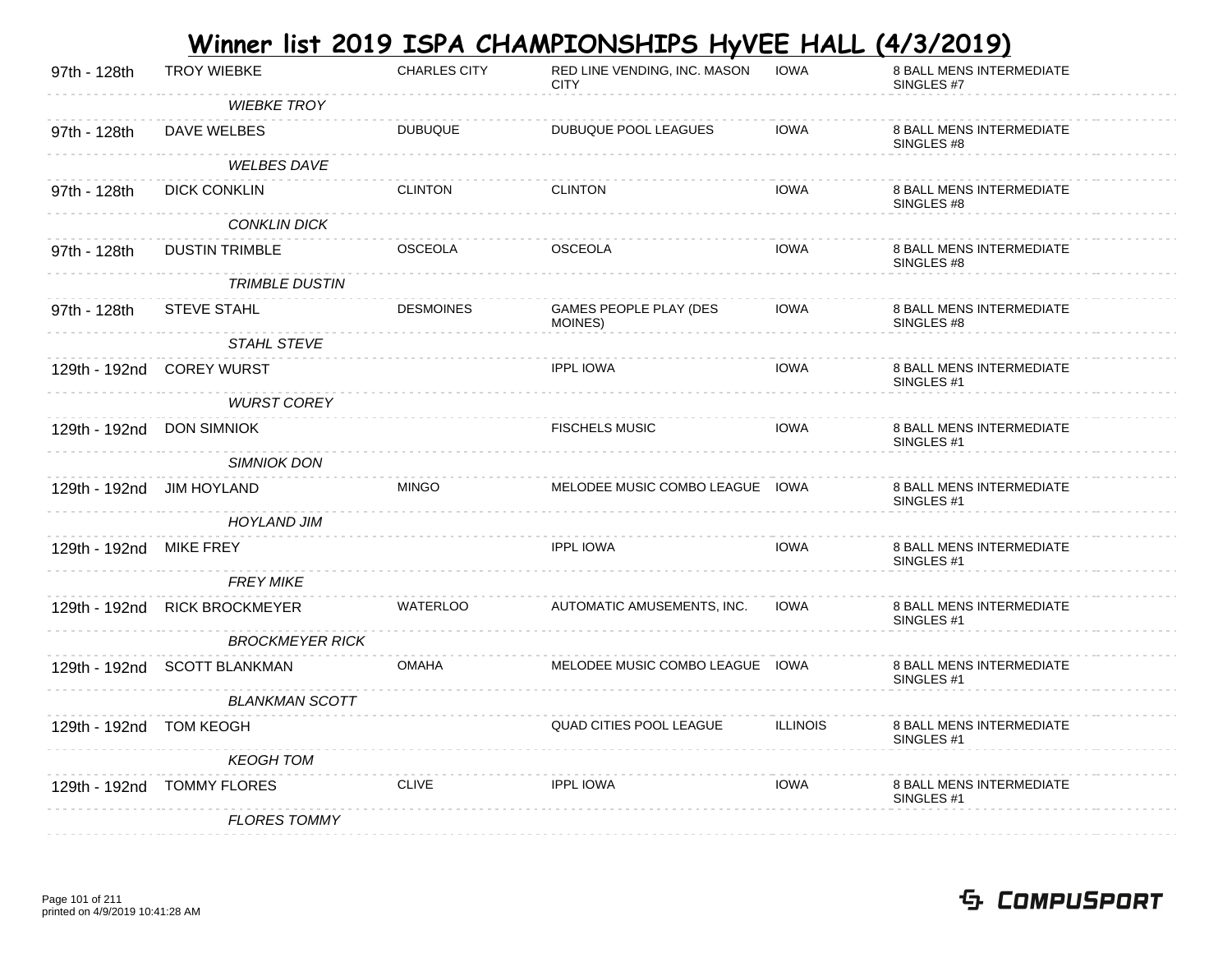|                          |                               |                     | <u>Winner list 2019 ISPA CHAMPIONSHIPS HyVEE HALL</u> |                 | <u>(4/3/2019)</u>                                 |
|--------------------------|-------------------------------|---------------------|-------------------------------------------------------|-----------------|---------------------------------------------------|
| 129th - 192nd            | <b>ALLAN PAULEY</b>           | <b>DES MOINES</b>   | MELODEE MUSIC COMBO LEAGUE IOWA                       |                 | 8 BALL MENS INTERMEDIATE<br>SINGLES #2            |
|                          | PAULEY ALLAN                  |                     |                                                       |                 |                                                   |
|                          | 129th - 192nd ELIJAH ESTEY    | <b>DES MOINES</b>   | <b>IPPL IOWA</b>                                      | <b>IOWA</b>     | 8 BALL MENS INTERMEDIATE<br>SINGLES #2            |
|                          | <b>ESTEY ELIJAH</b>           |                     |                                                       |                 |                                                   |
|                          | 129th - 192nd ERIC FLETCHALL  | CRESTON             | TRI COUNTY                                            | <b>IOWA</b>     | 8 BALL MENS INTERMEDIATE<br>SINGLES #2            |
|                          | <b>FLETCHALL ERIC</b>         |                     |                                                       |                 |                                                   |
|                          | 129th - 192nd JAMIE LOECKLE   | <b>CHARLES CITY</b> | RED LINE VENDING, INC. MASON<br><b>CITY</b>           | IOWA            | 8 BALL MENS INTERMEDIATE<br>SINGLES #2            |
|                          | <i>LOECKLE JAMIE</i>          |                     |                                                       |                 |                                                   |
|                          | 129th - 192nd KEVIN BLACKFORD | <b>DES MOINES</b>   | MELODEE MUSIC COMBO LEAGUE IOWA                       |                 | <b>8 BALL MENS INTERMEDIATE</b><br>SINGLES #2     |
|                          | <b>BLACKFORD KEVIN</b>        |                     |                                                       |                 |                                                   |
| 129th - 192nd MIKE MEYER |                               | <b>EAST DUBUQUE</b> | DUBUQUE POOL LEAGUES                                  | <b>IOWA</b>     | 8 BALL MENS INTERMEDIATE<br>SINGLES #2            |
|                          | MEYER MIKE                    |                     |                                                       |                 |                                                   |
|                          | 129th - 192nd MOZELL STERLING | <b>OMAHA</b>        | <b>NTS</b>                                            | <b>NEBRASKA</b> | <b>8 BALL MENS INTERMEDIATE</b><br>SINGLES #2     |
|                          | <b>STERLING MOZELL</b>        |                     |                                                       |                 |                                                   |
| 129th - 192nd TED WEBB   |                               | NORWALK             | MELODEE MUSIC COMBO LEAGUE IOWA                       |                 | 8 BALL MENS INTERMEDIATE<br>SINGLES #2            |
|                          | <b>WEBB TED</b>               |                     |                                                       |                 |                                                   |
|                          | 129th - 192nd BRIAN THOMPSON  | CARLISLE            | MELODEE MUSIC COMBO LEAGUE IOWA                       |                 | 8 BALL MENS INTERMEDIATE<br>SINGLES #3            |
|                          | <b>THOMPSON BRIAN</b>         |                     |                                                       |                 |                                                   |
|                          | 129th - 192nd CARL NELSON     | MARSHALLTOWN        | <b>IPPL IOWA</b>                                      | <b>IOWA</b>     | 8 BALL MENS INTERMEDIATE<br>SINGLES <sub>#3</sub> |
|                          | <b>NELSON CARL</b>            |                     |                                                       |                 |                                                   |
|                          | 129th - 192nd CLINT HUTCHISON | <b>CLIVE</b>        | MELODEE MUSIC COMBO LEAGUE IOWA                       |                 | 8 BALL MENS INTERMEDIATE<br>SINGLES #3            |
|                          | <b>HUTCHISON CLINT</b>        |                     |                                                       |                 |                                                   |
| 129th - 192nd COREY LEFF |                               | SOUTH BORDER        | <b>CHARLES CITY 8 BALL</b>                            | <b>IOWA</b>     | 8 BALL MENS INTERMEDIATE<br>SINGLES #3            |
|                          | <b>LEFF COREY</b>             |                     |                                                       |                 |                                                   |
|                          | 129th - 192nd JEREMY SHIPLEY  | <b>DES MOINES</b>   | MELODEE MUSIC COMBO LEAGUE IOWA                       |                 | 8 BALL MENS INTERMEDIATE<br>SINGLES #3            |
|                          | <b>SHIPLEY JEREMY</b>         |                     |                                                       |                 |                                                   |

#### Page 102 of 211 printed on 4/9/2019 10:41:28 AM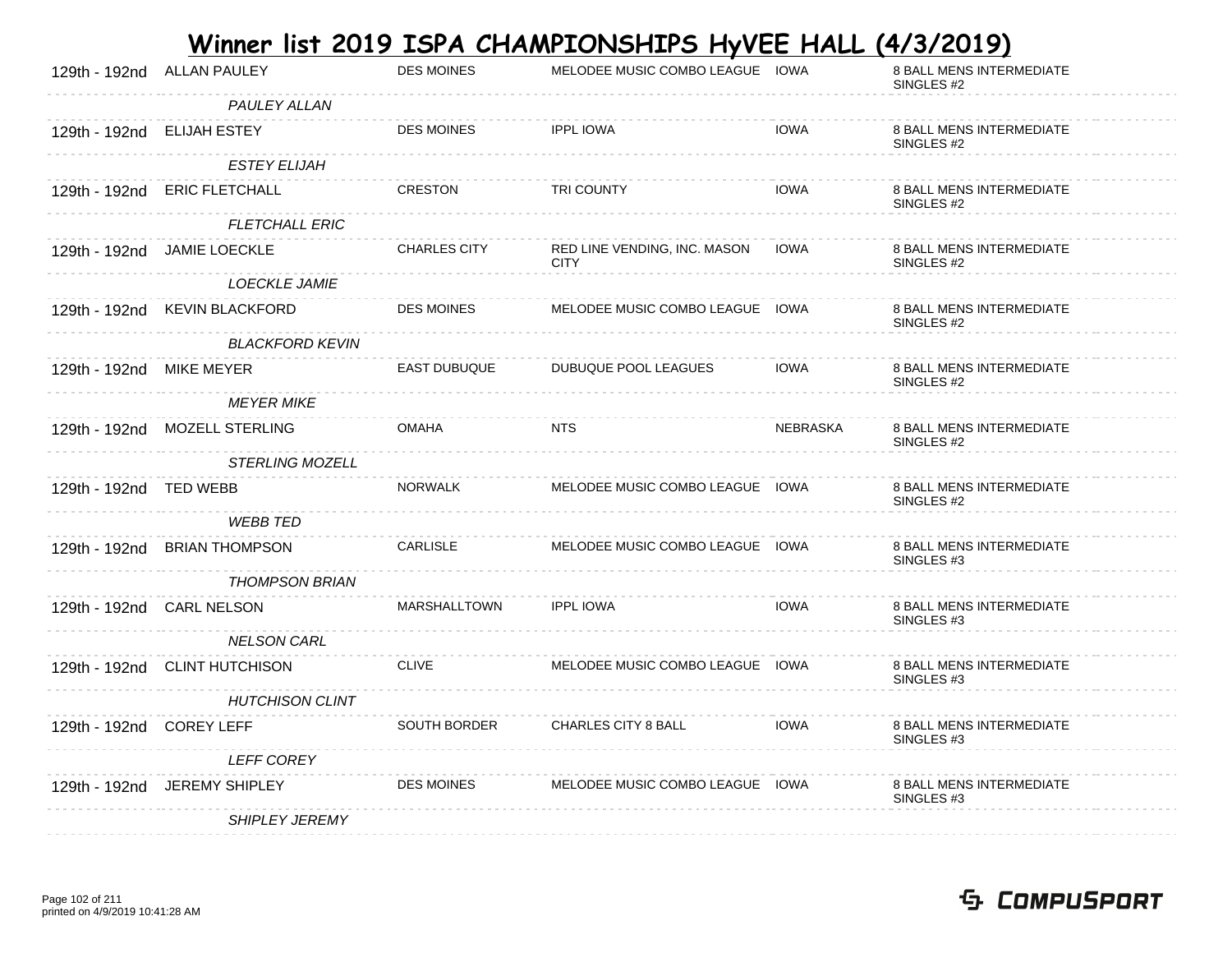|                            |                                |                        | <u>Winner list 2019 ISPA CHAMPIONSHIPS HyVEE HALL</u> |             | (4/3/2019)                                        |
|----------------------------|--------------------------------|------------------------|-------------------------------------------------------|-------------|---------------------------------------------------|
| 129th - 192nd              | <b>LANE EDDY</b>               | <b>OSCEOLA</b>         | <b>OSCEOLA</b>                                        | <b>IOWA</b> | 8 BALL MENS INTERMEDIATE<br>SINGLES #3            |
|                            | <b>EDDY LANE</b>               |                        |                                                       |             |                                                   |
|                            | 129th - 192nd MIKE BOWERS      | <b>CEDER RAPIDS</b>    | CAMDEN AMUSEMENT & VENDING IOWA<br>CO.                |             | 8 BALL MENS INTERMEDIATE<br>SINGLES #3            |
|                            | <b>BOWERS MIKE</b>             |                        |                                                       |             |                                                   |
|                            | 129th - 192nd RICH CORFMAN     | <b>DUBUQUE</b>         | DUBUQUE POOL LEAGUES                                  | <b>IOWA</b> | 8 BALL MENS INTERMEDIATE<br>SINGLES #3            |
|                            | <b>CORFMAN RICH</b>            |                        |                                                       |             |                                                   |
| 129th - 192nd BLAIR ELPHIC |                                | <b>CHARLES CITY</b>    | <b>MASON CITY</b>                                     | <b>IOWA</b> | 8 BALL MENS INTERMEDIATE<br>SINGLES #4            |
|                            | <b>ELPHIC BLAIR</b>            |                        |                                                       |             |                                                   |
|                            | 129th - 192nd BRADY MEARS      | <b>WATERLOO</b>        | <b>FISCHELS MUSIC</b>                                 | <b>IOWA</b> | <b>8 BALL MENS INTERMEDIATE</b><br>SINGLES #4     |
|                            | <b>MEARS BRADY</b>             |                        |                                                       |             |                                                   |
|                            | 129th - 192nd CHAD MCGUIRE     | <b>CHARLES CITY</b>    | RED LINE VENDING, INC. MASON  IOWA<br><b>CITY</b>     |             | 8 BALL MENS INTERMEDIATE<br>SINGLES <sub>#4</sub> |
|                            | <b>MCGUIRE CHAD</b>            |                        |                                                       |             |                                                   |
|                            | 129th - 192nd DAVE (CR) SMITH  | <b>CEDAR RAPIDS</b>    | CAMDEN AMUSEMENT & VENDING IOWA<br>CO.                |             | 8 BALL MENS INTERMEDIATE<br>SINGLES #4            |
|                            | SMITH DAVE (CR)                |                        |                                                       |             |                                                   |
|                            | 129th - 192nd FERNANDO SHEELER | <b>WEST DES MOINES</b> | <b>IPPL IOWA</b>                                      | <b>IOWA</b> | 8 BALL MENS INTERMEDIATE<br>SINGLES #4            |
|                            | <b>SHEELER FERNANDO</b>        |                        |                                                       |             |                                                   |
|                            | 129th - 192nd FRANK WATSON     | WATERLOO               | AUTOMATIC AMUSEMENTS, INC.                            | <b>IOWA</b> | 8 BALL MENS INTERMEDIATE<br>SINGLES #4            |
|                            | <b>WATSON FRANK</b>            |                        |                                                       |             |                                                   |
|                            | 129th - 192nd NEAL PINKSTON    | <b>CLINTON</b>         | <b>CLINTON</b>                                        | <b>IOWA</b> | 8 BALL MENS INTERMEDIATE<br>SINGLES <sub>#4</sub> |
|                            | PINKSTON NEAL                  |                        |                                                       |             |                                                   |
| 129th - 192nd STEVE HART   |                                | <b>CEDER RAPIDS</b>    | CAMDEN AMUSEMENT & VENDING IOWA<br>CO.                |             | 8 BALL MENS INTERMEDIATE<br>SINGLES #4            |
|                            | <b>HART STEVE</b>              |                        |                                                       |             |                                                   |
|                            | 129th - 192nd CHARLES BURRAGE  | MARSHALLTOWN           | POOL LEAGUE OF MARSHALLTOWN IOWA                      |             | 8 BALL MENS INTERMEDIATE<br>SINGLES #5            |
|                            | <b>BURRAGE CHARLES</b>         |                        |                                                       |             |                                                   |
| 129th - 192nd              | JOHN BORDEN                    | ALTOONA                | MELODEE MUSIC COMBO LEAGUE IOWA                       |             | 8 BALL MENS INTERMEDIATE<br>SINGLES #5            |
|                            | <b>BORDEN JOHN</b>             |                        |                                                       |             |                                                   |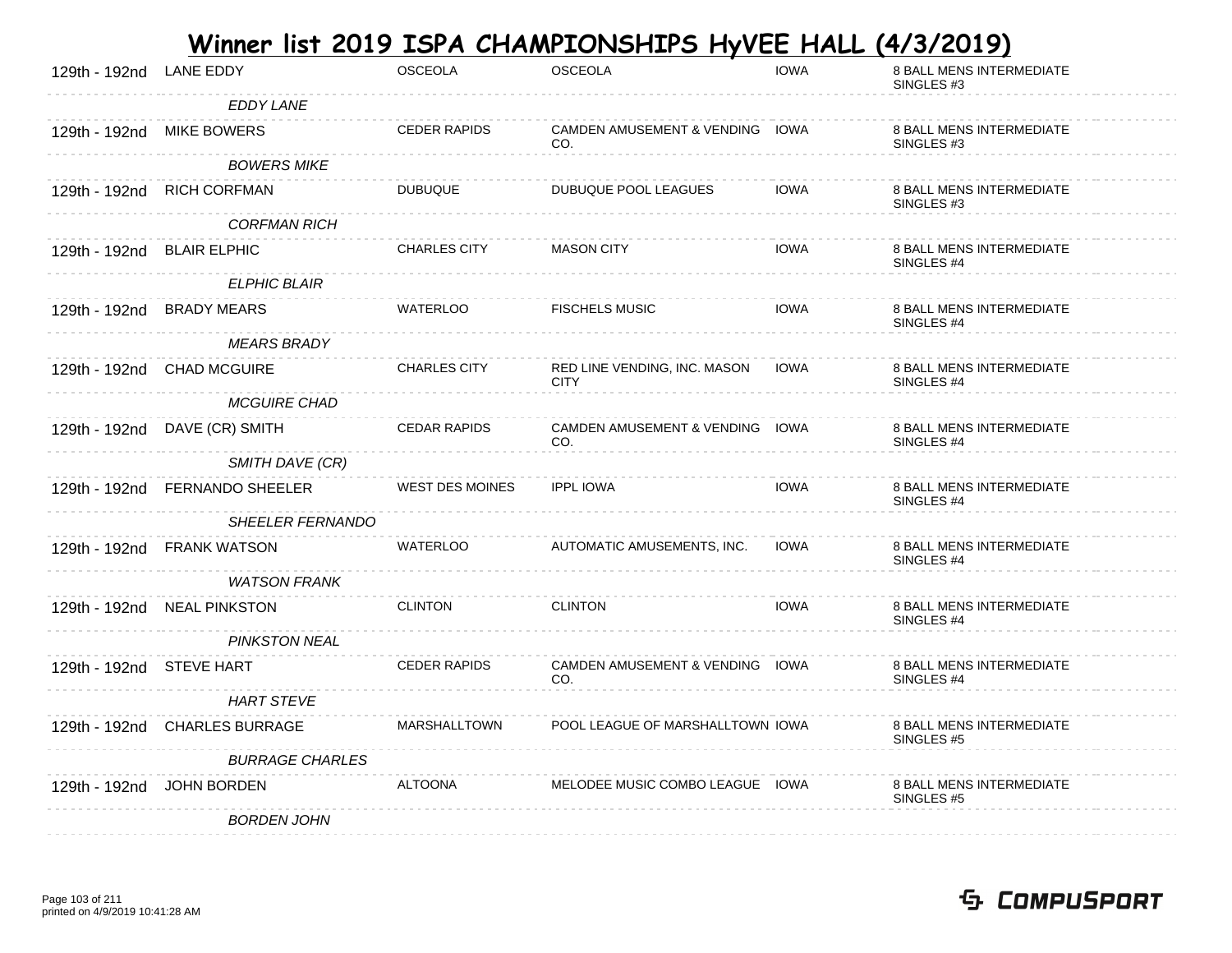|                           | 129th - 192nd KURT HANSON (MASON) | <b>MASON CITY</b>      | RED LINE VENDING, INC. MASON<br><b>CITY</b> | <b>IOWA</b> | 8 BALL MENS INTERMEDIATE<br>SINGLES <sub>#5</sub> |
|---------------------------|-----------------------------------|------------------------|---------------------------------------------|-------------|---------------------------------------------------|
|                           | HANSON (MASON) KURT               |                        |                                             |             |                                                   |
|                           | 129th - 192nd MARCUS WOSTER       | AMES                   | <b>CORNER POCKET LEAGUE</b>                 | <b>IOWA</b> | 8 BALL MENS INTERMEDIATE<br>SINGLES #5            |
|                           | <b>WOSTER MARCUS</b>              |                        |                                             |             |                                                   |
|                           | 129th - 192nd SCOTT COLVIN        | <b>BOONE</b>           | KD AMUSEMENT, INC.                          | <b>IOWA</b> | 8 BALL MENS INTERMEDIATE<br>SINGLES #5            |
|                           | COLVIN SCOTT                      |                        |                                             |             |                                                   |
| 129th - 192nd TIM EVERETT |                                   | WATERLOO               | AUTOMATIC AMUSEMENTS, INC.                  | <b>IOWA</b> | 8 BALL MENS INTERMEDIATE<br>SINGLES #5            |
|                           | <b>EVERETT TIM</b>                |                        |                                             |             |                                                   |
|                           | 129th - 192nd TROY TUCKER         | <b>WINDSOR HEIGHTS</b> | <b>IPPL IOWA</b>                            | <b>IOWA</b> | 8 BALL MENS INTERMEDIATE<br>SINGLES #5            |
|                           | <b>TUCKER TROY</b>                |                        |                                             |             |                                                   |
|                           | 129th - 192nd WAYNE SCHUBERT      | <b>ROCKFORD</b>        | CHARLES CITY 8 BALL                         | <b>IOWA</b> | 8 BALL MENS INTERMEDIATE<br>SINGLES #5            |
|                           | <b>SCHUBERT WAYNE</b>             |                        |                                             |             |                                                   |
| 129th - 192nd CHAD WIESE  |                                   | <b>CLINTON</b>         | <b>CLINTON</b>                              | <b>IOWA</b> | 8 BALL MENS INTERMEDIATE<br>SINGLES #6            |
|                           | <b>WIESE CHAD</b>                 |                        |                                             |             |                                                   |
| 129th - 192nd DAVID JAMES |                                   | <b>CLINTON</b>         | <b>CLINTON</b>                              | <b>IOWA</b> | 8 BALL MENS INTERMEDIATE<br>SINGLES <sub>#6</sub> |
|                           | <b>JAMES DAVID</b>                |                        |                                             |             |                                                   |
|                           | 129th - 192nd DERRICK SCOULAR     | <b>DES MOINES</b>      | <b>IPPL IOWA</b>                            | <b>IOWA</b> | 8 BALL MENS INTERMEDIATE<br>SINGLES #6            |
|                           | <b>SCOULAR DERRICK</b>            |                        |                                             |             |                                                   |
|                           | 129th - 192nd DUANE HICOK         | <b>MASON CITY</b>      | <b>MASON CITY</b>                           | <b>IOWA</b> | 8 BALL MENS INTERMEDIATE<br>SINGLES #6            |
|                           | <b>HICOK DUANE</b>                |                        |                                             |             |                                                   |
| 129th - 192nd GREG HILLS  |                                   | <b>MUSCATINE</b>       | CAMDEN AMUSEMENT & VENDING IOWA<br>CO.      |             | 8 BALL MENS INTERMEDIATE<br>SINGLES #6            |
|                           | <b>HILLS GREG</b>                 |                        |                                             |             |                                                   |
|                           | 129th - 192nd JUSTIN COOPER       | <b>ROCKFORD</b>        | RED LINE VENDING, INC. MASON<br><b>CITY</b> | <b>IOWA</b> | 8 BALL MENS INTERMEDIATE<br>SINGLES #6            |
|                           | <b>COOPER JUSTIN</b>              |                        |                                             |             |                                                   |
| 129th - 192nd MATT STOLL  |                                   | <b>OSCEOLA</b>         | OSCEOLA                                     | <b>IOWA</b> | 8 BALL MENS INTERMEDIATE<br>SINGLES #6            |
|                           | <b>STOLL MATT</b>                 |                        |                                             |             |                                                   |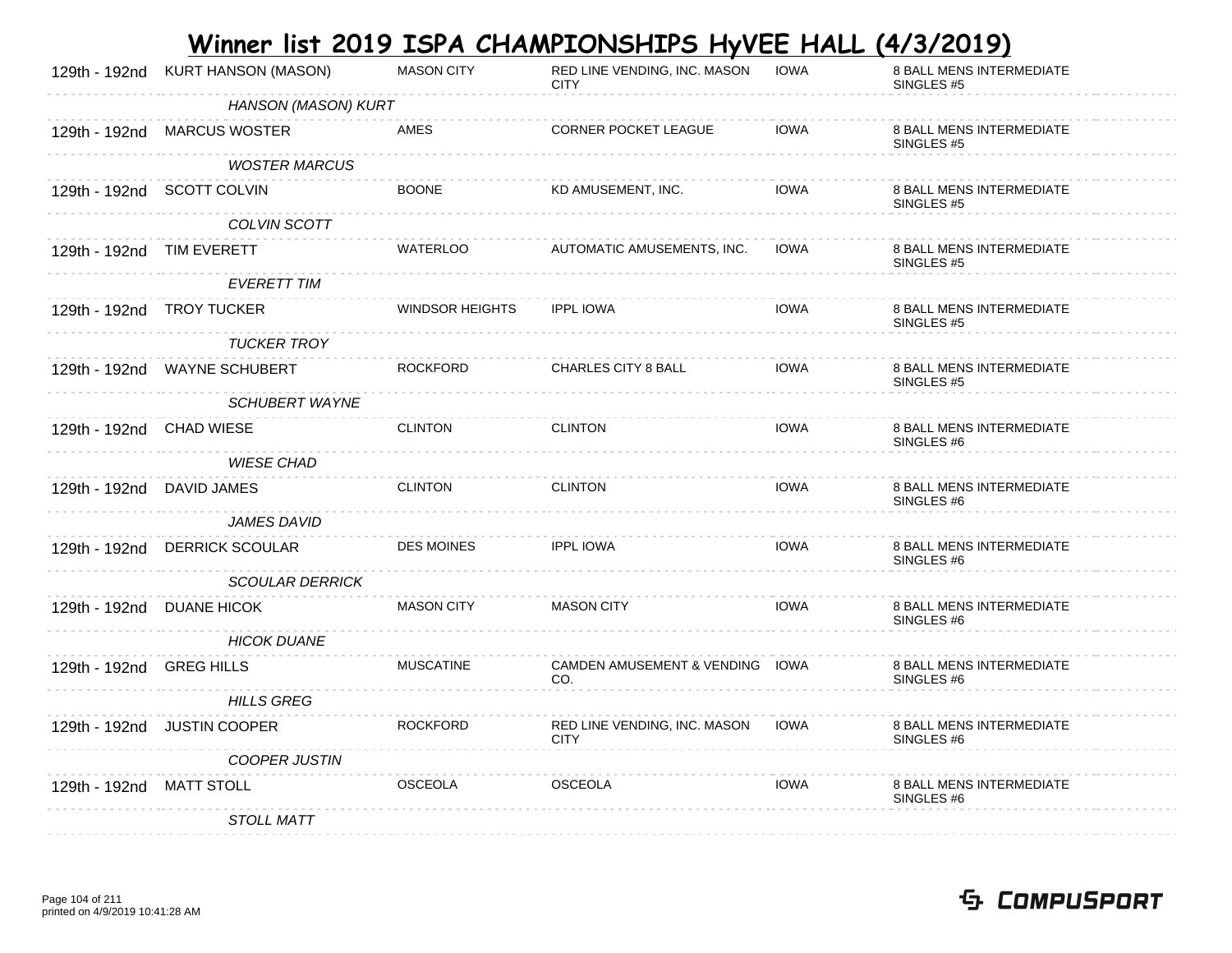|                          |                                |                     | <u>Winner list 2019 ISPA CHAMPIONSHIPS HyVEE HALL</u> |                 | <u>(4/3/2019)</u>                                 |
|--------------------------|--------------------------------|---------------------|-------------------------------------------------------|-----------------|---------------------------------------------------|
| 129th - 192nd            | <b>QUENCY VOS</b>              | <b>AMES</b>         | AMES CAMPUS TOWN                                      | <b>IOWA</b>     | 8 BALL MENS INTERMEDIATE<br>SINGLES <sub>#6</sub> |
|                          | <b>VOS QUENCY</b>              |                     |                                                       |                 |                                                   |
|                          | 129th - 192nd GERALD BECHMAN   |                     | <b>IPPL IOWA</b>                                      | <b>IOWA</b>     | 8 BALL MENS INTERMEDIATE<br>SINGLES #7            |
|                          | <b>BECHMAN GERALD</b>          |                     |                                                       |                 |                                                   |
|                          | 129th - 192nd JOE HENDERSON    |                     | <b>CLINTON</b>                                        | <b>IOWA</b>     | 8 BALL MENS INTERMEDIATE<br>SINGLES #7            |
|                          | <b>HENDERSON JOE</b>           |                     |                                                       |                 |                                                   |
|                          | 129th - 192nd LESTER PAUP III  | <b>MOLINE</b>       | QUAD CITIES POOL LEAGUE                               | <b>ILLINOIS</b> | 8 BALL MENS INTERMEDIATE<br>SINGLES #7            |
|                          | <b>PAUP III LESTER</b>         |                     |                                                       |                 |                                                   |
|                          | 129th - 192nd MARK STINOCHER   | <b>FAIRFIELD</b>    | <b>TABLE RATS</b>                                     | <b>IOWA</b>     | 8 BALL MENS INTERMEDIATE<br>SINGLES #7            |
|                          | <b>STINOCHER MARK</b>          |                     |                                                       |                 |                                                   |
|                          | 129th - 192nd NEIL JACOBSON    | MARSHALLTOWN        | POOL LEAGUE OF MARSHALLTOWN IOWA                      |                 | 8 BALL MENS INTERMEDIATE<br>SINGLES #7            |
|                          | JACOBSON NEIL                  |                     |                                                       |                 |                                                   |
|                          | 129th - 192nd RICHARD THOMAS   | MARSHALLTOWN        | POOL LEAGUE OF MARSHALLTOWN IOWA                      |                 | 8 BALL MENS INTERMEDIATE<br>SINGLES #7            |
|                          | THOMAS RICHARD                 |                     |                                                       |                 |                                                   |
| 129th - 192nd TERRY CAMP |                                | <b>DES MOINES</b>   | <b>IPPL IOWA</b>                                      | <b>IOWA</b>     | 8 BALL MENS INTERMEDIATE<br>SINGLES #7            |
|                          | <b>CAMP TERRY</b>              |                     |                                                       |                 |                                                   |
|                          | 129th - 192nd WESLEY ROBERTSON | <b>MUSCATINE</b>    | MUSCATINE POOL LEAGUE                                 | <b>IOWA</b>     | 8 BALL MENS INTERMEDIATE<br>SINGLES #7            |
|                          | <b>ROBERTSON WESLEY</b>        |                     |                                                       |                 |                                                   |
| 129th - 192nd DAVID RAYE |                                | <b>DES MOINES</b>   | <b>IPPL IOWA</b>                                      | <b>IOWA</b>     | 8 BALL MENS INTERMEDIATE<br>SINGLES <sub>#8</sub> |
|                          | <b>RAYE DAVID</b>              |                     |                                                       |                 |                                                   |
|                          | 129th - 192nd GLENN SPIKER     | <b>BURLINGTON</b>   | GRE AMUSEMENTS, LLC                                   | <b>IOWA</b>     | <b>8 BALL MENS INTERMEDIATE</b><br>SINGLES #8     |
|                          | <b>SPIKER GLENN</b>            |                     |                                                       |                 |                                                   |
|                          | 129th - 192nd JARROD BENSON    | <b>CHARLES CITY</b> | <b>MASON CITY</b>                                     | <b>IOWA</b>     | <b>8 BALL MENS INTERMEDIATE</b><br>SINGLES #8     |
|                          | <b>BENSON JARROD</b>           |                     |                                                       |                 |                                                   |
| 129th - 192nd            | JIM HAMMAN                     | WATERLOO            | <b>FISCHELS MUSIC</b>                                 | <b>IOWA</b>     | <b>8 BALL MENS INTERMEDIATE</b><br>SINGLES #8     |
|                          | <b>HAMMAN JIM</b>              |                     |                                                       |                 |                                                   |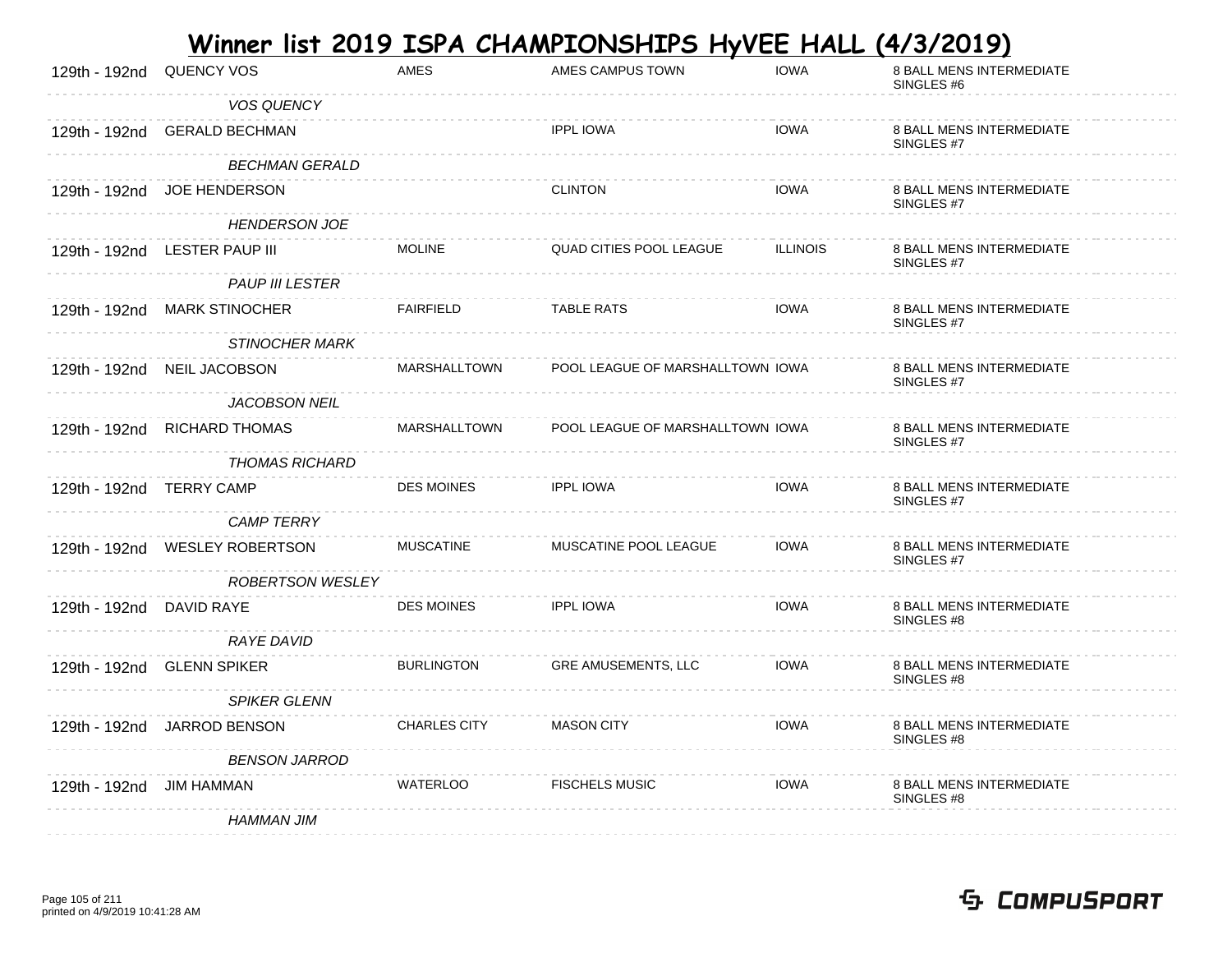|                          |                               |                   | Winner list 2019 ISPA CHAMPIONSHIPS HyVEE HALL |                 | <u>(4/3/2019)</u>                                        |
|--------------------------|-------------------------------|-------------------|------------------------------------------------|-----------------|----------------------------------------------------------|
| 129th - 192nd            | <b>JUSTIN MASSEY</b>          | <b>DESMOINES</b>  | MELODEE MUSIC COMBO LEAGUE IOWA                |                 | 8 BALL MENS INTERMEDIATE<br>SINGLES #8                   |
|                          | <b>MASSEY JUSTIN</b>          |                   |                                                |                 |                                                          |
|                          | 129th - 192nd MIKE FOSTER JR. | DAVENPORT         | <b>QUAD CITIES POOL LEAGUE</b>                 | <b>ILLINOIS</b> | <b>8 BALL MENS INTERMEDIATE</b><br>SINGLES #8            |
|                          | <b>FOSTER JR. MIKE</b>        |                   |                                                |                 |                                                          |
|                          | 129th - 192nd MIKEALL ROBERTS | MARSHALLTOWN      | POOL LEAGUE OF MARSHALLTOWN IOWA               |                 | <b>8 BALL MENS INTERMEDIATE</b><br>SINGLES #8            |
|                          | <b>ROBERTS MIKEALL</b>        |                   |                                                |                 |                                                          |
| 129th - 192nd STEVE TIMM |                               | <b>TOLEDO</b>     | POOL LEAGUE OF MARSHALLTOWN IOWA               |                 | 8 BALL MENS INTERMEDIATE<br>SINGLES #8                   |
|                          | TIMM STEVE                    |                   |                                                |                 |                                                          |
| 193rd - 256th BILL WADE  |                               | <b>MUSCATINE</b>  | CAMDEN AMUSEMENT & VENDING IOWA<br>CO.         |                 | <b>8 BALL MENS INTERMEDIATE</b><br>SINGLES <sub>#1</sub> |
|                          | <b>WADE BILL</b>              |                   |                                                |                 |                                                          |
| 193rd - 256th            | DERALD JUDSON                 | <b>DES MOINES</b> | MELODEE MUSIC COMBO LEAGUE IOWA                |                 | <b>8 BALL MENS INTERMEDIATE</b><br>SINGLES <sub>#1</sub> |
|                          | <b>JUDSON DERALD</b>          |                   |                                                |                 |                                                          |
| 193rd - 256th            | <b>JOE TRYON</b>              | AMES              | <b>CORNER POCKET LEAGUE</b>                    | <b>IOWA</b>     | <b>8 BALL MENS INTERMEDIATE</b><br>SINGLES #1            |
|                          | <b>TRYON JOE</b>              |                   |                                                |                 |                                                          |
| 193rd - 256th            | <b>MARK MOORE</b>             | <b>ROCKFORD</b>   | CHARLES CITY 8 BALL                            | <b>IOWA</b>     | 8 BALL MENS INTERMEDIATE<br>SINGLES <sub>#1</sub>        |
|                          | MOORE MARK                    |                   |                                                |                 |                                                          |
| 193rd - 256th            | <b>PAUL ROWE</b>              | <b>MASON CITY</b> | <b>MASON CITY</b>                              | <b>IOWA</b>     | 8 BALL MENS INTERMEDIATE<br>SINGLES #1                   |
|                          | <b>ROWE PAUL</b>              |                   |                                                |                 |                                                          |
| 193rd - 256th            | <b>SCOT SONIUS</b>            | <b>DESMOINES</b>  | GAMES PEOPLE PLAY (DES<br>MOINES)              | <b>IOWA</b>     | 8 BALL MENS INTERMEDIATE<br>SINGLES <sub>#1</sub>        |
|                          | SONIUS SCOT                   |                   |                                                |                 |                                                          |
| 193rd - 256th            | TIMOTHY HOOD                  | <b>CLINTON</b>    | <b>CLINTON</b>                                 | <b>IOWA</b>     | <b>8 BALL MENS INTERMEDIATE</b><br>SINGLES <sub>#1</sub> |
|                          | HOOD TIMOTHY                  |                   |                                                |                 |                                                          |
| 193rd - 256th            | TOM FOSTER                    | DES MOINES        | MELODEE MUSIC COMBO LEAGUE IOWA                |                 | <b>8 BALL MENS INTERMEDIATE</b><br>SINGLES <sub>#1</sub> |
|                          | <b>FOSTER TOM</b>             |                   |                                                |                 |                                                          |
| 193rd - 256th            | <b>CURT ANGELL</b>            |                   | RED LINE VENDING, INC. MASON<br><b>CITY</b>    | <b>IOWA</b>     | 8 BALL MENS INTERMEDIATE<br>SINGLES #2                   |
|                          | <b>ANGELL CURT</b>            |                   |                                                |                 |                                                          |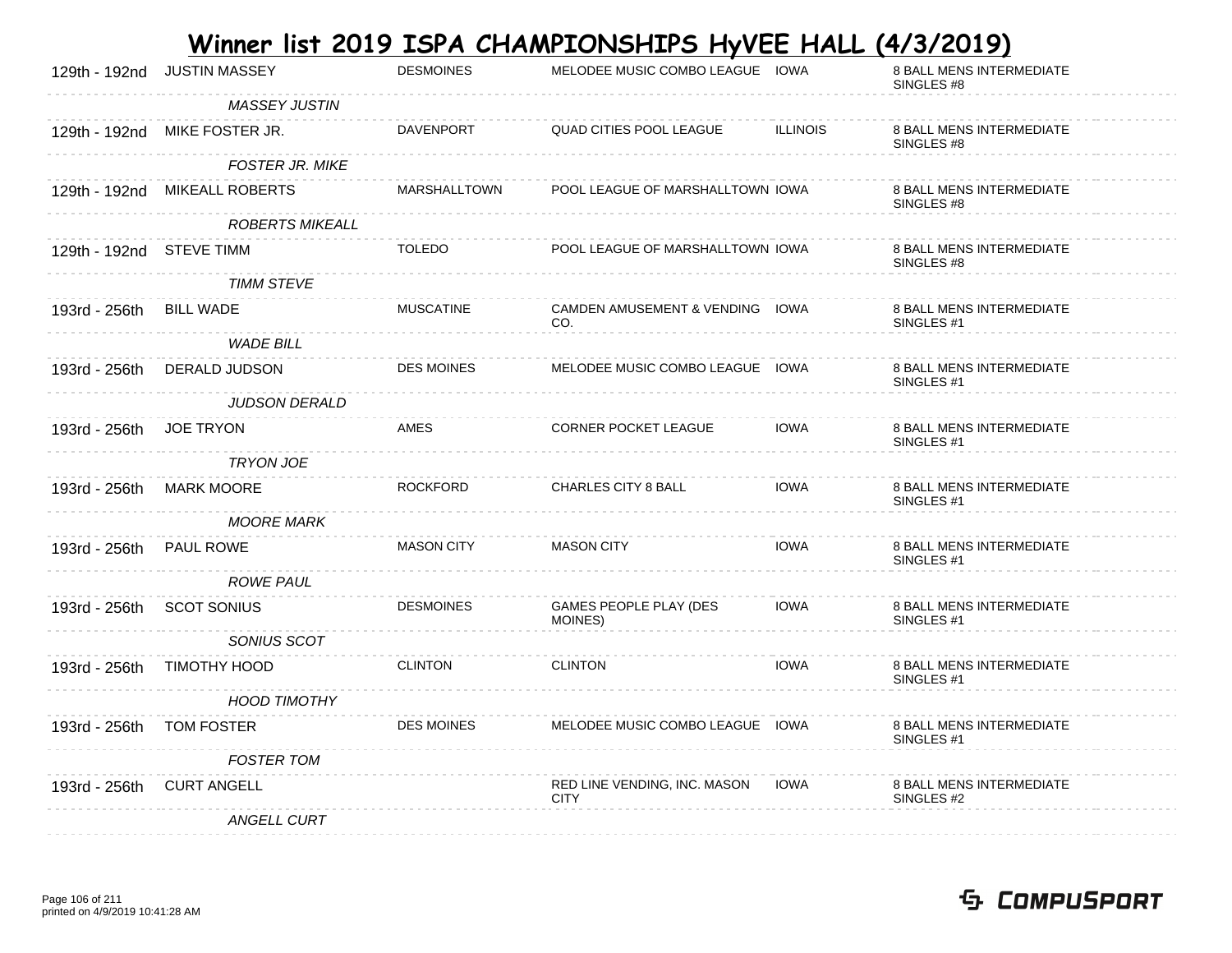|               |                             |                     | Winner list 2019 ISPA CHAMPIONSHIPS HyVEE HALL |                 | <u>(4/3/2019)</u>                                 |
|---------------|-----------------------------|---------------------|------------------------------------------------|-----------------|---------------------------------------------------|
| 193rd - 256th | DAVID BLUM                  | <b>WELLMAN</b>      | <b>TABLE RATS</b>                              | <b>IOWA</b>     | 8 BALL MENS INTERMEDIATE<br>SINGLES <sub>#2</sub> |
|               | <b>BLUM DAVID</b>           |                     |                                                |                 |                                                   |
| 193rd - 256th | MIKE HOLDEMAN               | <b>CLIVE</b>        | MELODEE MUSIC COMBO LEAGUE IOWA                |                 | <b>8 BALL MENS INTERMEDIATE</b><br>SINGLES #2     |
|               | <b>HOLDEMAN MIKE</b>        |                     |                                                |                 |                                                   |
| 193rd - 256th | PAT MANGRICH                | WATERLOO            | <b>FISCHELS MUSIC</b>                          | <b>IOWA</b>     | 8 BALL MENS INTERMEDIATE<br>SINGLES #2            |
|               | <b>MANGRICH PAT</b>         |                     |                                                |                 |                                                   |
| 193rd - 256th | <b>SAM FETT</b>             | <b>CEDAR RAPIDS</b> | CAMDEN AMUSEMENT & VENDING IOWA<br>CO.         |                 | 8 BALL MENS INTERMEDIATE<br>SINGLES #2            |
|               | <b>FETT SAM</b>             |                     |                                                |                 |                                                   |
| 193rd - 256th | <b>TRISTAN TRIMBLE</b>      | <b>OSCEOLA</b>      | <b>OSCEOLA</b>                                 | <b>IOWA</b>     | 8 BALL MENS INTERMEDIATE<br>SINGLES #2            |
|               | <b>TRIMBLE TRISTAN</b>      |                     |                                                |                 |                                                   |
| 193rd - 256th | <b>TROY TRAMMEL</b>         |                     | <b>IPPL IOWA</b>                               | <b>IOWA</b>     | 8 BALL MENS INTERMEDIATE<br>SINGLES #2            |
|               | <b>TRAMMEL TROY</b>         |                     |                                                |                 |                                                   |
| 193rd - 256th | <b>ZEKE NICHOLS</b>         | <b>MOLINE</b>       | QUAD CITIES POOL LEAGUE                        | <b>ILLINOIS</b> | 8 BALL MENS INTERMEDIATE<br>SINGLES #2            |
|               | NICHOLS ZEKE                |                     |                                                |                 |                                                   |
| 193rd - 256th | <b>CHRIS MCDANNEL</b>       | <b>DES MOINES</b>   | <b>IPPL IOWA</b>                               | <b>IOWA</b>     | 8 BALL MENS INTERMEDIATE<br>SINGLES <sub>#3</sub> |
|               | <b>MCDANNEL CHRIS</b>       |                     |                                                |                 |                                                   |
| 193rd - 256th | <b>EDGAR PEREZ</b>          | <b>MARSHALLTOWN</b> | POOL LEAGUE OF MARSHALLTOWN IOWA               |                 | 8 BALL MENS INTERMEDIATE<br>SINGLES <sub>#3</sub> |
|               | <b>PEREZ EDGAR</b>          |                     |                                                |                 |                                                   |
| 193rd - 256th | <b>MICHAEL YILEK</b>        | MARSHALLTOWN        | POOL LEAGUE OF MARSHALLTOWN IOWA               |                 | 8 BALL MENS INTERMEDIATE<br>SINGLES <sub>#3</sub> |
|               | <b>YILEK MICHAEL</b>        |                     |                                                |                 |                                                   |
| 193rd - 256th | NATE BOCK                   | <b>AMES</b>         | AMES CAMPUS TOWN                               | <b>IOWA</b>     | <b>8 BALL MENS INTERMEDIATE</b><br>SINGLES #3     |
|               | <b>BOCK NATE</b>            |                     |                                                |                 |                                                   |
| 193rd - 256th | <b>NICK RIDGEWAY</b>        | <b>TIFFIN</b>       | <b>IOWA CITY METRO POOL LEAGUE</b>             | IOWA            | <b>8 BALL MENS INTERMEDIATE</b><br>SINGLES #3     |
|               | <b>RIDGEWAY NICK</b>        |                     |                                                |                 |                                                   |
| 193rd - 256th | <b>QUINTON PUSHETONEQUA</b> | <b>TAMA</b>         | AUTOMATIC AMUSEMENTS, INC.                     | <b>IOWA</b>     | <b>8 BALL MENS INTERMEDIATE</b><br>SINGLES #3     |
|               | PUSHETONEQUA QUINTON        |                     |                                                |                 |                                                   |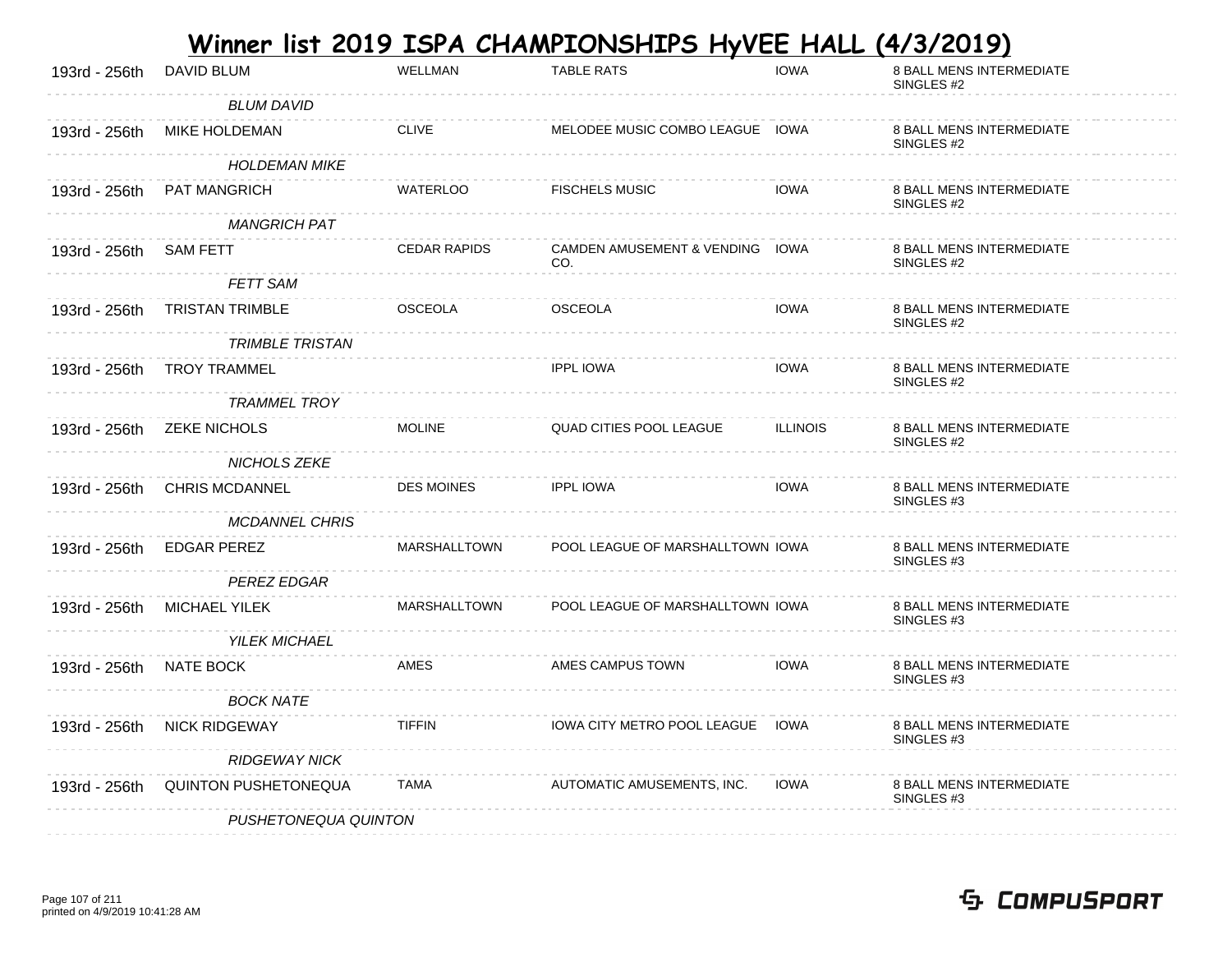|               |                           |                        | Winner list 2019 ISPA CHAMPIONSHIPS HyVEE HALL |                 | <u>(4/3/2019)</u>                                        |
|---------------|---------------------------|------------------------|------------------------------------------------|-----------------|----------------------------------------------------------|
| 193rd - 256th | <b>RAY FEUSS</b>          | <b>CEDAR RAPIDS</b>    | CAMDEN AMUSEMENT & VENDING IOWA<br>CO.         |                 | 8 BALL MENS INTERMEDIATE<br>SINGLES <sub>#3</sub>        |
|               | <b>FEUSS RAY</b>          |                        |                                                |                 |                                                          |
| 193rd - 256th | <b>ROB MULERT</b>         | <b>MASON CITY</b>      | <b>MASON CITY</b>                              | <b>IOWA</b>     | <b>8 BALL MENS INTERMEDIATE</b><br>SINGLES <sub>#3</sub> |
|               | MULERT ROB                |                        |                                                |                 |                                                          |
| 193rd - 256th | <b>JESSE BANNOR</b>       | <b>DES MOINES</b>      | MELODEE MUSIC COMBO LEAGUE IOWA                |                 | 8 BALL MENS INTERMEDIATE<br>SINGLES #4                   |
|               | <b>BANNOR JESSE</b>       |                        |                                                |                 |                                                          |
| 193rd - 256th | <b>JIM HANSON</b>         | <b>CLINTON</b>         | <b>CLINTON</b>                                 | <b>IOWA</b>     | 8 BALL MENS INTERMEDIATE<br>SINGLES #4                   |
|               | <b>HANSON JIM</b>         |                        |                                                |                 |                                                          |
| 193rd - 256th | <b>JUSTIN ECHTERNACHT</b> | AMES                   | <b>CORNER POCKET LEAGUE</b>                    | <b>IOWA</b>     | <b>8 BALL MENS INTERMEDIATE</b><br>SINGLES #4            |
|               | ECHTERNACHT JUSTIN        |                        |                                                |                 |                                                          |
| 193rd - 256th | <b>LEO MADISON</b>        | <b>OSCEOLA</b>         | <b>OSCEOLA</b>                                 | <b>IOWA</b>     | 8 BALL MENS INTERMEDIATE<br>SINGLES #4                   |
|               | <b>MADISON LEO</b>        |                        |                                                |                 |                                                          |
| 193rd - 256th | MATT BATES                | <b>WEST DES MOINES</b> | MELODEE MUSIC COMBO LEAGUE IOWA                |                 | 8 BALL MENS INTERMEDIATE<br>SINGLES #4                   |
|               | <b>BATES MATT</b>         |                        |                                                |                 |                                                          |
| 193rd - 256th | <b>MERL COMER</b>         | <b>OSCEOLA</b>         | TRI COUNTY                                     | <b>IOWA</b>     | 8 BALL MENS INTERMEDIATE<br>SINGLES <sub>#4</sub>        |
|               | <b>COMER MERL</b>         |                        |                                                |                 |                                                          |
| 193rd - 256th | <b>ROB GRAY</b>           | MARSHALLTOWN           | POOL LEAGUE OF MARSHALLTOWN IOWA               |                 | <b>8 BALL MENS INTERMEDIATE</b><br>SINGLES <sub>#4</sub> |
|               | <b>GRAY ROB</b>           |                        |                                                |                 |                                                          |
| 193rd - 256th | ROGER SPOONER             |                        | <b>IPPL IOWA</b>                               | <b>IOWA</b>     | <b>8 BALL MENS INTERMEDIATE</b><br>SINGLES <sub>#4</sub> |
|               | <b>SPOONER ROGER</b>      |                        |                                                |                 |                                                          |
| 193rd - 256th | <b>BRAD ELLSON</b>        |                        | CAMDEN AMUSEMENT & VENDING IOWA<br>CO.         |                 | <b>8 BALL MENS INTERMEDIATE</b><br>SINGLES #5            |
|               | <b>ELLSON BRAD</b>        |                        |                                                |                 |                                                          |
| 193rd - 256th | <b>CHARLIE RIDGWAY</b>    | <b>DESMOINES</b>       | MELODEE MUSIC COMBO LEAGUE IOWA                |                 | <b>8 BALL MENS INTERMEDIATE</b><br>SINGLES #5            |
|               | <b>RIDGWAY CHARLIE</b>    |                        |                                                |                 |                                                          |
| 193rd - 256th | <b>JASON CEURVORST</b>    | <b>COLONA</b>          | <b>QUAD CITIES POOL LEAGUE</b>                 | <b>ILLINOIS</b> | <b>8 BALL MENS INTERMEDIATE</b><br>SINGLES #5            |
|               | <b>CEURVORST JASON</b>    |                        |                                                |                 |                                                          |

**College** 

#### Page 108 of 211 printed on 4/9/2019 10:41:28 AM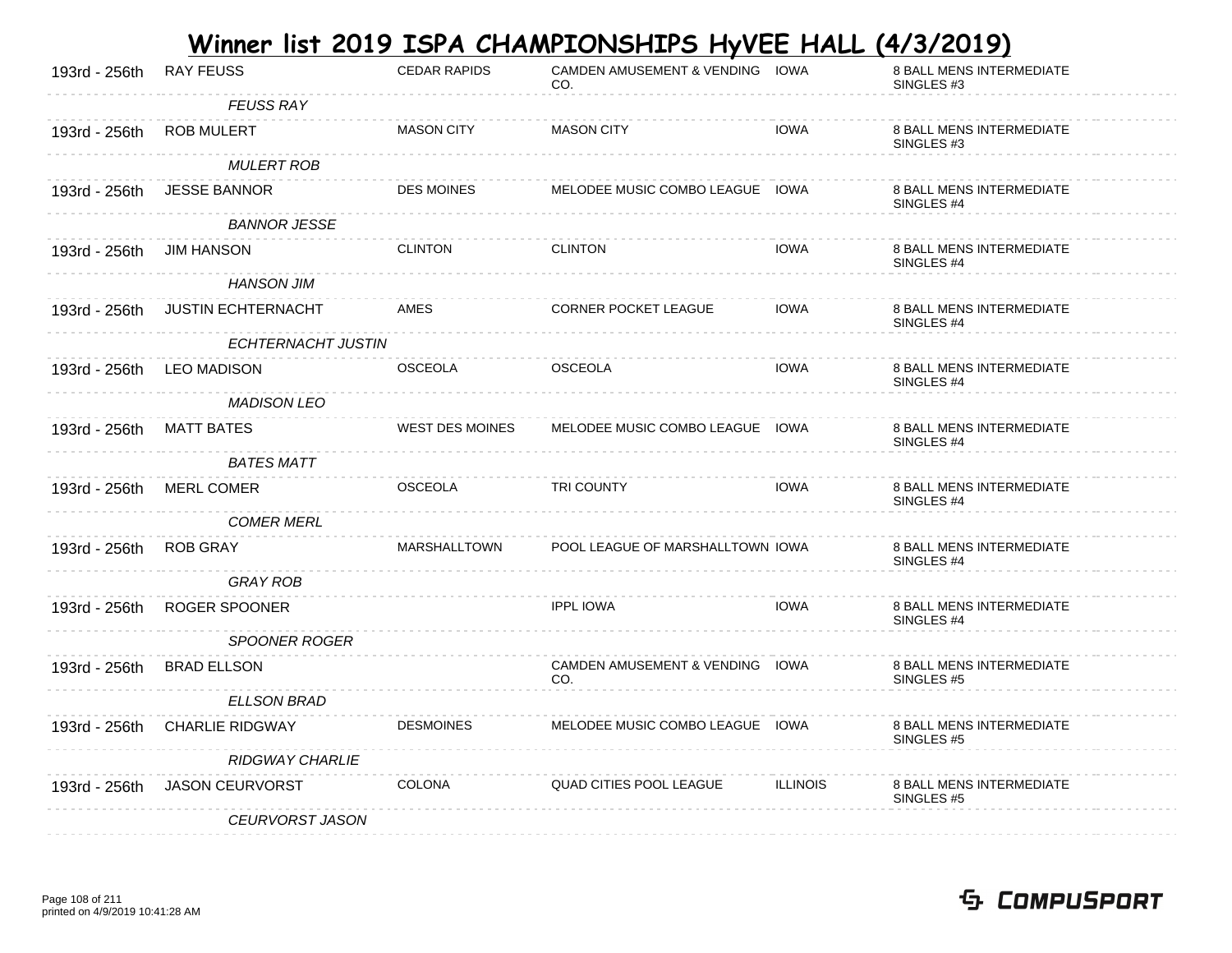|                           |                       |                     | Winner list 2019 ISPA CHAMPIONSHIPS HyVEE HALL |                 | <u>(4/3/2019)</u>                                 |
|---------------------------|-----------------------|---------------------|------------------------------------------------|-----------------|---------------------------------------------------|
| 193rd - 256th             | <b>KYLE GOODALE</b>   | <b>MASON CITY</b>   | ROOKIES ROCKIN (CLEARLAKE)                     | <b>IOWA</b>     | 8 BALL MENS INTERMEDIATE<br>SINGLES #5            |
|                           | <b>GOODALE KYLE</b>   |                     |                                                |                 |                                                   |
| 193rd - 256th             | <b>MONTE REEVES</b>   | FORT DODGE          | <b>GREEN AMUSEMENT</b>                         | <b>IOWA</b>     | 8 BALL MENS INTERMEDIATE<br>SINGLES <sub>#5</sub> |
|                           | <b>REEVES MONTE</b>   |                     |                                                |                 |                                                   |
| 193rd - 256th             | NICK O'HOLLEARN       | <b>CEDER RAPIDS</b> | CAMDEN AMUSEMENT & VENDING IOWA<br>CO.         |                 | 8 BALL MENS INTERMEDIATE<br>SINGLES #5            |
|                           | O'HOLLEARN NICK       |                     |                                                |                 |                                                   |
| 193rd - 256th             | SAM NICKS             | <b>DUBUQUE</b>      | DUBUQUE POOL LEAGUES                           | IOWA            | 8 BALL MENS INTERMEDIATE<br>SINGLES #5            |
|                           | <b>NICKS SAM</b>      |                     |                                                |                 |                                                   |
| 193rd - 256th WILL CHAPIN |                       | <b>DES MOINES</b>   | MELODEE MUSIC COMBO LEAGUE IOWA                |                 | 8 BALL MENS INTERMEDIATE<br>SINGLES <sub>#5</sub> |
|                           | <b>CHAPIN WILL</b>    |                     |                                                |                 |                                                   |
| 193rd - 256th             | <b>CHRIS KRIEG</b>    | <b>DUBUQUE</b>      | <b>DUBUQUE POOL LEAGUES</b>                    | <b>IOWA</b>     | 8 BALL MENS INTERMEDIATE<br>SINGLES #6            |
|                           | <b>KRIEG CHRIS</b>    |                     |                                                |                 |                                                   |
| 193rd - 256th             | <b>CRAIG PURDY</b>    | WATERLOO            | AUTOMATIC AMUSEMENTS, INC.                     | <b>IOWA</b>     | 8 BALL MENS INTERMEDIATE<br>SINGLES #6            |
|                           | <b>PURDY CRAIG</b>    |                     |                                                |                 |                                                   |
| 193rd - 256th             | <b>MARK WAGONER</b>   |                     | <b>IPPL IOWA</b>                               | <b>IOWA</b>     | 8 BALL MENS INTERMEDIATE<br>SINGLES <sub>#6</sub> |
|                           | <b>WAGONER MARK</b>   |                     |                                                |                 |                                                   |
| 193rd - 256th             | MATT HEPKER           | <b>WATERLOO</b>     | AUTOMATIC AMUSEMENTS, INC.                     | <b>IOWA</b>     | 8 BALL MENS INTERMEDIATE<br>SINGLES <sub>#6</sub> |
|                           | <b>HEPKER MATT</b>    |                     |                                                |                 |                                                   |
| 193rd - 256th             | MIKE CASTLE           | <b>EAST MOLINE</b>  | QUAD CITIES POOL LEAGUE                        | <b>ILLINOIS</b> | 8 BALL MENS INTERMEDIATE<br>SINGLES #6            |
|                           | <b>CASTLE MIKE</b>    |                     |                                                |                 |                                                   |
| 193rd - 256th             | <b>PRESTON MYERS</b>  |                     | <b>TABLE RATS</b>                              | <b>IOWA</b>     | 8 BALL MENS INTERMEDIATE<br>SINGLES <sub>#6</sub> |
|                           | <b>MYERS PRESTON</b>  |                     |                                                |                 |                                                   |
| 193rd - 256th             | <b>TODD FOGLESONG</b> | AMES                | <b>CORNER POCKET LEAGUE</b>                    | <b>IOWA</b>     | 8 BALL MENS INTERMEDIATE<br>SINGLES #6            |
|                           | <b>FOGLESONG TODD</b> |                     |                                                |                 |                                                   |
| 193rd - 256th             | <b>TOM KNAPP</b>      | ANKENY              | MELODEE MUSIC COMBO LEAGUE IOWA                |                 | <b>8 BALL MENS INTERMEDIATE</b><br>SINGLES #6     |
|                           | <b>KNAPP TOM</b>      |                     |                                                |                 |                                                   |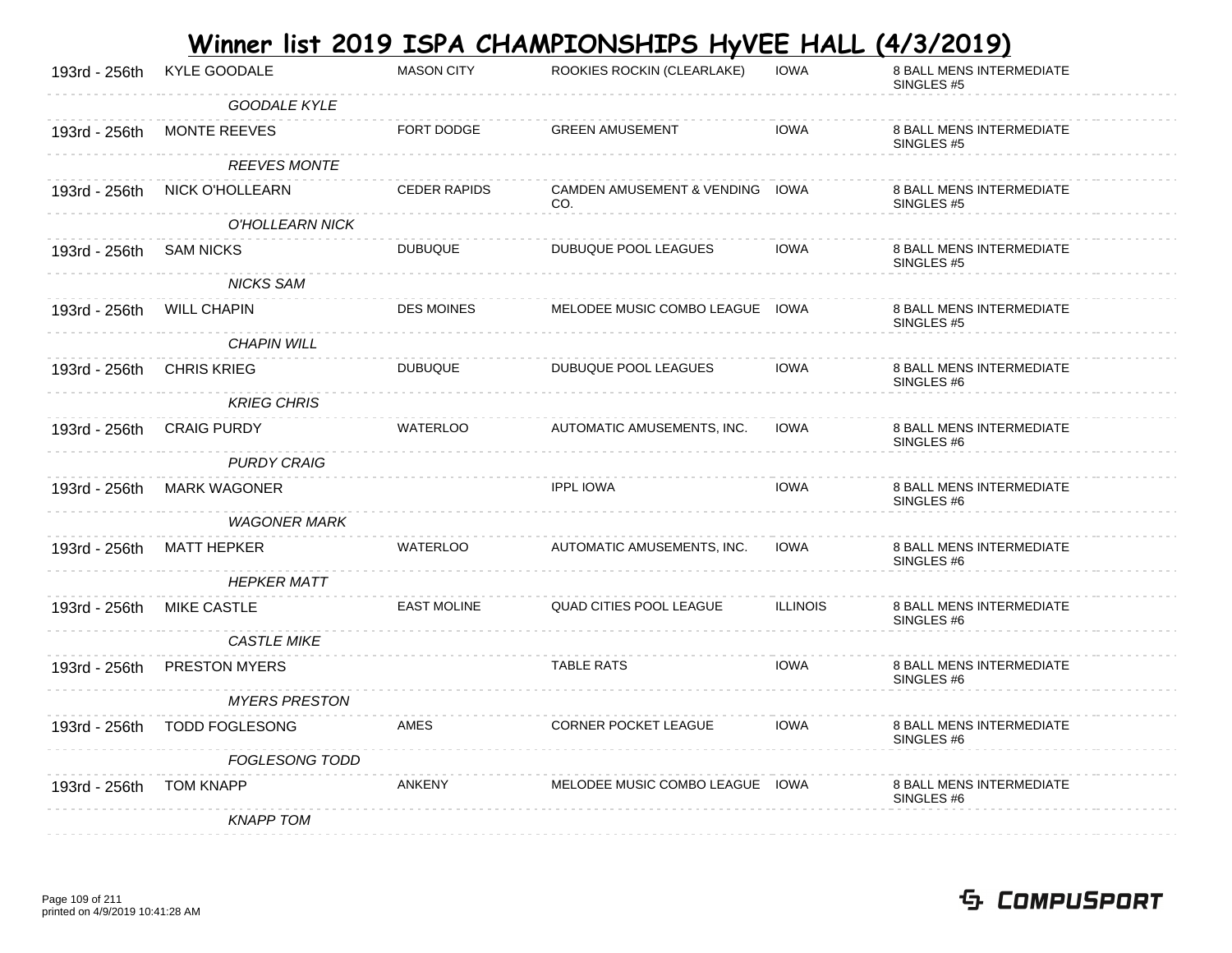| 193rd - 256th | <b>BARNEY MIELL</b>    |                     | CAMDEN AMUSEMENT & VENDING IOWA<br>CO. |             | 8 BALL MENS INTERMEDIATE<br>SINGLES <sub>#7</sub> |
|---------------|------------------------|---------------------|----------------------------------------|-------------|---------------------------------------------------|
|               | <b>MIELL BARNEY</b>    |                     |                                        |             |                                                   |
| 193rd - 256th | <b>JASON BREHMER</b>   | <b>OMAHA</b>        | <b>NTS</b>                             | NEBRASKA    | 8 BALL MENS INTERMEDIATE<br>SINGLES #7            |
|               | <b>BREHMER JASON</b>   |                     |                                        |             |                                                   |
| 193rd - 256th | <b>JOE JONES</b>       |                     | MELODEE MUSIC COMBO LEAGUE IOWA        |             | 8 BALL MENS INTERMEDIATE<br>SINGLES #7            |
|               | JONES JOE              |                     |                                        |             |                                                   |
| 193rd - 256th | LEVI STARK             | <b>OSCEOLA</b>      | <b>OSCEOLA</b>                         | <b>IOWA</b> | 8 BALL MENS INTERMEDIATE<br>SINGLES #7            |
|               | <b>STARK LEVI</b>      |                     |                                        |             |                                                   |
| 193rd - 256th | <b>MIKE HEMPING</b>    | <b>BONDURANT</b>    | MELODEE MUSIC COMBO LEAGUE IOWA        |             | 8 BALL MENS INTERMEDIATE<br>SINGLES #7            |
|               | <b>HEMPING MIKE</b>    |                     |                                        |             |                                                   |
| 193rd - 256th | RODNEY LIBERMAN        | <b>CEDER RAPIDS</b> | CAMDEN AMUSEMENT & VENDING IOWA<br>CO. |             | 8 BALL MENS INTERMEDIATE<br>SINGLES #7            |
|               | <b>LIBERMAN RODNEY</b> |                     |                                        |             |                                                   |
| 193rd - 256th | SETH JOHNSON           | <b>WATERLOO</b>     | <b>FISCHELS MUSIC</b>                  | <b>IOWA</b> | 8 BALL MENS INTERMEDIATE<br>SINGLES #7            |
|               | JOHNSON SETH           |                     |                                        |             |                                                   |
| 193rd - 256th | <b>TONY MIELL</b>      | <b>CEDER RAPIDS</b> | CAMDEN AMUSEMENT & VENDING IOWA<br>CO. |             | 8 BALL MENS INTERMEDIATE<br>SINGLES #7            |
|               | <b>MIELL TONY</b>      |                     |                                        |             |                                                   |
| 193rd - 256th | <b>BRAD J KNOUS</b>    | DAVENPORT           | COX MUSIC, INC.                        | <b>IOWA</b> | 8 BALL MENS INTERMEDIATE<br>SINGLES #8            |
|               | <b>KNOUS BRAD J</b>    |                     |                                        |             |                                                   |
| 193rd - 256th | <b>GABE SILL</b>       | <b>DESMOINES</b>    | <b>IPPL IOWA</b>                       | <b>IOWA</b> | 8 BALL MENS INTERMEDIATE<br>SINGLES #8            |
|               | <b>SILL GABE</b>       |                     |                                        |             |                                                   |
| 193rd - 256th | <b>JIM NUSS</b>        | WATERLOO            | AUTOMATIC AMUSEMENTS, INC.             | <b>IOWA</b> | 8 BALL MENS INTERMEDIATE<br>SINGLES #8            |
|               | <b>NUSS JIM</b>        |                     |                                        |             |                                                   |
| 193rd - 256th | JOE LEYTEM             | <b>DUBUQUE</b>      | CAMDEN AMUSEMENT & VENDING IOWA<br>CO. |             | 8 BALL MENS INTERMEDIATE<br>SINGLES #8            |
|               | <b>LEYTEM JOE</b>      |                     |                                        |             |                                                   |
| 193rd - 256th | <b>MARTY CARR</b>      | <b>BALDWIN IA</b>   | <b>TIMBER CITY</b>                     | <b>IOWA</b> | 8 BALL MENS INTERMEDIATE<br>SINGLES #8            |
|               | <b>CARR MARTY</b>      |                     |                                        |             |                                                   |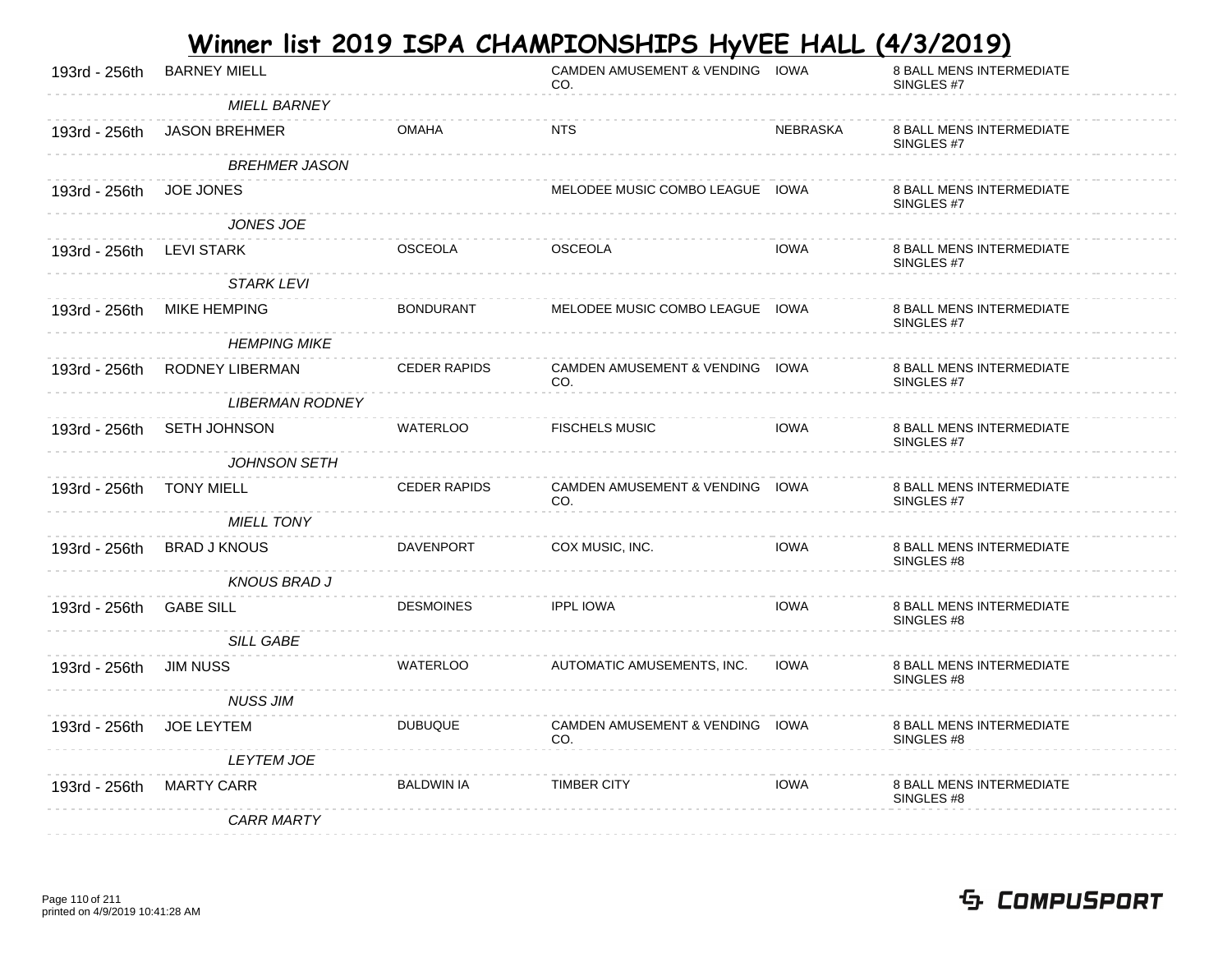|               |                       |                     | Winner list 2019 ISPA CHAMPIONSHIPS HyVEE HALL |                 | <u>(4/3/2019)</u>                                |       |
|---------------|-----------------------|---------------------|------------------------------------------------|-----------------|--------------------------------------------------|-------|
| 193rd - 256th | RAYMOND MARTINEZ      | <b>DAVENPORT</b>    | QUAD CITIES POOL LEAGUE                        | <b>ILLINOIS</b> | 8 BALL MENS INTERMEDIATE<br>SINGLES #8           |       |
|               | MARTINEZ RAYMOND      |                     |                                                |                 |                                                  |       |
| 193rd - 256th | <b>STEVEN SCHULTZ</b> | <b>KANSAS CITY</b>  | <b>CORNER POCKET LEAGUE</b>                    | <b>IOWA</b>     | <b>8 BALL MENS INTERMEDIATE</b><br>SINGLES #8    |       |
|               | <i>SCHULTZ STEVEN</i> |                     |                                                |                 |                                                  |       |
| 193rd - 256th | <b>TODD VANDIKE</b>   | DES MOINES          | MELODEE MUSIC COMBO LEAGUE IOWA                |                 | 8 BALL MENS INTERMEDIATE<br>SINGLES #8           |       |
|               | <b>VANDIKE TODD</b>   |                     |                                                |                 |                                                  |       |
| 1st           | <b>CHUCK BECKER</b>   | AMES                | <b>CORNER POCKET LEAGUE</b>                    | <b>IOWA</b>     | 8 BALL MENS INTERMEDIATE<br>SINGLES FINAL        | \$925 |
|               | <b>BECKER CHUCK</b>   |                     |                                                |                 |                                                  |       |
| 2nd           | NATE DOOLEY           | <b>SILVIS</b>       | <b>QUAD CITIES POOL LEAGUE</b>                 | <b>ILLINOIS</b> | 8 BALL MENS INTERMEDIATE<br>SINGLES FINAL        | \$765 |
|               | DOOLEY NATE           |                     |                                                |                 |                                                  |       |
| 3rd           | <b>JASPER KRUEGER</b> | <b>ROCKFORD</b>     | CHARLES CITY 8 BALL                            | <b>IOWA</b>     | 8 BALL MENS INTERMEDIATE<br>SINGLES FINAL        | \$640 |
|               | <b>KRUEGER JASPER</b> |                     |                                                |                 |                                                  |       |
| 4th           | <b>STEVE HOOVER</b>   | <b>DES MOINES</b>   | GAMES PEOPLE PLAY (DES<br>MOINES)              | <b>IOWA</b>     | 8 BALL MENS INTERMEDIATE<br>SINGLES FINAL        | \$540 |
|               | <b>HOOVER STEVE</b>   |                     |                                                |                 |                                                  |       |
| $5th - 6th$   | <b>BRIAN MCNEELEY</b> | PLEASANT HILL       | MELODEE MUSIC COMBO LEAGUE IOWA                |                 | 8 BALL MENS INTERMEDIATE<br>SINGLES FINAL        | \$450 |
|               | <b>MCNEELEY BRIAN</b> |                     |                                                |                 |                                                  |       |
| $5th - 6th$   | <b>JASON AIKEY</b>    | <b>ROCKFORD</b>     | CHARLES CITY 8 BALL                            | <b>IOWA</b>     | 8 BALL MENS INTERMEDIATE<br>SINGLES FINAL        | \$450 |
|               | AIKEY JASON           |                     |                                                |                 |                                                  |       |
| 7th - 8th     | <b>NICK ALLENDORF</b> | <b>CEDAR RAPIDS</b> | CAMDEN AMUSEMENT & VENDING IOWA<br>CO.         |                 | 8 BALL MENS INTERMEDIATE<br>SINGLES FINAL        | \$375 |
|               | <b>ALLENDORF NICK</b> |                     |                                                |                 |                                                  |       |
| 7th - 8th     | <b>SHAWN MCNELLY</b>  | <b>DES MOINES</b>   | MELODEE MUSIC COMBO LEAGUE IOWA                |                 | <b>8 BALL MENS INTERMEDIATE</b><br>SINGLES FINAL | \$375 |
|               | <b>MCNELLY SHAWN</b>  |                     |                                                |                 |                                                  |       |
| 9th - 12th    | AJ JOHNSON            | <b>ELYRIA</b>       | <b>NTS</b>                                     | <b>NEBRASKA</b> | <b>8 BALL MENS INTERMEDIATE</b><br>SINGLES FINAL | \$300 |
|               | <b>JOHNSON AJ</b>     |                     |                                                |                 |                                                  |       |
| 9th - 12th    | <b>CHANCE ADKINS</b>  | <b>DESMOINES</b>    | MELODEE MUSIC COMBO LEAGUE IOWA                |                 | <b>8 BALL MENS INTERMEDIATE</b><br>SINGLES FINAL | \$300 |
|               | <b>ADKINS CHANCE</b>  |                     |                                                |                 |                                                  |       |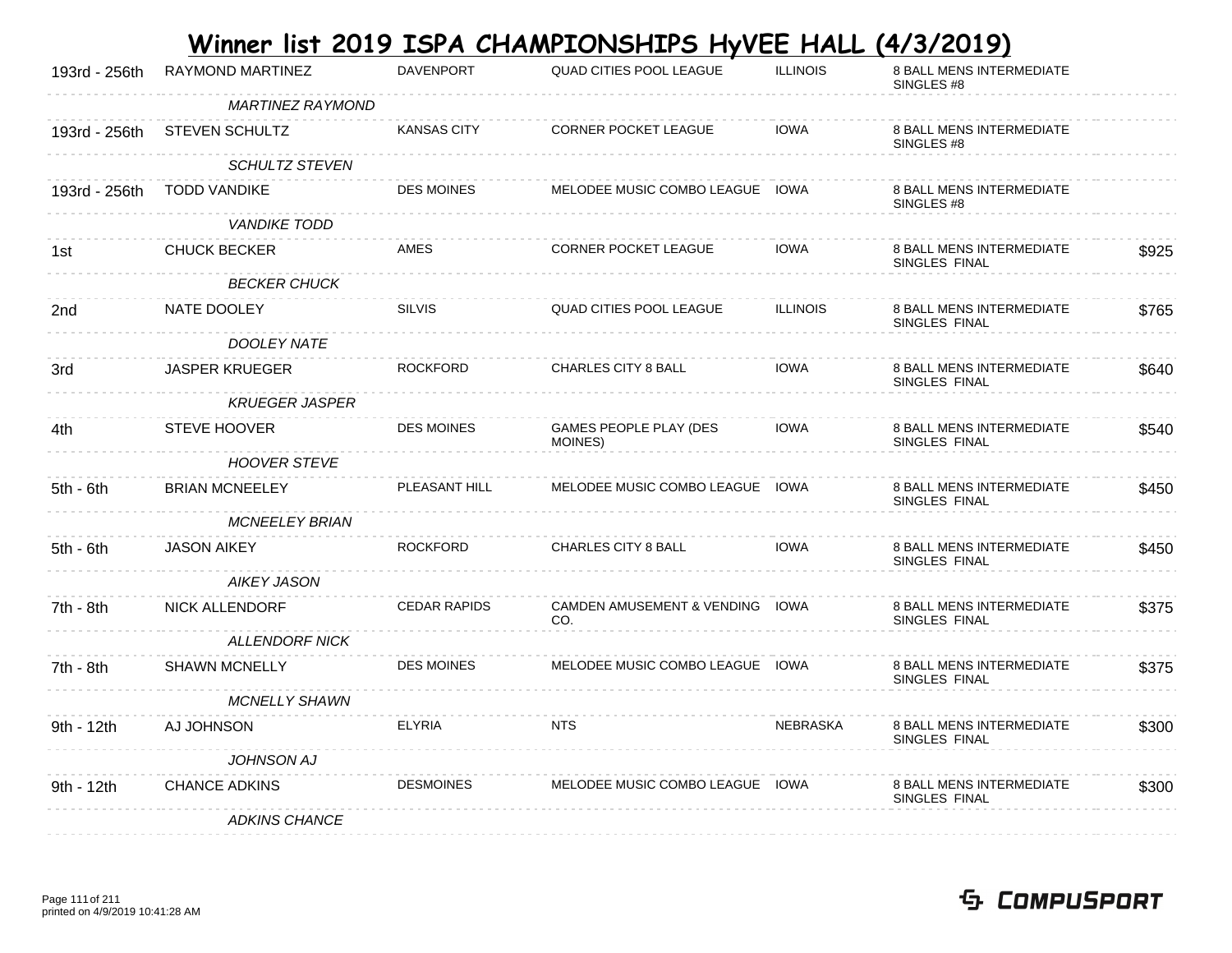|             |                         |                     | Winner list 2019 ISPA CHAMPIONSHIPS HyVEE HALL |             | <u>(4/3/2019)</u>                         |       |
|-------------|-------------------------|---------------------|------------------------------------------------|-------------|-------------------------------------------|-------|
| 9th - 12th  | <b>KIRK CALLAHAN</b>    | <b>CEDER RAPIDS</b> | CAMDEN AMUSEMENT & VENDING IOWA<br>CO.         |             | 8 BALL MENS INTERMEDIATE<br>SINGLES FINAL | \$300 |
|             | <b>CALLAHAN KIRK</b>    |                     |                                                |             |                                           |       |
| 9th - 12th  | <b>MARK DIETRICH</b>    |                     | RED LINE VENDING, INC. MASON<br><b>CITY</b>    | <b>IOWA</b> | 8 BALL MENS INTERMEDIATE<br>SINGLES FINAL | \$300 |
|             | <b>DIETRICH MARK</b>    |                     |                                                |             |                                           |       |
| 13th - 16th | ADAM GLICK              | <b>HEDRICK</b>      | OTTUMWA LEAGUE                                 | IOWA        | 8 BALL MENS INTERMEDIATE<br>SINGLES FINAL | \$235 |
|             | <b>GLICK ADAM</b>       |                     |                                                |             |                                           |       |
| 13th - 16th | <b>BRET FERNEAU</b>     | MARSHALLTOWN        | POOL LEAGUE OF MARSHALLTOWN IOWA               |             | 8 BALL MENS INTERMEDIATE<br>SINGLES FINAL | \$235 |
|             | <b>FERNEAU BRET</b>     |                     |                                                |             |                                           |       |
| 13th - 16th | <b>CHADRICK HOCH</b>    | <b>DES MOINES</b>   | MELODEE MUSIC COMBO LEAGUE IOWA                |             | 8 BALL MENS INTERMEDIATE<br>SINGLES FINAL | \$235 |
|             | <b>HOCH CHADRICK</b>    |                     |                                                |             |                                           |       |
| 13th - 16th | JOEL BOTELLO            | <b>MARSHALLTOWN</b> | POOL LEAGUE OF MARSHALLTOWN IOWA               |             | 8 BALL MENS INTERMEDIATE<br>SINGLES FINAL | \$235 |
|             | <b>BOTELLO JOEL</b>     |                     |                                                |             |                                           |       |
| 17th - 24th | <b>BRUCE ABRAHAM</b>    | <b>DESMOINES</b>    | GAMES PEOPLE PLAY (DES<br>MOINES)              | <b>IOWA</b> | 8 BALL MENS INTERMEDIATE<br>SINGLES FINAL | \$185 |
|             | ABRAHAM BRUCE           |                     |                                                |             |                                           |       |
| 17th - 24th | DARRELL EDWARDS         | <b>DES MOINES</b>   | GAMES PEOPLE PLAY (DES<br>MOINES)              | <b>IOWA</b> | 8 BALL MENS INTERMEDIATE<br>SINGLES FINAL | \$185 |
|             | <i>EDWARDS DARRELL</i>  |                     |                                                |             |                                           |       |
| 17th - 24th | <b>JORDAN ROZMUS</b>    | <b>WATERLOO</b>     | <b>FISCHELS MUSIC</b>                          | <b>IOWA</b> | 8 BALL MENS INTERMEDIATE<br>SINGLES FINAL | \$185 |
|             | ROZMUS JORDAN           |                     |                                                |             |                                           |       |
| 17th - 24th | <b>MIKE MAHONEY</b>     | <b>KEOKUK</b>       | JOE DEE'S                                      | <b>IOWA</b> | 8 BALL MENS INTERMEDIATE<br>SINGLES FINAL | \$185 |
|             | <b>MAHONEY MIKE</b>     |                     |                                                |             |                                           |       |
| 17th - 24th | <b>MIKE WORTHINGTON</b> | <b>DES MOINES</b>   | MELODEE MUSIC COMBO LEAGUE IOWA                |             | 8 BALL MENS INTERMEDIATE<br>SINGLES FINAL | \$185 |
|             | <b>WORTHINGTON MIKE</b> |                     |                                                |             |                                           |       |
| 17th - 24th | NATHAN ATKINSON         | WELLMAN             | <b>TABLE RATS</b>                              | <b>IOWA</b> | 8 BALL MENS INTERMEDIATE<br>SINGLES FINAL | \$185 |
|             | <b>ATKINSON NATHAN</b>  |                     |                                                |             |                                           |       |
| 17th - 24th | <b>TOM DUFFY</b>        | <b>CEDER RAPIDS</b> | CAMDEN AMUSEMENT & VENDING IOWA<br>CO.         |             | 8 BALL MENS INTERMEDIATE<br>SINGLES FINAL | \$185 |
|             | <b>DUFFY TOM</b>        |                     |                                                |             |                                           |       |

#### Page 112 of 211 printed on 4/9/2019 10:41:28 AM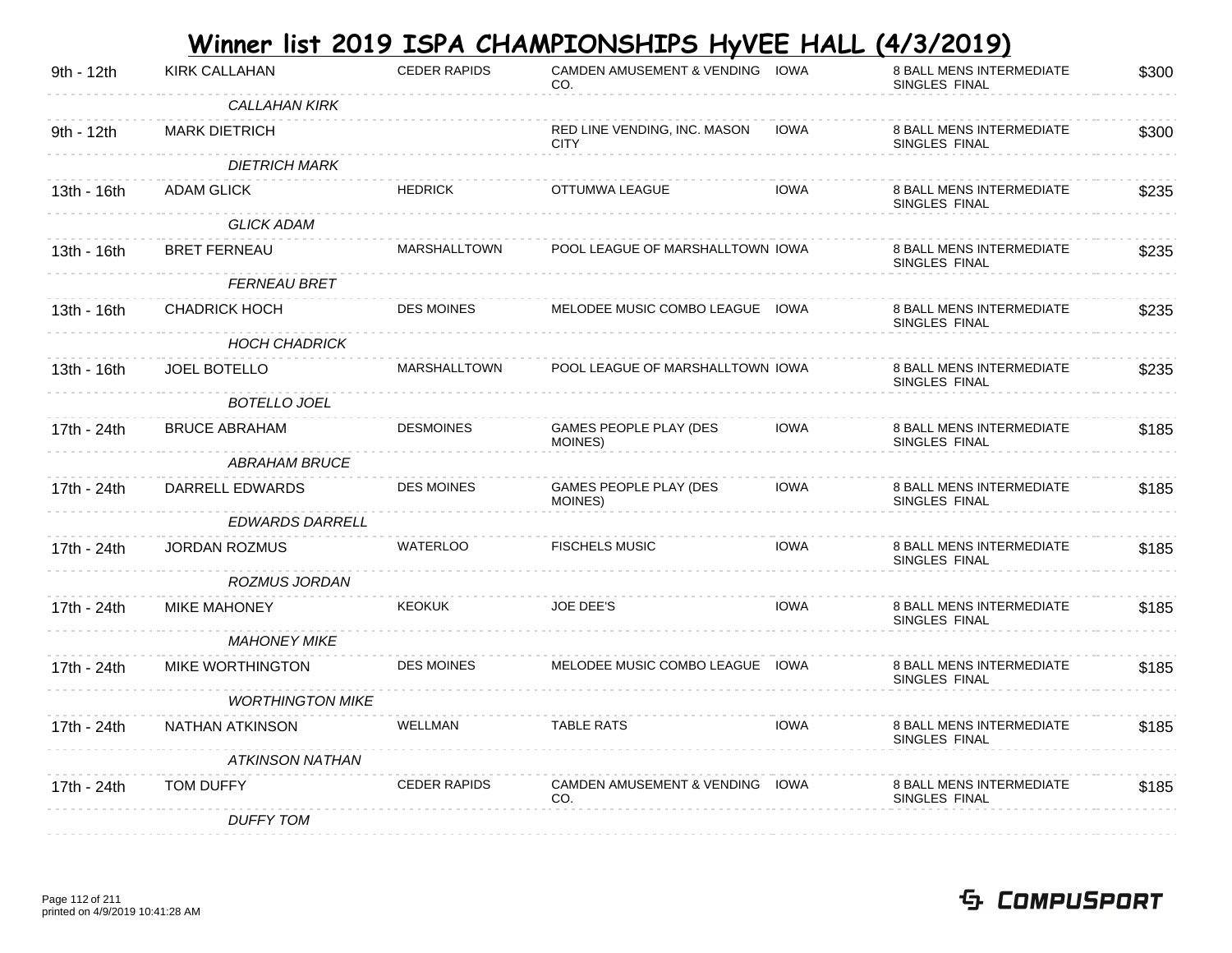|             |                           |                     | <u>Winner list 2019 ISPA CHAMPIONSHIPS HyVEE HALL (4/3/2019)</u> |                      |                                                  |               |
|-------------|---------------------------|---------------------|------------------------------------------------------------------|----------------------|--------------------------------------------------|---------------|
| 17th - 24th | <b>WADE ENGELKENS</b>     | <b>STANWOOD</b>     | <b>J&amp;J ENTERPRISES</b>                                       | <b>IOWA</b>          | 8 BALL MENS INTERMEDIATE<br>SINGLES FINAL        | \$185         |
|             | <b>ENGELKENS WADE</b>     |                     |                                                                  |                      |                                                  |               |
| 25th - 32nd | ANDY BURBACH              | <b>CEDER RAPIDS</b> | CAMDEN AMUSEMENT & VENDING IOWA<br>CO.                           |                      | <b>8 BALL MENS INTERMEDIATE</b><br>SINGLES FINAL | \$145         |
|             | <b>BURBACH ANDY</b>       |                     |                                                                  |                      |                                                  |               |
| 25th - 32nd | CHUCK CIECALONE           | <b>OSCEOLA</b>      | <b>OSCEOLA</b>                                                   | <b>IOWA</b>          | <b>8 BALL MENS INTERMEDIATE</b><br>SINGLES FINAL | \$145         |
|             | <b>CIECALONE CHUCK</b>    |                     |                                                                  |                      |                                                  |               |
| 25th - 32nd | DAVE CORCORAN             | <b>AMES</b>         | <b>CORNER POCKET LEAGUE</b>                                      | <b>IOWA</b>          | <b>8 BALL MENS INTERMEDIATE</b><br>SINGLES FINAL | \$145         |
|             | CORCORAN DAVE             |                     |                                                                  |                      |                                                  |               |
| 25th - 32nd | <b>JAMIE MARTIN</b>       | <b>CEDER RAPIDS</b> | CAMDEN AMUSEMENT & VENDING IOWA<br>CO.                           |                      | <b>8 BALL MENS INTERMEDIATE</b><br>SINGLES FINAL | \$145         |
|             | <b>MARTIN JAMIE</b>       |                     |                                                                  |                      |                                                  |               |
| 25th - 32nd | <b>JOE REUTHER</b>        | <b>BURLINGTON</b>   | <b>JOE DEE'S</b>                                                 | <b>IOWA</b>          | <b>8 BALL MENS INTERMEDIATE</b><br>SINGLES FINAL | \$145         |
|             | <b>REUTHER JOE</b>        |                     |                                                                  |                      |                                                  |               |
| 25th - 32nd | <b>KALEB GRAHAM</b>       | <b>ROCKFORD</b>     | <b>CHARLES CITY 8 BALL</b>                                       | <b>IOWA</b>          | <b>8 BALL MENS INTERMEDIATE</b><br>SINGLES FINAL | \$145         |
|             | <b>GRAHAM KALEB</b>       |                     |                                                                  |                      |                                                  |               |
| 25th - 32nd | <b>ROBERT TULLY</b>       | <b>DES MOINES</b>   | MELODEE MUSIC COMBO LEAGUE IOWA                                  |                      | <b>8 BALL MENS INTERMEDIATE</b><br>SINGLES FINAL | \$145         |
|             | <b>TULLY ROBERT</b>       |                     |                                                                  |                      |                                                  |               |
| 25th - 32nd | <b>STEVE PALMATEER</b>    | AMES                | <b>CORNER POCKET LEAGUE</b>                                      | <b>IOWA</b>          | <b>8 BALL MENS INTERMEDIATE</b><br>SINGLES FINAL | \$145         |
|             | <b>PALMATEER STEVE</b>    |                     |                                                                  |                      |                                                  |               |
|             | MENS MASTER 8BALL SINGLES |                     |                                                                  |                      |                                                  |               |
| Rank        | <b>Name</b>               | City                | Operator                                                         | <b>State/Country</b> | <b>Bracket</b>                                   | <b>Awards</b> |
| 1st         | <b>JERROD FRIDERES</b>    | FORT DODGE          | <b>NTS</b>                                                       | NEBRASKA             | 8 BALL MENS MASTER SINGLES                       | \$900         |
|             | <b>FRIDERES JERROD</b>    |                     |                                                                  |                      |                                                  |               |
| 2nd         | <b>JODY MCLAUGHLIN</b>    | URBANDALE           | MELODEE MUSIC COMBO LEAGUE IOWA                                  |                      | 8 BALL MENS MASTER SINGLES                       | \$700         |
|             | <b>MCLAUGHLIN JODY</b>    |                     |                                                                  |                      |                                                  |               |
| 3rd         | RYAN COBB                 | <b>OMAHA</b>        | <b>NTS</b>                                                       | NEBRASKA             | <b>8 BALL MENS MASTER SINGLES</b>                | \$540         |
|             | COBB RYAN                 |                     |                                                                  |                      |                                                  |               |
| 4th         | DAN KUHL                  | <b>DES MOINES</b>   | MELODEE MUSIC COMBO LEAGUE                                       | IOWA                 | <b>8 BALL MENS MASTER SINGLES</b>                | \$400         |
|             | <b>KUHL DAN</b>           |                     |                                                                  |                      |                                                  |               |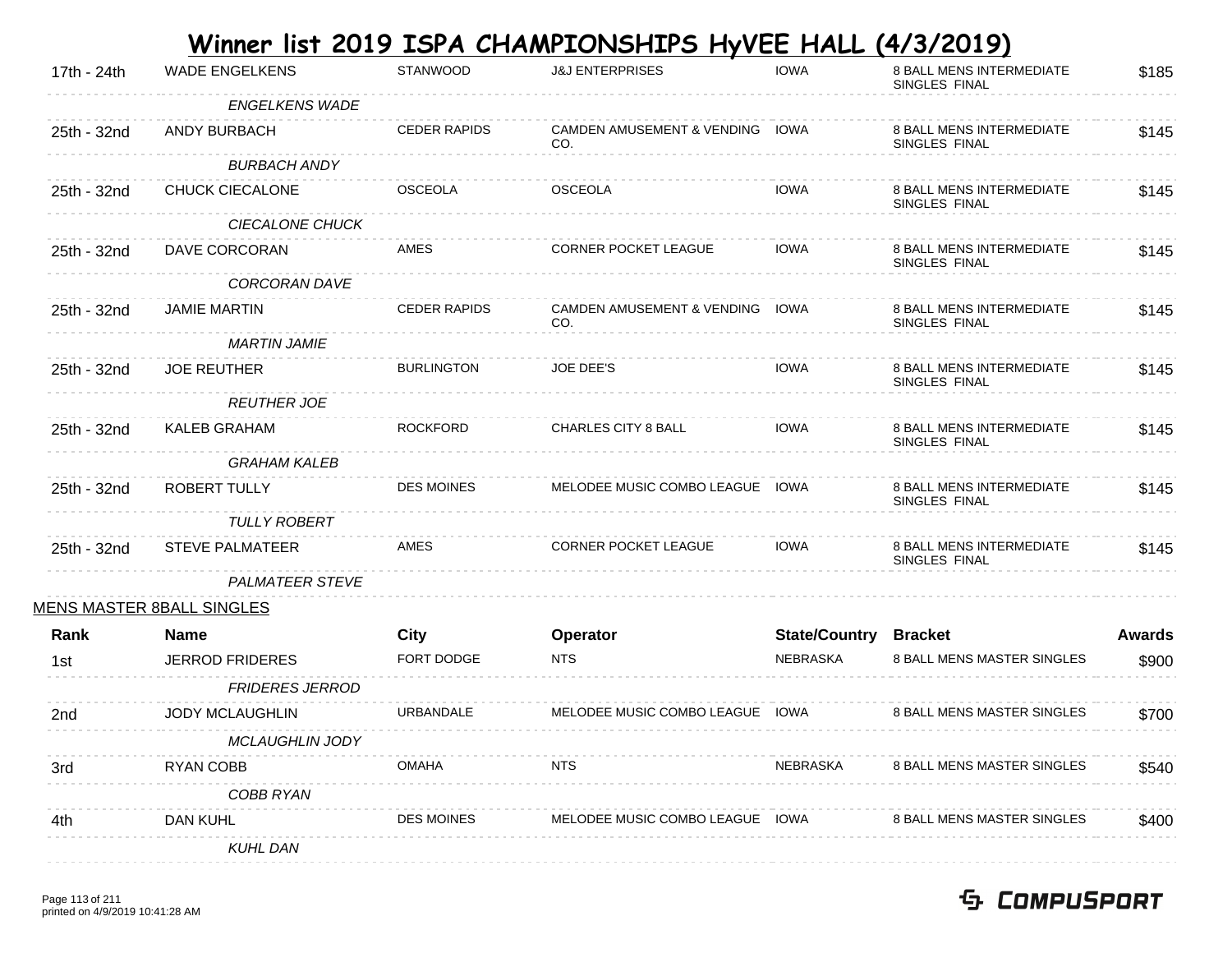|             |                         |                   | Winner list 2019 ISPA CHAMPIONSHIPS HyVEE HALL (4/3/2019) |                 |                                   |       |
|-------------|-------------------------|-------------------|-----------------------------------------------------------|-----------------|-----------------------------------|-------|
| 5th - 6th   | <b>GEORGE W WALTERS</b> | <b>WATERLOO</b>   | AUTOMATIC AMUSEMENTS, INC.                                | <b>IOWA</b>     | 8 BALL MENS MASTER SINGLES        | \$300 |
|             | <b>WALTERS GEORGE W</b> |                   |                                                           |                 |                                   |       |
| 5th - 6th   | THEO LEE                | <b>DES MOINES</b> | MELODEE MUSIC COMBO LEAGUE                                | <b>IOWA</b>     | 8 BALL MENS MASTER SINGLES        | \$300 |
|             | <b>LEE THEO</b>         |                   |                                                           |                 |                                   |       |
| 7th - 8th   | <b>JOHN ROZMUS</b>      | WASHBURN          | <b>FISCHELS MUSIC</b>                                     | <b>IOWA</b>     | 8 BALL MENS MASTER SINGLES        | \$225 |
|             | <b>ROZMUS JOHN</b>      |                   |                                                           |                 |                                   |       |
| $7th - 8th$ | PEDRO CASTRO            | <b>OMAHA</b>      | <b>NTS</b>                                                | NEBRASKA        | 8 BALL MENS MASTER SINGLES        | \$225 |
|             | <b>CASTRO PEDRO</b>     |                   |                                                           |                 |                                   |       |
| 9th - 12th  | <b>JAMEY BOWMAN</b>     | E. MOLINE         | <b>QUAD CITIES POOL LEAGUE</b>                            | <b>ILLINOIS</b> | 8 BALL MENS MASTER SINGLES        | \$150 |
|             | <b>BOWMAN JAMEY</b>     |                   |                                                           |                 |                                   |       |
| 9th - 12th  | <b>RANDY HANSON</b>     | <b>FRAZEE</b>     | MELODEE MUSIC COMBO LEAGUE                                | IOWA            | 8 BALL MENS MASTER SINGLES        | \$150 |
|             | <b>HANSON RANDY</b>     |                   |                                                           |                 |                                   |       |
| 9th - 12th  | RYAN MURPHY             | <b>BURLINGTON</b> | <b>GRE AMUSEMENTS, LLC</b>                                | <b>IOWA</b>     | 8 BALL MENS MASTER SINGLES        | \$150 |
|             | <b>MURPHY RYAN</b>      |                   |                                                           |                 |                                   |       |
| 9th - 12th  | <b>WILL THOMSEN</b>     | <b>CLINTON</b>    | <b>CLINTON</b>                                            | <b>IOWA</b>     | 8 BALL MENS MASTER SINGLES        | \$150 |
|             | <i>THOMSEN WILL</i>     |                   |                                                           |                 |                                   |       |
| 13th - 16th | <b>JASON RICHARDSON</b> | <b>DES MOINES</b> | MELODEE MUSIC COMBO LEAGUE                                | IOWA            | 8 BALL MENS MASTER SINGLES        | \$100 |
|             | RICHARDSON JASON        |                   |                                                           |                 |                                   |       |
| 13th - 16th | <b>JEREMY BUSH</b>      | <b>IOWA CITY</b>  | <b>TABLE RATS</b>                                         | <b>IOWA</b>     | 8 BALL MENS MASTER SINGLES        | \$100 |
|             | <b>BUSH JEREMY</b>      |                   |                                                           |                 |                                   |       |
| 13th - 16th | <b>MIKE ATHENS</b>      | AMES              | MELODEE MUSIC COMBO LEAGUE                                | <b>IOWA</b>     | 8 BALL MENS MASTER SINGLES        | \$100 |
|             | <b>ATHENS MIKE</b>      |                   |                                                           |                 |                                   |       |
| 13th - 16th | <b>WHITEY WALKER</b>    | <b>BURLINGTON</b> | GRE AMUSEMENTS, LLC                                       | <b>IOWA</b>     | 8 BALL MENS MASTER SINGLES        | \$100 |
|             | <b>WALKER WHITEY</b>    |                   |                                                           |                 |                                   |       |
| 17th - 24th | <b>ABRAM PALMER</b>     | <b>MARQUOKETA</b> | <b>J&amp;J ENTERPRISES</b>                                | <b>IOWA</b>     | 8 BALL MENS MASTER SINGLES        |       |
|             | <b>PALMER ABRAM</b>     |                   |                                                           |                 |                                   |       |
| 17th - 24th | <b>JEFF L CLARK</b>     | MAQUOKETA         | <b>TIMBER CITY</b>                                        | <b>IOWA</b>     | <b>8 BALL MENS MASTER SINGLES</b> |       |
|             | <b>CLARK JEFF L</b>     |                   |                                                           |                 |                                   |       |
| 17th - 24th | <b>JOE SODERBERG</b>    | AMES              | <b>MASON CITY</b>                                         | <b>IOWA</b>     | 8 BALL MENS MASTER SINGLES        |       |
|             | SODERBERG JOE           |                   |                                                           |                 |                                   |       |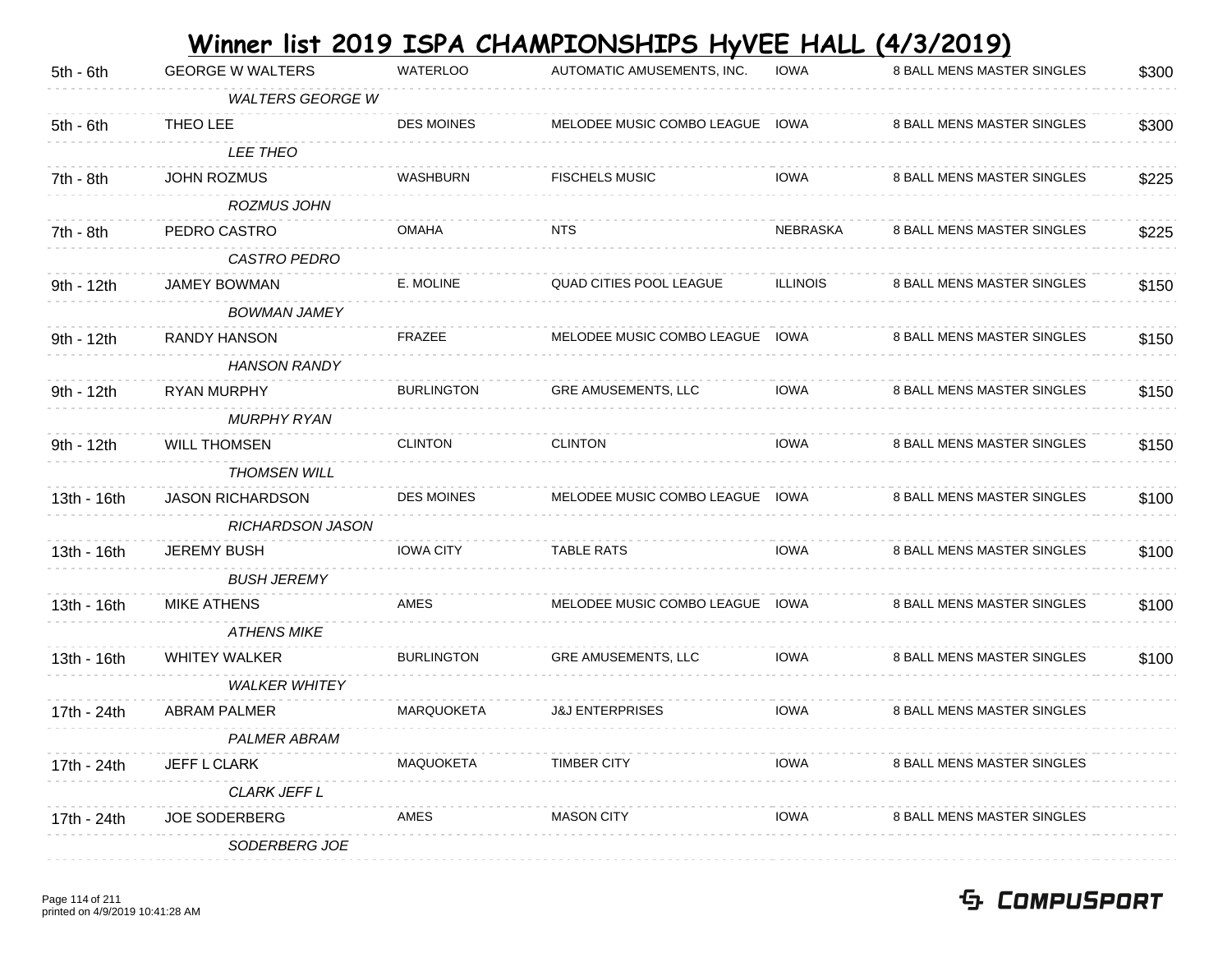| 17th - 24th | <b>KEVIN SULLIVAN</b>    | <b>BELLEVUE</b>     | <b>NTS</b>                                   | <b>NEBRASKA</b> | 8 BALL MENS MASTER SINGLES |
|-------------|--------------------------|---------------------|----------------------------------------------|-----------------|----------------------------|
|             | <b>SULLIVAN KEVIN</b>    |                     |                                              |                 |                            |
| 17th - 24th | <b>MIKE MATHES</b>       | <b>BURLINGTON</b>   | GRE AMUSEMENTS, LLC                          | <b>IOWA</b>     | 8 BALL MENS MASTER SINGLES |
|             | <b>MATHES MIKE</b>       |                     |                                              |                 |                            |
| 17th - 24th | <b>RON GRAHAM</b>        | <b>OSCEOLA</b>      | <b>OSCEOLA</b>                               | <b>IOWA</b>     | 8 BALL MENS MASTER SINGLES |
|             | <b>GRAHAM RON</b>        |                     |                                              |                 |                            |
| 17th - 24th | <b>RYAN D MILLER</b>     | <b>ROCKFORD</b>     | CHARLES CITY ACS                             | <b>IOWA</b>     | 8 BALL MENS MASTER SINGLES |
|             | <b>MILLER RYAN D</b>     |                     |                                              |                 |                            |
| 17th - 24th | <b>WES NEMMERS</b>       | <b>DES MOINES</b>   | MELODEE MUSIC COMBO LEAGUE IOWA              |                 | 8 BALL MENS MASTER SINGLES |
|             | <b>NEMMERS WES</b>       |                     |                                              |                 |                            |
| 25th - 32nd | DANNY ROACH              | <b>BURLINGTON</b>   | GRE AMUSEMENTS, LLC                          | <b>IOWA</b>     | 8 BALL MENS MASTER SINGLES |
|             | ROACH DANNY              |                     |                                              |                 |                            |
| 25th - 32nd | <b>FRANK DECASTECKER</b> | <b>MOLINE</b>       | QUAD CITIES POOL LEAGUE                      | <b>ILLINOIS</b> | 8 BALL MENS MASTER SINGLES |
|             | <b>DECASTECKER FRANK</b> |                     |                                              |                 |                            |
| 25th - 32nd | <b>GREG KNIGHT</b>       | <b>MARION</b>       | CAMDEN AMUSEMENT & VENDING IOWA<br>CO.       |                 | 8 BALL MENS MASTER SINGLES |
|             | <b>KNIGHT GREG</b>       |                     |                                              |                 |                            |
| 25th - 32nd | <b>JIMMY NOSAVAN</b>     | <b>DES MOINES</b>   | MELODEE MUSIC COMBO LEAGUE IOWA              |                 | 8 BALL MENS MASTER SINGLES |
|             | NOSAVAN JIMMY            |                     |                                              |                 |                            |
| 25th - 32nd | KEITH HERNDON            | AMES                | CORNER POCKET LEAGUE                         | <b>IOWA</b>     | 8 BALL MENS MASTER SINGLES |
|             | <b>HERNDON KEITH</b>     |                     |                                              |                 |                            |
| 25th - 32nd | ROGER EDGAR              | <b>OMAHA</b>        | <b>NTS</b>                                   | NEBRASKA        | 8 BALL MENS MASTER SINGLES |
|             | <b>EDGAR ROGER</b>       |                     |                                              |                 |                            |
| 25th - 32nd | SOMPHET THONGSOUK        | <b>WATERLOO</b>     | MELODEE MUSIC COMBO LEAGUE IOWA              |                 | 8 BALL MENS MASTER SINGLES |
|             | <b>THONGSOUK SOMPHET</b> |                     |                                              |                 |                            |
| 25th - 32nd | <b>ZACH ALLEN</b>        | <b>CEDER RAPIDS</b> | <b>CAMDEN AMUSEMENT &amp; VENDING</b><br>CO. | IOWA            | 8 BALL MENS MASTER SINGLES |
|             | ALLEN ZACH               |                     |                                              |                 |                            |
| 33rd - 48th | <b>BENNY TOPP</b>        | AMES                | <b>CORNER POCKET LEAGUE</b>                  | IOWA            | 8 BALL MENS MASTER SINGLES |
|             | <b>TOPP BENNY</b>        |                     |                                              |                 |                            |
| 33rd - 48th | <b>BILL FREDRICK</b>     | AMES                | <b>CORNER POCKET LEAGUE</b>                  | IOWA            | 8 BALL MENS MASTER SINGLES |
|             | <b>FREDRICK BILL</b>     |                     |                                              |                 |                            |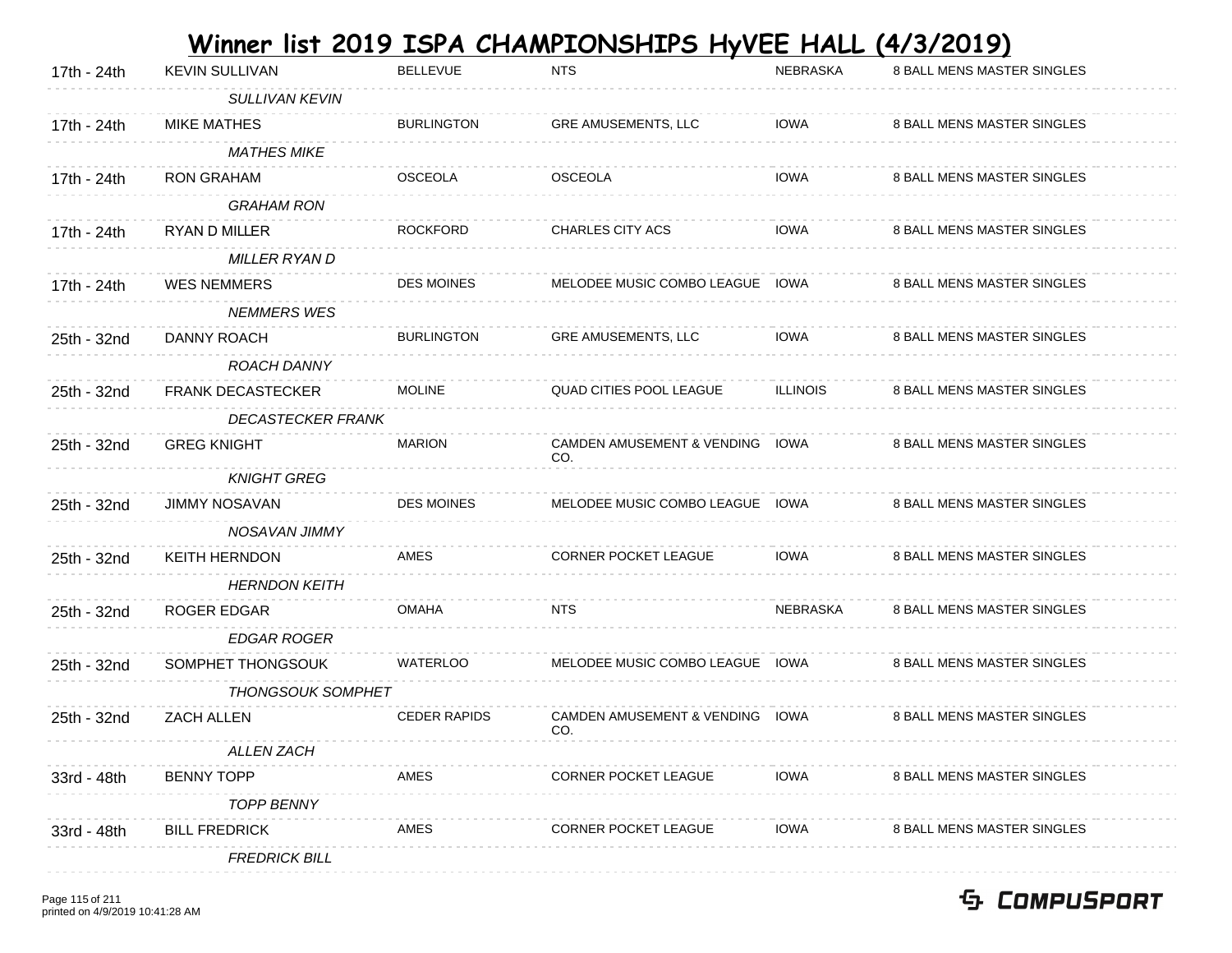| 33rd - 48th | <b>BILLY HYDE</b>        | <b>NORTH ENGLISH</b> | <b>TABLE RATS</b>                      | <b>IOWA</b>     | 8 BALL MENS MASTER SINGLES |
|-------------|--------------------------|----------------------|----------------------------------------|-----------------|----------------------------|
|             | <b>HYDE BILLY</b>        |                      |                                        |                 |                            |
| 33rd - 48th | DANNY VARNER             |                      | ROOKIES ROCKIN (CLEARLAKE)             | <b>IOWA</b>     | 8 BALL MENS MASTER SINGLES |
|             | <b>VARNER DANNY</b>      |                      |                                        |                 |                            |
| 33rd - 48th | <b>DWAINE BOWMAN</b>     | <b>GENESEO</b>       | QUAD CITIES POOL LEAGUE                | <b>ILLINOIS</b> | 8 BALL MENS MASTER SINGLES |
|             | <b>BOWMAN DWAINE</b>     |                      |                                        |                 |                            |
| 33rd - 48th | <b>JAMIE TIPPS</b>       | <b>WAPELLO</b>       | CAMDEN AMUSEMENT & VENDING IOWA<br>CO. |                 | 8 BALL MENS MASTER SINGLES |
|             | <b>TIPPS JAMIE</b>       |                      |                                        |                 |                            |
| 33rd - 48th | <b>JASON CHANCE</b>      | <b>NORWALK</b>       | MELODEE MUSIC COMBO LEAGUE IOWA        |                 | 8 BALL MENS MASTER SINGLES |
|             | CHANCE JASON             |                      |                                        |                 |                            |
| 33rd - 48th | <b>JASON TOTTEN</b>      | <b>MOLINE</b>        | <b>CLINTON</b>                         | <b>IOWA</b>     | 8 BALL MENS MASTER SINGLES |
|             | <b>TOTTEN JASON</b>      |                      |                                        |                 |                            |
| 33rd - 48th | <b>JOSEPH HULL</b>       | <b>ROCKFORD</b>      | CHARLES CITY ACS                       | <b>IOWA</b>     | 8 BALL MENS MASTER SINGLES |
|             | <b>HULL JOSEPH</b>       |                      |                                        |                 |                            |
| 33rd - 48th | <b>MARK ATKINSON</b>     | <b>WELLMAN</b>       | <b>TABLE RATS</b>                      | <b>IOWA</b>     | 8 BALL MENS MASTER SINGLES |
|             | <b>ATKINSON MARK</b>     |                      |                                        |                 |                            |
| 33rd - 48th | <b>MATT PAYNE</b>        | <b>BURLINGTON</b>    | GRE AMUSEMENTS, LLC                    | <b>IOWA</b>     | 8 BALL MENS MASTER SINGLES |
|             | <b>PAYNE MATT</b>        |                      |                                        |                 |                            |
| 33rd - 48th | <b>OSCAR PERALES JR</b>  | <b>MUSCATINE</b>     | CAMDEN AMUSEMENT & VENDING IOWA<br>CO. |                 | 8 BALL MENS MASTER SINGLES |
|             | PERALES JR OSCAR         |                      |                                        |                 |                            |
| 33rd - 48th | <b>STEVE LANE</b>        | <b>MASON CITY</b>    | <b>MASON CITY</b>                      | <b>IOWA</b>     | 8 BALL MENS MASTER SINGLES |
|             | <b>LANE STEVE</b>        |                      |                                        |                 |                            |
| 33rd - 48th | STEVEN WILWERDING        | <b>AMES</b>          | <b>NTS</b>                             | <b>NEBRASKA</b> | 8 BALL MENS MASTER SINGLES |
|             | <b>WILWERDING STEVEN</b> |                      |                                        |                 |                            |
| 33rd - 48th | <b>TIM CRAIG</b>         | FORT MADISON         | <b>JOE DEE'S</b>                       | <b>IOWA</b>     | 8 BALL MENS MASTER SINGLES |
|             | <b>CRAIG TIM</b>         |                      |                                        |                 |                            |
| 33rd - 48th | <b>TROY HONEYCUTT</b>    | <b>GRINNELL</b>      | MELODEE MUSIC COMBO LEAGUE IOWA        |                 | 8 BALL MENS MASTER SINGLES |
|             | <b>HONEYCUTT TROY</b>    |                      |                                        |                 |                            |
| 49th - 64th | DARRYL OSTWINKLE         | <b>MANCHESTER</b>    | DELAWARE COUNTY                        | <b>IOWA</b>     | 8 BALL MENS MASTER SINGLES |
|             | <b>OSTWINKLE DARRYL</b>  |                      |                                        |                 |                            |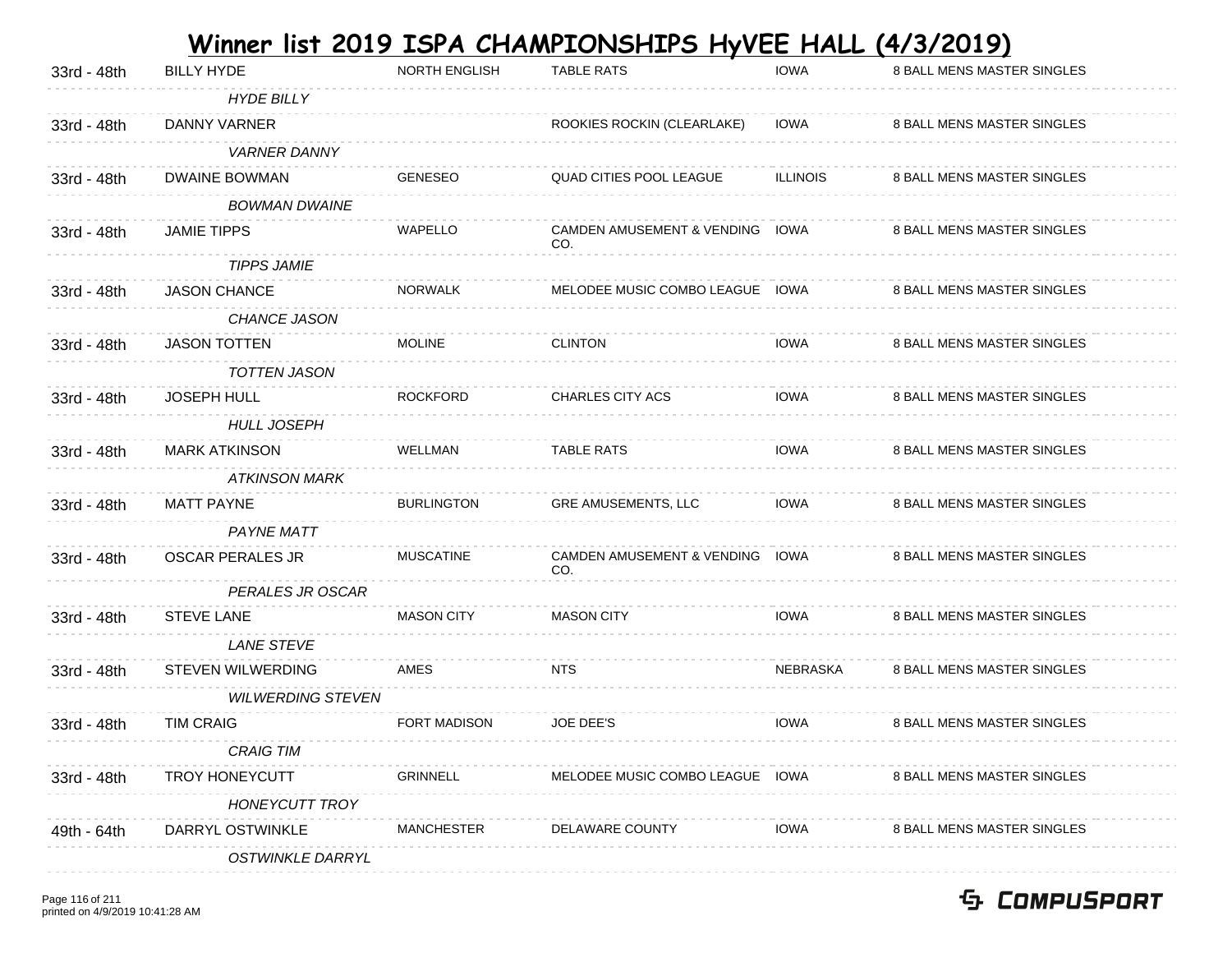| 49th - 64th | <b>JAMES MILLER</b>              | <b>MUSCATINE</b>  | <b>CAMDEN AMUSEMENT &amp; VENDING</b><br>CO. | IOWA                 | 8 BALL MENS MASTER SINGLES |               |
|-------------|----------------------------------|-------------------|----------------------------------------------|----------------------|----------------------------|---------------|
|             | <b>MILLER JAMES</b>              |                   |                                              |                      |                            |               |
| 49th - 64th | <b>ZACK WILLIS</b>               | <b>OMAHA</b>      | <b>NTS</b>                                   | NEBRASKA             | 8 BALL MENS MASTER SINGLES |               |
|             | <b>WILLIS ZACK</b>               |                   |                                              |                      |                            |               |
|             | <u>MENS MASTER 9BALL SINGLES</u> |                   |                                              |                      |                            |               |
| Rank        | <b>Name</b>                      | City              | Operator                                     | <b>State/Country</b> | <b>Bracket</b>             | <b>Awards</b> |
| 1st         | <b>GEORGE W WALTERS</b>          | <b>WATERLOO</b>   | AUTOMATIC AMUSEMENTS, INC.                   | <b>IOWA</b>          | 9 BALL MENS MASTER SINGLES | \$660         |
|             | <b>WALTERS GEORGE W</b>          |                   |                                              |                      |                            |               |
| 2nd         | <b>WHITEY WALKER</b>             | <b>BURLINGTON</b> | GRE AMUSEMENTS, LLC                          | <b>IOWA</b>          | 9 BALL MENS MASTER SINGLES | \$535         |
|             | <b>WALKER WHITEY</b>             |                   |                                              |                      |                            |               |
| 3rd         | <b>RANDY HANSON</b>              | <b>FRAZEE</b>     | MELODEE MUSIC COMBO LEAGUE IOWA              |                      | 9 BALL MENS MASTER SINGLES | \$425         |
|             | <b>HANSON RANDY</b>              |                   |                                              |                      |                            |               |
| 4th         | SOMPHET THONGSOUK                | <b>WATERLOO</b>   | MELODEE MUSIC COMBO LEAGUE                   | IOWA                 | 9 BALL MENS MASTER SINGLES | \$320         |
|             | <b>THONGSOUK SOMPHET</b>         |                   |                                              |                      |                            |               |
| $5th - 6th$ | <b>JERROD FRIDERES</b>           | <b>FORT DODGE</b> | <b>NTS</b>                                   | NEBRASKA             | 9 BALL MENS MASTER SINGLES | \$240         |
|             | <b>FRIDERES JERROD</b>           |                   |                                              |                      |                            |               |
| $5th - 6th$ | <b>MIKE ATHENS</b>               | AMES              | MELODEE MUSIC COMBO LEAGUE IOWA              |                      | 9 BALL MENS MASTER SINGLES | \$240         |
|             | <b>ATHENS MIKE</b>               |                   |                                              |                      |                            |               |
| 7th - 8th   | <b>GREG KNIGHT</b>               | <b>MARION</b>     | CAMDEN AMUSEMENT & VENDING IOWA<br>CO.       |                      | 9 BALL MENS MASTER SINGLES | \$170         |
|             | <b>KNIGHT GREG</b>               |                   |                                              |                      |                            |               |
| 7th - 8th   | <b>TROY HONEYCUTT</b>            | <b>GRINNELL</b>   | MELODEE MUSIC COMBO LEAGUE                   | IOWA                 | 9 BALL MENS MASTER SINGLES | \$170         |
|             | <b>HONEYCUTT TROY</b>            |                   |                                              |                      |                            |               |
| 9th - 12th  | <b>FRANK DECASTECKER</b>         | <b>MOLINE</b>     | <b>QUAD CITIES POOL LEAGUE</b>               | <b>ILLINOIS</b>      | 9 BALL MENS MASTER SINGLES | \$120         |
|             | <b>DECASTECKER FRANK</b>         |                   |                                              |                      |                            |               |
| 9th - 12th  | <b>JAMIE TIPPS</b>               | <b>WAPELLO</b>    | CAMDEN AMUSEMENT & VENDING IOWA<br>CO.       |                      | 9 BALL MENS MASTER SINGLES | \$120         |
|             | <b>TIPPS JAMIE</b>               |                   |                                              |                      |                            |               |
| 9th - 12th  | <b>JODY MCLAUGHLIN</b>           | URBANDALE         | MELODEE MUSIC COMBO LEAGUE IOWA              |                      | 9 BALL MENS MASTER SINGLES | \$120         |
|             | <b>MCLAUGHLIN JODY</b>           |                   |                                              |                      |                            |               |
| 9th - 12th  | <b>JOE SODERBERG</b>             | AMES              | <b>MASON CITY</b>                            | <b>IOWA</b>          | 9 BALL MENS MASTER SINGLES | \$120         |
|             | SODERBERG JOE                    |                   |                                              |                      |                            |               |
|             |                                  |                   |                                              |                      |                            |               |

 $\mathcal{L}^{\text{max}}$ **Service** 

**Contractor** 

Page 117 of 211 printed on 4/9/2019 10:41:28 AM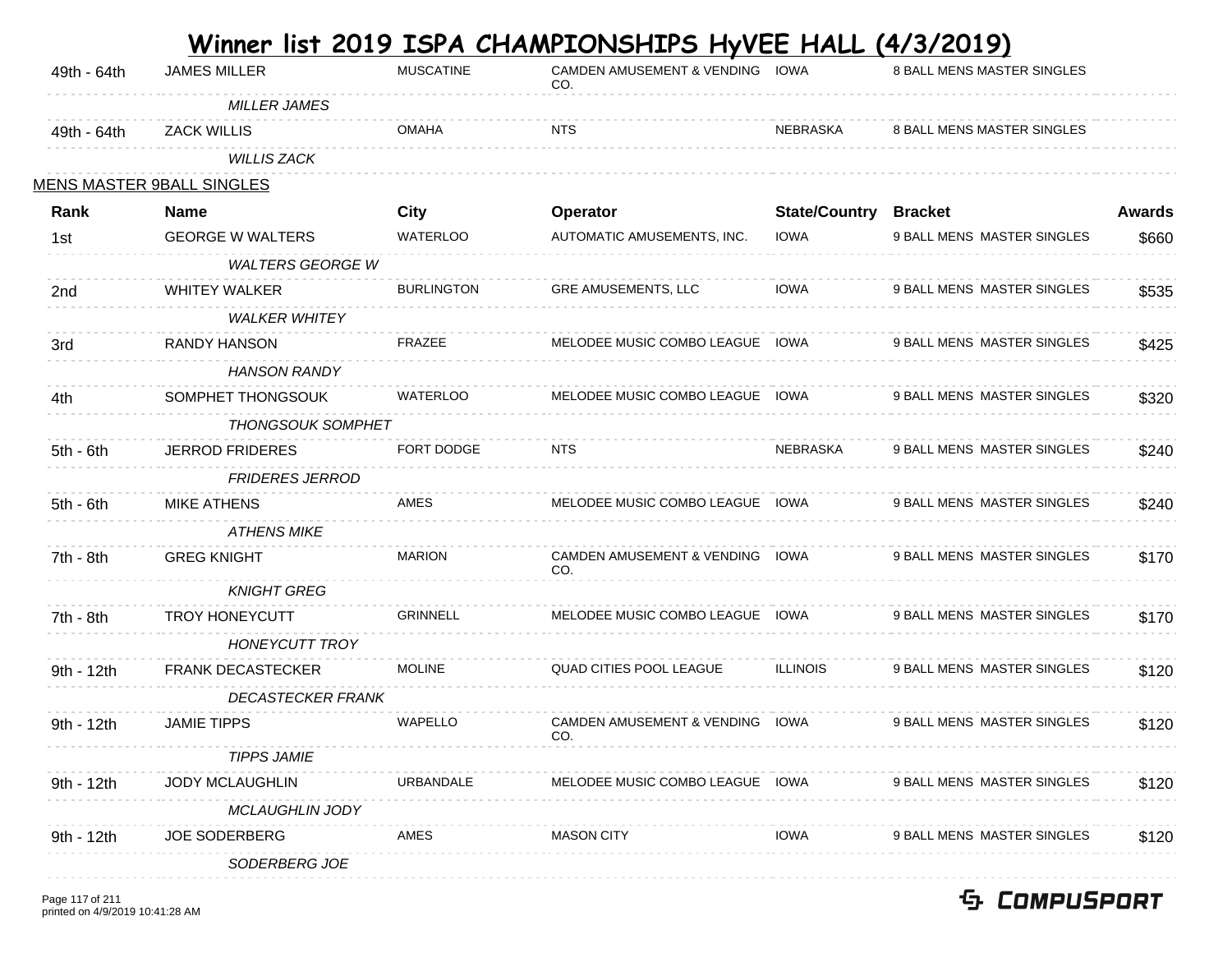|             |                       |                   | Winner list 2019 ISPA CHAMPIONSHIPS HyVEE HALL (4/3/2019) |                 |                            |
|-------------|-----------------------|-------------------|-----------------------------------------------------------|-----------------|----------------------------|
| 13th - 16th | <b>BILL FREDRICK</b>  | AMES              | <b>CORNER POCKET LEAGUE</b>                               | <b>IOWA</b>     | 9 BALL MENS MASTER SINGLES |
|             | <b>FREDRICK BILL</b>  |                   |                                                           |                 |                            |
| 13th - 16th | JASON CHANCE          | <b>NORWALK</b>    | MELODEE MUSIC COMBO LEAGUE IOWA                           |                 | 9 BALL MENS MASTER SINGLES |
|             | <b>CHANCE JASON</b>   |                   |                                                           |                 |                            |
| 13th - 16th | <b>JIMMY NOSAVAN</b>  | <b>DES MOINES</b> | MELODEE MUSIC COMBO LEAGUE IOWA                           |                 | 9 BALL MENS MASTER SINGLES |
|             | NOSAVAN JIMMY         |                   |                                                           |                 |                            |
| 13th - 16th | RYAN D MILLER         | <b>ROCKFORD</b>   | <b>CHARLES CITY ACS</b>                                   | <b>IOWA</b>     | 9 BALL MENS MASTER SINGLES |
|             | <b>MILLER RYAN D</b>  |                   |                                                           |                 |                            |
| 17th - 24th | <b>ABRAM PALMER</b>   | MARQUOKETA        | <b>J&amp;J ENTERPRISES</b>                                | <b>IOWA</b>     | 9 BALL MENS MASTER SINGLES |
|             | <b>PALMER ABRAM</b>   |                   |                                                           |                 |                            |
| 17th - 24th | <b>BENNY TOPP</b>     | AMES              | <b>CORNER POCKET LEAGUE</b>                               | <b>IOWA</b>     | 9 BALL MENS MASTER SINGLES |
|             | <b>TOPP BENNY</b>     |                   |                                                           |                 |                            |
| 17th - 24th | <b>JAMEY BOWMAN</b>   | E. MOLINE         | <b>QUAD CITIES POOL LEAGUE</b>                            | <b>ILLINOIS</b> | 9 BALL MENS MASTER SINGLES |
|             | <b>BOWMAN JAMEY</b>   |                   |                                                           |                 |                            |
| 17th - 24th | JOHN ROZMUS           | <b>WASHBURN</b>   | <b>FISCHELS MUSIC</b>                                     | <b>IOWA</b>     | 9 BALL MENS MASTER SINGLES |
|             | <b>ROZMUS JOHN</b>    |                   |                                                           |                 |                            |
| 17th - 24th | <b>KEVIN SULLIVAN</b> | <b>BELLEVUE</b>   | NTS                                                       | <b>NEBRASKA</b> | 9 BALL MENS MASTER SINGLES |
|             | <b>SULLIVAN KEVIN</b> |                   |                                                           |                 |                            |
| 17th - 24th | <b>RYAN MURPHY</b>    | <b>BURLINGTON</b> | <b>GRE AMUSEMENTS, LLC</b>                                | <b>IOWA</b>     | 9 BALL MENS MASTER SINGLES |
|             | <b>MURPHY RYAN</b>    |                   |                                                           |                 |                            |
| 17th - 24th | <b>SHANE SEEVELL</b>  | <b>WATERLOO</b>   | AUTOMATIC AMUSEMENTS, INC.                                | <b>IOWA</b>     | 9 BALL MENS MASTER SINGLES |
|             | <b>SEEVELL SHANE</b>  |                   |                                                           |                 |                            |
| 17th - 24th | <b>WES NEMMERS</b>    | DES MOINES        | MELODEE MUSIC COMBO LEAGUE IOWA                           |                 | 9 BALL MENS MASTER SINGLES |
|             | <b>NEMMERS WES</b>    |                   |                                                           |                 |                            |
| 25th - 32nd | <b>DWAINE BOWMAN</b>  | <b>GENESEO</b>    | <b>QUAD CITIES POOL LEAGUE</b>                            | <b>ILLINOIS</b> | 9 BALL MENS MASTER SINGLES |
|             | <b>BOWMAN DWAINE</b>  |                   |                                                           |                 |                            |
| 25th - 32nd | <b>JASON TOTTEN</b>   | <b>MOLINE</b>     | <b>CLINTON</b>                                            | <b>IOWA</b>     | 9 BALL MENS MASTER SINGLES |
|             | <b>TOTTEN JASON</b>   |                   |                                                           |                 |                            |
| 25th - 32nd | <b>JOSEPH HULL</b>    | <b>ROCKFORD</b>   | <b>CHARLES CITY ACS</b>                                   | <b>IOWA</b>     | 9 BALL MENS MASTER SINGLES |
|             | <b>HULL JOSEPH</b>    |                   |                                                           |                 |                            |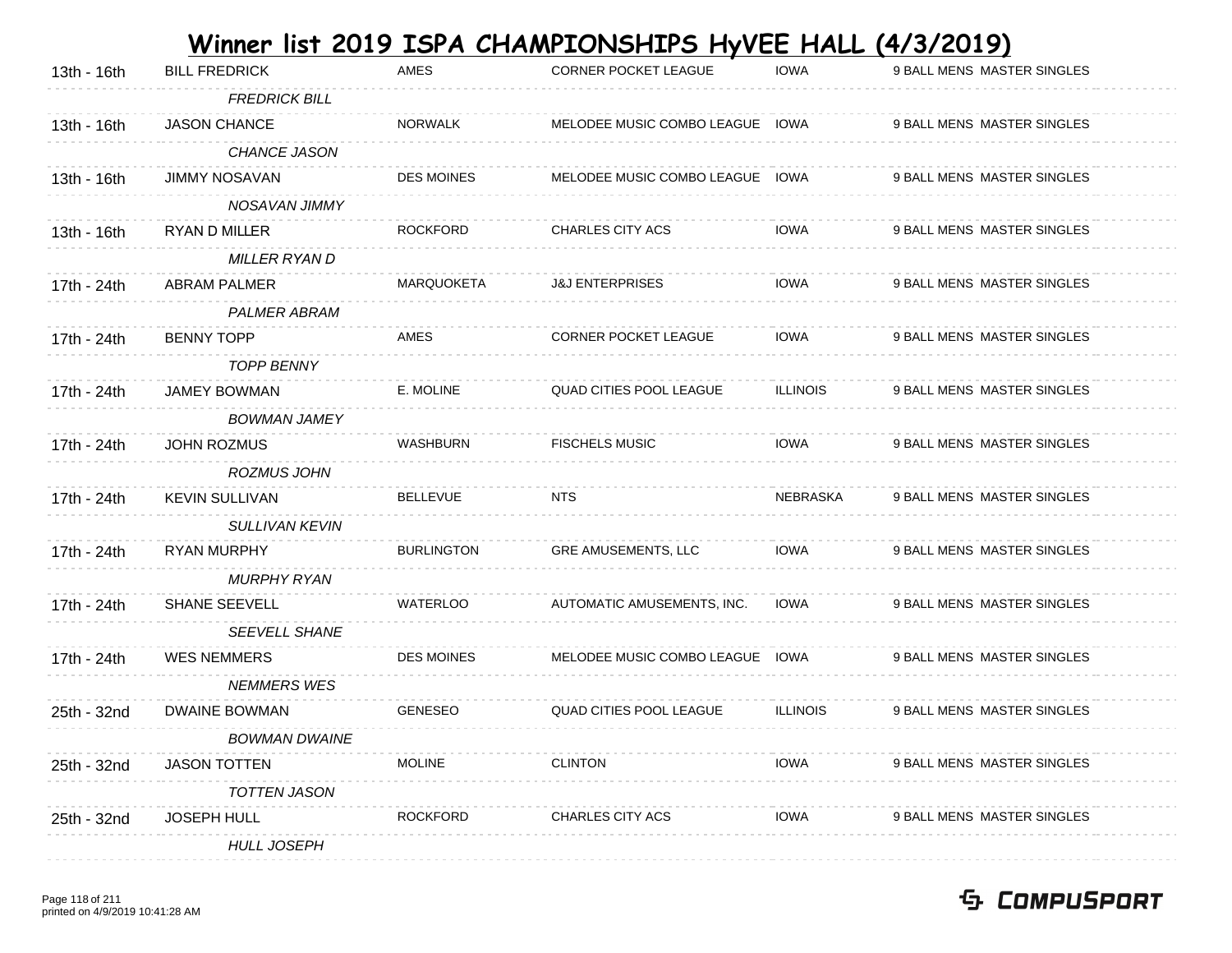| PEDRO CASTRO             | <b>OMAHA</b>            | <b>NTS</b>                        | <b>NEBRASKA</b> | 9 BALL MENS MASTER SINGLES                                                                                                                |                                                                                                     |
|--------------------------|-------------------------|-----------------------------------|-----------------|-------------------------------------------------------------------------------------------------------------------------------------------|-----------------------------------------------------------------------------------------------------|
| <b>CASTRO PEDRO</b>      |                         |                                   |                 |                                                                                                                                           |                                                                                                     |
| <b>RON GRAHAM</b>        | <b>OSCEOLA</b>          | <b>OSCEOLA</b>                    | <b>IOWA</b>     | 9 BALL MENS MASTER SINGLES                                                                                                                |                                                                                                     |
| <b>GRAHAM RON</b>        |                         |                                   |                 |                                                                                                                                           |                                                                                                     |
| <b>STEVE LANE</b>        | <b>MASON CITY</b>       | <b>MASON CITY</b>                 | <b>IOWA</b>     | 9 BALL MENS MASTER SINGLES                                                                                                                |                                                                                                     |
| <b>LANE STEVE</b>        |                         |                                   |                 |                                                                                                                                           |                                                                                                     |
| THEO LEE                 | <b>DES MOINES</b>       |                                   |                 | 9 BALL MENS MASTER SINGLES                                                                                                                |                                                                                                     |
| <b>LEE THEO</b>          |                         |                                   |                 |                                                                                                                                           |                                                                                                     |
| <b>ZACK WILLIS</b>       | <b>OMAHA</b>            | <b>NTS</b>                        | <b>NEBRASKA</b> | 9 BALL MENS MASTER SINGLES                                                                                                                |                                                                                                     |
| <b>WILLIS ZACK</b>       |                         |                                   |                 |                                                                                                                                           |                                                                                                     |
| JAMES MILLER             | <b>MUSCATINE</b>        |                                   |                 | 9 BALL MENS MASTER SINGLES                                                                                                                |                                                                                                     |
| <b>MILLER JAMES</b>      |                         |                                   |                 |                                                                                                                                           |                                                                                                     |
| <b>OSCAR PERALES JR</b>  | <b>MUSCATINE</b>        |                                   |                 | 9 BALL MENS MASTER SINGLES                                                                                                                |                                                                                                     |
|                          |                         |                                   |                 |                                                                                                                                           |                                                                                                     |
| RYAN COBB                | <b>OMAHA</b>            | NTS                               | <b>NEBRASKA</b> | 9 BALL MENS MASTER SINGLES                                                                                                                |                                                                                                     |
| COBB RYAN                |                         |                                   |                 |                                                                                                                                           |                                                                                                     |
| <b>TIM CRAIG</b>         | <b>FORT MADISON</b>     | <b>JOE DEE'S</b>                  | <b>IOWA</b>     | 9 BALL MENS MASTER SINGLES                                                                                                                |                                                                                                     |
| <b>CRAIG TIM</b>         |                         |                                   |                 |                                                                                                                                           |                                                                                                     |
|                          |                         |                                   |                 |                                                                                                                                           |                                                                                                     |
| <b>Name</b>              | City                    | Operator                          |                 |                                                                                                                                           | <b>Awards</b>                                                                                       |
| <b>JOEY HERLEIN</b>      | <b>MUSCATINE</b>        | MUSCATINE POOL LEAGUE             | <b>IOWA</b>     | 8 BALL MENS OPEN SINGLES #1                                                                                                               | \$50                                                                                                |
| <b>HERLEIN JOEY</b>      |                         |                                   |                 |                                                                                                                                           |                                                                                                     |
| <b>MARK WALIGORA</b>     | <b>DES MOINES</b>       | GAMES PEOPLE PLAY (DES<br>MOINES) | <b>IOWA</b>     | 8 BALL MENS OPEN SINGLES #1                                                                                                               | \$50                                                                                                |
| <b>WALIGORA MARK</b>     |                         |                                   |                 |                                                                                                                                           |                                                                                                     |
| <b>JARRAD MOHR</b>       | <b>MAQUOKETA</b>        | <b>TIMBER CITY</b>                | <b>IOWA</b>     | 8 BALL MENS OPEN SINGLES<br>#10                                                                                                           | \$50                                                                                                |
| <b>MOHR JARRAD</b>       |                         |                                   |                 |                                                                                                                                           |                                                                                                     |
| JONATHAN BERHENKE        | <b>TAMA</b>             |                                   |                 | 8 BALL MENS OPEN SINGLES<br>#10                                                                                                           | \$50                                                                                                |
| <b>BERHENKE JONATHAN</b> |                         |                                   |                 |                                                                                                                                           |                                                                                                     |
|                          | MENS OPEN SINGLES 8BALL | PERALES JR OSCAR                  | CO.<br>CO.      | MELODEE MUSIC COMBO LEAGUE IOWA<br>CAMDEN AMUSEMENT & VENDING IOWA<br>CAMDEN AMUSEMENT & VENDING IOWA<br>POOL LEAGUE OF MARSHALLTOWN IOWA | <u>Winner list 2019 ISPA CHAMPIONSHIPS HyVEE HALL</u><br>(4/3/2019)<br><b>State/Country Bracket</b> |

 **Contract Contract**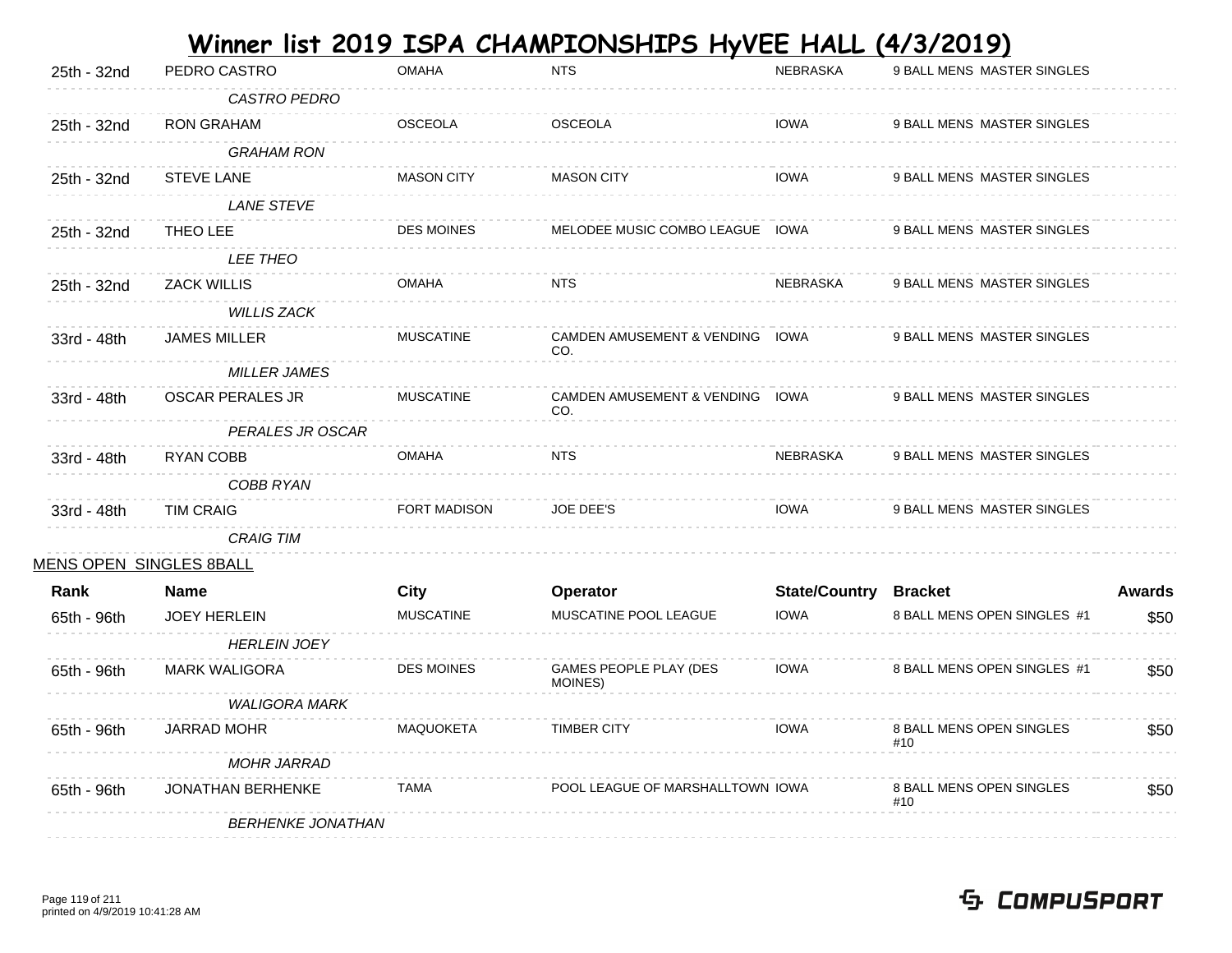|             |                         |                   | Winner list 2019 ISPA CHAMPIONSHIPS HyVEE HALL (4/3/2019) |             |                                 |      |
|-------------|-------------------------|-------------------|-----------------------------------------------------------|-------------|---------------------------------|------|
| 65th - 96th | <b>CHAD BOLSINGER</b>   | <b>DYERSVILLE</b> | DELAWARE COUNTY                                           | <b>IOWA</b> | 8 BALL MENS OPEN SINGLES<br>#11 | \$50 |
|             | <b>BOLSINGER CHAD</b>   |                   |                                                           |             |                                 |      |
| 65th - 96th | JOSH WOODWARD           | <b>WATERLOO</b>   | AUTOMATIC AMUSEMENTS, INC.                                |             | 8 BALL MENS OPEN SINGLES<br>#11 | \$50 |
|             | <b>WOODWARD JOSH</b>    |                   |                                                           |             |                                 |      |
| 65th - 96th | <b>GARY KASPERBAUER</b> | <b>DESMOINES</b>  | GAMES PEOPLE PLAY (DES<br>MOINES)                         | <b>IOWA</b> | 8 BALL MENS OPEN SINGLES<br>#12 | \$50 |
|             | <b>KASPERBAUER GARY</b> |                   |                                                           |             |                                 |      |
| 65th - 96th | <b>MIKE CRAM</b>        | <b>CLINTON</b>    | <b>CLINTON</b>                                            | <b>IOWA</b> | 8 BALL MENS OPEN SINGLES<br>#12 | \$50 |
|             | <b>CRAM MIKE</b>        |                   |                                                           |             |                                 |      |
| 65th - 96th | ALBERT HABHAB           |                   | CAMDEN AMUSEMENT & VENDING IOWA<br>CO.                    |             | 8 BALL MENS OPEN SINGLES<br>#13 | \$50 |
|             | <b>HABHAB ALBERT</b>    |                   |                                                           |             |                                 |      |
| 65th - 96th | <b>CURT COLVIN</b>      | <b>BOONE</b>      | KD AMUSEMENT, INC.                                        | <b>IOWA</b> | 8 BALL MENS OPEN SINGLES<br>#13 | \$50 |
|             | <b>COLVIN CURT</b>      |                   |                                                           |             |                                 |      |
| 65th - 96th | <b>GREG WENDLAND</b>    | FORT DODGE        | <b>GREEN AMUSEMENT</b>                                    | <b>IOWA</b> | 8 BALL MENS OPEN SINGLES<br>#14 | \$50 |
|             | <b>WENDLAND GREG</b>    |                   |                                                           |             |                                 |      |
| 65th - 96th | <b>MIKE WOLF</b>        |                   | CAMDEN AMUSEMENT & VENDING IOWA<br>CO.                    |             | 8 BALL MENS OPEN SINGLES<br>#14 | \$50 |
|             | <b>WOLF MIKE</b>        |                   |                                                           |             |                                 |      |
| 65th - 96th | OSCAR PERALES SR.       | <b>MUSCATINE</b>  | MUSCATINE POOL LEAGUE                                     | <b>IOWA</b> | 8 BALL MENS OPEN SINGLES<br>#15 | \$50 |
|             | PERALES SR. OSCAR       |                   |                                                           |             |                                 |      |
| 65th - 96th | <b>TONY WINTERS</b>     |                   | <b>TABLE RATS</b>                                         | <b>IOWA</b> | 8 BALL MENS OPEN SINGLES<br>#15 | \$50 |
|             | <b>WINTERS TONY</b>     |                   |                                                           |             |                                 |      |
| 65th - 96th | <b>BOB SMITH</b>        | <b>DES MOINES</b> | MELODEE MUSIC COMBO LEAGUE IOWA                           |             | 8 BALL MENS OPEN SINGLES<br>#16 | \$50 |
|             | <b>SMITH BOB</b>        |                   |                                                           |             |                                 |      |
| 65th - 96th | JESSIE BOONE            | WELLMAN           | <b>TABLE RATS</b>                                         | <b>IOWA</b> | 8 BALL MENS OPEN SINGLES<br>#16 | \$50 |
|             | <b>BOONE JESSIE</b>     |                   |                                                           |             |                                 |      |
| 65th - 96th | <b>GABE RATZLAFF</b>    | FORT DODGE        | <b>GREEN AMUSEMENT</b>                                    | <b>IOWA</b> | 8 BALL MENS OPEN SINGLES #2     | \$50 |
|             | <b>RATZLAFF GABE</b>    |                   |                                                           |             |                                 |      |
| 65th - 96th | <b>THOMAS SPIDELL</b>   |                   | <b>NTS</b>                                                | NEBRASKA    | 8 BALL MENS OPEN SINGLES #2     | \$50 |
|             | <b>SPIDELL THOMAS</b>   |                   |                                                           |             |                                 |      |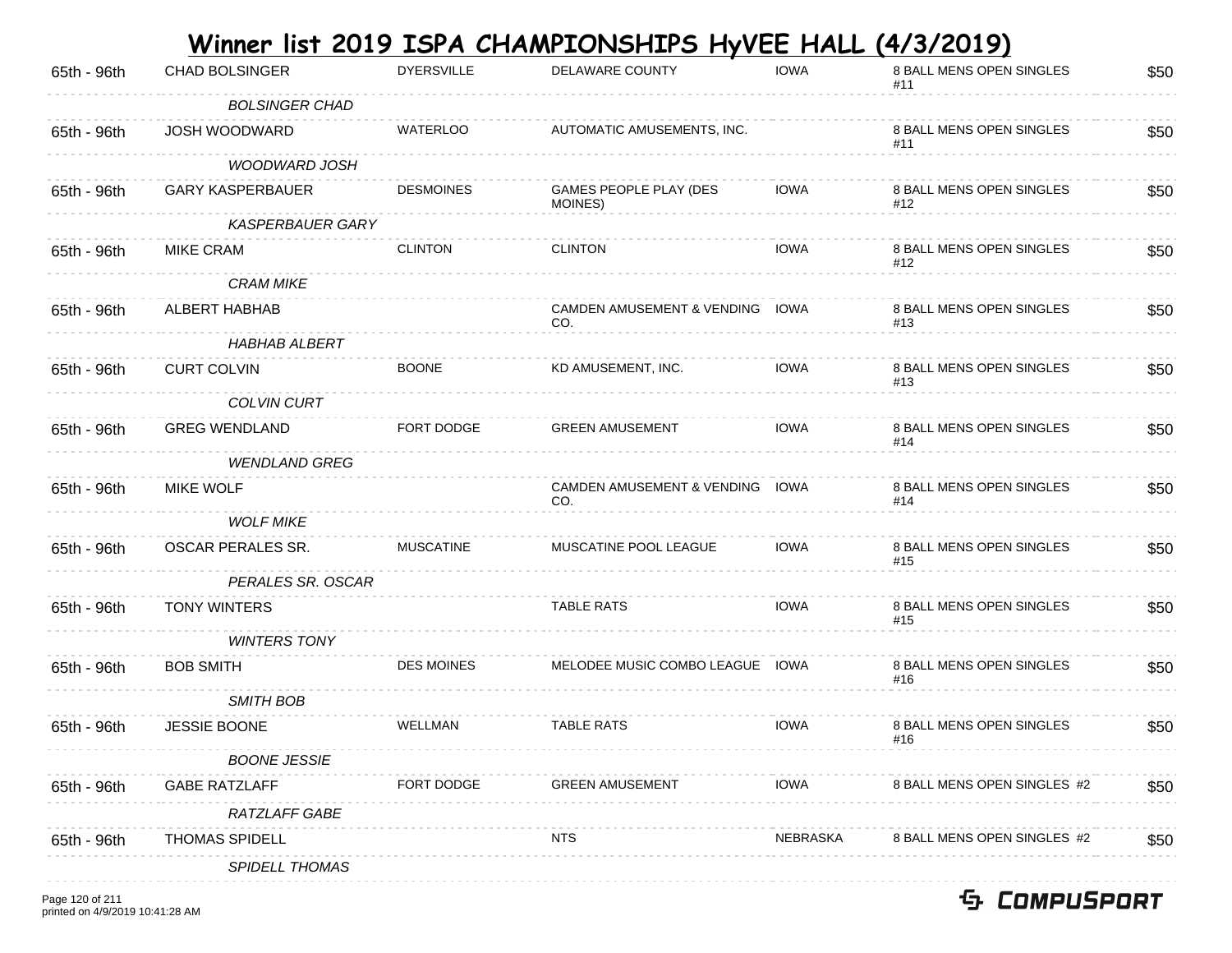| 65th - 96th  | <b>JASON DAVENPORT</b> |                   | AUTOMATIC AMUSEMENTS, INC.                  |             | 8 BALL MENS OPEN SINGLES #3 | \$50 |
|--------------|------------------------|-------------------|---------------------------------------------|-------------|-----------------------------|------|
|              | DAVENPORT JASON        |                   |                                             |             |                             |      |
| 65th - 96th  | <b>KURT HEINE</b>      | <b>DUBUQUE</b>    | DUBUQUE POOL LEAGUES                        | IOWA        | 8 BALL MENS OPEN SINGLES #3 | \$50 |
|              | <b>HEINE KURT</b>      |                   |                                             |             |                             |      |
| 65th - 96th  | <b>RUBEN MARTINEZ</b>  | MARSHALLTOWN      | POOL LEAGUE OF MARSHALLTOWN IOWA            |             | 8 BALL MENS OPEN SINGLES #4 | \$50 |
|              | <b>MARTINEZ RUBEN</b>  |                   |                                             |             |                             |      |
| 65th - 96th  | <b>TOM STROUP</b>      | <b>MASON CITY</b> | RED LINE VENDING, INC. MASON<br><b>CITY</b> | <b>IOWA</b> | 8 BALL MENS OPEN SINGLES #4 | \$50 |
|              | <b>STROUP TOM</b>      |                   |                                             |             |                             |      |
| 65th - 96th  | ANDY POOLE             |                   | <b>IPPL IOWA</b>                            | IOWA        | 8 BALL MENS OPEN SINGLES #5 | \$50 |
|              | POOLE ANDY             |                   |                                             |             |                             |      |
| 65th - 96th  | JOSH SOENKSEN          | <b>CLINTON</b>    | <b>CLINTON</b>                              | IOWA        | 8 BALL MENS OPEN SINGLES #5 | \$50 |
|              | <b>SOENKSEN JOSH</b>   |                   |                                             |             |                             |      |
| 65th - 96th  | <b>HOWARD WHITE</b>    | <b>MONMOUTH</b>   | GRE AMUSEMENTS, LLC                         | <b>IOWA</b> | 8 BALL MENS OPEN SINGLES #6 | \$50 |
|              | <b>WHITE HOWARD</b>    |                   |                                             |             |                             |      |
| 65th - 96th  | LONNIE CARR            |                   | <b>TIMBER CITY</b>                          | <b>IOWA</b> | 8 BALL MENS OPEN SINGLES #6 | \$50 |
|              | <b>CARR LONNIE</b>     |                   |                                             |             |                             |      |
| 65th - 96th  | <b>JOHN LANDRY</b>     | <b>BILOXI</b>     | CORNER POCKET LEAGUE                        | <b>IOWA</b> | 8 BALL MENS OPEN SINGLES #7 | \$50 |
|              | LANDRY JOHN            |                   |                                             |             |                             |      |
| 65th - 96th  | MIKE FLOYD             | <b>OSCEOLA</b>    | <b>OSCEOLA</b>                              | IOWA        | 8 BALL MENS OPEN SINGLES #7 | \$50 |
|              | <b>FLOYD MIKE</b>      |                   |                                             |             |                             |      |
| 65th - 96th  | <b>CJ MADISON</b>      |                   | <b>TABLE RATS</b>                           | <b>IOWA</b> | 8 BALL MENS OPEN SINGLES #8 | \$50 |
|              | <b>MADISON CJ</b>      |                   |                                             |             |                             |      |
| 65th - 96th  | <b>MIKE BOOTH</b>      | <b>DES MOINES</b> | MELODEE MUSIC COMBO LEAGUE IOWA             |             | 8 BALL MENS OPEN SINGLES #8 | \$50 |
|              | <b>BOOTH MIKE</b>      |                   |                                             |             |                             |      |
| 65th - 96th  | DAVID SHOUGH           | <b>DES MOINES</b> | MELODEE MUSIC COMBO LEAGUE IOWA             |             | 8 BALL MENS OPEN SINGLES #9 | \$50 |
|              | <b>SHOUGH DAVID</b>    |                   |                                             |             |                             |      |
| 65th - 96th  | <b>SHON CLAUSEN</b>    | <b>DES MOINES</b> | MELODEE MUSIC COMBO LEAGUE IOWA             |             | 8 BALL MENS OPEN SINGLES #9 | \$50 |
|              | <b>CLAUSEN SHON</b>    |                   |                                             |             |                             |      |
| 97th - 128th | JEFF SHERMAN (DUBUQUE) | <b>DUBUQUE</b>    | DUBUQUE POOL LEAGUES                        | <b>IOWA</b> | 8 BALL MENS OPEN SINGLES #1 |      |
|              | SHERMAN (DUBUQUE) JEFF |                   |                                             |             |                             |      |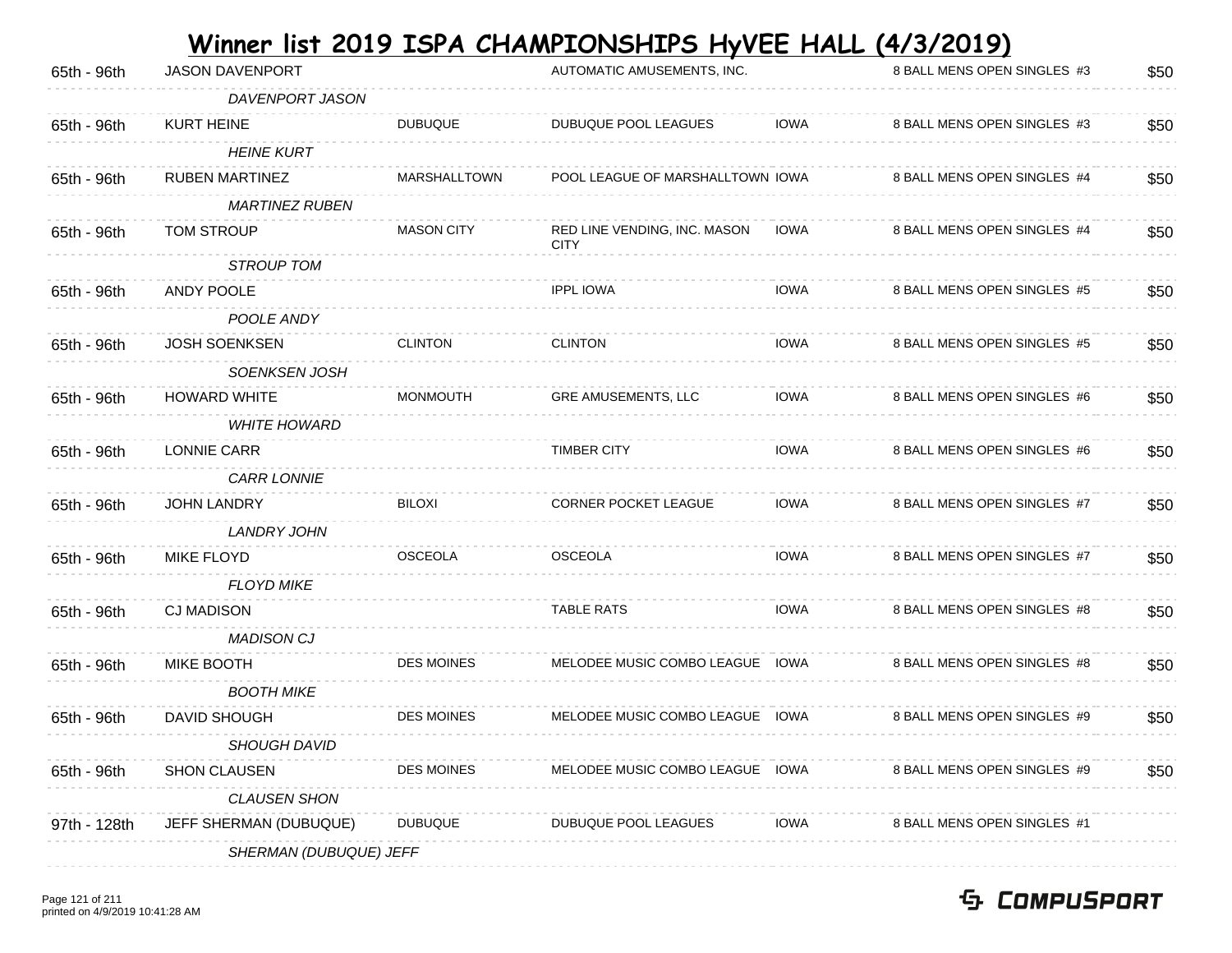| 97th - 128th | JOSH JOHNSON          | <b>WATERLOO</b>        | AUTOMATIC AMUSEMENTS, INC.             | <b>IOWA</b> | 8 BALL MENS OPEN SINGLES #1     |
|--------------|-----------------------|------------------------|----------------------------------------|-------------|---------------------------------|
|              | JOHNSON JOSH          |                        |                                        |             |                                 |
| 97th - 128th | LYLE BISHOP           | <b>AMES</b>            | MELODEE MUSIC COMBO LEAGUE IOWA        |             | 8 BALL MENS OPEN SINGLES<br>#10 |
|              | <b>BISHOP LYLE</b>    |                        |                                        |             |                                 |
| 97th - 128th | NOEL CHLADEK          |                        | MELODEE MUSIC COMBO LEAGUE IOWA        |             | 8 BALL MENS OPEN SINGLES<br>#10 |
|              | CHLADEK NOEL          |                        |                                        |             |                                 |
| 97th - 128th | <b>JUSTIN WALLACE</b> |                        | <b>NTS</b>                             | NEBRASKA    | 8 BALL MENS OPEN SINGLES<br>#11 |
|              | <b>WALLACE JUSTIN</b> |                        |                                        |             |                                 |
| 97th - 128th | MIKE DOE              | <b>CEDER RAPIDS</b>    | CAMDEN AMUSEMENT & VENDING IOWA<br>CO. |             | 8 BALL MENS OPEN SINGLES<br>#11 |
|              | <b>DOE MIKE</b>       |                        |                                        |             |                                 |
| 97th - 128th | <b>CHRIS LUND</b>     | <b>MARSHALLTOWN</b>    | POOL LEAGUE OF MARSHALLTOWN IOWA       |             | 8 BALL MENS OPEN SINGLES<br>#12 |
|              | <b>LUND CHRIS</b>     |                        |                                        |             |                                 |
| 97th - 128th | XAVIER VALLEJO        | <b>DES MOINES</b>      | MELODEE MUSIC COMBO LEAGUE IOWA        |             | 8 BALL MENS OPEN SINGLES<br>#12 |
|              | <b>VALLEJO XAVIER</b> |                        |                                        |             |                                 |
| 97th - 128th | <b>BRENT KOLK</b>     |                        | MELODEE MUSIC COMBO LEAGUE IOWA        |             | 8 BALL MENS OPEN SINGLES<br>#13 |
|              | <b>KOLK BRENT</b>     |                        |                                        |             |                                 |
| 97th - 128th | <b>TONY NORTHUP</b>   | <b>BRIGHTON</b>        | <b>TABLE RATS</b>                      | <b>IOWA</b> | 8 BALL MENS OPEN SINGLES<br>#13 |
|              | <b>NORTHUP TONY</b>   |                        |                                        |             |                                 |
| 97th - 128th | <b>LES MOORE</b>      | <b>BEDFORD</b>         | AUTOMATIC AMUSEMENTS, INC.             | TEXAS       | 8 BALL MENS OPEN SINGLES<br>#14 |
|              | <b>MOORE LES</b>      |                        |                                        |             |                                 |
| 97th - 128th | <b>MIKE KING</b>      | SWAN                   | MELODEE MUSIC COMBO LEAGUE IOWA        |             | 8 BALL MENS OPEN SINGLES<br>#14 |
|              | <b>KING MIKE</b>      |                        |                                        |             |                                 |
| 97th - 128th | <b>ANDREW WATKINS</b> | <b>CRESTON</b>         | TRI COUNTY                             | <b>IOWA</b> | 8 BALL MENS OPEN SINGLES<br>#15 |
|              | <b>WATKINS ANDREW</b> |                        |                                        |             |                                 |
| 97th - 128th | JT SHIVELY            | <b>WEST DES MOINES</b> | MELODEE MUSIC COMBO LEAGUE IOWA        |             | 8 BALL MENS OPEN SINGLES<br>#15 |
|              | <b>SHIVELY JT</b>     |                        |                                        |             |                                 |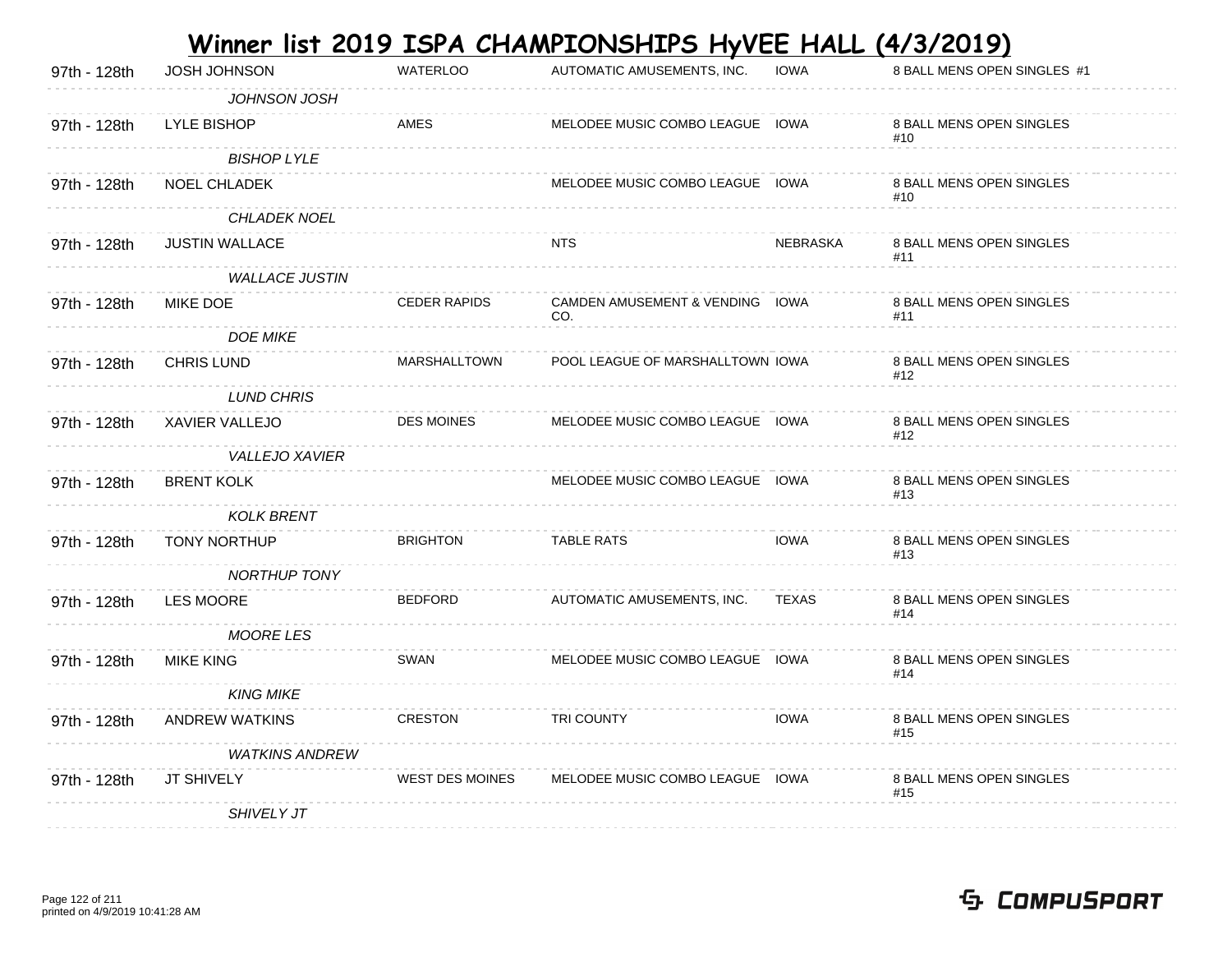|              |                       |                     | Winner list 2019 ISPA CHAMPIONSHIPS HyVEE HALL (4/3/2019) |             |                                        |
|--------------|-----------------------|---------------------|-----------------------------------------------------------|-------------|----------------------------------------|
| 97th - 128th | <b>KRIS KOONTZ</b>    | <b>MAQUOKETA</b>    | <b>TIMBER CITY</b>                                        | <b>IOWA</b> | 8 BALL MENS OPEN SINGLES<br>#16        |
|              | <b>KOONTZ KRIS</b>    |                     |                                                           |             |                                        |
| 97th - 128th | <b>SCOTT BACON</b>    |                     | GAMES PEOPLE PLAY (DES<br>MOINES)                         | <b>IOWA</b> | <b>8 BALL MENS OPEN SINGLES</b><br>#16 |
|              | <b>BACON SCOTT</b>    |                     |                                                           |             |                                        |
| 97th - 128th | <b>JAMISON GALL</b>   | <b>OMAHA</b>        | <b>NTS</b>                                                | NEBRASKA    | 8 BALL MENS OPEN SINGLES #2            |
|              | <b>GALL JAMISON</b>   |                     |                                                           |             |                                        |
| 97th - 128th | <b>JOSH STALEY</b>    | <b>CEDAR RAPIDS</b> | <b>CAMDEN AMUSEMENT &amp; VENDING</b><br>CO.              | IOWA        | 8 BALL MENS OPEN SINGLES #2            |
|              | STALEY JOSH           |                     |                                                           |             |                                        |
| 97th - 128th | <b>CODY BUCKNELL</b>  | <b>ROCKFORD</b>     | <b>CHARLES CITY 8 BALL</b>                                | <b>IOWA</b> | 8 BALL MENS OPEN SINGLES #3            |
|              | <b>BUCKNELL CODY</b>  |                     |                                                           |             |                                        |
| 97th - 128th | <b>DANE HARRIS</b>    | <b>CEDER RAPIDS</b> | <b>CAMDEN AMUSEMENT &amp; VENDING</b><br>CO.              | IOWA        | 8 BALL MENS OPEN SINGLES #3            |
|              | <b>HARRIS DANE</b>    |                     |                                                           |             |                                        |
| 97th - 128th | <b>RYAN OSTREM</b>    | AMES                | AMES CAMPUS TOWN                                          | <b>IOWA</b> | 8 BALL MENS OPEN SINGLES #4            |
|              | <b>OSTREM RYAN</b>    |                     |                                                           |             |                                        |
| 97th - 128th | <b>STEVE AUSTIN</b>   |                     | GAMES PEOPLE PLAY (DES<br>MOINES)                         | <b>IOWA</b> | 8 BALL MENS OPEN SINGLES #4            |
|              | <b>AUSTIN STEVE</b>   |                     |                                                           |             |                                        |
| 97th - 128th | <b>JON BURLINGAME</b> |                     | <b>TABLE RATS</b>                                         | <b>IOWA</b> | 8 BALL MENS OPEN SINGLES #5            |
|              | <b>BURLINGAME JON</b> |                     |                                                           |             |                                        |
| 97th - 128th | <b>TRAVIS LOGSDON</b> | <b>DES MOINES</b>   | GAMES PEOPLE PLAY (DES<br>MOINES)                         | <b>IOWA</b> | 8 BALL MENS OPEN SINGLES #5            |
|              | <b>LOGSDON TRAVIS</b> |                     |                                                           |             |                                        |
| 97th - 128th | DAVE WEAVER           | AMES                | MELODEE MUSIC COMBO LEAGUE IOWA                           |             | 8 BALL MENS OPEN SINGLES #6            |
|              | <b>WEAVER DAVE</b>    |                     |                                                           |             |                                        |
| 97th - 128th | <b>WAYNE GUNTER</b>   | <b>OMAHA</b>        | <b>NTS</b>                                                | NEBRASKA    | 8 BALL MENS OPEN SINGLES #6            |
|              | <b>GUNTER WAYNE</b>   |                     |                                                           |             |                                        |
| 97th - 128th | <b>JAYSON HARP</b>    | FORT DODGE          | <b>GREEN AMUSEMENT</b>                                    | IOWA        | 8 BALL MENS OPEN SINGLES #7            |
|              | <b>HARP JAYSON</b>    |                     |                                                           |             |                                        |
| 97th - 128th | <b>JEFF LAW</b>       | <b>DESMOINES</b>    | <b>GAMES PEOPLE PLAY (DES</b><br>MOINES)                  | <b>IOWA</b> | 8 BALL MENS OPEN SINGLES #7            |
|              | LAW JEFF              |                     |                                                           |             |                                        |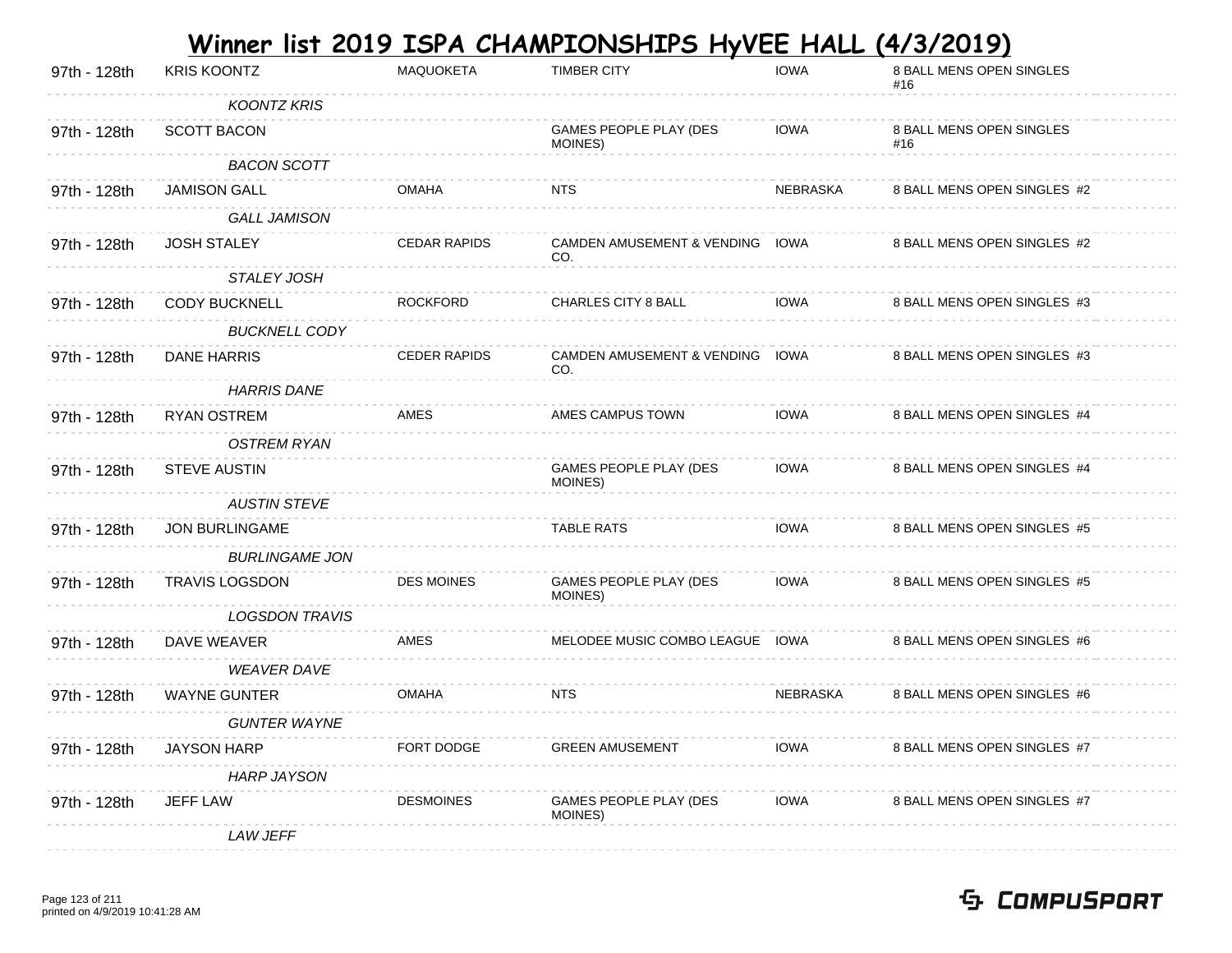| <b>PALMER GAREN</b><br>WADE PILCHER<br><b>DUBUQUE</b><br><b>IOWA</b><br>97th - 128th<br>DUBUQUE POOL LEAGUES<br>8 BALL MENS OPEN SINGLES #8<br>PILCHER WADE<br><b>OMAHA</b><br><b>JOHN STEWART</b><br><b>NTS</b><br>NEBRASKA<br>8 BALL MENS OPEN SINGLES #9<br>97th - 128th<br>STEWART JOHN<br>GRE AMUSEMENTS, LLC<br>IOWA<br>8 BALL MENS OPEN SINGLES #9<br>97th - 128th<br><b>TJ WEYLS</b><br><b>WEYLS TJ</b><br><b>IPPL IOWA</b><br><b>IOWA</b><br>129th - 192nd BOB WALSH<br>8 BALL MENS OPEN SINGLES #1<br><b>WALSH BOB</b><br><b>DES MOINES</b><br>MELODEE MUSIC COMBO LEAGUE IOWA<br>129th - 192nd KOLBE KALVIG<br>8 BALL MENS OPEN SINGLES #1<br><b>KALVIG KOLBE</b><br><b>HAVERHILL</b><br>NEBRASKA<br>8 BALL MENS OPEN SINGLES #1<br>129th - 192nd ROD TYSDALE<br><b>NTS</b><br><b>TYSDALE ROD</b><br><b>TABLE RATS</b><br><b>IOWA</b><br>8 BALL MENS OPEN SINGLES #1<br>129th - 192nd TRAVIS DANIELSON<br><b>DANIELSON TRAVIS</b><br><b>DESMOINES</b><br>GAMES PEOPLE PLAY (DES<br>IOWA<br>8 BALL MENS OPEN SINGLES<br>129th - 192nd<br><b>JOEL FINI</b><br>MOINES)<br>#10<br><b>FINI JOEL</b><br>CAMDEN AMUSEMENT & VENDING IOWA<br>8 BALL MENS OPEN SINGLES<br>129th - 192nd OMAR CONNOLLY<br>CO.<br>#10<br>CONNOLLY OMAR<br><b>WYOMING</b><br>8 BALL MENS OPEN SINGLES<br>WAPSI VALLEY POOL LEAGUE<br><b>IOWA</b><br>129th - 192nd RYAN STEINES<br>#10<br><b>STEINES RYAN</b><br>MELODEE MUSIC COMBO LEAGUE IOWA<br>8 BALL MENS OPEN SINGLES<br>129th - 192nd SHAWN GREEN<br>#10<br><b>GREEN SHAWN</b><br><b>IPPL IOWA</b><br><b>IOWA</b><br>129th - 192nd BRANDON SWEENEY<br>8 BALL MENS OPEN SINGLES<br>#11 | 97th - 128th | <b>GAREN PALMER</b> | MELODEE MUSIC COMBO LEAGUE IOWA | 8 BALL MENS OPEN SINGLES #8 |
|-----------------------------------------------------------------------------------------------------------------------------------------------------------------------------------------------------------------------------------------------------------------------------------------------------------------------------------------------------------------------------------------------------------------------------------------------------------------------------------------------------------------------------------------------------------------------------------------------------------------------------------------------------------------------------------------------------------------------------------------------------------------------------------------------------------------------------------------------------------------------------------------------------------------------------------------------------------------------------------------------------------------------------------------------------------------------------------------------------------------------------------------------------------------------------------------------------------------------------------------------------------------------------------------------------------------------------------------------------------------------------------------------------------------------------------------------------------------------------------------------------------------------------------------------------------------------------------------------------------------------------|--------------|---------------------|---------------------------------|-----------------------------|
|                                                                                                                                                                                                                                                                                                                                                                                                                                                                                                                                                                                                                                                                                                                                                                                                                                                                                                                                                                                                                                                                                                                                                                                                                                                                                                                                                                                                                                                                                                                                                                                                                             |              |                     |                                 |                             |
|                                                                                                                                                                                                                                                                                                                                                                                                                                                                                                                                                                                                                                                                                                                                                                                                                                                                                                                                                                                                                                                                                                                                                                                                                                                                                                                                                                                                                                                                                                                                                                                                                             |              |                     |                                 |                             |
|                                                                                                                                                                                                                                                                                                                                                                                                                                                                                                                                                                                                                                                                                                                                                                                                                                                                                                                                                                                                                                                                                                                                                                                                                                                                                                                                                                                                                                                                                                                                                                                                                             |              |                     |                                 |                             |
|                                                                                                                                                                                                                                                                                                                                                                                                                                                                                                                                                                                                                                                                                                                                                                                                                                                                                                                                                                                                                                                                                                                                                                                                                                                                                                                                                                                                                                                                                                                                                                                                                             |              |                     |                                 |                             |
|                                                                                                                                                                                                                                                                                                                                                                                                                                                                                                                                                                                                                                                                                                                                                                                                                                                                                                                                                                                                                                                                                                                                                                                                                                                                                                                                                                                                                                                                                                                                                                                                                             |              |                     |                                 |                             |
|                                                                                                                                                                                                                                                                                                                                                                                                                                                                                                                                                                                                                                                                                                                                                                                                                                                                                                                                                                                                                                                                                                                                                                                                                                                                                                                                                                                                                                                                                                                                                                                                                             |              |                     |                                 |                             |
|                                                                                                                                                                                                                                                                                                                                                                                                                                                                                                                                                                                                                                                                                                                                                                                                                                                                                                                                                                                                                                                                                                                                                                                                                                                                                                                                                                                                                                                                                                                                                                                                                             |              |                     |                                 |                             |
|                                                                                                                                                                                                                                                                                                                                                                                                                                                                                                                                                                                                                                                                                                                                                                                                                                                                                                                                                                                                                                                                                                                                                                                                                                                                                                                                                                                                                                                                                                                                                                                                                             |              |                     |                                 |                             |
|                                                                                                                                                                                                                                                                                                                                                                                                                                                                                                                                                                                                                                                                                                                                                                                                                                                                                                                                                                                                                                                                                                                                                                                                                                                                                                                                                                                                                                                                                                                                                                                                                             |              |                     |                                 |                             |
|                                                                                                                                                                                                                                                                                                                                                                                                                                                                                                                                                                                                                                                                                                                                                                                                                                                                                                                                                                                                                                                                                                                                                                                                                                                                                                                                                                                                                                                                                                                                                                                                                             |              |                     |                                 |                             |
|                                                                                                                                                                                                                                                                                                                                                                                                                                                                                                                                                                                                                                                                                                                                                                                                                                                                                                                                                                                                                                                                                                                                                                                                                                                                                                                                                                                                                                                                                                                                                                                                                             |              |                     |                                 |                             |
|                                                                                                                                                                                                                                                                                                                                                                                                                                                                                                                                                                                                                                                                                                                                                                                                                                                                                                                                                                                                                                                                                                                                                                                                                                                                                                                                                                                                                                                                                                                                                                                                                             |              |                     |                                 |                             |
|                                                                                                                                                                                                                                                                                                                                                                                                                                                                                                                                                                                                                                                                                                                                                                                                                                                                                                                                                                                                                                                                                                                                                                                                                                                                                                                                                                                                                                                                                                                                                                                                                             |              |                     |                                 |                             |
|                                                                                                                                                                                                                                                                                                                                                                                                                                                                                                                                                                                                                                                                                                                                                                                                                                                                                                                                                                                                                                                                                                                                                                                                                                                                                                                                                                                                                                                                                                                                                                                                                             |              |                     |                                 |                             |
|                                                                                                                                                                                                                                                                                                                                                                                                                                                                                                                                                                                                                                                                                                                                                                                                                                                                                                                                                                                                                                                                                                                                                                                                                                                                                                                                                                                                                                                                                                                                                                                                                             |              |                     |                                 |                             |
|                                                                                                                                                                                                                                                                                                                                                                                                                                                                                                                                                                                                                                                                                                                                                                                                                                                                                                                                                                                                                                                                                                                                                                                                                                                                                                                                                                                                                                                                                                                                                                                                                             |              |                     |                                 |                             |
|                                                                                                                                                                                                                                                                                                                                                                                                                                                                                                                                                                                                                                                                                                                                                                                                                                                                                                                                                                                                                                                                                                                                                                                                                                                                                                                                                                                                                                                                                                                                                                                                                             |              |                     |                                 |                             |
|                                                                                                                                                                                                                                                                                                                                                                                                                                                                                                                                                                                                                                                                                                                                                                                                                                                                                                                                                                                                                                                                                                                                                                                                                                                                                                                                                                                                                                                                                                                                                                                                                             |              |                     |                                 |                             |
|                                                                                                                                                                                                                                                                                                                                                                                                                                                                                                                                                                                                                                                                                                                                                                                                                                                                                                                                                                                                                                                                                                                                                                                                                                                                                                                                                                                                                                                                                                                                                                                                                             |              |                     |                                 |                             |
|                                                                                                                                                                                                                                                                                                                                                                                                                                                                                                                                                                                                                                                                                                                                                                                                                                                                                                                                                                                                                                                                                                                                                                                                                                                                                                                                                                                                                                                                                                                                                                                                                             |              |                     |                                 |                             |
|                                                                                                                                                                                                                                                                                                                                                                                                                                                                                                                                                                                                                                                                                                                                                                                                                                                                                                                                                                                                                                                                                                                                                                                                                                                                                                                                                                                                                                                                                                                                                                                                                             |              |                     |                                 |                             |
|                                                                                                                                                                                                                                                                                                                                                                                                                                                                                                                                                                                                                                                                                                                                                                                                                                                                                                                                                                                                                                                                                                                                                                                                                                                                                                                                                                                                                                                                                                                                                                                                                             |              |                     |                                 |                             |
|                                                                                                                                                                                                                                                                                                                                                                                                                                                                                                                                                                                                                                                                                                                                                                                                                                                                                                                                                                                                                                                                                                                                                                                                                                                                                                                                                                                                                                                                                                                                                                                                                             |              |                     |                                 |                             |
|                                                                                                                                                                                                                                                                                                                                                                                                                                                                                                                                                                                                                                                                                                                                                                                                                                                                                                                                                                                                                                                                                                                                                                                                                                                                                                                                                                                                                                                                                                                                                                                                                             |              |                     |                                 |                             |
| <b>SWEENEY BRANDON</b>                                                                                                                                                                                                                                                                                                                                                                                                                                                                                                                                                                                                                                                                                                                                                                                                                                                                                                                                                                                                                                                                                                                                                                                                                                                                                                                                                                                                                                                                                                                                                                                                      |              |                     |                                 |                             |
| <b>CRESTON</b><br><b>IOWA</b><br>129th - 192nd<br><b>JAKE SUPINGER</b><br>TRI COUNTY<br>8 BALL MENS OPEN SINGLES<br>#11                                                                                                                                                                                                                                                                                                                                                                                                                                                                                                                                                                                                                                                                                                                                                                                                                                                                                                                                                                                                                                                                                                                                                                                                                                                                                                                                                                                                                                                                                                     |              |                     |                                 |                             |
| <b>SUPINGER JAKE</b>                                                                                                                                                                                                                                                                                                                                                                                                                                                                                                                                                                                                                                                                                                                                                                                                                                                                                                                                                                                                                                                                                                                                                                                                                                                                                                                                                                                                                                                                                                                                                                                                        |              |                     |                                 |                             |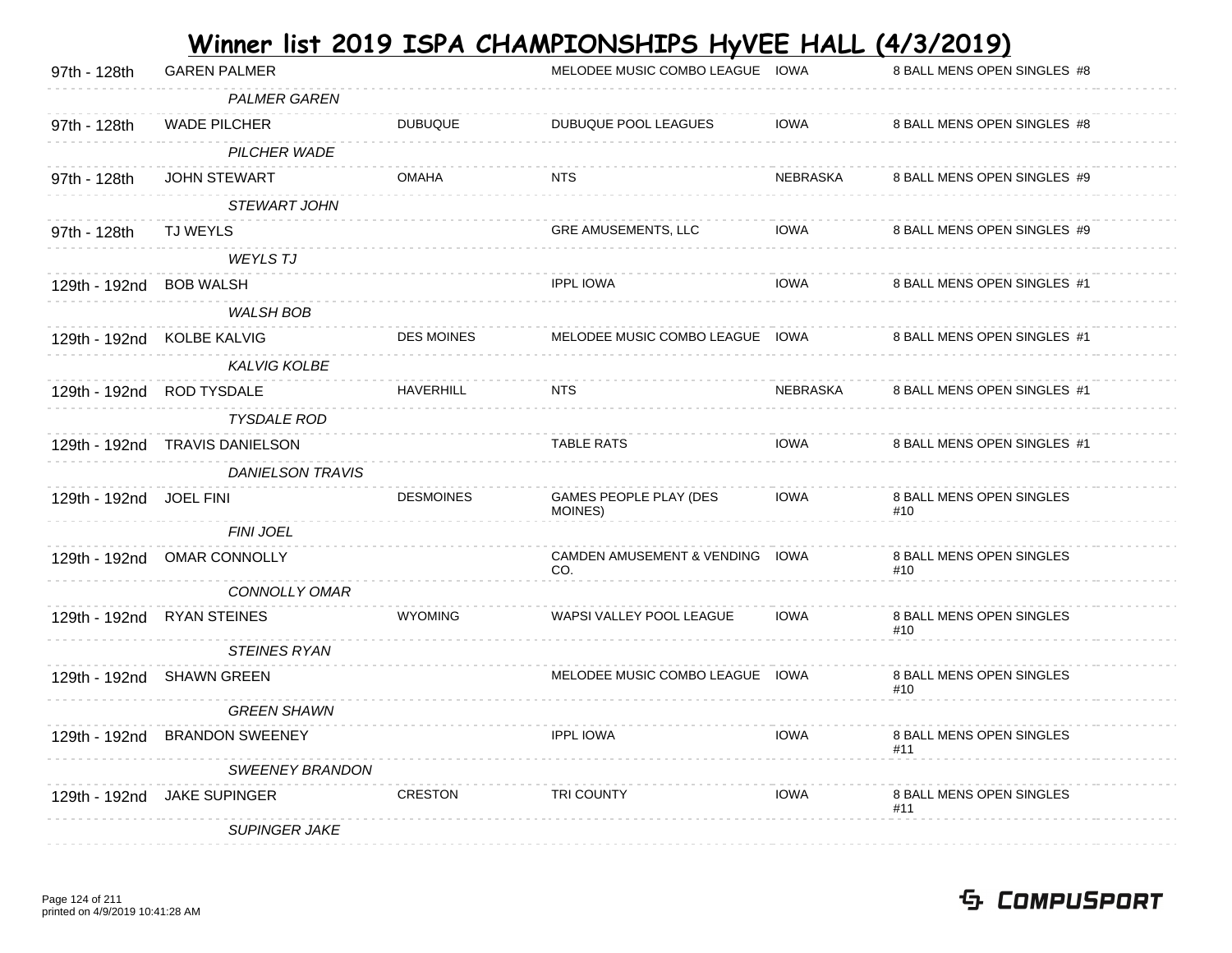|                          |                              |                        | <u>Winner list 2019 ISPA CHAMPIONSHIPS HyVEE HALL (4/3/2019)</u> |             |                                 |
|--------------------------|------------------------------|------------------------|------------------------------------------------------------------|-------------|---------------------------------|
| 129th - 192nd            | <b>JASON BARNES</b>          | <b>CEDER RAPIDS</b>    | CAMDEN AMUSEMENT & VENDING IOWA<br>CO.                           |             | 8 BALL MENS OPEN SINGLES<br>#11 |
|                          | <b>BARNES JASON</b>          |                        |                                                                  |             |                                 |
|                          | 129th - 192nd MATT HOFFMAN   | <b>IOWA CITY</b>       | IOWA CITY METRO POOL LEAGUE IOWA                                 |             | 8 BALL MENS OPEN SINGLES<br>#11 |
|                          | <b>HOFFMAN MATT</b>          |                        |                                                                  |             |                                 |
|                          | 129th - 192nd HANK DONNER    |                        | <b>NTS</b>                                                       | NEBRASKA    | 8 BALL MENS OPEN SINGLES<br>#12 |
|                          | <b>DONNER HANK</b>           |                        |                                                                  |             |                                 |
|                          | 129th - 192nd JON KROGMAN    | <b>WATERLOO</b>        | <b>FISCHELS MUSIC</b>                                            | <b>IOWA</b> | 8 BALL MENS OPEN SINGLES<br>#12 |
|                          | <b>KROGMAN JON</b>           |                        |                                                                  |             |                                 |
|                          | 129th - 192nd SHAUN WALKUP   | <b>OSCEOLA</b>         | <b>OSCEOLA</b>                                                   | <b>IOWA</b> | 8 BALL MENS OPEN SINGLES<br>#12 |
|                          | <b>WALKUP SHAUN</b>          |                        |                                                                  |             |                                 |
|                          | 129th - 192nd SPENCER WIEBKE | <b>MASON CITY</b>      | RED LINE VENDING, INC. MASON<br><b>CITY</b>                      | <b>IOWA</b> | 8 BALL MENS OPEN SINGLES<br>#12 |
|                          | <b>WIEBKE SPENCER</b>        |                        |                                                                  |             |                                 |
|                          | 129th - 192nd ALLEN FRAZIER  |                        | <b>NTS</b>                                                       | NEBRASKA    | 8 BALL MENS OPEN SINGLES<br>#13 |
|                          | <b>FRAZIER ALLEN</b>         |                        |                                                                  |             |                                 |
| 129th - 192nd            | <b>BOB SCHOOLEN</b>          |                        | <b>TABLE RATS</b>                                                | <b>IOWA</b> | 8 BALL MENS OPEN SINGLES<br>#13 |
|                          | <b>SCHOOLEN BOB</b>          |                        |                                                                  |             |                                 |
|                          | 129th - 192nd DARWIN WILLETT | <b>CRESTON</b>         | TRI COUNTY                                                       | <b>IOWA</b> | 8 BALL MENS OPEN SINGLES<br>#13 |
|                          | <b>WILLETT DARWIN</b>        |                        |                                                                  |             |                                 |
|                          | 129th - 192nd MARCUS LEMON   | <b>CLINTON</b>         | <b>CLINTON</b>                                                   | <b>IOWA</b> | 8 BALL MENS OPEN SINGLES<br>#13 |
|                          | <b>LEMON MARCUS</b>          |                        |                                                                  |             |                                 |
|                          | 129th - 192nd JASON MCSPAREN | <b>DRAKESVILLE</b>     | OTTUMWA LEAGUE                                                   | <b>IOWA</b> | 8 BALL MENS OPEN SINGLES<br>#14 |
|                          | <b>MCSPAREN JASON</b>        |                        |                                                                  |             |                                 |
|                          | 129th - 192nd JEFF BUNGER    | <b>WATERLOO</b>        | AUTOMATIC AMUSEMENTS, INC.                                       | <b>IOWA</b> | 8 BALL MENS OPEN SINGLES<br>#14 |
|                          | <b>BUNGER JEFF</b>           |                        |                                                                  |             |                                 |
| 129th - 192nd LEVI WILEY |                              | <b>WEST DES MOINES</b> | GAMES PEOPLE PLAY (DES<br>MOINES)                                | <b>IOWA</b> | 8 BALL MENS OPEN SINGLES<br>#14 |
|                          | <b>WILEY LEVI</b>            |                        |                                                                  |             |                                 |

**College**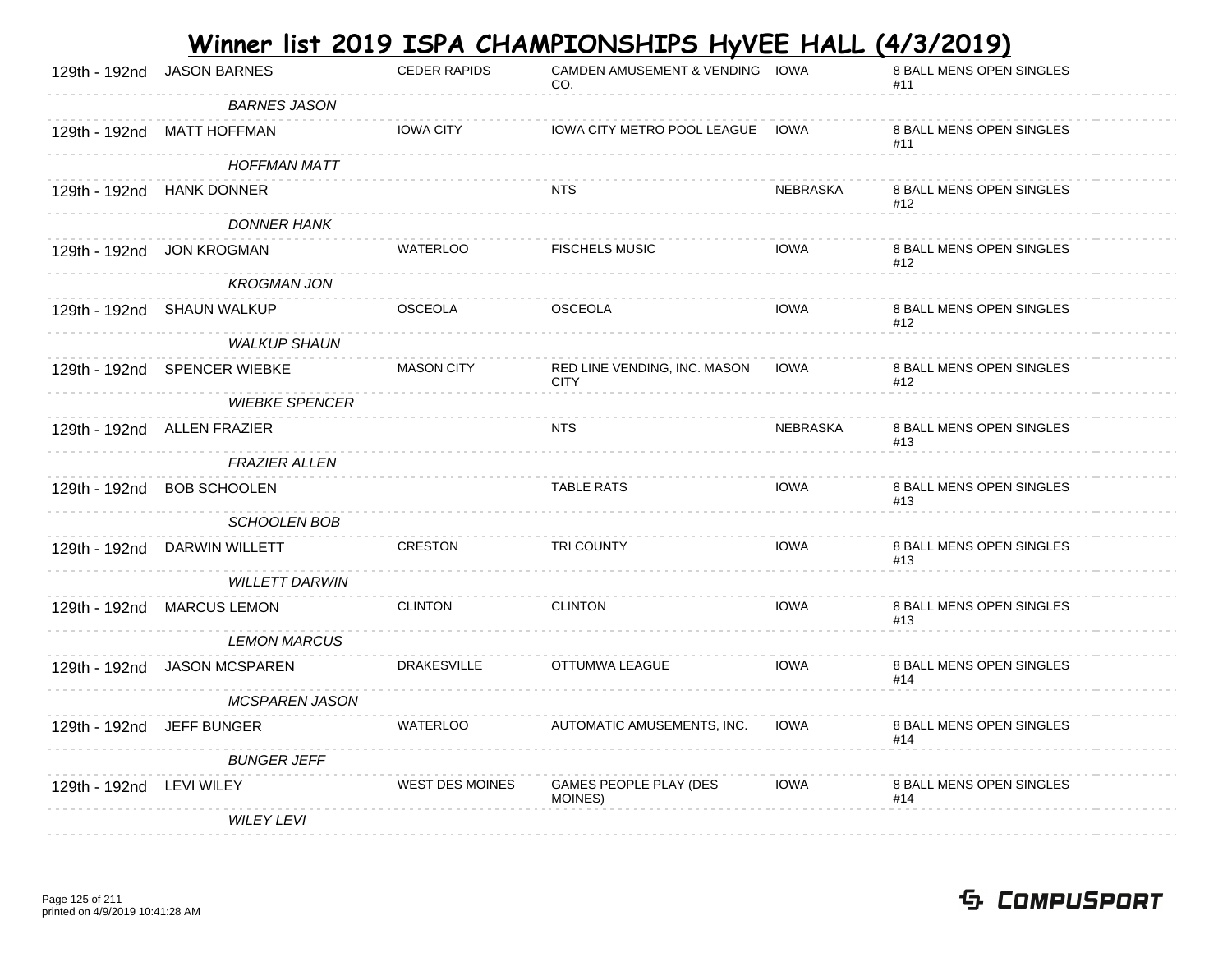| 129th - 192nd PETE VOGEL  |                                |                      | <b>OSCEOLA</b>                         | <b>IOWA</b> | 8 BALL MENS OPEN SINGLES<br>#14 |
|---------------------------|--------------------------------|----------------------|----------------------------------------|-------------|---------------------------------|
|                           | <b>VOGEL PETE</b>              |                      |                                        |             |                                 |
|                           | 129th - 192nd JASON BENDER     | <b>NORTH ENGLISH</b> | <b>TABLE RATS</b>                      | <b>IOWA</b> | 8 BALL MENS OPEN SINGLES<br>#15 |
|                           | <b>BENDER JASON</b>            |                      |                                        |             |                                 |
|                           | 129th - 192nd MARK SCRIBNER    | <b>WATERLOO</b>      | AUTOMATIC AMUSEMENTS, INC.             | <b>IOWA</b> | 8 BALL MENS OPEN SINGLES<br>#15 |
|                           | <b>SCRIBNER MARK</b>           |                      |                                        |             |                                 |
| 129th - 192nd RICH WRIGHT |                                | <b>DES MOINES</b>    | GAMES PEOPLE PLAY (DES<br>MOINES)      | <b>IOWA</b> | 8 BALL MENS OPEN SINGLES<br>#15 |
|                           | <b>WRIGHT RICH</b>             |                      |                                        |             |                                 |
|                           | 129th - 192nd STEVEN D WILFONG | <b>DES MOINES</b>    | MELODEE MUSIC COMBO LEAGUE IOWA        |             | 8 BALL MENS OPEN SINGLES<br>#15 |
|                           | <b>WILFONG STEVEN D</b>        |                      |                                        |             |                                 |
| 129th - 192nd IRA MILLER  |                                | <b>CEDER RAPIDS</b>  | CAMDEN AMUSEMENT & VENDING IOWA<br>CO. |             | 8 BALL MENS OPEN SINGLES<br>#16 |
|                           | <b>MILLER IRA</b>              |                      |                                        |             |                                 |
|                           | 129th - 192nd JESSE VANDERWAL  | AMES                 | KD AMUSEMENT, INC.                     | <b>IOWA</b> | 8 BALL MENS OPEN SINGLES<br>#16 |
|                           | <b>VANDERWAL JESSE</b>         |                      |                                        |             |                                 |
|                           | 129th - 192nd MEL STEFFENS     |                      | <b>TABLE RATS</b>                      | <b>IOWA</b> | 8 BALL MENS OPEN SINGLES<br>#16 |
|                           | STEFFENS MEL                   |                      |                                        |             |                                 |
|                           | 129th - 192nd STEVE GALLAHER   | <b>DUBUQUE</b>       | DUBUQUE POOL LEAGUES                   | <b>IOWA</b> | 8 BALL MENS OPEN SINGLES<br>#16 |
|                           | <b>GALLAHER STEVE</b>          |                      |                                        |             |                                 |
|                           | 129th - 192nd BRIAN ARNOLD     | <b>BRIGHTON</b>      | <b>TABLE RATS</b>                      | <b>IOWA</b> | 8 BALL MENS OPEN SINGLES #2     |
|                           | ARNOLD BRIAN                   |                      |                                        |             |                                 |
|                           | 129th - 192nd JOE HOLMBERG     | <b>DES MOINES</b>    | MELODEE MUSIC COMBO LEAGUE IOWA        |             | 8 BALL MENS OPEN SINGLES #2     |
|                           | <b>HOLMBERG JOE</b>            |                      |                                        |             |                                 |
|                           | 129th - 192nd MATT HANSON      |                      | <b>CLINTON</b>                         | <b>IOWA</b> | 8 BALL MENS OPEN SINGLES #2     |
|                           | <b>HANSON MATT</b>             |                      |                                        |             |                                 |
|                           | 129th - 192nd ROSS STEEVE      | CRESTON              | TRI COUNTY                             | <b>IOWA</b> | 8 BALL MENS OPEN SINGLES #2     |
|                           | STEEVE ROSS                    |                      |                                        |             |                                 |
|                           | 129th - 192nd DAVID BENTLER    | <b>DEXTER</b>        | MELODEE MUSIC COMBO LEAGUE IOWA        |             | 8 BALL MENS OPEN SINGLES #3     |
|                           | <b>BENTLER DAVID</b>           |                      |                                        |             |                                 |
|                           |                                |                      |                                        |             |                                 |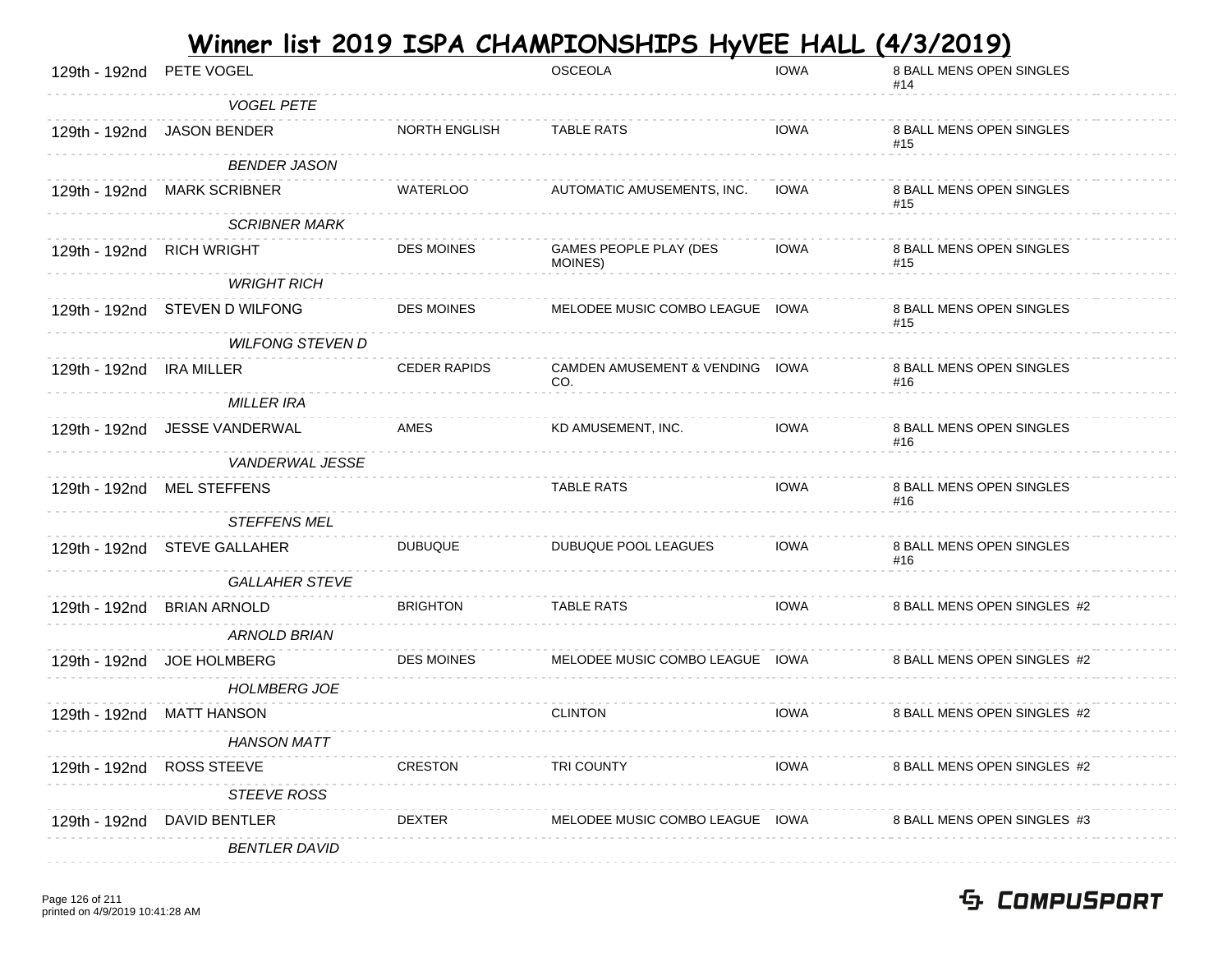| 129th - 192nd KENT FRY    |                                 |                    | GRE AMUSEMENTS, LLC                    | <b>IOWA</b> | 8 BALL MENS OPEN SINGLES #3 |
|---------------------------|---------------------------------|--------------------|----------------------------------------|-------------|-----------------------------|
|                           | <b>FRY KENT</b>                 |                    |                                        |             |                             |
| 129th - 192nd STEVE FINI  |                                 |                    | GAMES PEOPLE PLAY (DES<br>MOINES)      | <b>IOWA</b> | 8 BALL MENS OPEN SINGLES #3 |
|                           | <b>FINI STEVE</b>               |                    |                                        |             |                             |
| 129th - 192nd             | <b>TONY KELLER</b>              | <b>UNION</b>       | POOL LEAGUE OF MARSHALLTOWN IOWA       |             | 8 BALL MENS OPEN SINGLES #3 |
|                           | <b>KELLER TONY</b>              |                    |                                        |             |                             |
| 129th - 192nd             | <b>BRANDON HILDRETH</b>         |                    | <b>OSCEOLA</b>                         | <b>IOWA</b> | 8 BALL MENS OPEN SINGLES #4 |
|                           | <b>HILDRETH BRANDON</b>         |                    |                                        |             |                             |
| 129th - 192nd CHAD CASS   |                                 |                    | <b>TRI COUNTY</b>                      | <b>IOWA</b> | 8 BALL MENS OPEN SINGLES #4 |
|                           | CASS CHAD                       |                    |                                        |             |                             |
| 129th - 192nd             | DAVID MCARTOR                   |                    | <b>TABLE RATS</b>                      | <b>IOWA</b> | 8 BALL MENS OPEN SINGLES #4 |
|                           | <b>MCARTOR DAVID</b>            |                    |                                        |             |                             |
| 129th - 192nd             | LOGAN JOHNSON                   |                    | MELODEE MUSIC COMBO LEAGUE IOWA        |             | 8 BALL MENS OPEN SINGLES #4 |
|                           | JOHNSON LOGAN                   |                    |                                        |             |                             |
| 129th - 192nd             | <b>DENNIS WILLIAMS</b>          | <b>COLFAX</b>      | POOL LEAGUE OF MARSHALLTOWN IOWA       |             | 8 BALL MENS OPEN SINGLES #5 |
|                           | <b>WILLIAMS DENNIS</b>          |                    |                                        |             |                             |
| 129th - 192nd             | ROGER ROBERTSON                 | <b>OSCEOLA</b>     | <b>OSCEOLA</b>                         | <b>IOWA</b> | 8 BALL MENS OPEN SINGLES #5 |
|                           | <b>ROBERTSON ROGER</b>          |                    |                                        |             |                             |
|                           | 129th - 192nd SCOTTIE BAKER JR. | <b>FRUITLAND</b>   | MUSCATINE POOL LEAGUE                  | <b>IOWA</b> | 8 BALL MENS OPEN SINGLES #5 |
|                           | <b>BAKER JR. SCOTTIE</b>        |                    |                                        |             |                             |
| 129th - 192nd             | YAAD RAHMAN                     |                    | MELODEE MUSIC COMBO LEAGUE IOWA        |             | 8 BALL MENS OPEN SINGLES #5 |
|                           | <b>RAHMAN YAAD</b>              |                    |                                        |             |                             |
| 129th - 192nd             | <b>BRANDON KAMMEYER</b>         | <b>CEDAR FALLS</b> | ROBERTS VENDING, INC.                  | <b>IOWA</b> | 8 BALL MENS OPEN SINGLES #6 |
|                           | <b>KAMMEYER BRANDON</b>         |                    |                                        |             |                             |
| 129th - 192nd             | JAKE REED                       | <b>LINCOLN</b>     | <b>FISCHELS MUSIC</b>                  | <b>IOWA</b> | 8 BALL MENS OPEN SINGLES #6 |
|                           | <b>REED JAKE</b>                |                    |                                        |             |                             |
| 129th - 192nd JIM FORTNER |                                 |                    | CAMDEN AMUSEMENT & VENDING IOWA<br>CO. |             | 8 BALL MENS OPEN SINGLES #6 |
|                           | <b>FORTNER JIM</b>              |                    |                                        |             |                             |
| 129th - 192nd             | <b>MARCUS THOMAS</b>            | <b>SPRINGDALE</b>  | IOWA CITY METRO POOL LEAGUE IOWA       |             | 8 BALL MENS OPEN SINGLES #6 |
|                           | <b>THOMAS MARCUS</b>            |                    |                                        |             |                             |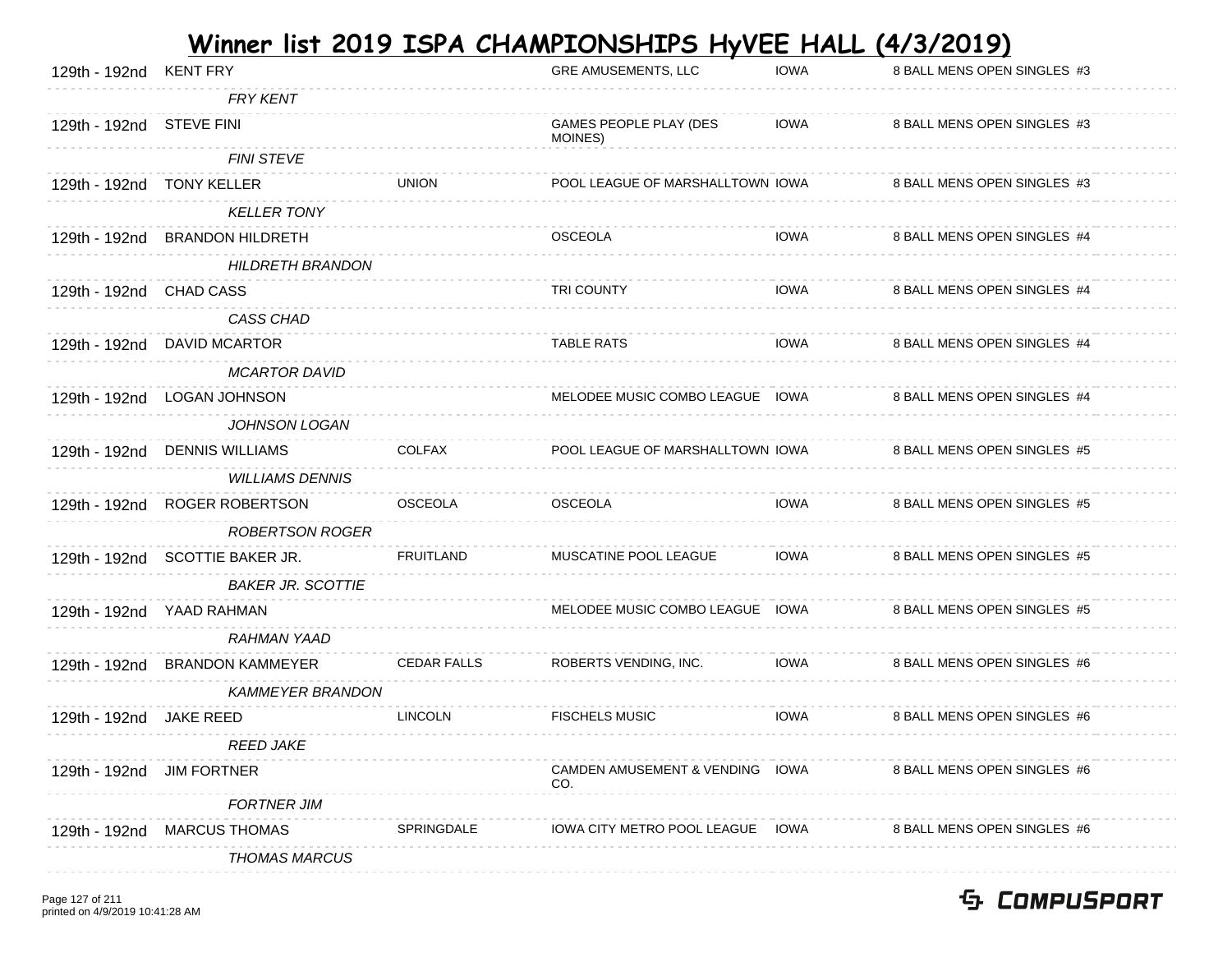|                            |                               |                      | Winner list 2019 ISPA CHAMPIONSHIPS HyVEE HALL (4/3/2019) |             |                             |
|----------------------------|-------------------------------|----------------------|-----------------------------------------------------------|-------------|-----------------------------|
| 129th - 192nd              | <b>DON WEMPE</b>              | URBANDALE            | MELODEE MUSIC COMBO LEAGUE IOWA                           |             | 8 BALL MENS OPEN SINGLES #7 |
|                            | <b>WEMPE DON</b>              |                      |                                                           |             |                             |
| 129th - 192nd              | <b>JUSTIN WILSON</b>          | SCOTTSDALE           | AUTOMATIC AMUSEMENTS, INC.                                | ARIZONA     | 8 BALL MENS OPEN SINGLES #7 |
|                            | <b>WILSON JUSTIN</b>          |                      |                                                           |             |                             |
| 129th - 192nd              | ROGER STEVENS                 | <b>MITCHELLVILLE</b> | MELODEE MUSIC COMBO LEAGUE IOWA                           |             | 8 BALL MENS OPEN SINGLES #7 |
|                            | <b>STEVENS ROGER</b>          |                      |                                                           |             |                             |
|                            | 129th - 192nd STEVE PORTER    | <b>MUSCATINE</b>     | MUSCATINE POOL LEAGUE                                     | <b>IOWA</b> | 8 BALL MENS OPEN SINGLES #7 |
|                            | <b>PORTER STEVE</b>           |                      |                                                           |             |                             |
| 129th - 192nd              | <b>BRYAN RENSLOW</b>          | <b>WATERLOO</b>      | AUTOMATIC AMUSEMENTS, INC.                                | <b>IOWA</b> | 8 BALL MENS OPEN SINGLES #8 |
|                            | <b>RENSLOW BRYAN</b>          |                      |                                                           |             |                             |
| 129th - 192nd IRVIN RISLEY |                               | <b>OMAHA</b>         | <b>NTS</b>                                                | NEBRASKA    | 8 BALL MENS OPEN SINGLES #8 |
|                            | <b>RISLEY IRVIN</b>           |                      |                                                           |             |                             |
|                            | 129th - 192nd SHAWN GUIDEBECK |                      | <b>CLINTON</b>                                            | <b>IOWA</b> | 8 BALL MENS OPEN SINGLES #8 |
|                            | <b>GUIDEBECK SHAWN</b>        |                      |                                                           |             |                             |
| 129th - 192nd              | <b>TRACY SEATON</b>           | <b>CEDER RAPIDS</b>  | CAMDEN AMUSEMENT & VENDING IOWA<br>CO.                    |             | 8 BALL MENS OPEN SINGLES #8 |
|                            | <b>SEATON TRACY</b>           |                      |                                                           |             |                             |
|                            | 129th - 192nd BEN KAMBACH     |                      | <b>FISCHELS MUSIC</b>                                     | <b>IOWA</b> | 8 BALL MENS OPEN SINGLES #9 |
|                            | <b>KAMBACH BEN</b>            |                      |                                                           |             |                             |
| 129th - 192nd              | BRAD REED                     | <b>CRESTON</b>       | <b>TRI COUNTY</b>                                         | <b>IOWA</b> | 8 BALL MENS OPEN SINGLES #9 |
|                            | <b>REED BRAD</b>              |                      |                                                           |             |                             |
| 129th - 192nd              | DAVE WELLER                   |                      | TABLE RATS                                                | <b>IOWA</b> | 8 BALL MENS OPEN SINGLES #9 |
|                            | <b>WELLER DAVE</b>            |                      |                                                           |             |                             |
| 129th - 192nd              | <b>ROBBY MORRISON</b>         |                      | CAMDEN AMUSEMENT & VENDING IOWA<br>CO.                    |             | 8 BALL MENS OPEN SINGLES #9 |
|                            | <b>MORRISON ROBBY</b>         |                      |                                                           |             |                             |
|                            | 193rd - 256th AARON AULWES    |                      | CAMDEN AMUSEMENT & VENDING IOWA<br>CO.                    |             | 8 BALL MENS OPEN SINGLES #1 |
|                            | <b>AULWES AARON</b>           |                      |                                                           |             |                             |
| 193rd - 256th              | <b>JIM WARRIOR</b>            | <b>CRESTON</b>       | <b>TRI COUNTY</b>                                         | <b>IOWA</b> | 8 BALL MENS OPEN SINGLES #1 |
|                            | <b>WARRIOR JIM</b>            |                      |                                                           |             |                             |
| 193rd - 256th              | NIEL DOAK                     | WATERLOO             | <b>FISCHELS MUSIC</b>                                     | <b>IOWA</b> | 8 BALL MENS OPEN SINGLES #1 |
|                            | <b>DOAK NIEL</b>              |                      |                                                           |             |                             |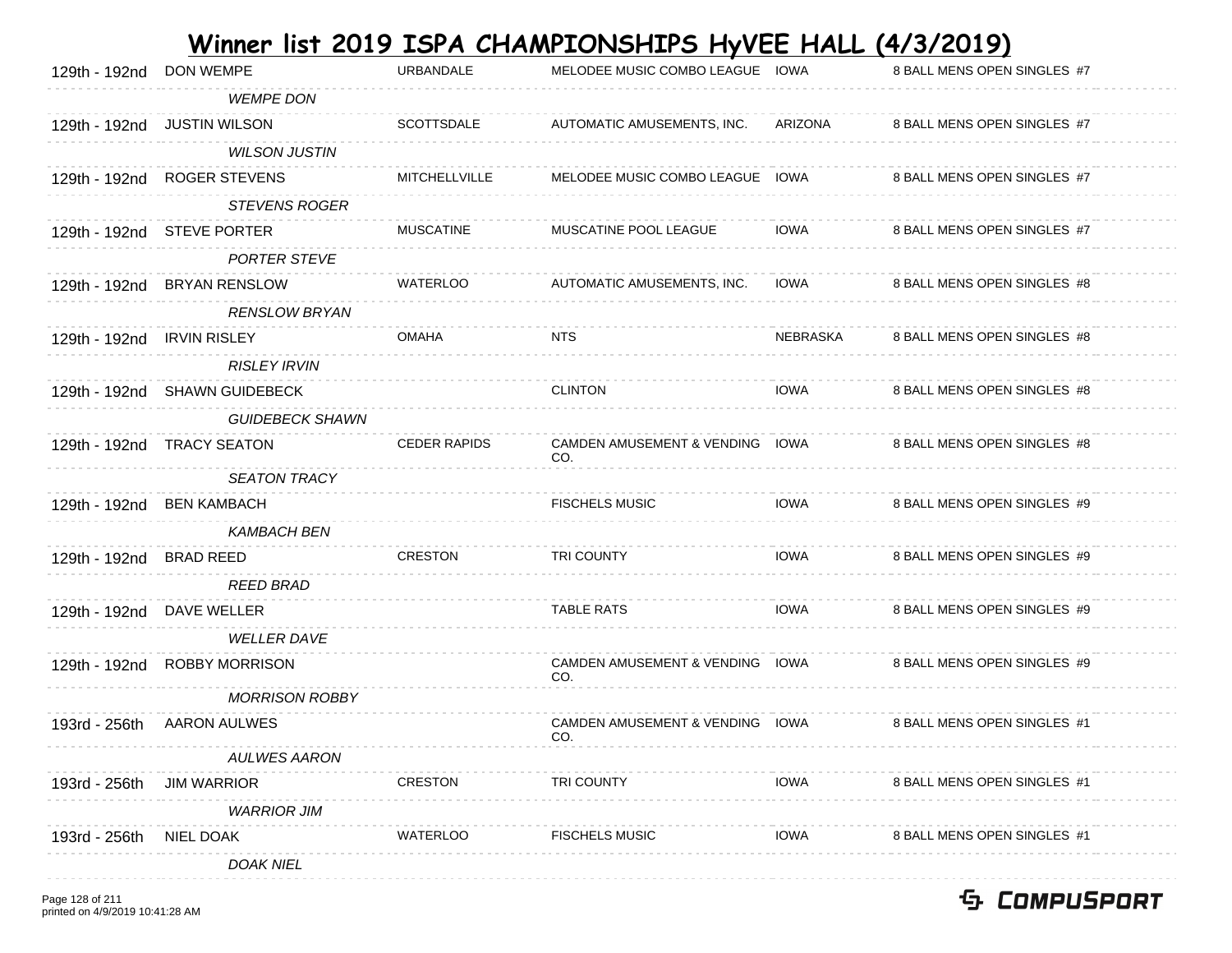| 193rd - 256th | <b>OZELL STERLING</b>     | <b>OMAHA</b>         | <b>NTS</b>                             | NEBRASKA    | 8 BALL MENS OPEN SINGLES #1     |
|---------------|---------------------------|----------------------|----------------------------------------|-------------|---------------------------------|
|               | STERLING OZELL            |                      |                                        |             |                                 |
| 193rd - 256th | <b>BEN ARMSTRONG</b>      |                      | <b>NTS</b>                             | NEBRASKA    | 8 BALL MENS OPEN SINGLES<br>#10 |
|               | <b>ARMSTRONG BEN</b>      |                      |                                        |             |                                 |
| 193rd - 256th | <b>KENNY BURGER</b>       | <b>ILLINOIS CITY</b> | MUSCATINE POOL LEAGUE                  | <b>IOWA</b> | 8 BALL MENS OPEN SINGLES<br>#10 |
|               | <b>BURGER KENNY</b>       |                      |                                        |             |                                 |
| 193rd - 256th | <b>SCOTT VOYEK</b>        | <b>CEDER RAPIDS</b>  | CAMDEN AMUSEMENT & VENDING IOWA<br>CO. |             | 8 BALL MENS OPEN SINGLES<br>#10 |
|               | <b>VOYEK SCOTT</b>        |                      |                                        |             |                                 |
| 193rd - 256th | TOM STRATTON              | <b>CLINTON</b>       | <b>CLINTON</b>                         | <b>IOWA</b> | 8 BALL MENS OPEN SINGLES<br>#10 |
|               | STRATTON TOM              |                      |                                        |             |                                 |
| 193rd - 256th | <b>CHAD SMITH</b>         | <b>DES MOINES</b>    | MELODEE MUSIC COMBO LEAGUE IOWA        |             | 8 BALL MENS OPEN SINGLES<br>#11 |
|               | <b>SMITH CHAD</b>         |                      |                                        |             |                                 |
| 193rd - 256th | <b>SCOTT KUHNS</b>        |                      | MELODEE MUSIC COMBO LEAGUE IOWA        |             | 8 BALL MENS OPEN SINGLES<br>#11 |
|               | <b>KUHNS SCOTT</b>        |                      |                                        |             |                                 |
| 193rd - 256th | TIM HEIDERSCHEIT          | <b>DUBUQUE</b>       | DUBUQUE POOL LEAGUES                   | <b>IOWA</b> | 8 BALL MENS OPEN SINGLES<br>#11 |
|               | <b>HEIDERSCHEIT TIM</b>   |                      |                                        |             |                                 |
| 193rd - 256th | <b>WAYNE ELY</b>          | FORT DODGE           | <b>GREEN AMUSEMENT</b>                 | <b>IOWA</b> | 8 BALL MENS OPEN SINGLES<br>#11 |
|               | ELY WAYNE                 |                      |                                        |             |                                 |
| 193rd - 256th | <b>AARON SWENSON</b>      | <b>DES MOINES</b>    | <b>IPPL IOWA</b>                       | <b>IOWA</b> | 8 BALL MENS OPEN SINGLES<br>#12 |
|               | <b>SWENSON AARON</b>      |                      |                                        |             |                                 |
| 193rd - 256th | HARLEY WEISSENFLUH        | WATERLOO             | AUTOMATIC AMUSEMENTS, INC.             | <b>IOWA</b> | 8 BALL MENS OPEN SINGLES<br>#12 |
|               | <b>WEISSENFLUH HARLEY</b> |                      |                                        |             |                                 |
| 193rd - 256th | RJ KEY                    |                      | DUBUQUE POOL LEAGUES                   | <b>IOWA</b> | 8 BALL MENS OPEN SINGLES<br>#12 |
|               | <b>KEY RJ</b>             |                      |                                        |             |                                 |
| 193rd - 256th | <b>STEVE BLUM</b>         | <b>NORTH ENGLISH</b> | <b>TABLE RATS</b>                      | <b>IOWA</b> | 8 BALL MENS OPEN SINGLES<br>#12 |
|               | <b>BLUM STEVE</b>         |                      |                                        |             |                                 |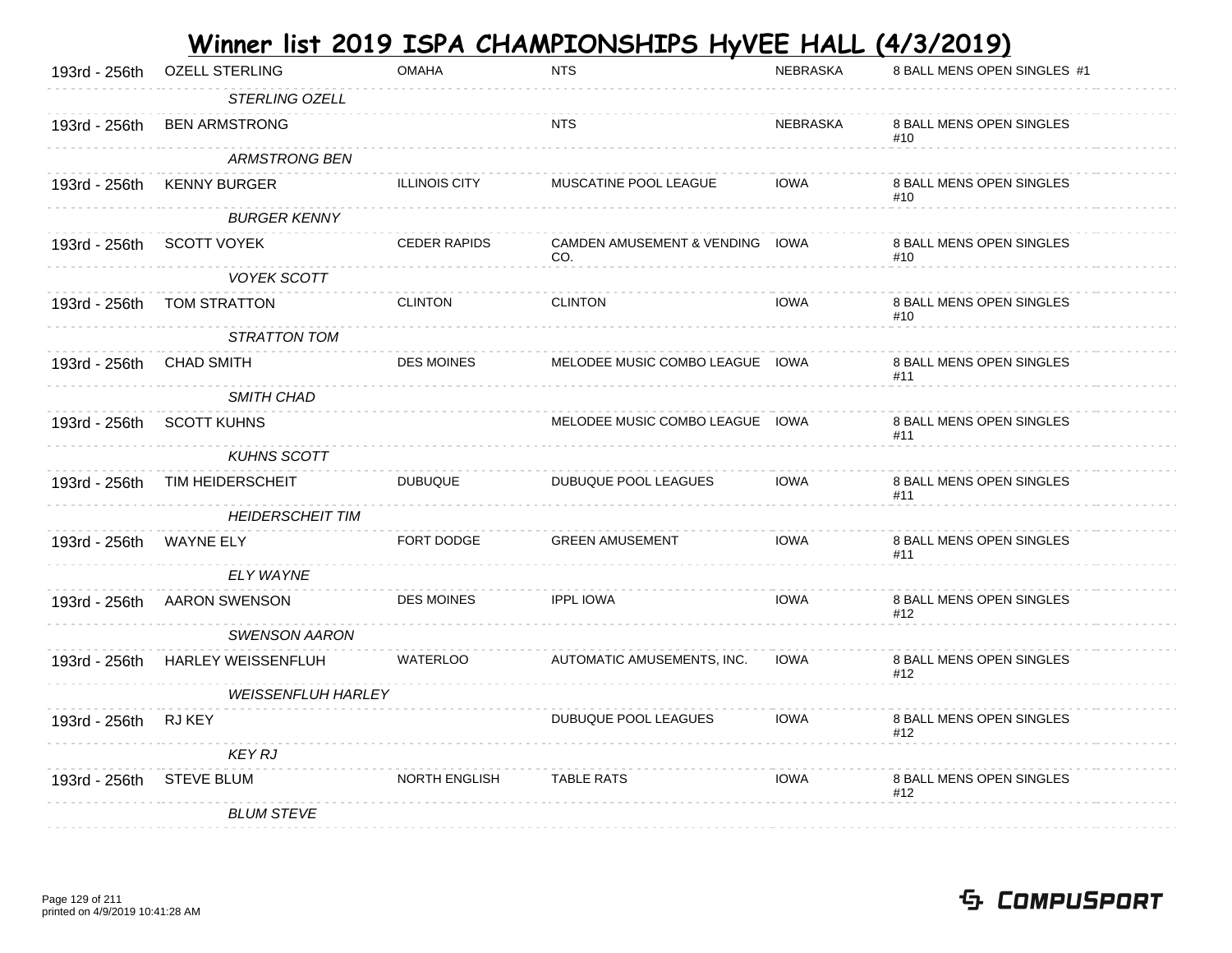|               |                       |                     | <u>Winner list 2019 ISPA CHAMPIONSHIPS HyVEE HALL (4/3/2019)</u> |             |                                 |
|---------------|-----------------------|---------------------|------------------------------------------------------------------|-------------|---------------------------------|
| 193rd - 256th | DAVID HILL            | MARSHALLTOWN        | POOL LEAGUE OF MARSHALLTOWN IOWA                                 |             | 8 BALL MENS OPEN SINGLES<br>#13 |
|               | <b>HILL DAVID</b>     |                     |                                                                  |             |                                 |
| 193rd - 256th | <b>DEVIN FREAS</b>    | <b>CEDAR FALLS</b>  | ROBERTS VENDING, INC.                                            | <b>IOWA</b> | 8 BALL MENS OPEN SINGLES<br>#13 |
|               | <b>FREAS DEVIN</b>    |                     |                                                                  |             |                                 |
| 193rd - 256th | LEVI HANSON           |                     | <b>CLINTON</b>                                                   | <b>IOWA</b> | 8 BALL MENS OPEN SINGLES<br>#13 |
|               | <b>HANSON LEVI</b>    |                     |                                                                  |             |                                 |
| 193rd - 256th | <b>MATHEW MOSCHAK</b> | <b>IOWA CITY</b>    | IOWA CITY METRO POOL LEAGUE IOWA                                 |             | 8 BALL MENS OPEN SINGLES<br>#13 |
|               | <b>MOSCHAK MATHEW</b> |                     |                                                                  |             |                                 |
| 193rd - 256th | AIDEN BUSH            |                     | <b>TABLE RATS</b>                                                | <b>IOWA</b> | 8 BALL MENS OPEN SINGLES<br>#14 |
|               | <b>BUSH AIDEN</b>     |                     |                                                                  |             |                                 |
| 193rd - 256th | AJ MURPHY             | <b>CEDER RAPIDS</b> | CAMDEN AMUSEMENT & VENDING IOWA<br>CO.                           |             | 8 BALL MENS OPEN SINGLES<br>#14 |
|               | MURPHY AJ             |                     |                                                                  |             |                                 |
| 193rd - 256th | <b>MATT DECKER</b>    | <b>DES MOINES</b>   | GAMES PEOPLE PLAY (DES<br>MOINES)                                | <b>IOWA</b> | 8 BALL MENS OPEN SINGLES<br>#14 |
|               | <b>DECKER MATT</b>    |                     |                                                                  |             |                                 |
| 193rd - 256th | <b>MATT LESTER</b>    | <b>CLIVE</b>        | <b>IPPL IOWA</b>                                                 | <b>IOWA</b> | 8 BALL MENS OPEN SINGLES<br>#14 |
|               | <b>LESTER MATT</b>    |                     |                                                                  |             |                                 |
| 193rd - 256th | <b>BRAD NOLAN</b>     | <b>CLINTON</b>      | <b>CLINTON</b>                                                   | <b>IOWA</b> | 8 BALL MENS OPEN SINGLES<br>#15 |
|               | NOLAN BRAD            |                     |                                                                  |             |                                 |
| 193rd - 256th | <b>MARK FROESCHLE</b> | DAVENPORT           | COX MUSIC, INC.                                                  | <b>IOWA</b> | 8 BALL MENS OPEN SINGLES<br>#15 |
|               | <b>FROESCHLE MARK</b> |                     |                                                                  |             |                                 |
| 193rd - 256th | <b>RANDY HOPSON</b>   | <b>IOWA CITY</b>    | IOWA CITY METRO POOL LEAGUE IOWA                                 |             | 8 BALL MENS OPEN SINGLES<br>#15 |
|               | <b>HOPSON RANDY</b>   |                     |                                                                  |             |                                 |
| 193rd - 256th | <b>TERRY BOND</b>     | <b>MANCHESTER</b>   | DELAWARE COUNTY                                                  | <b>IOWA</b> | 8 BALL MENS OPEN SINGLES<br>#15 |
|               | <b>BOND TERRY</b>     |                     |                                                                  |             |                                 |
| 193rd - 256th | DAVID WESTPHAL        |                     | <b>IPPL IOWA</b>                                                 | <b>IOWA</b> | 8 BALL MENS OPEN SINGLES<br>#16 |
|               | <b>WESTPHAL DAVID</b> |                     |                                                                  |             |                                 |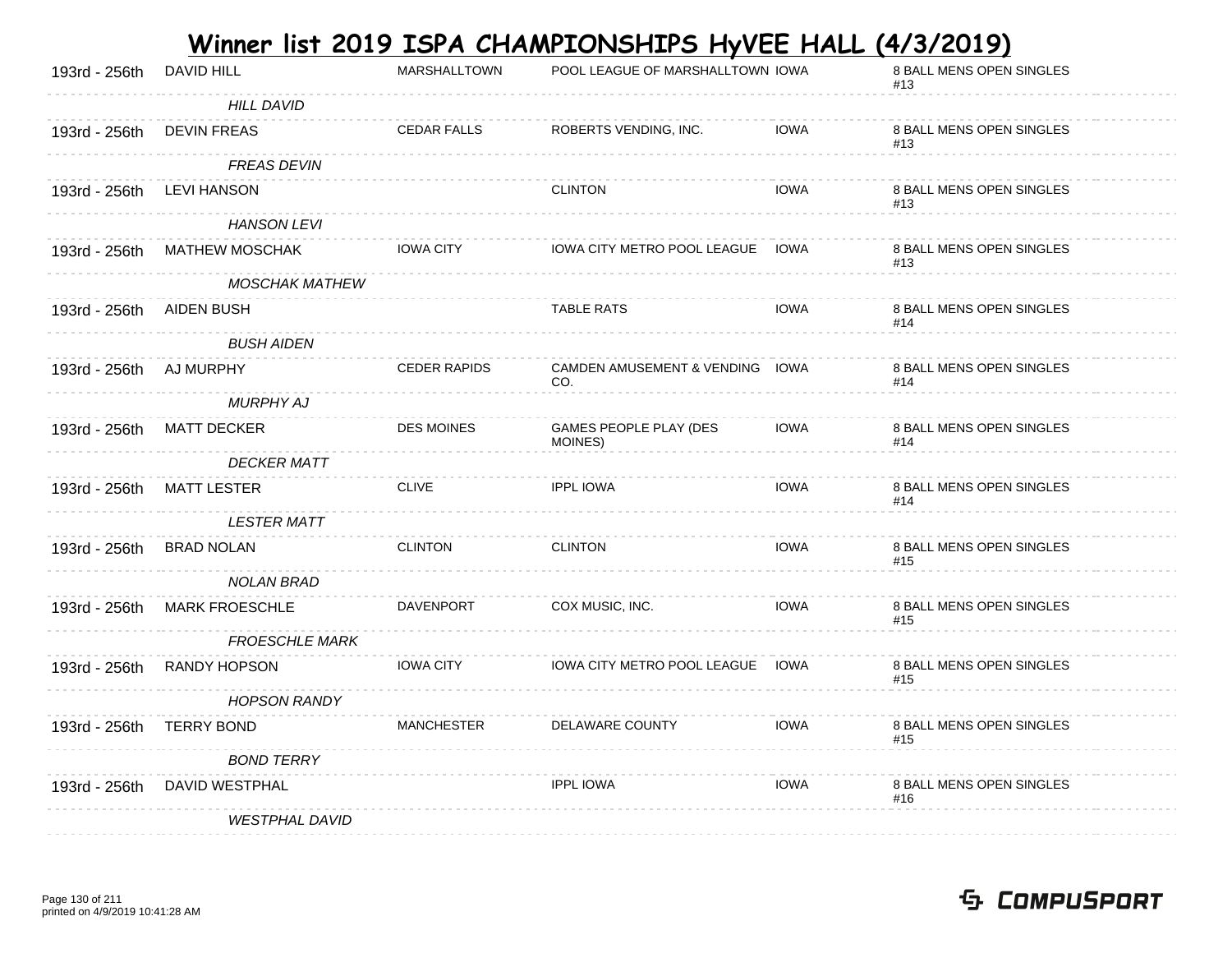|               |                        |                     | <u>Winner list 2019 ISPA CHAMPIONSHIPS HyVEE HALL (4/3/2019)</u> |             |                                 |
|---------------|------------------------|---------------------|------------------------------------------------------------------|-------------|---------------------------------|
| 193rd - 256th | <b>JUSTIN ENGSTROM</b> | <b>DES MOINES</b>   | MELODEE MUSIC COMBO LEAGUE IOWA                                  |             | 8 BALL MENS OPEN SINGLES<br>#16 |
|               | <b>ENGSTROM JUSTIN</b> |                     |                                                                  |             |                                 |
| 193rd - 256th | <b>SCOTT BAKULA</b>    | <b>WATERLOO</b>     | AUTOMATIC AMUSEMENTS, INC.                                       |             | 8 BALL MENS OPEN SINGLES<br>#16 |
|               | <b>BAKULA SCOTT</b>    |                     |                                                                  |             |                                 |
| 193rd - 256th | TOM NEHL               | <b>ROCKFORD</b>     | CHARLES CITY 8 BALL                                              | <b>IOWA</b> | 8 BALL MENS OPEN SINGLES<br>#16 |
|               | <b>NEHL TOM</b>        |                     |                                                                  |             |                                 |
| 193rd - 256th | <b>BRAD BROOKS</b>     |                     | <b>CLINTON</b>                                                   | <b>IOWA</b> | 8 BALL MENS OPEN SINGLES #2     |
|               | <b>BROOKS BRAD</b>     |                     |                                                                  |             |                                 |
| 193rd - 256th | <b>BRIAN FERNEAU</b>   | <b>MARSHALLTOWN</b> | POOL LEAGUE OF MARSHALLTOWN IOWA                                 |             | 8 BALL MENS OPEN SINGLES #2     |
|               | <b>FERNEAU BRIAN</b>   |                     |                                                                  |             |                                 |
| 193rd - 256th | DANNY PEARCY           | <b>OSCEOLA</b>      | <b>OSCEOLA</b>                                                   | <b>IOWA</b> | 8 BALL MENS OPEN SINGLES #2     |
|               | PEARCY DANNY           |                     |                                                                  |             |                                 |
| 193rd - 256th | <b>MATT WHEELER</b>    |                     | <b>IPPL IOWA</b>                                                 | <b>IOWA</b> | 8 BALL MENS OPEN SINGLES #2     |
|               | <b>WHEELER MATT</b>    |                     |                                                                  |             |                                 |
| 193rd - 256th | <b>BOB HENDRICKS</b>   | <b>MANCHESTER</b>   | DELAWARE COUNTY                                                  | <b>IOWA</b> | 8 BALL MENS OPEN SINGLES #3     |
|               | <b>HENDRICKS BOB</b>   |                     |                                                                  |             |                                 |
| 193rd - 256th | <b>JASON DAVIS</b>     | <b>MARSHALLTOWN</b> | POOL LEAGUE OF MARSHALLTOWN IOWA                                 |             | 8 BALL MENS OPEN SINGLES #3     |
|               | DAVIS JASON            |                     |                                                                  |             |                                 |
| 193rd - 256th | <b>JOE COSTELLO</b>    |                     | <b>IPPL IOWA</b>                                                 | <b>IOWA</b> | 8 BALL MENS OPEN SINGLES #3     |
|               | COSTELLO JOE           |                     |                                                                  |             |                                 |
| 193rd - 256th | <b>WES HOOK</b>        | <b>CLINTON</b>      | <b>CLINTON</b>                                                   | <b>IOWA</b> | 8 BALL MENS OPEN SINGLES #3     |
|               | <b>HOOK WES</b>        |                     |                                                                  |             |                                 |
| 193rd - 256th | <b>JAKE KIRSCHMAN</b>  | <b>DENVER</b>       | AUTOMATIC AMUSEMENTS, INC.                                       | <b>IOWA</b> | 8 BALL MENS OPEN SINGLES #4     |
|               | <b>KIRSCHMAN JAKE</b>  |                     |                                                                  |             |                                 |
| 193rd - 256th | <b>KYLE HOLLAND</b>    | <b>AMES</b>         | <b>CORNER POCKET LEAGUE</b>                                      | <b>IOWA</b> | 8 BALL MENS OPEN SINGLES #4     |
|               | <b>HOLLAND KYLE</b>    |                     |                                                                  |             |                                 |
| 193rd - 256th | <b>RYAN SEARS</b>      | <b>CEDER RAPIDS</b> | <b>CAMDEN AMUSEMENT &amp; VENDING</b><br>CO.                     | IOWA        | 8 BALL MENS OPEN SINGLES #4     |
|               | <b>SEARS RYAN</b>      |                     |                                                                  |             |                                 |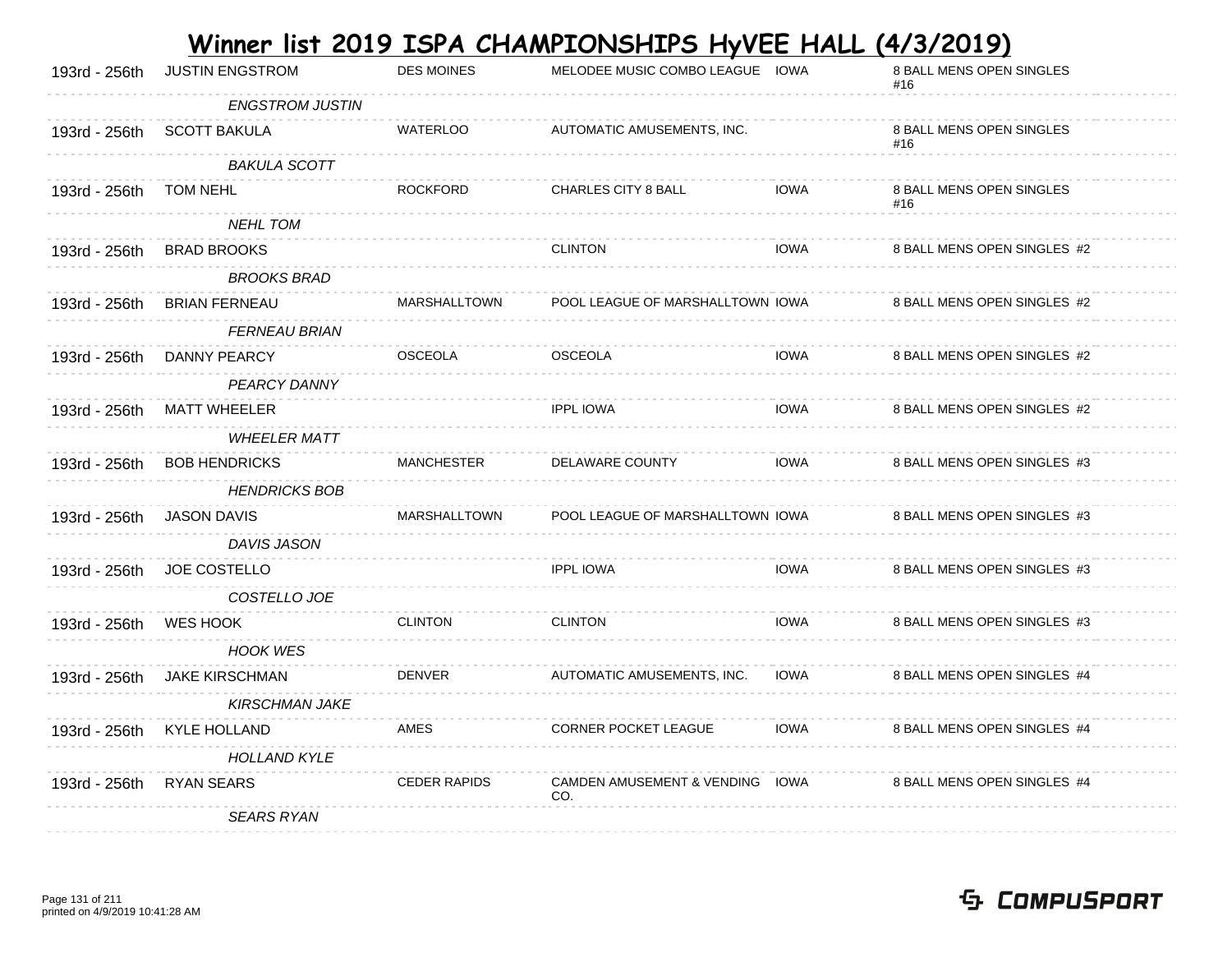| 193rd - 256th | TOM NEIGHBORS, JR.     |                      | <b>NTS</b>                             | <b>NEBRASKA</b> | 8 BALL MENS OPEN SINGLES #4 |
|---------------|------------------------|----------------------|----------------------------------------|-----------------|-----------------------------|
|               | NEIGHBORS, JR. TOM     |                      |                                        |                 |                             |
| 193rd - 256th | <b>GARY KUTA</b>       | <b>CLIVE</b>         | <b>IPPL IOWA</b>                       | <b>IOWA</b>     | 8 BALL MENS OPEN SINGLES #5 |
|               | <b>KUTA GARY</b>       |                      |                                        |                 |                             |
| 193rd - 256th | <b>KEITH YAROLEM</b>   | MAQUOKETA            | <b>TIMBER CITY</b>                     | <b>IOWA</b>     | 8 BALL MENS OPEN SINGLES #5 |
|               | YAROLEM KEITH          |                      |                                        |                 |                             |
| 193rd - 256th | <b>MATT LEWIS</b>      | <b>CEDAR RAPIDS</b>  | CAMDEN AMUSEMENT & VENDING IOWA<br>CO. |                 | 8 BALL MENS OPEN SINGLES #5 |
|               | <b>LEWIS MATT</b>      |                      |                                        |                 |                             |
| 193rd - 256th | MATTHEW SCABBYROBE     | <b>TAMA</b>          | AUTOMATIC AMUSEMENTS, INC.             | <b>IOWA</b>     | 8 BALL MENS OPEN SINGLES #5 |
|               | SCABBYROBE MATTHEW     |                      |                                        |                 |                             |
| 193rd - 256th | <b>ANDREW RICHARDS</b> | <b>HIAWATHA</b>      | CAMDEN AMUSEMENT & VENDING IOWA<br>CO. |                 | 8 BALL MENS OPEN SINGLES #6 |
|               | <b>RICHARDS ANDREW</b> |                      |                                        |                 |                             |
| 193rd - 256th | <b>JUSTIN KLAHN</b>    |                      | <b>CLINTON</b>                         | <b>IOWA</b>     | 8 BALL MENS OPEN SINGLES #6 |
|               | <b>KLAHN JUSTIN</b>    |                      |                                        |                 |                             |
| 193rd - 256th | <b>MATT GROSS</b>      |                      | <b>TABLE RATS</b>                      | <b>IOWA</b>     | 8 BALL MENS OPEN SINGLES #6 |
|               | <b>GROSS MATT</b>      |                      |                                        |                 |                             |
| 193rd - 256th | PAT COLEMAN            | <b>DES MOINES</b>    | GAMES PEOPLE PLAY (DES<br>MOINES)      | <b>IOWA</b>     | 8 BALL MENS OPEN SINGLES #6 |
|               | <b>COLEMAN PAT</b>     |                      |                                        |                 |                             |
| 193rd - 256th | <b>CHAD STIVER</b>     | <b>CLIVE</b>         | GAMES PEOPLE PLAY (DES<br>MOINES)      | <b>IOWA</b>     | 8 BALL MENS OPEN SINGLES #7 |
|               | <b>STIVER CHAD</b>     |                      |                                        |                 |                             |
| 193rd - 256th | <b>CRAIG BLUM</b>      | <b>NORTH ENGLISH</b> | <b>TABLE RATS</b>                      | <b>IOWA</b>     | 8 BALL MENS OPEN SINGLES #7 |
|               | <b>BLUM CRAIG</b>      |                      |                                        |                 |                             |
| 193rd - 256th | <b>KEVIN WHEELER</b>   |                      | <b>TABLE RATS</b>                      | <b>IOWA</b>     | 8 BALL MENS OPEN SINGLES #7 |
|               | <b>WHEELER KEVIN</b>   |                      |                                        |                 |                             |
| 193rd - 256th | <b>MATT WAKEMAN</b>    |                      | <b>IPPL IOWA</b>                       | <b>IOWA</b>     | 8 BALL MENS OPEN SINGLES #7 |
|               |                        |                      |                                        |                 |                             |
|               | <b>WAKEMAN MATT</b>    |                      |                                        |                 |                             |
| 193rd - 256th | <b>BRENT STRABALA</b>  | <b>WEST BRANCH</b>   | IOWA CITY METRO POOL LEAGUE IOWA       |                 | 8 BALL MENS OPEN SINGLES #8 |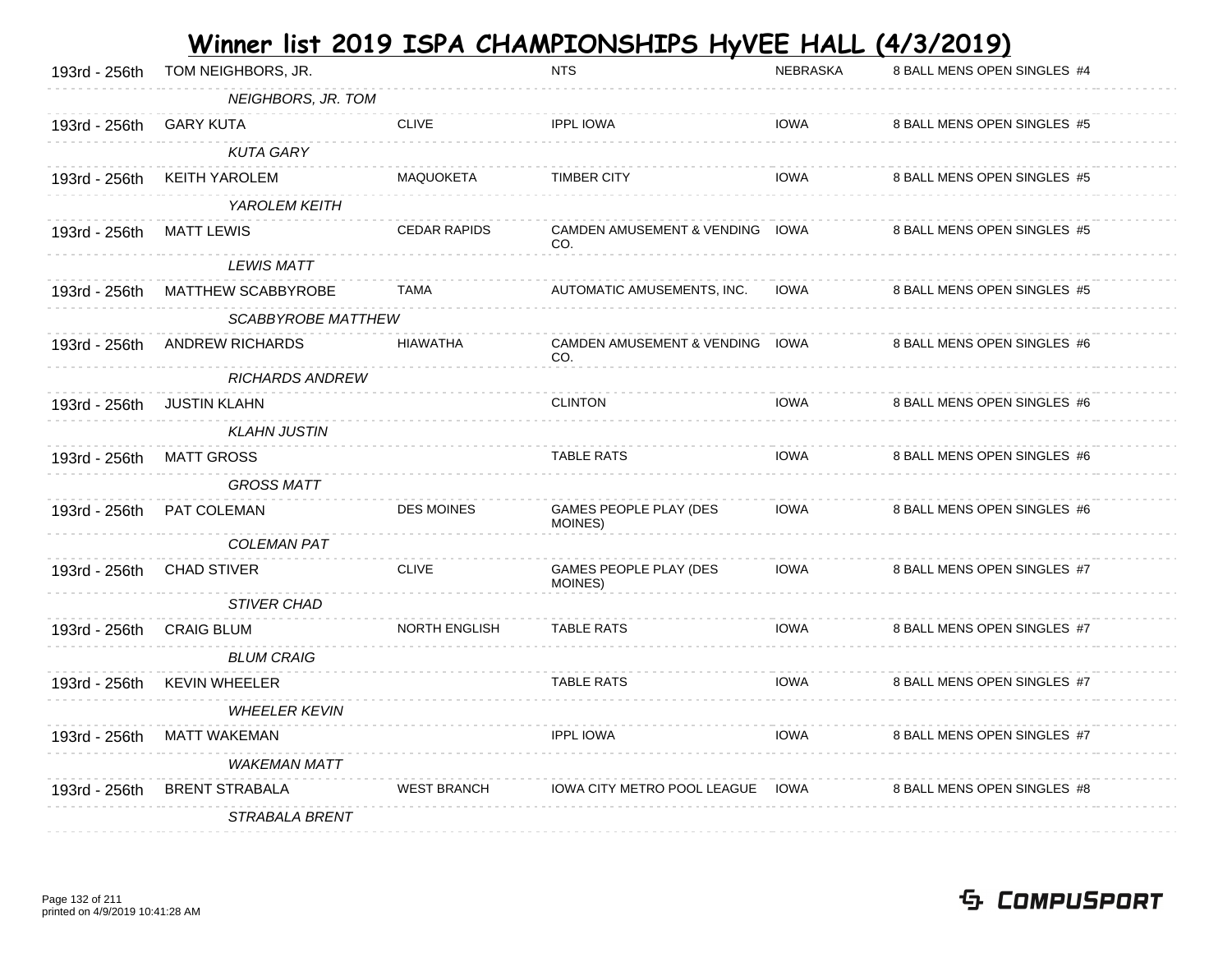|               |                          |                     | Winner list 2019 ISPA CHAMPIONSHIPS HyVEE HALL (4/3/2019) |             |                                 |
|---------------|--------------------------|---------------------|-----------------------------------------------------------|-------------|---------------------------------|
| 193rd - 256th | <b>CRAIG MILLER</b>      | <b>ROCKFORD</b>     | CHARLES CITY 8 BALL                                       | <b>IOWA</b> | 8 BALL MENS OPEN SINGLES #8     |
|               | <b>MILLER CRAIG</b>      |                     |                                                           |             |                                 |
| 193rd - 256th | <b>JOE LENTZ</b>         | WATERLOO            | AUTOMATIC AMUSEMENTS, INC.                                | <b>IOWA</b> | 8 BALL MENS OPEN SINGLES #8     |
|               | LENTZ JOE                |                     |                                                           |             |                                 |
| 193rd - 256th | <b>TODD MOLINE</b>       | <b>WATERLOO</b>     | <b>FISCHELS MUSIC</b>                                     | <b>IOWA</b> | 8 BALL MENS OPEN SINGLES #8     |
|               | <b>MOLINE TODD</b>       |                     |                                                           |             |                                 |
| 193rd - 256th | <b>BOBBY SHORT</b>       | <b>OSCEOLA</b>      | <b>OSCEOLA</b>                                            | <b>IOWA</b> | 8 BALL MENS OPEN SINGLES #9     |
|               | SHORT BOBBY              |                     |                                                           |             |                                 |
| 193rd - 256th | <b>BRUCE KLEMZ</b>       | <b>DESMOINES</b>    | <b>GAMES PEOPLE PLAY (DES</b><br>MOINES)                  | <b>IOWA</b> | 8 BALL MENS OPEN SINGLES #9     |
|               | <b>KLEMZ BRUCE</b>       |                     |                                                           |             |                                 |
| 193rd - 256th | DYLAN ELDER              | DES MOINES          | <b>IPPL IOWA</b>                                          | <b>IOWA</b> | 8 BALL MENS OPEN SINGLES #9     |
|               | <b>ELDER DYLAN</b>       |                     |                                                           |             |                                 |
| 193rd - 256th | <b>PAUL JOHNSON</b>      | <b>WATERLOO</b>     | AUTOMATIC AMUSEMENTS, INC.                                | <b>IOWA</b> | 8 BALL MENS OPEN SINGLES #9     |
|               | <b>JOHNSON PAUL</b>      |                     |                                                           |             |                                 |
| 257th - 384th | ANDRE SILVA              | AMES                | <b>CORNER POCKET LEAGUE</b>                               | <b>IOWA</b> | 8 BALL MENS OPEN SINGLES #1     |
|               | <b>SILVA ANDRE</b>       |                     |                                                           |             |                                 |
| 257th - 384th | DALE SHORT               |                     | <b>OSCEOLA</b>                                            | <b>IOWA</b> | 8 BALL MENS OPEN SINGLES #1     |
|               | <b>SHORT DALE</b>        |                     |                                                           |             |                                 |
| 257th - 384th | <b>SCOTT WESTLEY</b>     |                     | MELODEE MUSIC COMBO LEAGUE IOWA                           |             | 8 BALL MENS OPEN SINGLES #1     |
|               | <b>WESTLEY SCOTT</b>     |                     |                                                           |             |                                 |
| 257th - 384th | <b>JORDAN ENTSMIRGER</b> |                     | <b>TABLE RATS</b>                                         | <b>IOWA</b> | 8 BALL MENS OPEN SINGLES<br>#10 |
|               | ENTSMIRGER JORDAN        |                     |                                                           |             |                                 |
| 257th - 384th | <b>TODD MARTIN</b>       | <b>DES MOINES</b>   | GAMES PEOPLE PLAY (DES<br>MOINES)                         | <b>IOWA</b> | 8 BALL MENS OPEN SINGLES<br>#10 |
|               | <b>MARTIN TODD</b>       |                     |                                                           |             |                                 |
| 257th - 384th | <b>ULAND DANUSER</b>     | <b>IOWA CITY</b>    | <b>IOWA CITY METRO POOL LEAGUE</b>                        | IOWA        | 8 BALL MENS OPEN SINGLES        |
|               | <b>DANUSER ULAND</b>     |                     |                                                           |             | #10                             |
| 257th - 384th | <b>AUSTIN BORTON</b>     | <b>MARSHALLTOWN</b> | POOL LEAGUE OF MARSHALLTOWN IOWA                          |             | 8 BALL MENS OPEN SINGLES        |
|               | <b>BORTON AUSTIN</b>     |                     |                                                           |             | #11                             |
|               |                          |                     |                                                           |             |                                 |

#### Page 133 of 211 printed on 4/9/2019 10:41:28 AM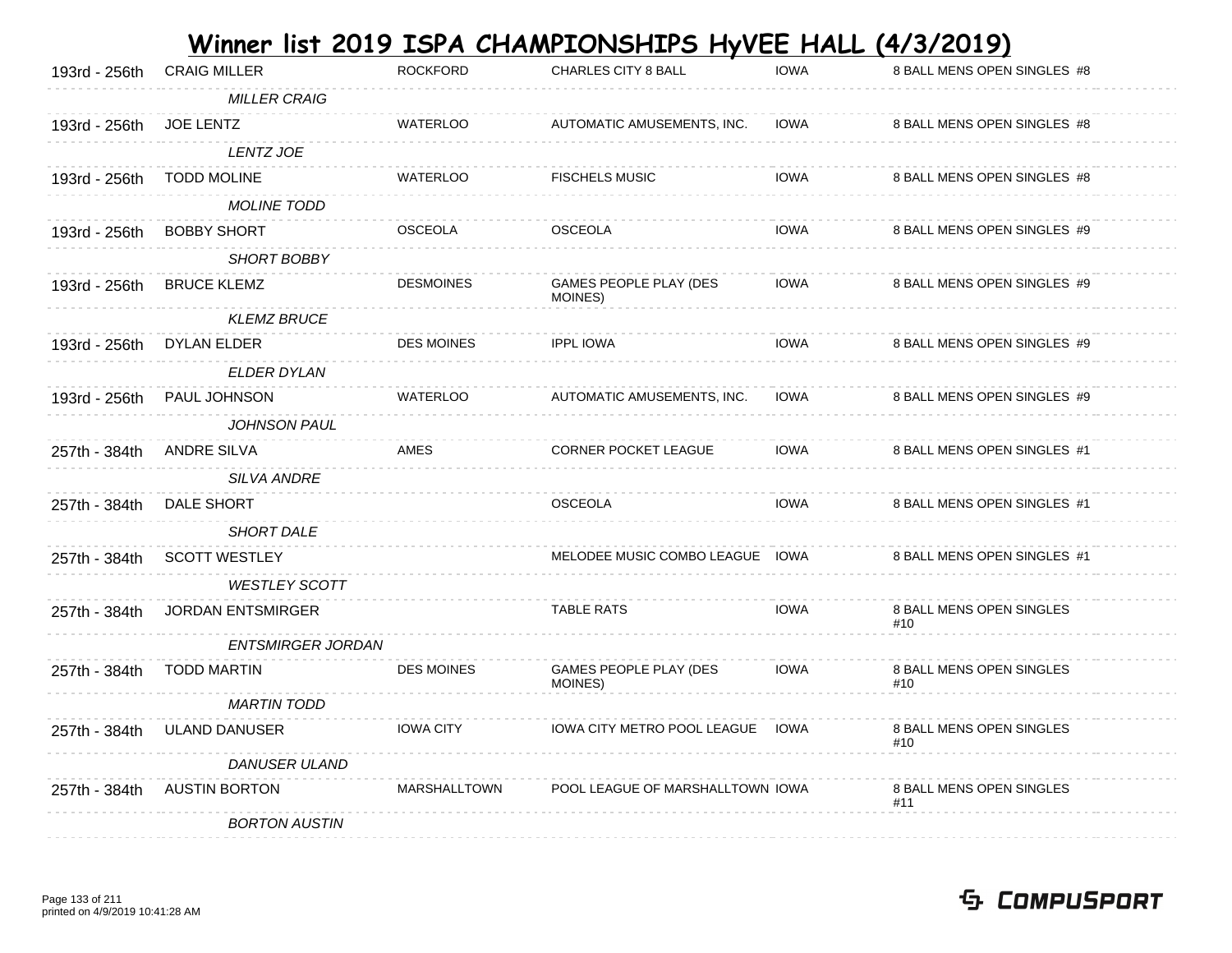| 257th - 384th | <b>DALTON HUMBERG</b>   |                       | ROOKIES ROCKIN (CLEARLAKE)             | <b>IOWA</b> | 8 BALL MENS OPEN SINGLES<br>#11 |
|---------------|-------------------------|-----------------------|----------------------------------------|-------------|---------------------------------|
|               | <b>HUMBERG DALTON</b>   |                       |                                        |             |                                 |
| 257th - 384th | RON OLLERICH            | <b>DES MOINES</b>     | GAMES PEOPLE PLAY (DES<br>MOINES)      | <b>IOWA</b> | 8 BALL MENS OPEN SINGLES<br>#11 |
|               | <b>OLLERICH RON</b>     |                       |                                        |             |                                 |
| 257th - 384th | <b>BRANDON JACOBS</b>   |                       | <b>GREEN AMUSEMENT</b>                 | <b>IOWA</b> | 8 BALL MENS OPEN SINGLES<br>#12 |
|               | <b>JACOBS BRANDON</b>   |                       |                                        |             |                                 |
| 257th - 384th | <b>BRIAN SCOTT</b>      | <b>CEDER RAPIDS</b>   | CAMDEN AMUSEMENT & VENDING IOWA<br>CO. |             | 8 BALL MENS OPEN SINGLES<br>#12 |
|               | <b>SCOTT BRIAN</b>      |                       |                                        |             |                                 |
| 257th - 384th | <b>DENNY MOORE</b>      |                       | MELODEE MUSIC COMBO LEAGUE IOWA        |             | 8 BALL MENS OPEN SINGLES<br>#12 |
|               | MOORE DENNY             |                       |                                        |             |                                 |
| 257th - 384th | DARRELL BUDLONG         | <b>COUNCIL BLUFFS</b> | <b>NTS</b>                             | NEBRASKA    | 8 BALL MENS OPEN SINGLES<br>#13 |
|               | <b>BUDLONG DARRELL</b>  |                       |                                        |             |                                 |
| 257th - 384th | <b>JIMMY FORMARO</b>    | <b>DES MOINES</b>     | GAMES PEOPLE PLAY (DES<br>MOINES)      | <b>IOWA</b> | 8 BALL MENS OPEN SINGLES<br>#13 |
|               | <b>FORMARO JIMMY</b>    |                       |                                        |             |                                 |
| 257th - 384th | MIKE LUDEKE             | <b>CEDAR RAPIDS</b>   | <b>TIMBER CITY</b>                     | <b>IOWA</b> | 8 BALL MENS OPEN SINGLES<br>#13 |
|               | <b>LUDEKE MIKE</b>      |                       |                                        |             |                                 |
| 257th - 384th | DANIEL PAULUS           | <b>ROCKFORD</b>       | CHARLES CITY 8 BALL                    | <b>IOWA</b> | 8 BALL MENS OPEN SINGLES<br>#14 |
|               | <b>PAULUS DANIEL</b>    |                       |                                        |             |                                 |
| 257th - 384th | <b>FRANCISCO CORONA</b> | MARSHALLTOWN          | POOL LEAGUE OF MARSHALLTOWN IOWA       |             | 8 BALL MENS OPEN SINGLES<br>#14 |
|               | CORONA FRANCISCO        |                       |                                        |             |                                 |
| 257th - 384th | <b>CAMERON VERMULE</b>  | COUNCIL BLUFFS        | <b>NTS</b>                             | NEBRASKA    | 8 BALL MENS OPEN SINGLES<br>#15 |
|               | <b>VERMULE CAMERON</b>  |                       |                                        |             |                                 |
| 257th - 384th | DAN POWERS              |                       | <b>GREEN AMUSEMENT</b>                 | IOWA        | 8 BALL MENS OPEN SINGLES<br>#15 |
|               | POWERS DAN              |                       |                                        |             |                                 |
| 257th - 384th | <b>JUSTIN CABLE</b>     | <b>CEDAR RAPIDS</b>   | CAMDEN AMUSEMENT & VENDING IOWA<br>CO. |             | 8 BALL MENS OPEN SINGLES<br>#15 |
|               | <b>CABLE JUSTIN</b>     |                       |                                        |             |                                 |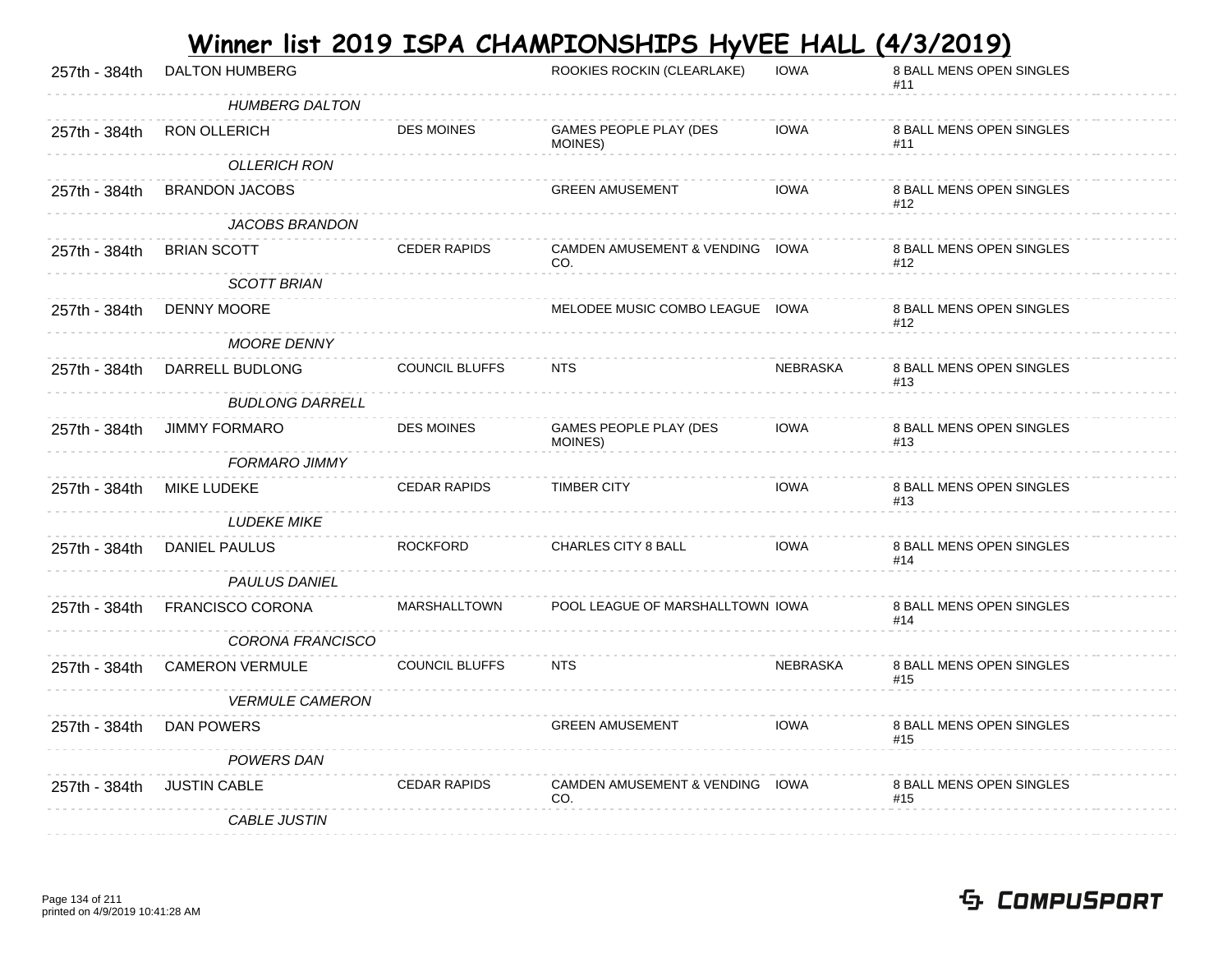|               |                                         |                      | <u>Winner list 2019 ISPA CHAMPIONSHIPS HyVEE HALL (4/3/2019)</u> |                 |                                        |
|---------------|-----------------------------------------|----------------------|------------------------------------------------------------------|-----------------|----------------------------------------|
| 257th - 384th | <b>FRANCISCO AYARD</b>                  | <b>MARSHALLTOWN</b>  | POOL LEAGUE OF MARSHALLTOWN IOWA                                 |                 | <b>8 BALL MENS OPEN SINGLES</b><br>#16 |
|               | AYARD FRANCISCO                         |                      |                                                                  |                 |                                        |
| 257th - 384th | <b>KEN FELLER</b>                       | <b>CLINTON</b>       | <b>CLINTON</b>                                                   | <b>IOWA</b>     | <b>8 BALL MENS OPEN SINGLES</b><br>#16 |
|               | <b>FELLER KEN</b>                       |                      |                                                                  |                 |                                        |
| 257th - 384th | TOM NEIGHBORS SR.                       | <b>OMAHA</b>         | <b>NTS</b>                                                       | <b>NEBRASKA</b> | 8 BALL MENS OPEN SINGLES<br>#16        |
|               | <b>NEIGHBORS SR. TOM</b>                |                      |                                                                  |                 |                                        |
| 257th - 384th | <b>CHRIS ORR</b>                        | <b>WATERLOO</b>      | AUTOMATIC AMUSEMENTS, INC.                                       | <b>IOWA</b>     | 8 BALL MENS OPEN SINGLES #2            |
|               | <b>ORR CHRIS</b>                        |                      |                                                                  |                 |                                        |
| 257th - 384th | <b>JOE GAMACHE</b>                      | <b>MASON CITY</b>    | ROOKIES ROCKIN (CLEARLAKE)                                       | <b>IOWA</b>     | 8 BALL MENS OPEN SINGLES #2            |
|               | <b>GAMACHE JOE</b>                      |                      |                                                                  |                 |                                        |
| 257th - 384th | <b>ROB RICH</b>                         |                      | <b>TABLE RATS</b>                                                | <b>IOWA</b>     | 8 BALL MENS OPEN SINGLES #2            |
|               | <b>RICH ROB</b>                         |                      |                                                                  |                 |                                        |
| 257th - 384th | <b>TOM BURGER</b>                       | <b>ILLINOIS CITY</b> | MUSCATINE POOL LEAGUE                                            | <b>IOWA</b>     | 8 BALL MENS OPEN SINGLES #2            |
|               | <b>BURGER TOM</b>                       |                      |                                                                  |                 |                                        |
| 257th - 384th | <b>BRAD DEWELL</b>                      | <b>LOWDEN</b>        | WAPSI VALLEY POOL LEAGUE                                         | <b>IOWA</b>     | 8 BALL MENS OPEN SINGLES #3            |
|               | <b>DEWELL BRAD</b>                      |                      |                                                                  |                 |                                        |
| 257th - 384th | <b>ERNIE SCOTT</b>                      | <b>OSCEOLA</b>       | <b>OSCEOLA</b>                                                   | <b>IOWA</b>     | 8 BALL MENS OPEN SINGLES #3            |
|               | <b>SCOTT ERNIE</b>                      |                      |                                                                  |                 |                                        |
| 257th - 384th | SCOTT JONES - DELAWARE<br><b>COUNTY</b> |                      | DELAWARE COUNTY                                                  | <b>IOWA</b>     | 8 BALL MENS OPEN SINGLES #3            |
|               | JONES - DELAWARE COUNTY SCOTT           |                      |                                                                  |                 |                                        |
| 257th - 384th | STEVEN W WILFONG                        | <b>DES MOINES</b>    | MELODEE MUSIC COMBO LEAGUE IOWA                                  |                 | 8 BALL MENS OPEN SINGLES #3            |
|               | <b>WILFONG STEVEN W</b>                 |                      |                                                                  |                 |                                        |
| 257th - 384th | <b>KEVIN ROSE</b>                       | <b>WATERLOO</b>      | <b>FISCHELS MUSIC</b>                                            | <b>IOWA</b>     | 8 BALL MENS OPEN SINGLES #4            |
|               | <b>ROSE KEVIN</b>                       |                      |                                                                  |                 |                                        |
| 257th - 384th | ROD DOTSON                              | <b>WAUKEE</b>        | GAMES PEOPLE PLAY (DES<br>MOINES)                                | <b>IOWA</b>     | 8 BALL MENS OPEN SINGLES #4            |
|               | <b>DOTSON ROD</b>                       |                      |                                                                  |                 |                                        |
| 257th - 384th | TIMOTHY L HALL JR                       | <b>DES MOINES</b>    | MELODEE MUSIC COMBO LEAGUE IOWA                                  |                 | 8 BALL MENS OPEN SINGLES #4            |
|               | <b>HALL JR TIMOTHY L</b>                |                      |                                                                  |                 |                                        |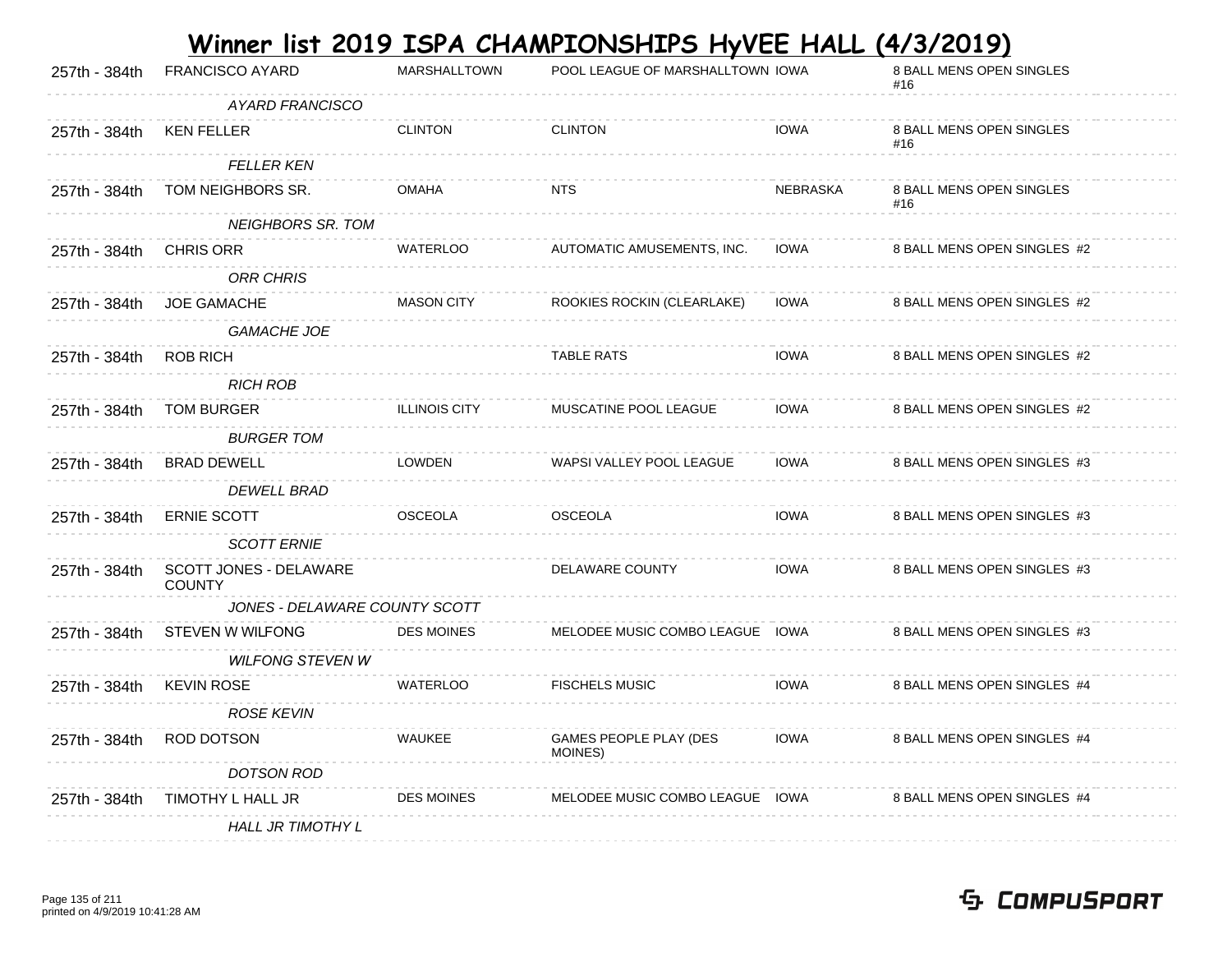| 257th - 384th | <b>WILL BURTON</b>     |                      | <b>CAMDEN AMUSEMENT &amp; VENDING</b><br>CO. | IOWA        | <u>.</u><br>8 BALL MENS OPEN SINGLES #4 |
|---------------|------------------------|----------------------|----------------------------------------------|-------------|-----------------------------------------|
|               | <b>BURTON WILL</b>     |                      |                                              |             |                                         |
| 257th - 384th | <b>ALLEN PROCHASKA</b> |                      | CAMDEN AMUSEMENT & VENDING IOWA<br>CO.       |             | 8 BALL MENS OPEN SINGLES #5             |
|               | PROCHASKA ALLEN        |                      |                                              |             |                                         |
| 257th - 384th | <b>CHRIS COLVIN</b>    | <b>BOONE</b>         | KD AMUSEMENT, INC.                           | <b>IOWA</b> | 8 BALL MENS OPEN SINGLES #5             |
|               | <b>COLVIN CHRIS</b>    |                      |                                              |             |                                         |
| 257th - 384th | <b>DAN NICKS</b>       | <b>DUBUQUE</b>       | <b>DUBUQUE POOL LEAGUES</b>                  | <b>IOWA</b> | 8 BALL MENS OPEN SINGLES #5             |
|               | <b>NICKS DAN</b>       |                      |                                              |             |                                         |
| 257th - 384th | <b>JOSH BOONE</b>      | <b>NORTH ENGLISH</b> | <b>TABLE RATS</b>                            | <b>IOWA</b> | 8 BALL MENS OPEN SINGLES #5             |
|               | <b>BOONE JOSH</b>      |                      |                                              |             |                                         |
| 257th - 384th | <b>BRIAN LEE</b>       |                      | MELODEE MUSIC COMBO LEAGUE IOWA              |             | 8 BALL MENS OPEN SINGLES #6             |
|               | <b>LEE BRIAN</b>       |                      |                                              |             |                                         |
| 257th - 384th | <b>JOHN GROUETTE</b>   |                      | CHARLES CITY 8 BALL                          | <b>IOWA</b> | 8 BALL MENS OPEN SINGLES #6             |
|               | <b>GROUETTE JOHN</b>   |                      |                                              |             |                                         |
| 257th - 384th | <b>JUSTIN JOHNSON</b>  | <b>WATERLOO</b>      | AUTOMATIC AMUSEMENTS, INC.                   | <b>IOWA</b> | 8 BALL MENS OPEN SINGLES #6             |
|               | <b>JOHNSON JUSTIN</b>  |                      |                                              |             |                                         |
| 257th - 384th | <b>MARK WELBES</b>     | <b>DUBUQUE</b>       | DUBUQUE POOL LEAGUES                         | <b>IOWA</b> | 8 BALL MENS OPEN SINGLES #6             |
|               | <b>WELBES MARK</b>     |                      |                                              |             |                                         |
| 257th - 384th | <b>ERIC SMART</b>      | <b>CRESTON</b>       | <b>TRI COUNTY</b>                            | <b>IOWA</b> | 8 BALL MENS OPEN SINGLES #7             |
|               | <b>SMART ERIC</b>      |                      |                                              |             |                                         |
| 257th - 384th | <b>JARED KRIEGEL</b>   | <b>MARSHALLTOWN</b>  | POOL LEAGUE OF MARSHALLTOWN IOWA             |             | 8 BALL MENS OPEN SINGLES #7             |
|               | <b>KRIEGEL JARED</b>   |                      |                                              |             |                                         |
| 257th - 384th | <b>JOE STRUCK</b>      | <b>CEDAR RAPIDS</b>  | <b>CAMDEN AMUSEMENT &amp; VENDING</b><br>CO. | IOWA        | 8 BALL MENS OPEN SINGLES #7             |
|               | <b>STRUCK JOE</b>      |                      |                                              |             |                                         |
| 257th - 384th | <b>TIMOTHY CRAM</b>    | <b>ALBANY</b>        | <b>CLINTON</b>                               | <b>IOWA</b> | 8 BALL MENS OPEN SINGLES #7             |
|               | <b>CRAM TIMOTHY</b>    |                      |                                              |             |                                         |
| 257th - 384th | <b>BYRON WITT</b>      | TAMA                 | POOL LEAGUE OF MARSHALLTOWN IOWA             |             | 8 BALL MENS OPEN SINGLES #8             |
|               | <b>WITT BYRON</b>      |                      |                                              |             |                                         |
| 257th - 384th | JORDAN SLOTTEN 1       | <b>BURLINGTON</b>    | <b>FISCHELS MUSIC</b>                        | IOWA        | 8 BALL MENS OPEN SINGLES #8             |
|               | <b>SLOTTEN JORDAN</b>  |                      |                                              |             |                                         |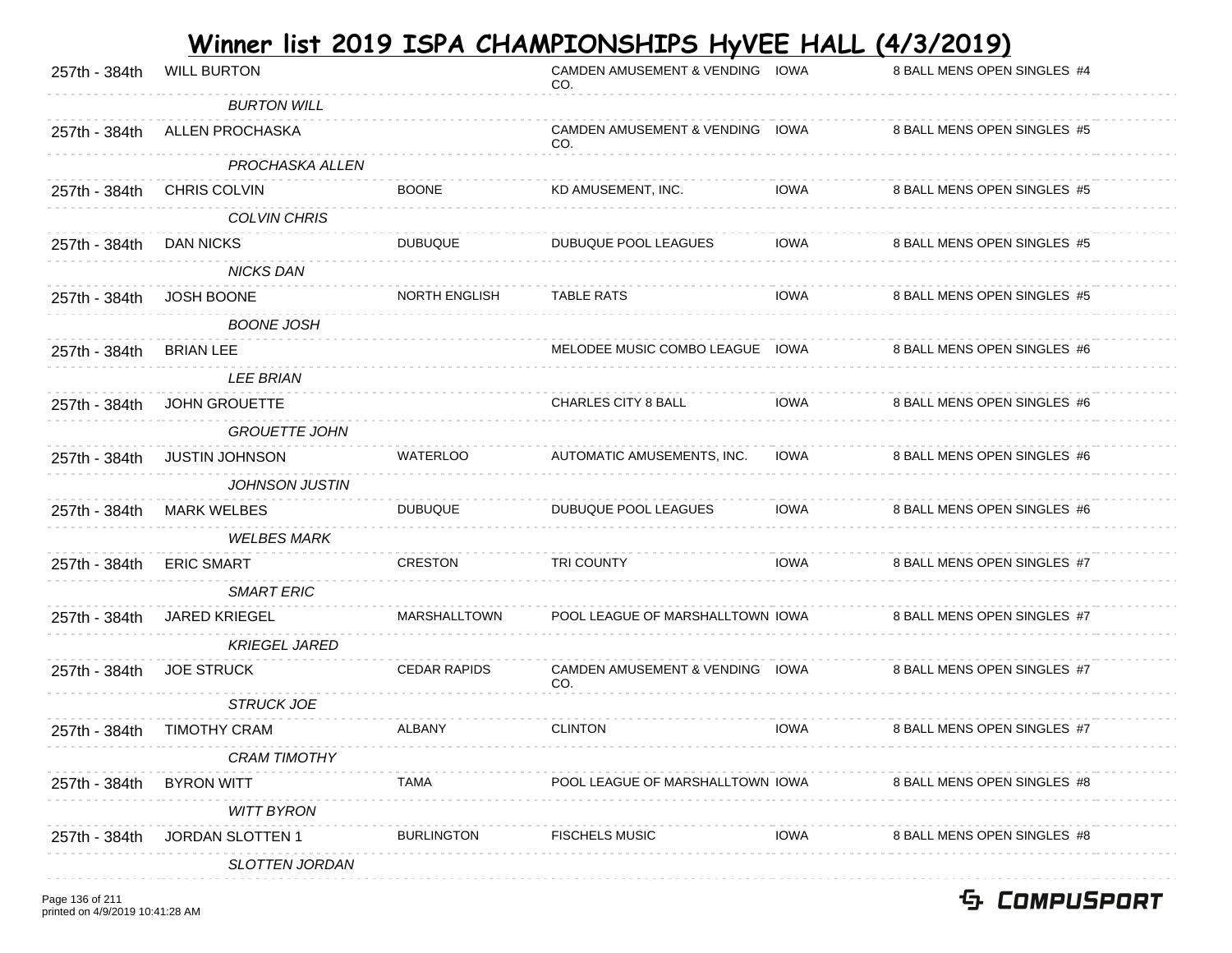| 257th - 384th | JORGE CORONA             | <b>MARSHALLTOWN</b> | POOL LEAGUE OF MARSHALLTOWN IOWA       |                 | 8 BALL MENS OPEN SINGLES #8                     |       |
|---------------|--------------------------|---------------------|----------------------------------------|-----------------|-------------------------------------------------|-------|
|               | <b>CORONA JORGE</b>      |                     |                                        |                 |                                                 |       |
| 257th - 384th | <b>ZACH DICKSON</b>      | <b>DES MOINES</b>   | GAMES PEOPLE PLAY (DES<br>MOINES)      | <b>IOWA</b>     | 8 BALL MENS OPEN SINGLES #8                     |       |
|               | <b>DICKSON ZACH</b>      |                     |                                        |                 |                                                 |       |
| 257th - 384th | <b>CASEY KING</b>        |                     | <b>TABLE RATS</b>                      | <b>IOWA</b>     | 8 BALL MENS OPEN SINGLES #9                     |       |
|               | <b>KING CASEY</b>        |                     |                                        |                 |                                                 |       |
| 257th - 384th | <b>CHRIS ANTHONY</b>     | AMES                | KD AMUSEMENT, INC.                     | <b>IOWA</b>     | 8 BALL MENS OPEN SINGLES #9                     |       |
|               | <b>ANTHONY CHRIS</b>     |                     |                                        |                 |                                                 |       |
| 257th - 384th | <b>JOE DEMARIS</b>       | <b>CEDER RAPIDS</b> | CAMDEN AMUSEMENT & VENDING IOWA<br>CO. |                 | 8 BALL MENS OPEN SINGLES #9                     |       |
|               | <b>DEMARIS JOE</b>       |                     |                                        |                 |                                                 |       |
| 1st           | TOM MCDAVITT             | <b>OMAHA</b>        | <b>NTS</b>                             | <b>NEBRASKA</b> | 8 BALL MENS OPEN SINGLES<br><b>FINAL</b>        | \$950 |
|               | <b>MCDAVITT TOM</b>      |                     |                                        |                 |                                                 |       |
| 2nd           | MICHAEL MOORE            |                     | MELODEE MUSIC COMBO LEAGUE IOWA        |                 | 8 BALL MENS OPEN SINGLES<br><b>FINAL</b>        | \$780 |
|               | <b>MOORE MICHAEL</b>     |                     |                                        |                 |                                                 |       |
| 3rd           | <b>BILL DAVIDSON</b>     | OSCEOLA             | <b>OSCEOLA</b>                         | <b>IOWA</b>     | 8 BALL MENS OPEN SINGLES<br><b>FINAL</b>        | \$660 |
|               | <b>DAVIDSON BILL</b>     |                     |                                        |                 |                                                 |       |
| 4th           | MICHAEL KANE             | <b>IOWA CITY</b>    | IOWA CITY METRO POOL LEAGUE IOWA       |                 | 8 BALL MENS OPEN SINGLES<br><b>FINAL</b>        | \$555 |
|               | <b>KANE MICHAEL</b>      |                     |                                        |                 |                                                 |       |
| $5th - 6th$   | <b>CHAD LOFGREN</b>      | <b>BLUE GRASS</b>   | QUAD CITIES POOL LEAGUE                | <b>ILLINOIS</b> | 8 BALL MENS OPEN SINGLES<br><b>FINAL</b>        | \$460 |
|               | <b>LOFGREN CHAD</b>      |                     |                                        |                 |                                                 |       |
| $5th - 6th$   | <b>CHRIS GOLDENSTEIN</b> |                     | MELODEE MUSIC COMBO LEAGUE IOWA        |                 | 8 BALL MENS OPEN SINGLES<br><b>FINAL</b>        | \$460 |
|               | <b>GOLDENSTEIN CHRIS</b> |                     |                                        |                 |                                                 |       |
| 7th - 8th     | <b>JOEL FLEMING</b>      | <b>MONMOUTH</b>     | <b>GRE AMUSEMENTS, LLC</b>             | <b>IOWA</b>     | <b>8 BALL MENS OPEN SINGLES</b><br><b>FINAL</b> | \$370 |
|               | <b>FLEMING JOEL</b>      |                     |                                        |                 |                                                 |       |
| 7th - 8th     | MARKO JOCIC              | WATERLOO            | MELODEE MUSIC COMBO LEAGUE IOWA        |                 | 8 BALL MENS OPEN SINGLES<br><b>FINAL</b>        | \$370 |
|               | <b>JOCIC MARKO</b>       |                     |                                        |                 |                                                 |       |
| 9th - 12th    | DAN GALBRAITH            | <b>DES MOINES</b>   | MELODEE MUSIC COMBO LEAGUE IOWA        |                 | 8 BALL MENS OPEN SINGLES<br><b>FINAL</b>        | \$290 |
|               | <b>GALBRAITH DAN</b>     |                     |                                        |                 |                                                 |       |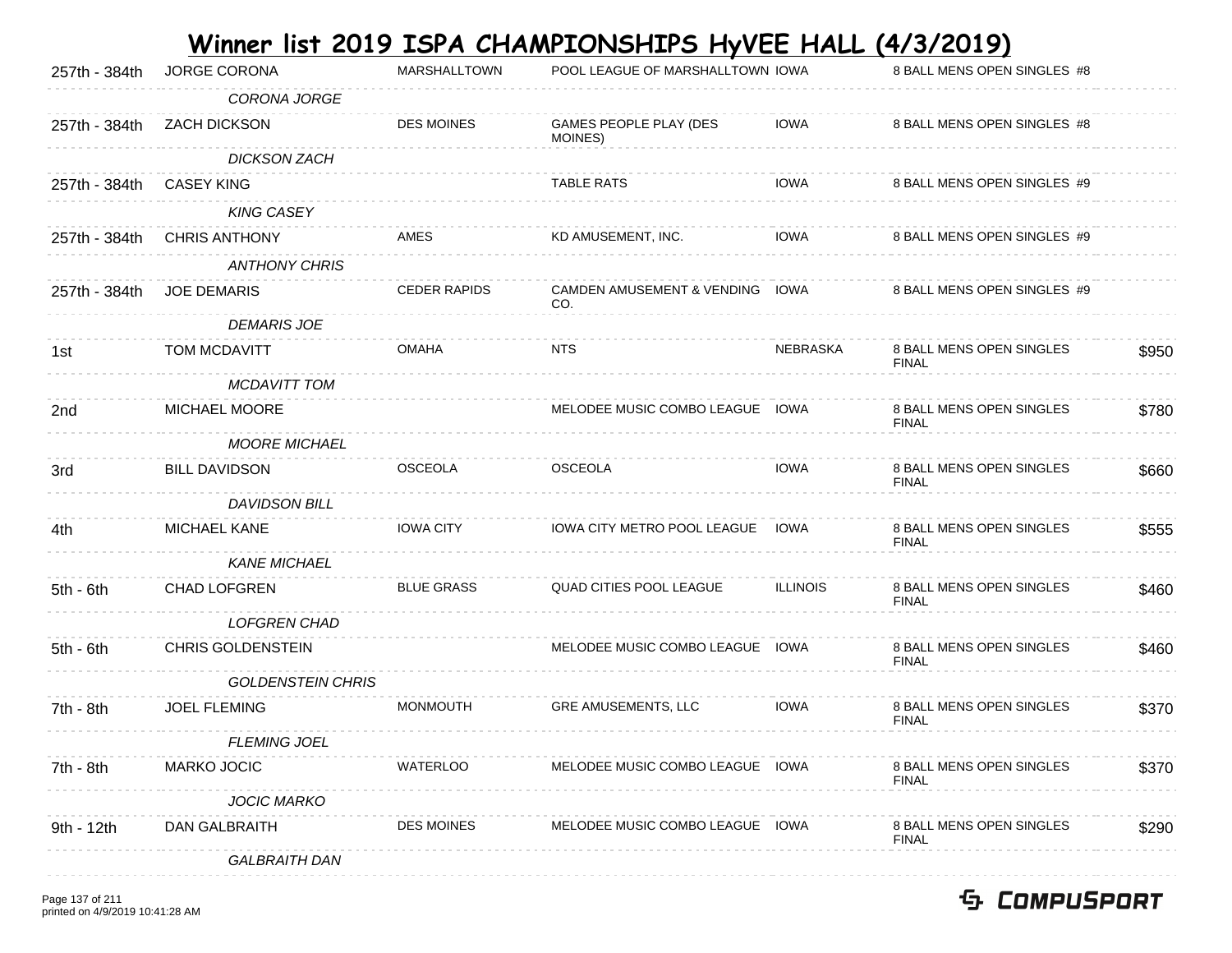| 9th - 12th  | <b>GAVEN STANDARD</b>  |                   | <b>GRE AMUSEMENTS, LLC</b>               | <b>IOWA</b> | 8 BALL MENS OPEN SINGLES<br><b>FINAL</b> | \$290 |
|-------------|------------------------|-------------------|------------------------------------------|-------------|------------------------------------------|-------|
|             | STANDARD GAVEN         |                   |                                          |             |                                          |       |
| 9th - 12th  | <b>HEATH ELLIOTT</b>   | AMES              | <b>CORNER POCKET LEAGUE</b>              | <b>IOWA</b> | 8 BALL MENS OPEN SINGLES<br><b>FINAL</b> | \$290 |
|             | <b>ELLIOTT HEATH</b>   |                   |                                          |             |                                          |       |
| 9th - 12th  | <b>JIM HALVERSON</b>   |                   | <b>JOE DEE'S</b>                         | <b>IOWA</b> | 8 BALL MENS OPEN SINGLES<br><b>FINAL</b> | \$290 |
|             | <b>HALVERSON JIM</b>   |                   |                                          |             |                                          |       |
| 13th - 16th | <b>ADAM SUHRBIER</b>   | FORT DODGE        | <b>GREEN AMUSEMENT</b>                   | <b>IOWA</b> | 8 BALL MENS OPEN SINGLES<br><b>FINAL</b> | \$225 |
|             | <b>SUHRBIER ADAM</b>   |                   |                                          |             |                                          |       |
| 13th - 16th | <b>MARK JENKINS</b>    | URBANDALE         | MELODEE MUSIC COMBO LEAGUE IOWA          |             | 8 BALL MENS OPEN SINGLES<br><b>FINAL</b> | \$225 |
|             | <b>JENKINS MARK</b>    |                   |                                          |             |                                          |       |
| 13th - 16th | <b>STAN SMITH</b>      | <b>OSCEOLA</b>    | <b>OSCEOLA</b>                           | <b>IOWA</b> | 8 BALL MENS OPEN SINGLES<br><b>FINAL</b> | \$225 |
|             | <b>SMITH STAN</b>      |                   |                                          |             |                                          |       |
| 13th - 16th | <b>TROY HOWARD</b>     | <b>WATERLOO</b>   | AUTOMATIC AMUSEMENTS, INC.               | <b>IOWA</b> | 8 BALL MENS OPEN SINGLES<br><b>FINAL</b> | \$225 |
|             | <b>HOWARD TROY</b>     |                   |                                          |             |                                          |       |
| 17th - 24th | <b>BJ VERWERS</b>      | <b>OSCEOLA</b>    | <b>OSCEOLA</b>                           | <b>IOWA</b> | 8 BALL MENS OPEN SINGLES<br><b>FINAL</b> | \$175 |
|             | <b>VERWERS BJ</b>      |                   |                                          |             |                                          |       |
| 17th - 24th | <b>CAMERON EDWARDS</b> | <b>DES MOINES</b> | <b>GAMES PEOPLE PLAY (DES</b><br>MOINES) | <b>IOWA</b> | 8 BALL MENS OPEN SINGLES<br><b>FINAL</b> | \$175 |
|             | <b>EDWARDS CAMERON</b> |                   |                                          |             |                                          |       |
| 17th - 24th | <b>CHUCK BARNES</b>    |                   | <b>GAMES PEOPLE PLAY (DES</b><br>MOINES) | <b>IOWA</b> | 8 BALL MENS OPEN SINGLES<br><b>FINAL</b> | \$175 |
|             | <b>BARNES CHUCK</b>    |                   |                                          |             |                                          |       |
| 17th - 24th | <b>JAKE POPIANO</b>    |                   | MELODEE MUSIC COMBO LEAGUE IOWA          |             | 8 BALL MENS OPEN SINGLES<br><b>FINAL</b> | \$175 |
|             | <b>POPIANO JAKE</b>    |                   |                                          |             |                                          |       |
| 17th - 24th | <b>JEREMY WHITE</b>    | <b>DES MOINES</b> | MELODEE MUSIC COMBO LEAGUE IOWA          |             | 8 BALL MENS OPEN SINGLES<br><b>FINAL</b> | \$175 |
|             | <b>WHITE JEREMY</b>    |                   |                                          |             |                                          |       |
| 17th - 24th | <b>JOE HERNANDEZ</b>   |                   | MELODEE MUSIC COMBO LEAGUE IOWA          |             | 8 BALL MENS OPEN SINGLES<br><b>FINAL</b> | \$175 |
|             | <b>HERNANDEZ JOE</b>   |                   |                                          |             |                                          |       |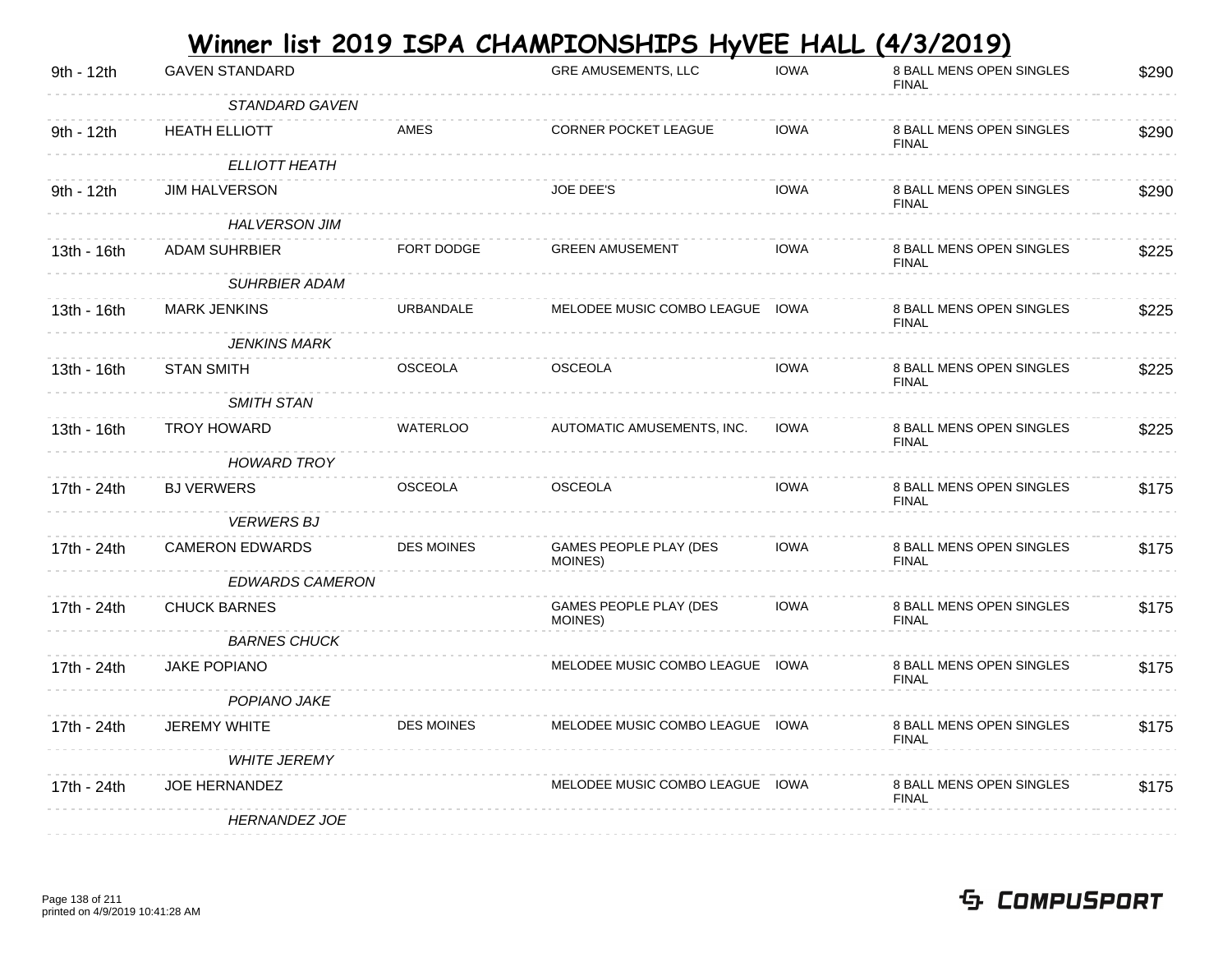|             |                       |                     | <u>Winner list 2019 ISPA CHAMPIONSHIPS HyVEE HALL</u> |                 | <u>(4/3/2019)</u>                        |       |
|-------------|-----------------------|---------------------|-------------------------------------------------------|-----------------|------------------------------------------|-------|
| 17th - 24th | <b>NICK FRENO</b>     | <b>CEDER RAPIDS</b> | CAMDEN AMUSEMENT & VENDING IOWA<br>CO.                |                 | 8 BALL MENS OPEN SINGLES<br><b>FINAL</b> | \$175 |
|             | <b>FRENO NICK</b>     |                     |                                                       |                 |                                          |       |
| 17th - 24th | <b>TONY ASCHERL</b>   | FORT DODGE          | <b>GREEN AMUSEMENT</b>                                | <b>IOWA</b>     | 8 BALL MENS OPEN SINGLES<br><b>FINAL</b> | \$175 |
|             | <b>ASCHERL TONY</b>   |                     |                                                       |                 |                                          |       |
| 25th - 32nd | <b>CHAD STEWART</b>   | <b>DES MOINES</b>   | MELODEE MUSIC COMBO LEAGUE IOWA                       |                 | 8 BALL MENS OPEN SINGLES<br><b>FINAL</b> | \$135 |
|             | <b>STEWART CHAD</b>   |                     |                                                       |                 |                                          |       |
| 25th - 32nd | <b>CODY EDWARDS</b>   | <b>DES MOINES</b>   | GAMES PEOPLE PLAY (DES<br>MOINES)                     | <b>IOWA</b>     | 8 BALL MENS OPEN SINGLES<br><b>FINAL</b> | \$135 |
|             | <b>EDWARDS CODY</b>   |                     |                                                       |                 |                                          |       |
| 25th - 32nd | <b>JAMES FRITCHER</b> | <b>ROCKFORD</b>     | CHARLES CITY 8 BALL                                   | <b>IOWA</b>     | 8 BALL MENS OPEN SINGLES<br><b>FINAL</b> | \$135 |
|             | <b>FRITCHER JAMES</b> |                     |                                                       |                 |                                          |       |
| 25th - 32nd | <b>JOE MUMMERT</b>    | MARSHALLTOWN        | POOL LEAGUE OF MARSHALLTOWN IOWA                      |                 | 8 BALL MENS OPEN SINGLES<br><b>FINAL</b> | \$135 |
|             | <b>MUMMERT JOE</b>    |                     |                                                       |                 |                                          |       |
| 25th - 32nd | <b>RICK SADLER</b>    | <b>CEDER RAPIDS</b> | CAMDEN AMUSEMENT & VENDING IOWA<br>CO.                |                 | 8 BALL MENS OPEN SINGLES<br><b>FINAL</b> | \$135 |
|             | <b>SADLER RICK</b>    |                     |                                                       |                 |                                          |       |
| 25th - 32nd | TOM STUECK            | <b>WATERLOO</b>     | AUTOMATIC AMUSEMENTS, INC.                            | <b>IOWA</b>     | 8 BALL MENS OPEN SINGLES<br><b>FINAL</b> | \$135 |
|             | <b>STUECK TOM</b>     |                     |                                                       |                 |                                          |       |
| 25th - 32nd | <b>TOMMY WINTERS</b>  |                     | <b>TABLE RATS</b>                                     | <b>IOWA</b>     | 8 BALL MENS OPEN SINGLES<br><b>FINAL</b> | \$135 |
|             | <b>WINTERS TOMMY</b>  |                     |                                                       |                 |                                          |       |
| 25th - 32nd | <b>TROY LINVILLE</b>  | <b>CAMANCHE</b>     | <b>QUAD CITIES POOL LEAGUE</b>                        | <b>ILLINOIS</b> | 8 BALL MENS OPEN SINGLES<br><b>FINAL</b> | \$135 |
|             | <b>LINVILLE TROY</b>  |                     |                                                       |                 |                                          |       |
| 33rd - 48th | <b>AARON PEW</b>      |                     | <b>TABLE RATS</b>                                     | <b>IOWA</b>     | 8 BALL MENS OPEN SINGLES<br><b>FINAL</b> | \$100 |
|             | <b>PEW AARON</b>      |                     |                                                       |                 |                                          |       |
| 33rd - 48th | ANDY ROUNCEVILLE      | <b>DES MOINES</b>   | MELODEE MUSIC COMBO LEAGUE IOWA                       |                 | 8 BALL MENS OPEN SINGLES<br><b>FINAL</b> | \$100 |
|             | ROUNCEVILLE ANDY      |                     |                                                       |                 |                                          |       |
| 33rd - 48th | <b>BART HOWARD</b>    | <b>DES MOINES</b>   | MELODEE MUSIC COMBO LEAGUE IOWA                       |                 | 8 BALL MENS OPEN SINGLES<br><b>FINAL</b> | \$100 |
|             | <b>HOWARD BART</b>    |                     |                                                       |                 |                                          |       |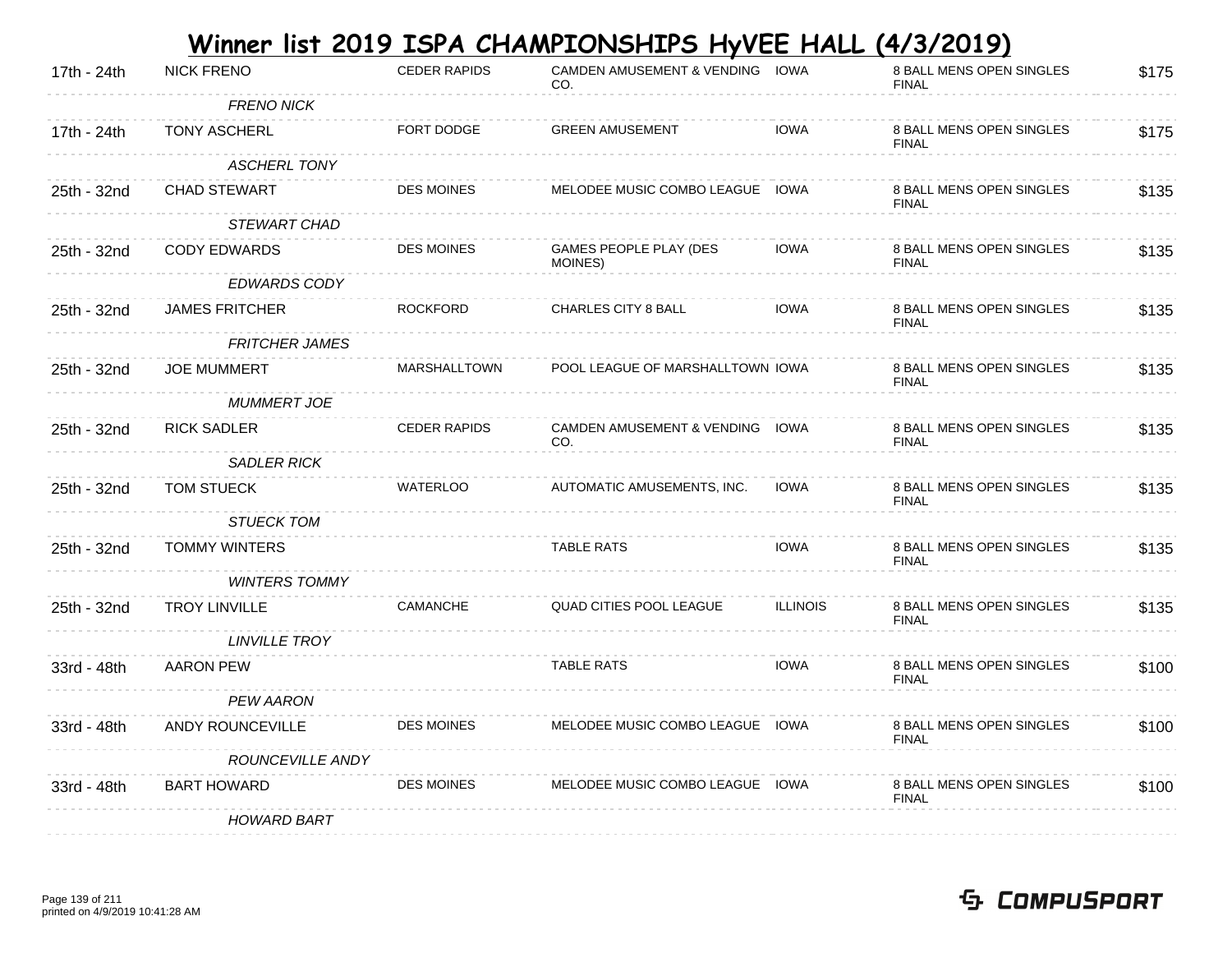| 33rd - 48th | <b>BRANDON LINCOLN</b>  | WAPELLO             | CO.                     |                 | 8 BALL MENS OPEN SINGLES<br><b>FINAL</b>                                                                                                                                                                                                                                                | \$100 |
|-------------|-------------------------|---------------------|-------------------------|-----------------|-----------------------------------------------------------------------------------------------------------------------------------------------------------------------------------------------------------------------------------------------------------------------------------------|-------|
|             | <b>LINCOLN BRANDON</b>  |                     |                         |                 |                                                                                                                                                                                                                                                                                         |       |
| 33rd - 48th | <b>BYRON SUNKLE</b>     | <b>MARSHALLTOWN</b> |                         |                 | 8 BALL MENS OPEN SINGLES<br><b>FINAL</b>                                                                                                                                                                                                                                                | \$100 |
|             | <b>SUNKLE BYRON</b>     |                     |                         |                 |                                                                                                                                                                                                                                                                                         |       |
| 33rd - 48th | <b>CHRIS TUTTLE</b>     | <b>MASON CITY</b>   | <b>CHARLES CITY ACS</b> | <b>IOWA</b>     | 8 BALL MENS OPEN SINGLES<br><b>FINAL</b>                                                                                                                                                                                                                                                | \$100 |
|             | <b>TUTTLE CHRIS</b>     |                     |                         |                 |                                                                                                                                                                                                                                                                                         |       |
| 33rd - 48th | DAN WESBROOK            | <b>CEDER RAPIDS</b> | CO.                     |                 | 8 BALL MENS OPEN SINGLES<br><b>FINAL</b>                                                                                                                                                                                                                                                | \$100 |
|             | <b>WESBROOK DAN</b>     |                     |                         |                 |                                                                                                                                                                                                                                                                                         |       |
| 33rd - 48th | DAVE YOUNGS             |                     | <b>OSCEOLA</b>          | <b>IOWA</b>     | 8 BALL MENS OPEN SINGLES<br><b>FINAL</b>                                                                                                                                                                                                                                                | \$100 |
|             | YOUNGS DAVE             |                     |                         |                 |                                                                                                                                                                                                                                                                                         |       |
| 33rd - 48th | <b>JESSE FOX</b>        | MARSHALLTOWN        |                         |                 | 8 BALL MENS OPEN SINGLES<br><b>FINAL</b>                                                                                                                                                                                                                                                | \$100 |
|             | FOX JESSE               |                     |                         |                 |                                                                                                                                                                                                                                                                                         |       |
| 33rd - 48th | <b>KEITH PAULSON</b>    | <b>ROCHESTER</b>    | CO.                     |                 | 8 BALL MENS OPEN SINGLES<br><b>FINAL</b>                                                                                                                                                                                                                                                | \$100 |
|             | <b>PAULSON KEITH</b>    |                     |                         |                 |                                                                                                                                                                                                                                                                                         |       |
| 33rd - 48th | <b>MATT PRESTON</b>     | <b>DES MOINES</b>   |                         |                 | 8 BALL MENS OPEN SINGLES<br><b>FINAL</b>                                                                                                                                                                                                                                                | \$100 |
|             | <b>PRESTON MATT</b>     |                     |                         |                 |                                                                                                                                                                                                                                                                                         |       |
| 33rd - 48th | <b>MATT TILLMAN</b>     | <b>OMAHA</b>        | NTS                     | <b>NEBRASKA</b> | 8 BALL MENS OPEN SINGLES<br><b>FINAL</b>                                                                                                                                                                                                                                                | \$100 |
|             |                         |                     |                         |                 |                                                                                                                                                                                                                                                                                         |       |
| 33rd - 48th | MICHAEL V. HOGUE        | <b>MARSHALLTOWN</b> |                         |                 | 8 BALL MENS OPEN SINGLES<br><b>FINAL</b>                                                                                                                                                                                                                                                | \$100 |
|             | <b>V. HOGUE MICHAEL</b> |                     |                         |                 |                                                                                                                                                                                                                                                                                         |       |
| 33rd - 48th | <b>NICK DAVIDSON</b>    | <b>DES MOINES</b>   |                         |                 | 8 BALL MENS OPEN SINGLES<br><b>FINAL</b>                                                                                                                                                                                                                                                | \$100 |
|             | <b>DAVIDSON NICK</b>    |                     |                         |                 |                                                                                                                                                                                                                                                                                         |       |
| 33rd - 48th | <b>RICK LEE</b>         | <b>OMAHA</b>        | <b>NTS</b>              | NEBRASKA        | 8 BALL MENS OPEN SINGLES<br><b>FINAL</b>                                                                                                                                                                                                                                                | \$100 |
|             | <b>LEE RICK</b>         |                     |                         |                 |                                                                                                                                                                                                                                                                                         |       |
| 33rd - 48th | TONY MINARD             | FORT DODGE          | <b>GREEN AMUSEMENT</b>  | IOWA            | 8 BALL MENS OPEN SINGLES<br><b>FINAL</b>                                                                                                                                                                                                                                                | \$100 |
|             | <b>MINARD TONY</b>      |                     |                         |                 |                                                                                                                                                                                                                                                                                         |       |
|             |                         | TILLMAN MATT        |                         |                 | CAMDEN AMUSEMENT & VENDING IOWA<br>POOL LEAGUE OF MARSHALLTOWN IOWA<br>CAMDEN AMUSEMENT & VENDING IOWA<br>POOL LEAGUE OF MARSHALLTOWN IOWA<br>CAMDEN AMUSEMENT & VENDING IOWA<br>MELODEE MUSIC COMBO LEAGUE IOWA<br>POOL LEAGUE OF MARSHALLTOWN IOWA<br>MELODEE MUSIC COMBO LEAGUE IOWA |       |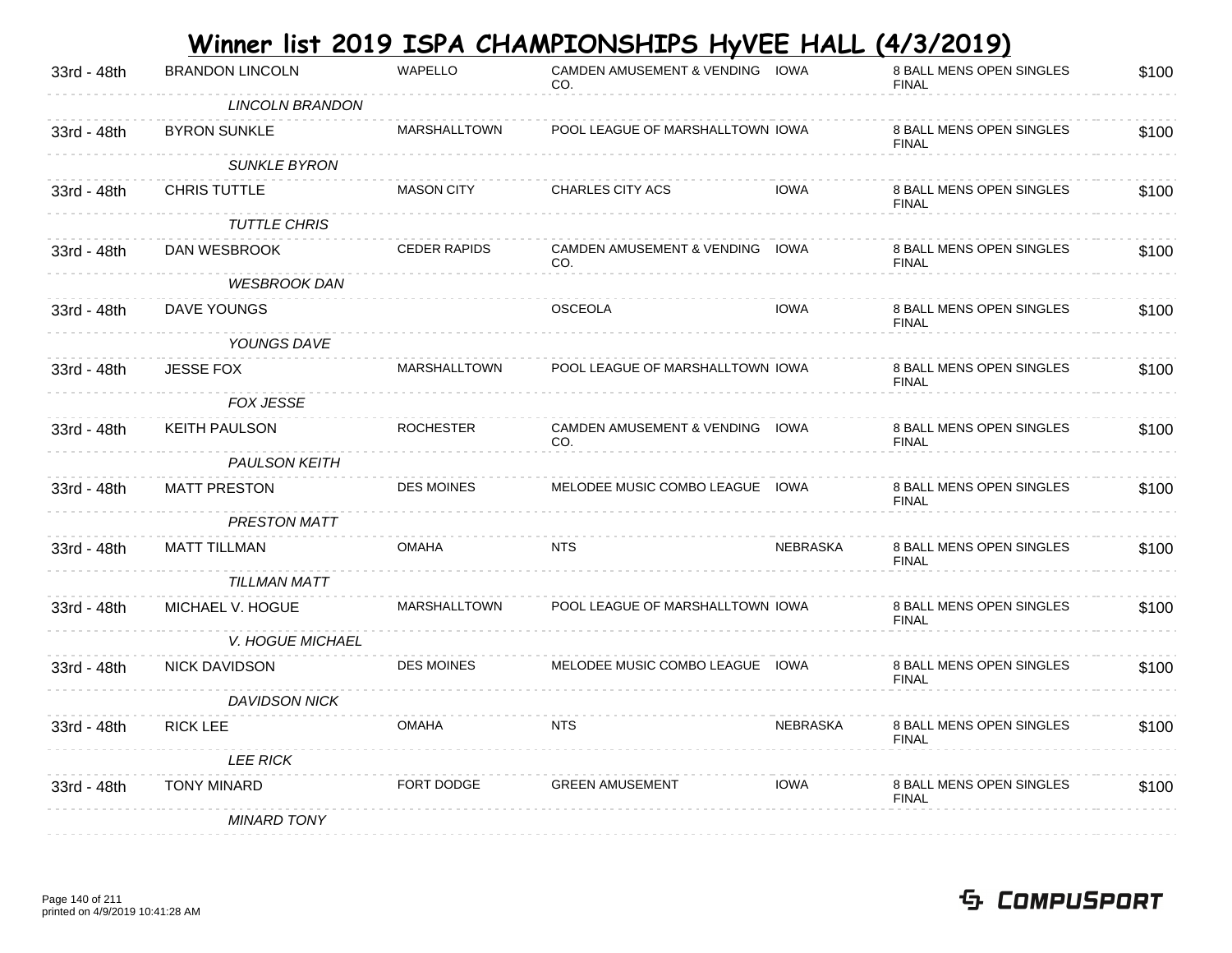|             |                      |                     | Winner list 2019 ISPA CHAMPIONSHIPS HyVEE HALL |                 | (4/3/2019)                               |      |
|-------------|----------------------|---------------------|------------------------------------------------|-----------------|------------------------------------------|------|
| 49th - 64th | <b>BRAD SELLERS</b>  | <b>MARSHALLTOWN</b> | POOL LEAGUE OF MARSHALLTOWN IOWA               |                 | 8 BALL MENS OPEN SINGLES<br><b>FINAL</b> | \$75 |
|             | <b>SELLERS BRAD</b>  |                     |                                                |                 |                                          |      |
| 49th - 64th | <b>BRETT ELDER</b>   | <b>IOWA CITY</b>    | IOWA CITY METRO POOL LEAGUE                    | IOWA            | 8 BALL MENS OPEN SINGLES<br><b>FINAL</b> | \$75 |
|             | <b>ELDER BRETT</b>   |                     |                                                |                 |                                          |      |
| 49th - 64th | <b>CHRIS GRUVER</b>  | NORTH LIBERTY       | <b>TABLE RATS</b>                              | <b>IOWA</b>     | 8 BALL MENS OPEN SINGLES<br><b>FINAL</b> | \$75 |
|             | <b>GRUVER CHRIS</b>  |                     |                                                |                 |                                          |      |
| 49th - 64th | <b>CHUCK CRAIG</b>   |                     | <b>IPPL IOWA</b>                               | <b>IOWA</b>     | 8 BALL MENS OPEN SINGLES<br><b>FINAL</b> | \$75 |
|             | <b>CRAIG CHUCK</b>   |                     |                                                |                 |                                          |      |
| 49th - 64th | DAN HUNT             |                     | NTS.                                           | <b>NEBRASKA</b> | 8 BALL MENS OPEN SINGLES<br><b>FINAL</b> | \$75 |
|             | <b>HUNT DAN</b>      |                     |                                                |                 |                                          |      |
| 49th - 64th | DAVE L SCHAWL        | <b>CLINTON</b>      | <b>CLINTON</b>                                 | <b>IOWA</b>     | 8 BALL MENS OPEN SINGLES<br><b>FINAL</b> | \$75 |
|             | <b>SCHAWL DAVE L</b> |                     |                                                |                 |                                          |      |
| 49th - 64th | DAVID R KOLBE        | <b>MARSHALLTOWN</b> | POOL LEAGUE OF MARSHALLTOWN IOWA               |                 | 8 BALL MENS OPEN SINGLES<br><b>FINAL</b> | \$75 |
|             | <b>KOLBE DAVID R</b> |                     |                                                |                 |                                          |      |
| 49th - 64th | <b>JASON MILLARD</b> | AMES                | CORNER POCKET LEAGUE                           | <b>IOWA</b>     | 8 BALL MENS OPEN SINGLES<br><b>FINAL</b> | \$75 |
|             | <b>MILLARD JASON</b> |                     |                                                |                 |                                          |      |
| 49th - 64th | <b>JOHN MAHONEY</b>  | <b>KEOKUK</b>       | <b>JOE DEE'S</b>                               | <b>IOWA</b>     | 8 BALL MENS OPEN SINGLES<br><b>FINAL</b> | \$75 |
|             | <b>MAHONEY JOHN</b>  |                     |                                                |                 |                                          |      |
| 49th - 64th | <b>JOSH VAWTER</b>   |                     | <b>CLINTON</b>                                 | <b>IOWA</b>     | 8 BALL MENS OPEN SINGLES<br><b>FINAL</b> | \$75 |
|             | <b>VAWTER JOSH</b>   |                     |                                                |                 |                                          |      |
| 49th - 64th | <b>KIM BARTLING</b>  | <b>MUSCATINE</b>    | MUSCATINE POOL LEAGUE                          | <b>IOWA</b>     | 8 BALL MENS OPEN SINGLES<br><b>FINAL</b> | \$75 |
|             | <b>BARTLING KIM</b>  |                     |                                                |                 |                                          |      |
| 49th - 64th | MIKE REYNOLDS        | <b>IOWA CITY</b>    | IOWA CITY METRO POOL LEAGUE                    | <b>IOWA</b>     | 8 BALL MENS OPEN SINGLES<br><b>FINAL</b> | \$75 |
|             | <b>REYNOLDS MIKE</b> |                     |                                                |                 |                                          |      |
| 49th - 64th | <b>NICK BARNES</b>   | <b>OMAHA</b>        | <b>NTS</b>                                     | <b>NEBRASKA</b> | 8 BALL MENS OPEN SINGLES<br><b>FINAL</b> | \$75 |
|             | <b>BARNES NICK</b>   |                     |                                                |                 |                                          |      |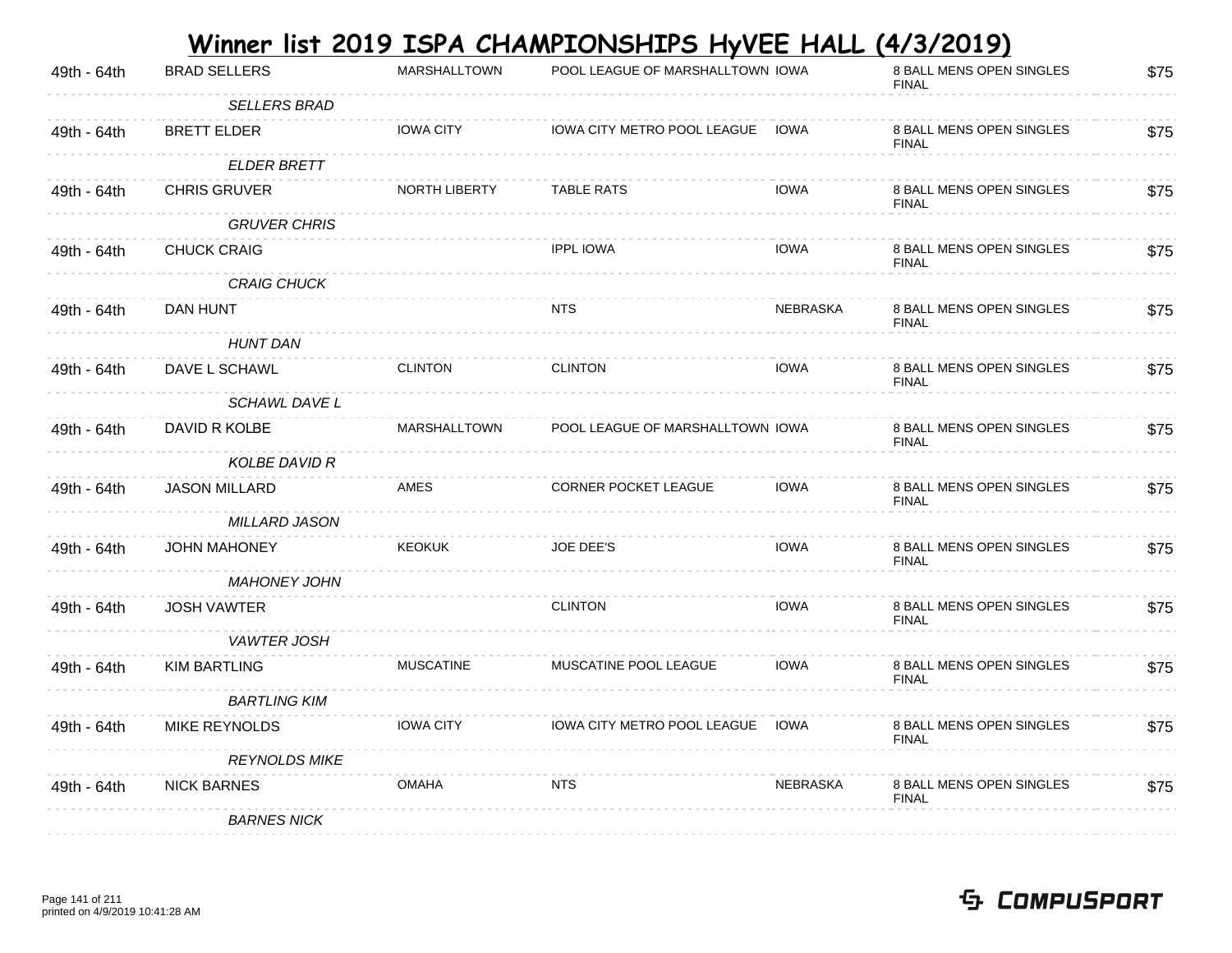| 49th - 64th | ROBERT LOHMANN JR.             |                     | <b>NTS</b>                             | <b>NEBRASKA</b>      | 8 BALL MENS OPEN SINGLES<br><b>FINAL</b> | \$75          |
|-------------|--------------------------------|---------------------|----------------------------------------|----------------------|------------------------------------------|---------------|
|             | <b>LOHMANN JR. ROBERT</b>      |                     |                                        |                      |                                          |               |
| 49th - 64th | RYAN JOHNSTON                  |                     | <b>IPPL IOWA</b>                       | <b>IOWA</b>          | 8 BALL MENS OPEN SINGLES<br><b>FINAL</b> | \$75          |
|             | JOHNSTON RYAN                  |                     |                                        |                      |                                          |               |
| 49th - 64th | <b>SHAWN POHLMAN</b>           | <b>MANCHESTER</b>   | <b>DELAWARE COUNTY</b>                 | <b>IOWA</b>          | 8 BALL MENS OPEN SINGLES<br><b>FINAL</b> | \$75          |
|             | POHLMAN SHAWN                  |                     |                                        |                      |                                          |               |
|             | <u>MENS OPEN SINGLES 9BALL</u> |                     |                                        |                      |                                          |               |
| Rank        | <b>Name</b>                    | City                | Operator                               | <b>State/Country</b> | <b>Bracket</b>                           | <b>Awards</b> |
| 17th - 24th | <b>BILL DAVIDSON</b>           | <b>OSCEOLA</b>      | <b>OSCEOLA</b>                         | <b>IOWA</b>          | 9 BALL MENS OPEN SINGLES #1              | \$85          |
|             | <b>DAVIDSON BILL</b>           |                     |                                        |                      |                                          |               |
| 17th - 24th | <b>KEITH PAULSON</b>           | <b>ROCHESTER</b>    | CAMDEN AMUSEMENT & VENDING IOWA<br>CO. |                      | 9 BALL MENS OPEN SINGLES #1              | \$85          |
|             | <b>PAULSON KEITH</b>           |                     |                                        |                      |                                          |               |
| 17th - 24th | CHAD STEWART                   | <b>DES MOINES</b>   | MELODEE MUSIC COMBO LEAGUE IOWA        |                      | 9 BALL MENS OPEN SINGLES #2              | \$85          |
|             | <b>STEWART CHAD</b>            |                     |                                        |                      |                                          |               |
| 17th - 24th | <b>CURT COLVIN</b>             | <b>BOONE</b>        | KD AMUSEMENT, INC.                     | <b>IOWA</b>          | 9 BALL MENS OPEN SINGLES #2              | \$85          |
|             | <b>COLVIN CURT</b>             |                     |                                        |                      |                                          |               |
| 17th - 24th | <b>JEFF BUNGER</b>             | WATERLOO            | AUTOMATIC AMUSEMENTS, INC.             | <b>IOWA</b>          | 9 BALL MENS OPEN SINGLES #3              | \$85          |
|             | <b>BUNGER JEFF</b>             |                     |                                        |                      |                                          |               |
| 17th - 24th | <b>MATT HOFFMAN</b>            | <b>IOWA CITY</b>    | IOWA CITY METRO POOL LEAGUE IOWA       |                      | 9 BALL MENS OPEN SINGLES #3              | \$85          |
|             | <b>HOFFMAN MATT</b>            |                     |                                        |                      |                                          |               |
| 17th - 24th | AARON SWENSON                  | <b>DES MOINES</b>   | <b>IPPL IOWA</b>                       | <b>IOWA</b>          | 9 BALL MENS OPEN SINGLES #4              | \$85          |
|             | <b>SWENSON AARON</b>           |                     |                                        |                      |                                          |               |
| 17th - 24th | CHRIS COLVIN                   | <b>BOONE</b>        | KD AMUSEMENT, INC.                     | <b>IOWA</b>          | 9 BALL MENS OPEN SINGLES #4              | \$85          |
|             | <b>COLVIN CHRIS</b>            |                     |                                        |                      |                                          |               |
| 25th - 32nd | ROBERT LOHMANN JR.             |                     | <b>NTS</b>                             | <b>NEBRASKA</b>      | 9 BALL MENS OPEN SINGLES #1              | \$65          |
|             | <b>LOHMANN JR. ROBERT</b>      |                     |                                        |                      |                                          |               |
| 25th - 32nd | <b>TRACY SEATON</b>            | <b>CEDER RAPIDS</b> | CAMDEN AMUSEMENT & VENDING IOWA<br>CO. |                      | 9 BALL MENS OPEN SINGLES #1              | \$65          |
|             | <b>SEATON TRACY</b>            |                     |                                        |                      |                                          |               |
|             |                                |                     |                                        |                      |                                          |               |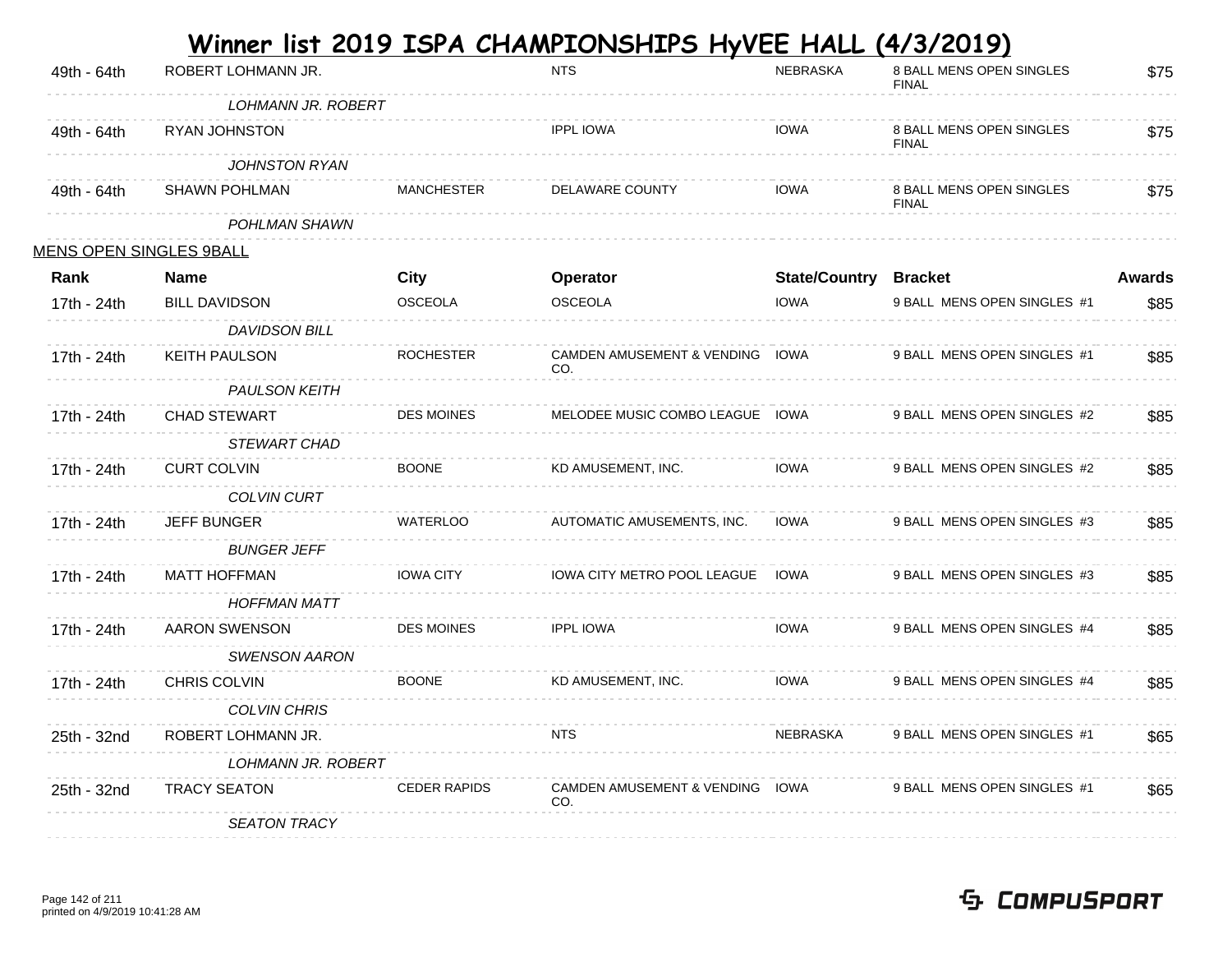|             |                       |                      | Winner list 2019 ISPA CHAMPIONSHIPS HyVEE HALL (4/3/2019) |                 |                             |      |
|-------------|-----------------------|----------------------|-----------------------------------------------------------|-----------------|-----------------------------|------|
| 25th - 32nd | <b>CHAD LOFGREN</b>   | <b>BLUE GRASS</b>    | QUAD CITIES POOL LEAGUE                                   | <b>ILLINOIS</b> | 9 BALL MENS OPEN SINGLES #2 | \$65 |
|             | <b>LOFGREN CHAD</b>   |                      |                                                           |                 |                             |      |
| 25th - 32nd | <b>CRAIG BLUM</b>     | <b>NORTH ENGLISH</b> | <b>TABLE RATS</b>                                         | <b>IOWA</b>     | 9 BALL MENS OPEN SINGLES #2 | \$65 |
|             | <b>BLUM CRAIG</b>     |                      |                                                           |                 |                             |      |
| 25th - 32nd | ANDY POOLE            |                      | <b>IPPL IOWA</b>                                          | <b>IOWA</b>     | 9 BALL MENS OPEN SINGLES #3 | \$65 |
|             | POOLE ANDY            |                      |                                                           |                 |                             |      |
| 25th - 32nd | <b>CHAD SMITH</b>     | <b>DES MOINES</b>    | MELODEE MUSIC COMBO LEAGUE IOWA                           |                 | 9 BALL MENS OPEN SINGLES #3 | \$65 |
|             | <b>SMITH CHAD</b>     |                      |                                                           |                 |                             |      |
| 25th - 32nd | <b>CHAD SOUDER</b>    |                      | <b>CHARLES CITY ACS</b>                                   | <b>IOWA</b>     | 9 BALL MENS OPEN SINGLES #4 | \$65 |
|             | SOUDER CHAD           |                      |                                                           |                 |                             |      |
| 25th - 32nd | <b>STAN SMITH</b>     | <b>OSCEOLA</b>       | <b>OSCEOLA</b>                                            | <b>IOWA</b>     | 9 BALL MENS OPEN SINGLES #4 | \$65 |
|             | <b>SMITH STAN</b>     |                      |                                                           |                 |                             |      |
| 33rd - 48th | <b>JAMES FRITCHER</b> | <b>ROCKFORD</b>      | <b>CHARLES CITY 8 BALL</b>                                | <b>IOWA</b>     | 9 BALL MENS OPEN SINGLES #1 |      |
|             | <b>FRITCHER JAMES</b> |                      |                                                           |                 |                             |      |
| 33rd - 48th | <b>JOHN STEWART</b>   | <b>OMAHA</b>         | <b>NTS</b>                                                | <b>NEBRASKA</b> | 9 BALL MENS OPEN SINGLES #1 |      |
|             | <b>STEWART JOHN</b>   |                      |                                                           |                 |                             |      |
| 33rd - 48th | <b>KRIS KOONTZ</b>    | MAQUOKETA            | <b>TIMBER CITY</b>                                        | <b>IOWA</b>     | 9 BALL MENS OPEN SINGLES #1 |      |
|             | <b>KOONTZ KRIS</b>    |                      |                                                           |                 |                             |      |
| 33rd - 48th | <b>TROY LINVILLE</b>  | CAMANCHE             | QUAD CITIES POOL LEAGUE                                   | <b>ILLINOIS</b> | 9 BALL MENS OPEN SINGLES #1 |      |
|             | <b>LINVILLE TROY</b>  |                      |                                                           |                 |                             |      |
| 33rd - 48th | <b>CHUCK CRAIG</b>    |                      | <b>IPPL IOWA</b>                                          | <b>IOWA</b>     | 9 BALL MENS OPEN SINGLES #2 |      |
|             | <b>CRAIG CHUCK</b>    |                      |                                                           |                 |                             |      |
| 33rd - 48th | <b>ERNIE SCOTT</b>    | <b>OSCEOLA</b>       | <b>OSCEOLA</b>                                            | <b>IOWA</b>     | 9 BALL MENS OPEN SINGLES #2 |      |
|             | <b>SCOTT ERNIE</b>    |                      |                                                           |                 |                             |      |
| 33rd - 48th | <b>JEREMY WHITE</b>   | <b>DES MOINES</b>    | MELODEE MUSIC COMBO LEAGUE IOWA                           |                 | 9 BALL MENS OPEN SINGLES #2 |      |
|             | <b>WHITE JEREMY</b>   |                      |                                                           |                 |                             |      |
| 33rd - 48th | TOM MCDAVITT          | <b>OMAHA</b>         | <b>NTS</b>                                                | NEBRASKA        | 9 BALL MENS OPEN SINGLES #2 |      |
|             | <b>MCDAVITT TOM</b>   |                      |                                                           |                 |                             |      |
| 33rd - 48th | <b>JOE STRUCK</b>     | <b>CEDAR RAPIDS</b>  | CAMDEN AMUSEMENT & VENDING IOWA<br>CO.                    |                 | 9 BALL MENS OPEN SINGLES #3 |      |
|             | <b>STRUCK JOE</b>     |                      |                                                           |                 |                             |      |

#### Page 143 of 211 printed on 4/9/2019 10:41:28 AM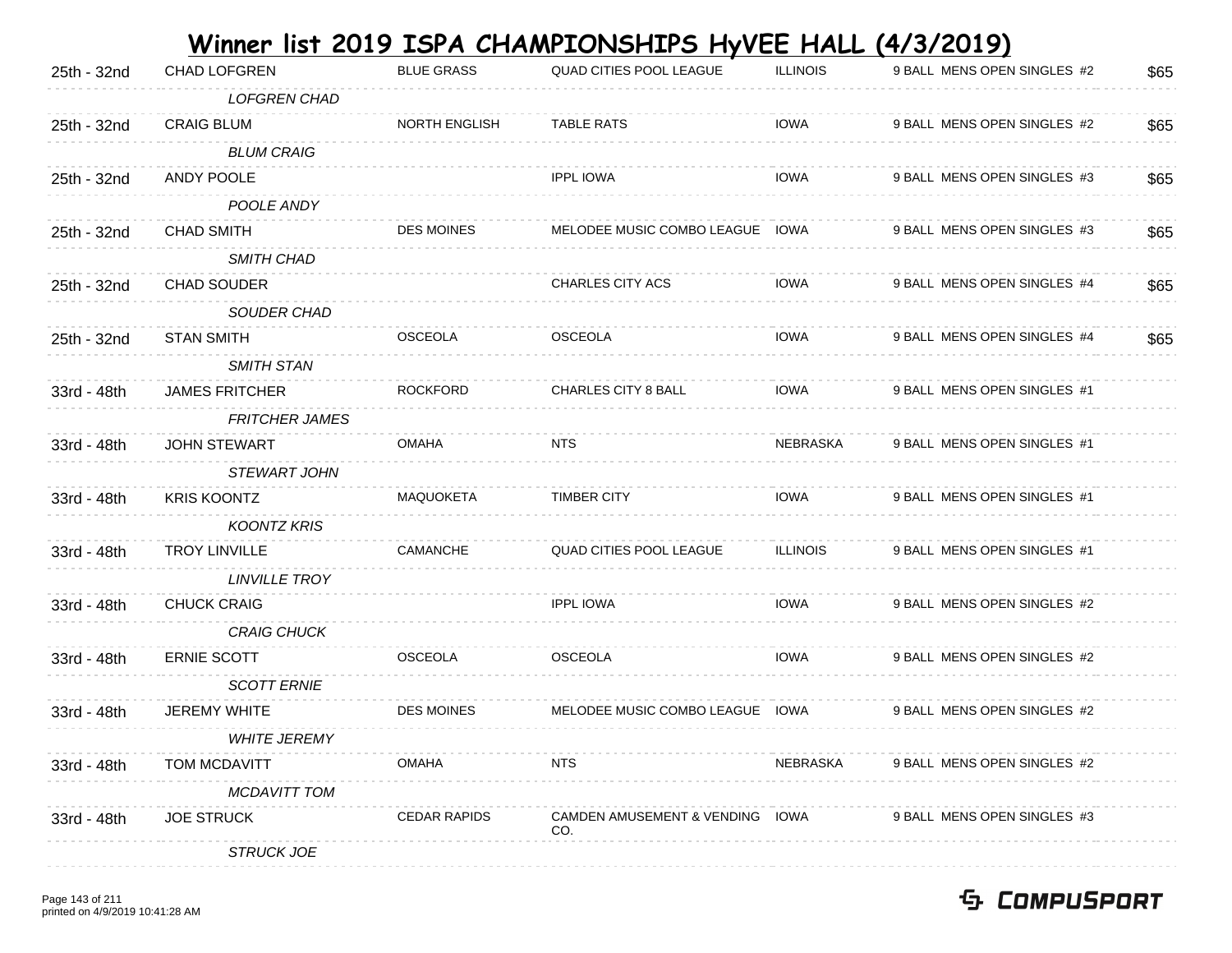|             |                           |                       | Winner list 2019 ISPA CHAMPIONSHIPS HyVEE HALL (4/3/2019) |             |                             |
|-------------|---------------------------|-----------------------|-----------------------------------------------------------|-------------|-----------------------------|
| 33rd - 48th | <b>MARK JENKINS</b>       | <b>URBANDALE</b>      | MELODEE MUSIC COMBO LEAGUE IOWA                           |             | 9 BALL MENS OPEN SINGLES #3 |
|             | <b>JENKINS MARK</b>       |                       |                                                           |             |                             |
| 33rd - 48th | ROGER ROBERTSON           | <b>OSCEOLA</b>        | <b>OSCEOLA</b>                                            | <b>IOWA</b> | 9 BALL MENS OPEN SINGLES #3 |
|             | <b>ROBERTSON ROGER</b>    |                       |                                                           |             |                             |
| 33rd - 48th | <b>STEVE PORTER</b>       | <b>MUSCATINE</b>      | MUSCATINE POOL LEAGUE                                     | <b>IOWA</b> | 9 BALL MENS OPEN SINGLES #3 |
|             | <b>PORTER STEVE</b>       |                       |                                                           |             |                             |
| 33rd - 48th | <b>IRVIN RISLEY</b>       | <b>OMAHA</b>          | <b>NTS</b>                                                | NEBRASKA    | 9 BALL MENS OPEN SINGLES #4 |
|             | <b>RISLEY IRVIN</b>       |                       |                                                           |             |                             |
| 33rd - 48th | <b>JOEY HERLEIN</b>       | <b>MUSCATINE</b>      | MUSCATINE POOL LEAGUE                                     | <b>IOWA</b> | 9 BALL MENS OPEN SINGLES #4 |
|             | <b>HERLEIN JOEY</b>       |                       |                                                           |             |                             |
| 33rd - 48th | <b>KEITH YAROLEM</b>      | MAQUOKETA             | <b>TIMBER CITY</b>                                        | <b>IOWA</b> | 9 BALL MENS OPEN SINGLES #4 |
|             | YAROLEM KEITH             |                       |                                                           |             |                             |
| 33rd - 48th | <b>SPENCER WIEBKE</b>     | <b>MASON CITY</b>     | RED LINE VENDING, INC. MASON<br><b>CITY</b>               | <b>IOWA</b> | 9 BALL MENS OPEN SINGLES #4 |
|             | <b>WIEBKE SPENCER</b>     |                       |                                                           |             |                             |
| 49th - 64th | <b>BOBBY SHORT</b>        | <b>OSCEOLA</b>        | <b>OSCEOLA</b>                                            | <b>IOWA</b> | 9 BALL MENS OPEN SINGLES #1 |
|             | SHORT BOBBY               |                       |                                                           |             |                             |
| 49th - 64th | <b>JASON BARNES</b>       | <b>CEDER RAPIDS</b>   | CAMDEN AMUSEMENT & VENDING IOWA<br>CO.                    |             | 9 BALL MENS OPEN SINGLES #1 |
|             | <b>BARNES JASON</b>       |                       |                                                           |             |                             |
| 49th - 64th | <b>JEFF LAW</b>           | <b>DESMOINES</b>      | GAMES PEOPLE PLAY (DES<br>MOINES)                         | <b>IOWA</b> | 9 BALL MENS OPEN SINGLES #1 |
|             | <b>LAW JEFF</b>           |                       |                                                           |             |                             |
| 49th - 64th | <b>MATT PRESTON</b>       | <b>DES MOINES</b>     | MELODEE MUSIC COMBO LEAGUE IOWA                           |             | 9 BALL MENS OPEN SINGLES #1 |
|             | <b>PRESTON MATT</b>       |                       |                                                           |             |                             |
| 49th - 64th | <b>DANE HARRIS</b>        | <b>CEDER RAPIDS</b>   | <b>CAMDEN AMUSEMENT &amp; VENDING</b><br>CO.              | <b>IOWA</b> | 9 BALL MENS OPEN SINGLES #2 |
|             | <b>HARRIS DANE</b>        |                       |                                                           |             |                             |
| 49th - 64th | DARRELL BUDLONG           | <b>COUNCIL BLUFFS</b> | <b>NTS</b>                                                | NEBRASKA    | 9 BALL MENS OPEN SINGLES #2 |
|             | <b>BUDLONG DARRELL</b>    |                       |                                                           |             |                             |
| 49th - 64th | <b>HARLEY WEISSENFLUH</b> | <b>WATERLOO</b>       | AUTOMATIC AMUSEMENTS, INC.                                | <b>IOWA</b> | 9 BALL MENS OPEN SINGLES #2 |
|             | <b>WEISSENFLUH HARLEY</b> |                       |                                                           |             |                             |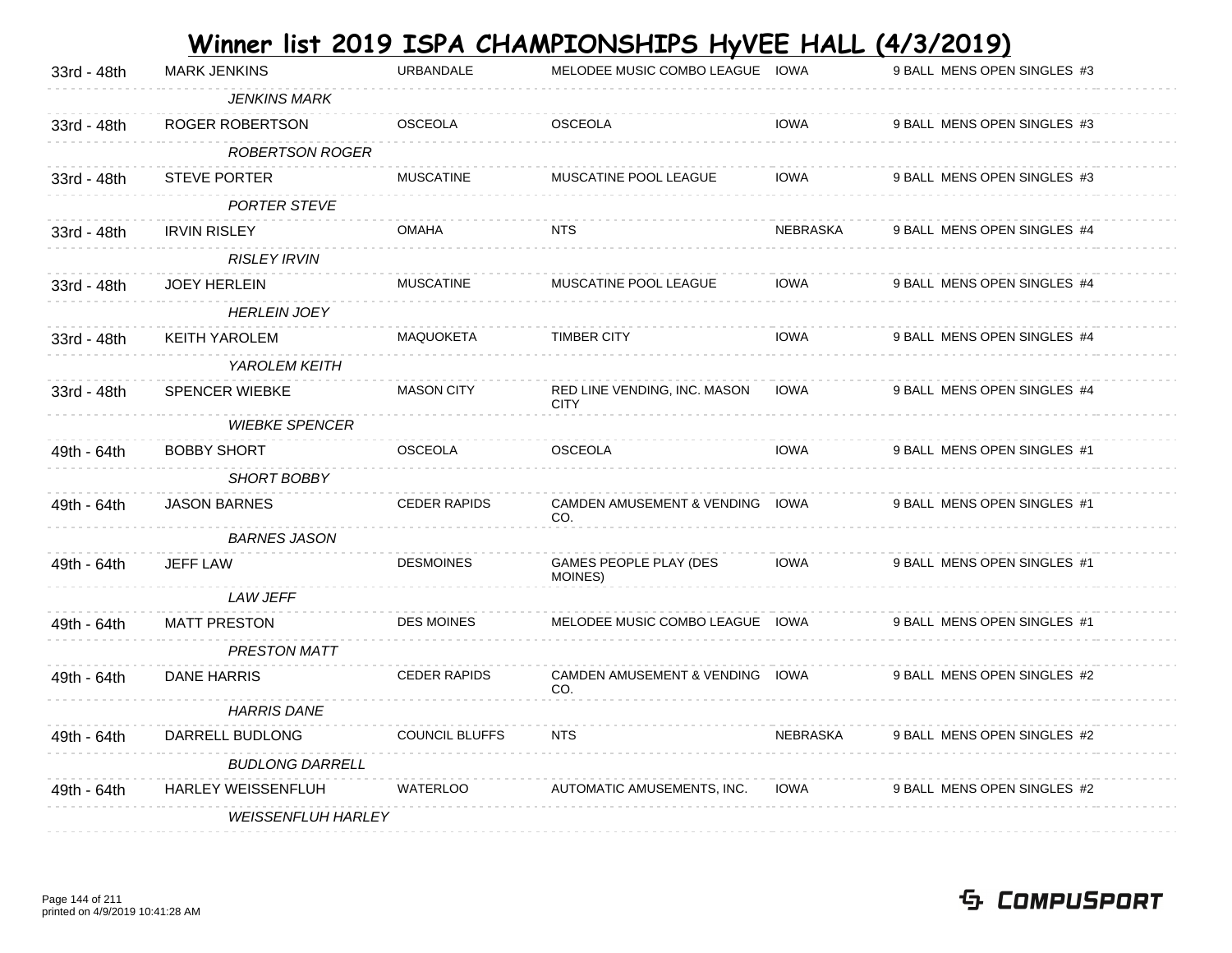| 49th - 64th | <b>JOEL FINI</b>       | <b>DESMOINES</b>    | GAMES PEOPLE PLAY (DES<br>MOINES)      | <b>IOWA</b> | 9 BALL MENS OPEN SINGLES #2 |
|-------------|------------------------|---------------------|----------------------------------------|-------------|-----------------------------|
|             | <b>FINI JOEL</b>       |                     |                                        |             |                             |
| 49th - 64th | <b>BOB SMITH</b>       | <b>DES MOINES</b>   | MELODEE MUSIC COMBO LEAGUE IOWA        |             | 9 BALL MENS OPEN SINGLES #3 |
|             | <b>SMITH BOB</b>       |                     |                                        |             |                             |
| 49th - 64th | <b>DAWSON VELEZ</b>    |                     | <b>IPPL IOWA</b>                       | <b>IOWA</b> | 9 BALL MENS OPEN SINGLES #3 |
|             | <b>VELEZ DAWSON</b>    |                     |                                        |             |                             |
| 49th - 64th | LONNIE CARR            |                     | <b>TIMBER CITY</b>                     | <b>IOWA</b> | 9 BALL MENS OPEN SINGLES #3 |
|             | <b>CARR LONNIE</b>     |                     |                                        |             |                             |
| 49th - 64th | <b>TRAVIS LOGSDON</b>  | <b>DES MOINES</b>   | GAMES PEOPLE PLAY (DES<br>MOINES)      | IOWA        | 9 BALL MENS OPEN SINGLES #3 |
|             | <b>LOGSDON TRAVIS</b>  |                     |                                        |             |                             |
| 49th - 64th | <b>ANDREW RICHARDS</b> | <b>HIAWATHA</b>     | CAMDEN AMUSEMENT & VENDING IOWA<br>CO. |             | 9 BALL MENS OPEN SINGLES #4 |
|             | <b>RICHARDS ANDREW</b> |                     |                                        |             |                             |
| 49th - 64th | <b>JOSH STALEY</b>     | <b>CEDAR RAPIDS</b> | CAMDEN AMUSEMENT & VENDING IOWA<br>CO. |             | 9 BALL MENS OPEN SINGLES #4 |
|             | <b>STALEY JOSH</b>     |                     |                                        |             |                             |
| 49th - 64th | <b>MATT WAKEMAN</b>    |                     | <b>IPPL IOWA</b>                       | <b>IOWA</b> | 9 BALL MENS OPEN SINGLES #4 |
|             | <b>WAKEMAN MATT</b>    |                     |                                        |             |                             |
| 49th - 64th | <b>ZACH DICKSON</b>    | <b>DES MOINES</b>   | GAMES PEOPLE PLAY (DES<br>MOINES)      | <b>IOWA</b> | 9 BALL MENS OPEN SINGLES #4 |
|             | <b>DICKSON ZACH</b>    |                     |                                        |             |                             |
| 65th - 96th | <b>BRYAN RENSLOW</b>   | <b>WATERLOO</b>     | AUTOMATIC AMUSEMENTS, INC.             | <b>IOWA</b> | 9 BALL MENS OPEN SINGLES #1 |
|             | <b>RENSLOW BRYAN</b>   |                     |                                        |             |                             |
| 65th - 96th | <b>JESSE FOX</b>       | <b>MARSHALLTOWN</b> | POOL LEAGUE OF MARSHALLTOWN IOWA       |             | 9 BALL MENS OPEN SINGLES #1 |
|             | <b>FOX JESSE</b>       |                     |                                        |             |                             |
| 65th - 96th | <b>MATT LESTER</b>     | <b>CLIVE</b>        | <b>IPPL IOWA</b>                       | <b>IOWA</b> | 9 BALL MENS OPEN SINGLES #1 |
|             | <b>LESTER MATT</b>     |                     |                                        |             |                             |
| 65th - 96th | <b>NICK DAVIDSON</b>   | <b>DES MOINES</b>   | MELODEE MUSIC COMBO LEAGUE IOWA        |             | 9 BALL MENS OPEN SINGLES #1 |
|             | <b>DAVIDSON NICK</b>   |                     |                                        |             |                             |
| 65th - 96th | <b>SCOTT BAKULA</b>    | <b>WATERLOO</b>     | AUTOMATIC AMUSEMENTS, INC.             |             | 9 BALL MENS OPEN SINGLES #1 |
|             | <b>BAKULA SCOTT</b>    |                     |                                        |             |                             |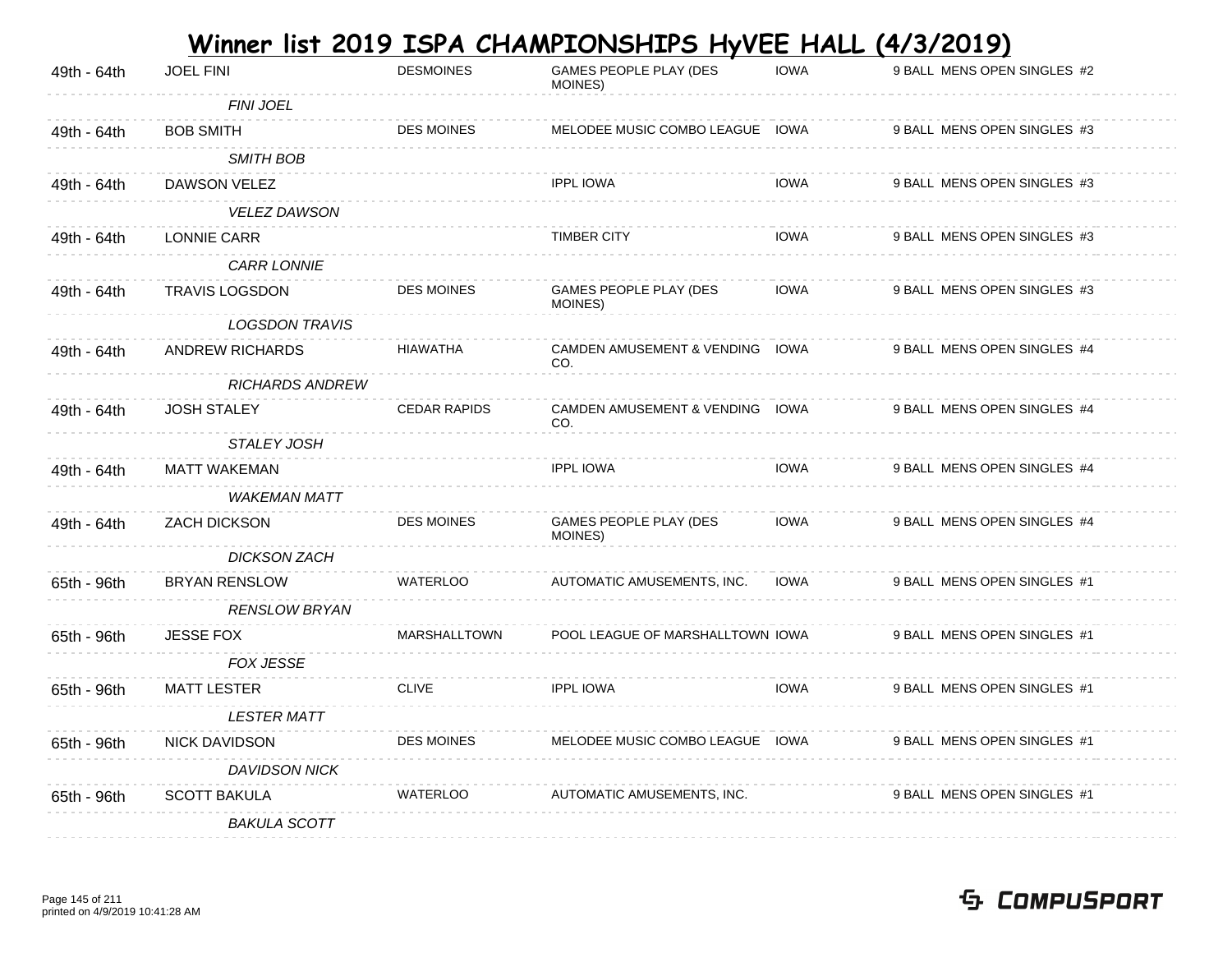| 65th - 96th | <b>SHAWN GUIDEBECK</b> |                      | <b>CLINTON</b>                         | <b>IOWA</b> | 9 BALL MENS OPEN SINGLES #1 |
|-------------|------------------------|----------------------|----------------------------------------|-------------|-----------------------------|
|             | <b>GUIDEBECK SHAWN</b> |                      |                                        |             |                             |
| 65th - 96th | <b>STEVE AUSTIN</b>    |                      | GAMES PEOPLE PLAY (DES<br>MOINES)      | IOWA        | 9 BALL MENS OPEN SINGLES #1 |
|             | <b>AUSTIN STEVE</b>    |                      |                                        |             |                             |
| 65th - 96th | <b>ULAND DANUSER</b>   | <b>IOWA CITY</b>     | IOWA CITY METRO POOL LEAGUE IOWA       |             | 9 BALL MENS OPEN SINGLES #1 |
|             | <b>DANUSER ULAND</b>   |                      |                                        |             |                             |
| 65th - 96th | ANDY ROUNCEVILLE       | <b>DES MOINES</b>    | MELODEE MUSIC COMBO LEAGUE IOWA        |             | 9 BALL MENS OPEN SINGLES #2 |
|             | ROUNCEVILLE ANDY       |                      |                                        |             |                             |
| 65th - 96th | <b>CHUCK BARNES</b>    |                      | GAMES PEOPLE PLAY (DES<br>MOINES)      | <b>IOWA</b> | 9 BALL MENS OPEN SINGLES #2 |
|             | <b>BARNES CHUCK</b>    |                      |                                        |             |                             |
| 65th - 96th | <b>JAKE REED</b>       | <b>LINCOLN</b>       | <b>FISCHELS MUSIC</b>                  | <b>IOWA</b> | 9 BALL MENS OPEN SINGLES #2 |
|             | <b>REED JAKE</b>       |                      |                                        |             |                             |
| 65th - 96th | <b>JARRAD MOHR</b>     | MAQUOKETA            | <b>TIMBER CITY</b>                     | <b>IOWA</b> | 9 BALL MENS OPEN SINGLES #2 |
|             | <b>MOHR JARRAD</b>     |                      |                                        |             |                             |
| 65th - 96th | <b>JUSTIN WILSON</b>   | SCOTTSDALE           | AUTOMATIC AMUSEMENTS, INC.             | ARIZONA     | 9 BALL MENS OPEN SINGLES #2 |
|             | <b>WILSON JUSTIN</b>   |                      |                                        |             |                             |
| 65th - 96th | <b>MATT WHEELER</b>    |                      | <b>IPPL IOWA</b>                       | <b>IOWA</b> | 9 BALL MENS OPEN SINGLES #2 |
|             | <b>WHEELER MATT</b>    |                      |                                        |             |                             |
| 65th - 96th | <b>MIKE LUDEKE</b>     | <b>CEDAR RAPIDS</b>  | <b>TIMBER CITY</b>                     | <b>IOWA</b> | 9 BALL MENS OPEN SINGLES #2 |
|             | <b>LUDEKE MIKE</b>     |                      |                                        |             |                             |
| 65th - 96th | YAAD RAHMAN            |                      | MELODEE MUSIC COMBO LEAGUE IOWA        |             | 9 BALL MENS OPEN SINGLES #2 |
|             | <b>RAHMAN YAAD</b>     |                      |                                        |             |                             |
| 65th - 96th | AJ MURPHY              | <b>CEDER RAPIDS</b>  | CAMDEN AMUSEMENT & VENDING IOWA<br>CO. |             | 9 BALL MENS OPEN SINGLES #3 |
|             | <b>MURPHY AJ</b>       |                      |                                        |             |                             |
| 65th - 96th | <b>ALLEN FRAZIER</b>   |                      | <b>NTS</b>                             | NEBRASKA    | 9 BALL MENS OPEN SINGLES #3 |
|             | <b>FRAZIER ALLEN</b>   |                      |                                        |             |                             |
| 65th - 96th | <b>JASON BENDER</b>    | <b>NORTH ENGLISH</b> | <b>TABLE RATS</b>                      | <b>IOWA</b> | 9 BALL MENS OPEN SINGLES #3 |
|             | <b>BENDER JASON</b>    |                      |                                        |             |                             |
| 65th - 96th | <b>JOSH VAWTER</b>     |                      | <b>CLINTON</b>                         | <b>IOWA</b> | 9 BALL MENS OPEN SINGLES #3 |
|             | <b>VAWTER JOSH</b>     |                      |                                        |             |                             |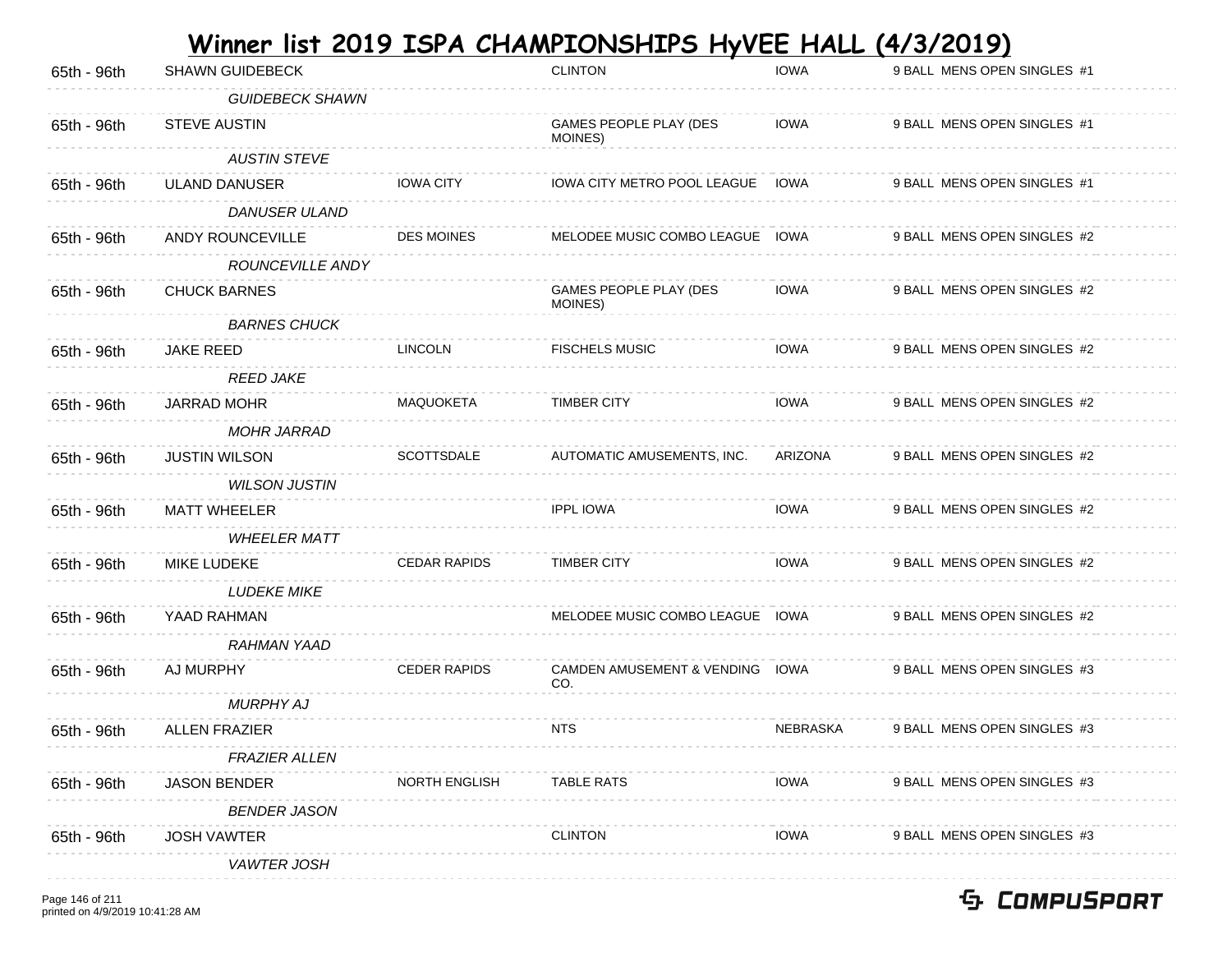| 65th - 96th  | <b>RUBEN MARTINEZ</b>    | MARSHALLTOWN        | POOL LEAGUE OF MARSHALLTOWN IOWA       |             | 9 BALL MENS OPEN SINGLES #3 |
|--------------|--------------------------|---------------------|----------------------------------------|-------------|-----------------------------|
|              | <b>MARTINEZ RUBEN</b>    |                     |                                        |             |                             |
| 65th - 96th  | <b>SHAUN WALKUP</b>      | <b>OSCEOLA</b>      | <b>OSCEOLA</b>                         | <b>IOWA</b> | 9 BALL MENS OPEN SINGLES #3 |
|              | <b>WALKUP SHAUN</b>      |                     |                                        |             |                             |
| 65th - 96th  | TIMOTHY L HALL JR        | <b>DES MOINES</b>   | MELODEE MUSIC COMBO LEAGUE IOWA        |             | 9 BALL MENS OPEN SINGLES #3 |
|              | <b>HALL JR TIMOTHY L</b> |                     |                                        |             |                             |
| 65th - 96th  | <b>TOM NEHL</b>          | <b>ROCKFORD</b>     | CHARLES CITY 8 BALL                    | <b>IOWA</b> | 9 BALL MENS OPEN SINGLES #3 |
|              | <b>NEHL TOM</b>          |                     |                                        |             |                             |
| 65th - 96th  | DAVE WEAVER              | AMES                | MELODEE MUSIC COMBO LEAGUE IOWA        |             | 9 BALL MENS OPEN SINGLES #4 |
|              | <b>WEAVER DAVE</b>       |                     |                                        |             |                             |
| 65th - 96th  | DAVID R KOLBE            | <b>MARSHALLTOWN</b> | POOL LEAGUE OF MARSHALLTOWN IOWA       |             | 9 BALL MENS OPEN SINGLES #4 |
|              | <b>KOLBE DAVID R</b>     |                     |                                        |             |                             |
| 65th - 96th  | <b>KYLE HOLLAND</b>      | AMES                | <b>CORNER POCKET LEAGUE</b>            | <b>IOWA</b> | 9 BALL MENS OPEN SINGLES #4 |
|              | <b>HOLLAND KYLE</b>      |                     |                                        |             |                             |
| 65th - 96th  | <b>MARK SCRIBNER</b>     | <b>WATERLOO</b>     | AUTOMATIC AMUSEMENTS, INC.             | <b>IOWA</b> | 9 BALL MENS OPEN SINGLES #4 |
|              | <b>SCRIBNER MARK</b>     |                     |                                        |             |                             |
| 65th - 96th  | MIKE BOOTH               | <b>DES MOINES</b>   | MELODEE MUSIC COMBO LEAGUE IOWA        |             | 9 BALL MENS OPEN SINGLES #4 |
|              | <b>BOOTH MIKE</b>        |                     |                                        |             |                             |
| 65th - 96th  | <b>NICK FRENO</b>        | <b>CEDER RAPIDS</b> | CAMDEN AMUSEMENT & VENDING IOWA<br>CO. |             | 9 BALL MENS OPEN SINGLES #4 |
|              | <b>FRENO NICK</b>        |                     |                                        |             |                             |
| 65th - 96th  | NIEL DOAK                | <b>WATERLOO</b>     | <b>FISCHELS MUSIC</b>                  | <b>IOWA</b> | 9 BALL MENS OPEN SINGLES #4 |
|              | <b>DOAK NIEL</b>         |                     |                                        |             |                             |
| 65th - 96th  | <b>TROY HOWARD</b>       | WATERLOO            | AUTOMATIC AMUSEMENTS, INC.             | <b>IOWA</b> | 9 BALL MENS OPEN SINGLES #4 |
|              | <b>HOWARD TROY</b>       |                     |                                        |             |                             |
| 97th - 128th | <b>BOB SCHOOLEN</b>      |                     | <b>TABLE RATS</b>                      | <b>IOWA</b> | 9 BALL MENS OPEN SINGLES #1 |
|              | SCHOOLEN BOB             |                     |                                        |             |                             |
| 97th - 128th | <b>BOB WALSH</b>         |                     | <b>IPPL IOWA</b>                       | <b>IOWA</b> | 9 BALL MENS OPEN SINGLES #1 |
|              | <b>WALSH BOB</b>         |                     |                                        |             |                             |
| 97th - 128th | <b>JOE GAMACHE</b>       | <b>MASON CITY</b>   | ROOKIES ROCKIN (CLEARLAKE)             | <b>IOWA</b> | 9 BALL MENS OPEN SINGLES #1 |
|              |                          |                     |                                        |             |                             |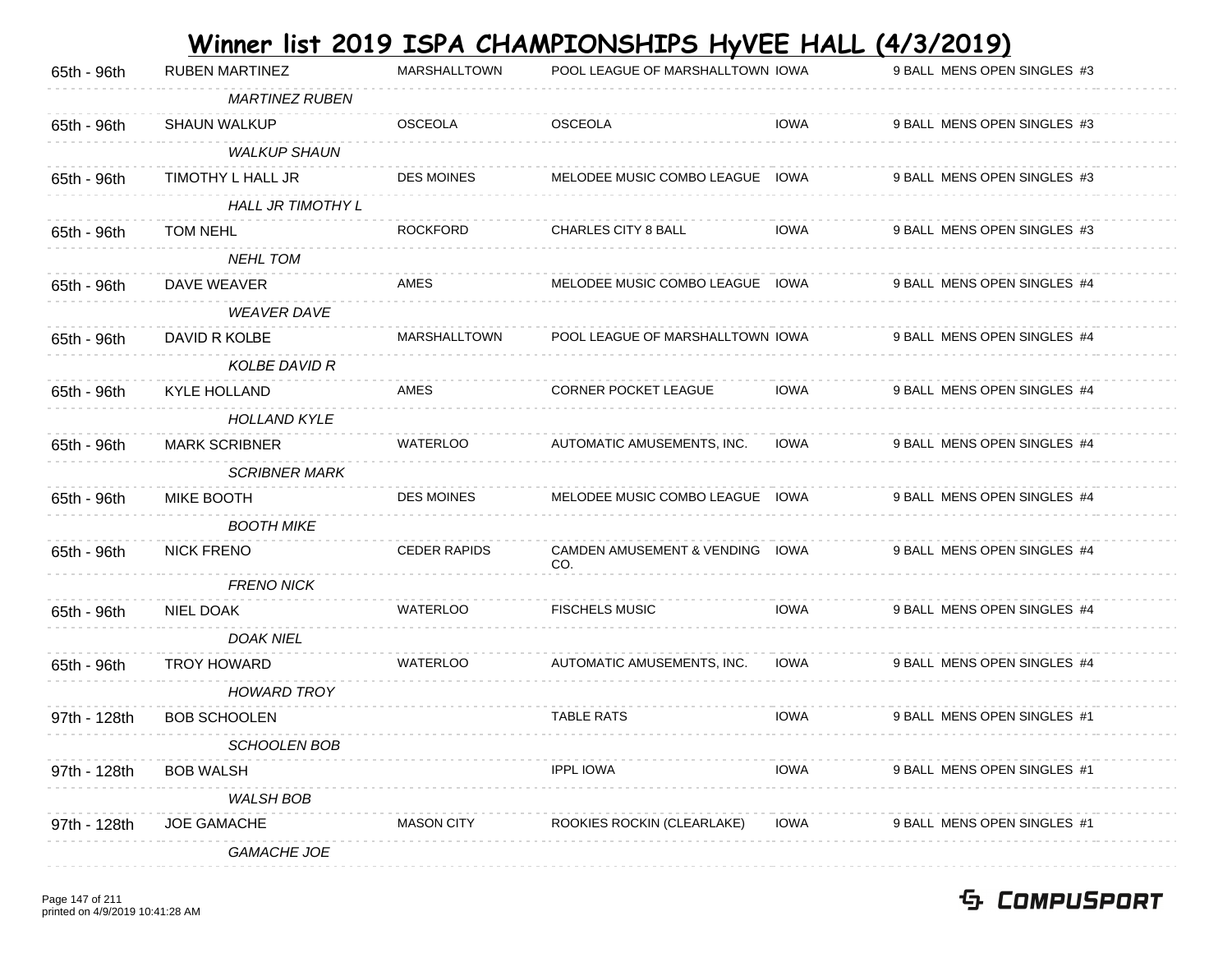|              |                          |                      | <u>Winner list 2019 ISPA CHAMPIONSHIPS HyVEE HALL</u> |             | <u>(4/3/2019)</u>           |
|--------------|--------------------------|----------------------|-------------------------------------------------------|-------------|-----------------------------|
| 97th - 128th | <b>JON KROGMAN</b>       | <b>WATERLOO</b>      | <b>FISCHELS MUSIC</b>                                 | <b>IOWA</b> | 9 BALL MENS OPEN SINGLES #1 |
|              | <b>KROGMAN JON</b>       |                      |                                                       |             |                             |
| 97th - 128th | DAN WESBROOK             | <b>CEDER RAPIDS</b>  | CAMDEN AMUSEMENT & VENDING IOWA<br>CO.                |             | 9 BALL MENS OPEN SINGLES #2 |
|              | <b>WESBROOK DAN</b>      |                      |                                                       |             |                             |
| 97th - 128th | DARWIN WILLETT           | <b>CRESTON</b>       | <b>TRI COUNTY</b>                                     | <b>IOWA</b> | 9 BALL MENS OPEN SINGLES #2 |
|              | <b>WILLETT DARWIN</b>    |                      |                                                       |             |                             |
| 97th - 128th | <b>JONATHAN BERHENKE</b> | <b>TAMA</b>          | POOL LEAGUE OF MARSHALLTOWN IOWA                      |             | 9 BALL MENS OPEN SINGLES #2 |
|              | <b>BERHENKE JONATHAN</b> |                      |                                                       |             |                             |
| 97th - 128th | <b>TOM BURGER</b>        | <b>ILLINOIS CITY</b> | MUSCATINE POOL LEAGUE                                 | <b>IOWA</b> | 9 BALL MENS OPEN SINGLES #2 |
|              | <b>BURGER TOM</b>        |                      |                                                       |             |                             |
| 97th - 128th | TOM STROUP               | <b>MASON CITY</b>    | RED LINE VENDING, INC. MASON<br><b>CITY</b>           | IOWA        | 9 BALL MENS OPEN SINGLES #2 |
|              | <b>STROUP TOM</b>        |                      |                                                       |             |                             |
| 97th - 128th | DAVE YOUNGS              |                      | <b>OSCEOLA</b>                                        | <b>IOWA</b> | 9 BALL MENS OPEN SINGLES #3 |
|              | YOUNGS DAVE              |                      |                                                       |             |                             |
| 97th - 128th | <b>JAKE KIRSCHMAN</b>    | <b>DENVER</b>        | AUTOMATIC AMUSEMENTS, INC.                            | <b>IOWA</b> | 9 BALL MENS OPEN SINGLES #3 |
|              | <b>KIRSCHMAN JAKE</b>    |                      |                                                       |             |                             |
| 97th - 128th | <b>MARK FROESCHLE</b>    | <b>DAVENPORT</b>     | COX MUSIC, INC.                                       | <b>IOWA</b> | 9 BALL MENS OPEN SINGLES #3 |
|              | <b>FROESCHLE MARK</b>    |                      |                                                       |             |                             |
| 97th - 128th | <b>TONY NORTHUP</b>      | <b>BRIGHTON</b>      | TABLE RATS                                            | <b>IOWA</b> | 9 BALL MENS OPEN SINGLES #3 |
|              | <b>NORTHUP TONY</b>      |                      |                                                       |             |                             |
| 97th - 128th | <b>BRAD BROOKS</b>       |                      | <b>CLINTON</b>                                        | <b>IOWA</b> | 9 BALL MENS OPEN SINGLES #4 |
|              | <b>BROOKS BRAD</b>       |                      |                                                       |             |                             |
| 97th - 128th | <b>GARY KUTA</b>         | <b>CLIVE</b>         | <b>IPPL IOWA</b>                                      | <b>IOWA</b> | 9 BALL MENS OPEN SINGLES #4 |
|              | <b>KUTA GARY</b>         |                      |                                                       |             |                             |
| 97th - 128th | <b>MATT KELLER</b>       |                      | <b>TABLE RATS</b>                                     | <b>IOWA</b> | 9 BALL MENS OPEN SINGLES #4 |
|              | <b>KELLER MATT</b>       |                      |                                                       |             |                             |
| 97th - 128th | <b>MIKE WOLF</b>         |                      | CAMDEN AMUSEMENT & VENDING IOWA<br>CO.                |             | 9 BALL MENS OPEN SINGLES #4 |
|              | <b>WOLF MIKE</b>         |                      |                                                       |             |                             |
| 97th - 128th | XAVIER VALLEJO           | <b>DES MOINES</b>    | MELODEE MUSIC COMBO LEAGUE IOWA                       |             | 9 BALL MENS OPEN SINGLES #4 |
|              | VALLEJO XAVIER           |                      |                                                       |             |                             |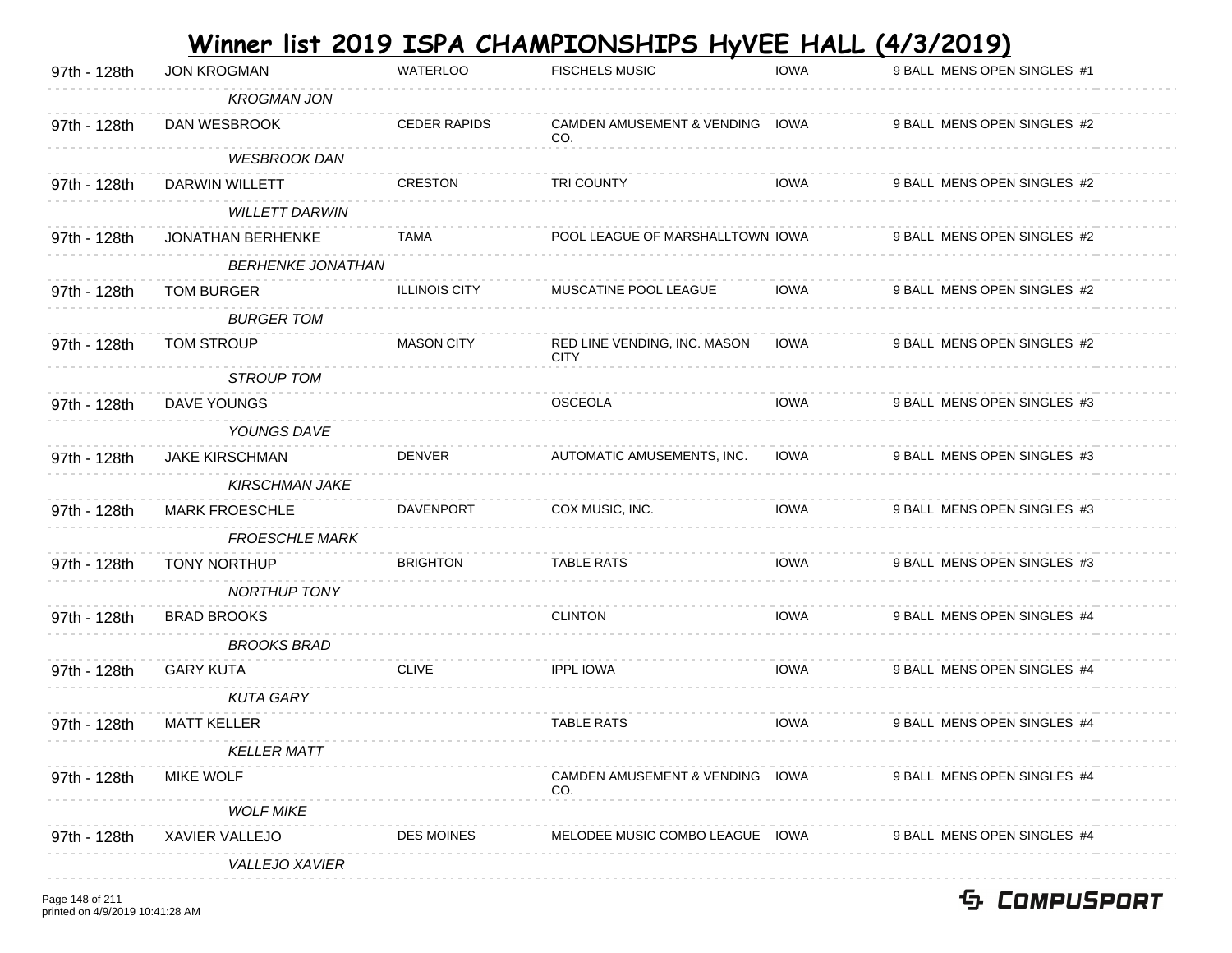|  | Winner list 2019 ISPA CHAMPIONSHIPS HyVEE HALL (4/3/2019) |
|--|-----------------------------------------------------------|
|--|-----------------------------------------------------------|

| 1st         | <b>BRANDON LINCOLN</b> | <b>WAPELLO</b>    | CAMDEN AMUSEMENT & VENDING IOWA<br>CO. |             | 9 BALL MENS OPEN SINGLES<br><b>FINAL</b> | \$565 |
|-------------|------------------------|-------------------|----------------------------------------|-------------|------------------------------------------|-------|
|             | LINCOLN BRANDON        |                   |                                        |             |                                          |       |
| 2nd         | CHRIS TUTTLE           | <b>MASON CITY</b> | <b>CHARLES CITY ACS</b>                | <b>IOWA</b> | 9 BALL MENS OPEN SINGLES<br><b>FINAL</b> | \$460 |
|             | <b>TUTTLE CHRIS</b>    |                   |                                        |             |                                          |       |
| 3rd         | ALBERT HABHAB          |                   | CAMDEN AMUSEMENT & VENDING IOWA<br>CO. |             | 9 BALL MENS OPEN SINGLES<br><b>FINAL</b> | \$370 |
|             | HABHAB ALBERT          |                   |                                        |             |                                          |       |
| 4th         | <b>NOEL CHLADEK</b>    |                   | MELODEE MUSIC COMBO LEAGUE IOWA        |             | 9 BALL MENS OPEN SINGLES<br><b>FINAL</b> | \$300 |
|             | <b>CHLADEK NOEL</b>    |                   |                                        |             |                                          |       |
| $5th - 6th$ | <b>CHRIS LUETKEMAN</b> | AMES              | MELODEE MUSIC COMBO LEAGUE IOWA        |             | 9 BALL MENS OPEN SINGLES<br><b>FINAL</b> | \$240 |
|             | <b>LUETKEMAN CHRIS</b> |                   |                                        |             |                                          |       |
| $5th - 6th$ | <b>JOEL FLEMING</b>    | <b>MONMOUTH</b>   | <b>GRE AMUSEMENTS, LLC</b>             | IOWA        | 9 BALL MENS OPEN SINGLES<br><b>FINAL</b> | \$240 |
|             | <b>FLEMING JOEL</b>    |                   |                                        |             |                                          |       |
| 7th - 8th   | JAKE POPIANO           |                   | MELODEE MUSIC COMBO LEAGUE IOWA        |             | 9 BALL MENS OPEN SINGLES<br><b>FINAL</b> | \$190 |
|             | POPIANO JAKE           |                   |                                        |             |                                          |       |
| 7th - 8th   | <b>MARKO JOCIC</b>     | <b>WATERLOO</b>   | MELODEE MUSIC COMBO LEAGUE IOWA        |             | 9 BALL MENS OPEN SINGLES<br><b>FINAL</b> | \$190 |
|             | <b>JOCIC MARKO</b>     |                   |                                        |             |                                          |       |
| 9th - 12th  | <b>CAMERON EDWARDS</b> | <b>DES MOINES</b> | GAMES PEOPLE PLAY (DES<br>MOINES)      | <b>IOWA</b> | 9 BALL MENS OPEN SINGLES<br><b>FINAL</b> | \$150 |
|             | <b>EDWARDS CAMERON</b> |                   |                                        |             |                                          |       |
| 9th - 12th  | DAN GALBRAITH          | <b>DES MOINES</b> | MELODEE MUSIC COMBO LEAGUE IOWA        |             | 9 BALL MENS OPEN SINGLES<br><b>FINAL</b> | \$150 |
|             | <b>GALBRAITH DAN</b>   |                   |                                        |             |                                          |       |
| 9th - 12th  | <b>GAVEN STANDARD</b>  |                   | <b>GRE AMUSEMENTS, LLC</b>             | <b>IOWA</b> | 9 BALL MENS OPEN SINGLES<br><b>FINAL</b> | \$150 |
|             | STANDARD GAVEN         |                   |                                        |             |                                          |       |
| 9th - 12th  | <b>ROBBY MORRISON</b>  |                   | CAMDEN AMUSEMENT & VENDING IOWA<br>CO. |             | 9 BALL MENS OPEN SINGLES<br><b>FINAL</b> | \$150 |
|             | <b>MORRISON ROBBY</b>  |                   |                                        |             |                                          |       |
| 13th - 16th | <b>BOB HENDRICKS</b>   | MANCHESTER        | DELAWARE COUNTY                        | <b>IOWA</b> | 9 BALL MENS OPEN SINGLES<br><b>FINAL</b> | \$115 |
|             | <b>HENDRICKS BOB</b>   |                   |                                        |             |                                          |       |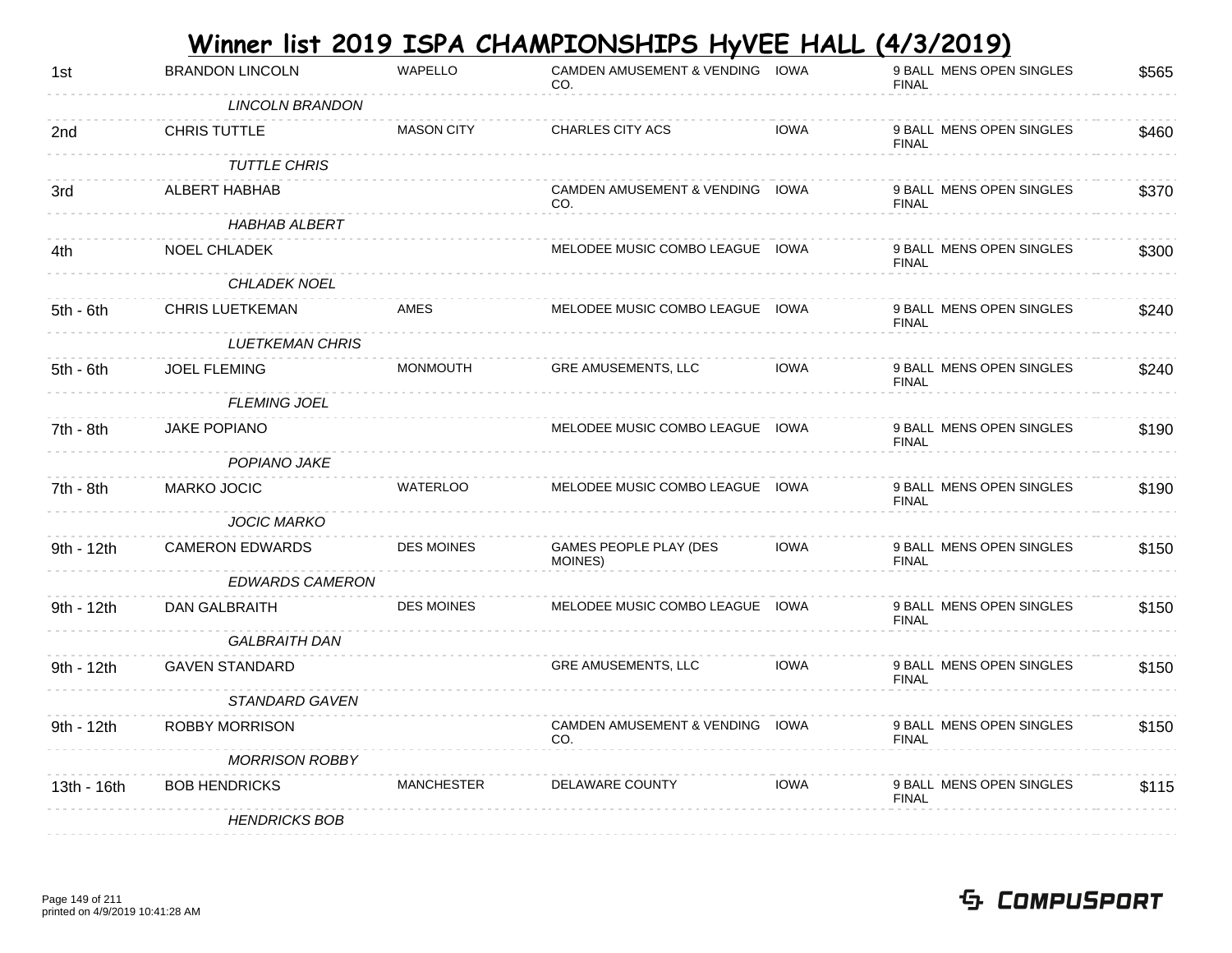| 13th - 16th | <b>GARY KASPERBAUER</b>         | <b>DESMOINES</b>    | GAMES PEOPLE PLAY (DES<br>MOINES) | <b>IOWA</b>                  | 9 BALL MENS OPEN SINGLES<br><b>FINAL</b> | \$115         |
|-------------|---------------------------------|---------------------|-----------------------------------|------------------------------|------------------------------------------|---------------|
|             | <b>KASPERBAUER GARY</b>         |                     |                                   |                              |                                          |               |
| 13th - 16th | <b>KIM BARTLING</b>             | <b>MUSCATINE</b>    | MUSCATINE POOL LEAGUE             | <b>IOWA</b>                  | 9 BALL MENS OPEN SINGLES<br><b>FINAL</b> | \$115         |
|             | <b>BARTLING KIM</b>             |                     |                                   |                              |                                          |               |
| 13th - 16th | <b>KOLBE KALVIG</b>             | <b>DES MOINES</b>   | MELODEE MUSIC COMBO LEAGUE IOWA   |                              | 9 BALL MENS OPEN SINGLES<br><b>FINAL</b> | \$115         |
|             | <b>KALVIG KOLBE</b>             |                     |                                   |                              |                                          |               |
|             | MENS SENIOR 8BALL (AGE 55 - 64) |                     |                                   |                              |                                          |               |
| Rank        | <b>Name</b>                     | City                | Operator                          | <b>State/Country Bracket</b> |                                          | <b>Awards</b> |
| 1st         | JAMES H COOK                    |                     | MELODEE MUSIC COMBO LEAGUE IOWA   |                              | 8 BALL MENS SENIOR SINGLES<br>$55+$      | \$425         |
|             | COOK JAMES H                    |                     |                                   |                              |                                          |               |
| 2nd         | <b>JERRY A REUTHER</b>          | <b>BURLINGTON</b>   | <b>JOE DEE'S</b>                  | <b>IOWA</b>                  | 8 BALL MENS SENIOR SINGLES<br>$55+$      | \$300         |
|             | <b>REUTHER JERRY A</b>          |                     |                                   |                              |                                          |               |
| 3rd         | PAT WANCEWICZ                   | <b>OMAHA</b>        | <b>NTS</b>                        | <b>NEBRASKA</b>              | 8 BALL MENS SENIOR SINGLES<br>$55+$      | \$200         |
|             | <b>WANCEWICZ PAT</b>            |                     |                                   |                              |                                          |               |
| 4th.        | <b>GARY SCHRACEO</b>            | <b>NEW BOSTON</b>   | MUSCATINE POOL LEAGUE             | <b>IOWA</b>                  | 8 BALL MENS SENIOR SINGLES<br>$55+$      | \$125         |
|             | <b>SCHRACEO GARY</b>            |                     |                                   |                              |                                          |               |
| $5th - 6th$ | <b>BILL MCGILL</b>              | CAMANCHE            | <b>CLINTON</b>                    | <b>IOWA</b>                  | 8 BALL MENS SENIOR SINGLES<br>$55+$      | \$75          |
|             | <b>MCGILL BILL</b>              |                     |                                   |                              |                                          |               |
| $5th - 6th$ | <b>BUCK BROUWER</b>             | <b>OMAHA</b>        | NTS                               | <b>NEBRASKA</b>              | 8 BALL MENS SENIOR SINGLES<br>$55+$      | \$75          |
|             | <b>BROUWER BUCK</b>             |                     |                                   |                              |                                          |               |
| 7th - 8th   | <b>JERRY MASON</b>              | <b>MARSHALLTOWN</b> | <b>CORNER POCKET LEAGUE</b>       | <b>IOWA</b>                  | 8 BALL MENS SENIOR SINGLES<br>$55+$      |               |
|             | <b>MASON JERRY</b>              |                     |                                   |                              |                                          |               |
| 7th - 8th   | RICK DOOLEY                     | <b>COLONA</b>       | QUAD CITIES POOL LEAGUE           | <b>ILLINOIS</b>              | 8 BALL MENS SENIOR SINGLES<br>$55+$      |               |
|             | <b>DOOLEY RICK</b>              |                     |                                   |                              |                                          |               |
| 9th - 12th  | DONNY BOLL                      | <b>DUBUQUE</b>      | DUBUQUE POOL LEAGUES              | <b>IOWA</b>                  | 8 BALL MENS SENIOR SINGLES<br>$55+$      |               |
|             | <b>BOLL DONNY</b>               |                     |                                   |                              |                                          |               |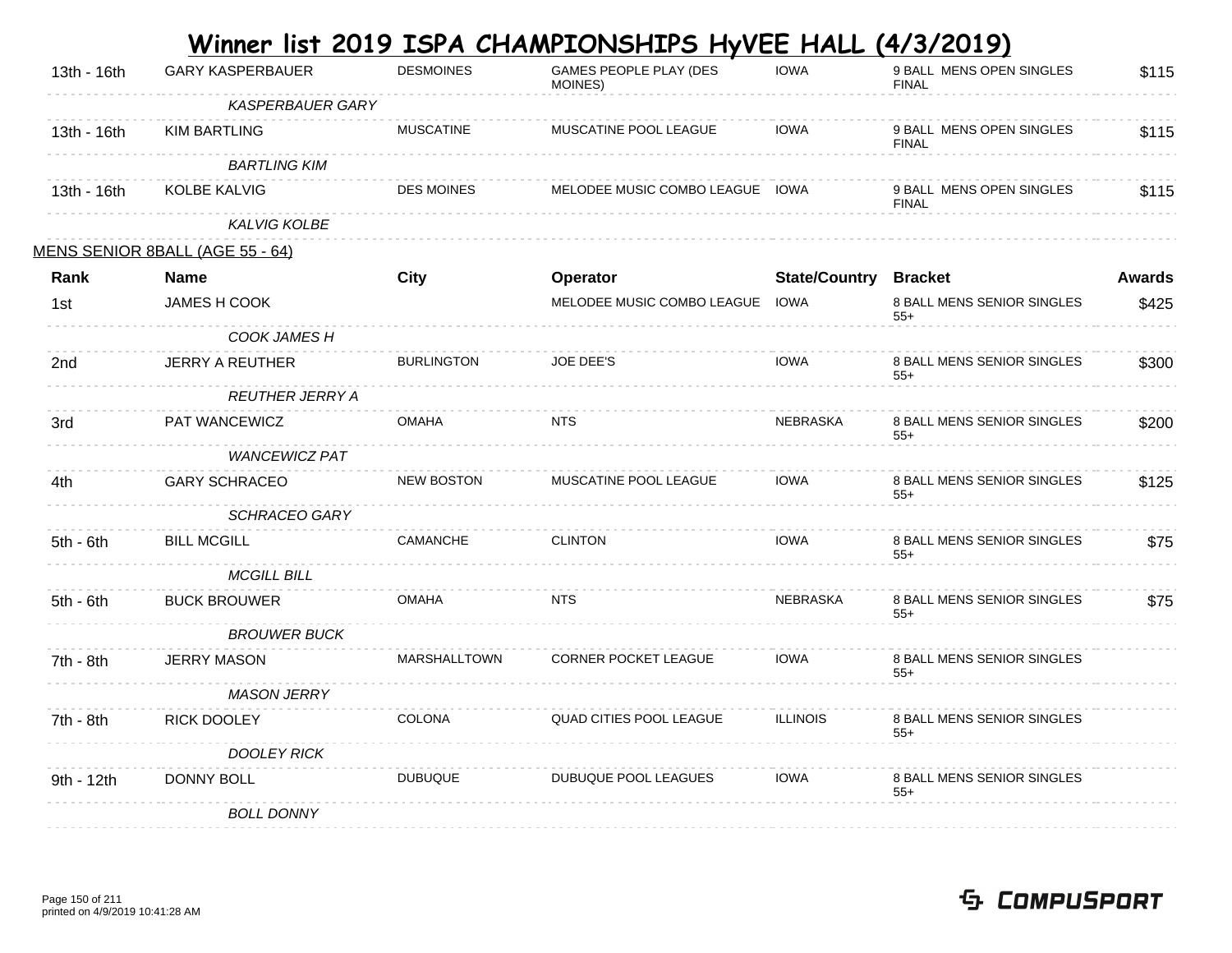|             |                            |                     | <u>Winner list 2019 ISPA CHAMPIONSHIPS HyVEE HALL (4/3/2019)</u> |             |                                     |
|-------------|----------------------------|---------------------|------------------------------------------------------------------|-------------|-------------------------------------|
| 9th - 12th  | <b>JEFF WHARTON</b>        | <b>BURLINGTON</b>   | <b>GRE AMUSEMENTS, LLC</b>                                       | <b>IOWA</b> | 8 BALL MENS SENIOR SINGLES<br>$55+$ |
|             | <b>WHARTON JEFF</b>        |                     |                                                                  |             |                                     |
| 9th - 12th  | <b>JERRY MCGRATH</b>       | <b>DES MOINES</b>   | MELODEE MUSIC COMBO LEAGUE IOWA                                  |             | 8 BALL MENS SENIOR SINGLES<br>$55+$ |
|             | <b>MCGRATH JERRY</b>       |                     |                                                                  |             |                                     |
| 9th - 12th  | LYMAN FRANK                | <b>WATERLOO</b>     | <b>FISCHELS MUSIC</b>                                            | <b>IOWA</b> | 8 BALL MENS SENIOR SINGLES<br>$55+$ |
|             | <b>FRANK LYMAN</b>         |                     |                                                                  |             |                                     |
| 13th - 16th | <b>BOB DICKAU</b>          | <b>CLINTON</b>      | <b>CLINTON</b>                                                   | <b>IOWA</b> | 8 BALL MENS SENIOR SINGLES<br>$55+$ |
|             | <b>DICKAU BOB</b>          |                     |                                                                  |             |                                     |
| 13th - 16th | DAVE WALKER                | FORT DODGE          | <b>IPPL IOWA</b>                                                 | <b>IOWA</b> | 8 BALL MENS SENIOR SINGLES<br>$55+$ |
|             | <b>WALKER DAVE</b>         |                     |                                                                  |             |                                     |
| 13th - 16th | <b>JERRY LAMPE</b>         | <b>CLINTON</b>      | <b>CLINTON</b>                                                   | <b>IOWA</b> | 8 BALL MENS SENIOR SINGLES<br>$55+$ |
|             | <b>LAMPE JERRY</b>         |                     |                                                                  |             |                                     |
| 13th - 16th | <b>LARRY HECK</b>          | <b>ANKENY</b>       | <b>IPPL IOWA</b>                                                 | <b>IOWA</b> | 8 BALL MENS SENIOR SINGLES<br>$55+$ |
|             | <b>HECK LARRY</b>          |                     |                                                                  |             |                                     |
| 17th - 24th | <b>BILL OSMOND</b>         | <b>DES MOINES</b>   | GAMES PEOPLE PLAY (DES<br>MOINES)                                | <b>IOWA</b> | 8 BALL MENS SENIOR SINGLES<br>$55+$ |
|             | <b>OSMOND BILL</b>         |                     |                                                                  |             |                                     |
| 17th - 24th | <b>HARVEY HELM</b>         | <b>DES MOINES</b>   | MELODEE MUSIC COMBO LEAGUE IOWA                                  |             | 8 BALL MENS SENIOR SINGLES<br>$55+$ |
|             | <b>HELM HARVEY</b>         |                     |                                                                  |             |                                     |
| 17th - 24th | <b>JIM EHLERS</b>          |                     | <b>FISCHELS MUSIC</b>                                            | <b>IOWA</b> | 8 BALL MENS SENIOR SINGLES<br>$55+$ |
|             | <b>EHLERS JIM</b>          |                     |                                                                  |             |                                     |
| 17th - 24th | KEN MILLER (CEDAR RAPIDS)  | <b>CEDER RAPIDS</b> | CAMDEN AMUSEMENT & VENDING IOWA<br>CO.                           |             | 8 BALL MENS SENIOR SINGLES<br>$55+$ |
|             | MILLER (CEDAR RAPIDS) KEN  |                     |                                                                  |             |                                     |
| 17th - 24th | <b>KEVIN MCCOMBS</b>       | <b>WATERLOO</b>     | <b>FISCHELS MUSIC</b>                                            | <b>IOWA</b> | 8 BALL MENS SENIOR SINGLES<br>$55+$ |
|             | <b>MCCOMBS KEVIN</b>       |                     |                                                                  |             |                                     |
| 17th - 24th | <b>LARRY BLICKENDERFER</b> | WATERLOO            | AUTOMATIC AMUSEMENTS, INC.                                       | <b>IOWA</b> | 8 BALL MENS SENIOR SINGLES<br>$55+$ |
|             | <b>BLICKENDERFER LARRY</b> |                     |                                                                  |             |                                     |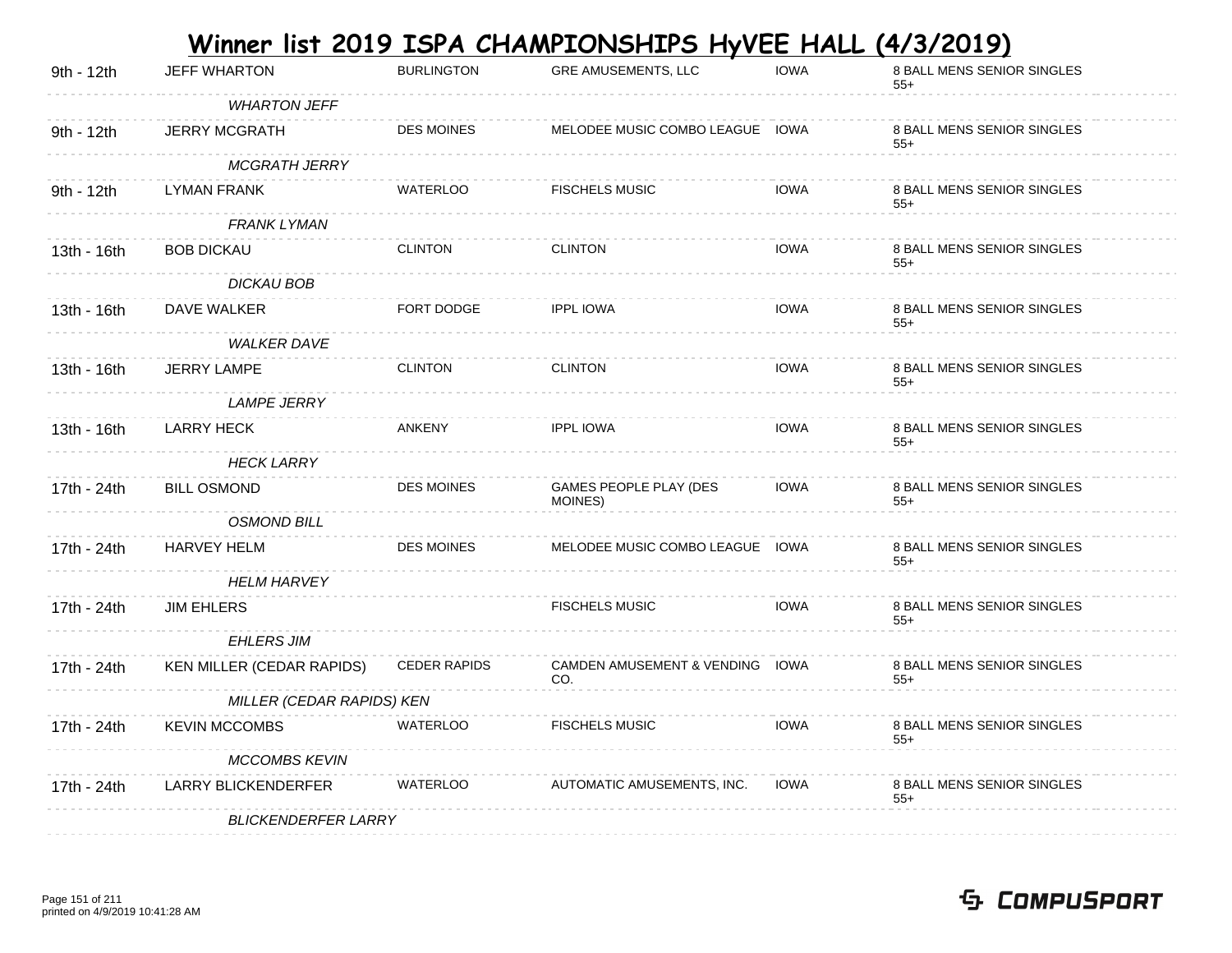|             |                                 |                     | <u>Winner list 2019 ISPA CHAMPIONSHIPS HyVEE HALL </u> |                              | <u>(4/3/2019)</u>                   |               |
|-------------|---------------------------------|---------------------|--------------------------------------------------------|------------------------------|-------------------------------------|---------------|
| 17th - 24th | <b>PATRICK BROOKS</b>           | <b>AMES</b>         | AMES CAMPUS TOWN                                       | <b>IOWA</b>                  | 8 BALL MENS SENIOR SINGLES<br>$55+$ |               |
|             | <b>BROOKS PATRICK</b>           |                     |                                                        |                              |                                     |               |
| 17th - 24th | <b>SCOTT SAIENGA</b>            | AMES                | CORNER POCKET LEAGUE                                   | <b>IOWA</b>                  | 8 BALL MENS SENIOR SINGLES<br>$55+$ |               |
|             | SAIENGA SCOTT                   |                     |                                                        |                              |                                     |               |
| 25th - 32nd | <b>BOB HILL</b>                 | <b>CLINTON</b>      | <b>CLINTON</b>                                         | <b>IOWA</b>                  | 8 BALL MENS SENIOR SINGLES<br>$55+$ |               |
|             | <b>HILL BOB</b>                 |                     |                                                        |                              |                                     |               |
|             | MENS SENIOR 9BALL (AGE 55 - 64) |                     |                                                        |                              |                                     |               |
| Rank        | <b>Name</b>                     | <b>City</b>         | Operator                                               | <b>State/Country Bracket</b> |                                     | <b>Awards</b> |
| 1st         | JAMES H COOK                    |                     | MELODEE MUSIC COMBO LEAGUE IOWA                        |                              | 9 BALL MENS SENIOR SINGLES<br>$55+$ | \$325         |
|             | COOK JAMES H                    |                     |                                                        |                              |                                     |               |
| 2nd         | <b>KEVIN MCCOMBS</b>            | <b>WATERLOO</b>     | <b>FISCHELS MUSIC</b>                                  | <b>IOWA</b>                  | 9 BALL MENS SENIOR SINGLES<br>$55+$ | \$225         |
|             | <b>MCCOMBS KEVIN</b>            |                     |                                                        |                              |                                     |               |
| 3rd         | <b>JERRY MASON</b>              | <b>MARSHALLTOWN</b> | <b>CORNER POCKET LEAGUE</b>                            | <b>IOWA</b>                  | 9 BALL MENS SENIOR SINGLES<br>$55+$ | \$150         |
|             | MASON JERRY                     |                     |                                                        |                              |                                     |               |
| 4th.        | <b>JERRY MCGRATH</b>            | <b>DES MOINES</b>   | MELODEE MUSIC COMBO LEAGUE IOWA                        |                              | 9 BALL MENS SENIOR SINGLES<br>$55+$ | \$100         |
|             | <b>MCGRATH JERRY</b>            |                     |                                                        |                              |                                     |               |
| $5th - 6th$ | <b>HARVEY HELM</b>              | DES MOINES          | MELODEE MUSIC COMBO LEAGUE IOWA                        |                              | 9 BALL MENS SENIOR SINGLES<br>$55+$ | \$50          |
|             | <b>HELM HARVEY</b>              |                     |                                                        |                              |                                     |               |
| $5th - 6th$ | RICK DOOLEY                     | <b>COLONA</b>       | <b>QUAD CITIES POOL LEAGUE</b>                         | <b>ILLINOIS</b>              | 9 BALL MENS SENIOR SINGLES<br>$55+$ | \$50          |
|             | <b>DOOLEY RICK</b>              |                     |                                                        |                              |                                     |               |
| 7th - 8th   | <b>BOB DICKAU</b>               | <b>CLINTON</b>      | <b>CLINTON</b>                                         | <b>IOWA</b>                  | 9 BALL MENS SENIOR SINGLES<br>$55+$ |               |
|             | <b>DICKAU BOB</b>               |                     |                                                        |                              |                                     |               |
| 7th - 8th   | <b>LYMAN FRANK</b>              | <b>WATERLOO</b>     | <b>FISCHELS MUSIC</b>                                  | <b>IOWA</b>                  | 9 BALL MENS SENIOR SINGLES<br>$55+$ |               |
|             | <b>FRANK LYMAN</b>              |                     |                                                        |                              |                                     |               |
| 9th - 12th  | <b>DENNIS WILLIAMS</b>          | <b>COLFAX</b>       | POOL LEAGUE OF MARSHALLTOWN IOWA                       |                              | 9 BALL MENS SENIOR SINGLES<br>$55+$ |               |
|             | <b>WILLIAMS DENNIS</b>          |                     |                                                        |                              |                                     |               |

**College**  $\sim$ **Service**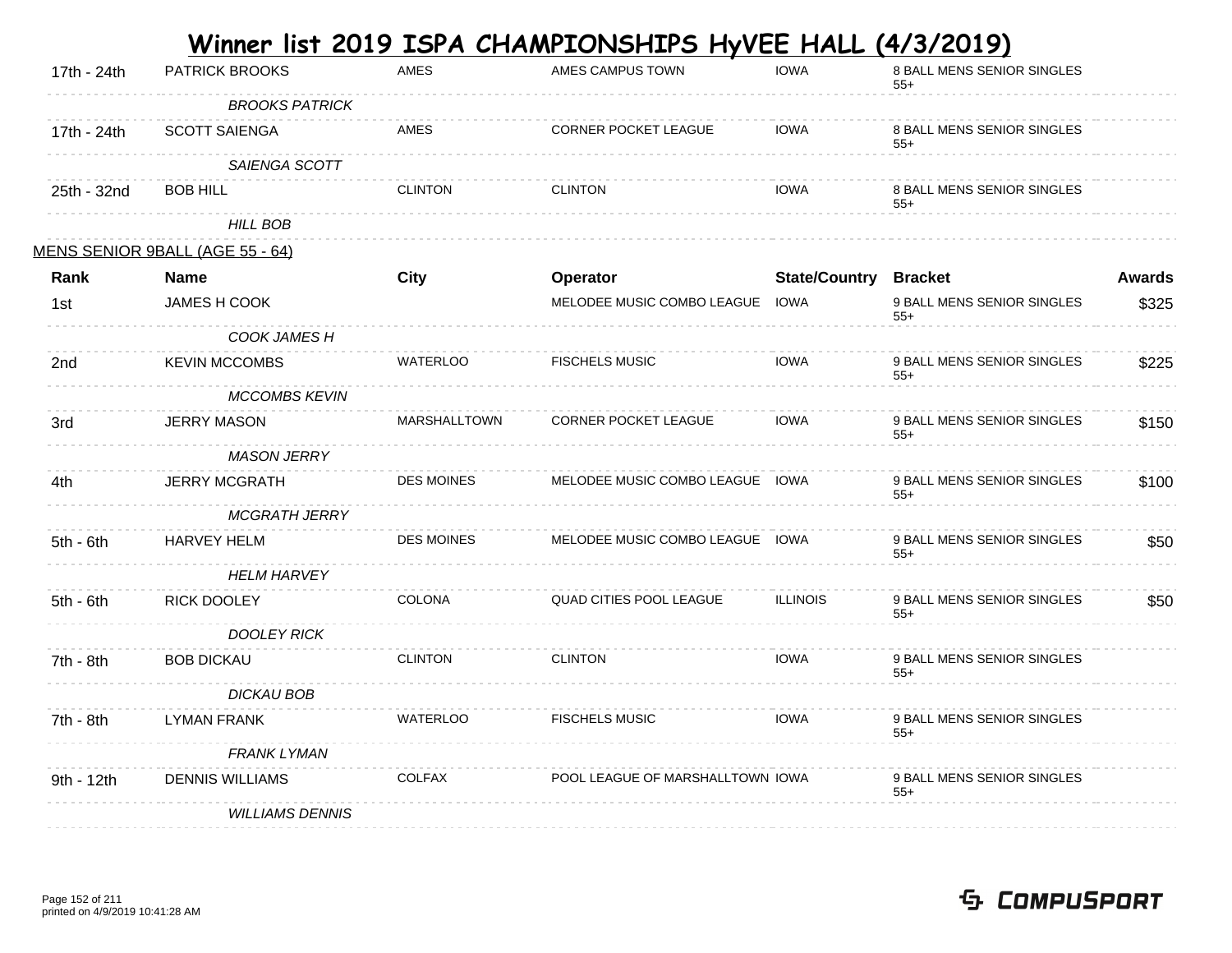|             |                                   |                      | <u>Winner list 2019 ISPA CHAMPIONSHIPS HyVEE HALL (4/3/2019)</u> |                              |                                         |               |
|-------------|-----------------------------------|----------------------|------------------------------------------------------------------|------------------------------|-----------------------------------------|---------------|
| 9th - 12th  | <b>DONNY BOLL</b>                 | <b>DUBUQUE</b>       | DUBUQUE POOL LEAGUES                                             | <b>IOWA</b>                  | 9 BALL MENS SENIOR SINGLES<br>$55+$     |               |
|             | <b>BOLL DONNY</b>                 |                      |                                                                  |                              |                                         |               |
| 9th - 12th  | <b>JERRY LAMPE</b>                | <b>CLINTON</b>       | <b>CLINTON</b>                                                   | <b>IOWA</b>                  | 9 BALL MENS SENIOR SINGLES<br>$55+$     |               |
|             | <b>LAMPE JERRY</b>                |                      |                                                                  |                              |                                         |               |
| 9th - 12th  | KEN MILLER (CEDAR RAPIDS)         | <b>CEDER RAPIDS</b>  | CAMDEN AMUSEMENT & VENDING IOWA<br>CO.                           |                              | 9 BALL MENS SENIOR SINGLES<br>$55+$     |               |
|             | MILLER (CEDAR RAPIDS) KEN         |                      |                                                                  |                              |                                         |               |
| 13th - 16th | DAVE WALKER                       | FORT DODGE           | <b>IPPL IOWA</b>                                                 | <b>IOWA</b>                  | 9 BALL MENS SENIOR SINGLES<br>$55+$     |               |
|             | <b>WALKER DAVE</b>                |                      |                                                                  |                              |                                         |               |
| 13th - 16th | <b>LARRY BLICKENDERFER</b>        | <b>WATERLOO</b>      | AUTOMATIC AMUSEMENTS, INC.                                       | <b>IOWA</b>                  | 9 BALL MENS SENIOR SINGLES<br>$55+$     |               |
|             | <b>BLICKENDERFER LARRY</b>        |                      |                                                                  |                              |                                         |               |
| 13th - 16th | <b>LARRY HECK</b>                 | <b>ANKENY</b>        | <b>IPPL IOWA</b>                                                 | <b>IOWA</b>                  | 9 BALL MENS SENIOR SINGLES<br>$55+$     |               |
|             | <b>HECK LARRY</b>                 |                      |                                                                  |                              |                                         |               |
| 13th - 16th | PAT WANCEWICZ                     | <b>OMAHA</b>         | <b>NTS</b>                                                       | <b>NEBRASKA</b>              | 9 BALL MENS SENIOR SINGLES<br>$55+$     |               |
|             | <b>WANCEWICZ PAT</b>              |                      |                                                                  |                              |                                         |               |
| 17th - 24th | <b>GARY SCHRACEO</b>              | <b>NEW BOSTON</b>    | MUSCATINE POOL LEAGUE                                            | <b>IOWA</b>                  | 9 BALL MENS SENIOR SINGLES<br>$55+$     |               |
|             | <b>SCHRACEO GARY</b>              |                      |                                                                  |                              |                                         |               |
| 17th - 24th | <b>LEONARD FEVOLD</b>             | <b>OXFORD</b>        | <b>TABLE RATS</b>                                                | <b>IOWA</b>                  | 9 BALL MENS SENIOR SINGLES<br>$55+$     |               |
|             | <b>FEVOLD LEONARD</b>             |                      |                                                                  |                              |                                         |               |
| 17th - 24th | TIM BRINGMAN                      | <b>NORTH ENGLISH</b> | <b>TABLE RATS</b>                                                | <b>IOWA</b>                  | 9 BALL MENS SENIOR SINGLES<br>$55+$     |               |
|             | <b>BRINGMAN TIM</b>               |                      |                                                                  |                              |                                         |               |
|             | MENS SUPER SENIOR 8BALL (AGE 65+) |                      |                                                                  |                              |                                         |               |
| Rank        | <b>Name</b>                       | City                 | Operator                                                         | <b>State/Country Bracket</b> |                                         | <b>Awards</b> |
| 1st         | <b>RICK GOULDEN</b>               | <b>DES MOINES</b>    | MELODEE MUSIC COMBO LEAGUE                                       | IOWA                         | 8 BALL MENS SUPER SENIOR<br>SINGLES 65+ | \$360         |
|             | <b>GOULDEN RICK</b>               |                      |                                                                  |                              |                                         |               |
| 2nd         | <b>LES GRAESER</b>                | <b>CHARLES CITY</b>  | <b>CHARLES CITY 8 BALL</b>                                       | <b>IOWA</b>                  | 8 BALL MENS SUPER SENIOR<br>SINGLES 65+ | \$270         |
|             | <b>GRAESER LES</b>                |                      |                                                                  |                              |                                         |               |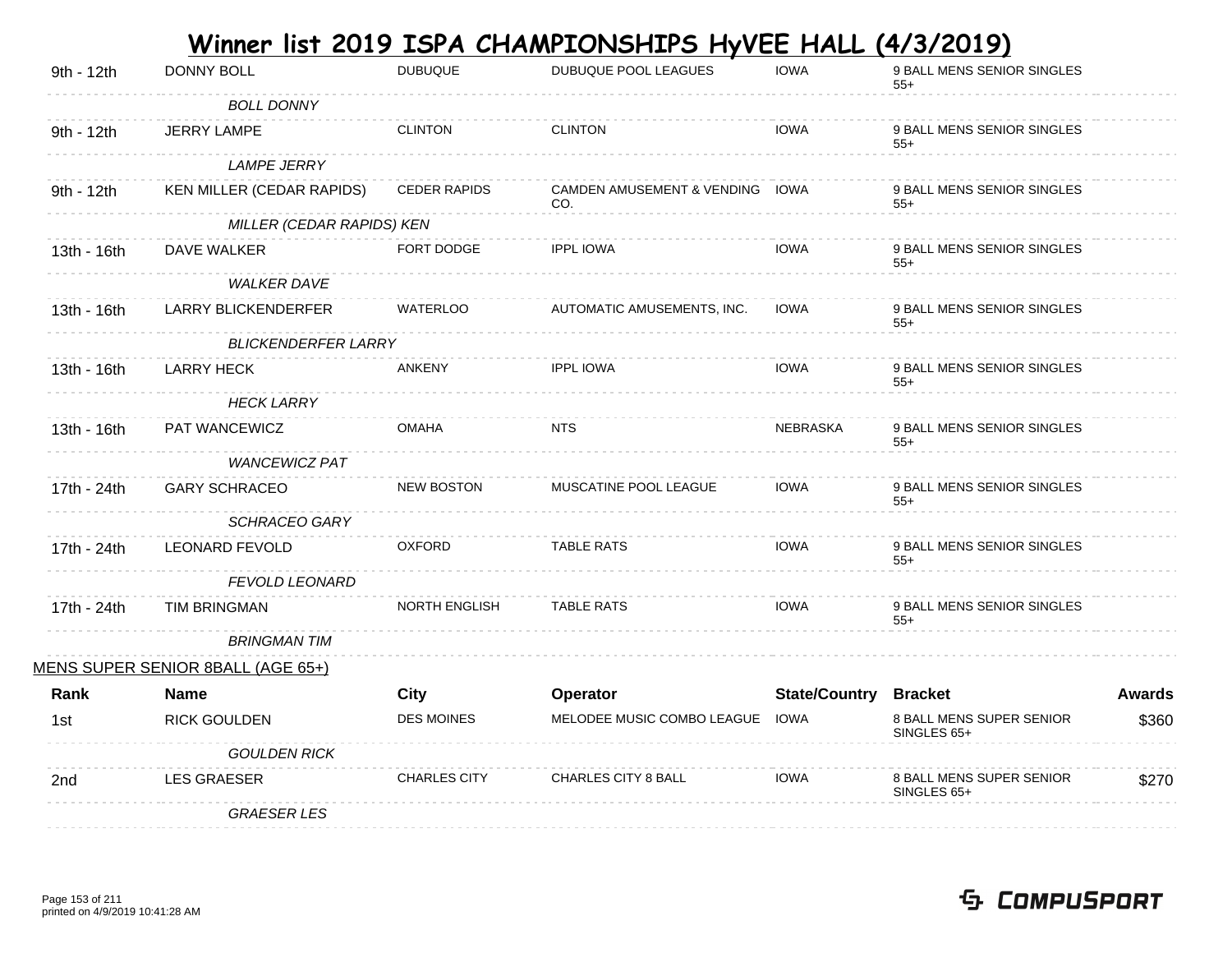|                         |                                             |                                            |                 | <u>(4/3/2019)</u>                                                                        |       |
|-------------------------|---------------------------------------------|--------------------------------------------|-----------------|------------------------------------------------------------------------------------------|-------|
| <b>BRUCE CORNMESSER</b> | <b>MOLINE</b>                               | QUAD CITIES POOL LEAGUE                    | <b>ILLINOIS</b> | 8 BALL MENS SUPER SENIOR<br>SINGLES 65+                                                  | \$200 |
|                         |                                             |                                            |                 |                                                                                          |       |
| CASEY RAGSDALE          | <b>MILAN</b>                                | QUAD CITIES POOL LEAGUE                    | <b>ILLINOIS</b> | 8 BALL MENS SUPER SENIOR<br>SINGLES 65+                                                  | \$150 |
| RAGSDALE CASEY          |                                             |                                            |                 |                                                                                          |       |
| <b>JOE LINDSAY</b>      | <b>BALDWIN</b>                              | <b>TIMBER CITY</b>                         | <b>IOWA</b>     | 8 BALL MENS SUPER SENIOR<br>SINGLES 65+                                                  | \$110 |
| LINDSAY JOE             |                                             |                                            |                 |                                                                                          |       |
| <b>KEN KENDALL</b>      | LA VISTA                                    | <b>NTS</b>                                 | <b>NEBRASKA</b> | 8 BALL MENS SUPER SENIOR<br>SINGLES 65+                                                  | \$110 |
| <b>KENDALL KEN</b>      |                                             |                                            |                 |                                                                                          |       |
| <b>KEN HAYNIE</b>       | <b>EAST MOLINE</b>                          | <b>QUAD CITIES POOL LEAGUE</b>             | <b>ILLINOIS</b> | 8 BALL MENS SUPER SENIOR<br>SINGLES 65+                                                  | \$75  |
| <b>HAYNIE KEN</b>       |                                             |                                            |                 |                                                                                          |       |
| <b>MIKE ROWE</b>        |                                             | <b>OSCEOLA</b>                             | <b>IOWA</b>     | 8 BALL MENS SUPER SENIOR<br>SINGLES 65+                                                  | \$75  |
|                         |                                             |                                            |                 |                                                                                          |       |
| <b>DUANE KRUSE</b>      | <b>TIFFIN</b>                               | <b>TABLE RATS</b>                          | <b>IOWA</b>     | 8 BALL MENS SUPER SENIOR<br>SINGLES 65+                                                  |       |
| <b>KRUSE DUANE</b>      |                                             |                                            |                 |                                                                                          |       |
| MIKE WOODSON            | <b>OMAHA</b>                                | <b>NTS</b>                                 | NEBRASKA        | 8 BALL MENS SUPER SENIOR<br>SINGLES 65+                                                  |       |
| <b>WOODSON MIKE</b>     |                                             |                                            |                 |                                                                                          |       |
| <b>RICK OSHEL</b>       | <b>OSCEOLA</b>                              | <b>OSCEOLA</b>                             | <b>IOWA</b>     | 8 BALL MENS SUPER SENIOR<br>SINGLES 65+                                                  |       |
| <b>OSHEL RICK</b>       |                                             |                                            |                 |                                                                                          |       |
| STEVE DAMJANOVIC        | <b>ROCKFORD</b>                             | CHARLES CITY 8 BALL                        | <b>IOWA</b>     | 8 BALL MENS SUPER SENIOR<br>SINGLES 65+                                                  |       |
|                         |                                             |                                            |                 |                                                                                          |       |
| <b>GARRY BAUER</b>      |                                             |                                            |                 | 8 BALL MENS SUPER SENIOR<br>SINGLES 65+                                                  |       |
| <b>BAUER GARRY</b>      |                                             |                                            |                 |                                                                                          |       |
| <b>GARRY MOORE</b>      |                                             | <b>OSCEOLA</b>                             | <b>IOWA</b>     | 8 BALL MENS SUPER SENIOR<br>SINGLES 65+                                                  |       |
| <b>MOORE GARRY</b>      |                                             |                                            |                 |                                                                                          |       |
| <b>LARRY ALLEN</b>      |                                             | <b>TABLE RATS</b>                          | <b>IOWA</b>     | 8 BALL MENS SUPER SENIOR<br>SINGLES 65+                                                  |       |
| <b>ALLEN LARRY</b>      |                                             |                                            |                 |                                                                                          |       |
|                         | <b>ROWE MIKE</b><br><b>DAMJANOVIC STEVE</b> | <b>CORNMESSER BRUCE</b><br><b>JOHNSTON</b> |                 | <u>Winner list 2019 ISPA CHAMPIONSHIPS HyVEE HALL</u><br>MELODEE MUSIC COMBO LEAGUE IOWA |       |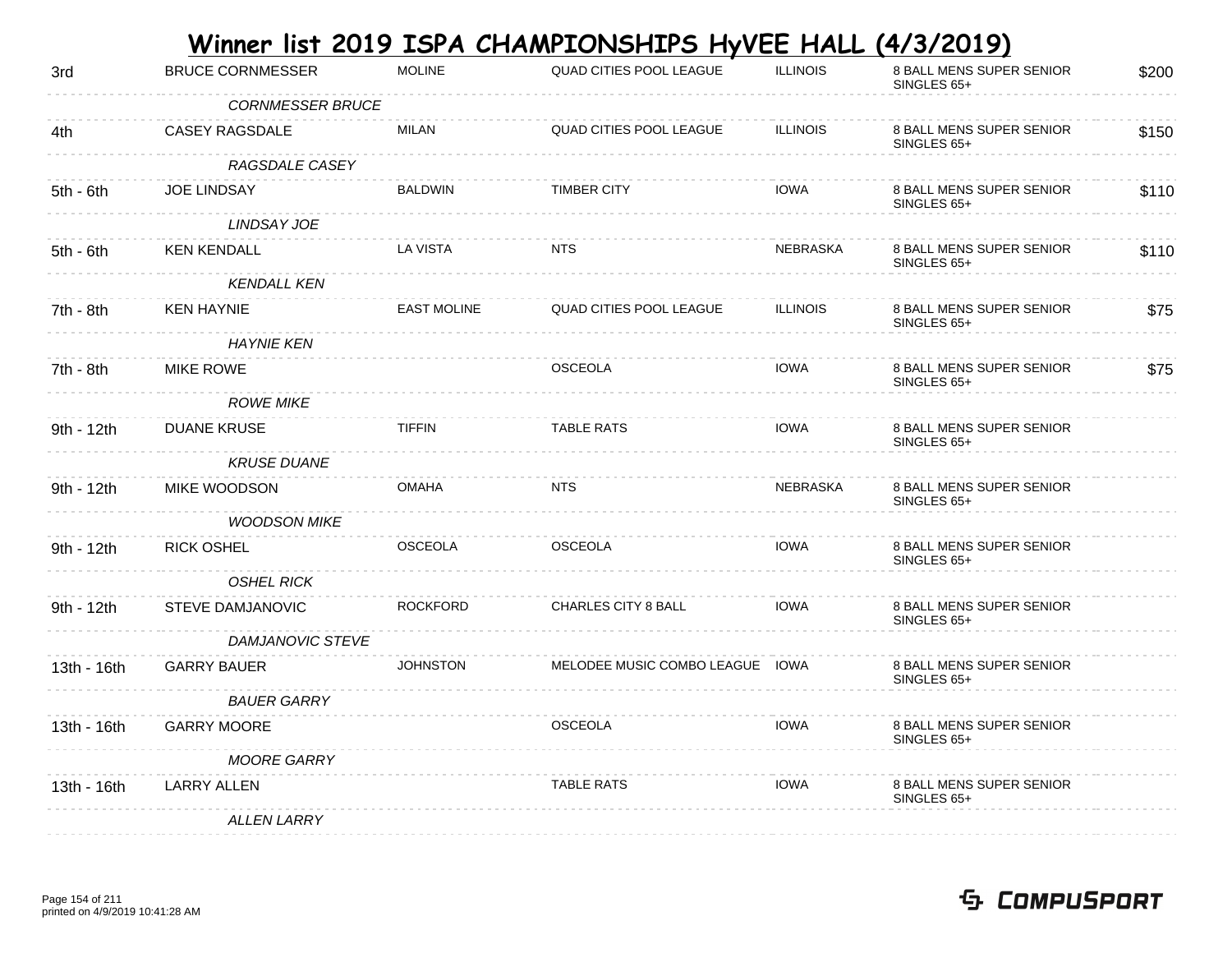|             |                                   |                   | <u>Winner list 2019 ISPA CHAMPIONSHIPS HyVEE HALL (4/3/2019)</u> |                              |                                         |               |
|-------------|-----------------------------------|-------------------|------------------------------------------------------------------|------------------------------|-----------------------------------------|---------------|
| 13th - 16th | <b>TOM HARTMAN</b>                | <b>OSCEOLA</b>    | <b>OSCEOLA</b>                                                   | <b>IOWA</b>                  | 8 BALL MENS SUPER SENIOR<br>SINGLES 65+ |               |
|             | <b>HARTMAN TOM</b>                |                   |                                                                  |                              |                                         |               |
| 17th - 24th | <b>BOB ROBERTSON</b>              |                   | <b>NTS</b>                                                       | <b>NEBRASKA</b>              | 8 BALL MENS SUPER SENIOR<br>SINGLES 65+ |               |
|             | ROBERTSON BOB                     |                   |                                                                  |                              |                                         |               |
| 17th - 24th | <b>GARY DAVIS</b>                 | <b>ANKENY</b>     | <b>IPPL IOWA</b>                                                 | <b>IOWA</b>                  | 8 BALL MENS SUPER SENIOR<br>SINGLES 65+ |               |
|             | DAVIS GARY                        |                   |                                                                  |                              |                                         |               |
| 17th - 24th | <b>JERRY SMITH</b>                | <b>OSCEOLA</b>    | <b>OSCEOLA</b>                                                   | <b>IOWA</b>                  | 8 BALL MENS SUPER SENIOR<br>SINGLES 65+ |               |
|             | <b>SMITH JERRY</b>                |                   |                                                                  |                              |                                         |               |
| 17th - 24th | <b>JOE BURDEN</b>                 | <b>MUSCATINE</b>  | MUSCATINE POOL LEAGUE                                            | <b>IOWA</b>                  | 8 BALL MENS SUPER SENIOR<br>SINGLES 65+ |               |
|             | <b>BURDEN JOE</b>                 |                   |                                                                  |                              |                                         |               |
| 17th - 24th | <b>LARRY LUTZ</b>                 |                   | <b>TABLE RATS</b>                                                | <b>IOWA</b>                  | 8 BALL MENS SUPER SENIOR<br>SINGLES 65+ |               |
|             | <b>LUTZ LARRY</b>                 |                   |                                                                  |                              |                                         |               |
| 17th - 24th | <b>LEONARD FEVOLD</b>             | <b>OXFORD</b>     | <b>TABLE RATS</b>                                                | <b>IOWA</b>                  | 8 BALL MENS SUPER SENIOR<br>SINGLES 65+ |               |
|             | <b>FEVOLD LEONARD</b>             |                   |                                                                  |                              |                                         |               |
| 17th - 24th | <b>MIKE SLATER</b>                |                   | <b>IPPL IOWA</b>                                                 | <b>IOWA</b>                  | 8 BALL MENS SUPER SENIOR<br>SINGLES 65+ |               |
|             | <b>SLATER MIKE</b>                |                   |                                                                  |                              |                                         |               |
| 17th - 24th | <b>TIM BROWN</b>                  | <b>DES MOINES</b> | <b>IPPL IOWA</b>                                                 | <b>IOWA</b>                  | 8 BALL MENS SUPER SENIOR<br>SINGLES 65+ |               |
|             | <b>BROWN TIM</b>                  |                   |                                                                  |                              |                                         |               |
| 25th - 32nd | <b>CHARLES MCCANN</b>             |                   | <b>IPPL IOWA</b>                                                 | <b>IOWA</b>                  | 8 BALL MENS SUPER SENIOR<br>SINGLES 65+ |               |
|             | <b>MCCANN CHARLES</b>             |                   |                                                                  |                              |                                         |               |
| 25th - 32nd | <b>JOHN BEHNE</b>                 | <b>WATERLOO</b>   | AUTOMATIC AMUSEMENTS, INC.                                       | <b>IOWA</b>                  | 8 BALL MENS SUPER SENIOR<br>SINGLES 65+ |               |
|             | <b>BEHNE JOHN</b>                 |                   |                                                                  |                              |                                         |               |
| 25th - 32nd | RICHARD HOTTENSTEIN               |                   | <b>TIMBER CITY</b>                                               | <b>IOWA</b>                  | 8 BALL MENS SUPER SENIOR<br>SINGLES 65+ |               |
|             | <b>HOTTENSTEIN RICHARD</b>        |                   |                                                                  |                              |                                         |               |
|             | MENS SUPER SENIOR 9BALL (AGE 65+) |                   |                                                                  |                              |                                         |               |
| Rank        | <b>Name</b>                       | City              | Operator                                                         | <b>State/Country Bracket</b> |                                         | <b>Awards</b> |

 **Contract Contract**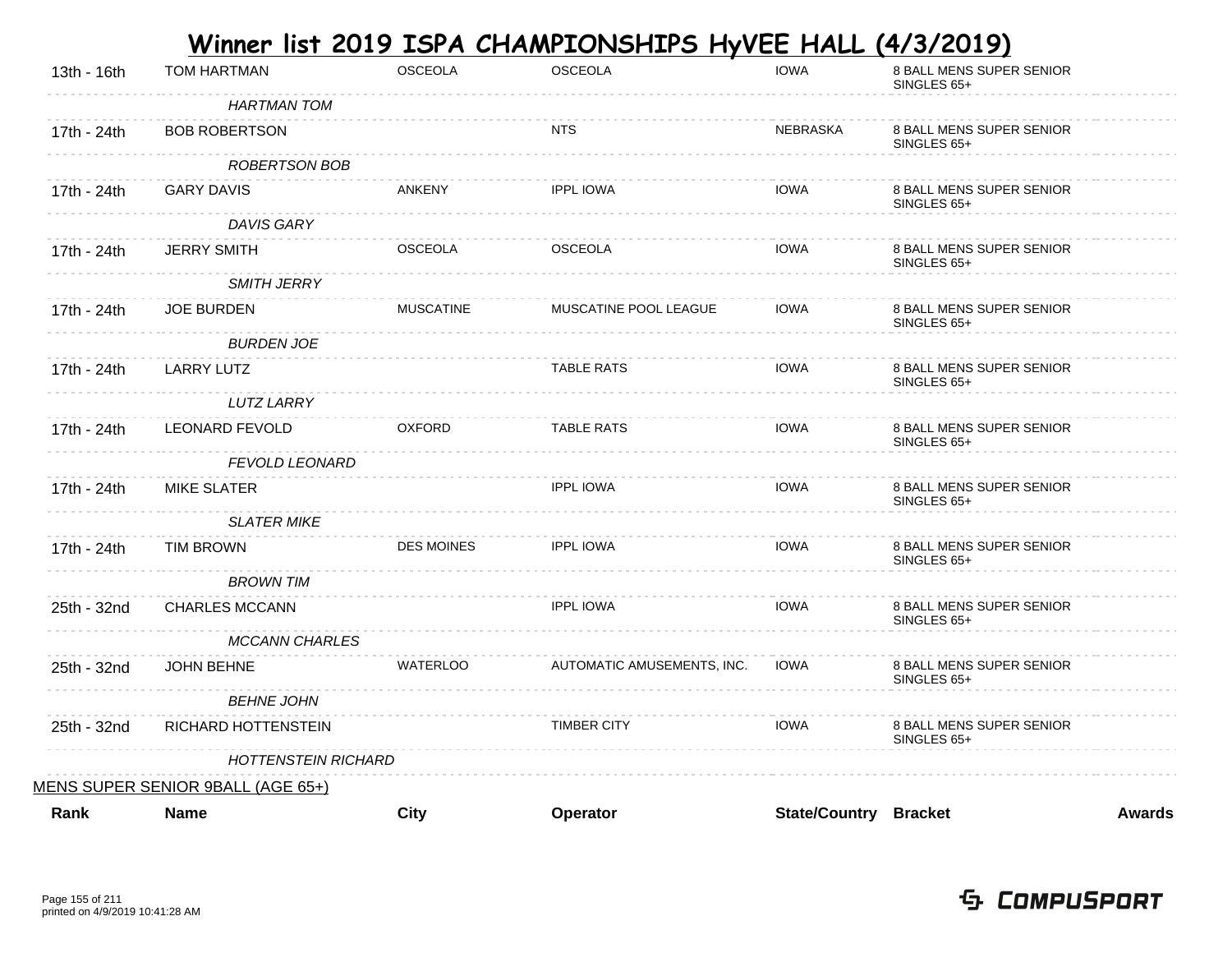|                         |                                                                                    | <b>NTS</b>                                                         | <b>NEBRASKA</b>                                           | 9 BALL MENS SUPER SENIORS<br>SINGLES 65+ | \$300                                                                                      |
|-------------------------|------------------------------------------------------------------------------------|--------------------------------------------------------------------|-----------------------------------------------------------|------------------------------------------|--------------------------------------------------------------------------------------------|
| <b>WOODSON MIKE</b>     |                                                                                    |                                                                    |                                                           |                                          |                                                                                            |
| <b>GARY DAVIS</b>       | ANKENY                                                                             | <b>IPPL IOWA</b>                                                   | <b>IOWA</b>                                               | 9 BALL MENS SUPER SENIORS<br>SINGLES 65+ | \$200                                                                                      |
| DAVIS GARY              |                                                                                    |                                                                    |                                                           |                                          |                                                                                            |
| <b>LES GRAESER</b>      | <b>CHARLES CITY</b>                                                                | <b>CHARLES CITY 8 BALL</b>                                         | <b>IOWA</b>                                               | 9 BALL MENS SUPER SENIORS<br>SINGLES 65+ | \$100                                                                                      |
| <b>GRAESER LES</b>      |                                                                                    |                                                                    |                                                           |                                          |                                                                                            |
| <b>GARRY MOORE</b>      |                                                                                    | <b>OSCEOLA</b>                                                     | <b>IOWA</b>                                               | 9 BALL MENS SUPER SENIORS<br>SINGLES 65+ |                                                                                            |
| <b>MOORE GARRY</b>      |                                                                                    |                                                                    |                                                           |                                          |                                                                                            |
| <b>JOE BURDEN</b>       | <b>MUSCATINE</b>                                                                   | MUSCATINE POOL LEAGUE                                              | <b>IOWA</b>                                               | 9 BALL MENS SUPER SENIORS<br>SINGLES 65+ |                                                                                            |
| <b>BURDEN JOE</b>       |                                                                                    |                                                                    |                                                           |                                          |                                                                                            |
| <b>JOHN BEHNE</b>       | <b>WATERLOO</b>                                                                    | AUTOMATIC AMUSEMENTS, INC.                                         | <b>IOWA</b>                                               | 9 BALL MENS SUPER SENIORS<br>SINGLES 65+ |                                                                                            |
| <b>BEHNE JOHN</b>       |                                                                                    |                                                                    |                                                           |                                          |                                                                                            |
| <b>BOB ROBERTSON</b>    |                                                                                    | <b>NTS</b>                                                         | <b>NEBRASKA</b>                                           | 9 BALL MENS SUPER SENIORS<br>SINGLES 65+ |                                                                                            |
|                         |                                                                                    |                                                                    |                                                           |                                          |                                                                                            |
|                         |                                                                                    |                                                                    |                                                           | SINGLES 65+                              |                                                                                            |
| <b>SMITH JERRY</b>      |                                                                                    |                                                                    |                                                           |                                          |                                                                                            |
| <b>KEN KENDALL</b>      | <b>LA VISTA</b>                                                                    | <b>NTS</b>                                                         | <b>NEBRASKA</b>                                           | 9 BALL MENS SUPER SENIORS<br>SINGLES 65+ |                                                                                            |
| <b>KENDALL KEN</b>      |                                                                                    |                                                                    |                                                           |                                          |                                                                                            |
| <b>MIKE SLATER</b>      |                                                                                    | <b>IPPL IOWA</b>                                                   | <b>IOWA</b>                                               | 9 BALL MENS SUPER SENIORS<br>SINGLES 65+ |                                                                                            |
| <b>SLATER MIKE</b>      |                                                                                    |                                                                    |                                                           |                                          |                                                                                            |
| <b>STEVE DAMJANOVIC</b> | <b>ROCKFORD</b>                                                                    | CHARLES CITY 8 BALL                                                | <b>IOWA</b>                                               | 9 BALL MENS SUPER SENIORS<br>SINGLES 65+ |                                                                                            |
|                         |                                                                                    |                                                                    |                                                           |                                          |                                                                                            |
| <b>TIM BROWN</b>        | <b>DES MOINES</b>                                                                  | <b>IPPL IOWA</b>                                                   | <b>IOWA</b>                                               | 9 BALL MENS SUPER SENIORS<br>SINGLES 65+ |                                                                                            |
| <b>BROWN TIM</b>        |                                                                                    |                                                                    |                                                           |                                          |                                                                                            |
|                         |                                                                                    |                                                                    |                                                           |                                          |                                                                                            |
|                         |                                                                                    |                                                                    |                                                           |                                          | <b>Awards</b>                                                                              |
|                         |                                                                                    |                                                                    |                                                           |                                          | \$1900                                                                                     |
| <b>BENNETT MIKE</b>     |                                                                                    |                                                                    |                                                           |                                          |                                                                                            |
|                         | <b>JERRY SMITH</b><br><b>MIXED ADVANCED TEAM</b><br><b>Name</b><br><b>DILLIGAF</b> | ROBERTSON BOB<br><b>OSCEOLA</b><br>DAMJANOVIC STEVE<br><b>City</b> | <b>OSCEOLA</b><br>Operator<br><b>CORNER POCKET LEAGUE</b> | <b>IOWA</b><br><b>IOWA</b>               | 9 BALL MENS SUPER SENIORS<br><b>State/Country</b><br><b>Bracket</b><br>MIXED ADVANCED TEAM |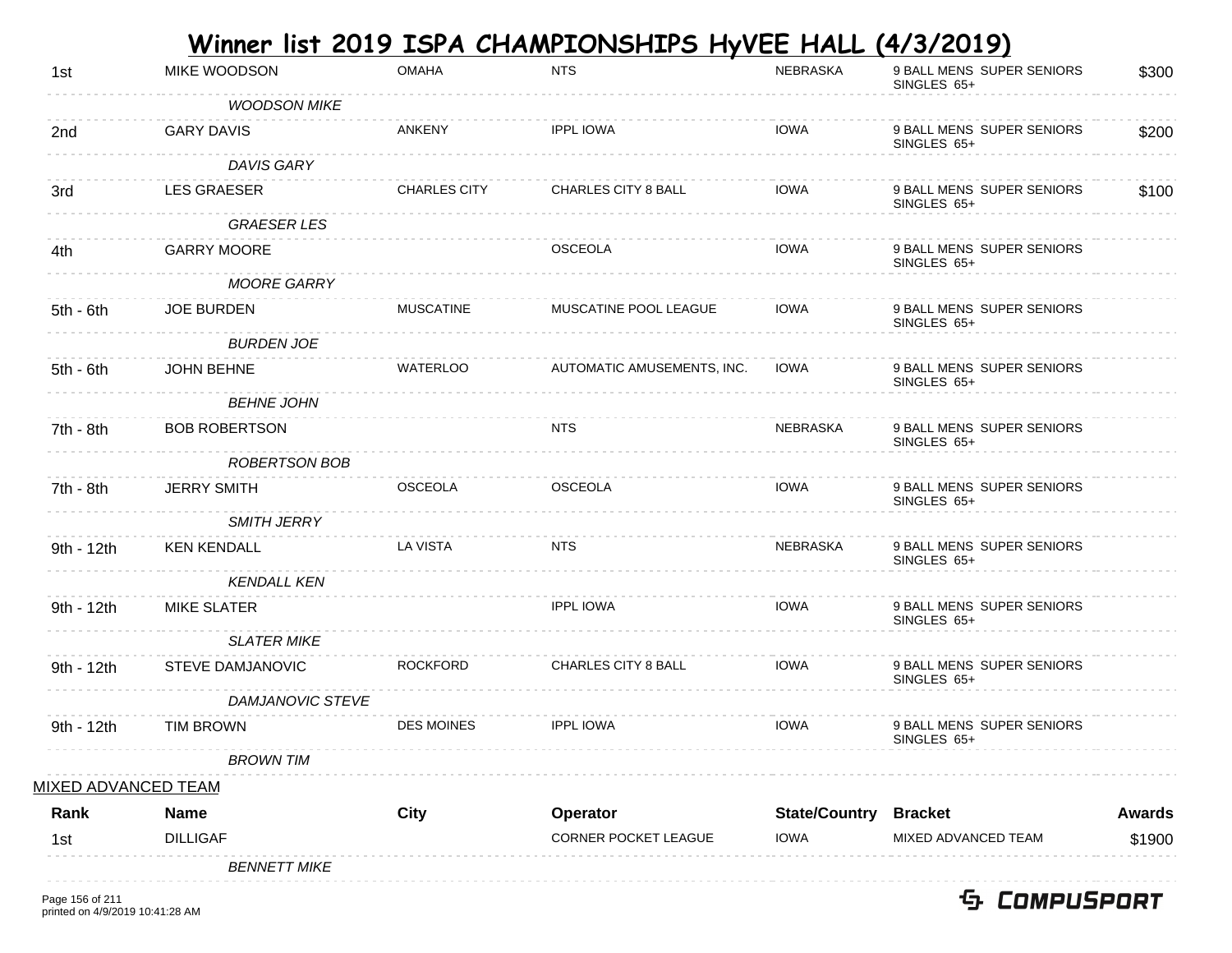|           |                    | <b>BISH ROB</b>         |                                 |             |                     |        |
|-----------|--------------------|-------------------------|---------------------------------|-------------|---------------------|--------|
|           |                    | <b>CORBIN MIKE</b>      |                                 |             |                     |        |
|           |                    | <b>RAINEY MARK</b>      |                                 |             |                     |        |
|           |                    | ROSE RYAN               |                                 |             |                     |        |
|           |                    | WAGNER DAVE M.          |                                 |             |                     |        |
| 2nd       |                    | ROOKIES ROCKIN          | ROOKIES ROCKIN (CLEARLAKE)      | <b>IOWA</b> | MIXED ADVANCED TEAM | \$1450 |
|           |                    | CARLSON RYAN            |                                 |             |                     |        |
|           |                    | <b>CHRISTIE ADAM</b>    |                                 |             |                     |        |
|           |                    | <b>GOODALE KYLE</b>     |                                 |             |                     |        |
|           |                    | <b>ROSENBERGER LUKE</b> |                                 |             |                     |        |
|           |                    | <b>VARNER DANNY</b>     |                                 |             |                     |        |
| 3rd       | <b>ACTION PLUS</b> |                         | CORNER POCKET LEAGUE            | <b>IOWA</b> | MIXED ADVANCED TEAM | \$1050 |
|           |                    | <b>DUTTON BRYON</b>     |                                 |             |                     |        |
|           |                    | <b>EZERSKI PAUL</b>     |                                 |             |                     |        |
|           |                    | <b>HAGGE MATT</b>       |                                 |             |                     |        |
|           |                    | <b>HALEEN AARON</b>     |                                 |             |                     |        |
|           |                    | SKLUZACEK JOE           |                                 |             |                     |        |
|           |                    | <b>SLOPPY MARK</b>      |                                 |             |                     |        |
| 4th       |                    | <b>STICKS N' STONES</b> | MUSCATINE POOL LEAGUE           | <b>IOWA</b> | MIXED ADVANCED TEAM | \$750  |
|           |                    | <b>CLESTER RUSTY</b>    |                                 |             |                     |        |
|           |                    | EVINS CODY              |                                 |             |                     |        |
|           |                    | <b>FOWLER TYLER</b>     |                                 |             |                     |        |
|           |                    | <b>GAFELLER GARY</b>    |                                 |             |                     |        |
|           |                    | <b>KRUEGER DUSTIN</b>   |                                 |             |                     |        |
| 5th - 6th | <b>IIWII</b>       |                         | MELODEE MUSIC COMBO LEAGUE IOWA |             | MIXED ADVANCED TEAM | \$550  |
|           |                    | <b>EDDY MATT</b>        |                                 |             |                     |        |
|           |                    | JOHNSON BRUCE           |                                 |             |                     |        |
|           |                    | <b>MCNEELEY BRAD</b>    |                                 |             |                     |        |
|           |                    | <b>MCNEELEY BRIAN</b>   |                                 |             |                     |        |
|           |                    | <b>SWANSON CRAIG</b>    |                                 |             |                     |        |
|           |                    |                         |                                 |             |                     |        |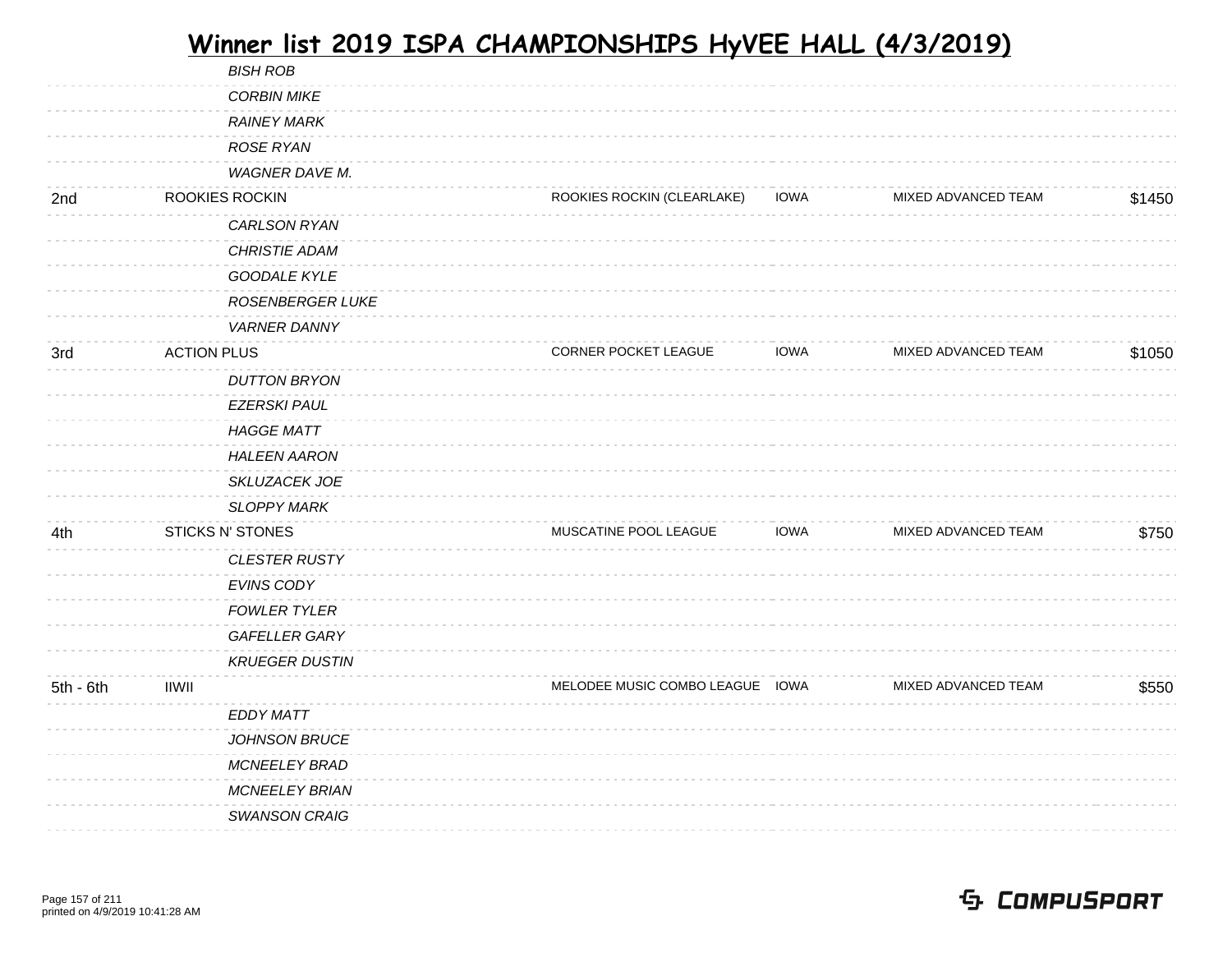| $5th - 6th$ | <b>MAGIC</b>            | MELODEE MUSIC COMBO LEAGUE IOWA |             | MIXED ADVANCED TEAM | \$550 |
|-------------|-------------------------|---------------------------------|-------------|---------------------|-------|
|             | ANGSTEAD MIKE           |                                 |             |                     |       |
|             | <b>BANNOR JESSE</b>     |                                 |             |                     |       |
|             | <b>BENNETT DANNY</b>    |                                 |             |                     |       |
|             | <b>KNAPP TOM</b>        |                                 |             |                     |       |
|             | PAULEY ALLAN            |                                 |             |                     |       |
|             | <b>THOMPSON BRIAN</b>   |                                 |             |                     |       |
| 7th - 8th   | <b>IMPACT MARKETING</b> | <b>FISCHELS MUSIC</b>           | <b>IOWA</b> | MIXED ADVANCED TEAM | \$400 |
|             | <b>DUBOIS DOUG</b>      |                                 |             |                     |       |
|             | MCCOMBS KEVIN           |                                 |             |                     |       |
|             | NORTHNESS JASON         |                                 |             |                     |       |
|             | <b>ROZMUS JOHN</b>      |                                 |             |                     |       |
|             | <b>WALTEMEYER MARK</b>  |                                 |             |                     |       |
|             | <b>WHITE JAMES</b>      |                                 |             |                     |       |
| 7th - 8th   | IT'S YOUR TURN          | MELODEE MUSIC COMBO LEAGUE IOWA |             | MIXED ADVANCED TEAM | \$400 |
|             | <b>BAKER BRAD</b>       |                                 |             |                     |       |
|             | <b>BERG BRUCE</b>       |                                 |             |                     |       |
|             | <b>FERRIS TODD</b>      |                                 |             |                     |       |
|             | <b>HONEYCUTT TROY</b>   |                                 |             |                     |       |
|             | <b>STINER RUSS</b>      |                                 |             |                     |       |
| 9th - 12th  | <b>CHAMPION FORD</b>    | CORNER POCKET LEAGUE            | <b>IOWA</b> | MIXED ADVANCED TEAM | \$300 |
|             | CARTER RYAN             |                                 |             |                     |       |
|             | <b>NEPPEL CHRIS</b>     |                                 |             |                     |       |
|             | <b>SCHULTES TONY</b>    |                                 |             |                     |       |
|             | SCHULTZ STEVEN          |                                 |             |                     |       |
|             | <b>WISKUS JEROMIE</b>   |                                 |             |                     |       |
| 9th - 12th  | DONNA'S BOYS            | <b>TIMBER CITY</b>              | <b>IOWA</b> | MIXED ADVANCED TEAM | \$300 |
|             | AJROJA MEGA             |                                 |             |                     |       |
|             | <b>BARTELS LOUIE</b>    |                                 |             |                     |       |
|             | <b>BLOCK JEREMY</b>     |                                 |             |                     |       |
|             | CLARK JEFF L            |                                 |             |                     |       |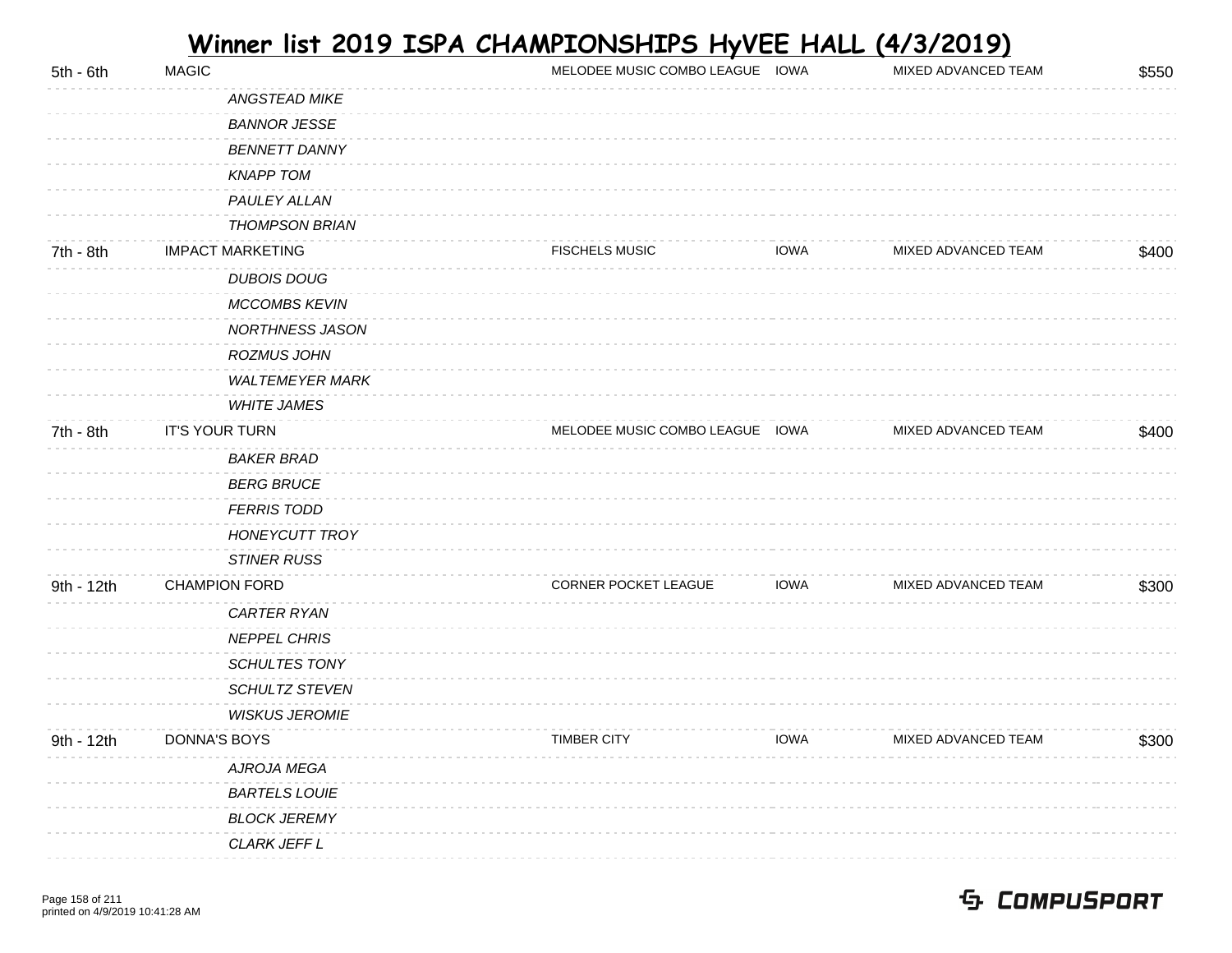LINDSAY JOE

| 9th - 12th  | THE SANDBAR                   | CAMDEN AMUSEMENT & VENDING IOWA<br>CO. |                 | MIXED ADVANCED TEAM | \$300 |
|-------------|-------------------------------|----------------------------------------|-----------------|---------------------|-------|
|             | <b>CONNELLY PHYLLIS</b>       |                                        |                 |                     |       |
|             | CONNOLLY DAVE                 |                                        |                 |                     |       |
|             | CONNOLLY OMAR                 |                                        |                 |                     |       |
|             | <b>LINCOLN BRANDON</b>        |                                        |                 |                     |       |
|             | <b>TIPPS BRIAN</b>            |                                        |                 |                     |       |
|             | <b>TIPPS JAMIE</b>            |                                        |                 |                     |       |
| 9th - 12th  | <b>TROPHY HUNTERS</b>         | GAMES PEOPLE PLAY (DES<br>MOINES)      | IOWA            | MIXED ADVANCED TEAM | \$300 |
|             | <b>BLOODGOOD ALAN</b>         |                                        |                 |                     |       |
|             | <b>DOTSON ROD</b>             |                                        |                 |                     |       |
|             | <b>KUEUPER ROBERT</b>         |                                        |                 |                     |       |
|             | <b>MCFARLAND TIM</b>          |                                        |                 |                     |       |
|             | SMITH CRYSTAL (CHRISSIE)      |                                        |                 |                     |       |
|             | <b>WRIGHT RICH</b>            |                                        |                 |                     |       |
| 13th - 16th | DA RACK                       | MELODEE MUSIC COMBO LEAGUE IOWA        |                 | MIXED ADVANCED TEAM |       |
|             | <b>BATES JEREMY</b>           |                                        |                 |                     |       |
|             | <b>BOOK ERIC</b>              |                                        |                 |                     |       |
|             | <b>DRIVER BRYAN</b>           |                                        |                 |                     |       |
|             | ROUNCEVILLE ANDY              |                                        |                 |                     |       |
|             | <b>SELLERS CURTIS</b>         |                                        |                 |                     |       |
|             | VANDERWALL JAKE               |                                        |                 |                     |       |
| 13th - 16th | <b>MASTER PLAN</b>            | <b>NTS</b>                             | <b>NEBRASKA</b> | MIXED ADVANCED TEAM |       |
|             | <b>BREHMER JASON</b>          |                                        |                 |                     |       |
|             | <b>BROUWER BUCK</b>           |                                        |                 |                     |       |
|             | JONES - NTS SCOTT             |                                        |                 |                     |       |
|             | <b>SALISBURY TRACY "SUDS"</b> |                                        |                 |                     |       |
|             | SHIRLEY ANDREW                |                                        |                 |                     |       |
| 13th - 16th | MIKE A AND THE DIPSHITZ       | MELODEE MUSIC COMBO LEAGUE IOWA        |                 | MIXED ADVANCED TEAM |       |
|             | <b>ANCELL MIKE</b>            |                                        |                 |                     |       |
|             | <b>CHAPIN WILL</b>            |                                        |                 |                     |       |
|             |                               |                                        |                 |                     |       |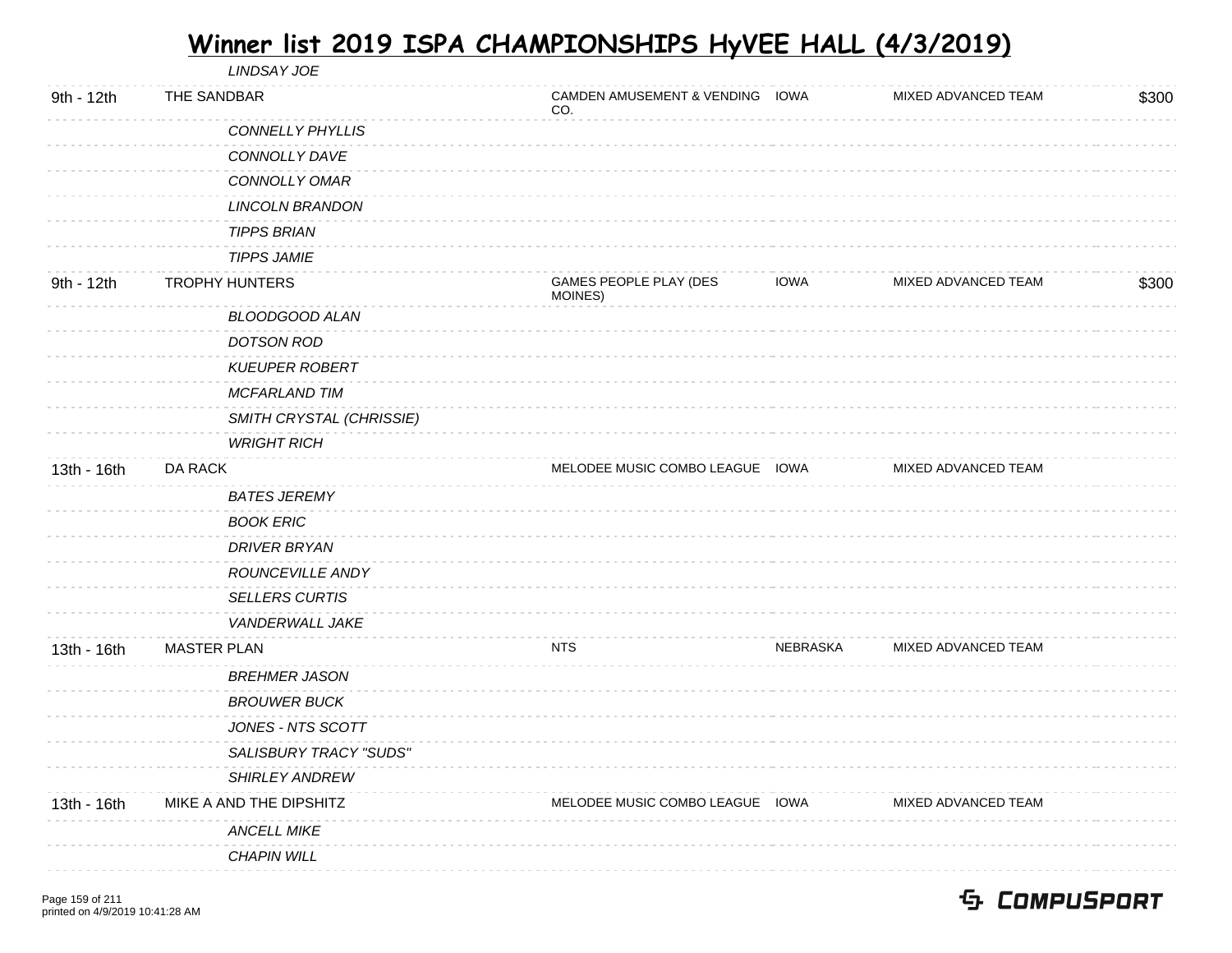| MIXED ADVANCED TEAM |
|---------------------|
|                     |
|                     |
|                     |
|                     |
|                     |
|                     |
|                     |
|                     |
| MIXED ADVANCED TEAM |
|                     |
|                     |
|                     |
|                     |
|                     |
|                     |
| MIXED ADVANCED TEAM |
|                     |
|                     |
|                     |
|                     |
|                     |
|                     |
| MIXED ADVANCED TEAM |
|                     |
|                     |
|                     |
|                     |
|                     |
| MIXED ADVANCED TEAM |
|                     |
|                     |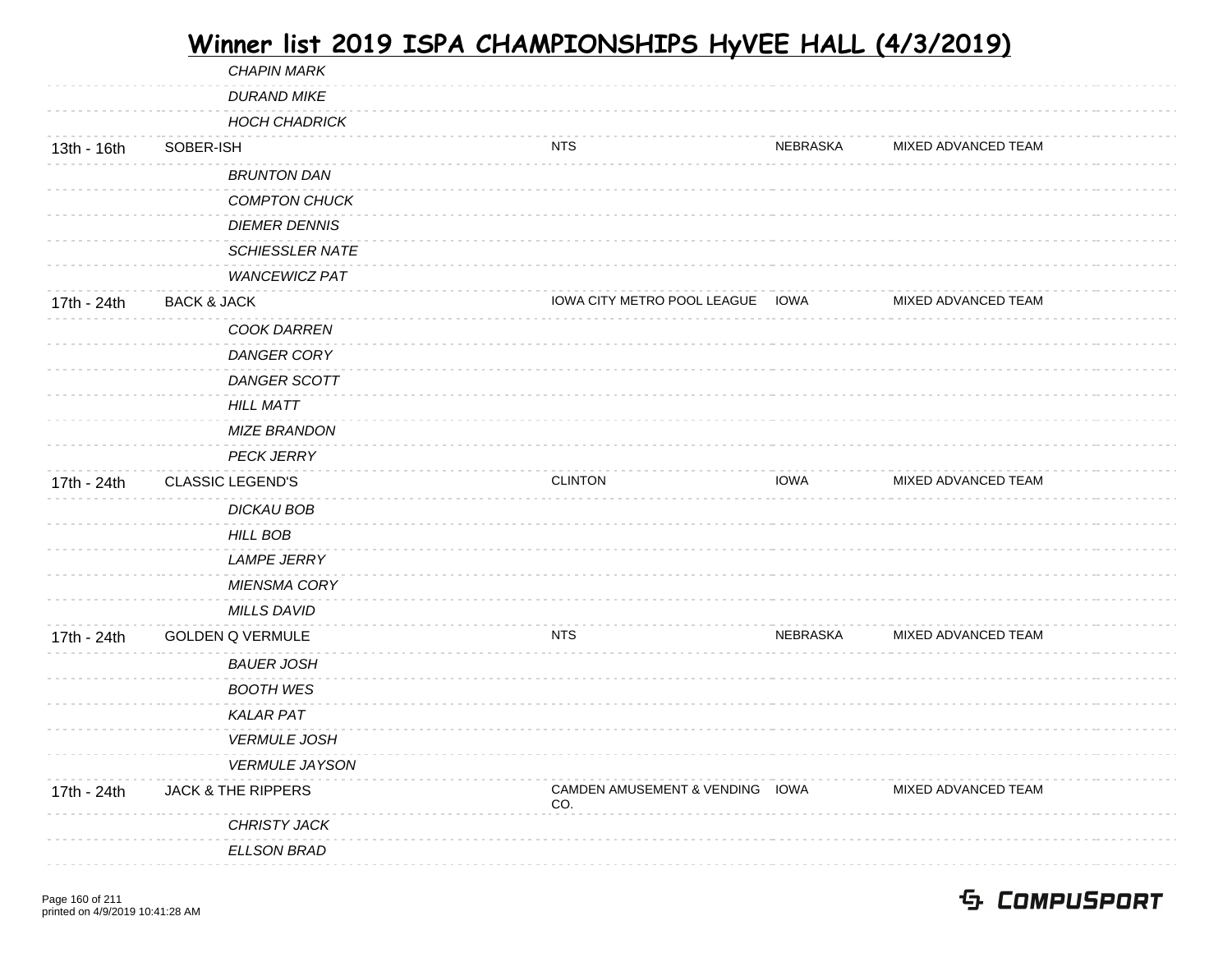| <b>HUNTER CHAD</b>            |                            |             |                            |  |
|-------------------------------|----------------------------|-------------|----------------------------|--|
| <b>LAWRENCE JUSTIN</b>        |                            |             |                            |  |
| <b>O'HOLLEARN NICK</b>        |                            |             |                            |  |
| STYER LEE                     |                            |             |                            |  |
| <b>SAC'S LION'S DEN</b>       |                            |             | MIXED ADVANCED TEAM        |  |
| FETTKETHER LUCAS              |                            |             |                            |  |
| <b>FREDERICKSEN RAY</b>       |                            |             |                            |  |
| <b>HANNAN WADE</b>            |                            |             |                            |  |
| RAINS JOEY                    |                            |             |                            |  |
| <b>SOPER RANDY</b>            |                            |             |                            |  |
| <b>WILSON BOBBY</b>           |                            |             |                            |  |
| SELDOM SCENE-DAVE             | DUBUQUE POOL LEAGUES       | <b>IOWA</b> | MIXED ADVANCED TEAM        |  |
| <b>BOLL DONNY</b>             |                            |             |                            |  |
| <b>EICHMAN MILT</b>           |                            |             |                            |  |
| <b>MARCH TIM</b>              |                            |             |                            |  |
| NOEL DAVE                     |                            |             |                            |  |
| <b>RATH RICH</b>              |                            |             |                            |  |
| WE BE STROKIN                 | DELAWARE COUNTY            | <b>IOWA</b> | MIXED ADVANCED TEAM        |  |
| HENDERSON L.D.                |                            |             |                            |  |
| JONES - DELAWARE COUNTY SCOTT |                            |             |                            |  |
| <b>OSTWINKLE DARRYL</b>       |                            |             |                            |  |
|                               |                            |             |                            |  |
| <b>ROSS BILL</b>              |                            |             |                            |  |
| <b>SMITH TOM</b>              |                            |             |                            |  |
| <b>WILLY'S UNTOUCHABLES</b>   | AUTOMATIC AMUSEMENTS, INC. |             | MIXED ADVANCED TEAM        |  |
| <b>HOGAN MILES</b>            |                            |             |                            |  |
| JOHNSON PAUL                  |                            |             |                            |  |
| <b>MILLER SAM</b>             |                            |             |                            |  |
| <b>ORR CHRIS</b>              |                            |             |                            |  |
| PATES JJ                      |                            |             |                            |  |
| <b>BONFIRE (DEAD STROKES)</b> | <b>J&amp;J ENTERPRISES</b> | <b>IOWA</b> | MIXED ADVANCED TEAM        |  |
|                               |                            |             | AUTOMATIC AMUSEMENTS, INC. |  |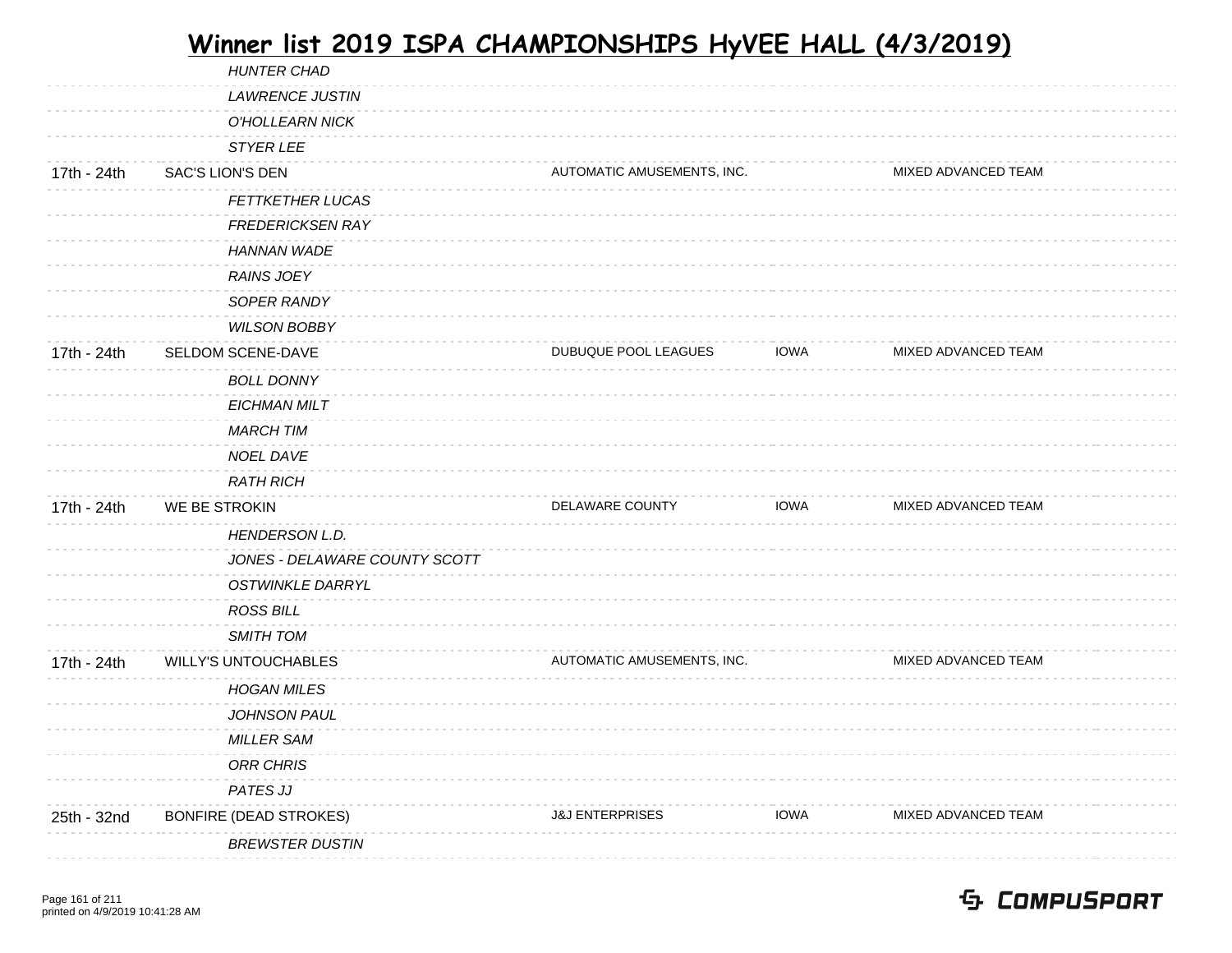|             | DAVIS GARY<br><b>GUZMAN JULIE</b> |                                 |             |                     |  |
|-------------|-----------------------------------|---------------------------------|-------------|---------------------|--|
|             |                                   |                                 |             |                     |  |
| 25th - 32nd | MISCELLANEOUS PARTS               | <b>IPPL IOWA</b>                | <b>IOWA</b> | MIXED ADVANCED TEAM |  |
|             | WARD DAWN                         |                                 |             |                     |  |
|             | <b>KLEMZ TOM</b>                  |                                 |             |                     |  |
|             | <b>KLEMZ TONY</b>                 |                                 |             |                     |  |
|             | <b>GIBLIN TOM</b>                 |                                 |             |                     |  |
|             | <b>BRINK JOHN</b>                 |                                 |             |                     |  |
| 25th - 32nd | <b>LOOTOWN SHOOTERS</b>           | AUTOMATIC AMUSEMENTS, INC.      |             | MIXED ADVANCED TEAM |  |
|             | <b>SEATON TRACY</b>               |                                 |             |                     |  |
|             | <b>ROSTER TRAVIS</b>              |                                 |             |                     |  |
|             | <b>MIELL TONY</b>                 |                                 |             |                     |  |
|             | <b>MIELL BARNEY</b>               |                                 |             |                     |  |
|             | FRYE CHAYSE                       |                                 |             |                     |  |
|             | <b>DART DAVID</b>                 | CO.                             |             |                     |  |
| 25th - 32nd | HEART OF SHARKNESS                | CAMDEN AMUSEMENT & VENDING IOWA |             | MIXED ADVANCED TEAM |  |
|             | <b>NUSSER BOB</b>                 |                                 |             |                     |  |
|             | <b>MCCOY FRED</b>                 |                                 |             |                     |  |
|             | <b>LEWIS JODY</b>                 |                                 |             |                     |  |
|             | <b>HORNER MARC</b>                |                                 |             |                     |  |
|             | <b>FLORIAN III BRAD</b>           |                                 |             |                     |  |
| 25th - 32nd | <b>GRINDING ON THE FELT</b>       | NTS                             | NEBRASKA    | MIXED ADVANCED TEAM |  |
|             | <b>PALMER ABRAM</b>               |                                 |             |                     |  |
|             | <b>KNIGHT MICHAEL</b>             |                                 |             |                     |  |
|             | FIELDS CASEY                      |                                 |             |                     |  |
|             | <b>ENGELKENS WADE</b>             |                                 |             |                     |  |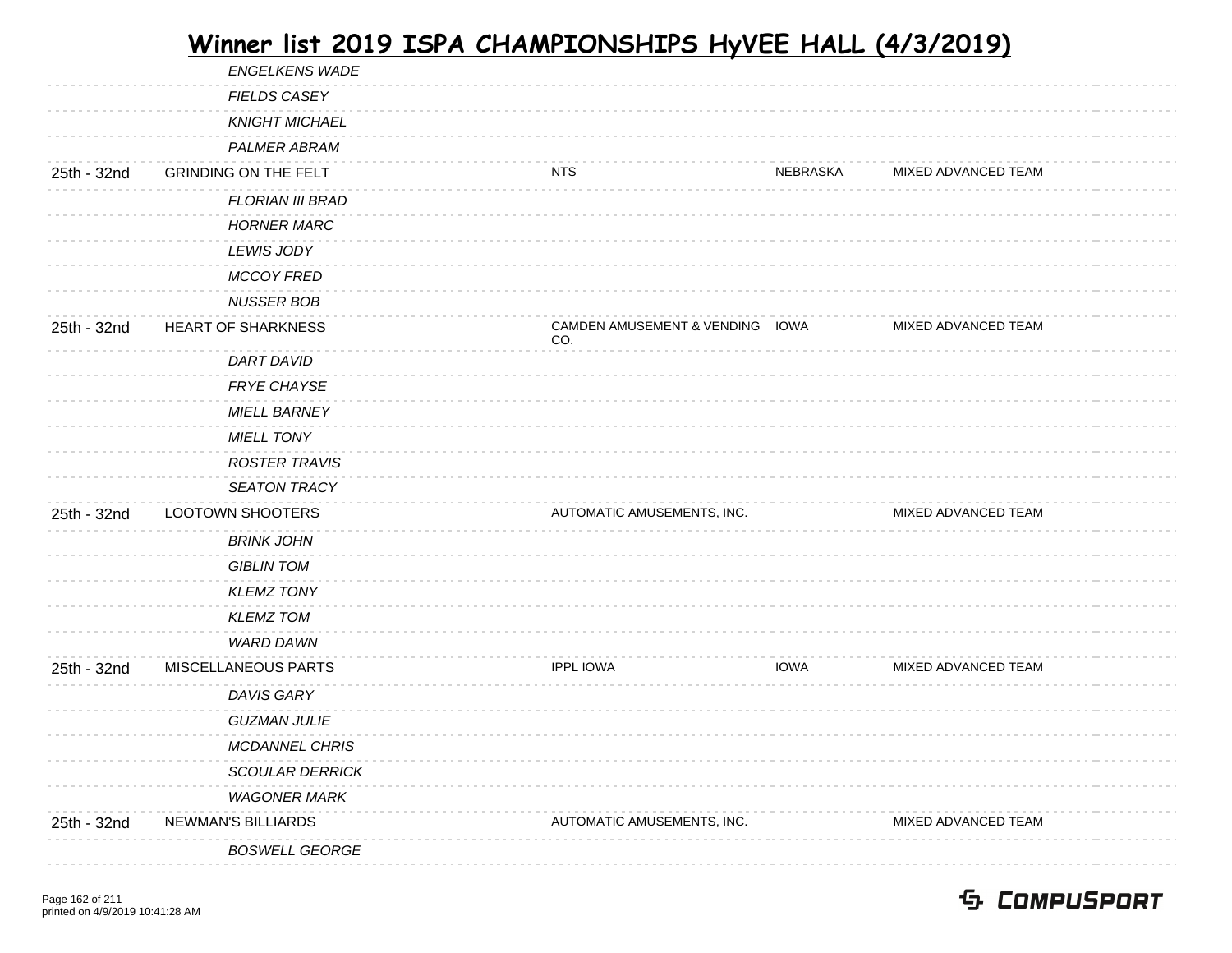|                                |             | <b>DIERCKS GREG</b>      |             |                                 |                              |                            |               |
|--------------------------------|-------------|--------------------------|-------------|---------------------------------|------------------------------|----------------------------|---------------|
|                                |             | <b>ENDER MIKE</b>        |             |                                 |                              |                            |               |
|                                |             | <b>KEISTER BEN</b>       |             |                                 |                              |                            |               |
|                                |             | <b>NEWMAN TIM D</b>      |             |                                 |                              |                            |               |
|                                |             | <b>WROE ROBBIE</b>       |             |                                 |                              |                            |               |
| 25th - 32nd                    | PATTY'S PUB |                          |             | <b>GREEN AMUSEMENT</b>          | <b>IOWA</b>                  | MIXED ADVANCED TEAM        |               |
|                                |             | <b>ASCHERL TONY</b>      |             |                                 |                              |                            |               |
|                                |             | JACOBS BRANDON           |             |                                 |                              |                            |               |
|                                |             | <b>MALLISON RODNEY</b>   |             |                                 |                              |                            |               |
|                                |             | SOLVERSON BOB            |             |                                 |                              |                            |               |
|                                |             | SORENSON JASON           |             |                                 |                              |                            |               |
|                                |             | WOODLE DAVE              |             |                                 |                              |                            |               |
| 25th - 32nd                    |             | RIDGEWOOD WILD ONES      |             | <b>JOE DEE'S</b>                | <b>IOWA</b>                  | MIXED ADVANCED TEAM        |               |
|                                |             | <b>KAY JEFF</b>          |             |                                 |                              |                            |               |
|                                |             | <b>MAHONEY JOHN</b>      |             |                                 |                              |                            |               |
|                                |             | <b>MAHONEY MIKE</b>      |             |                                 |                              |                            |               |
|                                |             | <b>MONROE RONALD L</b>   |             |                                 |                              |                            |               |
|                                |             |                          |             |                                 |                              |                            |               |
|                                |             | <b>NELSON JASON</b>      |             |                                 |                              |                            |               |
| <u>MIXED INTERMEDIATE TEAM</u> |             |                          |             |                                 |                              |                            |               |
| Rank                           | <b>Name</b> |                          | <b>City</b> | Operator                        | <b>State/Country Bracket</b> |                            | <b>Awards</b> |
| 17th - 24th                    | <b>DANG</b> |                          |             | MELODEE MUSIC COMBO LEAGUE IOWA |                              | MIXED INTERMEDIATE TEAM #1 | \$300         |
|                                |             | <b>GUZMAN DAN</b>        |             |                                 |                              |                            |               |
|                                |             | <b>KRAUSE TYSON</b>      |             |                                 |                              |                            |               |
|                                |             | SHIPLEY JEREMY           |             |                                 |                              |                            |               |
|                                |             | <b>VONGPHASOUK CHANS</b> |             |                                 |                              |                            |               |
|                                |             | <b>WEILAND GEORGE</b>    |             |                                 |                              |                            |               |
| 17th - 24th                    | OUTLAW8     |                          |             | <b>IPPL IOWA</b>                | <b>IOWA</b>                  | MIXED INTERMEDIATE TEAM #1 | \$300         |
|                                |             | COOK JAMES H             |             |                                 |                              |                            |               |
|                                |             | <b>DUNLAP DAVID</b>      |             |                                 |                              |                            |               |
|                                |             | <b>ESTEY ELIJAH</b>      |             |                                 |                              |                            |               |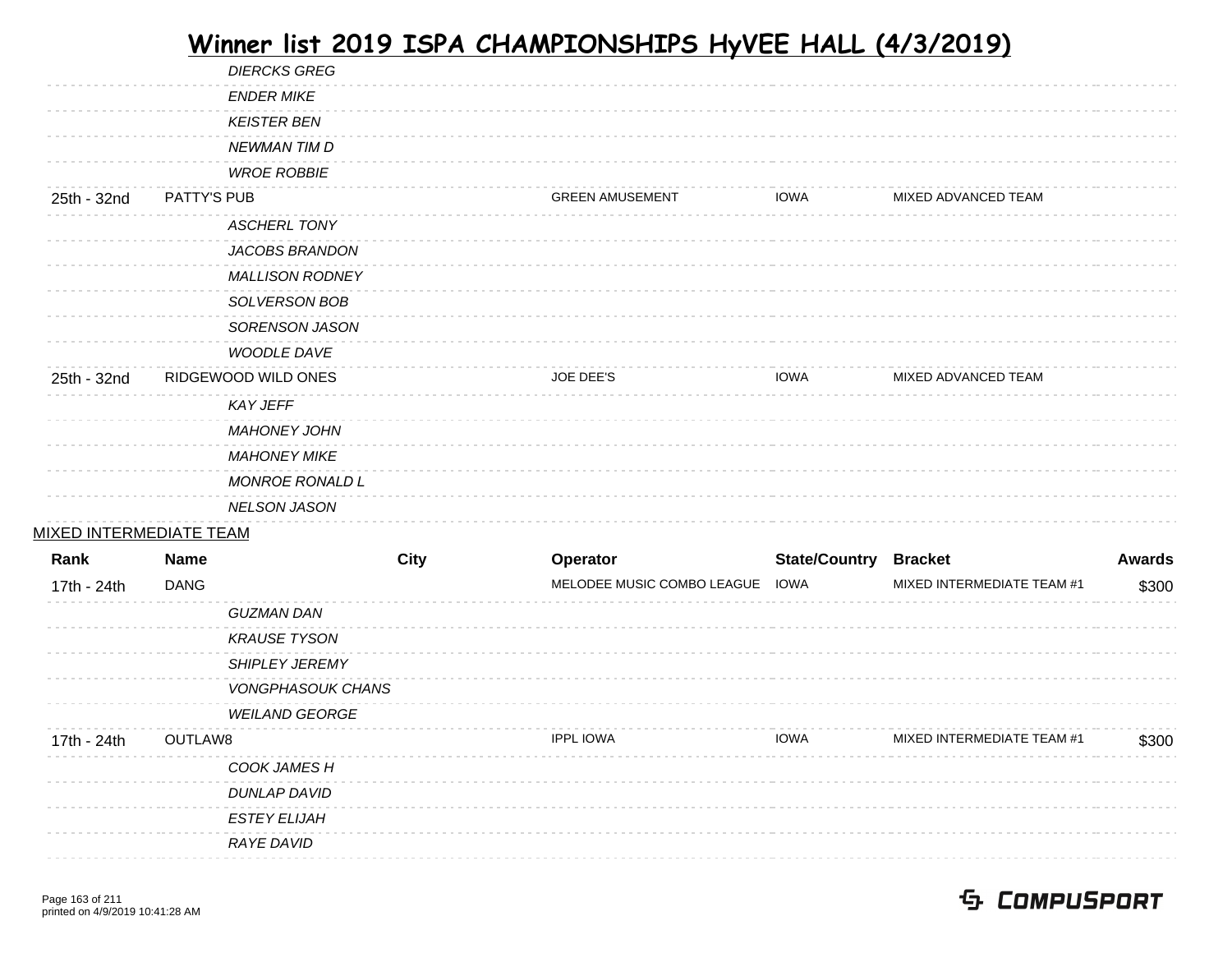|             | SHEELER FERNANDO        |                                 |             |                            |       |
|-------------|-------------------------|---------------------------------|-------------|----------------------------|-------|
|             | TRAN BAO (LEON)         |                                 |             |                            |       |
|             | <b>WAKEMAN MATT</b>     |                                 |             |                            |       |
| 17th - 24th | <b>CUT SHOTS</b>        | <b>CORNER POCKET LEAGUE</b>     | <b>IOWA</b> | MIXED INTERMEDIATE TEAM #2 | \$300 |
|             | <b>BECKER CHUCK</b>     |                                 |             |                            |       |
|             | <b>COOPER CRAIG</b>     |                                 |             |                            |       |
|             | <b>FRITCHER CURTIS</b>  |                                 |             |                            |       |
|             | <b>RUDSHAGEN BUTCH</b>  |                                 |             |                            |       |
|             | SAIENGA SCOTT           |                                 |             |                            |       |
|             | <b>SORENSON KYLE</b>    |                                 |             |                            |       |
| 17th - 24th | <b>GAME ON - O'ZONE</b> | AUTOMATIC AMUSEMENTS, INC.      |             | MIXED INTERMEDIATE TEAM #2 | \$300 |
|             | <b>GATES DICK</b>       |                                 |             |                            |       |
|             | <b>GATES CLINT</b>      |                                 |             |                            |       |
|             | <b>PURDY CRAIG</b>      |                                 |             |                            |       |
|             | <b>SLOCUM GREG</b>      |                                 |             |                            |       |
|             | <b>WATSON FRANK</b>     |                                 |             |                            |       |
| 17th - 24th | CASEY'S YOUNG GUNS      | AUTOMATIC AMUSEMENTS, INC.      |             | MIXED INTERMEDIATE TEAM #3 | \$300 |
|             | <b>AUSTIN JAKE</b>      |                                 |             |                            |       |
|             | <b>BOSWELL CHAD</b>     |                                 |             |                            |       |
|             | <b>BOSWELL DAVID</b>    |                                 |             |                            |       |
|             | <b>EVERETT TIM</b>      |                                 |             |                            |       |
|             | <b>KIRSCHMAN JAKE</b>   |                                 |             |                            |       |
| 17th - 24th | <b>RACKULAS</b>         | MELODEE MUSIC COMBO LEAGUE IOWA |             | MIXED INTERMEDIATE TEAM #3 | \$300 |
|             | <b>CALHOUN MIKE</b>     |                                 |             |                            |       |
|             | JOHNSON LOGAN           |                                 |             |                            |       |
|             | <b>KING MIKE</b>        |                                 |             |                            |       |
|             | <b>PECINOVSKY SCOTT</b> |                                 |             |                            |       |
|             | <b>STEVENS ROGER</b>    |                                 |             |                            |       |
|             | STEWART CHAD            |                                 |             |                            |       |
| 17th - 24th | DOC'S GAMECOCKS         | MELODEE MUSIC COMBO LEAGUE IOWA |             | MIXED INTERMEDIATE TEAM #4 | \$300 |
|             | <b>BLACKFORD KEVIN</b>  |                                 |             |                            |       |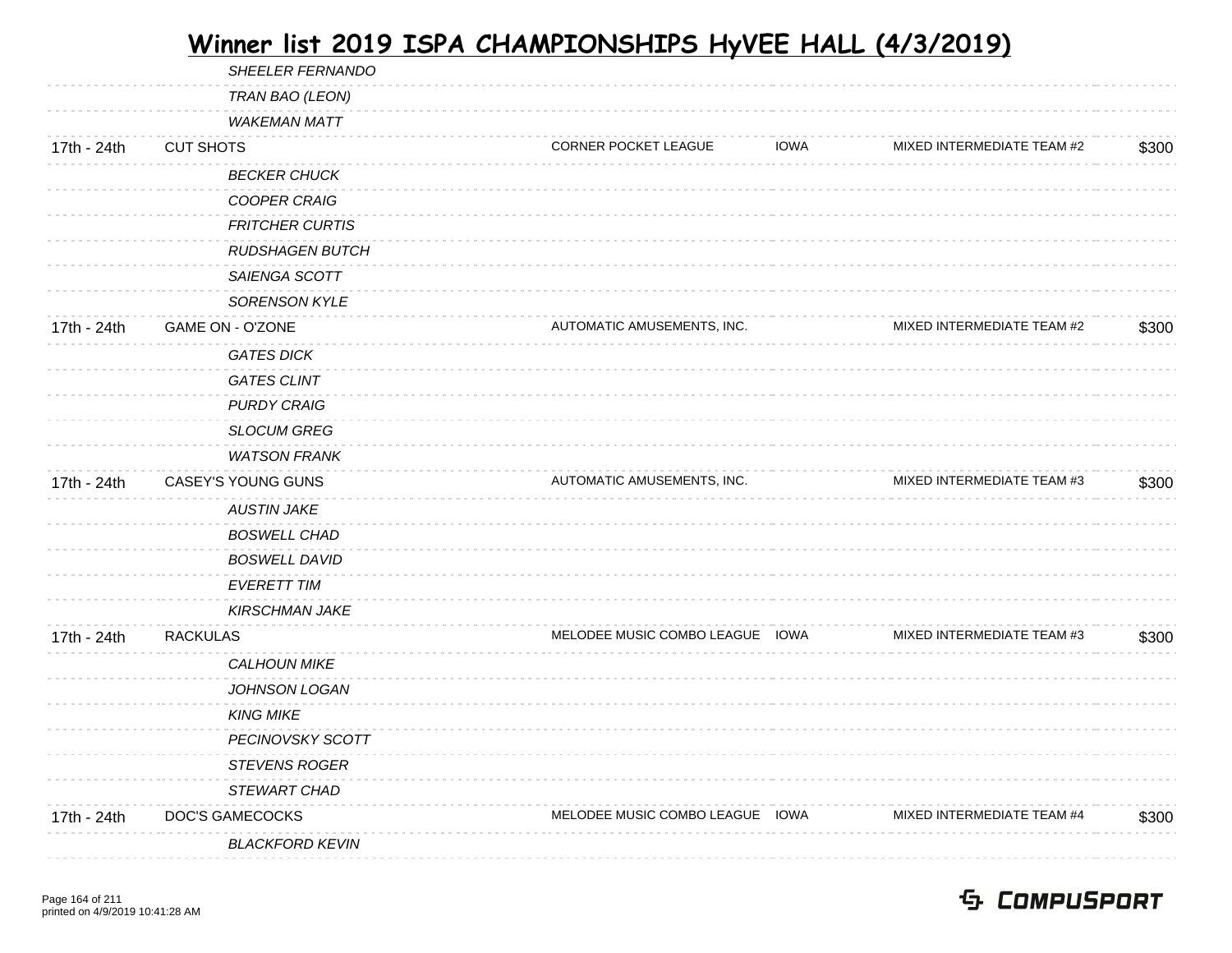|             | HOFFMAN DUSTIN (D.J.)  |                                        |                 |                            |       |
|-------------|------------------------|----------------------------------------|-----------------|----------------------------|-------|
|             | <b>LEE BRIAN</b>       |                                        |                 |                            |       |
|             | <b>SHIVELY JT</b>      |                                        |                 |                            |       |
|             | SHIVELY JIM            |                                        |                 |                            |       |
| 17th - 24th | <b>ROCK PILE</b>       | MELODEE MUSIC COMBO LEAGUE IOWA        |                 | MIXED INTERMEDIATE TEAM #4 | \$300 |
|             | <b>FOSTER TOM</b>      |                                        |                 |                            |       |
|             | <b>GOULDEN RICK</b>    |                                        |                 |                            |       |
|             | <b>HOWARD BART</b>     |                                        |                 |                            |       |
|             | POPIANO JAKE           |                                        |                 |                            |       |
|             | <b>SCHATZKE MIKE</b>   |                                        |                 |                            |       |
| 25th - 32nd | <b>BREAKROOM</b>       | CAMDEN AMUSEMENT & VENDING IOWA<br>CO. |                 | MIXED INTERMEDIATE TEAM #1 |       |
|             | <b>ALLENDORF NICK</b>  |                                        |                 |                            |       |
|             | <b>FETT SAM</b>        |                                        |                 |                            |       |
|             | <b>MARTIN JAMIE</b>    |                                        |                 |                            |       |
|             | <b>MORRISON ROBBY</b>  |                                        |                 |                            |       |
|             | <b>RICHARDS ANDREW</b> |                                        |                 |                            |       |
| 25th - 32nd | <b>UNDERTAKERS</b>     | <b>GREEN AMUSEMENT</b>                 | <b>IOWA</b>     | MIXED INTERMEDIATE TEAM #1 |       |
|             | <b>KNUPP DAVE</b>      |                                        |                 |                            |       |
|             | <b>NIEMAND LOREN</b>   |                                        |                 |                            |       |
|             | <b>SUHRBIER ADAM</b>   |                                        |                 |                            |       |
|             | <b>SWANSON ISRAEL</b>  |                                        |                 |                            |       |
|             | <b>WENDLAND GREG</b>   |                                        |                 |                            |       |
|             | <b>WENDLAND WALLY</b>  |                                        |                 |                            |       |
| 25th - 32nd | <b>GIBSON CUES</b>     | QUAD CITIES POOL LEAGUE                | <b>ILLINOIS</b> | MIXED INTERMEDIATE TEAM #2 |       |
|             | <b>BRANDT COLIN</b>    |                                        |                 |                            |       |
|             | CASTLE MIKE            |                                        |                 |                            |       |
|             | <b>GIBSON SHANE</b>    |                                        |                 |                            |       |
|             | <b>MCNAMARA ALAN</b>   |                                        |                 |                            |       |
|             | RAGSDALE CASEY         |                                        |                 |                            |       |
| 25th - 32nd | JUST THE TIP 2.0 - SNS | MUSCATINE POOL LEAGUE                  | <b>IOWA</b>     | MIXED INTERMEDIATE TEAM #2 |       |
|             | <b>BAIR JON</b>        |                                        |                 |                            |       |
|             |                        |                                        |                 |                            |       |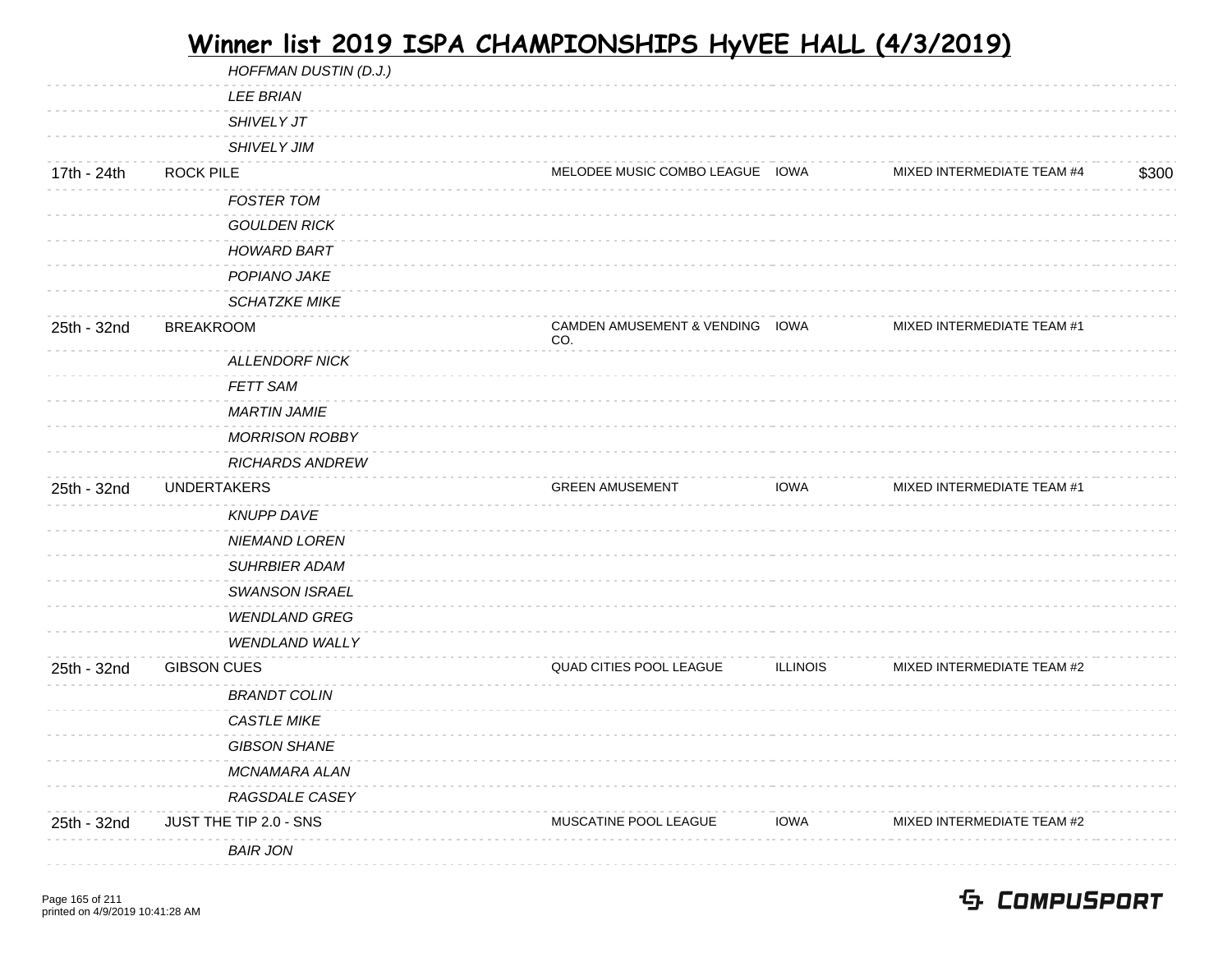|             | <b>BAKER JR. SCOTTIE</b> |                                  |             |                            |  |
|-------------|--------------------------|----------------------------------|-------------|----------------------------|--|
|             | <b>HERLEIN JOEY</b>      |                                  |             |                            |  |
|             | <b>PORTER STEVE</b>      |                                  |             |                            |  |
|             | <b>ROBERTSON WESLEY</b>  |                                  |             |                            |  |
| 25th - 32nd | <b>ACCIDENTAL SHAPE</b>  | CHARLES CITY 8 BALL              | <b>IOWA</b> | MIXED INTERMEDIATE TEAM #3 |  |
|             | <b>ARNDT NICK</b>        |                                  |             |                            |  |
|             | <b>HUMBERG TODD</b>      |                                  |             |                            |  |
|             | MALLO JACOB              |                                  |             |                            |  |
|             | <b>MCROBERTS GARY</b>    |                                  |             |                            |  |
|             | <b>UKER SHANE</b>        |                                  |             |                            |  |
| 25th - 32nd | <b>HANGMEN</b>           | POOL LEAGUE OF MARSHALLTOWN IOWA |             | MIXED INTERMEDIATE TEAM #3 |  |
|             | DAVIS JASON              |                                  |             |                            |  |
|             | <b>KRIEGEL DEREK</b>     |                                  |             |                            |  |
|             | <b>KRIEGEL STEVE Z</b>   |                                  |             |                            |  |
|             | <b>TIMM STEVE</b>        |                                  |             |                            |  |
|             | <b>YILEK MICHAEL</b>     |                                  |             |                            |  |
| 25th - 32nd | HAWAII FIVE "O"          | MELODEE MUSIC COMBO LEAGUE IOWA  |             | MIXED INTERMEDIATE TEAM #4 |  |
|             | <b>ADKINS CHANCE</b>     |                                  |             |                            |  |
|             | JOHNSON (MM) MIKE        |                                  |             |                            |  |
|             | <b>MARTIN TIM</b>        |                                  |             |                            |  |
|             | <b>NELSON KRIS</b>       |                                  |             |                            |  |
|             | <b>SHANNON GARY</b>      |                                  |             |                            |  |
|             | <b>ZUEHLKE TIM</b>       |                                  |             |                            |  |
| 25th - 32nd | SAC'S                    | AUTOMATIC AMUSEMENTS, INC.       |             | MIXED INTERMEDIATE TEAM #4 |  |
|             | <b>DICKEN DAVE</b>       |                                  |             |                            |  |
|             | <b>SCHOEMAN DICK</b>     |                                  |             |                            |  |
|             | <b>SIMON COREY</b>       |                                  |             |                            |  |
|             | <b>TOWLERTON BLAKE</b>   |                                  |             |                            |  |
|             | <b>TRUMBLEE ADAM</b>     |                                  |             |                            |  |
| 33rd - 48th | <b>BEATI</b>             | <b>GRE AMUSEMENTS, LLC</b>       | <b>IOWA</b> | MIXED INTERMEDIATE TEAM #1 |  |
|             | <b>BROWN JAY</b>         |                                  |             |                            |  |
|             |                          |                                  |             |                            |  |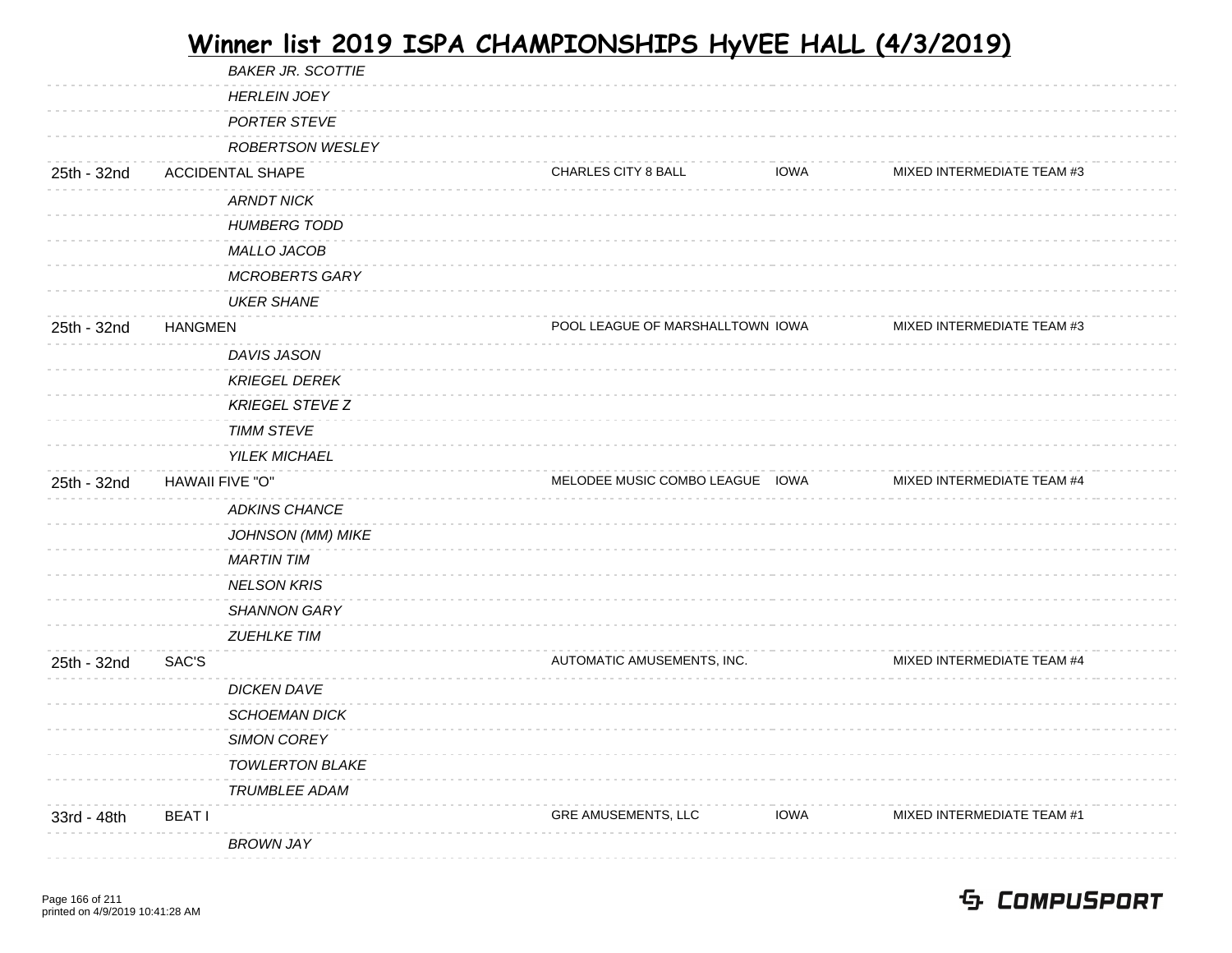|             | <b>FLEMING JOEL</b>      |                                  |                 |                            |  |
|-------------|--------------------------|----------------------------------|-----------------|----------------------------|--|
|             | MILLER (GRE) KENNY       |                                  |                 |                            |  |
|             | <b>SPIKER GLENN</b>      |                                  |                 |                            |  |
|             | <b>WHITE HOWARD</b>      |                                  |                 |                            |  |
| 33rd - 48th | FIELDS OF PIZZA          | QUAD CITIES POOL LEAGUE          | <b>ILLINOIS</b> | MIXED INTERMEDIATE TEAM #1 |  |
|             | <b>DOOLEY RICK</b>       |                                  |                 |                            |  |
|             | DOOLEY NATE              |                                  |                 |                            |  |
|             | <b>KELLY JACK</b>        |                                  |                 |                            |  |
|             | NICHOLS ZEKE             |                                  |                 |                            |  |
|             | NICKOLS JASON            |                                  |                 |                            |  |
| 33rd - 48th | <b>KEEP SWINGIN'</b>     | <b>NTS</b>                       | NEBRASKA        | MIXED INTERMEDIATE TEAM #1 |  |
|             | <b>ALLEN JON</b>         |                                  |                 |                            |  |
|             | <b>LEISURE BRIAN</b>     |                                  |                 |                            |  |
|             | <b>LONG ERRAN</b>        |                                  |                 |                            |  |
|             | <b>SPIDELL THOMAS</b>    |                                  |                 |                            |  |
|             | TILLMAN MATT             |                                  |                 |                            |  |
|             | <b>WALLACE JUSTIN</b>    |                                  |                 |                            |  |
| 33rd - 48th | THOSE EFFING GUYS        | <b>NTS</b>                       | NEBRASKA        | MIXED INTERMEDIATE TEAM #1 |  |
|             | <b>BATES RANDY</b>       |                                  |                 |                            |  |
|             | <b>BUDLONG DARRELL</b>   |                                  |                 |                            |  |
|             | <b>DONNER HANK</b>       |                                  |                 |                            |  |
|             | <b>GLASEBROOK DAVE</b>   |                                  |                 |                            |  |
|             | <b>LANG DICK</b>         |                                  |                 |                            |  |
|             | <b>PLAMBECK MIKE</b>     |                                  |                 |                            |  |
| 33rd - 48th | <b>BALLERS</b>           | POOL LEAGUE OF MARSHALLTOWN IOWA |                 | MIXED INTERMEDIATE TEAM #2 |  |
|             | <b>BERHENKE JONATHAN</b> |                                  |                 |                            |  |
|             | <b>FOWLER ANDREW</b>     |                                  |                 |                            |  |
|             | <b>MARTINEZ RUBEN</b>    |                                  |                 |                            |  |
|             | <b>MEIER CURTIS R</b>    |                                  |                 |                            |  |
|             | <b>ROBERTS MIKEALL</b>   |                                  |                 |                            |  |
|             | <b>THOMAS RICHARD</b>    |                                  |                 |                            |  |
|             |                          |                                  |                 |                            |  |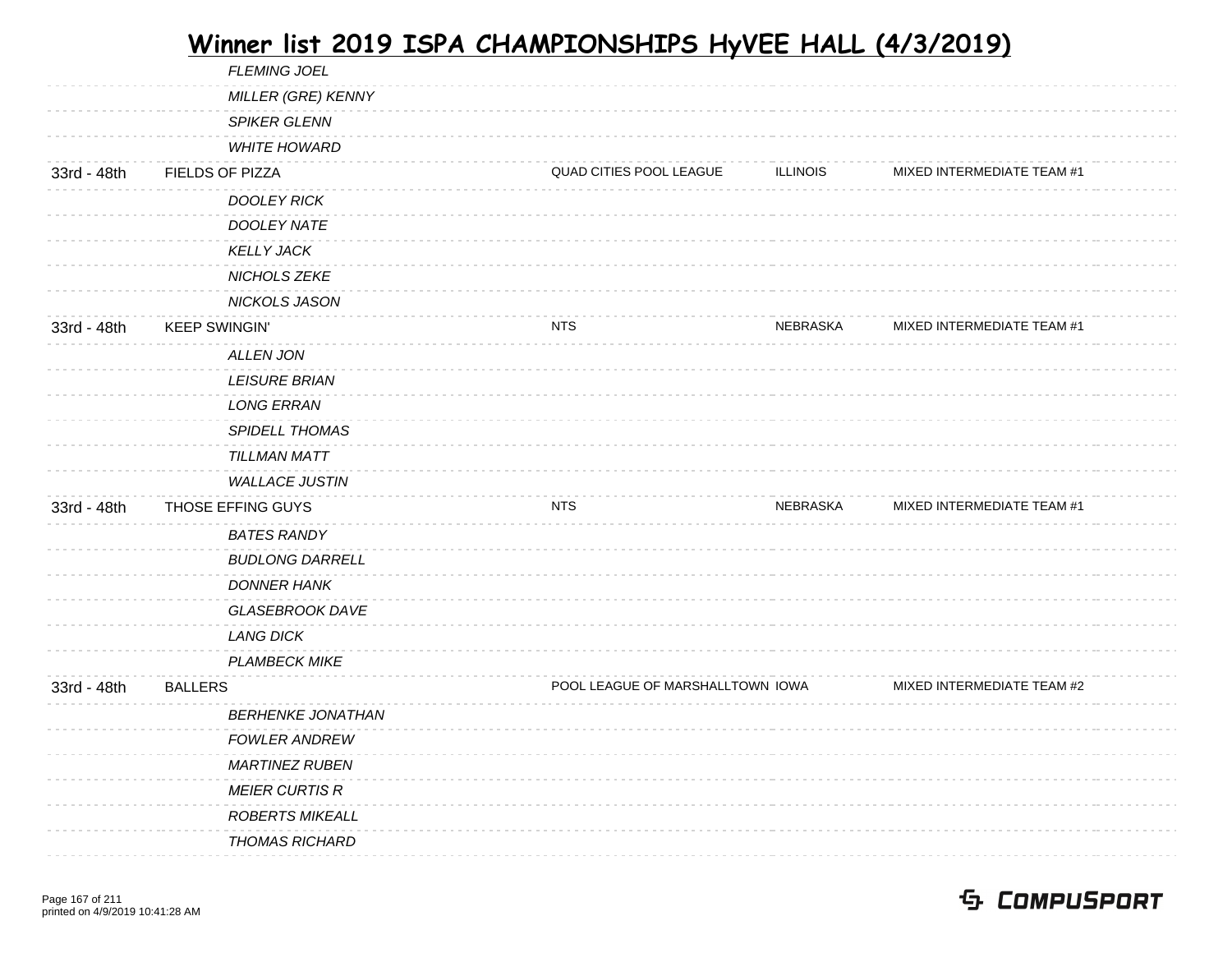| 33rd - 48th | MONEY SHOT            | OSCEOLA                                | <b>IOWA</b> | MIXED INTERMEDIATE TEAM #2 |
|-------------|-----------------------|----------------------------------------|-------------|----------------------------|
|             | CIECALONE CHUCK       |                                        |             |                            |
|             | <b>EDDY JANEEN</b>    |                                        |             |                            |
|             | <b>EDDY LANE</b>      |                                        |             |                            |
|             | <b>SHEETS JUSTIN</b>  |                                        |             |                            |
|             | <b>STOLL MATT</b>     |                                        |             |                            |
|             | <b>WATSON BOB</b>     |                                        |             |                            |
| 33rd - 48th | NO FARGO RATING       | CAMDEN AMUSEMENT & VENDING IOWA<br>CO. |             | MIXED INTERMEDIATE TEAM #2 |
|             | <b>CALLAHAN KIRK</b>  |                                        |             |                            |
|             | <b>HARGIS TIM</b>     |                                        |             |                            |
|             | <b>HARRIS DANE</b>    |                                        |             |                            |
|             | <b>MILLER STEVE</b>   |                                        |             |                            |
|             | SHAW JOE              |                                        |             |                            |
| 33rd - 48th | POOL HALL DRUNKIES    | CHARLES CITY 8 BALL                    | <b>IOWA</b> | MIXED INTERMEDIATE TEAM #2 |
|             | CARPENTER JARRED      |                                        |             |                            |
|             | CHAMBERS CODY         |                                        |             |                            |
|             | <b>GRAHAM KALEB</b>   |                                        |             |                            |
|             | <b>GRAHAM ROBERT</b>  |                                        |             |                            |
|             | MARZEN CODY           |                                        |             |                            |
|             | <b>PAULUS DANIEL</b>  |                                        |             |                            |
| 33rd - 48th | ERO SPEEDWAGON        | AMES CAMPUS TOWN                       | <b>IOWA</b> | MIXED INTERMEDIATE TEAM #3 |
|             | <b>ADAMS MIKE</b>     |                                        |             |                            |
|             | <b>BLACK CHAD</b>     |                                        |             |                            |
|             | <b>BROOKS PATRICK</b> |                                        |             |                            |
|             | <b>HANDY NATE</b>     |                                        |             |                            |
|             | <b>OSTREM RYAN</b>    |                                        |             |                            |
| 33rd - 48th | NICHOLS KNUCKLES      | CAMDEN AMUSEMENT & VENDING IOWA<br>CO. |             | MIXED INTERMEDIATE TEAM #3 |
|             | <b>KERN TOBY</b>      |                                        |             |                            |
|             | <b>KNIPFER JASON</b>  |                                        |             |                            |
|             | RUBENDALL SHAWN       |                                        |             |                            |
|             | STAFFORD JOHN         |                                        |             |                            |
|             |                       |                                        |             |                            |

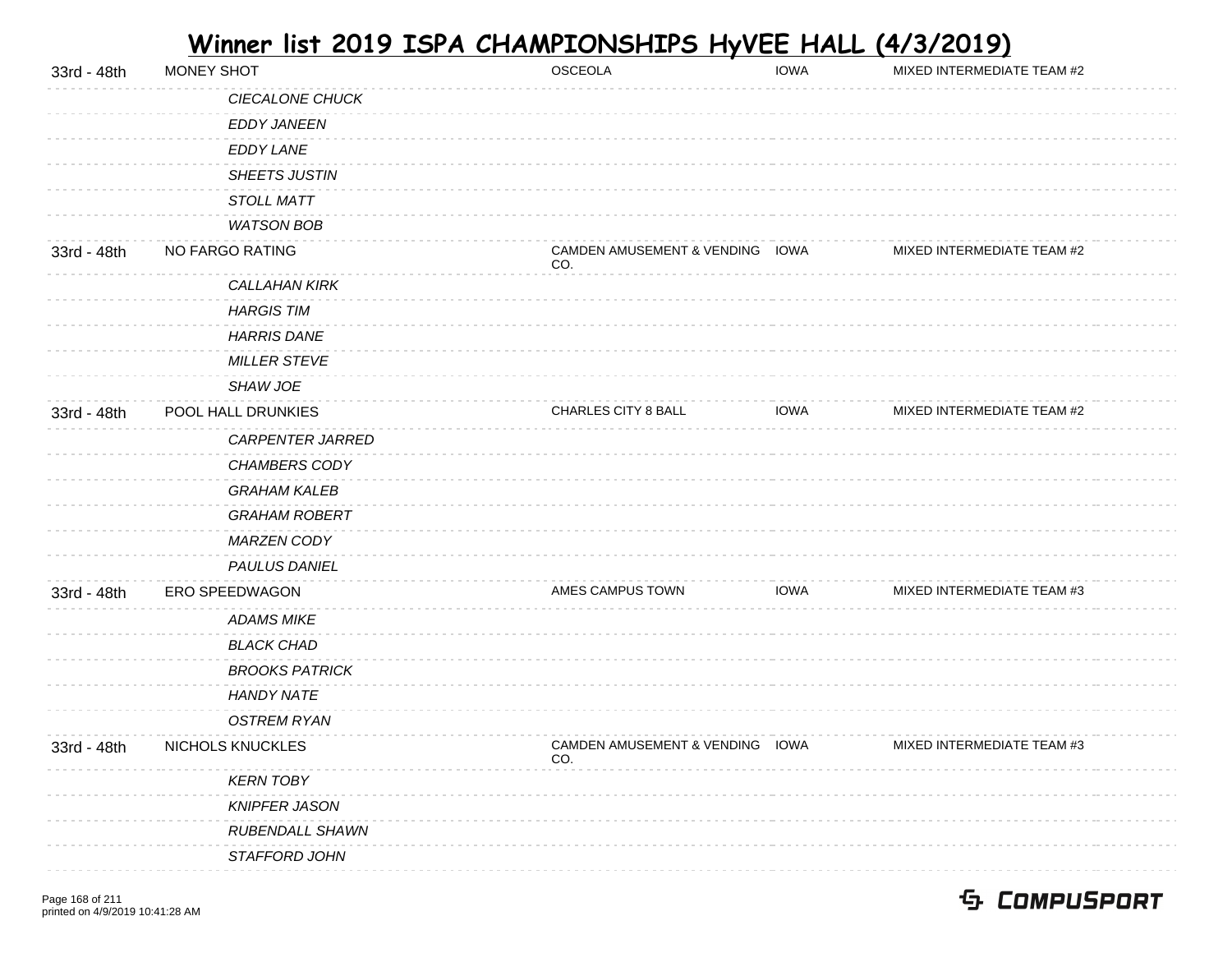WADE BILL 33rd - 48th QC MAFIA CONSTANT CONSULTING A LOCAL QUAD CITIES POOL LEAGUE ILLINOIS MIXED INTERMEDIATE TEAM #3 BAKER FRANK KOZELICHKI MARK PLUMB MARTY RASCHKE DON SCHICKLING RUSS STAGGS TOMMY 33rd - 48th WHO'S NEXT THE RELEASE STATE RELEASE AND SERVICE METALLIC. THE RELEASE INTERMEDIATE TEAM #3 COLVIN CHRIS COLVIN SCOTT COLVIN CURT GIBBS JOE MONEN JAY WILSON JOHN 33rd - 48th BALLS OF CHAOS **ISPENSIATE TEAM #4** IPPL IOWA IOWA IOWA MIXED INTERMEDIATE TEAM #4 BECHMAN GERALD BENDER APRIL BUTTREY COREY COCKAYNE JEREMY HAMPE PAT MCGOUGH-KAUFMANN CONNIE MCINTIRE CRISTY 33rd - 48th D.A.N.K. The State of the State of the State of the FISCHELS MUSIC TOWA MIXED INTERMEDIATE TEAM #4 BALLHEIM STEVE HARTLEIP MATT IRVIN BILL JOHNSON SETH MULLER GRANT 33rd - 48th HOOKERS & BLOW CORNER POCKET LEAGUE IOWA MIXED INTERMEDIATE TEAM #4 ECHTERNACHT JUSTIN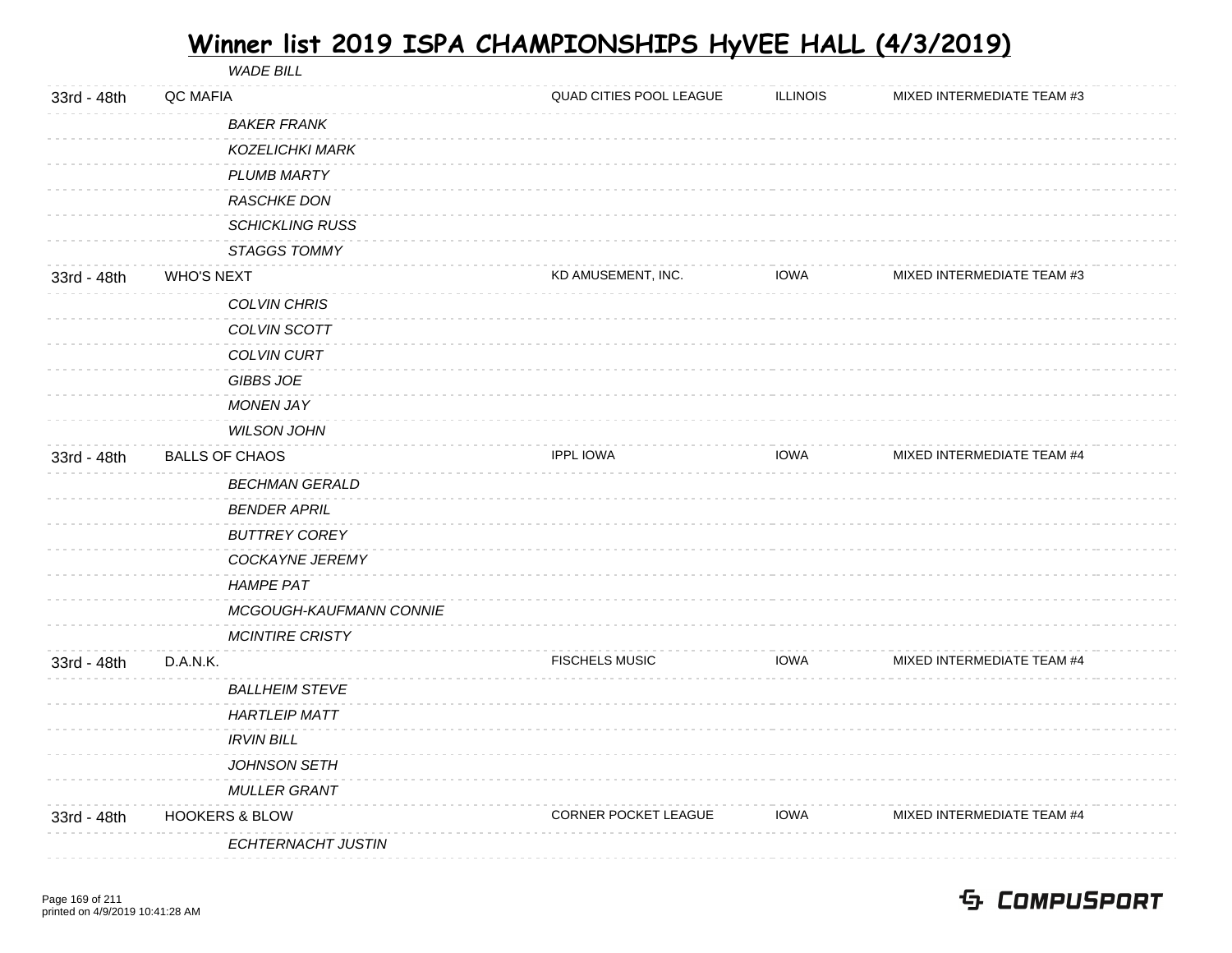|             | ELLIOTT HEATH           |                                             |             |                            |
|-------------|-------------------------|---------------------------------------------|-------------|----------------------------|
|             | <b>FOGLESONG TODD</b>   |                                             |             |                            |
|             | KIOJAI KHAMSAI          |                                             |             |                            |
|             | <b>MELHON CHAD</b>      |                                             |             |                            |
|             | <b>TRYON JOE</b>        |                                             |             |                            |
| 33rd - 48th | SPORTYS 8 BALLS DEEP    | RED LINE VENDING, INC. MASON<br><b>CITY</b> | <b>IOWA</b> | MIXED INTERMEDIATE TEAM #4 |
|             | <b>DIETRICH MARK</b>    |                                             |             |                            |
|             | <b>KOBLISKA ERIC</b>    |                                             |             |                            |
|             | <b>KOBLISKA STEVE</b>   |                                             |             |                            |
|             | KOBLISKA CRAIG          |                                             |             |                            |
|             | <b>LICHMAN ADAM</b>     |                                             |             |                            |
| 49th - 64th | COMBO BOB'S BILLIARDS   | DELAWARE COUNTY                             | <b>IOWA</b> | MIXED INTERMEDIATE TEAM #1 |
|             | <b>HEIDERSCHEIT PAT</b> |                                             |             |                            |
|             | <b>HENDRICKS BOB</b>    |                                             |             |                            |
|             | <b>MAIN STEVE</b>       |                                             |             |                            |
|             | NOONAN DAVE             |                                             |             |                            |
|             | POHLMAN SHAWN           |                                             |             |                            |
| 49th - 64th | MONEY SHOT-MASON CITY   | RED LINE VENDING, INC. MASON<br><b>CITY</b> | IOWA        | MIXED INTERMEDIATE TEAM #1 |
|             | <b>BENSON JARROD</b>    |                                             |             |                            |
|             | <b>MCGUIRE CHAD</b>     |                                             |             |                            |
|             | <b>TINAJERO JAMIR</b>   |                                             |             |                            |
|             | <b>WIEBKE TRAVIS</b>    |                                             |             |                            |
|             | <b>WIEBKE TROY</b>      |                                             |             |                            |
|             | <b>WIEBKE SPENCER</b>   |                                             |             |                            |
| 49th - 64th | OTHER SIDE-MIKE         | DUBUQUE POOL LEAGUES                        | <b>IOWA</b> | MIXED INTERMEDIATE TEAM #1 |
|             | DATA CORY               |                                             |             |                            |
|             | <b>LECHNIR JIM</b>      |                                             |             |                            |
|             | <b>MEYER MIKE</b>       |                                             |             |                            |
|             | <b>MISH JASON</b>       |                                             |             |                            |
|             | SHERMAN (DUBUQUE) JEFF  |                                             |             |                            |
|             |                         |                                             |             |                            |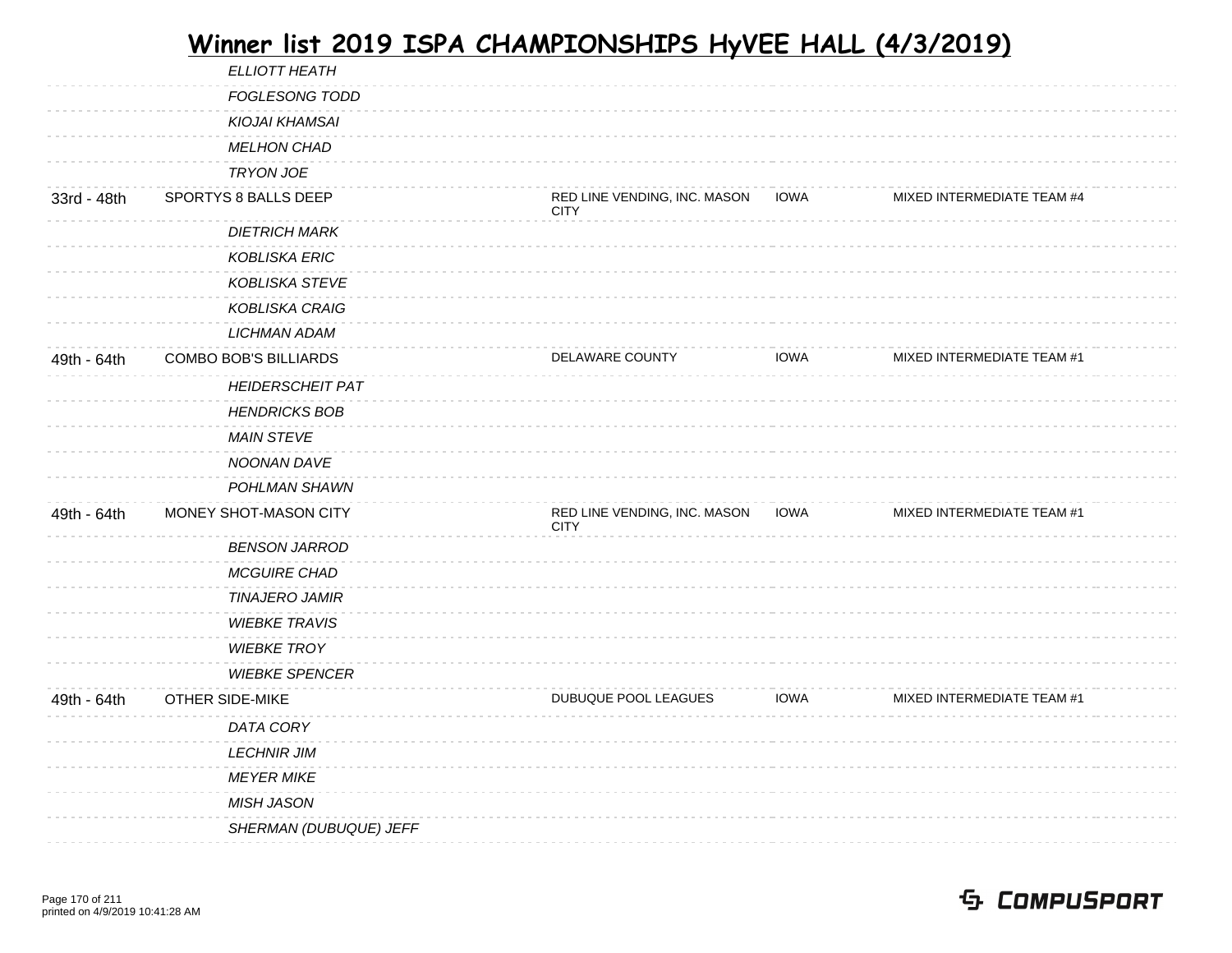| 49th - 64th | SHORT STICKS        |                          | <b>FISCHELS MUSIC</b>           | <b>IOWA</b> | MIXED INTERMEDIATE TEAM #1 |
|-------------|---------------------|--------------------------|---------------------------------|-------------|----------------------------|
|             |                     | <b>FISCHELS JEREMY</b>   |                                 |             |                            |
|             |                     | <b>FUNKE ALEX</b>        |                                 |             |                            |
|             |                     | <b>HAVEL DEREK</b>       |                                 |             |                            |
|             |                     | <b>KROGMAN JON</b>       |                                 |             |                            |
|             |                     | <b>MEARS BRADY</b>       |                                 |             |                            |
| 49th - 64th | BOOSH-IT            |                          | <b>GREEN AMUSEMENT</b>          | <b>IOWA</b> | MIXED INTERMEDIATE TEAM #2 |
|             |                     | <b>BAIR NICK</b>         |                                 |             |                            |
|             |                     | <b>HARP JAYSON</b>       |                                 |             |                            |
|             |                     | <b>LINDSTROM CODY</b>    |                                 |             |                            |
|             |                     | POWERS DAN               |                                 |             |                            |
|             |                     | <b>REEVES MONTE</b>      |                                 |             |                            |
|             |                     | <b>TRUSHCHEFF ANDREA</b> |                                 |             |                            |
| 49th - 64th | STR8 SHOOTERS       |                          | MELODEE MUSIC COMBO LEAGUE IOWA |             | MIXED INTERMEDIATE TEAM #2 |
|             |                     | <b>CUNNINGHAM LEROY</b>  |                                 |             |                            |
|             |                     | <b>GOODWIN ROGER</b>     |                                 |             |                            |
|             |                     | GOODWIN RYAN             |                                 |             |                            |
|             |                     | <b>MOORE BRENT</b>       |                                 |             |                            |
|             |                     | VALLEJO XAVIER           |                                 |             |                            |
|             |                     | <b>WEAVER DAVE</b>       |                                 |             |                            |
| 49th - 64th | <b>STRIKE FORCE</b> |                          | MELODEE MUSIC COMBO LEAGUE IOWA |             | MIXED INTERMEDIATE TEAM #2 |
|             |                     | <b>BIANCHI PAUL</b>      |                                 |             |                            |
|             |                     | ROSS CODY                |                                 |             |                            |
|             |                     | ROSS KAYLA               |                                 |             |                            |
|             |                     | SAENZ VICKY              |                                 |             |                            |
|             |                     | THORNTON CHAD            |                                 |             |                            |
|             |                     | <b>THORNTON NIKKI</b>    |                                 |             |                            |
|             |                     | THORNTON C. J.           |                                 |             |                            |
| 49th - 64th | SWISS INN-DAVE      |                          | DUBUQUE POOL LEAGUES            | <b>IOWA</b> | MIXED INTERMEDIATE TEAM #2 |
|             |                     | <b>CORFMAN RICH</b>      |                                 |             |                            |
|             |                     | <b>GALLAHER STEVE</b>    |                                 |             |                            |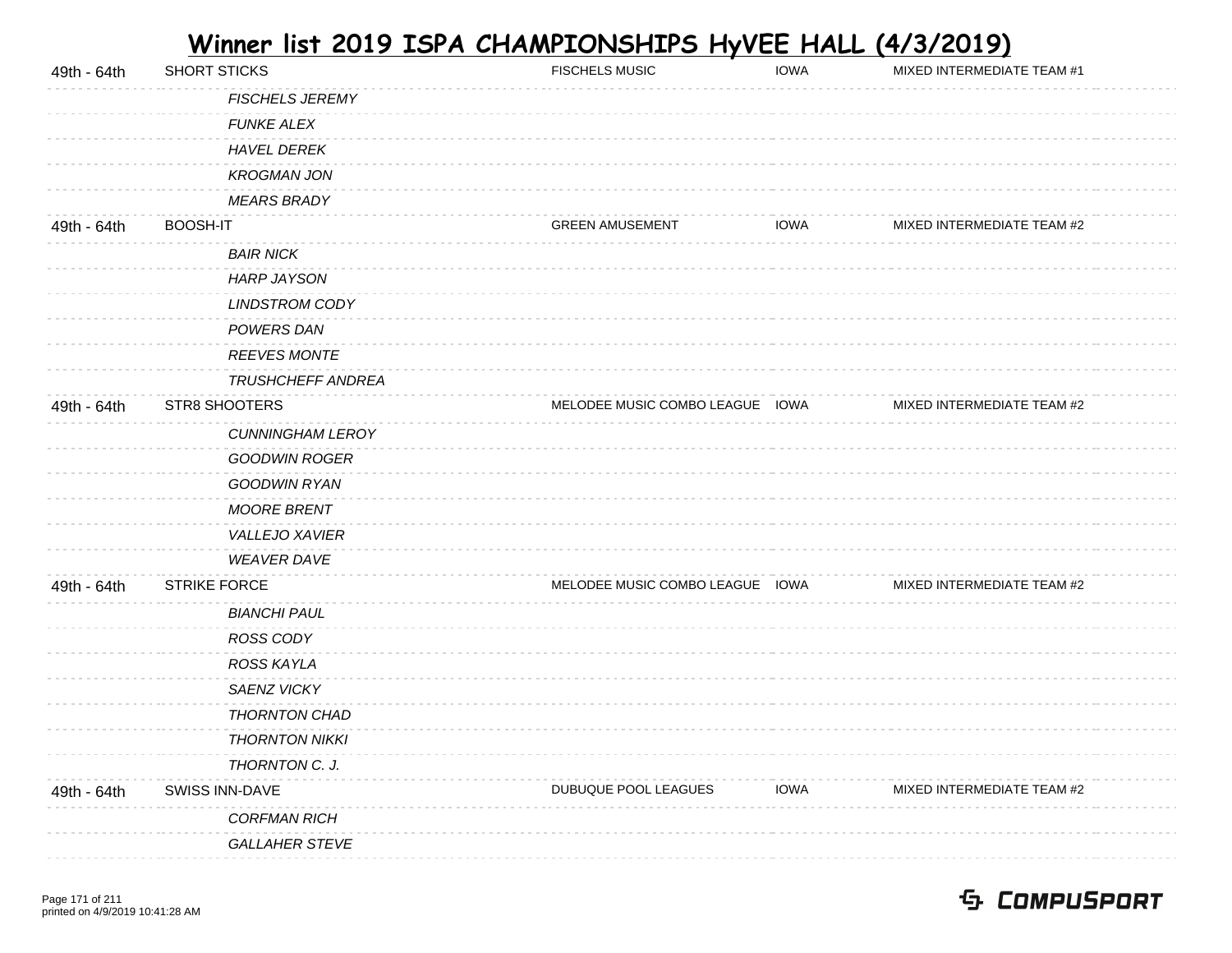|             |                      | <b>KEY RJ</b>         |                                   |             |                            |
|-------------|----------------------|-----------------------|-----------------------------------|-------------|----------------------------|
|             |                      | <b>KRIEG CHRIS</b>    |                                   |             |                            |
|             |                      | <b>LECHNIR DAVE</b>   |                                   |             |                            |
|             |                      | <b>LECHNIR MATT</b>   |                                   |             |                            |
|             |                      | <b>WHITE BILLY</b>    |                                   |             |                            |
| 49th - 64th | <b>INCONCEIVABLE</b> |                       | <b>IPPL IOWA</b>                  | <b>IOWA</b> | MIXED INTERMEDIATE TEAM #3 |
|             |                      | <b>BOND DAVID</b>     |                                   |             |                            |
|             |                      | <b>BOND MADISON</b>   |                                   |             |                            |
|             |                      | <b>HECK LARRY</b>     |                                   |             |                            |
|             |                      | <b>LUDWIG ANTHONY</b> |                                   |             |                            |
|             |                      | <b>SILL GABE</b>      |                                   |             |                            |
|             |                      | <b>TUCKER TROY</b>    |                                   |             |                            |
| 49th - 64th | RACK ATTACK          |                       | MELODEE MUSIC COMBO LEAGUE IOWA   |             | MIXED INTERMEDIATE TEAM #3 |
|             |                      | <b>BATES MATT</b>     |                                   |             |                            |
|             |                      | <b>BAUER GARRY</b>    |                                   |             |                            |
|             |                      | DALTON ROBERT (JD)    |                                   |             |                            |
|             |                      | <b>FERGUSON LEVI</b>  |                                   |             |                            |
|             |                      | JAMES MICHAEL (M.J.)  |                                   |             |                            |
|             |                      | <b>METHE BRIAN</b>    |                                   |             |                            |
| 49th - 64th | <b>RACK 'N RUIN</b>  |                       | MELODEE MUSIC COMBO LEAGUE IOWA   |             | MIXED INTERMEDIATE TEAM #3 |
|             |                      | <b>ALJETS STEVE</b>   |                                   |             |                            |
|             |                      | <b>BROWN JOHN</b>     |                                   |             |                            |
|             |                      | <b>JENSEN COLLIN</b>  |                                   |             |                            |
|             |                      | ROBBINS LLOYD         |                                   |             |                            |
|             |                      | <b>WEMPE DON</b>      |                                   |             |                            |
| 49th - 64th | THE HIDERS           |                       | GAMES PEOPLE PLAY (DES<br>MOINES) | <b>IOWA</b> | MIXED INTERMEDIATE TEAM #3 |
|             |                      | <b>BURRIGHT JEFF</b>  |                                   |             |                            |
|             |                      | <b>BURRIGHT KYLE</b>  |                                   |             |                            |
|             |                      | <b>GREENE JASON</b>   |                                   |             |                            |
|             |                      | <b>KLEMZ BRUCE</b>    |                                   |             |                            |
|             |                      | <b>WEIDNER ZACH</b>   |                                   |             |                            |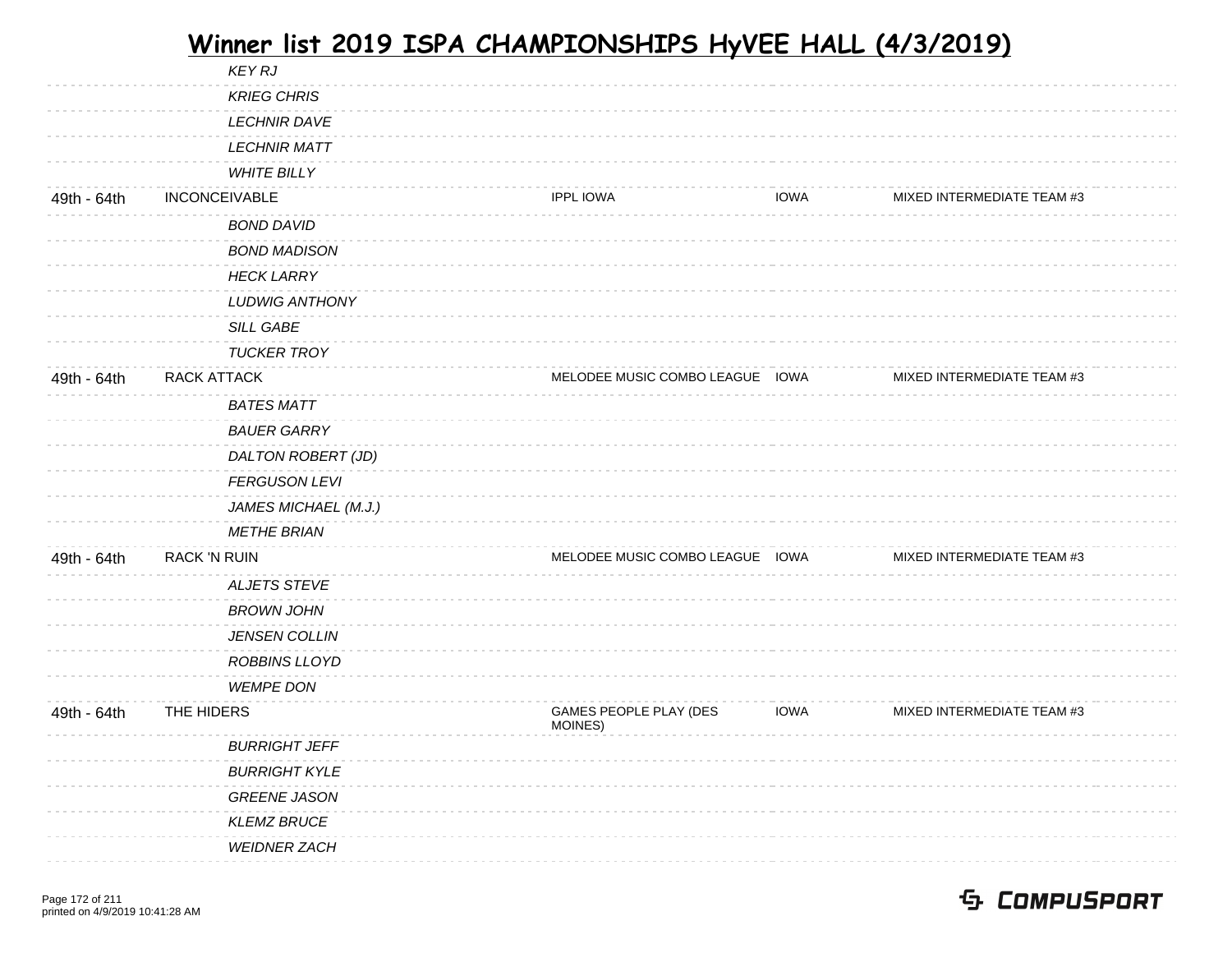| 49th - 64th | BREAKROOM SLINGSHOTS    | CAMDEN AMUSEMENT & VENDING IOWA<br>CO. |                 | MIXED INTERMEDIATE TEAM #4 |
|-------------|-------------------------|----------------------------------------|-----------------|----------------------------|
|             | <b>BOWERS MIKE</b>      |                                        |                 |                            |
|             | <b>CUMMINGS ERIC</b>    |                                        |                 |                            |
|             | <b>DUFFY TOM</b>        |                                        |                 |                            |
|             | <b>LIBERMAN RODNEY</b>  |                                        |                 |                            |
|             | <b>SADLER RICK</b>      |                                        |                 |                            |
|             | VANCE SHANE             |                                        |                 |                            |
| 49th - 64th | HEY BRYANS - 5 MAN      | QUAD CITIES POOL LEAGUE                | <b>ILLINOIS</b> | MIXED INTERMEDIATE TEAM #4 |
|             | <b>CHRISTOPHER MIKE</b> |                                        |                 |                            |
|             | COLE TED                |                                        |                 |                            |
|             | <b>CORNMESSER BRUCE</b> |                                        |                 |                            |
|             | <b>HAYNIE KEN</b>       |                                        |                 |                            |
|             | <b>HILBURN WAYNE</b>    |                                        |                 |                            |
| 49th - 64th | I'D TAP THAT !!         | DUBUQUE POOL LEAGUES                   | <b>IOWA</b>     | MIXED INTERMEDIATE TEAM #4 |
|             | <b>HEDLEY JEREMY</b>    |                                        |                 |                            |
|             | <b>JELLISON VINCE</b>   |                                        |                 |                            |
|             | NEUENDORF JASON         |                                        |                 |                            |
|             | PILCHER WADE            |                                        |                 |                            |
|             | <b>WELBES DAVE</b>      |                                        |                 |                            |
| 49th - 64th | SAFETY MEETING          | MELODEE MUSIC COMBO LEAGUE IOWA        |                 | MIXED INTERMEDIATE TEAM #4 |
|             | <b>ALLEN DOUG</b>       |                                        |                 |                            |
|             | <b>BALLENGER LANCE</b>  |                                        |                 |                            |
|             | CHAPIN SCOTT            |                                        |                 |                            |
|             | COSTELLO JOHN           |                                        |                 |                            |
|             | <b>HERNANDEZ JOE</b>    |                                        |                 |                            |
|             | <b>WEBB TED</b>         |                                        |                 |                            |
| 65th - 96th | CHALK N AWE             | <b>TABLE RATS</b>                      | <b>IOWA</b>     | MIXED INTERMEDIATE TEAM #1 |
|             | KAUTZ JOE               |                                        |                 |                            |
|             | <b>KING CASEY</b>       |                                        |                 |                            |
|             | NICHOLSON TREVOR        |                                        |                 |                            |
|             | <b>RACEY JIM</b>        |                                        |                 |                            |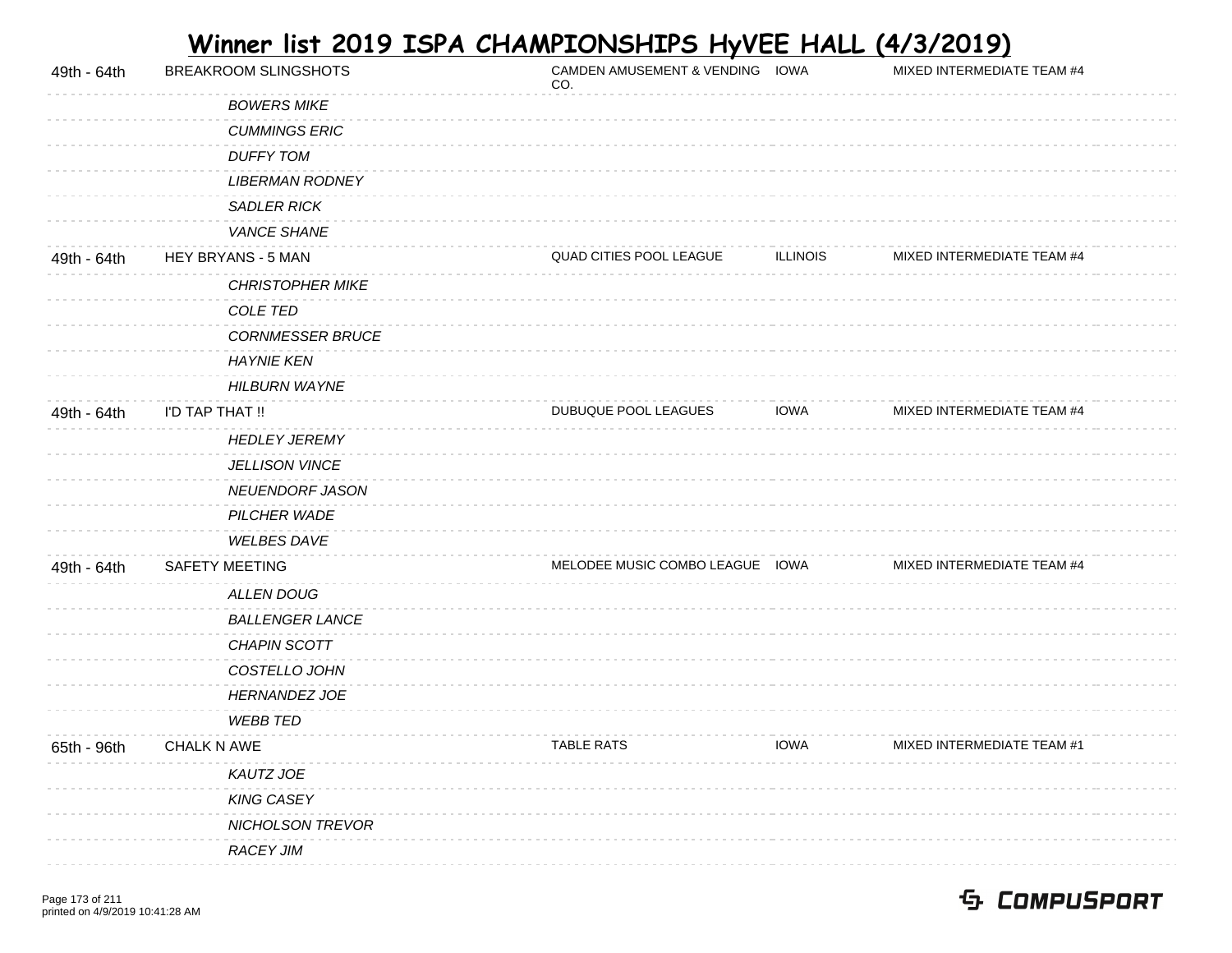STEFFENS MEL

| 65th - 96th | <b>CHAOS</b>            | QUAD CITIES POOL LEAGUE          | <b>ILLINOIS</b> | MIXED INTERMEDIATE TEAM #1 |  |
|-------------|-------------------------|----------------------------------|-----------------|----------------------------|--|
|             | FOSTER JR. MIKE         |                                  |                 |                            |  |
|             | <b>LOFGREN CHAD</b>     |                                  |                 |                            |  |
|             | <b>MARTINEZ RAYMOND</b> |                                  |                 |                            |  |
|             | SOLIZ RUDY              |                                  |                 |                            |  |
|             | YORK ED                 |                                  |                 |                            |  |
| 65th - 96th | <b>IT'S A NIGHTMARE</b> | AUTOMATIC AMUSEMENTS, INC.       |                 | MIXED INTERMEDIATE TEAM #1 |  |
|             | <b>BROCKMEYER RICK</b>  |                                  |                 |                            |  |
|             | <b>MOORE LES</b>        |                                  |                 |                            |  |
|             | <b>MOORE MATT</b>       |                                  |                 |                            |  |
|             | <b>SCHUBICH LEO</b>     |                                  |                 |                            |  |
|             | <b>ZIMMER MAX</b>       |                                  |                 |                            |  |
| 65th - 96th | <b>LABOR CITY</b>       | POOL LEAGUE OF MARSHALLTOWN IOWA |                 | MIXED INTERMEDIATE TEAM #1 |  |
|             | AYARD FRANCISCO         |                                  |                 |                            |  |
|             | <b>BOTELLO ANTONIO</b>  |                                  |                 |                            |  |
|             | <b>BOTELLO JOEL</b>     |                                  |                 |                            |  |
|             | CORONA JORGE            |                                  |                 |                            |  |
|             | <b>PEREZ EDGAR</b>      |                                  |                 |                            |  |
| 65th - 96th | <b>RACK HUNTERS</b>     | MELODEE MUSIC COMBO LEAGUE IOWA  |                 | MIXED INTERMEDIATE TEAM #1 |  |
|             | <b>BORDEN JOHN</b>      |                                  |                 |                            |  |
|             | <b>CHAPMAN JIM</b>      |                                  |                 |                            |  |
|             | <b>GLASS KIRK</b>       |                                  |                 |                            |  |
|             | <b>MCNELLY SHAWN</b>    |                                  |                 |                            |  |
|             | <b>TULLY ROBERT</b>     |                                  |                 |                            |  |
| 65th - 96th | <b>WHO CARES</b>        | MELODEE MUSIC COMBO LEAGUE IOWA  |                 | MIXED INTERMEDIATE TEAM #1 |  |
|             | <b>DRAKE DARIN</b>      |                                  |                 |                            |  |
|             | LAW JEFF                |                                  |                 |                            |  |
|             | <b>LIVINGSTON JEFF</b>  |                                  |                 |                            |  |
|             | <b>UMTHUN BLAKE</b>     |                                  |                 |                            |  |
|             | <b>WORTHINGTON MIKE</b> |                                  |                 |                            |  |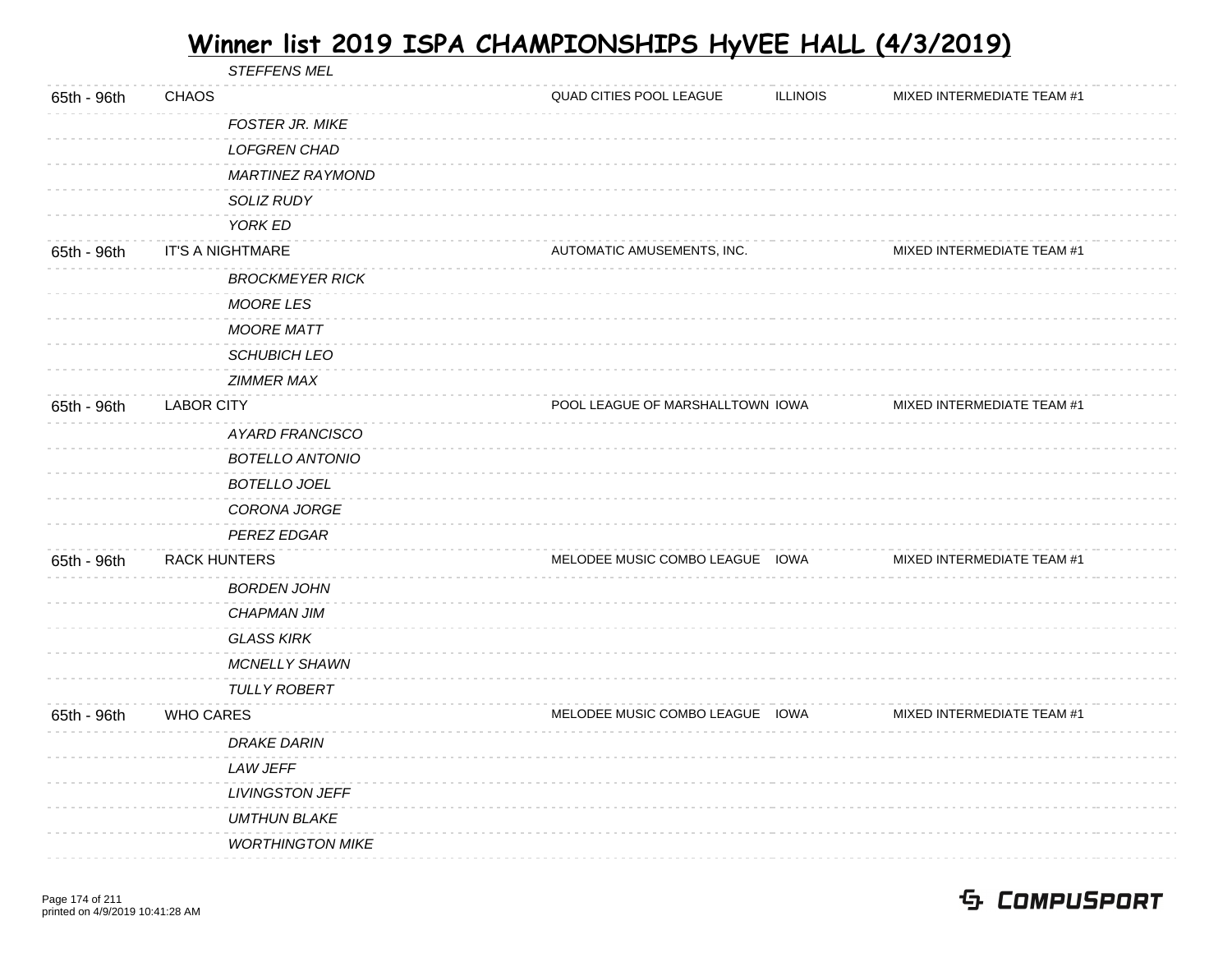| 65th - 96th | <b>BENDERS BAR 2</b>    | <b>TABLE RATS</b>                 | <b>IOWA</b> | MIXED INTERMEDIATE TEAM #2 |
|-------------|-------------------------|-----------------------------------|-------------|----------------------------|
|             | <b>BLUM CRAIG</b>       |                                   |             |                            |
|             | <b>BLUM STEVE</b>       |                                   |             |                            |
|             | <b>BLUM DAVID</b>       |                                   |             |                            |
|             | <b>MYERS PRESTON</b>    |                                   |             |                            |
|             | SCHOOLEN BOB            |                                   |             |                            |
| 65th - 96th | <b>LEGEND'S KNIGHTS</b> | <b>CLINTON</b>                    | <b>IOWA</b> | MIXED INTERMEDIATE TEAM #2 |
|             | <b>HOOD TIMOTHY</b>     |                                   |             |                            |
|             | <b>LAMPE JOSEPH</b>     |                                   |             |                            |
|             | <b>PINKSTON NEAL</b>    |                                   |             |                            |
|             | STRATTON TOM            |                                   |             |                            |
|             | <b>WIESE CHAD</b>       |                                   |             |                            |
| 65th - 96th | <b>ROADSIDE</b>         | TRI COUNTY                        | <b>IOWA</b> | MIXED INTERMEDIATE TEAM #2 |
|             | <b>BURCHETT DUANE</b>   |                                   |             |                            |
|             | CASS CHAD               |                                   |             |                            |
|             | <b>COMER MERL</b>       |                                   |             |                            |
|             | <b>HALEY BRYAN</b>      |                                   |             |                            |
|             | NEEDHAM CADE            |                                   |             |                            |
|             | WILLETT DARWIN          |                                   |             |                            |
| 65th - 96th | <b>SMOOTHSTROKES</b>    | GAMES PEOPLE PLAY (DES<br>MOINES) | <b>IOWA</b> | MIXED INTERMEDIATE TEAM #2 |
|             | <b>ABRAHAM BRUCE</b>    |                                   |             |                            |
|             | <b>BACON SCOTT</b>      |                                   |             |                            |
|             | EDWARDS CAMERON         |                                   |             |                            |
|             | EDWARDS CODY            |                                   |             |                            |
|             | EDWARDS DARRELL         |                                   |             |                            |
| 65th - 96th | <b>WRECKING CREW</b>    | MELODEE MUSIC COMBO LEAGUE IOWA   |             | MIXED INTERMEDIATE TEAM #2 |
|             | CHLADEK NOEL            |                                   |             |                            |
|             | <b>HOYLAND JIM</b>      |                                   |             |                            |
|             | NEMITZ JEFF             |                                   |             |                            |
|             | SHIELDS DAVID           |                                   |             |                            |
|             | SPANGENBURG ROY         |                                   |             |                            |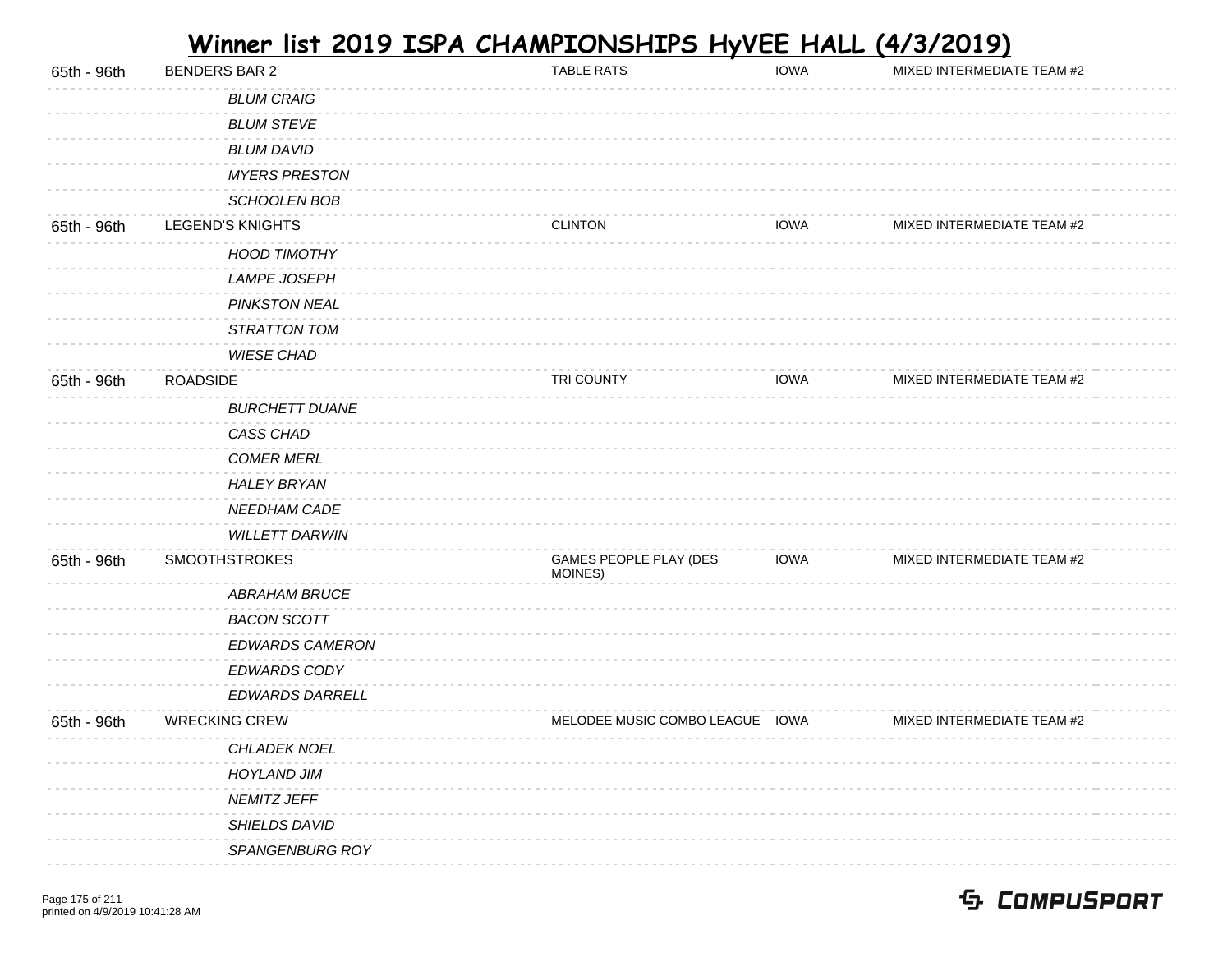|             | YOUNG BEN                  |                                             |             |                            |  |
|-------------|----------------------------|---------------------------------------------|-------------|----------------------------|--|
| 65th - 96th | <b>BLIND SQUIRRELS</b>     | IOWA CITY METRO POOL LEAGUE                 | <b>IOWA</b> | MIXED INTERMEDIATE TEAM #3 |  |
|             | <b>COOLING PATRICK</b>     |                                             |             |                            |  |
|             | <b>GRABER JACOB</b>        |                                             |             |                            |  |
|             | JUMPER ALLAN               |                                             |             |                            |  |
|             | <b>PETROV DIMITRI</b>      |                                             |             |                            |  |
|             | STRAIT HAROLD              |                                             |             |                            |  |
| 65th - 96th | BOYS DOWN SOUTH            | <b>OSCEOLA</b>                              | <b>IOWA</b> | MIXED INTERMEDIATE TEAM #3 |  |
|             | <b>NALL ZACH</b>           |                                             |             |                            |  |
|             | <b>OVERSTREET LEVI</b>     |                                             |             |                            |  |
|             | <b>STARK LEVI</b>          |                                             |             |                            |  |
|             | <b>VOGEL PETE</b>          |                                             |             |                            |  |
|             | <b>WALKUP SHAUN</b>        |                                             |             |                            |  |
|             | YOUNGS DAVE                |                                             |             |                            |  |
| 65th - 96th | HERE FOR BEER              | CAMDEN AMUSEMENT & VENDING IOWA<br>CO.      |             | MIXED INTERMEDIATE TEAM #3 |  |
|             | <b>BURBACH ANDY</b>        |                                             |             |                            |  |
|             | <b>DALY SHAUN</b>          |                                             |             |                            |  |
|             | <b>DEMARIS JOE</b>         |                                             |             |                            |  |
|             | <b>FEUSS RAY</b>           |                                             |             |                            |  |
|             | <b>HART STEVE</b>          |                                             |             |                            |  |
|             | <b>LEYTEM JOE</b>          |                                             |             |                            |  |
| 65th - 96th | ROOKIES RUNNING RACKS      | RED LINE VENDING, INC. MASON<br><b>CITY</b> | <b>IOWA</b> | MIXED INTERMEDIATE TEAM #3 |  |
|             | ALVAREZ JOE                |                                             |             |                            |  |
|             | <b>BRYANT STEVE</b>        |                                             |             |                            |  |
|             | EHLERS DAVE                |                                             |             |                            |  |
|             | HANSON (MASON) KURT        |                                             |             |                            |  |
|             | <b>LOECKLE JAMIE</b>       |                                             |             |                            |  |
| 65th - 96th | SILVER DOLLAR SUDDEN DEATH | <b>CLINTON</b>                              | <b>IOWA</b> | MIXED INTERMEDIATE TEAM #3 |  |
|             | <b>FINN ANDREW</b>         |                                             |             |                            |  |
|             | <b>FINN STEVE</b>          |                                             |             |                            |  |
|             | <b>FUGLSANG PHILIP</b>     |                                             |             |                            |  |
|             |                            |                                             |             |                            |  |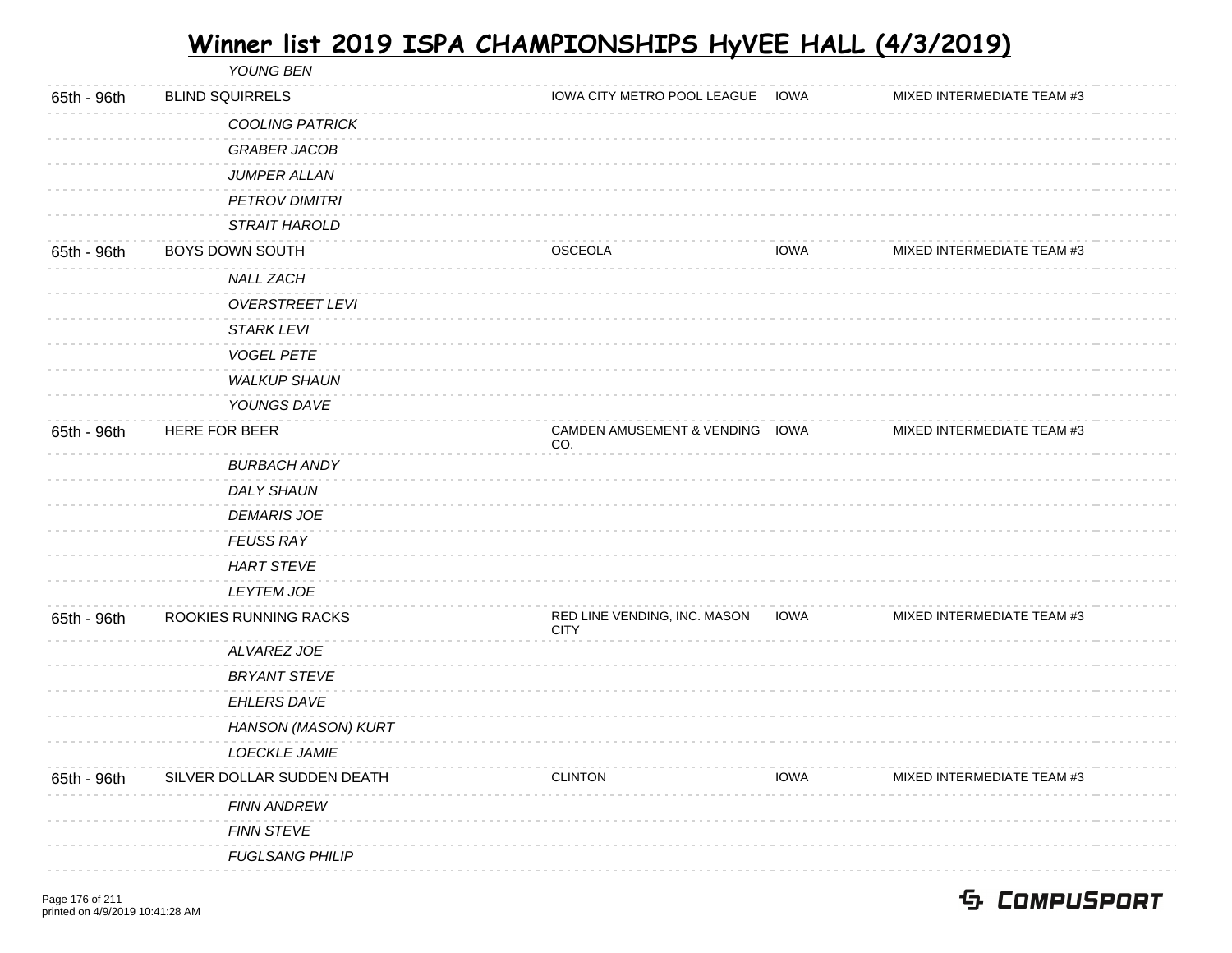MELVIN CHRIS SCHAWL DAVE L 65th - 96th SMITTY'S LOVES BJ'S FISCHELS MUSIC IOWA MIXED INTERMEDIATE TEAM #3 JOCHUMSEN JASON ROZMUS JORDAN ROZMUS BENJAMIN WAGNER DAVE WESTCOTT MARK 65th - 96th CHANNEL 4 NEWS AMES CAMPUS TOWN AMES CAMPUS TOWN IOWA MIXED INTERMEDIATE TEAM #4 BOCK NATE BUSBY DYLAN EDEN JOHN GUNZENHAUSER CLAY LECHTENBERG RYAN VOS QUENCY 65th - 96th GET-8 GAMES PEOPLE PLAY (DES MOINES) IOWA MIXED INTERMEDIATE TEAM #4 BUCKINGHAM LAVOY FITCH JEFF KREUGER BOB ROYER DOUG WOPPLER AARON 65th - 96th LYNCH MOB NTS NEBRASKA MIXED INTERMEDIATE TEAM #4 BUCKLEY DAVY JACOBSEN JAKE LANSDOWNE SR. BILL STERLING MOZELL WERNER JAMES 65th - 96th NED'S OUTLAWS **Internal Communist COVENTS IOWA CITY METRO POOL LEAGUE IOWA** MIXED INTERMEDIATE TEAM #4 BARNES STEVE CAMPBELL BRIAN MUDD MIKE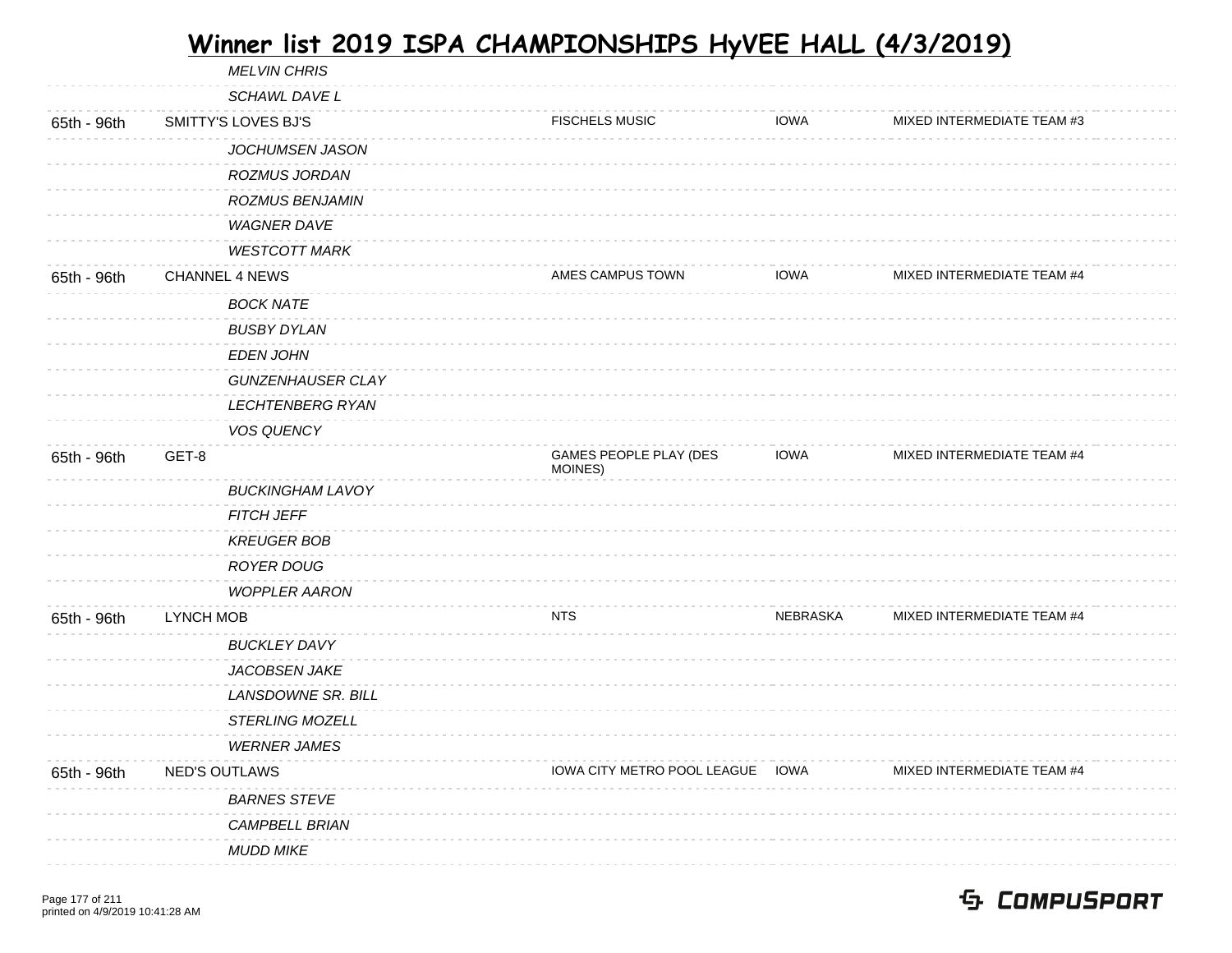| \$2150 |
|--------|
|        |
|        |
|        |
|        |
|        |
| \$1700 |
|        |
|        |
|        |
|        |
|        |
|        |
| \$1300 |
|        |
|        |
|        |
|        |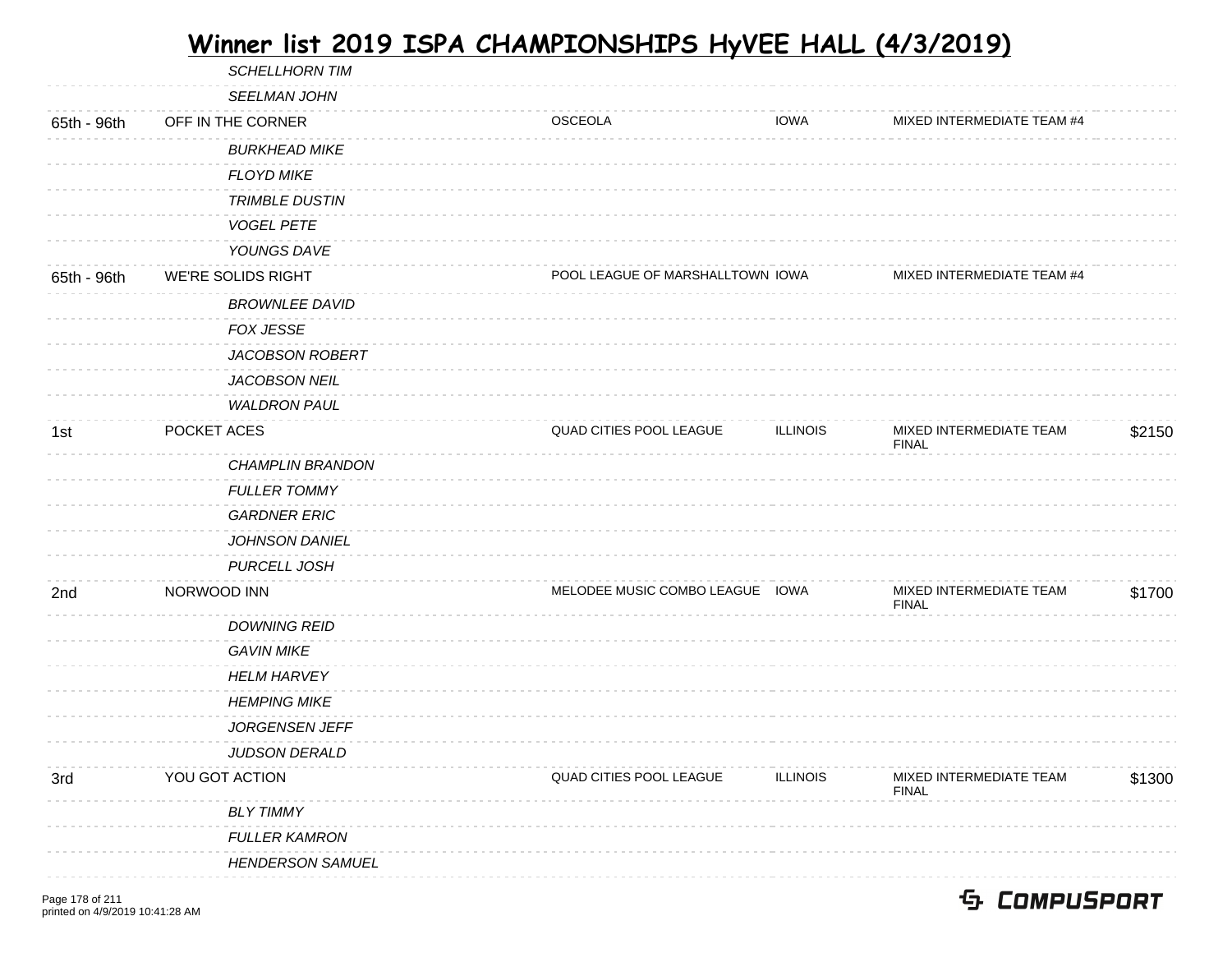|             | <b>MASSEY JUSTIN</b><br><b>MORROW DOUG</b>       |                                 |             |                                         |        |
|-------------|--------------------------------------------------|---------------------------------|-------------|-----------------------------------------|--------|
|             | JONES JOE                                        |                                 |             |                                         |        |
| 7th - 8th   | SPOILER ALERT                                    | MELODEE MUSIC COMBO LEAGUE IOWA |             | MIXED INTERMEDIATE TEAM<br><b>FINAL</b> | \$650  |
|             | STONEBURNER RANDY                                |                                 |             |                                         |        |
|             | <b>RICHARDSON JOE</b>                            |                                 |             |                                         |        |
|             | <b>REUTHER JOE</b>                               |                                 |             |                                         |        |
|             | <b>REUTHER JERRY A</b>                           |                                 |             |                                         |        |
|             | <b>HOUSTON REX</b>                               |                                 |             |                                         |        |
| 7th - 8th   | REUTHERS RUTHLESS                                | JOE DEE'S                       | <b>IOWA</b> | MIXED INTERMEDIATE TEAM<br><b>FINAL</b> | \$650  |
|             | <b>NICHOLSON CHRIS</b>                           |                                 |             |                                         |        |
|             | <b>LAUER JESSE</b>                               |                                 |             |                                         |        |
|             | <b>HUTCHISON CLINT</b>                           |                                 |             |                                         |        |
|             | <b>BLANKMAN SCOTT</b>                            |                                 |             |                                         |        |
|             | <b>BENTLER DAVID</b>                             |                                 |             |                                         |        |
|             |                                                  |                                 |             | <b>FINAL</b>                            |        |
| 5th - 6th   | <b>VIERKANDT MERVIN</b><br>THUNDERSTRUCK         | MELODEE MUSIC COMBO LEAGUE IOWA |             | MIXED INTERMEDIATE TEAM                 | \$800  |
|             | <b>STOBER CHRIS</b>                              |                                 |             |                                         |        |
|             | <b>PALMATEER STEVE</b>                           |                                 |             |                                         |        |
|             | <b>KUBALEK ROBERT</b>                            |                                 |             |                                         |        |
|             | CORCORAN DAVE                                    |                                 |             |                                         |        |
|             |                                                  |                                 |             | <b>FINAL</b>                            |        |
| $5th - 6th$ | <b>WENDLAND ALEX</b><br><b>SMALL TOWN HITMEN</b> | <b>CORNER POCKET LEAGUE</b>     | <b>IOWA</b> | MIXED INTERMEDIATE TEAM                 | \$800  |
|             | <b>RUNGE JOSH</b>                                |                                 |             |                                         |        |
|             | <b>RATZLAFF GABE</b>                             |                                 |             |                                         |        |
|             | <b>ORTH AUSTEN</b>                               |                                 |             |                                         |        |
|             | <b>MINARD TONY</b>                               |                                 |             |                                         |        |
|             |                                                  |                                 |             | <b>FINAL</b>                            |        |
| 4th         | PATTYS PUB 2.0                                   | <b>GREEN AMUSEMENT</b>          | <b>IOWA</b> | MIXED INTERMEDIATE TEAM                 | \$1000 |
|             | NICHOLS JUSTIN                                   |                                 |             |                                         |        |
|             | HOWELL ALEX                                      |                                 |             |                                         |        |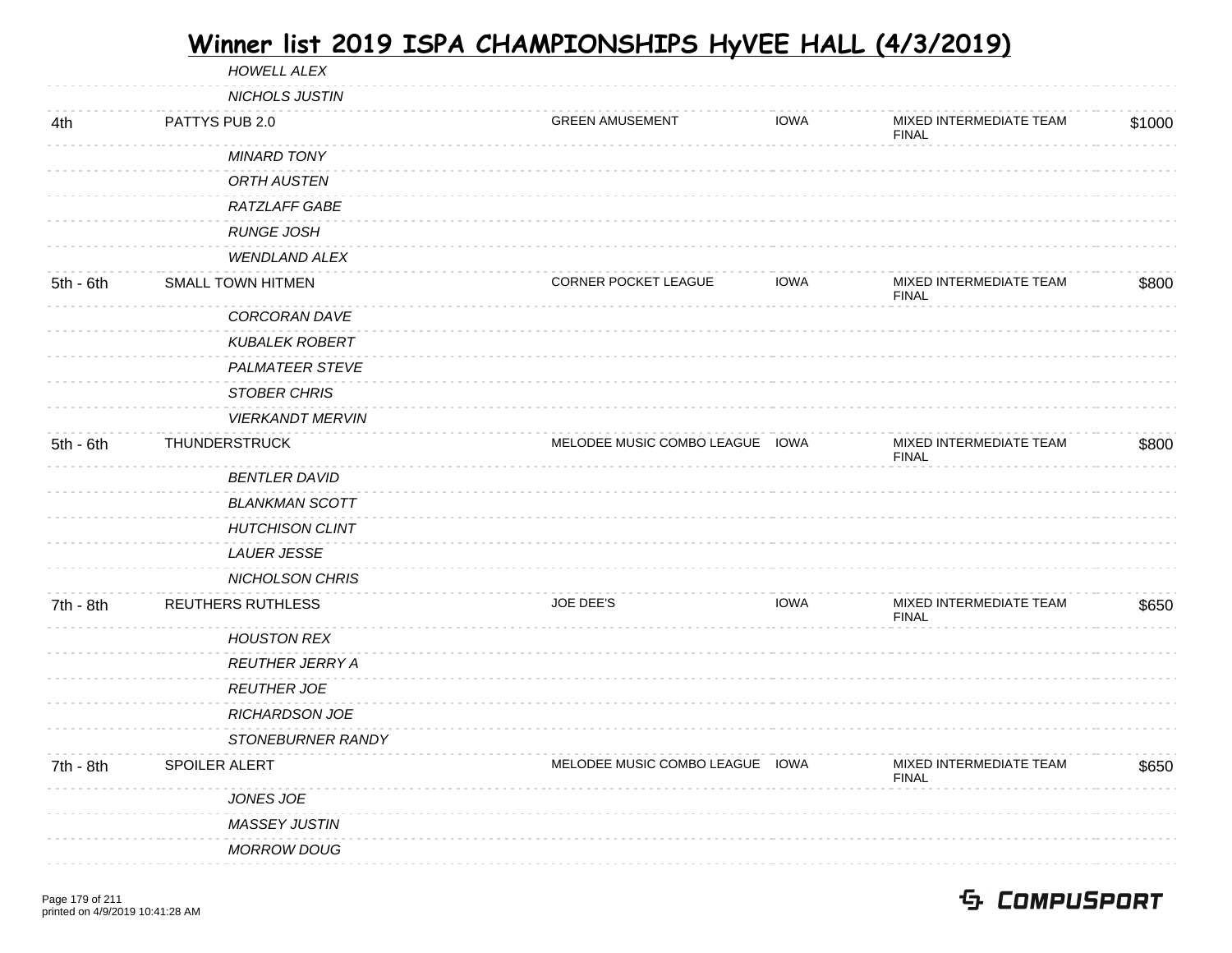|            | <b>RIDGWAY CHARLIE</b>   |                                   |             |                                         |       |
|------------|--------------------------|-----------------------------------|-------------|-----------------------------------------|-------|
|            | <b>ROBINSON JR EDDIE</b> |                                   |             |                                         |       |
|            | <b>TAYLOR ERIK</b>       |                                   |             |                                         |       |
| 9th - 12th | CONCEALED WEAPONS        | GAMES PEOPLE PLAY (DES<br>MOINES) | <b>IOWA</b> | MIXED INTERMEDIATE TEAM<br><b>FINAL</b> | \$500 |
|            | <b>AUSTIN STEVE</b>      |                                   |             |                                         |       |
|            | CASE JIM                 |                                   |             |                                         |       |
|            | <b>HOOVER STEVE</b>      |                                   |             |                                         |       |
|            | <b>KASPERBAUER GARY</b>  |                                   |             |                                         |       |
|            | STAHL STEVE              |                                   |             |                                         |       |
|            | <b>WILEY LEVI</b>        |                                   |             |                                         |       |
| 9th - 12th | <b>MUSETTE MISFITS</b>   | <b>NTS</b>                        | NEBRASKA    | MIXED INTERMEDIATE TEAM<br><b>FINAL</b> | \$500 |
|            | COLLIER II DAN           |                                   |             |                                         |       |
|            | <b>DONALDSON AUSTIN</b>  |                                   |             |                                         |       |
|            | <b>HAGEN SHANE</b>       |                                   |             |                                         |       |
|            | <b>RECTOR EARL</b>       |                                   |             |                                         |       |
|            | <b>WEGNER CHRIS</b>      |                                   |             |                                         |       |
|            | YOUNG COBY               |                                   |             |                                         |       |
| 9th - 12th | THE OMAHA LOUNGE         | <b>NTS</b>                        | NEBRASKA    | MIXED INTERMEDIATE TEAM<br><b>FINAL</b> | \$500 |
|            | <b>BARNES NICK</b>       |                                   |             |                                         |       |
|            | <b>BOWENS DERRICK</b>    |                                   |             |                                         |       |
|            | <b>BROWN MIKE</b>        |                                   |             |                                         |       |
|            | CHESTER STEVE            |                                   |             |                                         |       |
|            | RICHARDSON JAMIE         |                                   |             |                                         |       |
| 9th - 12th | THE O'ZONE               | AUTOMATIC AMUSEMENTS, INC.        |             | MIXED INTERMEDIATE TEAM<br><b>FINAL</b> | \$500 |
|            | <b>HALLIGAN TRAVIS</b>   |                                   |             |                                         |       |
|            | <b>OCKENFELS DEWEY</b>   |                                   |             |                                         |       |
|            | STAKER LEROY             |                                   |             |                                         |       |
|            | <b>STUECK TOM</b>        |                                   |             |                                         |       |
|            | <b>STUECK TYLER</b>      |                                   |             |                                         |       |
|            |                          |                                   |             |                                         |       |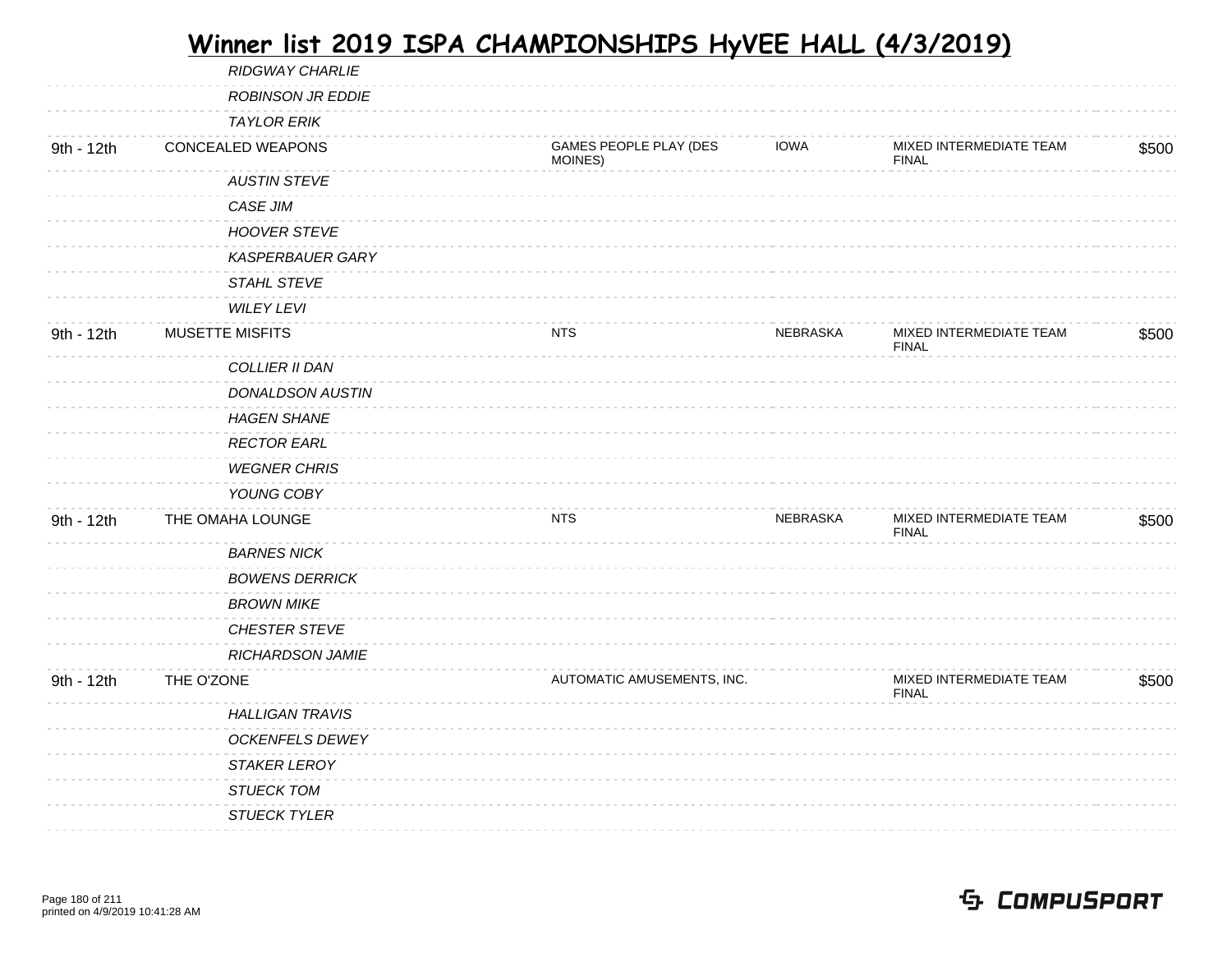| 13th - 16th | <b>INDAHOLE</b>                    |             | KD AMUSEMENT, INC.  | <b>IOWA</b>                  | MIXED INTERMEDIATE TEAM<br><b>FINAL</b> | \$400         |
|-------------|------------------------------------|-------------|---------------------|------------------------------|-----------------------------------------|---------------|
|             | <b>BAINTER JASON</b>               |             |                     |                              |                                         |               |
|             | <b>BAINTER JAKE</b>                |             |                     |                              |                                         |               |
|             | <b>BAINTER HARV</b>                |             |                     |                              |                                         |               |
|             | <b>DAIGH SHELDON</b>               |             |                     |                              |                                         |               |
|             | MOORMAN CASEY                      |             |                     |                              |                                         |               |
|             | PATTERSON BRIAN                    |             |                     |                              |                                         |               |
|             | SPRUNGER MATT                      |             |                     |                              |                                         |               |
| 13th - 16th | <b>LINOMA BOYZ</b>                 |             | <b>NTS</b>          | NEBRASKA                     | MIXED INTERMEDIATE TEAM<br><b>FINAL</b> | \$400         |
|             | <b>DIAZ JASON</b>                  |             |                     |                              |                                         |               |
|             | <b>HUNT DAN</b>                    |             |                     |                              |                                         |               |
|             | JOHNSON AJ                         |             |                     |                              |                                         |               |
|             | <b>KAMARAD RYAN</b>                |             |                     |                              |                                         |               |
|             | STODOLA JOSH                       |             |                     |                              |                                         |               |
| 13th - 16th | <b>MATTILYNN'S MATADORS</b>        |             | <b>IPPL IOWA</b>    | <b>IOWA</b>                  | MIXED INTERMEDIATE TEAM<br><b>FINAL</b> | \$400         |
|             | <b>FLORES TOMMY</b>                |             |                     |                              |                                         |               |
|             | <b>FOUTCH KENNETH</b>              |             |                     |                              |                                         |               |
|             | <b>HAMILTON ORION</b>              |             |                     |                              |                                         |               |
|             | <b>LESTER MATT</b>                 |             |                     |                              |                                         |               |
|             | <b>TOTH ROBERT</b>                 |             |                     |                              |                                         |               |
|             | <b>WURST COREY</b>                 |             |                     |                              |                                         |               |
| 13th - 16th | THE EXCUSE                         |             | CHARLES CITY 8 BALL | <b>IOWA</b>                  | MIXED INTERMEDIATE TEAM<br><b>FINAL</b> | \$400         |
|             | <b>BRANDAU BRYAN</b>               |             |                     |                              |                                         |               |
|             | CARROLL JOEY                       |             |                     |                              |                                         |               |
|             | <b>KRUEGER JASPER</b>              |             |                     |                              |                                         |               |
|             | <b>NAUMAN KALEB</b>                |             |                     |                              |                                         |               |
|             | STEWART JESSE                      |             |                     |                              |                                         |               |
|             | <b>UNGS DENNY</b>                  |             |                     |                              |                                         |               |
|             | MIXED INTERMEDIATE TEAM 2ND CHANCE |             |                     |                              |                                         |               |
| Rank        | <b>Name</b>                        | <b>City</b> | Operator            | <b>State/Country Bracket</b> |                                         | <b>Awards</b> |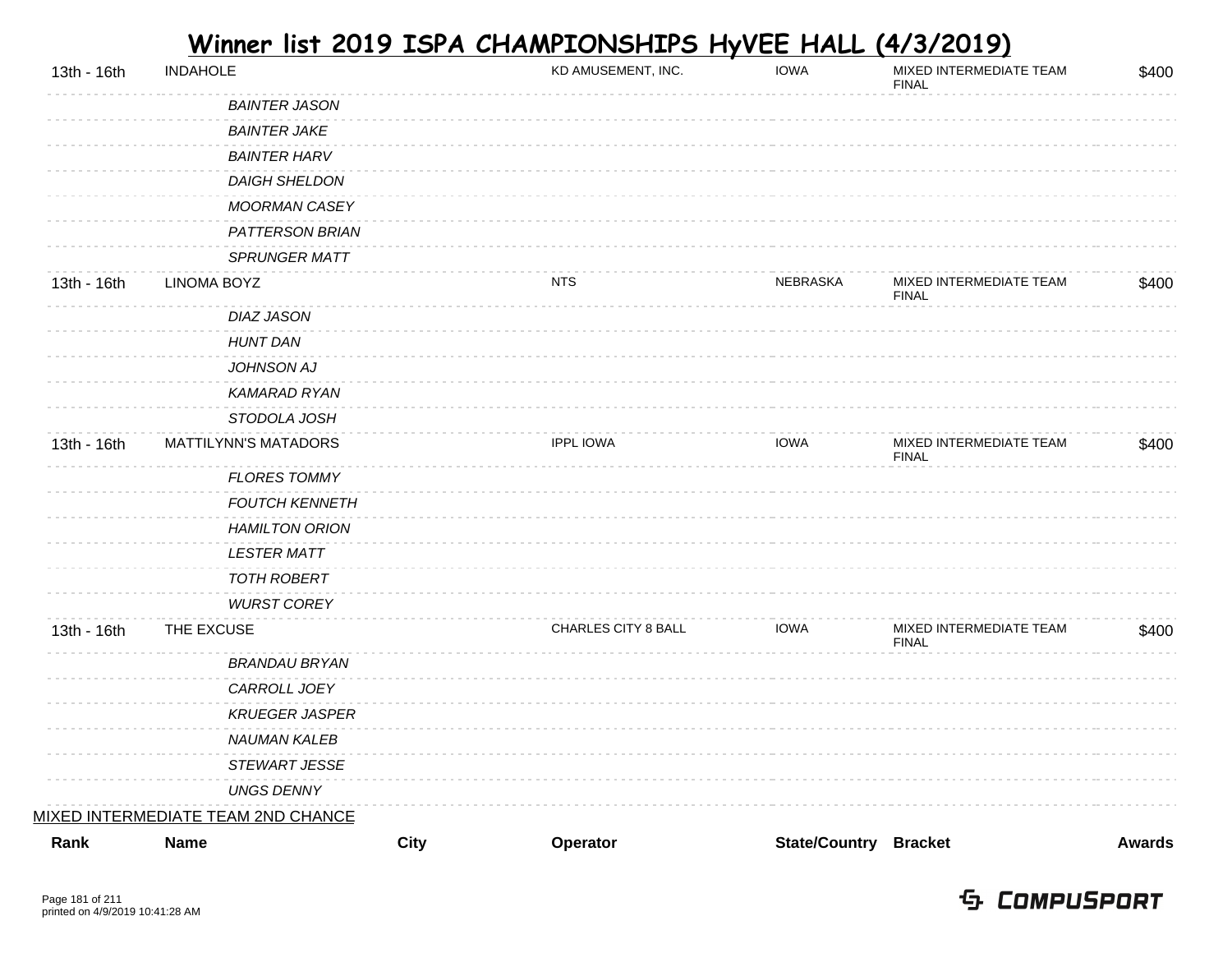| 1st         | <b>KEEP SWINGIN'</b>    | <b>NTS</b>           | NEBRASKA    | MIXED INTERMEDIATE TEAM<br>2ND CHANCE | \$300 |
|-------------|-------------------------|----------------------|-------------|---------------------------------------|-------|
|             | <b>ALLEN JON</b>        |                      |             |                                       |       |
|             | <b>LEISURE BRIAN</b>    |                      |             |                                       |       |
|             | <b>LONG ERRAN</b>       |                      |             |                                       |       |
|             | <b>SPIDELL THOMAS</b>   |                      |             |                                       |       |
|             | TILLMAN MATT            |                      |             |                                       |       |
|             | <b>WALLACE JUSTIN</b>   |                      |             |                                       |       |
| 2nd         | THOSE EFFING GUYS       | <b>NTS</b>           | NEBRASKA    | MIXED INTERMEDIATE TEAM<br>2ND CHANCE | \$150 |
|             | <b>BATES RANDY</b>      |                      |             |                                       |       |
|             | <b>BUDLONG DARRELL</b>  |                      |             |                                       |       |
|             | <b>DONNER HANK</b>      |                      |             |                                       |       |
|             | <b>GLASEBROOK DAVE</b>  |                      |             |                                       |       |
|             | <b>LANG DICK</b>        |                      |             |                                       |       |
|             | <b>PLAMBECK MIKE</b>    |                      |             |                                       |       |
| $3rd - 4th$ | COMBO BOB'S BILLIARDS   | DELAWARE COUNTY      | <b>IOWA</b> | MIXED INTERMEDIATE TEAM<br>2ND CHANCE |       |
|             | <b>HEIDERSCHEIT PAT</b> |                      |             |                                       |       |
|             | <b>HENDRICKS BOB</b>    |                      |             |                                       |       |
|             | <b>MAIN STEVE</b>       |                      |             |                                       |       |
|             | NOONAN DAVE             |                      |             |                                       |       |
|             | POHLMAN SHAWN           |                      |             |                                       |       |
| $3rd - 4th$ | SWISS INN-DAVE          | DUBUQUE POOL LEAGUES | <b>IOWA</b> | MIXED INTERMEDIATE TEAM<br>2ND CHANCE |       |
|             | <b>CORFMAN RICH</b>     |                      |             |                                       |       |
|             | <b>GALLAHER STEVE</b>   |                      |             |                                       |       |
|             | KEY RJ                  |                      |             |                                       |       |
|             | <b>KRIEG CHRIS</b>      |                      |             |                                       |       |
|             | <b>LECHNIR DAVE</b>     |                      |             |                                       |       |
|             | <b>LECHNIR MATT</b>     |                      |             |                                       |       |
|             | <b>WHITE BILLY</b>      |                      |             |                                       |       |
| 5th - 8th   | MONEY SHOT              | <b>OSCEOLA</b>       | <b>IOWA</b> | MIXED INTERMEDIATE TEAM<br>2ND CHANCE |       |
|             | CIECALONE CHUCK         |                      |             |                                       |       |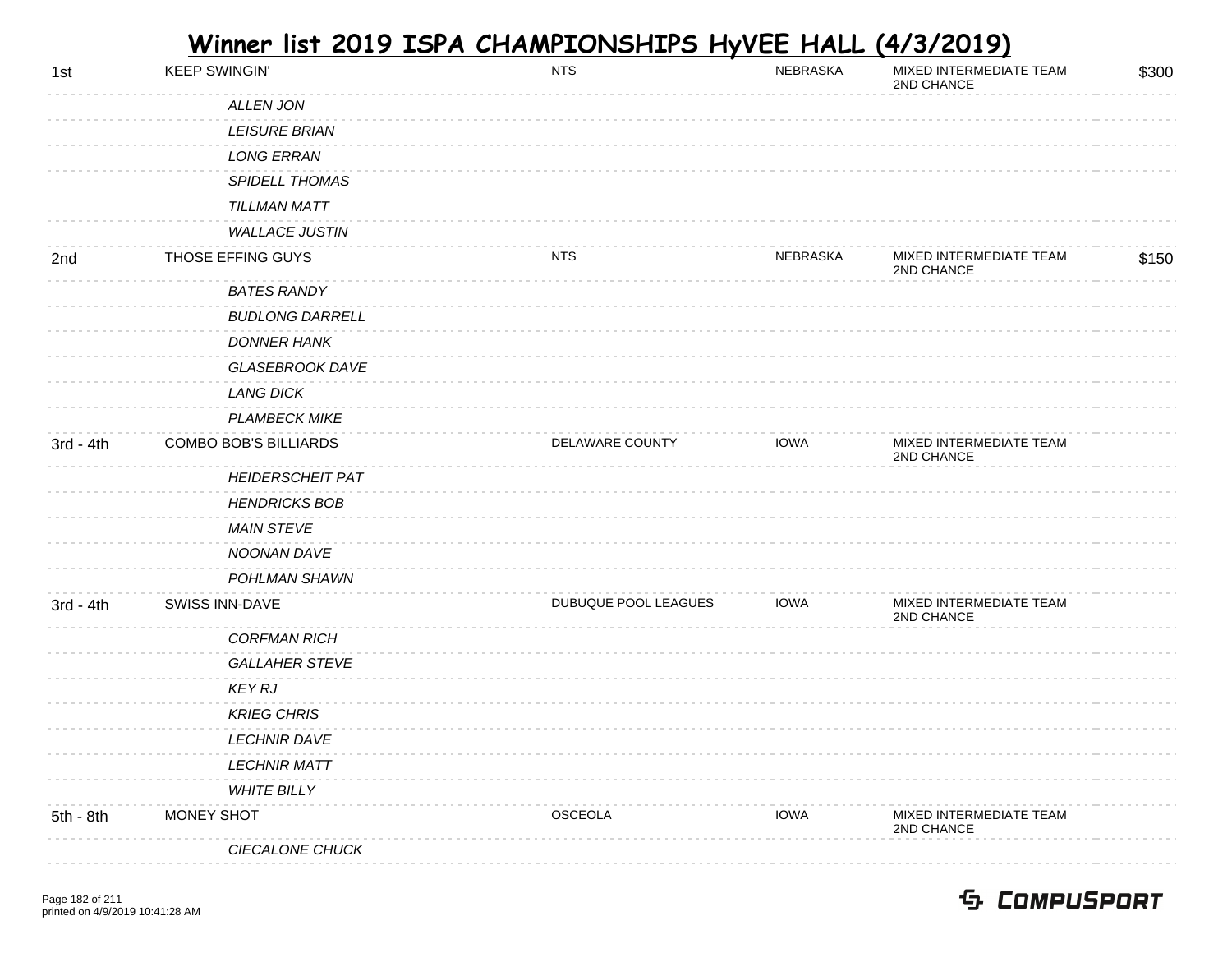|           | <b>EDDY JANEEN</b>    |                                 |                                       |
|-----------|-----------------------|---------------------------------|---------------------------------------|
|           | <b>EDDY LANE</b>      |                                 |                                       |
|           | <b>SHEETS JUSTIN</b>  |                                 |                                       |
|           | <b>STOLL MATT</b>     |                                 |                                       |
|           | <b>WATSON BOB</b>     |                                 |                                       |
| 5th - 8th | <b>STRIKE FORCE</b>   | MELODEE MUSIC COMBO LEAGUE IOWA | MIXED INTERMEDIATE TEAM<br>2ND CHANCE |
|           | <b>BIANCHI PAUL</b>   |                                 |                                       |
|           | ROSS CODY             |                                 |                                       |
|           | ROSS KAYLA            |                                 |                                       |
|           | <b>SAENZ VICKY</b>    |                                 |                                       |
|           | THORNTON CHAD         |                                 |                                       |
|           | <b>THORNTON NIKKI</b> |                                 |                                       |
|           | THORNTON C. J.        |                                 |                                       |
|           |                       |                                 |                                       |

#### MIXED MASTER TEAM

| Rank | Name                   | City | Operator                       | <b>State/Country</b> | <b>Bracket</b>           | <b>Awards</b> |
|------|------------------------|------|--------------------------------|----------------------|--------------------------|---------------|
| 1st  | <b>GOTTA HAVE IT</b>   |      | <b>NTS</b>                     | NEBRASKA             | MIXED MASTER TEAM        | \$1500        |
|      | ANDREWS BOB            |      |                                |                      |                          |               |
|      | COBB RYAN              |      |                                |                      |                          |               |
|      | <b>FRIDERES JERROD</b> |      |                                |                      |                          |               |
|      | <b>GUNIA DUSTIN</b>    |      |                                |                      |                          |               |
|      | <b>SULLIVAN KEVIN</b>  |      |                                |                      |                          |               |
| 2nd  | STONE COLD NUTS        |      | <b>GRE AMUSEMENTS, LLC</b>     | IOWA                 | MIXED MASTER TEAM        | \$1000        |
|      | <b>MATHES MIKE</b>     |      |                                |                      |                          |               |
|      | <b>MURPHY RYAN</b>     |      |                                |                      |                          |               |
|      | PAYNE MATT             |      |                                |                      |                          |               |
|      | ROACH DANNY            |      |                                |                      |                          |               |
|      | <b>WALKER WHITEY</b>   |      |                                |                      |                          |               |
|      | <b>WHARTON JEFF</b>    |      |                                |                      |                          |               |
| 3rd  | <b>LEISURETIME</b>     |      | <b>QUAD CITIES POOL LEAGUE</b> | <b>ILLINOIS</b>      | <b>MIXED MASTER TEAM</b> | \$675         |
|      | <b>BOWMAN DWAINE</b>   |      |                                |                      |                          |               |
|      | <b>BOWMAN JAMEY</b>    |      |                                |                      |                          |               |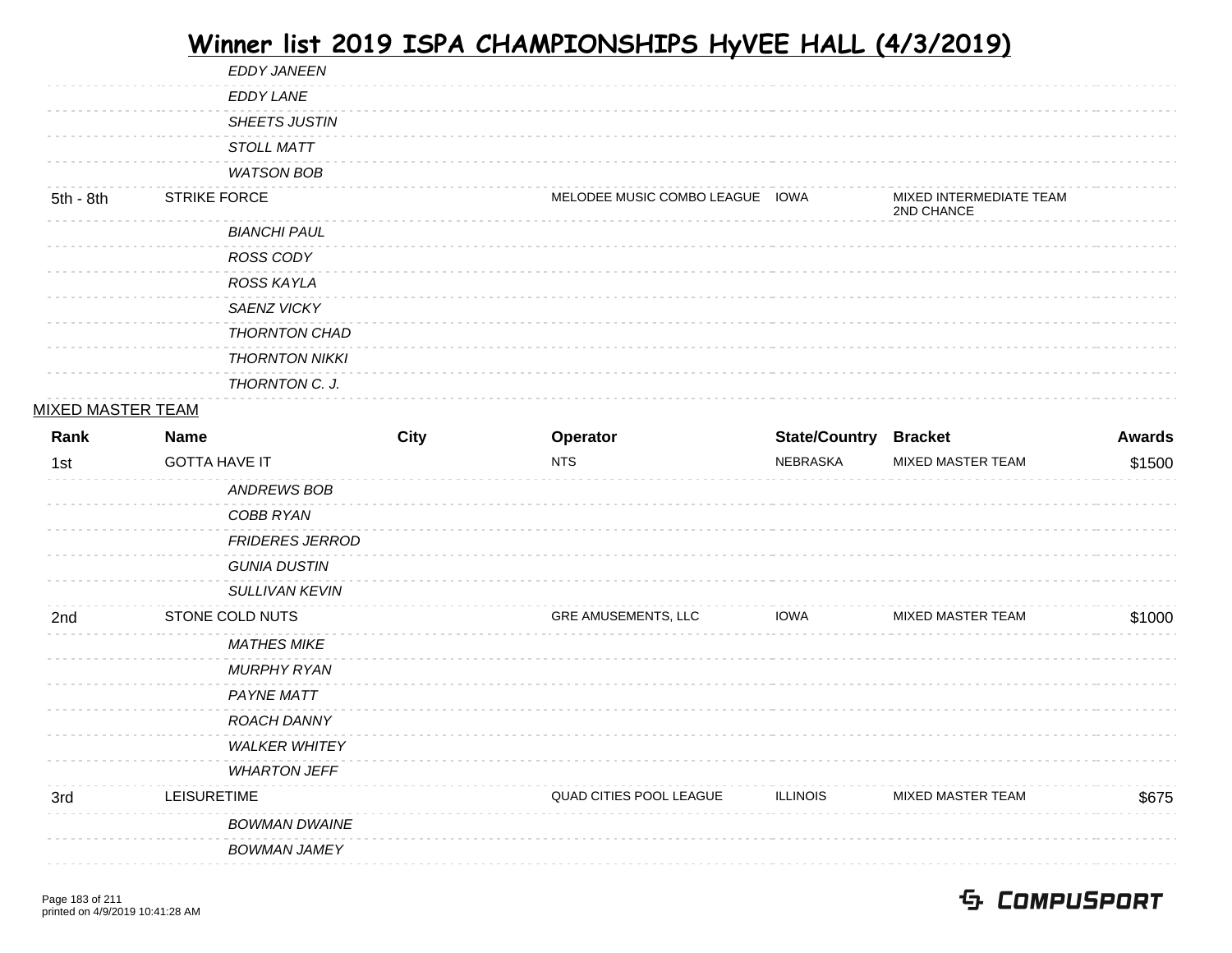|             | <b>DECASTECKER FRANK</b> |                                        |                          |       |
|-------------|--------------------------|----------------------------------------|--------------------------|-------|
|             | <b>HOWELL TYLER</b>      |                                        |                          |       |
|             | PARKINS DAVE             |                                        |                          |       |
|             | UZELAC NICK              |                                        |                          |       |
| 4th         | <b>BUS BOYZ</b>          | MELODEE MUSIC COMBO LEAGUE IOWA        | <b>MIXED MASTER TEAM</b> | \$450 |
|             | <b>ATHENS MIKE</b>       |                                        |                          |       |
|             | <b>GOODNER JEREMY</b>    |                                        |                          |       |
|             | <b>MCLAUGHLIN JODY</b>   |                                        |                          |       |
|             | <b>NEMMERS WES</b>       |                                        |                          |       |
|             | <b>THONGSOUK SOMPHET</b> |                                        |                          |       |
| $5th - 6th$ | <b>CIRCLE THE WINNER</b> | MELODEE MUSIC COMBO LEAGUE IOWA        | MIXED MASTER TEAM        | \$250 |
|             | CHANCE JASON             |                                        |                          |       |
|             | <b>KUHL DAN</b>          |                                        |                          |       |
|             | <b>LEE THEO</b>          |                                        |                          |       |
|             | <b>MAHERS JOE</b>        |                                        |                          |       |
|             | NOSAVAN JIMMY            |                                        |                          |       |
|             | RICHARDSON JASON         |                                        |                          |       |
| 5th - 6th   | <b>DRUNKEN MASTERS</b>   | CAMDEN AMUSEMENT & VENDING IOWA<br>CO. | <b>MIXED MASTER TEAM</b> | \$250 |
|             | <b>BRINGMAN TONEY</b>    |                                        |                          |       |
|             | <b>HILLS GREG</b>        |                                        |                          |       |
|             | <b>MAYNARD BILL</b>      |                                        |                          |       |
|             | <b>MILLER JAMES</b>      |                                        |                          |       |
|             | PERALES JR OSCAR         |                                        |                          |       |
| 7th - 8th   | <b>LOCALS</b>            | AUTOMATIC AMUSEMENTS, INC.             | MIXED MASTER TEAM        |       |
|             | <b>HAMMARGREN JOEL</b>   |                                        |                          |       |
|             | <b>SCHARES ALAN</b>      |                                        |                          |       |
|             | <b>SCHARES CURTIS</b>    |                                        |                          |       |
|             | <b>SCHOEPSKE NATE</b>    |                                        |                          |       |
|             | <b>WALTERS GEORGE W</b>  |                                        |                          |       |
| 7th - 8th   | <b>MCM</b>               | AUTOMATIC AMUSEMENTS, INC.             | MIXED MASTER TEAM        |       |
|             | <b>EWALT AARON</b>       |                                        |                          |       |
|             |                          |                                        |                          |       |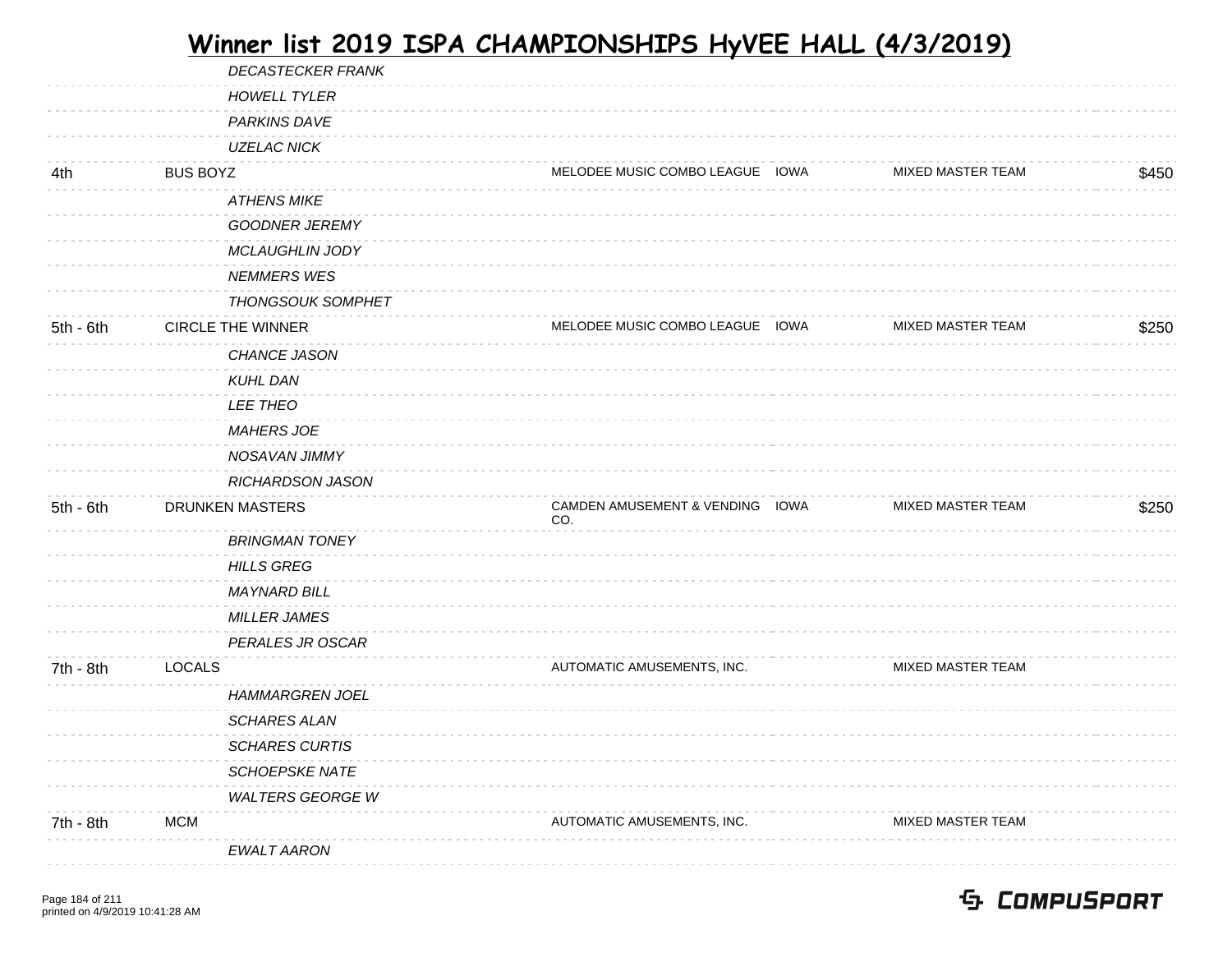|            | <b>GIBBONS STEVE</b>       |                      |             |                          |  |
|------------|----------------------------|----------------------|-------------|--------------------------|--|
|            | <b>OVERKAMP MIKE</b>       |                      |             |                          |  |
|            | RAGSDALE GREG              |                      |             |                          |  |
|            | SEEVELL SHANE              |                      |             |                          |  |
| 9th - 12th | <b>HILLBILLY GOLFERS</b>   | <b>TABLE RATS</b>    | <b>IOWA</b> | MIXED MASTER TEAM        |  |
|            | <b>ATKINSON MARK</b>       |                      |             |                          |  |
|            | <b>ATKINSON NATHAN</b>     |                      |             |                          |  |
|            | <b>BRINGMAN TIM</b>        |                      |             |                          |  |
|            | <b>BUSH JEREMY</b>         |                      |             |                          |  |
|            | <b>HYDE BILLY</b>          |                      |             |                          |  |
| 9th - 12th | HOT SHOTS                  | CHARLES CITY ACS     | <b>IOWA</b> | <b>MIXED MASTER TEAM</b> |  |
|            | <b>BUTTJER JEFFREY</b>     |                      |             |                          |  |
|            | <b>FREIBURG CHRIS</b>      |                      |             |                          |  |
|            | <b>HULL JOSEPH</b>         |                      |             |                          |  |
|            | <b>MILLER RYAN D</b>       |                      |             |                          |  |
|            | <b>STEWART JUSTIN A</b>    |                      |             |                          |  |
|            |                            |                      | <b>IOWA</b> | MIXED MASTER TEAM        |  |
| 9th - 12th | <b>SMOKE &amp; MIRRORS</b> | CORNER POCKET LEAGUE |             |                          |  |
|            | <b>ALLAN JERED</b>         |                      |             |                          |  |
|            | <b>ENGEMAN STEVE</b>       |                      |             |                          |  |
|            | <b>FREDRICK BILL</b>       |                      |             |                          |  |
|            | <b>HAMILTON MATT</b>       |                      |             |                          |  |
|            | <b>HERNDON KEITH</b>       |                      |             |                          |  |
|            | <b>TOPP BENNY</b>          |                      |             |                          |  |
|            | <b>WOSTER MARCUS</b>       |                      |             |                          |  |
| 9th - 12th | <b>STACKED LEGEND'S</b>    | <b>CLINTON</b>       | <b>IOWA</b> | MIXED MASTER TEAM        |  |
|            | <b>MCGILL BILL</b>         |                      |             |                          |  |
|            | <b>THOMSEN WILL</b>        |                      |             |                          |  |
|            | TOTTEN JASON               |                      |             |                          |  |
|            | <b>VANKAMPEN MATT</b>      |                      |             |                          |  |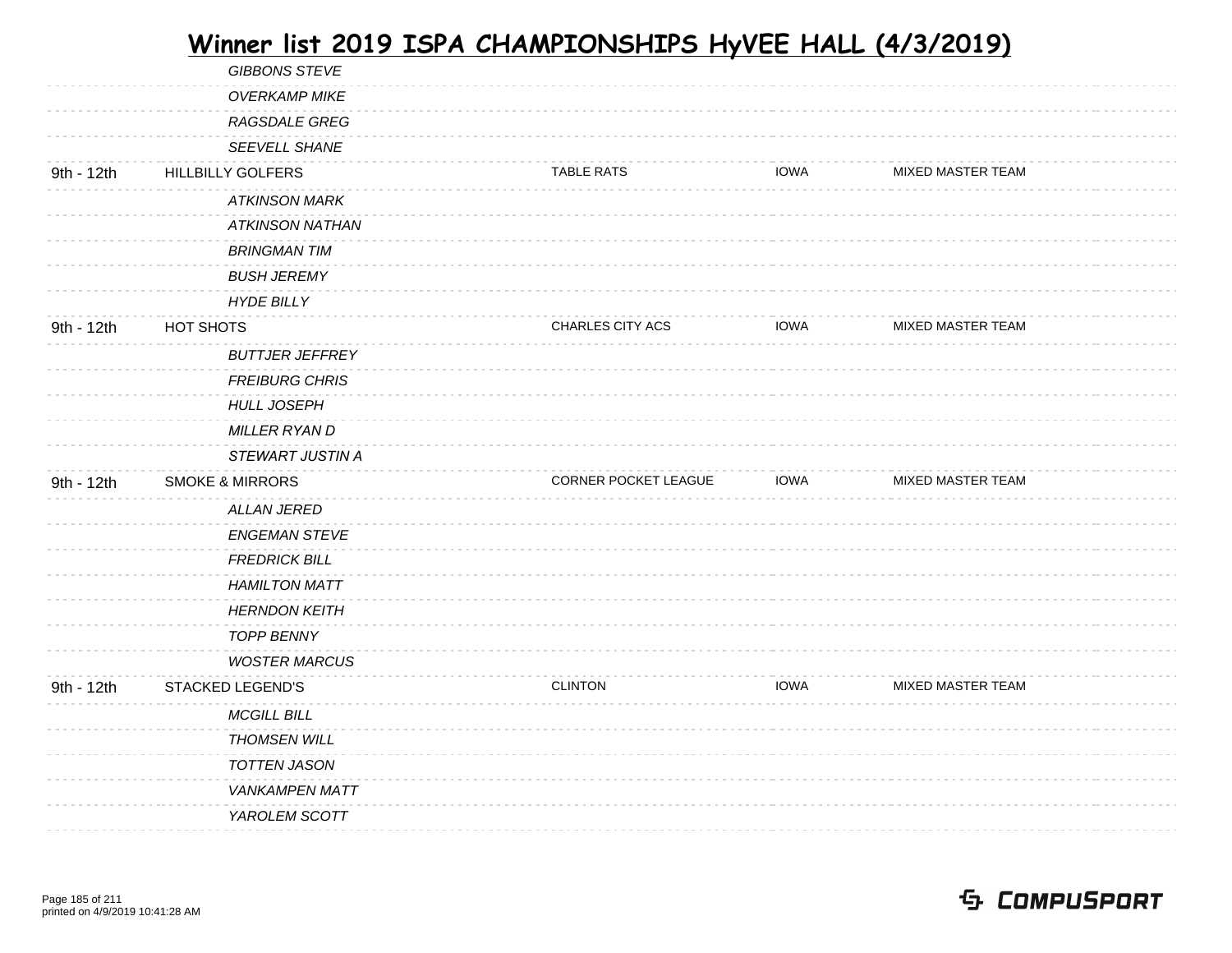| 13th - 16th            | <b>CLEANING CREW</b>     |             | IOWA CITY METRO POOL LEAGUE IOWA |                              | MIXED MASTER TEAM        |               |
|------------------------|--------------------------|-------------|----------------------------------|------------------------------|--------------------------|---------------|
|                        | <b>DURIAN SHANE</b>      |             |                                  |                              |                          |               |
|                        | <b>ERWIN ERIC</b>        |             |                                  |                              |                          |               |
|                        | LE TONY                  |             |                                  |                              |                          |               |
|                        | PEIFFER MIKE             |             |                                  |                              |                          |               |
|                        | <b>SCHROEDER JEREMY</b>  |             |                                  |                              |                          |               |
| 13th - 16th            | <b>GUCCI GANG</b>        |             | <b>NTS</b>                       | NEBRASKA                     | <b>MIXED MASTER TEAM</b> |               |
|                        | CARRILLO ALFREDO         |             |                                  |                              |                          |               |
|                        | CASTRO PEDRO             |             |                                  |                              |                          |               |
|                        | CONTRERAS NOAH           |             |                                  |                              |                          |               |
|                        | <b>EDGAR ROGER</b>       |             |                                  |                              |                          |               |
|                        | <b>WILLIS ZACK</b>       |             |                                  |                              |                          |               |
|                        | <b>WILWERDING STEVEN</b> |             |                                  |                              |                          |               |
| 13th - 16th            | <b>WASTED TALENT</b>     |             | DELAWARE COUNTY                  | <b>IOWA</b>                  | MIXED MASTER TEAM        |               |
|                        | <b>BEHNKE ERIC</b>       |             |                                  |                              |                          |               |
|                        | ENABNIT CALE             |             |                                  |                              |                          |               |
|                        | <b>GANAHL DAN</b>        |             |                                  |                              |                          |               |
|                        | <b>ROBINSON JEREMY</b>   |             |                                  |                              |                          |               |
|                        | <b>WEBER DAN</b>         |             |                                  |                              |                          |               |
| <b>MIXED OPEN TEAM</b> |                          |             |                                  |                              |                          |               |
| Rank                   | <b>Name</b>              | <b>City</b> | Operator                         | <b>State/Country Bracket</b> |                          | <b>Awards</b> |
| 33rd - 48th            | LEGEND'S STYX            |             | <b>CLINTON</b>                   | <b>IOWA</b>                  | MIXED OPEN TEAM #1       |               |
|                        | <b>BENTLEY ROGER</b>     |             |                                  |                              |                          |               |
|                        | CHAPMAN RYAN             |             |                                  |                              |                          |               |
|                        | <b>DINNING CHRIS</b>     |             |                                  |                              |                          |               |
|                        | <b>HANSON JIM</b>        |             |                                  |                              |                          |               |
|                        | <b>MCMANUS MIKE</b>      |             |                                  |                              |                          |               |
| 33rd - 48th            | <b>ROLLING RED</b>       |             | AUTOMATIC AMUSEMENTS, INC.       |                              | MIXED OPEN TEAM #1       |               |
|                        | DAVENPORT JASON          |             |                                  |                              |                          |               |
|                        | <b>HAUGHEY BRANDON</b>   |             |                                  |                              |                          |               |
|                        | LENTZ JOE                |             |                                  |                              |                          |               |
|                        |                          |             |                                  |                              |                          |               |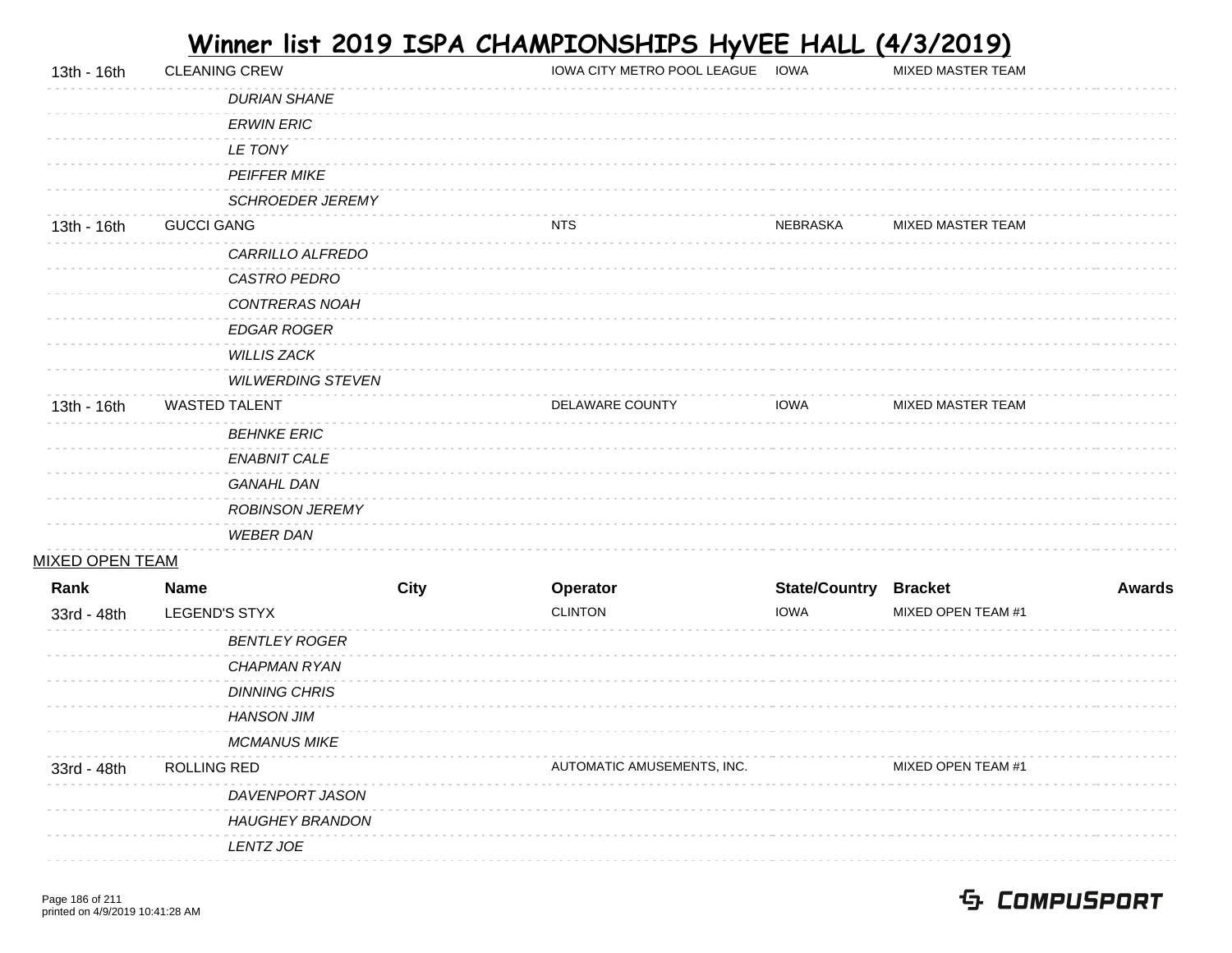|             | PUSHETONEQUA QUINTON         |                                 |             |                    |  |
|-------------|------------------------------|---------------------------------|-------------|--------------------|--|
|             | PUSHETONEQUA MARTEL          |                                 |             |                    |  |
|             | SCABBYROBE MATTHEW           |                                 |             |                    |  |
| 33rd - 48th | BARTABLE BULLIES AT LEGEND'S | <b>CLINTON</b>                  | <b>IOWA</b> | MIXED OPEN TEAM #2 |  |
|             | <b>BENTLEY BRANDON</b>       |                                 |             |                    |  |
|             | <b>BROOKS BRAD</b>           |                                 |             |                    |  |
|             | <b>GUIDEBECK SHAWN</b>       |                                 |             |                    |  |
|             | HANSON JR. DALE              |                                 |             |                    |  |
|             | <i>JAMES DAVID</i>           |                                 |             |                    |  |
| 33rd - 48th | <b>CAMANDERS 1</b>           | <b>TABLE RATS</b>               | <b>IOWA</b> | MIXED OPEN TEAM #2 |  |
|             | ARNOLD BRIAN                 |                                 |             |                    |  |
|             | <b>MADISON CJ</b>            |                                 |             |                    |  |
|             | NORTHUP TONY                 |                                 |             |                    |  |
|             | PARCELL JOE                  |                                 |             |                    |  |
|             | <b>RICH ROB</b>              |                                 |             |                    |  |
| 33rd - 48th | CHALK IS CHEAP               | MELODEE MUSIC COMBO LEAGUE IOWA |             | MIXED OPEN TEAM #3 |  |
|             | COYLE JOSH                   |                                 |             |                    |  |
|             | <b>DIRKSEN BRANDON</b>       |                                 |             |                    |  |
|             | <b>GALBRAITH DAN</b>         |                                 |             |                    |  |
|             | <b>WALLACE STEVEN</b>        |                                 |             |                    |  |
|             | <b>WHITE JEREMY</b>          |                                 |             |                    |  |
| 33rd - 48th | <b>EXPENDABLES</b>           | TRI COUNTY                      | <b>IOWA</b> | MIXED OPEN TEAM #3 |  |
|             | <b>CUMMINS JAKE</b>          |                                 |             |                    |  |
|             | <b>FERBER DANNY</b>          |                                 |             |                    |  |
|             | <b>JONES TIM</b>             |                                 |             |                    |  |
|             | <b>SCHNEIDER JUSTIN</b>      |                                 |             |                    |  |
|             | <b>WARRIOR JIM</b>           |                                 |             |                    |  |
|             | <b>WILLIAMS DEVIN</b>        |                                 |             |                    |  |
| 33rd - 48th | DREAM CRUSHERS               | <b>NTS</b>                      | NEBRASKA    | MIXED OPEN TEAM #4 |  |
|             | <b>ARMSTRONG BEN</b>         |                                 |             |                    |  |
|             | BOWMAN, JR IAN               |                                 |             |                    |  |
|             |                              |                                 |             |                    |  |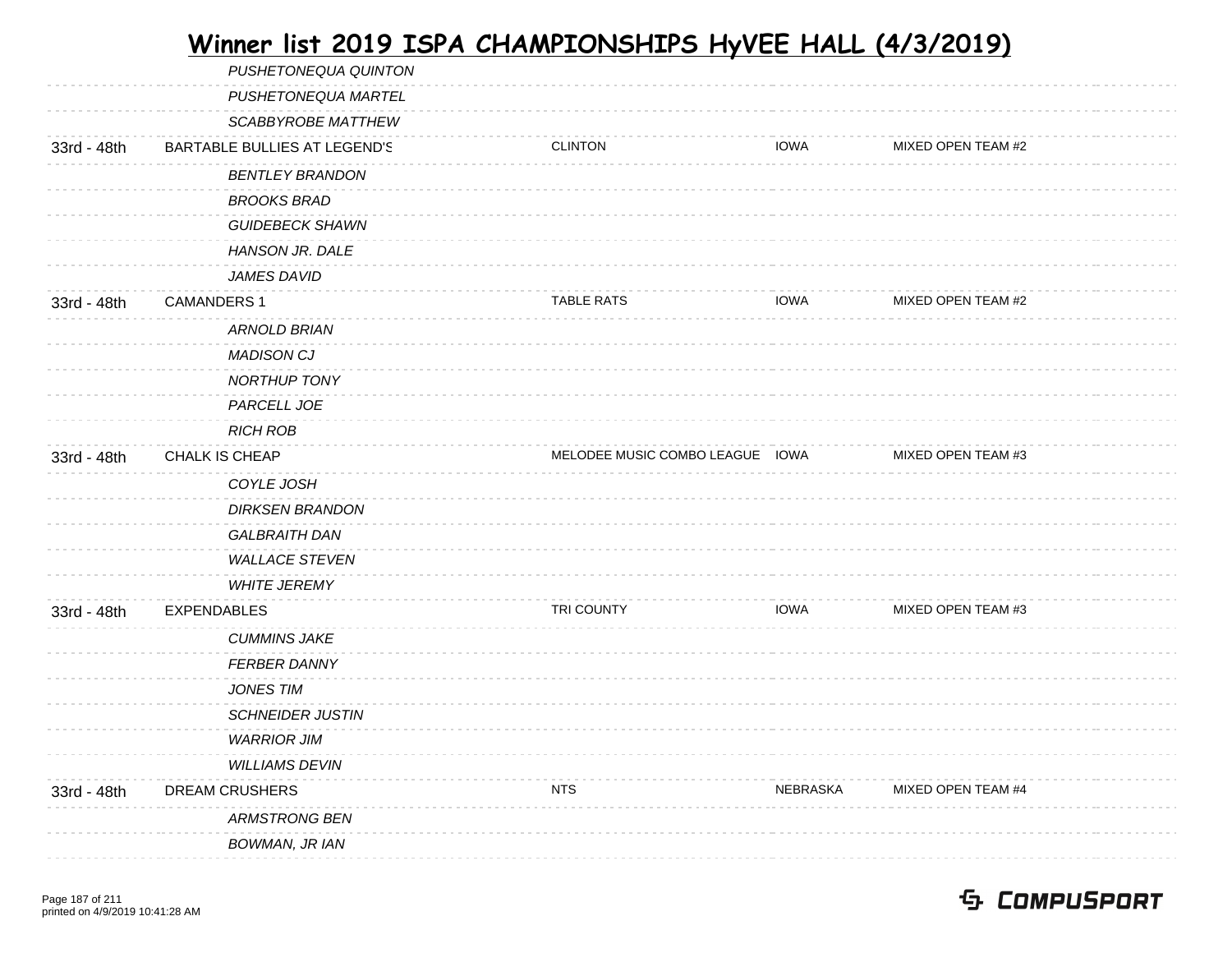|             | <b>GALL JAMISON</b>      |                                  |             |                    |  |
|-------------|--------------------------|----------------------------------|-------------|--------------------|--|
|             | <b>JASEK CHRISTIAN</b>   |                                  |             |                    |  |
|             | NEIGHBORS, JR. TOM       |                                  |             |                    |  |
|             | <b>VERMULE CAMERON</b>   |                                  |             |                    |  |
| 33rd - 48th | MOORLAND TAP             | <b>GREEN AMUSEMENT</b>           | <b>IOWA</b> | MIXED OPEN TEAM #4 |  |
|             | <b>FIALA CHRIS</b>       |                                  |             |                    |  |
|             | <b>FIALA JORDAN</b>      |                                  |             |                    |  |
|             | <b>HAMMEN CURT</b>       |                                  |             |                    |  |
|             | <b>MONROE NATE</b>       |                                  |             |                    |  |
|             | <b>MONROE KEN</b>        |                                  |             |                    |  |
| 33rd - 48th | <b>CUELESS</b>           | MELODEE MUSIC COMBO LEAGUE IOWA  |             | MIXED OPEN TEAM #5 |  |
|             | GOEMAAT JASON            |                                  |             |                    |  |
|             | <b>GOLDENSTEIN CHRIS</b> |                                  |             |                    |  |
|             | <b>KOLK BRENT</b>        |                                  |             |                    |  |
|             | MOORHEAD RYAN            |                                  |             |                    |  |
|             | ROSA JACK                |                                  |             |                    |  |
| 33rd - 48th | KLOWNS OF BONNIES S.     | <b>CLINTON</b>                   | <b>IOWA</b> | MIXED OPEN TEAM #5 |  |
|             | <b>CARNES SAM</b>        |                                  |             |                    |  |
|             | <b>CONKLIN KURT</b>      |                                  |             |                    |  |
|             | <b>GREEN ADAM</b>        |                                  |             |                    |  |
|             | LONG JASON               |                                  |             |                    |  |
|             | <b>WEST WADE</b>         |                                  |             |                    |  |
| 33rd - 48th | 3P                       | POOL LEAGUE OF MARSHALLTOWN IOWA |             | MIXED OPEN TEAM #6 |  |
|             | <b>DIGGINS KENNETH</b>   |                                  |             |                    |  |
|             | <b>FERNEAU BRIAN</b>     |                                  |             |                    |  |
|             | <b>GRAY ROB</b>          |                                  |             |                    |  |
|             | <b>KELLER TONY</b>       |                                  |             |                    |  |
|             | <b>SUNKLE BYRON</b>      |                                  |             |                    |  |
| 33rd - 48th | BLURRED VISION-WATERLOO  | AUTOMATIC AMUSEMENTS, INC.       |             | MIXED OPEN TEAM #6 |  |
|             | <b>FELDT PAUL</b>        |                                  |             |                    |  |
|             | <b>HOSEA JEFF</b>        |                                  |             |                    |  |
|             |                          |                                  |             |                    |  |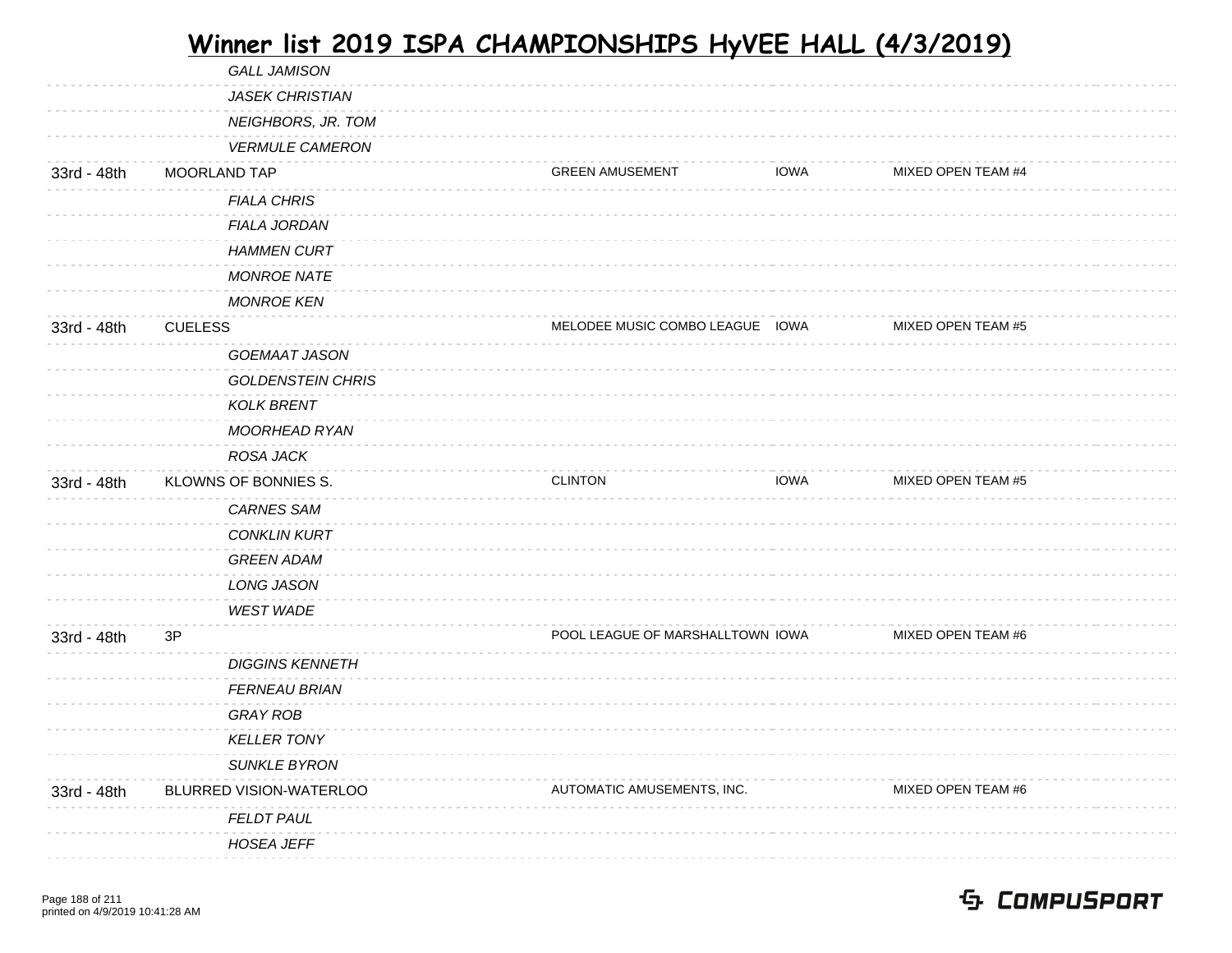|             | <b>LAIDIG CODY</b>      |                                        |             |                    |
|-------------|-------------------------|----------------------------------------|-------------|--------------------|
|             | <b>NUSS PENNY</b>       |                                        |             |                    |
|             | <b>NUSS JIM</b>         |                                        |             |                    |
|             | <b>SCHIRM LEWIS</b>     |                                        |             |                    |
| 33rd - 48th | <b>COBRA KAI</b>        | MELODEE MUSIC COMBO LEAGUE IOWA        |             | MIXED OPEN TEAM #7 |
|             | <b>BENDER J.D.</b>      |                                        |             |                    |
|             | <b>COOPER MATTHEW</b>   |                                        |             |                    |
|             | <b>DURHAM II PAUL</b>   |                                        |             |                    |
|             | PRESTON MATT            |                                        |             |                    |
|             | <b>TROMBETTA ERIC</b>   |                                        |             |                    |
| 33rd - 48th | <b>CUES YOUR DADDY</b>  | CAMDEN AMUSEMENT & VENDING IOWA<br>CO. |             | MIXED OPEN TEAM #7 |
|             | <b>AULWES AARON</b>     |                                        |             |                    |
|             | <b>HOLMES MIKE</b>      |                                        |             |                    |
|             | <b>LAFLER BRANDON</b>   |                                        |             |                    |
|             | <b>MADSON BRIAN</b>     |                                        |             |                    |
|             | SCOTT LUCAS             |                                        |             |                    |
|             | <b>STRUCK JOE</b>       |                                        |             |                    |
| 33rd - 48th | <b>BENDERS BAD BOYS</b> | <b>TABLE RATS</b>                      | <b>IOWA</b> | MIXED OPEN TEAM #8 |
|             | <b>BENDER JASON</b>     |                                        |             |                    |
|             |                         |                                        |             |                    |
|             | <b>BOONE JOSH</b>       |                                        |             |                    |
|             | <b>BOONE JESSIE</b>     |                                        |             |                    |
|             | <b>DANIELSON TRAVIS</b> |                                        |             |                    |
|             | <b>RIOS MATT</b>        |                                        |             |                    |
| 33rd - 48th | <b>YSOSERIOUS</b>       | CAMDEN AMUSEMENT & VENDING IOWA<br>CO. |             | MIXED OPEN TEAM #8 |
|             | <b>BEKERIS DAVID</b>    |                                        |             |                    |
|             | <b>JACKSON KENNY</b>    |                                        |             |                    |
|             | <b>LEWIS MATT</b>       |                                        |             |                    |
|             | <b>LEWIS AMBER</b>      |                                        |             |                    |
|             | LIVELY MANUEL           |                                        |             |                    |
| 49th - 64th | POCKET POUNDERS         | CAMDEN AMUSEMENT & VENDING IOWA<br>CO. |             | MIXED OPEN TEAM #1 |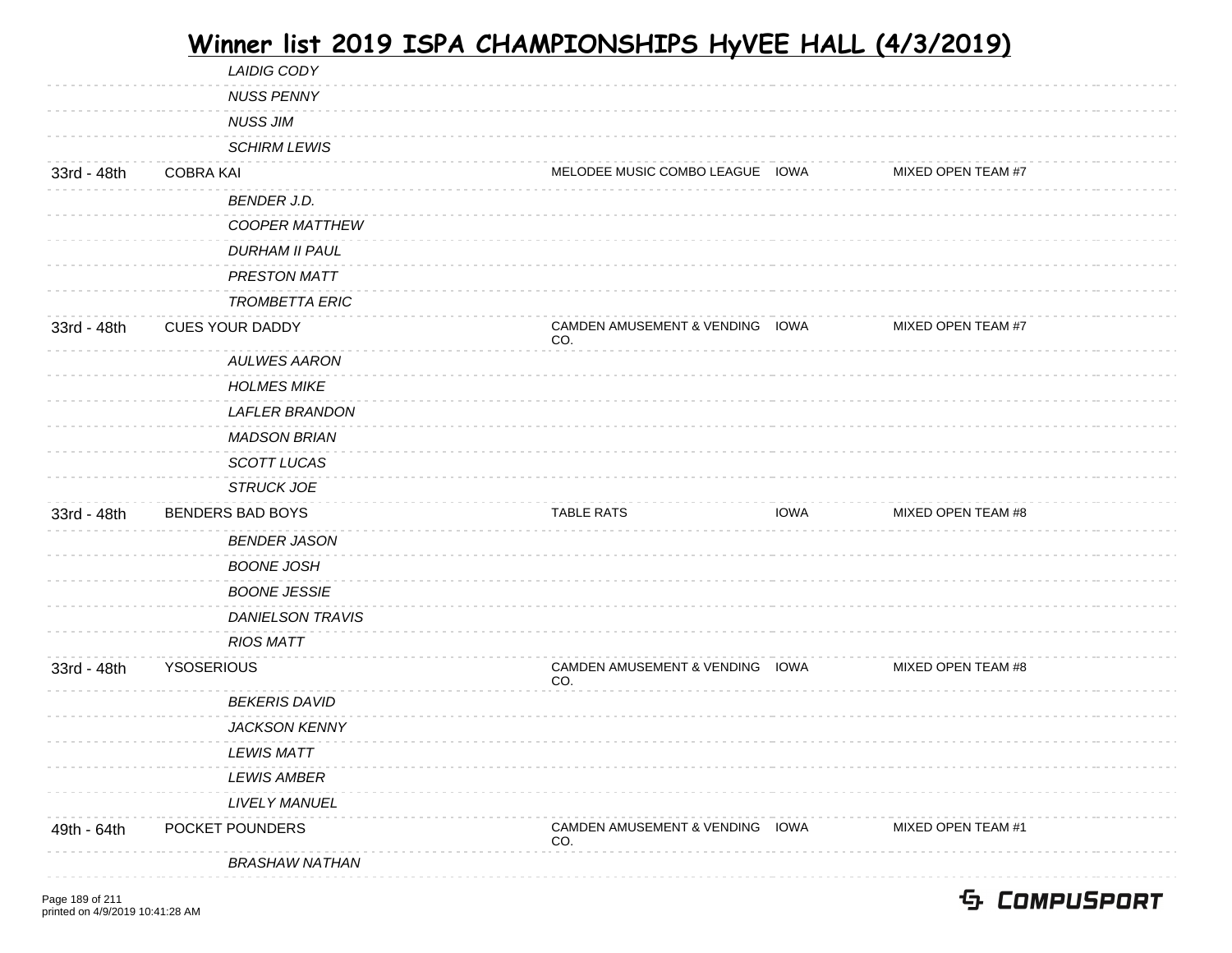|             | JOHNSON JACOB                           |                                        |             |                    |  |
|-------------|-----------------------------------------|----------------------------------------|-------------|--------------------|--|
|             | <b>KING CHRIS</b>                       |                                        |             |                    |  |
|             | <b>KLOSS JON</b>                        |                                        |             |                    |  |
|             | <b>SEARS RYAN</b>                       |                                        |             |                    |  |
| 49th - 64th | VOOZ BO'S                               | ROBERTS VENDING, INC.                  | <b>IOWA</b> | MIXED OPEN TEAM #1 |  |
|             | DOUBEK DARWIN                           |                                        |             |                    |  |
|             | <b>FREAS DEVIN</b>                      |                                        |             |                    |  |
|             | <b>KAMMEYER BRANDON</b>                 |                                        |             |                    |  |
|             | RAFFIELD DAN                            |                                        |             |                    |  |
|             | <b>WATSON JOSH</b>                      |                                        |             |                    |  |
| 49th - 64th | MAIN STREET HERE FOR THE<br><b>BEER</b> | <b>NTS</b>                             | NEBRASKA    | MIXED OPEN TEAM #2 |  |
|             | <b>GRAVELINE CHRIS</b>                  |                                        |             |                    |  |
|             | <b>NEIGHBORS SR. TOM</b>                |                                        |             |                    |  |
|             | <b>RAY JON</b>                          |                                        |             |                    |  |
|             | SCHUEMAN DAN                            |                                        |             |                    |  |
|             | <b>STILEN JUSTIN</b>                    |                                        |             |                    |  |
| 49th - 64th | <b>SMASH</b>                            | CAMDEN AMUSEMENT & VENDING IOWA<br>CO. |             | MIXED OPEN TEAM #2 |  |
|             | <b>BIGLEY NATE</b>                      |                                        |             |                    |  |
|             | CARROLL SETH                            |                                        |             |                    |  |
|             | EVANS RYAN                              |                                        |             |                    |  |
|             | <b>MARSH KEVIN</b>                      |                                        |             |                    |  |
|             | <b>SUNDERMAN RYAN</b>                   |                                        |             |                    |  |
| 49th - 64th | 4 STICKS AND A RACK                     | AUTOMATIC AMUSEMENTS, INC.             |             | MIXED OPEN TEAM #3 |  |
|             | <b>BROWN TRAVIS</b>                     |                                        |             |                    |  |
|             | <b>BURKE TONYA</b>                      |                                        |             |                    |  |
|             | <b>LUDDEN DEL</b>                       |                                        |             |                    |  |
|             | PETERSON SCOTT                          |                                        |             |                    |  |
|             | <b>WILSON JUSTIN</b>                    |                                        |             |                    |  |
| 49th - 64th | <b>WAR PIGZ</b>                         | CAMDEN AMUSEMENT & VENDING IOWA<br>CO. |             | MIXED OPEN TEAM #3 |  |
|             | ADCOCK DARYL                            |                                        |             |                    |  |
|             | ADCOCK ROD                              |                                        |             |                    |  |
|             |                                         |                                        |             |                    |  |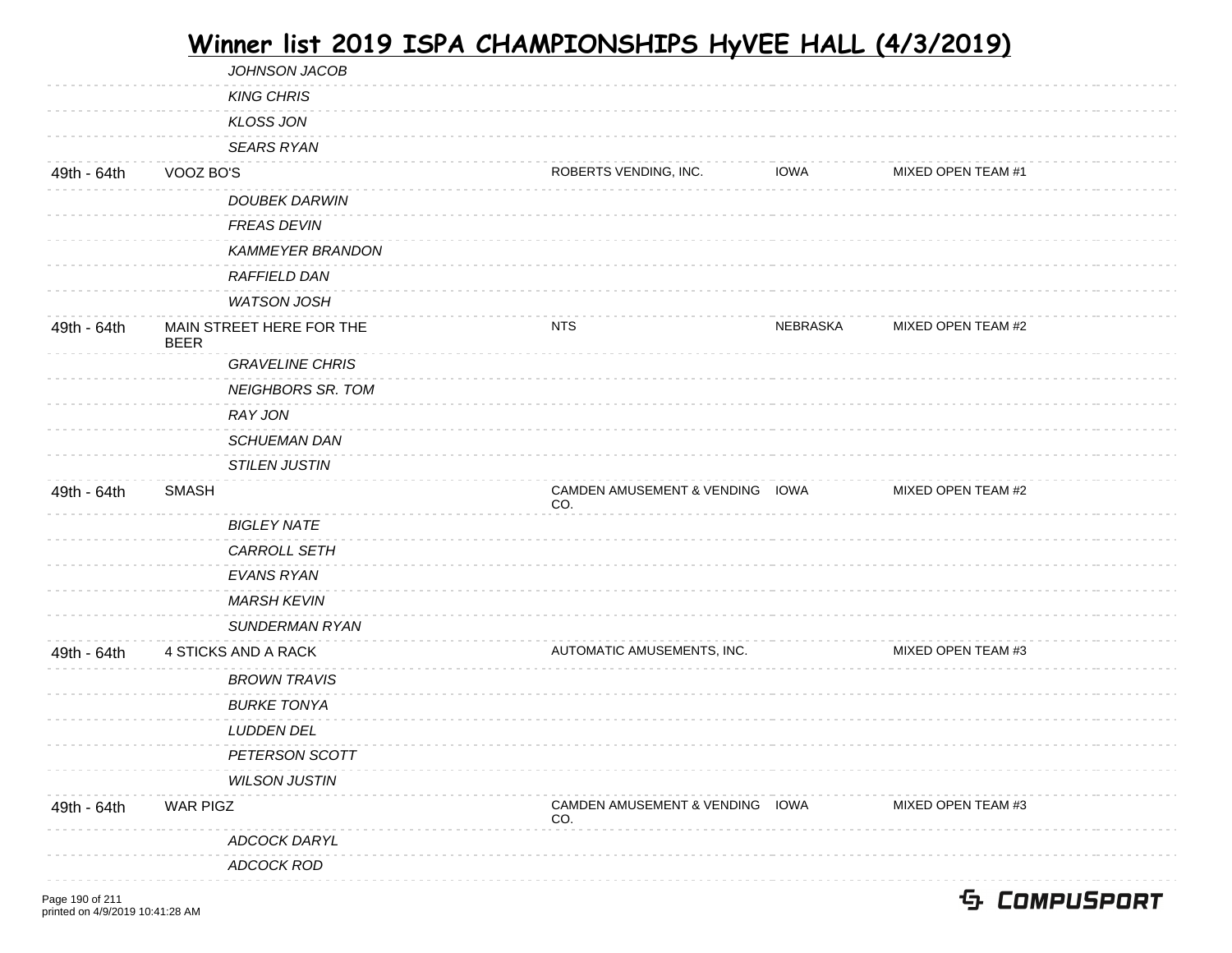|             | <b>BROCKERT PHIL</b>    |                                 |             |                    |  |
|-------------|-------------------------|---------------------------------|-------------|--------------------|--|
|             | <b>CHURCHILL BRIAN</b>  |                                 |             |                    |  |
|             | <b>KNOUSE BRAD</b>      |                                 |             |                    |  |
| 49th - 64th | RICHLAND BAR            | <b>TABLE RATS</b>               | <b>IOWA</b> | MIXED OPEN TEAM #4 |  |
|             | CONGER HAROLD           |                                 |             |                    |  |
|             | <b>INGLE JOSH</b>       |                                 |             |                    |  |
|             | <b>LEDGEER PHIL</b>     |                                 |             |                    |  |
|             | <b>SHIFFLETT JASON</b>  |                                 |             |                    |  |
|             | <b>WOODARD CODY</b>     |                                 |             |                    |  |
| 49th - 64th | WHICH JUAN NEXT         | <b>IPPL IOWA</b>                | <b>IOWA</b> | MIXED OPEN TEAM #4 |  |
|             | <b>ACKELSON JONNELL</b> |                                 |             |                    |  |
|             | <b>ARISMENDEZ JUAN</b>  |                                 |             |                    |  |
|             | <b>BICKHAM ODIESE</b>   |                                 |             |                    |  |
|             | <b>CZARNECKI APRIL</b>  |                                 |             |                    |  |
|             | GIBSON DACODA           |                                 |             |                    |  |
|             | <b>SWENSON AARON</b>    |                                 |             |                    |  |
|             | <b>WHEELER MATT</b>     |                                 |             |                    |  |
| 49th - 64th | ATTITUDE ADJUSTMENT     | MELODEE MUSIC COMBO LEAGUE IOWA |             | MIXED OPEN TEAM #5 |  |
|             | <b>ENGSTROM JUSTIN</b>  |                                 |             |                    |  |
|             | <b>JENKINS MARK</b>     |                                 |             |                    |  |
|             | <b>KALVIG KOLBE</b>     |                                 |             |                    |  |
|             | <b>TILKES ROBERT</b>    |                                 |             |                    |  |
|             | <b>WESTLEY SCOTT</b>    |                                 |             |                    |  |
| 49th - 64th | <b>STUDLY STROKERS</b>  | CHARLES CITY 8 BALL             | <b>IOWA</b> | MIXED OPEN TEAM #5 |  |
|             | <b>AIKEY JASON</b>      |                                 |             |                    |  |
|             | <b>FRITCHER JAMES</b>   |                                 |             |                    |  |
|             | <b>JOHNSTON DENNIS</b>  |                                 |             |                    |  |
|             | <b>MILLER CRAIG</b>     |                                 |             |                    |  |
|             | <b>MOORE MARK</b>       |                                 |             |                    |  |
|             | <b>NEHL TOM</b>         |                                 |             |                    |  |
|             |                         |                                 |             |                    |  |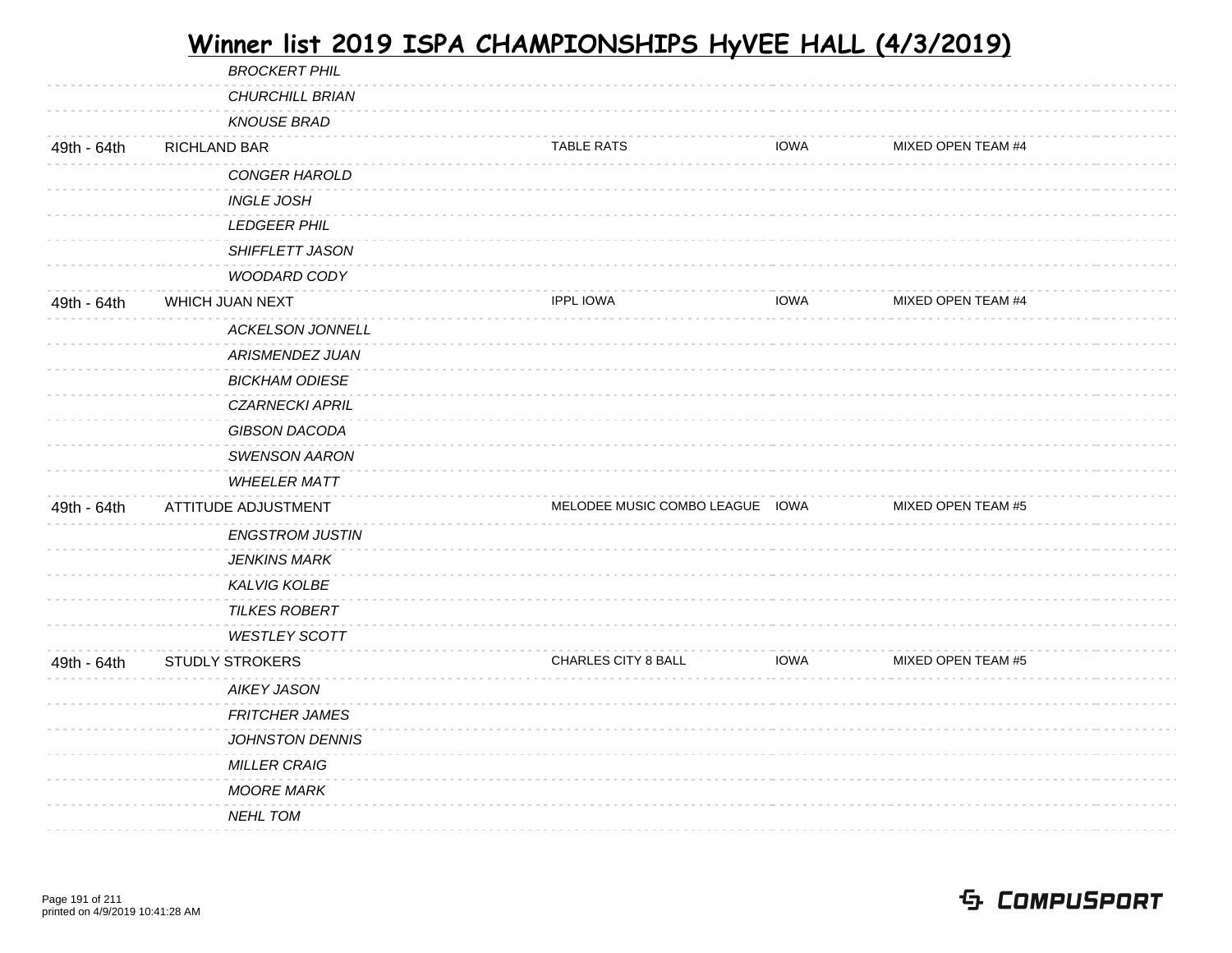| DANIELS BILLY<br>DAVIDSON BILL<br><b>FINDLEY BRANDON</b><br><b>HART GARY</b><br><b>LEWIS NATE</b><br><b>MILLER VICKIE</b><br><b>ROBERTSON ROGER</b><br>SILVER DOLLAR ASSASSINS<br>MIXED OPEN TEAM #6<br>49th - 64th<br><b>CLINTON</b><br>IOWA<br><b>CRAM MIKE</b><br><b>CRAM TIMOTHY</b><br><b>FUGLSANG MIKE</b><br><b>KLAHN JUSTIN</b><br><b>TINGLEY SPENCER</b><br>HEINEEJO'S - GRAY<br>WAPSI VALLEY POOL LEAGUE<br><b>IOWA</b><br>MIXED OPEN TEAM #7<br>49th - 64th<br><b>BENNETT AARON</b><br><b>BIDDLE WYNN</b><br><b>DEWELL BRAD</b><br><b>EICHHORN PHILLIP</b><br><b>GASPER ERIC</b><br>RED LINE VENDING, INC. MASON<br>MIXED OPEN TEAM #7<br>STROKERS-MASON CITY<br><b>IOWA</b><br>49th - 64th<br><b>CITY</b><br>CARY DAVE<br><b>GAMBLE DALE</b><br><b>GILSON GREG</b><br><b>HICOK DUANE</b><br><b>NGUYEN TOAN</b><br><b>STROUP TOM</b><br>49th - 64th<br>JUST TAKE A SWAG AT IT<br><b>IPPL IOWA</b><br><b>IOWA</b><br>MIXED OPEN TEAM #8<br><b>CAMP TERRY</b><br>ELDER DYLAN<br>JOHNSTON RYAN | 49th - 64th | <b>BORDER LINE</b> | OSCEOLA | <b>IOWA</b> | MIXED OPEN TEAM #6 |
|--------------------------------------------------------------------------------------------------------------------------------------------------------------------------------------------------------------------------------------------------------------------------------------------------------------------------------------------------------------------------------------------------------------------------------------------------------------------------------------------------------------------------------------------------------------------------------------------------------------------------------------------------------------------------------------------------------------------------------------------------------------------------------------------------------------------------------------------------------------------------------------------------------------------------------------------------------------------------------------------------------|-------------|--------------------|---------|-------------|--------------------|
|                                                                                                                                                                                                                                                                                                                                                                                                                                                                                                                                                                                                                                                                                                                                                                                                                                                                                                                                                                                                        |             |                    |         |             |                    |
|                                                                                                                                                                                                                                                                                                                                                                                                                                                                                                                                                                                                                                                                                                                                                                                                                                                                                                                                                                                                        |             |                    |         |             |                    |
|                                                                                                                                                                                                                                                                                                                                                                                                                                                                                                                                                                                                                                                                                                                                                                                                                                                                                                                                                                                                        |             |                    |         |             |                    |
|                                                                                                                                                                                                                                                                                                                                                                                                                                                                                                                                                                                                                                                                                                                                                                                                                                                                                                                                                                                                        |             |                    |         |             |                    |
|                                                                                                                                                                                                                                                                                                                                                                                                                                                                                                                                                                                                                                                                                                                                                                                                                                                                                                                                                                                                        |             |                    |         |             |                    |
|                                                                                                                                                                                                                                                                                                                                                                                                                                                                                                                                                                                                                                                                                                                                                                                                                                                                                                                                                                                                        |             |                    |         |             |                    |
|                                                                                                                                                                                                                                                                                                                                                                                                                                                                                                                                                                                                                                                                                                                                                                                                                                                                                                                                                                                                        |             |                    |         |             |                    |
|                                                                                                                                                                                                                                                                                                                                                                                                                                                                                                                                                                                                                                                                                                                                                                                                                                                                                                                                                                                                        |             |                    |         |             |                    |
|                                                                                                                                                                                                                                                                                                                                                                                                                                                                                                                                                                                                                                                                                                                                                                                                                                                                                                                                                                                                        |             |                    |         |             |                    |
|                                                                                                                                                                                                                                                                                                                                                                                                                                                                                                                                                                                                                                                                                                                                                                                                                                                                                                                                                                                                        |             |                    |         |             |                    |
|                                                                                                                                                                                                                                                                                                                                                                                                                                                                                                                                                                                                                                                                                                                                                                                                                                                                                                                                                                                                        |             |                    |         |             |                    |
|                                                                                                                                                                                                                                                                                                                                                                                                                                                                                                                                                                                                                                                                                                                                                                                                                                                                                                                                                                                                        |             |                    |         |             |                    |
|                                                                                                                                                                                                                                                                                                                                                                                                                                                                                                                                                                                                                                                                                                                                                                                                                                                                                                                                                                                                        |             |                    |         |             |                    |
|                                                                                                                                                                                                                                                                                                                                                                                                                                                                                                                                                                                                                                                                                                                                                                                                                                                                                                                                                                                                        |             |                    |         |             |                    |
|                                                                                                                                                                                                                                                                                                                                                                                                                                                                                                                                                                                                                                                                                                                                                                                                                                                                                                                                                                                                        |             |                    |         |             |                    |
|                                                                                                                                                                                                                                                                                                                                                                                                                                                                                                                                                                                                                                                                                                                                                                                                                                                                                                                                                                                                        |             |                    |         |             |                    |
|                                                                                                                                                                                                                                                                                                                                                                                                                                                                                                                                                                                                                                                                                                                                                                                                                                                                                                                                                                                                        |             |                    |         |             |                    |
|                                                                                                                                                                                                                                                                                                                                                                                                                                                                                                                                                                                                                                                                                                                                                                                                                                                                                                                                                                                                        |             |                    |         |             |                    |
|                                                                                                                                                                                                                                                                                                                                                                                                                                                                                                                                                                                                                                                                                                                                                                                                                                                                                                                                                                                                        |             |                    |         |             |                    |
|                                                                                                                                                                                                                                                                                                                                                                                                                                                                                                                                                                                                                                                                                                                                                                                                                                                                                                                                                                                                        |             |                    |         |             |                    |
|                                                                                                                                                                                                                                                                                                                                                                                                                                                                                                                                                                                                                                                                                                                                                                                                                                                                                                                                                                                                        |             |                    |         |             |                    |
|                                                                                                                                                                                                                                                                                                                                                                                                                                                                                                                                                                                                                                                                                                                                                                                                                                                                                                                                                                                                        |             |                    |         |             |                    |
|                                                                                                                                                                                                                                                                                                                                                                                                                                                                                                                                                                                                                                                                                                                                                                                                                                                                                                                                                                                                        |             |                    |         |             |                    |
|                                                                                                                                                                                                                                                                                                                                                                                                                                                                                                                                                                                                                                                                                                                                                                                                                                                                                                                                                                                                        |             |                    |         |             |                    |
|                                                                                                                                                                                                                                                                                                                                                                                                                                                                                                                                                                                                                                                                                                                                                                                                                                                                                                                                                                                                        |             |                    |         |             |                    |
|                                                                                                                                                                                                                                                                                                                                                                                                                                                                                                                                                                                                                                                                                                                                                                                                                                                                                                                                                                                                        |             |                    |         |             |                    |
|                                                                                                                                                                                                                                                                                                                                                                                                                                                                                                                                                                                                                                                                                                                                                                                                                                                                                                                                                                                                        |             |                    |         |             |                    |
|                                                                                                                                                                                                                                                                                                                                                                                                                                                                                                                                                                                                                                                                                                                                                                                                                                                                                                                                                                                                        |             |                    |         |             |                    |
|                                                                                                                                                                                                                                                                                                                                                                                                                                                                                                                                                                                                                                                                                                                                                                                                                                                                                                                                                                                                        |             |                    |         |             |                    |
|                                                                                                                                                                                                                                                                                                                                                                                                                                                                                                                                                                                                                                                                                                                                                                                                                                                                                                                                                                                                        |             |                    |         |             |                    |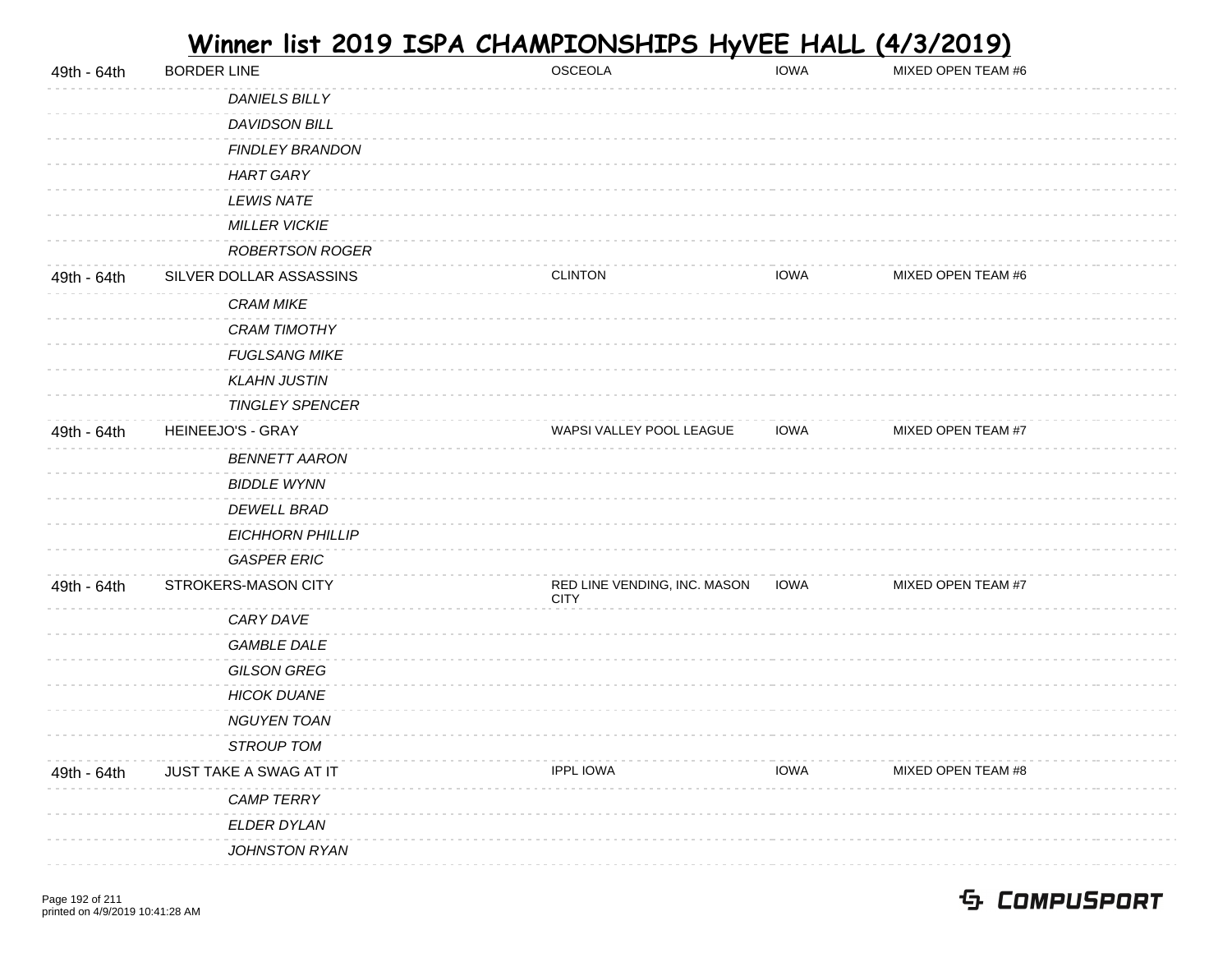|             | SHEELER HAYDEN                |                                        |             |                    |
|-------------|-------------------------------|----------------------------------------|-------------|--------------------|
|             | <b>WILLIAMS DENNIS 'TOBY'</b> |                                        |             |                    |
| 49th - 64th | LEGEND'S "JUST THE TIP"       | <b>CLINTON</b>                         | <b>IOWA</b> | MIXED OPEN TEAM #8 |
|             | <b>HANSON LEVI</b>            |                                        |             |                    |
|             | <b>HANSON MATT</b>            |                                        |             |                    |
|             | <b>LEMON MARCUS</b>           |                                        |             |                    |
|             | <b>SCHURBON BRANDON</b>       |                                        |             |                    |
|             | SOENKSEN JOSH                 |                                        |             |                    |
| 65th - 96th | CHALK-A-HOLICS                | CAMDEN AMUSEMENT & VENDING IOWA<br>CO. |             | MIXED OPEN TEAM #1 |
|             | <b>ELLEDGE LUKE</b>           |                                        |             |                    |
|             | <b>JONES JASON</b>            |                                        |             |                    |
|             | <b>JONES MELANIE</b>          |                                        |             |                    |
|             | OTTO DAKOTA                   |                                        |             |                    |
|             | <b>REICKS REGGIE</b>          |                                        |             |                    |
|             | <b>WALTER SAMANTHA</b>        |                                        |             |                    |
| 65th - 96th | <b>CLUB CAR</b>               | IOWA CITY METRO POOL LEAGUE IOWA       |             | MIXED OPEN TEAM #1 |
|             | <b>BRENTNER JON</b>           |                                        |             |                    |
|             | LAMB MATT                     |                                        |             |                    |
|             | <b>LOWE KARL</b>              |                                        |             |                    |
|             | <b>MEINEKE CHRIS</b>          |                                        |             |                    |
|             | REVELEZ-POINDEXTER ARNIE      |                                        |             |                    |
|             | VOSS JOSH                     |                                        |             |                    |
| 65th - 96th | <b>GREY SHARKS</b>            | <b>TABLE RATS</b>                      | <b>IOWA</b> | MIXED OPEN TEAM #1 |
|             | <b>ALLEN LARRY</b>            |                                        |             |                    |
|             | <b>BRYANT STEPHEN</b>         |                                        |             |                    |
|             | <b>FEVOLD LEONARD</b>         |                                        |             |                    |
|             | <b>GRUVER CHRIS</b>           |                                        |             |                    |
|             | <b>KRUSE DUANE</b>            |                                        |             |                    |
|             | <b>LUTZ LARRY</b>             |                                        |             |                    |
| 65th - 96th | POCKET ROCKETS                | POOL LEAGUE OF MARSHALLTOWN IOWA       |             | MIXED OPEN TEAM #1 |
|             | EICHENBERGER PAUL             |                                        |             |                    |
|             |                               |                                        |             |                    |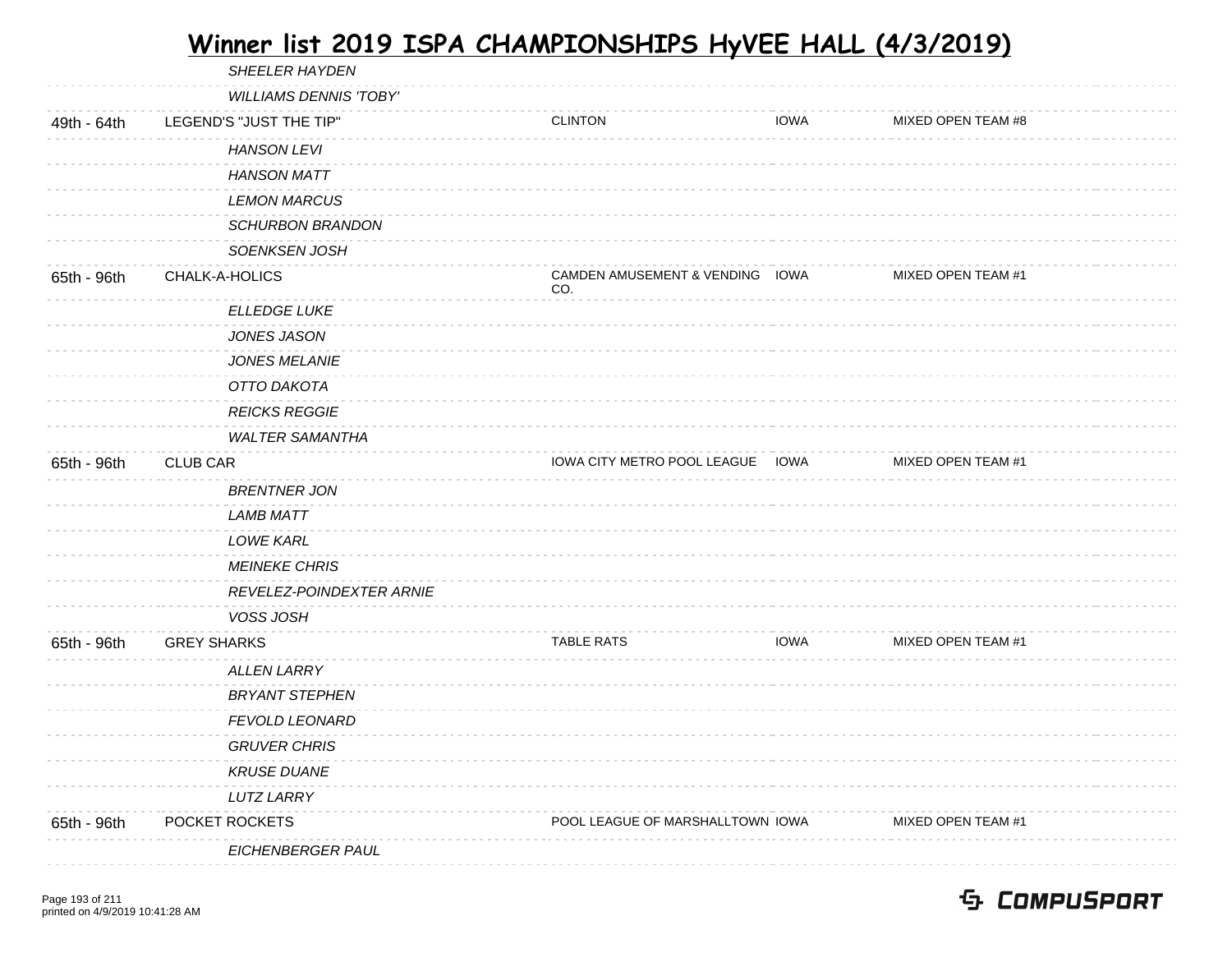|             | <b>HILL DAVID</b>        |                                  |             |                    |  |
|-------------|--------------------------|----------------------------------|-------------|--------------------|--|
|             | MALCOLM BEAU             |                                  |             |                    |  |
|             | <b>NIEDERMANN JAMIE</b>  |                                  |             |                    |  |
|             | <b>SELLERS BRAD</b>      |                                  |             |                    |  |
| 65th - 96th | 8-BALL ANXIETY - SNS     | MUSCATINE POOL LEAGUE            | <b>IOWA</b> | MIXED OPEN TEAM #2 |  |
|             | <b>BARTLING KIM</b>      |                                  |             |                    |  |
|             | <b>BURGER KENNY</b>      |                                  |             |                    |  |
|             | <b>BURGER STEPHEN</b>    |                                  |             |                    |  |
|             | <b>BURGER TOM</b>        |                                  |             |                    |  |
|             | <b>VOLKL JOEY</b>        |                                  |             |                    |  |
| 65th - 96th | <b>CHASING SHAPE</b>     | MELODEE MUSIC COMBO LEAGUE IOWA  |             | MIXED OPEN TEAM #2 |  |
|             | <b>CLARK SHAWN</b>       |                                  |             |                    |  |
|             | <b>HENRICKSEN D.J.</b>   |                                  |             |                    |  |
|             | JORDAN CALEB             |                                  |             |                    |  |
|             | <b>JORDAN NICKY</b>      |                                  |             |                    |  |
|             | JORDAN RYAN              |                                  |             |                    |  |
|             | JORDAN GARY              |                                  |             |                    |  |
|             | <b>WEESE NEIL</b>        |                                  |             |                    |  |
| 65th - 96th | DEPLORABLE TRIBE         | IOWA CITY METRO POOL LEAGUE IOWA |             | MIXED OPEN TEAM #2 |  |
|             | FENNELL DAVE             |                                  |             |                    |  |
|             | GONZALEZ GASPAR          |                                  |             |                    |  |
|             | <b>MOSCHAK MATHEW</b>    |                                  |             |                    |  |
|             | <b>NORMAN SHANE</b>      |                                  |             |                    |  |
|             | <b>WALTER KEVIN</b>      |                                  |             |                    |  |
|             | <b>WONICK BRYAN</b>      |                                  |             |                    |  |
| 65th - 96th | EICHMAN'S-DAN            | DUBUQUE POOL LEAGUES             | <b>IOWA</b> | MIXED OPEN TEAM #2 |  |
|             | COOHEY STEVE             |                                  |             |                    |  |
|             | <b>HEINE KURT</b>        |                                  |             |                    |  |
|             | <b>NICKS DAN</b>         |                                  |             |                    |  |
|             | <b>NICKS SAM</b>         |                                  |             |                    |  |
|             | <b>SCHOCKEMOEHL JEFF</b> |                                  |             |                    |  |
|             |                          |                                  |             |                    |  |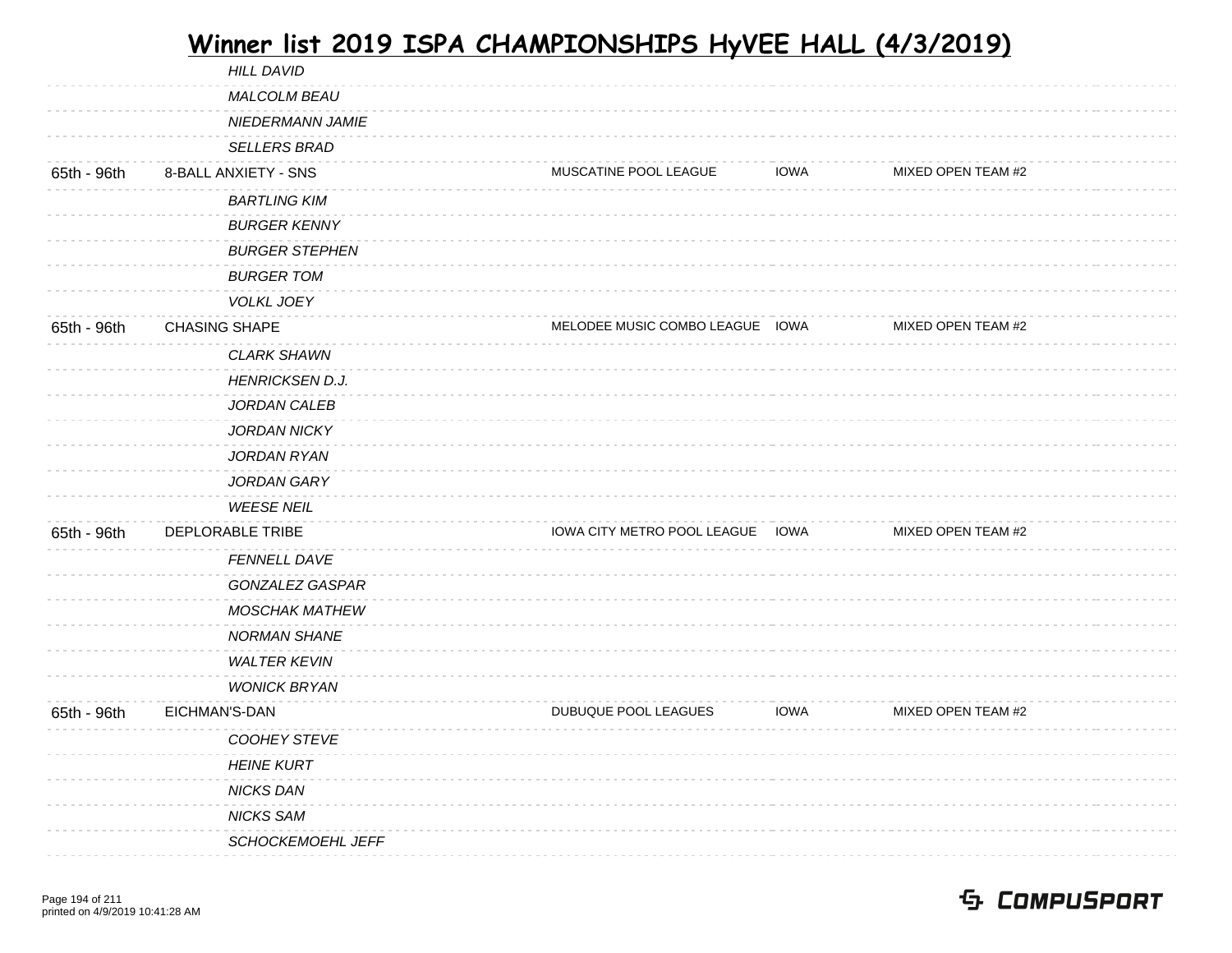| 65th - 96th | <b>ACCIDENTAL DEFENSE</b> | GAMES PEOPLE PLAY (DES<br>MOINES)      | <b>IOWA</b> | MIXED OPEN TEAM #3 |  |
|-------------|---------------------------|----------------------------------------|-------------|--------------------|--|
|             | COLEMAN PAT               |                                        |             |                    |  |
|             | DAUGHENBAUGH JENNY        |                                        |             |                    |  |
|             | <b>KUTA GARY</b>          |                                        |             |                    |  |
|             | <b>RENSHAW BRET</b>       |                                        |             |                    |  |
|             | STIVER CHAD               |                                        |             |                    |  |
| 65th - 96th | <b>BREAKING POINT</b>     | <b>TABLE RATS</b>                      | <b>IOWA</b> | MIXED OPEN TEAM #3 |  |
|             | <b>ATKINSON DIANE</b>     |                                        |             |                    |  |
|             | <b>BRINGMAN MARIE</b>     |                                        |             |                    |  |
|             | <b>BUSH AIDEN</b>         |                                        |             |                    |  |
|             | <b>DIETZE GARY</b>        |                                        |             |                    |  |
|             | <b>LONG MARK</b>          |                                        |             |                    |  |
| 65th - 96th | <b>KILLA GNOMES</b>       | <b>FISCHELS MUSIC</b>                  | <b>IOWA</b> | MIXED OPEN TEAM #3 |  |
|             | <b>HAGEN SHAWN</b>        |                                        |             |                    |  |
|             | <b>LEE KEN</b>            |                                        |             |                    |  |
|             | <b>MOLINE TODD</b>        |                                        |             |                    |  |
|             | MOORE CODY                |                                        |             |                    |  |
|             | <b>ROSE KEVIN</b>         |                                        |             |                    |  |
|             | <b>SIMNIOK DON</b>        |                                        |             |                    |  |
| 65th - 96th | <b>CANNON BALLS</b>       | CAMDEN AMUSEMENT & VENDING IOWA<br>CO. |             | MIXED OPEN TEAM #4 |  |
|             | CABLE JUSTIN              |                                        |             |                    |  |
|             | COROTHERS CODY            |                                        |             |                    |  |
|             | <b>GINTHER MICHAEL</b>    |                                        |             |                    |  |
|             | <b>MCKEE BRETT</b>        |                                        |             |                    |  |
|             | <b>SCOTT BRIAN</b>        |                                        |             |                    |  |
|             | <b>STOLTENBERG NIKKI</b>  |                                        |             |                    |  |
| 65th - 96th | HEINEEJO'S - BLACK        | WAPSI VALLEY POOL LEAGUE               | <b>IOWA</b> | MIXED OPEN TEAM #4 |  |
|             | <b>BACHUS STEVE</b>       |                                        |             |                    |  |
|             | DEERBERG DOUGLAS          |                                        |             |                    |  |
|             | <b>LANGE MARLON</b>       |                                        |             |                    |  |
|             | MOSTAERT RYAN             |                                        |             |                    |  |

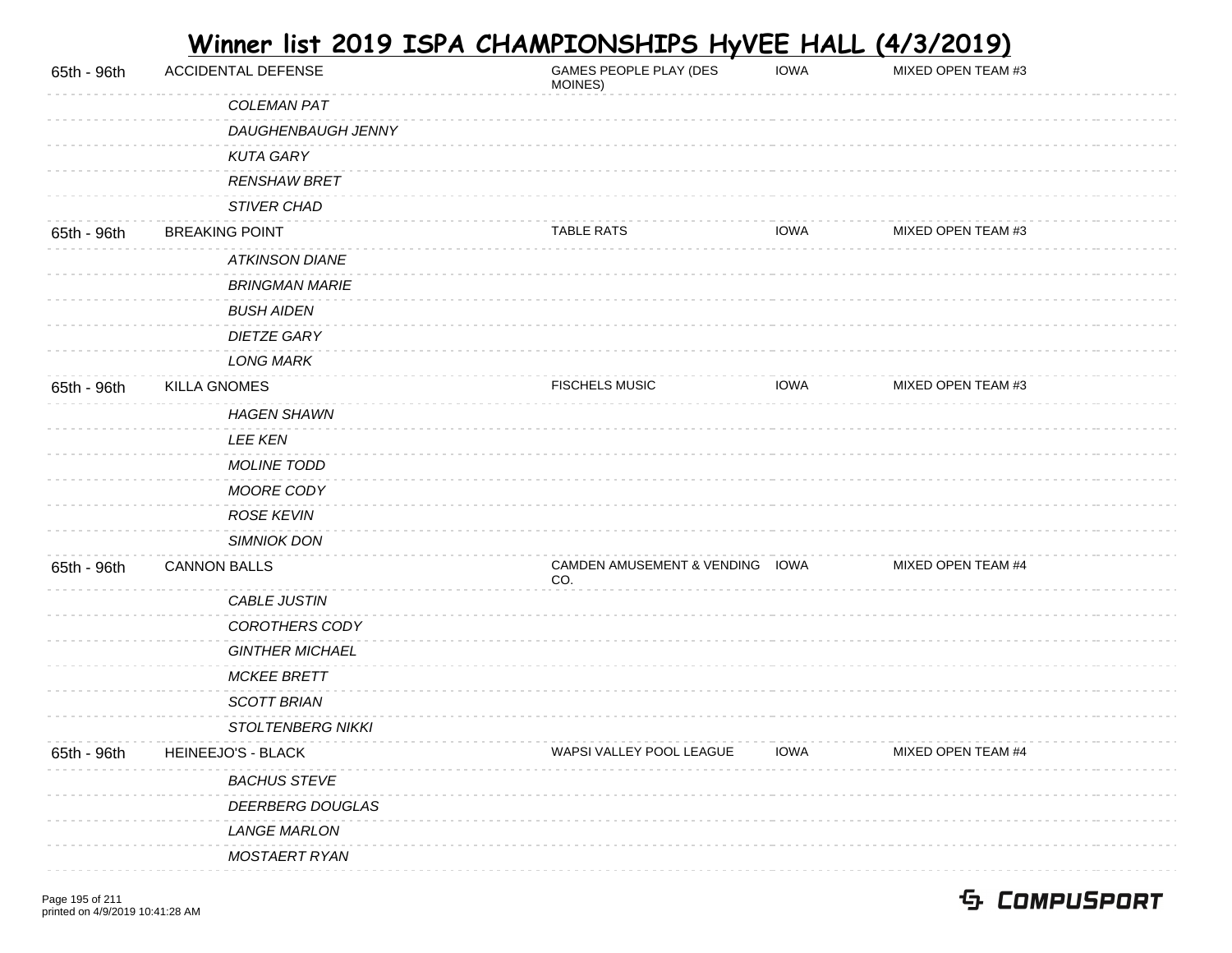REGENNITTER TONY 65th - 96th LEROY'S **AUTOMATIC AMUSEMENTS, INC.** MIXED OPEN TEAM #4 BARTELS RICK JOHNSON JOSH JOHNSON MARK KUGLER MIKE ODELL DARREN WOODWARD JOSH 65th - 96th WESTSIDE OSCEOLA IOWA MIXED OPEN TEAM #4 GARRETT DAVID GARRETT JOEL MOORE GARRY PEARCY DANNY ROWE MIKE VERWERS BJ 65th - 96th CAMANDERS 3 'BRIGHTON WATER' TABLE RATS **IOWA** MIXED OPEN TEAM #5 GORSH DEREK KELLER MATT MCARTOR DAVID PETERSON JIM STINOCHER MARK 65th - 96th RACK PACK GAMES PEOPLE PLAY (DES MOINES) IOWA MIXED OPEN TEAM #5 FINI JOEL FINI STEVE FORMARO JIMMY GILMORE LYNN KELDERMAN KELLI 65th - 96th VAUGHNS PUB **POOL LEAGUE OF MARSHALLTOWN IOWA** MIXED OPEN TEAM #5 BORTON AUSTIN BORTON CRESSANT *FERNEAU MARILYN K*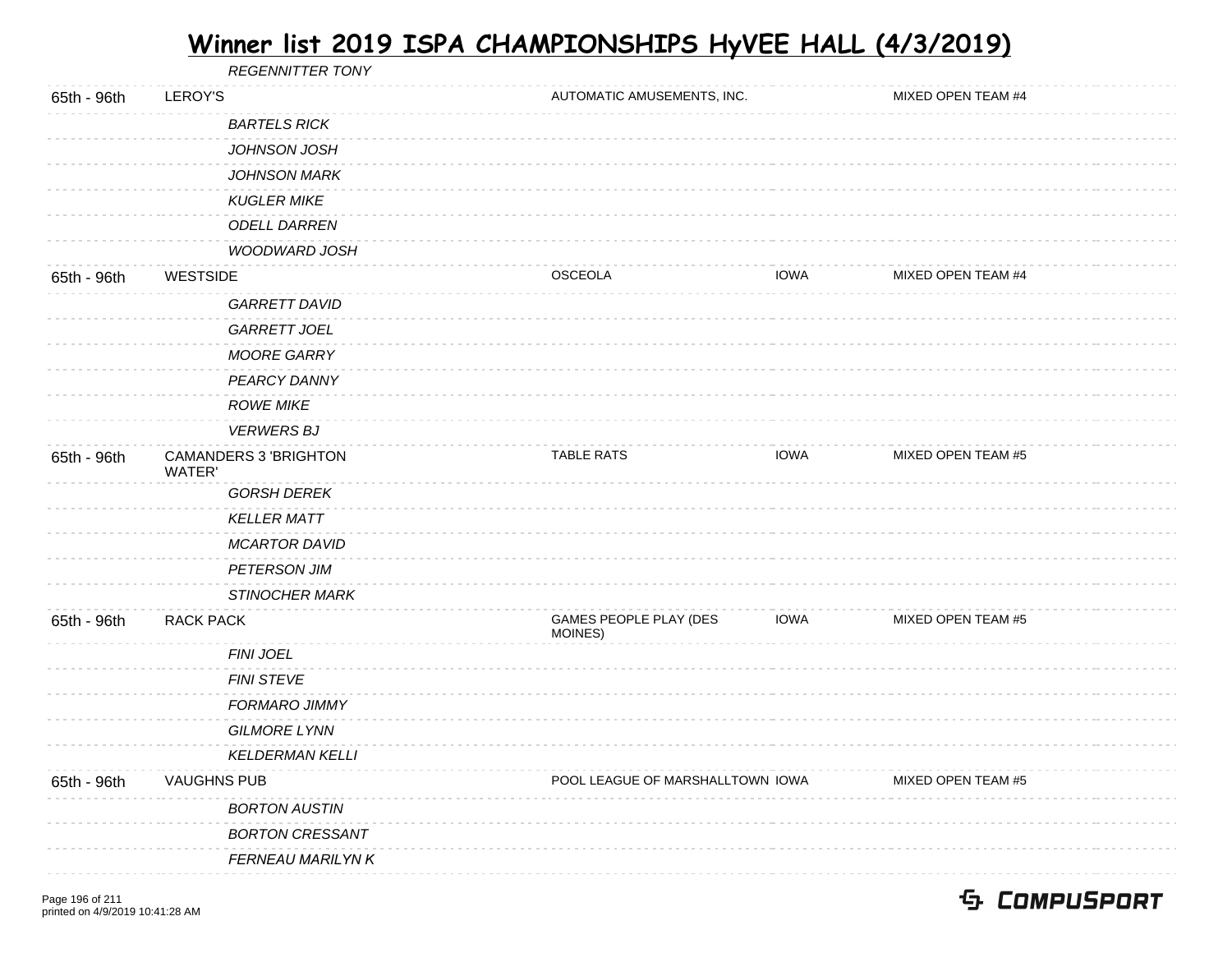| <b>KRIEGEL JARED</b>     |                                   |             |                                 |
|--------------------------|-----------------------------------|-------------|---------------------------------|
| <b>KRIEGEL STEVEN</b>    |                                   |             |                                 |
| <b>TIERNAN TREVOR</b>    |                                   |             |                                 |
| WE'RE BETTER THAN YOU    | <b>NTS</b>                        | NEBRASKA    | MIXED OPEN TEAM #5              |
| <b>ALLEN JON</b>         |                                   |             |                                 |
| <b>ALLEN ROD</b>         |                                   |             |                                 |
| <b>GUNDERSON JUSTIN</b>  |                                   |             |                                 |
| <b>MCSORLEY ERIC</b>     |                                   |             |                                 |
| STUART GARY              |                                   |             |                                 |
| <b>804 MAIN</b>          |                                   |             | MIXED OPEN TEAM #6              |
| <b>HOLMBERG JOE</b>      |                                   |             |                                 |
| <b>KUHNS SCOTT</b>       |                                   |             |                                 |
| <b>NEWTON JEREMY</b>     |                                   |             |                                 |
| <b>WILFONG STEVEN W</b>  |                                   |             |                                 |
| <b>WILFONG STEVEN D</b>  |                                   |             |                                 |
| DES MOINES ALL STARS WED | <b>IPPL IOWA</b>                  | <b>IOWA</b> | MIXED OPEN TEAM #6              |
| <b>BROWN TIM</b>         |                                   |             |                                 |
| <b>MCCANN CHARLES</b>    |                                   |             |                                 |
| <b>SLATER MIKE</b>       |                                   |             |                                 |
| <b>VELEZ DAWSON</b>      |                                   |             |                                 |
| <b>WOOD SHANNON</b>      |                                   |             |                                 |
| <b>ODD FIVE</b>          | GAMES PEOPLE PLAY (DES<br>MOINES) | <b>IOWA</b> | MIXED OPEN TEAM #6              |
| <b>DECKER MATT</b>       |                                   |             |                                 |
| <b>MARTIN TODD</b>       |                                   |             |                                 |
| <b>MCCONATHY HEATHER</b> |                                   |             |                                 |
| <b>OLLERICH RON</b>      |                                   |             |                                 |
| <b>WALIGORA MARK</b>     |                                   |             |                                 |
| THE WINTERS              | <b>TABLE RATS</b>                 | <b>IOWA</b> | MIXED OPEN TEAM #6              |
| <b>WINTERS TOMMY</b>     |                                   |             |                                 |
| <b>WINTERS TONY</b>      |                                   |             |                                 |
| <b>WINTERS STEVE</b>     |                                   |             |                                 |
|                          |                                   |             | MELODEE MUSIC COMBO LEAGUE IOWA |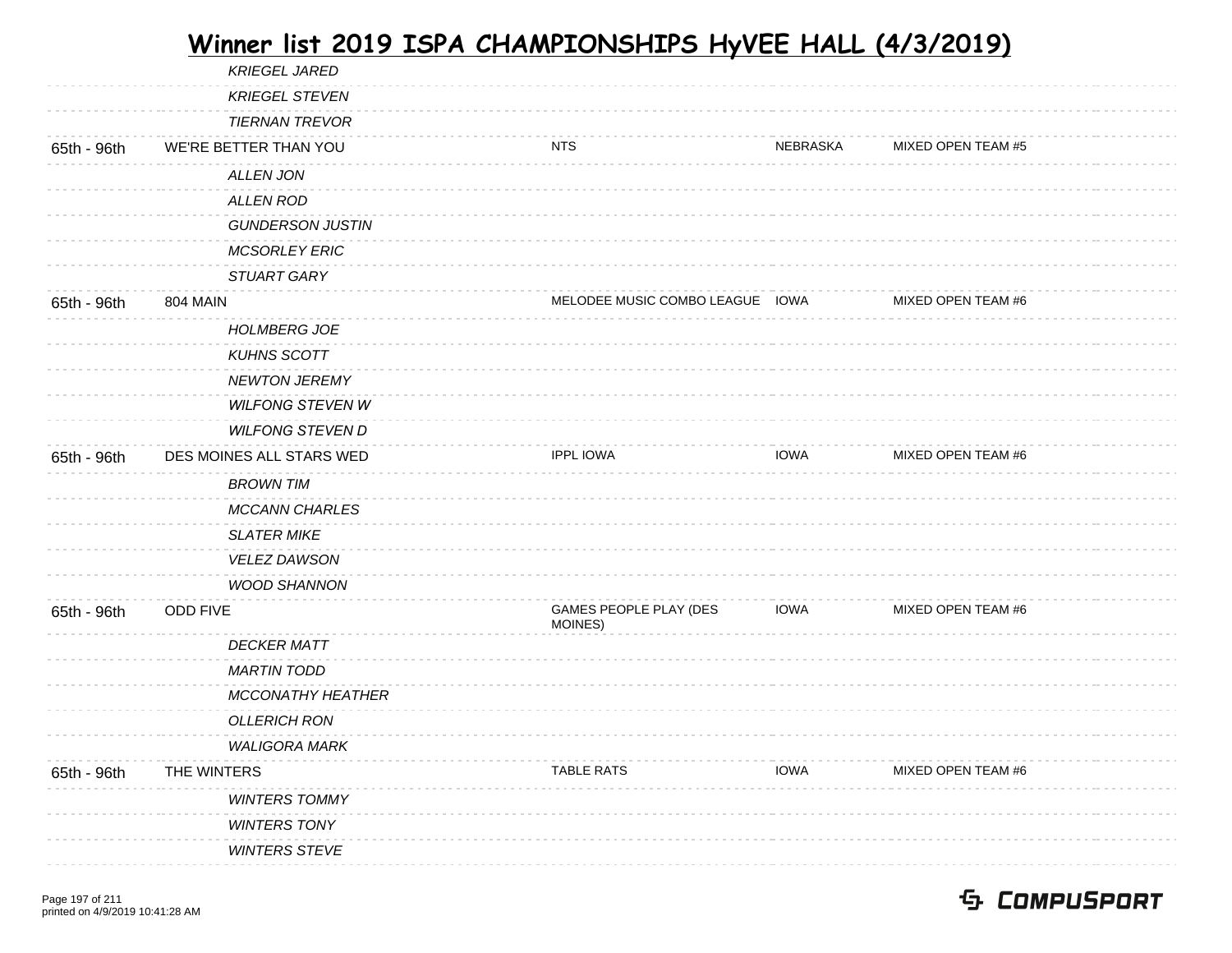|             | <b>WINTERS MIKE</b>                 |                            |             |                    |
|-------------|-------------------------------------|----------------------------|-------------|--------------------|
|             | <b>WINTERS BRIANA</b>               |                            |             |                    |
| 65th - 96th | <b>ACTIVE SHOOTERS (RIVER CITY)</b> | <b>CLINTON</b>             | <b>IOWA</b> | MIXED OPEN TEAM #7 |
|             | <b>FELLER KEN</b>                   |                            |             |                    |
|             | GALLOWAY RANDY                      |                            |             |                    |
|             | <b>HENDERSON JOE</b>                |                            |             |                    |
|             | <b>HOOK WES</b>                     |                            |             |                    |
|             | RODDA COTY                          |                            |             |                    |
|             | <b>VAWTER JOSH</b>                  |                            |             |                    |
| 65th - 96th | <b>FAMOUS IN JAPAN</b>              | AUTOMATIC AMUSEMENTS, INC. |             | MIXED OPEN TEAM #7 |
|             | <b>GIBBS SETH</b>                   |                            |             |                    |
|             | <b>HEPKER MATT</b>                  |                            |             |                    |
|             | <b>HEPKER PRISCILLA</b>             |                            |             |                    |
|             | <b>MESKIMEN TAMMY</b>               |                            |             |                    |
|             | STOUT NATALIE                       |                            |             |                    |
| 65th - 96th | <b>MUD BALLERS</b>                  | <b>NTS</b>                 | NEBRASKA    | MIXED OPEN TEAM #7 |
|             | <b>BRAGG PAT</b>                    |                            |             |                    |
|             | <b>BRAGG PAUL</b>                   |                            |             |                    |
|             | <b>RISLEY IRVIN</b>                 |                            |             |                    |
|             | <b>WICKS KALE</b>                   |                            |             |                    |
|             | <b>WILSON TRAVIS</b>                |                            |             |                    |
| 65th - 96th | OLDER BUT NOT DEAD YET              | MUSCATINE POOL LEAGUE      | <b>IOWA</b> | MIXED OPEN TEAM #7 |
|             | <b>BURDEN JOE</b>                   |                            |             |                    |
|             | <b>BURROUGHS MIL</b>                |                            |             |                    |
|             | <b>COOK MARK</b>                    |                            |             |                    |
|             | PERALES SR. OSCAR                   |                            |             |                    |
|             | SCHRACEO GARY                       |                            |             |                    |
| 65th - 96th | <b>HALEY'S HEROES</b>               | TRI COUNTY                 | <b>IOWA</b> | MIXED OPEN TEAM #8 |
|             | <b>HALEY BRYAN</b>                  |                            |             |                    |
|             | <b>REED BRAD</b>                    |                            |             |                    |
|             | <b>SMART ERIC</b>                   |                            |             |                    |
|             |                                     |                            |             |                    |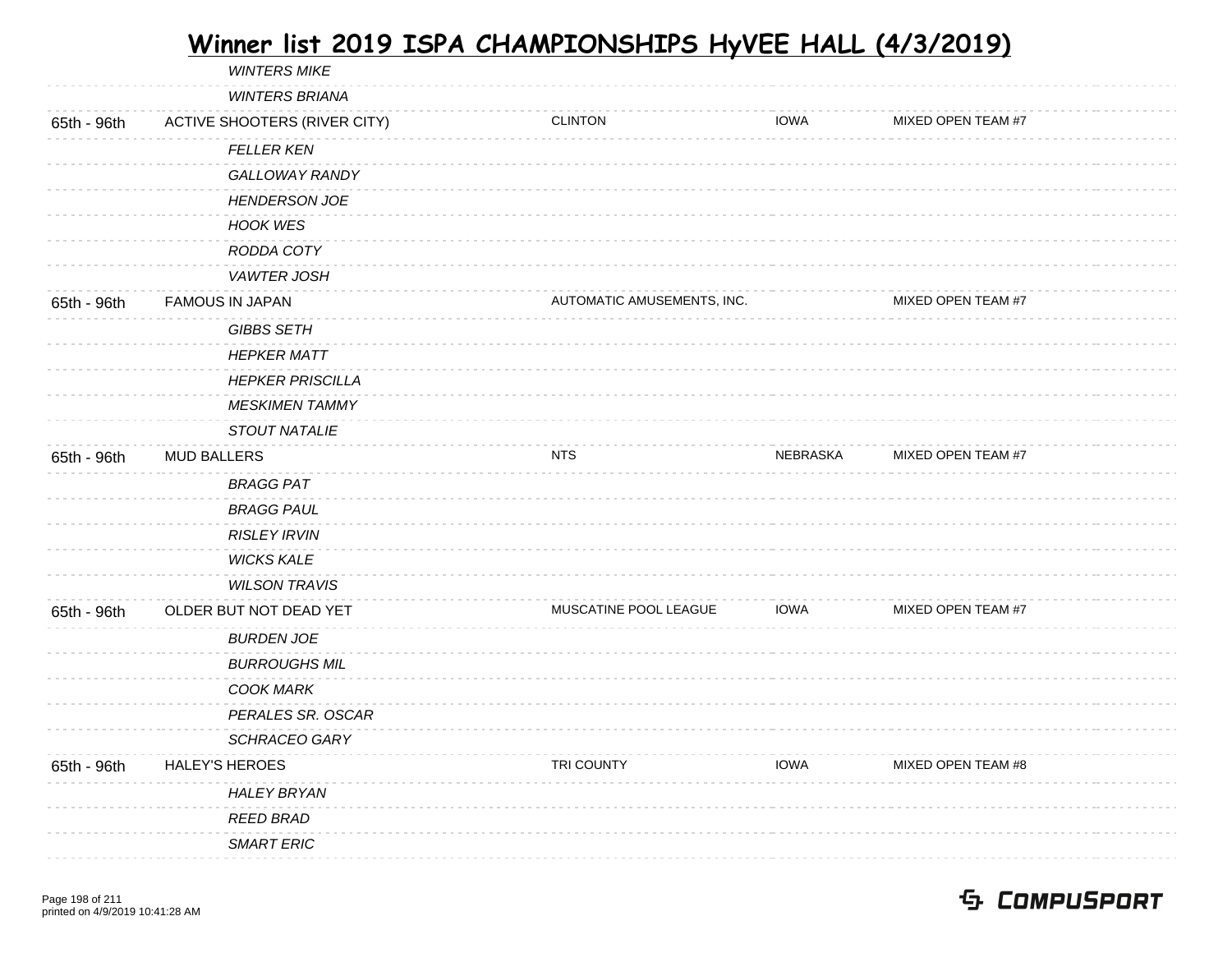|              | STEEVE ROSS                  |                                   |             |                           |  |
|--------------|------------------------------|-----------------------------------|-------------|---------------------------|--|
|              | <b>SUPINGER JAKE</b>         |                                   |             |                           |  |
|              | <b>WATKINS ANDREW</b>        |                                   |             |                           |  |
| 65th - 96th  | R.E.D.                       | AUTOMATIC AMUSEMENTS, INC.        |             | MIXED OPEN TEAM #8        |  |
|              | <b>FISCHELS MONTE</b>        |                                   |             |                           |  |
|              | <b>HOLTMEYER TAMMY</b>       |                                   |             |                           |  |
|              | <b>JOHNSON JUSTIN</b>        |                                   |             |                           |  |
|              | <b>JOHNSON TASHA</b>         |                                   |             |                           |  |
|              | <b>KENNEDY ERIN</b>          |                                   |             |                           |  |
|              | <b>WEBER LISA</b>            |                                   |             |                           |  |
| 65th - 96th  | <b>RIDES BAR &amp; GRILL</b> | <b>GREEN AMUSEMENT</b>            | <b>IOWA</b> | MIXED OPEN TEAM #8        |  |
|              | ELY WAYNE                    |                                   |             |                           |  |
|              | ELY CODY                     |                                   |             |                           |  |
|              | <b>HARRISON TODD</b>         |                                   |             |                           |  |
|              | JOHNSON BASIL                |                                   |             |                           |  |
|              | PRATT COREY                  |                                   |             |                           |  |
|              | <b>RAYMOND BARRY</b>         |                                   |             |                           |  |
| 65th - 96th  | <b>ROUGHRIDERS</b>           | GAMES PEOPLE PLAY (DES<br>MOINES) | <b>IOWA</b> | MIXED OPEN TEAM #8        |  |
|              | <b>BRODENE LANCE</b>         |                                   |             |                           |  |
|              | <b>DAUGHENBAUGH CHRIS</b>    |                                   |             |                           |  |
|              | <b>DICKSON ZACH</b>          |                                   |             |                           |  |
|              | <b>KYLE SUSAN</b>            |                                   |             |                           |  |
|              | <b>TAYLOR WILL</b>           |                                   |             |                           |  |
| 97th - 128th | HEINEEJO'S - BLUE            | WAPSI VALLEY POOL LEAGUE          | <b>IOWA</b> | <b>MIXED OPEN TEAM #1</b> |  |
|              | <b>BONNEY ZACH</b>           |                                   |             |                           |  |
|              | <b>KUHL CHRIS</b>            |                                   |             |                           |  |
|              | <b>RICHARDSON JAKE</b>       |                                   |             |                           |  |
|              | <b>SCHNEDE CENTURY</b>       |                                   |             |                           |  |
|              | SMITH JASON                  |                                   |             |                           |  |
|              | <b>STEINES RYAN</b>          |                                   |             |                           |  |
|              |                              |                                   |             |                           |  |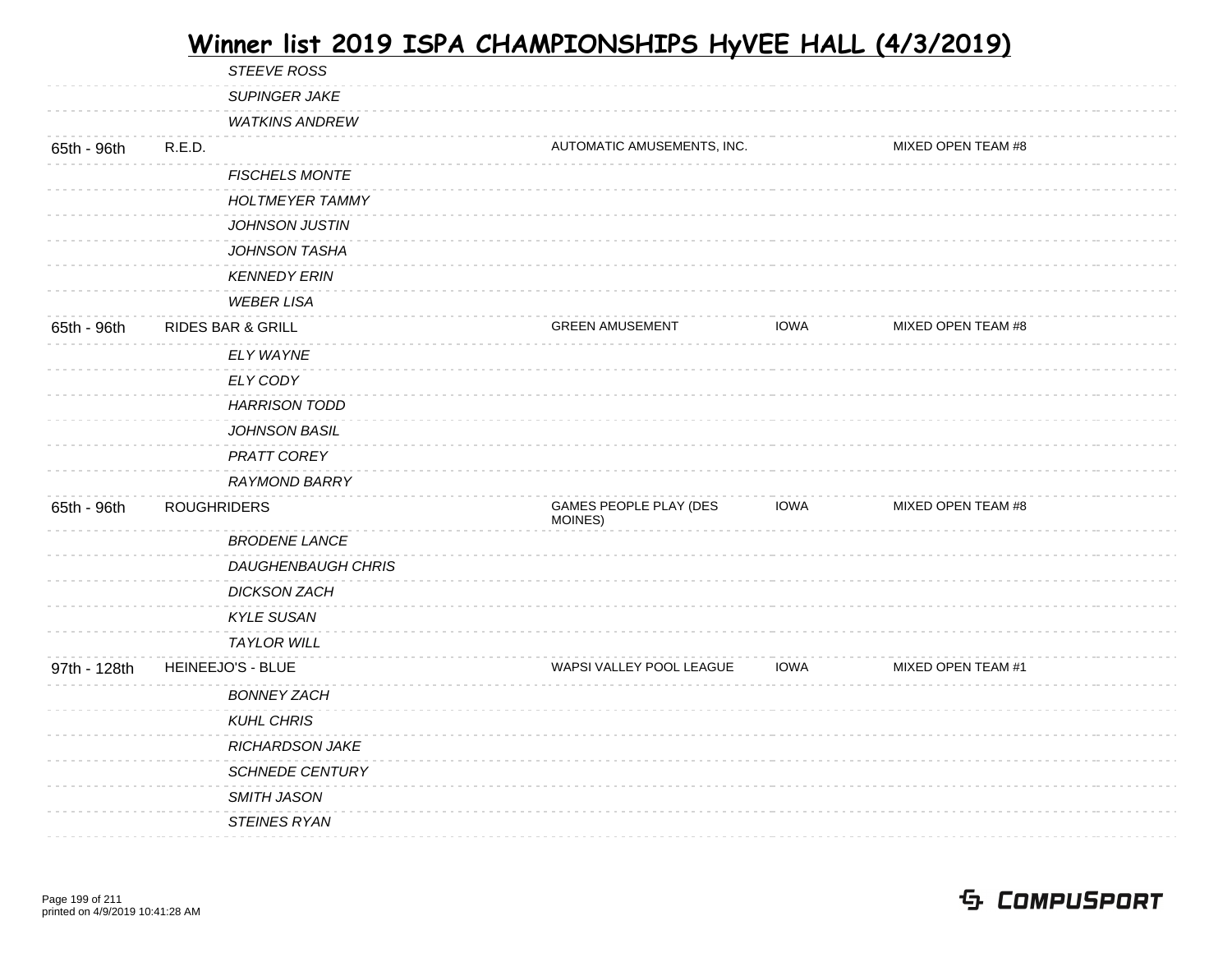| 97th - 128th | THE NOODLERS               | TRI COUNTY                 | <b>IOWA</b> | MIXED OPEN TEAM #1 |  |
|--------------|----------------------------|----------------------------|-------------|--------------------|--|
|              | <b>BROWN DOUG</b>          |                            |             |                    |  |
|              | CASTILLO SETH              |                            |             |                    |  |
|              | FLETCHALL DIANA            |                            |             |                    |  |
|              | <b>FLETCHALL ERIC</b>      |                            |             |                    |  |
|              | <b>OLSEN ANDY</b>          |                            |             |                    |  |
| 97th - 128th | 5 GUY'S HAVING FUN         | AUTOMATIC AMUSEMENTS, INC. |             | MIXED OPEN TEAM #2 |  |
|              | <b>LARSON SHAWN</b>        |                            |             |                    |  |
|              | PHILLIS DAVE               |                            |             |                    |  |
|              | <b>ROBINSON DARRELL</b>    |                            |             |                    |  |
|              | <b>SMITH ROBB</b>          |                            |             |                    |  |
|              | WOODWARD JOSH              |                            |             |                    |  |
| 97th - 128th | <b>BIG STICK OF STEWIE</b> | DELAWARE COUNTY            | <b>IOWA</b> | MIXED OPEN TEAM #3 |  |
|              | <b>HARBACH CORY</b>        |                            |             |                    |  |
|              | <b>NESTEBY MIKE</b>        |                            |             |                    |  |
|              | PARMER KENNY               |                            |             |                    |  |
|              | STEPANEK JASON             |                            |             |                    |  |
|              | <b>WRIGHT CHUCK</b>        |                            |             |                    |  |
| 97th - 128th | LOFTY'S                    | AUTOMATIC AMUSEMENTS, INC. |             | MIXED OPEN TEAM #4 |  |
|              | <b>BUNGER JEFF</b>         |                            |             |                    |  |
|              | <b>LARSON SHAWN</b>        |                            |             |                    |  |
|              | LONG ELTON                 |                            |             |                    |  |
|              | <b>SCRIBNER MARK</b>       |                            |             |                    |  |
|              | <b>SERO NICHOLE</b>        |                            |             |                    |  |
|              | <b>SERO CHUCK</b>          |                            |             |                    |  |
|              | SPICER KORY                |                            |             |                    |  |
| 97th - 128th | <b>DALLY POST</b>          | TRI COUNTY                 | <b>IOWA</b> | MIXED OPEN TEAM #5 |  |
|              | <b>BASHOR MATT</b>         |                            |             |                    |  |
|              | <b>BECK DARWIN</b>         |                            |             |                    |  |
|              | <b>BROWN VINCE</b>         |                            |             |                    |  |
|              | <b>CAMERON TRACEY</b>      |                            |             |                    |  |
|              |                            |                            |             |                    |  |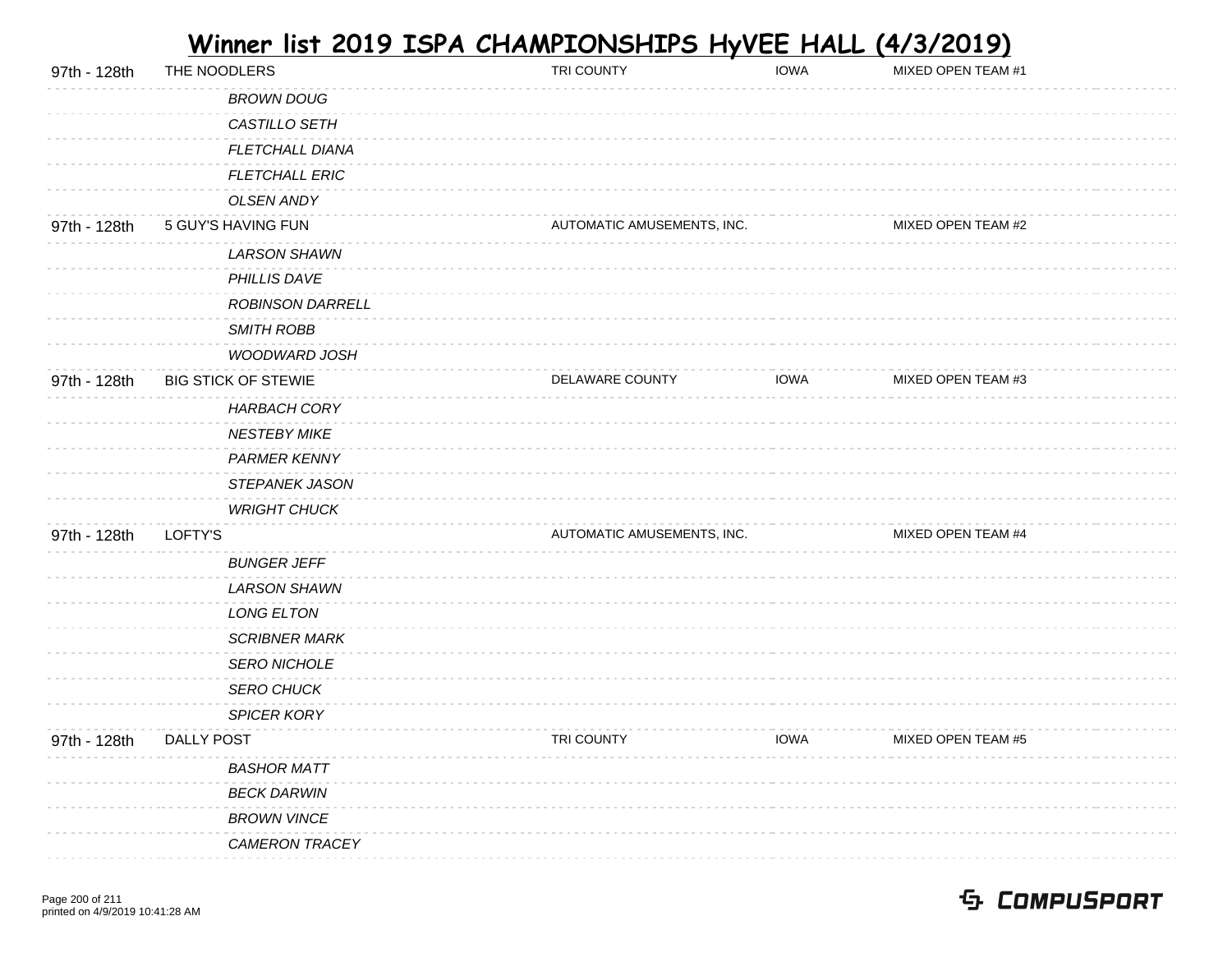|              |                     | <b>CURTIS CLINT</b>            |                                 |             |                       |        |
|--------------|---------------------|--------------------------------|---------------------------------|-------------|-----------------------|--------|
| 97th - 128th | <b>OUTLAWS</b>      |                                | AMES CAMPUS TOWN                | <b>IOWA</b> | MIXED OPEN TEAM #6    |        |
|              |                     | COLE ADAM                      |                                 |             |                       |        |
|              |                     | <b>ISHMAEL KYLE</b>            |                                 |             |                       |        |
|              |                     | <b>LEAMAN GENE</b>             |                                 |             |                       |        |
|              |                     | THOMPSON ASHTON                |                                 |             |                       |        |
|              |                     | <b>WESBROOK CODY</b>           |                                 |             |                       |        |
|              |                     | ZEINEISS BRYCE                 |                                 |             |                       |        |
| 97th - 128th | DOCS LOUNGE         |                                | MELODEE MUSIC COMBO LEAGUE IOWA |             | MIXED OPEN TEAM #7    |        |
|              |                     | <b>BROWN ANDREW</b>            |                                 |             |                       |        |
|              |                     | <b>DEMPSTER DAVID</b>          |                                 |             |                       |        |
|              |                     | <b>HICKMAN DAN</b>             |                                 |             |                       |        |
|              |                     | NICHOLL CHAD                   |                                 |             |                       |        |
|              |                     | <b>PALMER GAREN</b>            |                                 |             |                       |        |
|              |                     | PEEL SCOTT                     |                                 |             |                       |        |
|              |                     | ROBERTSON JARED                |                                 |             |                       |        |
| 97th - 128th | <b>BALL RACKERS</b> |                                | CORNER POCKET LEAGUE            | <b>IOWA</b> | MIXED OPEN TEAM #8    |        |
|              |                     | <b>BOOTH NATE</b>              |                                 |             |                       |        |
|              |                     | <b>HARRIS STACI</b>            |                                 |             |                       |        |
|              |                     | MUNHOLLAND ED                  |                                 |             |                       |        |
|              |                     | MUNHOLLAND SHELLY              |                                 |             |                       |        |
|              |                     | <b>REIMER ERIC</b>             |                                 |             |                       |        |
|              |                     | SILVA ANDRE                    |                                 |             |                       |        |
|              |                     | <b>WILLSON KAYLINN</b>         |                                 |             |                       |        |
| 1st          |                     | <b>STROKERS - CARRS</b>        | <b>TIMBER CITY</b>              | <b>IOWA</b> | MIXED OPEN TEAM FINAL | \$1600 |
|              |                     | <b>CARR MARTY</b>              |                                 |             |                       |        |
|              |                     | CARR LONNIE                    |                                 |             |                       |        |
|              |                     | <b>LUDEKE MIKE</b>             |                                 |             |                       |        |
|              |                     |                                |                                 |             |                       |        |
|              |                     | <b>MOHR JARRAD</b>             |                                 |             |                       |        |
|              |                     | YAROLEM CHUCK<br>YAROLEM KEITH |                                 |             |                       |        |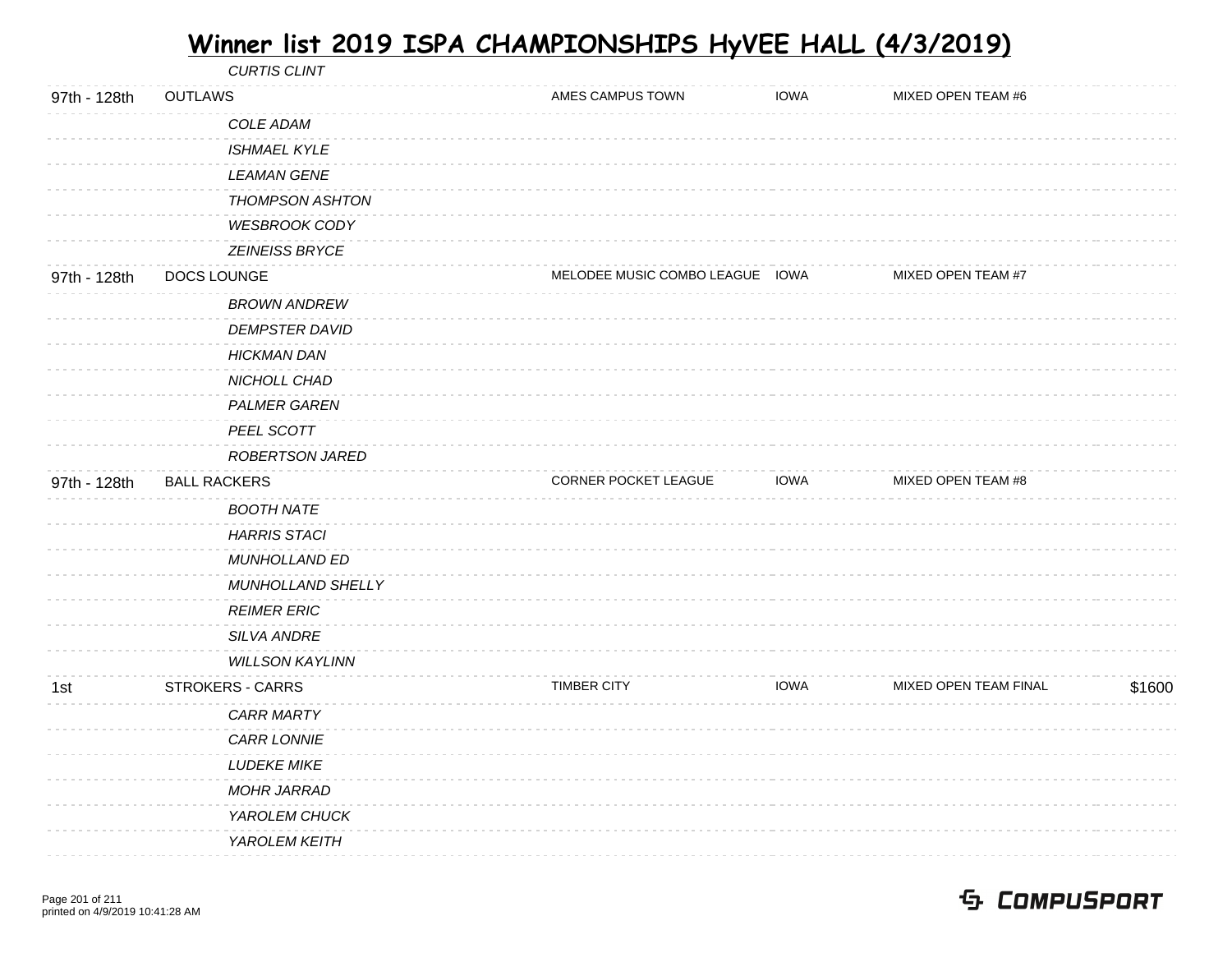| 2nd         | <b>STEWART</b>              |                          | <b>NTS</b>                 | NEBRASKA    | MIXED OPEN TEAM FINAL | \$1250 |
|-------------|-----------------------------|--------------------------|----------------------------|-------------|-----------------------|--------|
|             |                             | <b>ARMSTRONG TYLER</b>   |                            |             |                       |        |
|             |                             | MCDAVITT TOM             |                            |             |                       |        |
|             |                             | MOSCATO DAN              |                            |             |                       |        |
|             |                             | NELSON JR. STEPHEN       |                            |             |                       |        |
|             |                             | STEWART JOHN             |                            |             |                       |        |
| 3rd         | LEGEND'S LONGSHOTS          |                          | <b>CLINTON</b>             | <b>IOWA</b> | MIXED OPEN TEAM FINAL | \$900  |
|             |                             | <b>DITHMART THOMAS A</b> |                            |             |                       |        |
|             |                             | <b>NOLAN BRAD</b>        |                            |             |                       |        |
|             |                             | NOLAN CODY               |                            |             |                       |        |
|             |                             | NOLAN SR. EDWARD J       |                            |             |                       |        |
|             |                             | <b>TACK CRAIG</b>        |                            |             |                       |        |
| 4th         | <b>EMERSON BIGGONS</b>      |                          | <b>FISCHELS MUSIC</b>      | <b>IOWA</b> | MIXED OPEN TEAM FINAL | \$750  |
|             |                             | DOAK NIEL                |                            |             |                       |        |
|             |                             | <b>HAMMAN JIM</b>        |                            |             |                       |        |
|             |                             | <b>KAMBACH BEN</b>       |                            |             |                       |        |
|             |                             | KOLTHOFF JON             |                            |             |                       |        |
|             |                             | MILLER JEFF              |                            |             |                       |        |
|             |                             | <b>REED JAKE</b>         |                            |             |                       |        |
| $5th - 6th$ | DAD'S PUB                   |                          | AUTOMATIC AMUSEMENTS, INC. |             | MIXED OPEN TEAM FINAL | \$600  |
|             |                             | <b>ALICIC ELVIS</b>      |                            |             |                       |        |
|             |                             | <b>BEGANOVIC ADIS</b>    |                            |             |                       |        |
|             |                             | <b>BEGANOVIC ALEN</b>    |                            |             |                       |        |
|             |                             | <b>SBIRAL BRIAN</b>      |                            |             |                       |        |
|             |                             | WANDRO JORDAN            |                            |             |                       |        |
| $5th - 6th$ | <b>J &amp; J ENTERPRISE</b> |                          | <b>TABLE RATS</b>          | <b>IOWA</b> | MIXED OPEN TEAM FINAL | \$600  |
|             |                             | <b>BURLINGAME JON</b>    |                            |             |                       |        |
|             |                             | <b>HARRIS ROGER</b>      |                            |             |                       |        |
|             |                             | PEW AARON                |                            |             |                       |        |
|             |                             | SPENNER JEFF             |                            |             |                       |        |
|             |                             | <b>WEBER WADE</b>        |                            |             |                       |        |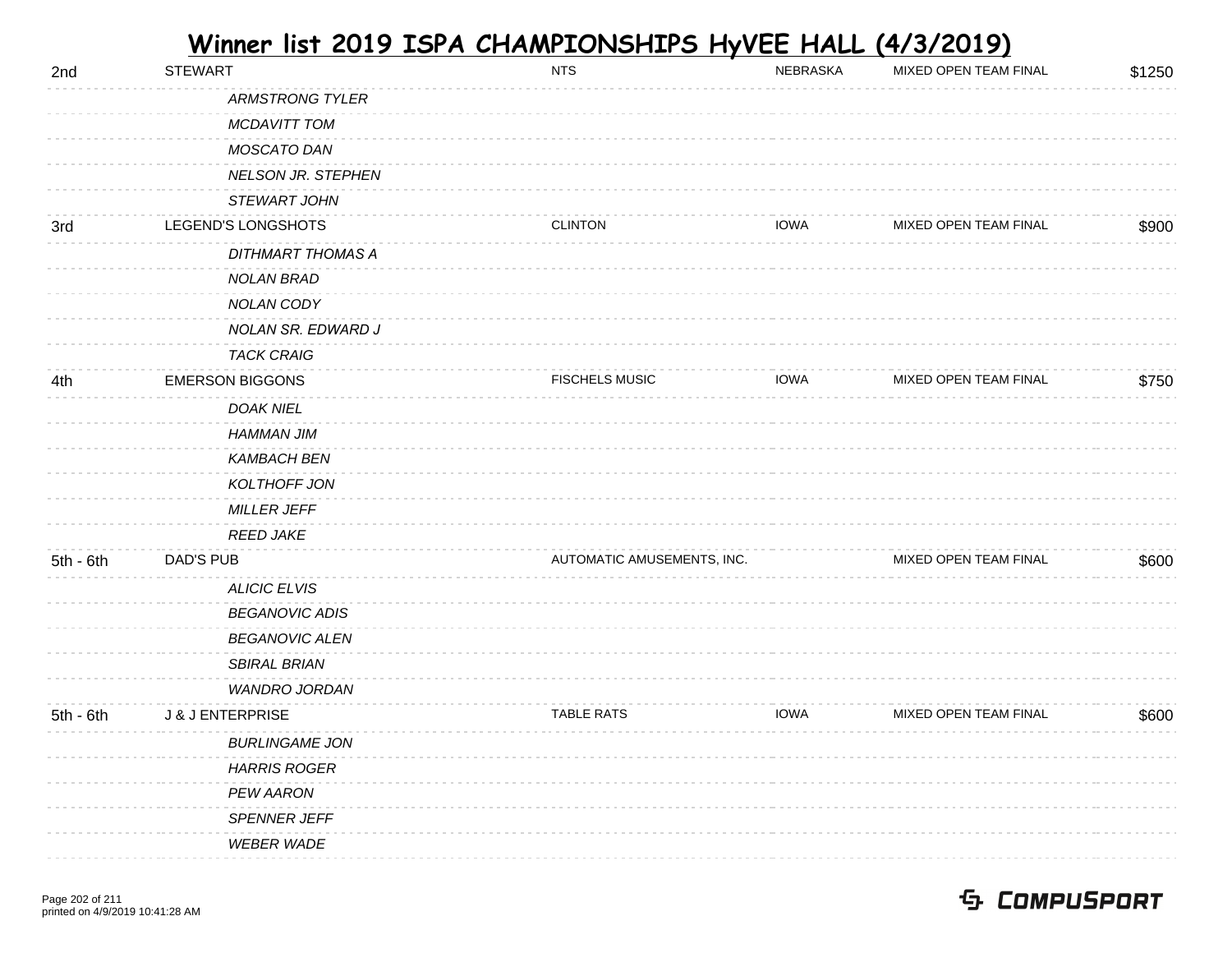| 7th - 8th  | 4 SEASON HUSTLERS       | MELODEE MUSIC COMBO LEAGUE IOWA        | MIXED OPEN TEAM FINAL | \$500 |
|------------|-------------------------|----------------------------------------|-----------------------|-------|
|            | <b>CURTIS JOSH</b>      |                                        |                       |       |
|            | <b>ESTEY NICK</b>       |                                        |                       |       |
|            | <b>GREEN SHAWN</b>      |                                        |                       |       |
|            | HALL JR TIMOTHY L       |                                        |                       |       |
|            | <b>HOWARD MATTHEW</b>   |                                        |                       |       |
|            | <b>REEVES JASON</b>     |                                        |                       |       |
| 7th - 8th  | GOOD OLE' BOYZ          | POOL LEAGUE OF MARSHALLTOWN IOWA       | MIXED OPEN TEAM FINAL | \$500 |
|            | <b>BURRAGE CHARLES</b>  |                                        |                       |       |
|            | <b>FLANAGAN CRAIG R</b> |                                        |                       |       |
|            | <b>LANDT JIM</b>        |                                        |                       |       |
|            | <b>STEFFEN MICHAEL</b>  |                                        |                       |       |
|            | V. HOGUE MICHAEL        |                                        |                       |       |
| 9th - 12th | <b>EASY CLAP</b>        | IOWA CITY METRO POOL LEAGUE IOWA       | MIXED OPEN TEAM FINAL | \$400 |
|            | AZIZ OMAR               |                                        |                       |       |
|            | <b>DANUSER ULAND</b>    |                                        |                       |       |
|            | <b>HOFFMAN MATT</b>     |                                        |                       |       |
|            | <b>KANE MICHAEL</b>     |                                        |                       |       |
|            | <b>WRIGHT ISAAC</b>     |                                        |                       |       |
| 9th - 12th | FINDING THE WHOLE       | CAMDEN AMUSEMENT & VENDING IOWA<br>CO. | MIXED OPEN TEAM FINAL | \$400 |
|            | CAROLAN MIKE            |                                        |                       |       |
|            | <b>MILLER IRA</b>       |                                        |                       |       |
|            | <b>OLSON RONNIE</b>     |                                        |                       |       |
|            | PYRON KEVIN             |                                        |                       |       |
|            | <b>WALLANDER TOM</b>    |                                        |                       |       |
| 9th - 12th | <b>GOLDEN EAGLES</b>    | <b>OSCEOLA</b><br><b>IOWA</b>          | MIXED OPEN TEAM FINAL | \$400 |
|            | <b>BALLANTYNE GARY</b>  |                                        |                       |       |
|            | <b>DREDGE DERRICK</b>   |                                        |                       |       |
|            | <b>DREDGE KASEY</b>     |                                        |                       |       |
|            | <b>HEWLETT BRIAN</b>    |                                        |                       |       |
|            | <b>SCOTT ERNIE</b>      |                                        |                       |       |
|            |                         |                                        |                       |       |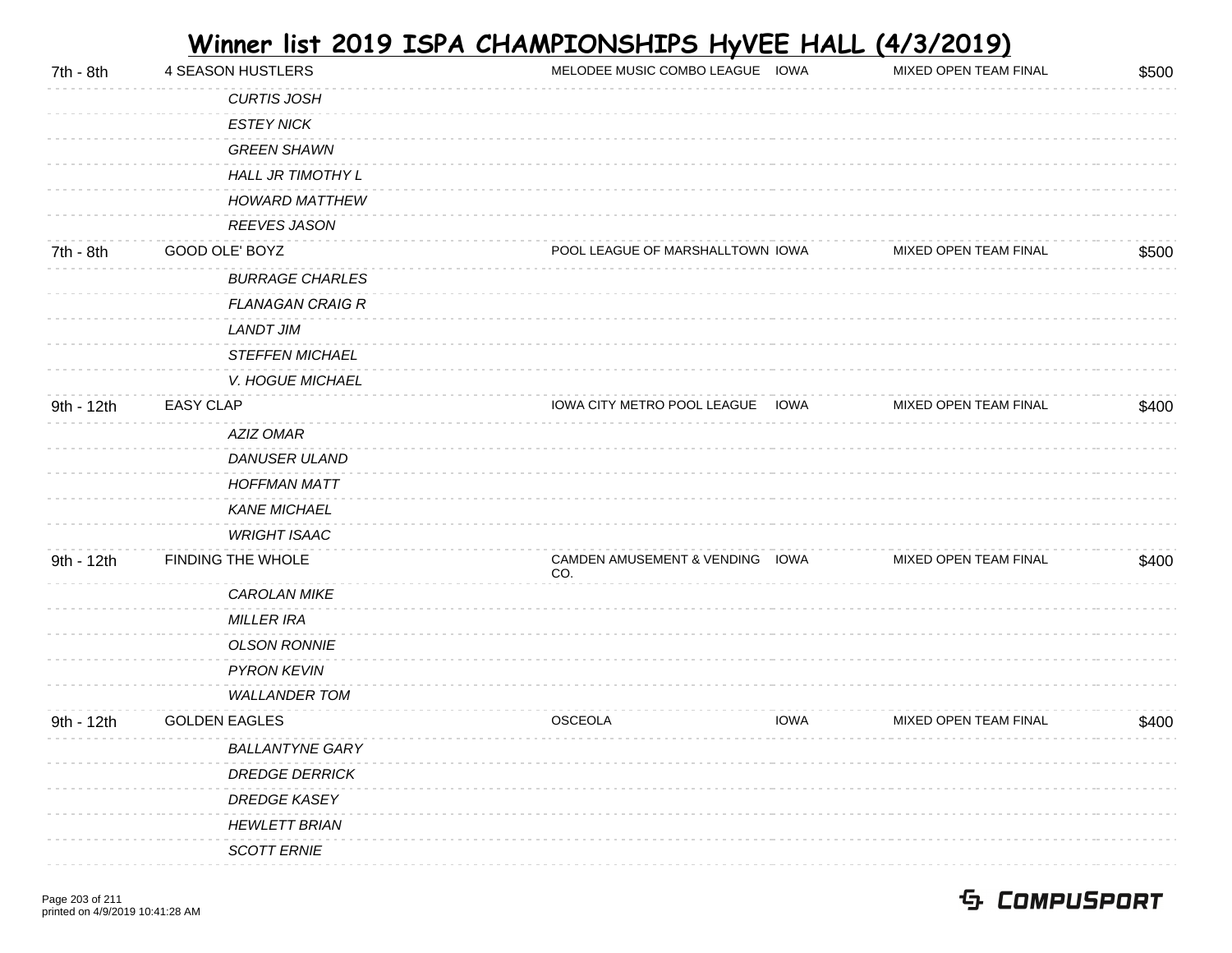SMITH STAN 9th - 12th POUND TOWN GRE AMUSEMENTS, LLC IOWA MIXED OPEN TEAM FINAL \$400 FRY KENT **HETRICK BILL** HOWE MIKE STANDARD GAVEN STEVENSON KRIS WEYLS T.I 13th - 16th BILL'S #1 SPECHT TIMBER CITY MIXED OPEN TEAM FINAL \$325 CAVANAGH DAVID HOTTENSTEIN RICHARD KOONTZ KRIS SPECHT JEFF *WALSH MICHEAL W* 13th - 16th FIREWATER & THE PALE FACES NESSET THE STATE RESERVE AND REBRASKA MIXED OPEN TEAM FINAL \$325 BECK JUSTIN DUNCAN JOHN GILPIN JIMMY SCHLICHTE CHAD WICKER RYDER 13th - 16th HECKIFINO NTS NEBRASKA MIXED OPEN TEAM FINAL \$325 BOWMAN RYAN GALL CHRIS GALL JORDAN LEE RICK WILLIAMS BRANDON WILLIAMS RON WILLIAMS RON 13th - 16th POKE AND HOPE CR CAMDEN AMUSEMENT & VENDING IOWA CO. MIXED OPEN TEAM FINAL \$325 DAY WADE DOE MIKE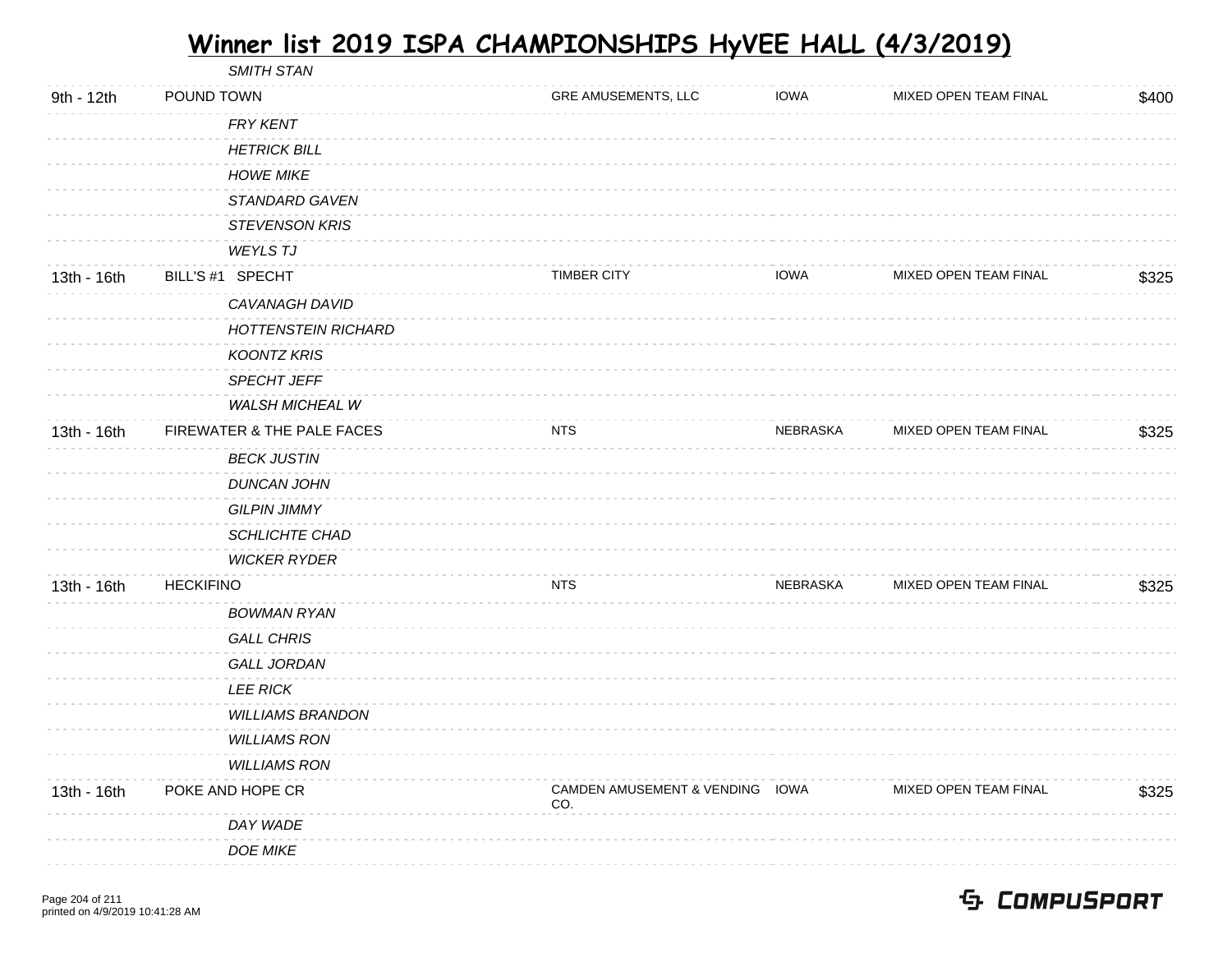|             | <b>FRENO NICK</b>         |                                 |             |                       |       |
|-------------|---------------------------|---------------------------------|-------------|-----------------------|-------|
|             | <b>GRAVES MATT</b>        |                                 |             |                       |       |
|             | NOVOTNEY SCOTT            |                                 |             |                       |       |
| 17th - 24th | <b>BOTTOM'S UP BAR</b>    | AUTOMATIC AMUSEMENTS, INC.      |             | MIXED OPEN TEAM FINAL | \$250 |
|             | <b>HOWARD LESTER</b>      |                                 |             |                       |       |
|             | <b>HOWARD TROY</b>        |                                 |             |                       |       |
|             | <b>HOWARD BRANDON</b>     |                                 |             |                       |       |
|             | <b>MCBRIDE KELLER</b>     |                                 |             |                       |       |
|             | <b>WEISSENFLUH HARLEY</b> |                                 |             |                       |       |
| 17th - 24th | FLIRTS/SALOON             | AUTOMATIC AMUSEMENTS, INC.      |             | MIXED OPEN TEAM FINAL | \$250 |
|             | <b>DERRICK JASON</b>      |                                 |             |                       |       |
|             | <b>HOFFMAN BEN</b>        |                                 |             |                       |       |
|             | <b>MCLAUGHLIN GREGG</b>   |                                 |             |                       |       |
|             | <b>PRIES SKY</b>          |                                 |             |                       |       |
|             | <b>SLATER RYAN</b>        |                                 |             |                       |       |
| 17th - 24th | IT ONLY TAKES ONE         | NTS                             | NEBRASKA    | MIXED OPEN TEAM FINAL | \$250 |
|             | <b>BARTLETT DAVE</b>      |                                 |             |                       |       |
|             | <b>BORREGO RICHARD</b>    |                                 |             |                       |       |
|             | <b>CLARK JOHN</b>         |                                 |             |                       |       |
|             | JOHNSON ED                |                                 |             |                       |       |
|             | POLITO SR. SCOTT          |                                 |             |                       |       |
| 17th - 24th | ONE BALL SHORT            | <b>IPPL IOWA</b>                | <b>IOWA</b> | MIXED OPEN TEAM FINAL | \$250 |
|             | COSTELLO JOE              |                                 |             |                       |       |
|             | JOBE-HINDERS STEVEN       |                                 |             |                       |       |
|             | LANGWORTHY DARRELL        |                                 |             |                       |       |
|             | POOLE ANDY                |                                 |             |                       |       |
|             | <b>SWEENEY BRANDON</b>    |                                 |             |                       |       |
|             | <b>WALSH BOB</b>          |                                 |             |                       |       |
|             | <b>WESTPHAL DAVID</b>     |                                 |             |                       |       |
| 17th - 24th | <b>SAM'S OUTLAWS</b>      | MELODEE MUSIC COMBO LEAGUE IOWA |             | MIXED OPEN TEAM FINAL | \$250 |
|             | <b>ALEXANDER KIRK</b>     |                                 |             |                       |       |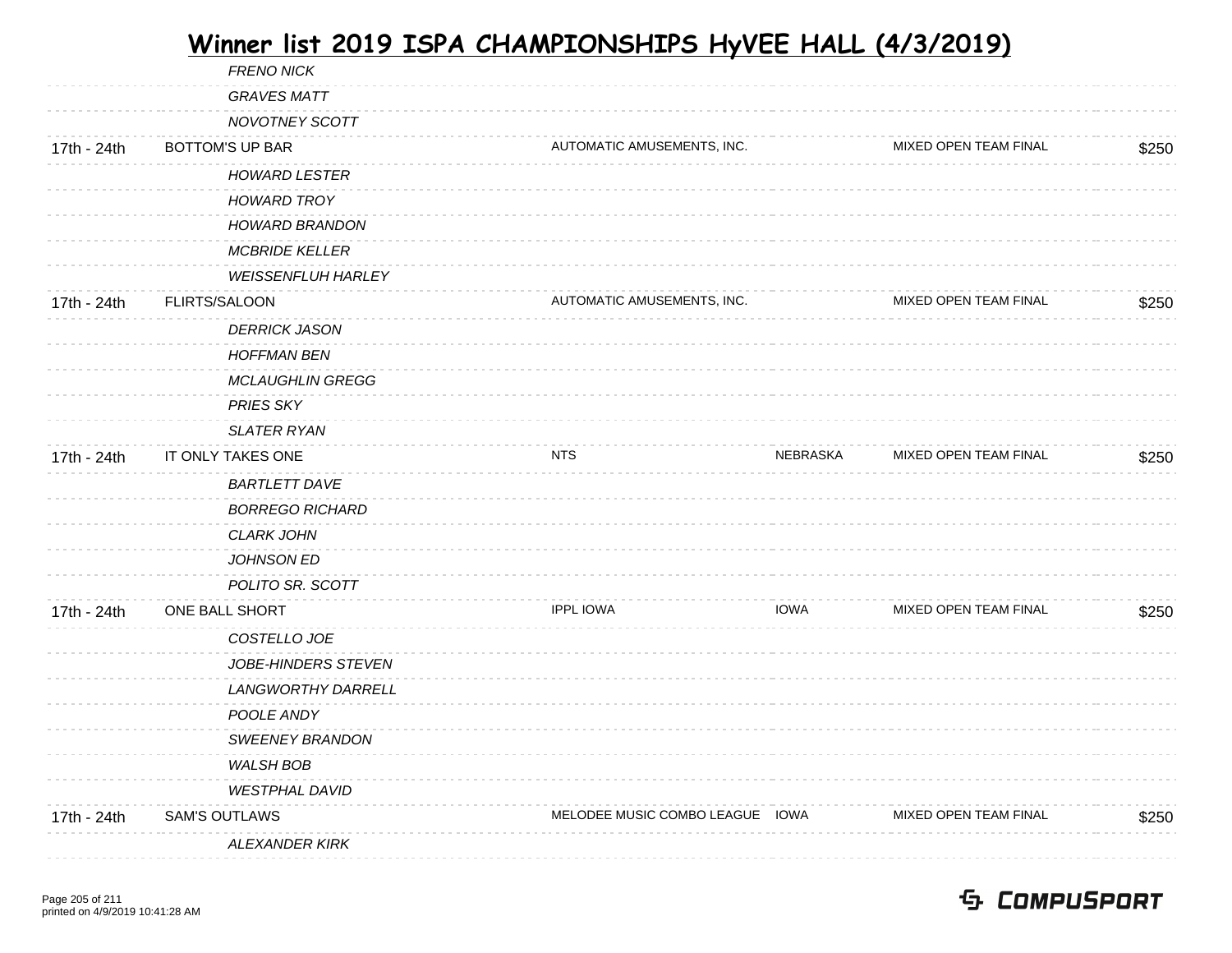|             | <b>DAVIDSON NICK</b>    |                                  |             |                              |       |
|-------------|-------------------------|----------------------------------|-------------|------------------------------|-------|
|             | <b>HOLDEMAN MIKE</b>    |                                  |             |                              |       |
|             | <b>RACEY DEREK</b>      |                                  |             |                              |       |
|             | STODDARD DENNIS         |                                  |             |                              |       |
| 17th - 24th | SHOW ME THE \$          | DELAWARE COUNTY                  | <b>IOWA</b> | MIXED OPEN TEAM FINAL        | \$250 |
|             | <b>BOLSINGER CHAD</b>   |                                  |             |                              |       |
|             | <b>BOND TERRY</b>       |                                  |             |                              |       |
|             | <b>KRUGER TRAVIS</b>    |                                  |             |                              |       |
|             | <b>LENDT KYLE</b>       |                                  |             |                              |       |
|             | <b>SPRAU KODY</b>       |                                  |             |                              |       |
| 17th - 24th | SLOPPY JOE'S            | IOWA CITY METRO POOL LEAGUE IOWA |             | MIXED OPEN TEAM FINAL        | \$250 |
|             | <b>ACKERSON KRIS</b>    |                                  |             |                              |       |
|             | <b>ELDER BRETT</b>      |                                  |             |                              |       |
|             | <b>GOBUSH TRAVIS</b>    |                                  |             |                              |       |
|             | <b>MURPHY TOM</b>       |                                  |             |                              |       |
|             | <b>WALTON OLIVER</b>    |                                  |             |                              |       |
| 17th - 24th | <b>SMITTY'S BAR</b>     | <b>FISCHELS MUSIC</b>            | <b>IOWA</b> | MIXED OPEN TEAM FINAL        | \$250 |
|             | <b>BEARBOWER STEVE</b>  |                                  |             |                              |       |
|             | <b>BEARBOWER ERIC</b>   |                                  |             |                              |       |
|             | <b>DOUGLAS DENNIS</b>   |                                  |             |                              |       |
|             | <b>EHLERS JIM</b>       |                                  |             |                              |       |
|             | LESYSHEN LUKE           |                                  |             |                              |       |
| 25th - 32nd | <b>BAD HABIT\$</b>      | MELODEE MUSIC COMBO LEAGUE IOWA  |             | <b>MIXED OPEN TEAM FINAL</b> | \$175 |
|             | <b>BARNES TIM</b>       |                                  |             |                              |       |
|             |                         |                                  |             |                              |       |
|             | <b>BRYAN TROY</b>       |                                  |             |                              |       |
|             | <b>HARGIN JOSH</b>      |                                  |             |                              |       |
|             | <b>OCKEN TOM</b>        |                                  |             |                              |       |
|             | <b>WACKERBARTH NATE</b> |                                  |             |                              |       |
|             | <b>WEGNER LUKE</b>      |                                  |             |                              |       |
| 25th - 32nd | <b>BALLZ DEEP</b>       | AUTOMATIC AMUSEMENTS, INC.       |             | MIXED OPEN TEAM FINAL        | \$175 |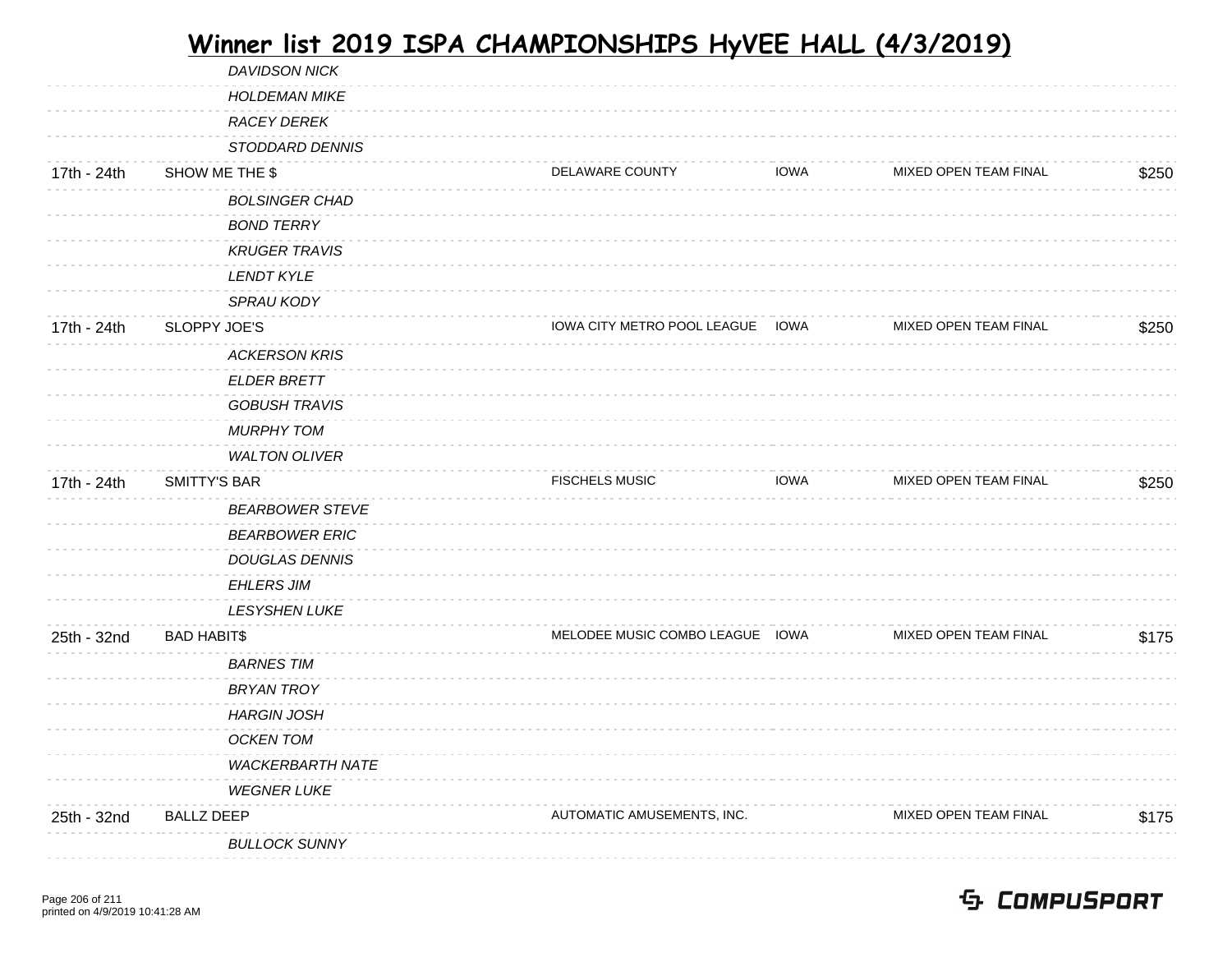|             | CANTWELL TERRY          |                                   |             |                       |       |
|-------------|-------------------------|-----------------------------------|-------------|-----------------------|-------|
|             | <b>GARRIDO CHRIS</b>    |                                   |             |                       |       |
|             | <b>LAMPRECHT JUSTIN</b> |                                   |             |                       |       |
|             | SADLER JIM              |                                   |             |                       |       |
| 25th - 32nd | MOODY CUES              | IOWA CITY METRO POOL LEAGUE IOWA  |             | MIXED OPEN TEAM FINAL | \$175 |
|             | <b>GRIFFITH JIM</b>     |                                   |             |                       |       |
|             | <b>HOPSON RANDY</b>     |                                   |             |                       |       |
|             | <b>NOBLE MIKE</b>       |                                   |             |                       |       |
|             | PERKHOUNKOV MAX         |                                   |             |                       |       |
|             | <b>REYNOLDS MIKE</b>    |                                   |             |                       |       |
|             | <b>VILLHAUER STEVE</b>  |                                   |             |                       |       |
| 25th - 32nd | <b>OLD TIMER</b>        | POOL LEAGUE OF MARSHALLTOWN IOWA  |             | MIXED OPEN TEAM FINAL | \$175 |
|             | <b>FERNEAU BRET</b>     |                                   |             |                       |       |
|             | <b>HAUNSPERGER DAVE</b> |                                   |             |                       |       |
|             | <b>HILDERBRAND KIP</b>  |                                   |             |                       |       |
|             | <b>JOHNSTON BERNIE</b>  |                                   |             |                       |       |
|             | KOLBE DAVID R           |                                   |             |                       |       |
|             | <b>LANDT TODD</b>       |                                   |             |                       |       |
| 25th - 32nd | <b>OOPS</b>             | MELODEE MUSIC COMBO LEAGUE IOWA   |             | MIXED OPEN TEAM FINAL | \$175 |
|             | <b>BISHOP LYLE</b>      |                                   |             |                       |       |
|             | <b>LUETKEMAN CHRIS</b>  |                                   |             |                       |       |
|             | MOORE DENNY             |                                   |             |                       |       |
|             | <b>MOORE MICHAEL</b>    |                                   |             |                       |       |
|             | <b>SHOUGH DAVID</b>     |                                   |             |                       |       |
|             | SMITH LUCAS             |                                   |             |                       |       |
| 25th - 32nd | <b>POOLIGANS</b>        | GAMES PEOPLE PLAY (DES<br>MOINES) | <b>IOWA</b> | MIXED OPEN TEAM FINAL | \$175 |
|             | <b>BYRHAM JIM</b>       |                                   |             |                       |       |
|             | <b>LOWE MIKE</b>        |                                   |             |                       |       |
|             | <b>RUSHING RON</b>      |                                   |             |                       |       |
|             | SONIUS SCOT             |                                   |             |                       |       |
|             | STRITZ BRIAN            |                                   |             |                       |       |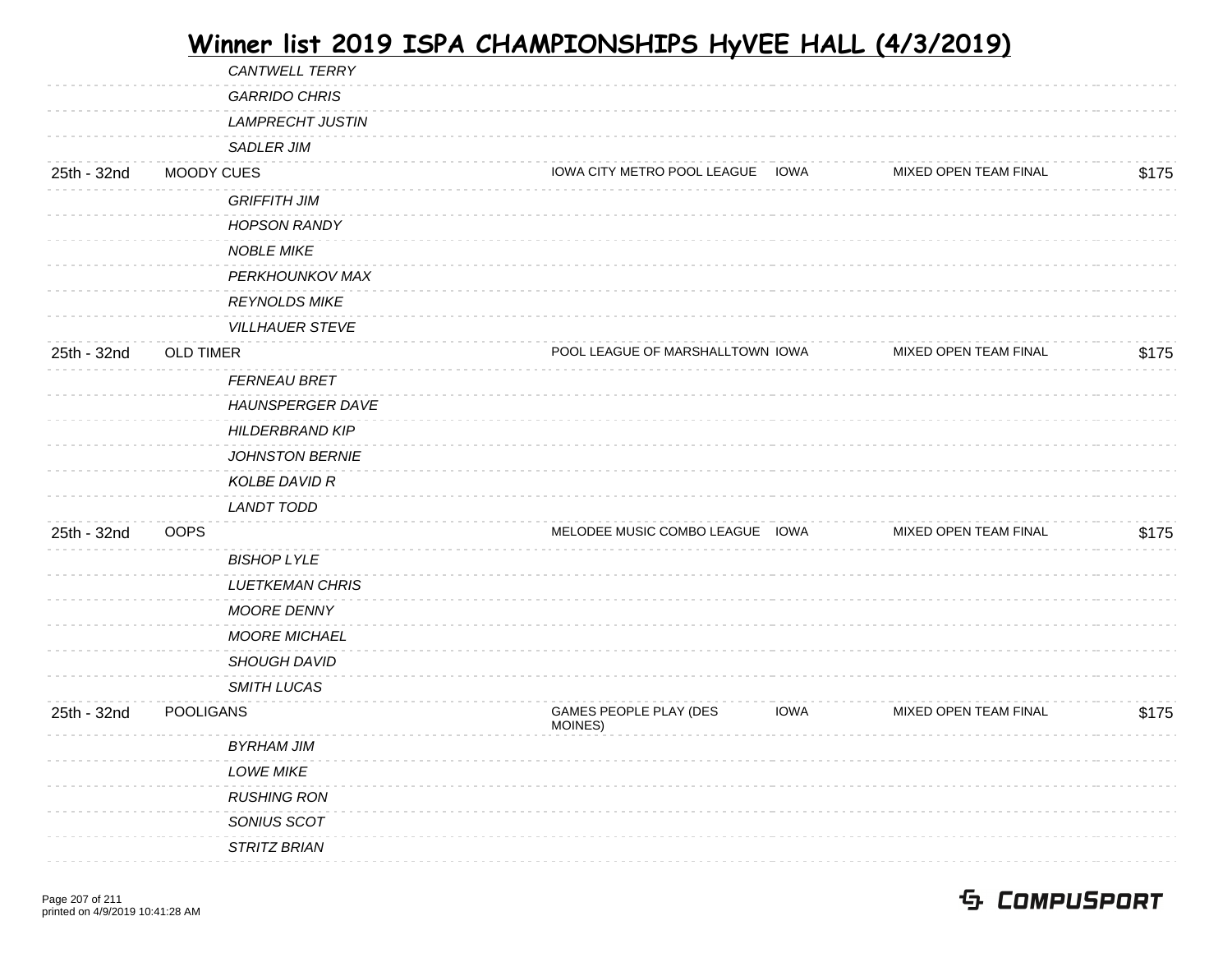| 25th - 32nd | <b>WHISKEY BENT</b>       | <b>CORNER POCKET LEAGUE</b> | <b>IOWA</b> | <b>MIXED OPEN TEAM FINAL</b> | \$175 |
|-------------|---------------------------|-----------------------------|-------------|------------------------------|-------|
|             | <b>CHRISTIANSEN BRIAN</b> |                             |             |                              |       |
|             | <b>IHNS JASON</b>         |                             |             |                              |       |
|             | <b>MILLARD JASON</b>      |                             |             |                              |       |
|             | <b>RAINS TOBY</b>         |                             |             |                              |       |
|             | <b>SORENSON CHRIS</b>     |                             |             |                              |       |
|             | STOLTE RYAN               |                             |             |                              |       |
| 25th - 32nd | WHO'S SHOT IS IT?         | MELODEE MUSIC COMBO LEAGUE  | IOWA        | <b>MIXED OPEN TEAM FINAL</b> | \$175 |
|             | <b>CLAUSEN SHON</b>       |                             |             |                              |       |
|             | <b>GOMIS RICK</b>         |                             |             |                              |       |
|             | <b>KUIPER JOHN</b>        |                             |             |                              |       |
|             | <i>SCHMIDT TRAVIS</i>     |                             |             |                              |       |
|             | <b>SETTJE CHRIS</b>       |                             |             |                              |       |
|             | <b>VANDIKE TODD</b>       |                             |             |                              |       |

#### MIXED OPEN TEAM 2ND CHANCE

| Rank        | <b>Name</b>           | <b>City</b> | Operator                   | <b>State/Country</b> | <b>Bracket</b>             | <b>Awards</b> |
|-------------|-----------------------|-------------|----------------------------|----------------------|----------------------------|---------------|
| 1st         | OFF IN THE CORNER     |             | OSCEOLA                    | <b>IOWA</b>          | MIXED OPEN TEAM 2ND CHANCE | \$400         |
|             | <b>BURKHEAD MIKE</b>  |             |                            |                      |                            |               |
|             | <b>FLOYD MIKE</b>     |             |                            |                      |                            |               |
|             | <b>TRIMBLE DUSTIN</b> |             |                            |                      |                            |               |
|             | <b>VOGEL PETE</b>     |             |                            |                      |                            |               |
|             | YOUNGS DAVE           |             |                            |                      |                            |               |
| 2nd         | <b>MUD BALLERS</b>    |             | <b>NTS</b>                 | NEBRASKA             | MIXED OPEN TEAM 2ND CHANCE | \$250         |
|             | <b>BRAGG PAT</b>      |             |                            |                      |                            |               |
|             | <b>BRAGG PAUL</b>     |             |                            |                      |                            |               |
|             | <b>RISLEY IRVIN</b>   |             |                            |                      |                            |               |
|             | <b>WICKS KALE</b>     |             |                            |                      |                            |               |
|             | <b>WILSON TRAVIS</b>  |             |                            |                      |                            |               |
| $3rd - 4th$ | <b>BALLZ DEEP</b>     |             | AUTOMATIC AMUSEMENTS, INC. |                      | MIXED OPEN TEAM 2ND CHANCE | \$100         |
|             | <b>BULLOCK SUNNY</b>  |             |                            |                      |                            |               |
|             | <b>CANTWELL TERRY</b> |             |                            |                      |                            |               |
|             |                       |             |                            |                      |                            |               |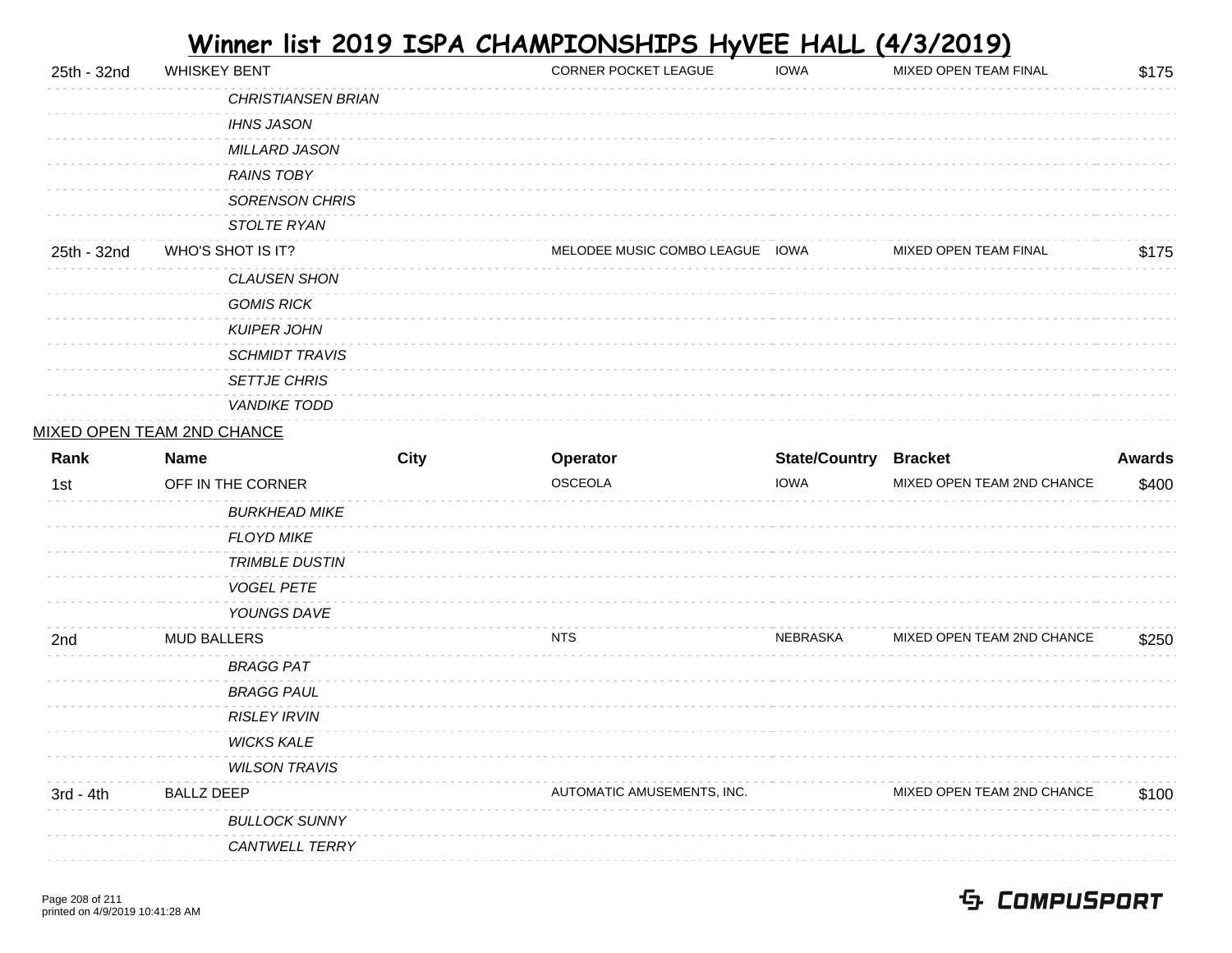|             | <b>GARRIDO CHRIS</b>         |                                             |                                           |
|-------------|------------------------------|---------------------------------------------|-------------------------------------------|
|             | <b>LAMPRECHT JUSTIN</b>      |                                             |                                           |
|             | <b>SADLER JIM</b>            |                                             |                                           |
| $3rd - 4th$ | LEROY'S                      | AUTOMATIC AMUSEMENTS, INC.                  | MIXED OPEN TEAM 2ND CHANCE<br>\$100       |
|             | <b>BARTELS RICK</b>          |                                             |                                           |
|             | JOHNSON JOSH                 |                                             |                                           |
|             | <b>JOHNSON MARK</b>          |                                             |                                           |
|             | <b>KUGLER MIKE</b>           |                                             |                                           |
|             | <b>ODELL DARREN</b>          |                                             |                                           |
|             | <b>WOODWARD JOSH</b>         |                                             |                                           |
| 5th - 8th   | ACTIVE SHOOTERS (RIVER CITY) | <b>CLINTON</b>                              | <b>IOWA</b><br>MIXED OPEN TEAM 2ND CHANCE |
|             | <b>FELLER KEN</b>            |                                             |                                           |
|             | GALLOWAY RANDY               |                                             |                                           |
|             | <b>HENDERSON JOE</b>         |                                             |                                           |
|             | <b>HOOK WES</b>              |                                             |                                           |
|             | RODDA COTY                   |                                             |                                           |
|             | VAWTER JOSH                  |                                             |                                           |
| $5th - 8th$ | LOFTY'S                      | AUTOMATIC AMUSEMENTS, INC.                  | MIXED OPEN TEAM 2ND CHANCE                |
|             | <b>BUNGER JEFF</b>           |                                             |                                           |
|             | <b>LARSON SHAWN</b>          |                                             |                                           |
|             | LONG ELTON                   |                                             |                                           |
|             | <b>SCRIBNER MARK</b>         |                                             |                                           |
|             | <b>SERO NICHOLE</b>          |                                             |                                           |
|             | <b>SERO CHUCK</b>            |                                             |                                           |
|             | <b>SPICER KORY</b>           |                                             |                                           |
| 5th - 8th   | STROKERS-MASON CITY          | RED LINE VENDING, INC. MASON<br><b>CITY</b> | MIXED OPEN TEAM 2ND CHANCE<br><b>IOWA</b> |
|             | CARY DAVE                    |                                             |                                           |
|             | <b>GAMBLE DALE</b>           |                                             |                                           |
|             | <b>GILSON GREG</b>           |                                             |                                           |
|             | <b>HICOK DUANE</b>           |                                             |                                           |
|             | <b>NGUYEN TOAN</b>           |                                             |                                           |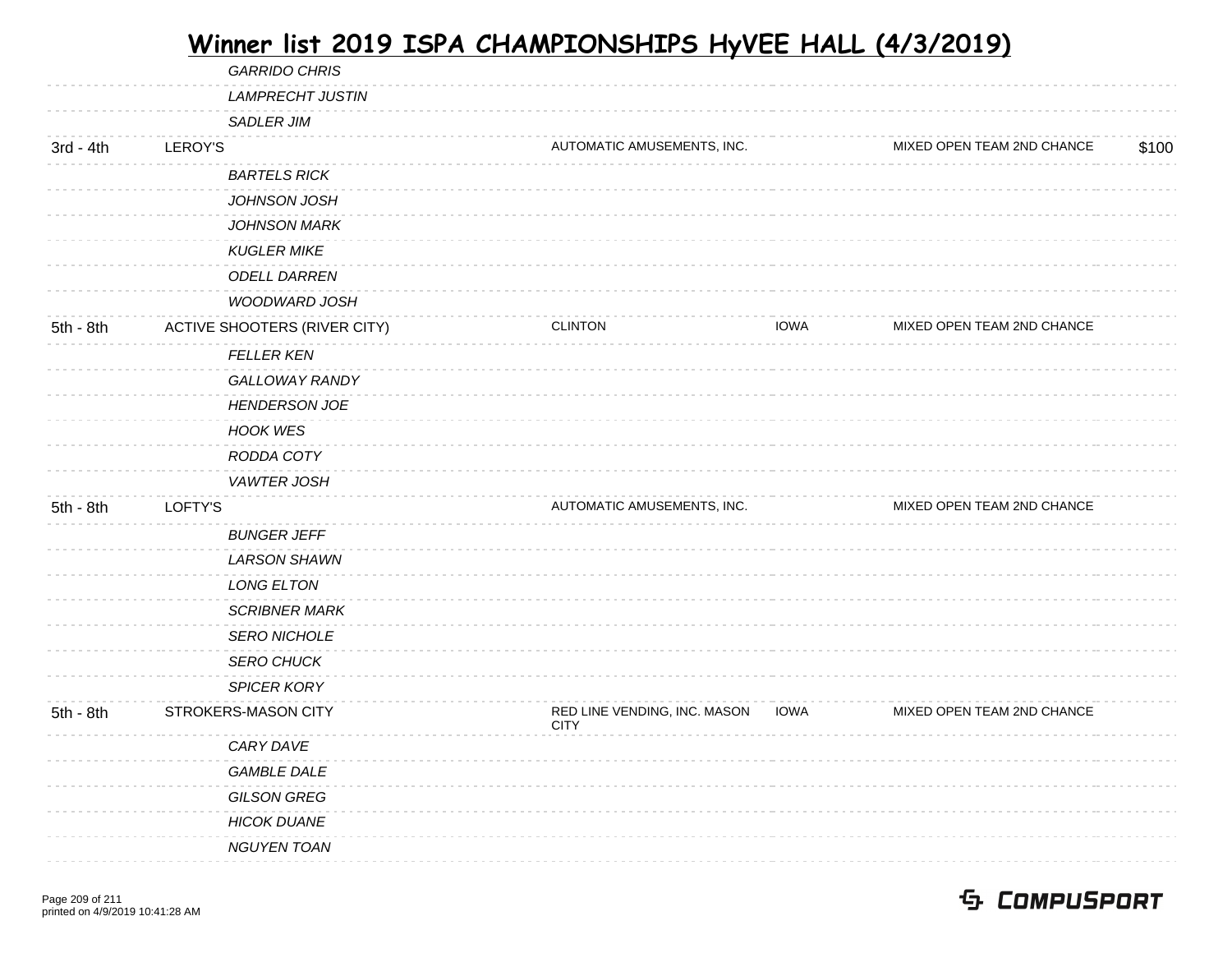|            | <b>STROUP TOM</b>            |                            |             |                            |  |
|------------|------------------------------|----------------------------|-------------|----------------------------|--|
| 5th - 8th  | THE NOODLERS                 | TRI COUNTY                 | <b>IOWA</b> | MIXED OPEN TEAM 2ND CHANCE |  |
|            | <b>BROWN DOUG</b>            |                            |             |                            |  |
|            | CASTILLO SETH                |                            |             |                            |  |
|            | <b>FLETCHALL DIANA</b>       |                            |             |                            |  |
|            | <b>FLETCHALL ERIC</b>        |                            |             |                            |  |
|            | <b>OLSEN ANDY</b>            |                            |             |                            |  |
| 9th - 16th | BARTABLE BULLIES AT LEGEND'S | <b>CLINTON</b>             | <b>IOWA</b> | MIXED OPEN TEAM 2ND CHANCE |  |
|            | <b>BENTLEY BRANDON</b>       |                            |             |                            |  |
|            | <b>BROOKS BRAD</b>           |                            |             |                            |  |
|            | <b>GUIDEBECK SHAWN</b>       |                            |             |                            |  |
|            | HANSON JR. DALE              |                            |             |                            |  |
|            | <b>JAMES DAVID</b>           |                            |             |                            |  |
| 9th - 16th | <b>HALEY'S HEROES</b>        | TRI COUNTY                 | <b>IOWA</b> | MIXED OPEN TEAM 2ND CHANCE |  |
|            | <b>HALEY BRYAN</b>           |                            |             |                            |  |
|            | <b>REED BRAD</b>             |                            |             |                            |  |
|            | <b>SMART ERIC</b>            |                            |             |                            |  |
|            | <b>STEEVE ROSS</b>           |                            |             |                            |  |
|            | <b>SUPINGER JAKE</b>         |                            |             |                            |  |
|            | <b>WATKINS ANDREW</b>        |                            |             |                            |  |
| 9th - 16th | <b>STUDLY STROKERS</b>       | <b>CHARLES CITY 8 BALL</b> | <b>IOWA</b> | MIXED OPEN TEAM 2ND CHANCE |  |
|            | <b>AIKEY JASON</b>           |                            |             |                            |  |
|            | <b>FRITCHER JAMES</b>        |                            |             |                            |  |
|            | <b>JOHNSTON DENNIS</b>       |                            |             |                            |  |
|            | <b>MILLER CRAIG</b>          |                            |             |                            |  |
|            | <b>MOORE MARK</b>            |                            |             |                            |  |
|            | <b>NEHL TOM</b>              |                            |             |                            |  |
| 9th - 16th | WHICH JUAN NEXT              | <b>IPPL IOWA</b>           | <b>IOWA</b> | MIXED OPEN TEAM 2ND CHANCE |  |
|            | <b>ACKELSON JONNELL</b>      |                            |             |                            |  |
|            | ARISMENDEZ JUAN              |                            |             |                            |  |
|            | <b>BICKHAM ODIESE</b>        |                            |             |                            |  |